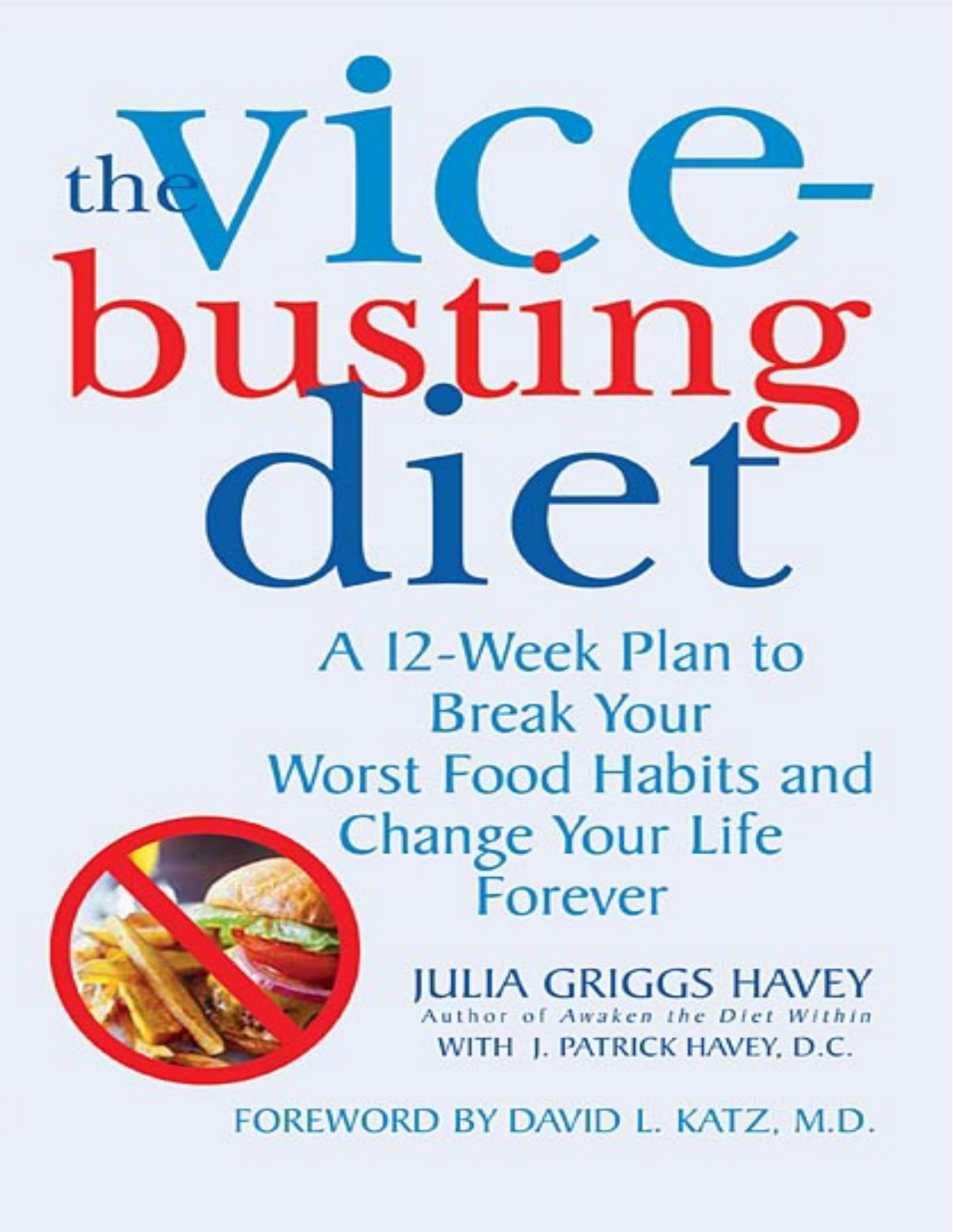# The Vice-Busting Diet

A 12-Week Plan to Break Your Worst Food Habits and Change Your Life Forever

## **JULIA GRIGGS HAVEY**

*with* J. Patrick Havey, D.C.

St. Martin's Griffin New York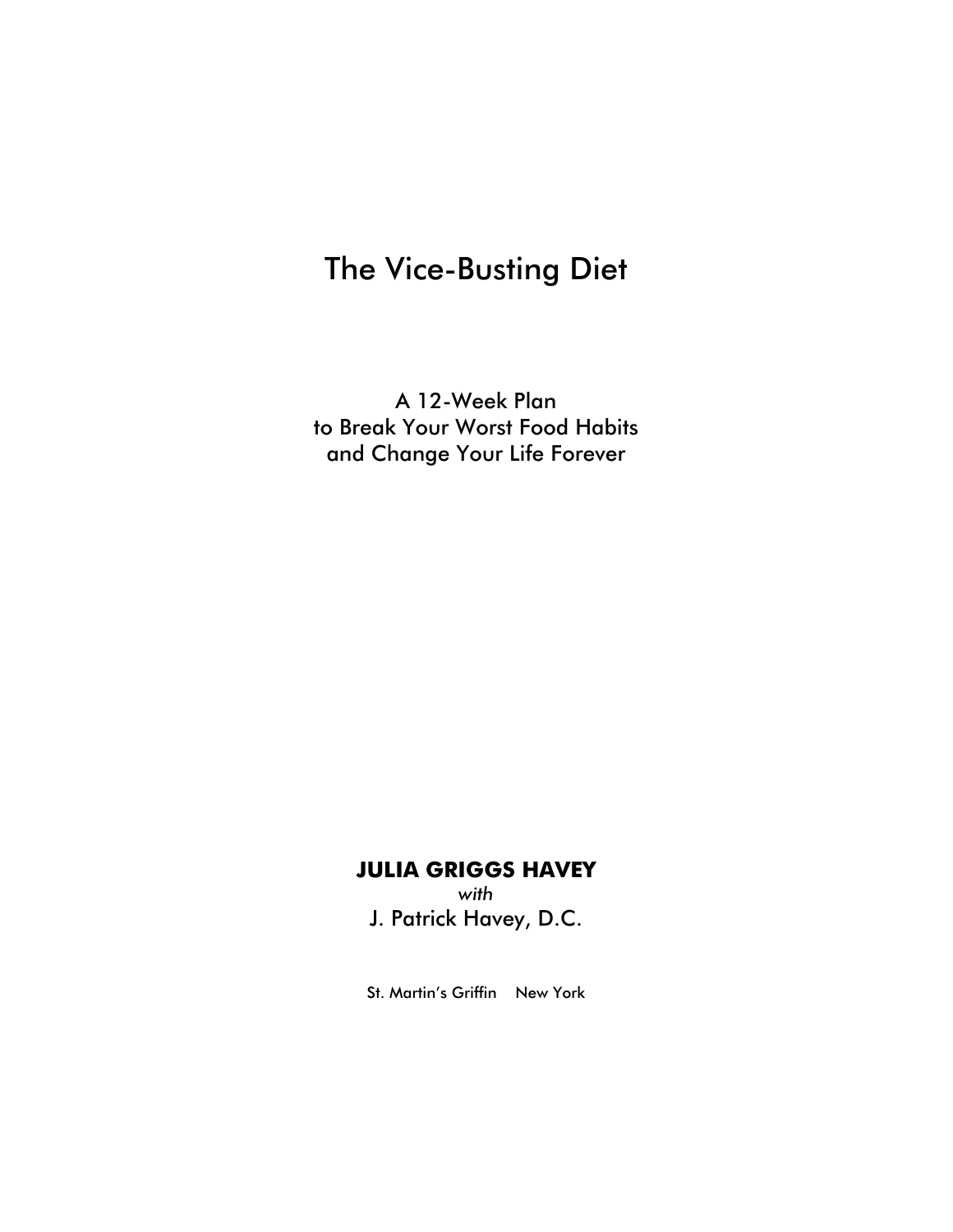THE VICE-BUSTING DIET. Copyright © 2006 by Julia Griggs Havey. Foreword copyright © 2006 by David L. Katz, M.D. Preface copyright © 2006 by John McGran. All rights reserved. Printed in the United States of America. No part of this book may be used or reproduced in any manner whatsoever without written permission except in the case of brief quotations embodied in critical articles or reviews. For information, address St. Martin's Press, 175 Fifth Avenue, New York, N.Y. 10010.

www.stmartins.com

Cover design by Patrice Sheridan Interior design by Paola Costamagna

LIBRARY OF CONGRESS CATALOGING-IN-PUBLICATION DATA

Havey, Julia Griggs. The vice-busting diet : a 12-week plan to break your worst food habits and change your life forever / Julia Griggs Havey with J. Patrick Havey. p. cm. ISBN-13: 978-0-312-37007-7 ISBN-10: 0-312-37007-5

1. Reducing diets. 2. Weight loss. 3. Food habits—Psychological aspects. I. Havey, J. Patrick. II. Title.

RM222.2.H316 2006 613.2'5—dc22 2005033472

First St. Martin's Griffin Edition: August 2007 E-book Edition: Revised November 2009.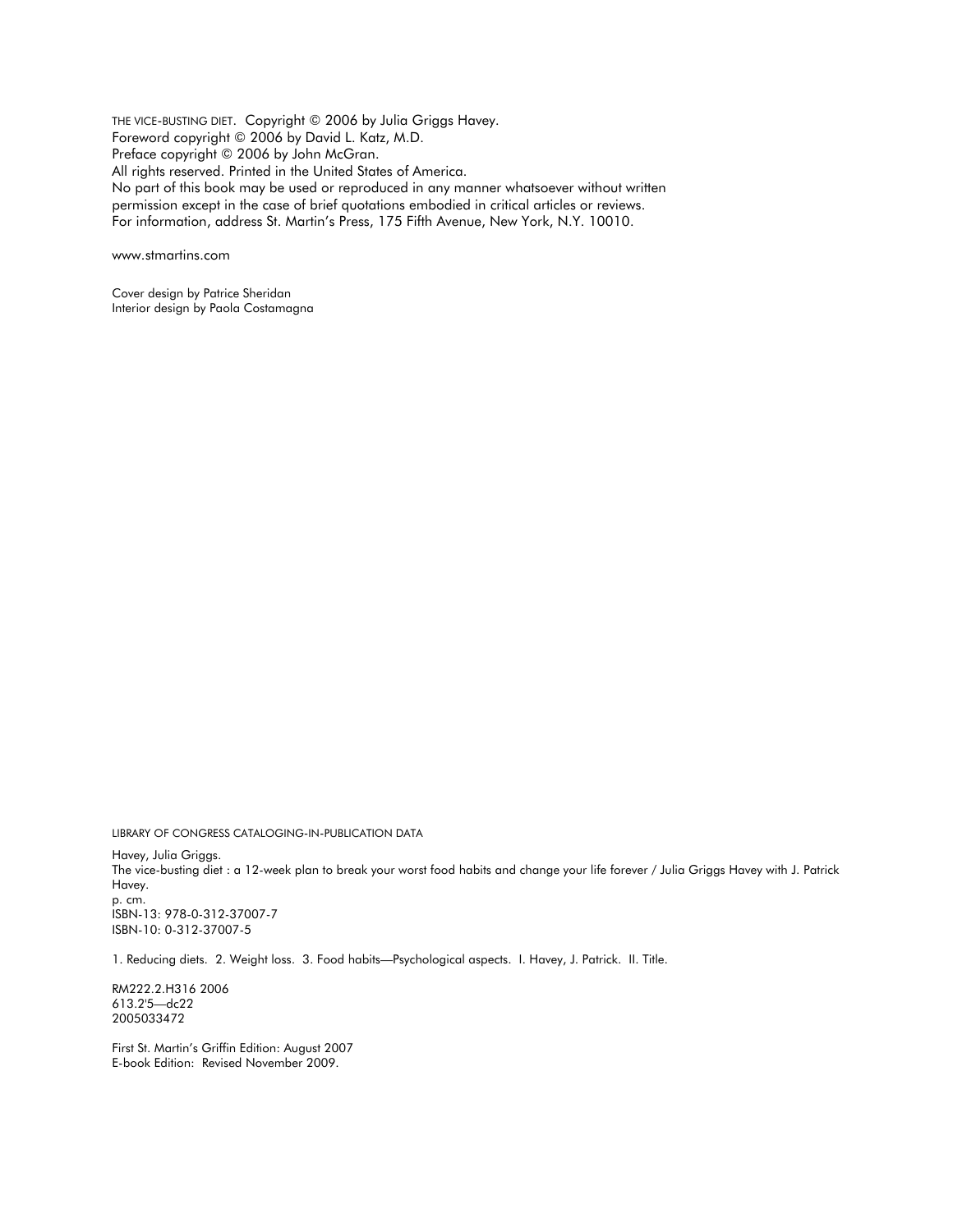*Dedicated to Valerie,*

**"***Who accepted the vice-busting approach and went on to lose 185 pounds—and keep it off! Seeing how vice-busting changed her life, and the lives of thousands of others, is wind beneath my wings!***"**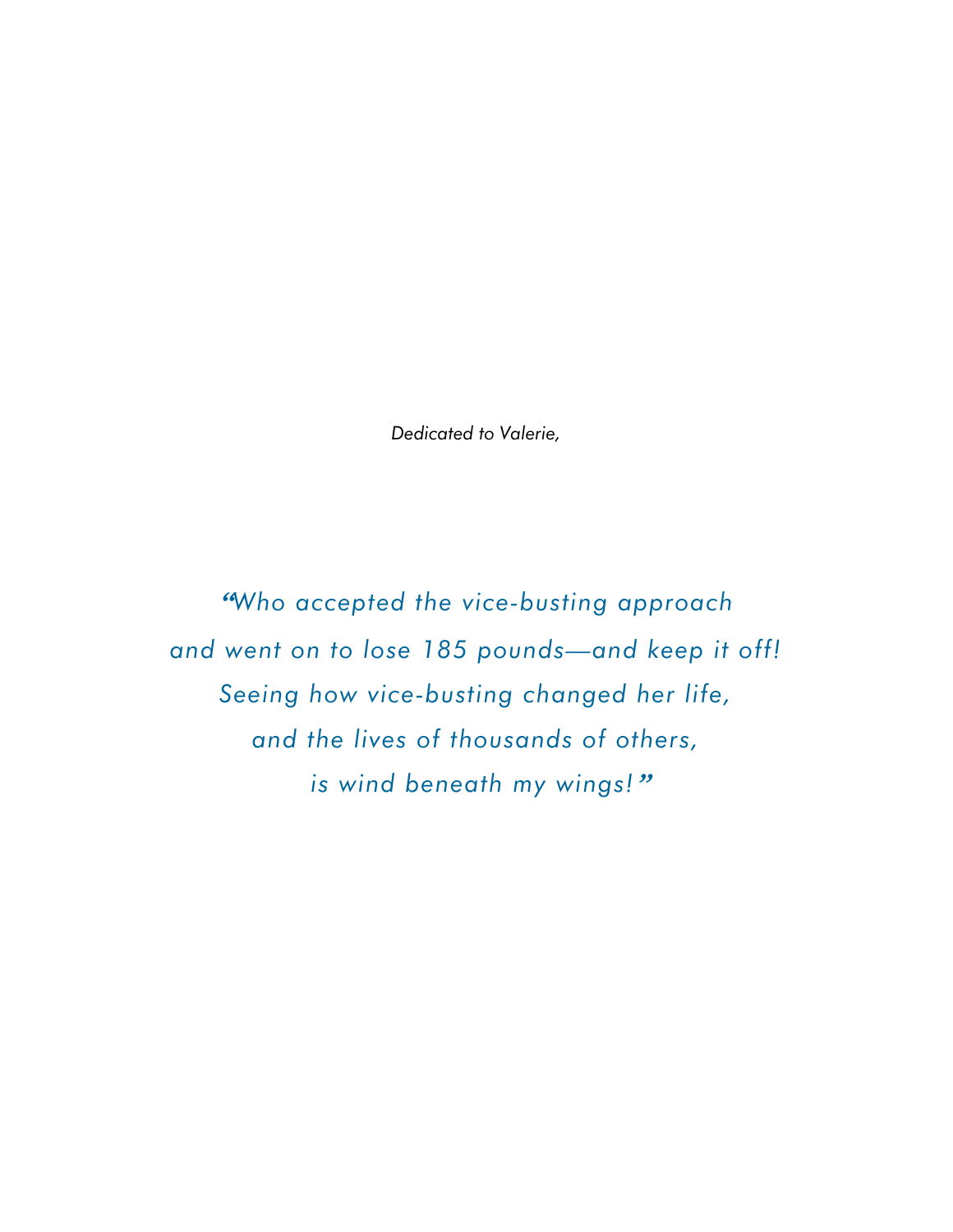# TABLE OF CONTENTS

| Acknowledgments                                          | VI           |
|----------------------------------------------------------|--------------|
| Foreword by David L. Katz, M.D.                          | VIII         |
| Preface by John McGran, editor, eDiets.com               | XI           |
|                                                          |              |
| Introduction-Welcome!                                    | $\mathbf{1}$ |
| 1. How Diet Vices Have Changed the Weight of America     | 6            |
| 2. The Positive Benefits of Losing Weight                | 17           |
| 3. Keys to Successful Weight Loss                        | 24           |
| 4. The Vice-Busting Diet Plan: Getting Started Weeks 1-3 | 31           |
| 5. Ongoing Plan: Weeks 4-12                              | 83           |
| 6. Staying on Track for Greater Health and Fitness       | 113          |
| 7. Secrets to Staying Fit-Inside and Out                 | 125          |
|                                                          |              |
| Appendix I Levels of Health and Fitness                  | 134          |
| Appendix II Quick and Healthy Recipes                    | 145          |
| Appendix III Recommended Products and Resources          | 175          |
| About Authors                                            | 177          |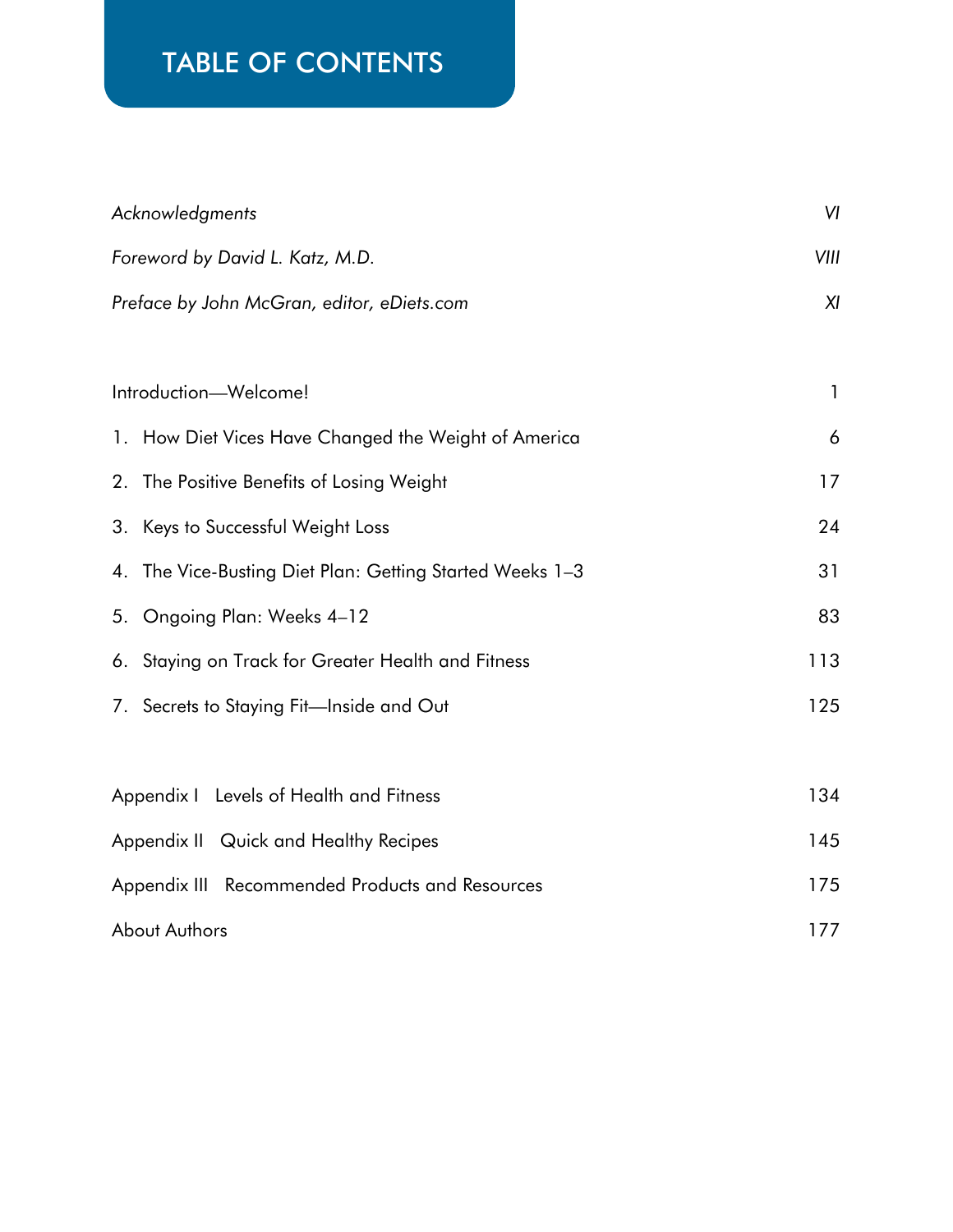There are many people to thank who have helped put together this book, either directly or indirectly. Whether family members who were there to encourage, or the readers whose successes continue to inspire, everyone provided a contribution. It is important to recognize everyone who has supported this effort.

St. Martin's Press has been kind enough first to consider this diet plan, and second, to believe that it would be not just a bestseller but also, most important, a best results getter. Sheila Curry Oakes, my editor at St. Martin's, worked very hard and has fine-tuned the book and clarified the message—thank you!

It is also important that I thank my agent, Linda Konner. If you want to get a book published, you really need an agent. I was fortunate enough to find Linda. I thank Linda for believing in me from day one. Public acknowledgment and recognition is one of the most important aspects of being "paid" for a job well done. Thank you, Linda.

I would also like to thank Dr. David Katz, who provided the foreword. We first met at the ABC/Time Summit on Obesity in June 2004. I am grateful for his knowledge, guidance, and for accepting me as a colleague. His knowledge and clinical experience have helped me grow. Dr. Katz, thank you for using your time and energy to support my efforts.

Huge thanks to Dr. Delia M. Garcia for her help in teaching me how important preventative care is and for showing me what steps I should take to ensure the best health and future possible.

I have to acknowledge my boss, John McGran, Diet.com editor and "Mr. Bad Foods" himself! Seven years ago John shared my story with his readers and launched my career as the Master Motivator. He bestowed the name on me and with it came the responsibility of living up to it. I owe you more thanks than I can ever give in a lifetime. I adore you!

There are a couple more people closer to home to acknowledge. First, I'd like to thank Valerie, to whom I've dedicated this book, for all of her time and enthusiasm. I'd also like to thank Brandon, who has come into our family's life and been a real blessing for us. He also helped with the research that went into this book.

To our children, Taylor and Clark, you have put up with being without me on the occasions that I was busy helping others. It's not easy when there are moments missed, but you both have learned a great lesson, that having a purpose—one that helps others—is an essential part of life. I hope that I have made up the few times we missed spending together by being a good example for you both as you become adults. I love you and am so happy to be your mother; you are amazing people.

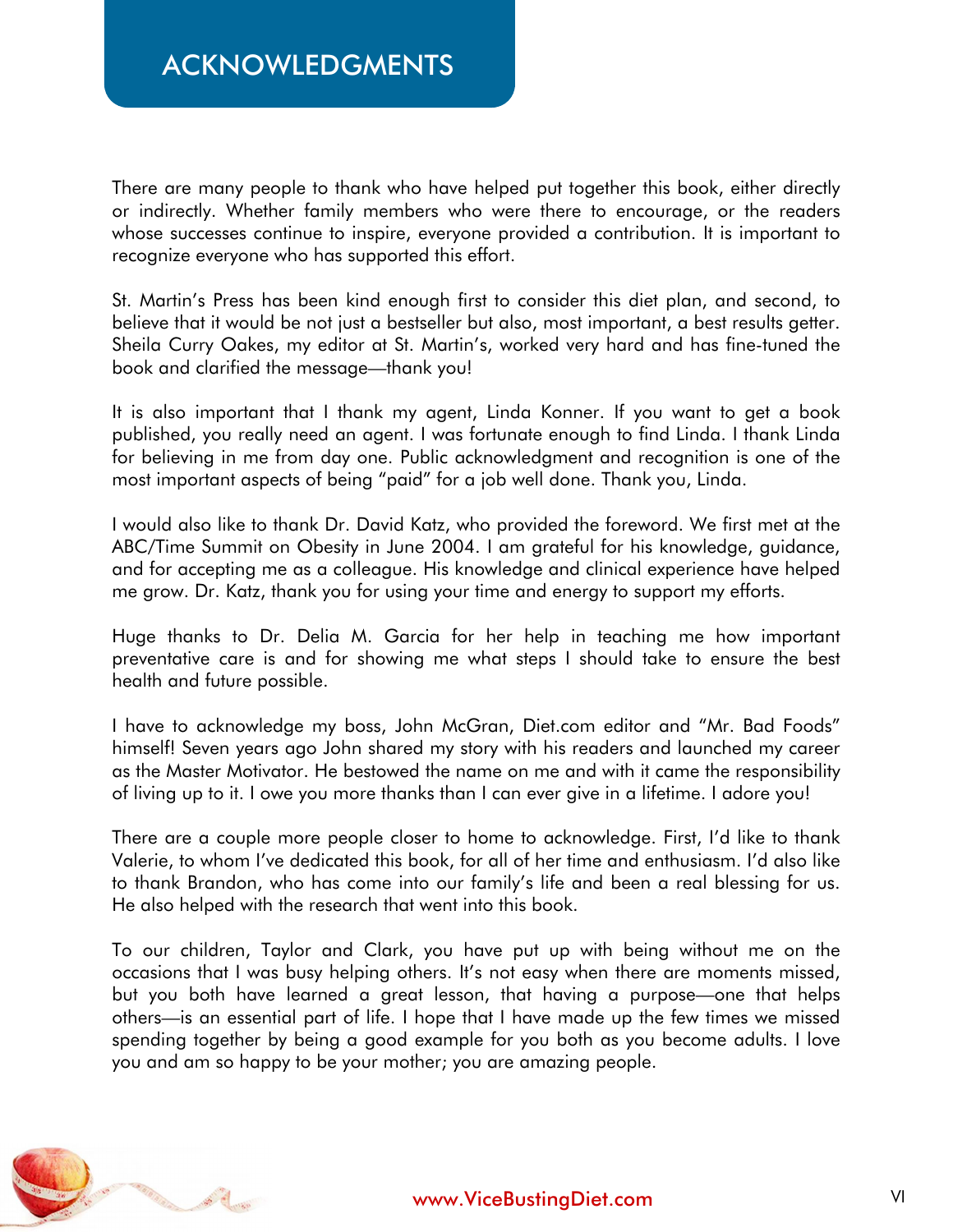To my father—one journey ends and another begins. You continue to amaze me, make me laugh, and above all, make me feel loved. I pray that you and Denise enjoy your retirement in good health and humor. I can't imagine a day without you in it. Denise, thank you for the mothering; I need it more than you know and love you more than you realize for accepting me for who I am.

And to all of my extended family members and friends, I thank you for putting up with my eccentric self. All of you are such a great influence. I couldn't be luckier than to have such wonderful people in my life.

I thank you, the reader, for giving me (and yourself) the chance to try this whole diet thing one more time. You are ultimately the one who has to do it, but I believe you can. Enjoy the road ahead and thanks again for taking that first step of getting this book. As a free gift to you, please visit www.ViceBusting.com to get a copy of "Secrets of the Fittest" from my 26-week Vice Busting Diet audio program. I am confident you will love it and it will help you on your journey.

Finally, huge thanks go to my beloved husband, Patrick. He picks me up when I fall, supports me when I am faltering, and pushes me past where I think the goal is, making me continue to expect the best from myself and accept nothing less. He provides me with the knowledge, research, and the inspiration that I need to be able to continue helping others. Without his encouragement none of this would be a reality. There isn't a page of this book that my husband's amazing passion for health hasn't helped to create. We work together to devise solutions for improving the weight and health of others, and have done so for more than ten years. It isn't only what we do—it's who we are. We have grown together. We've laughed and cried and celebrated. Through our dreams we live, through our love we give. Patrick, I am thankful for you every day. Knowing you has made me a better person. I love you with my whole heart.

Carpe Diet,

*Julia* 

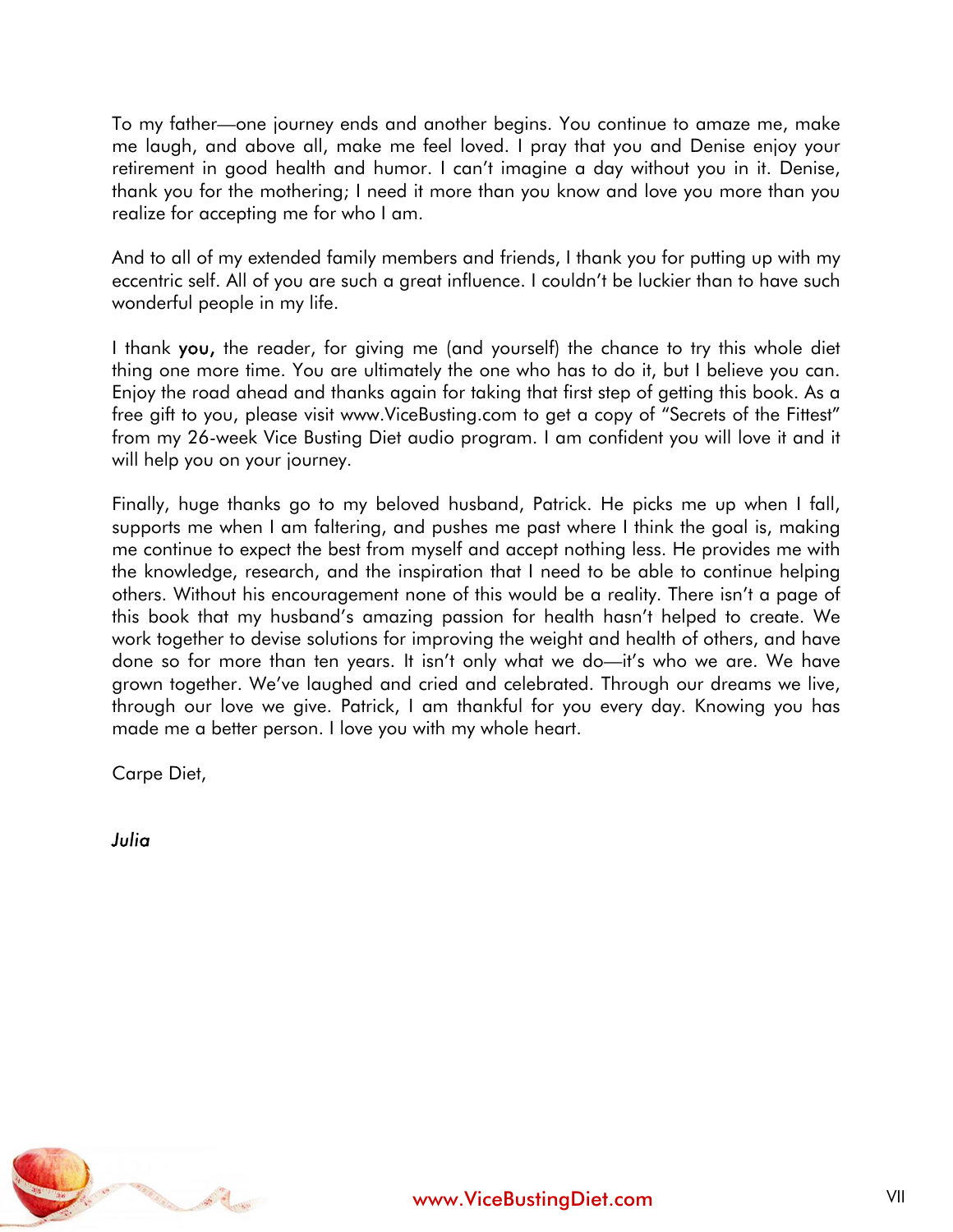# FOREWORD

If you could design the ideal weight loss advice, your priorities would likely include reliability, practicality, simplicity. You would want advice that makes intuitive sense, fits into your life, accommodates your family. And, if you could select your adviser, you would doubtless emphasize compassion, insight, intelligence, experience.

In other words, if you could design the ideal package of weight loss guidance, you would wind up with something remarkably like *The Vice-Busting Diet.* And if you could screen and select among candidates for the ideal weight loss adviser, you would almost certainly choose someone just like Julia Havey.

You are fortunate; no need to design advice or screen advisers. There is no one more like Julia Havey than Julia herself—so the choice of adviser is clear. And in *The Vice-Busting Diet,* Julia has dietary guidance for you that will meet your every specification, and surpass your every expectation. Julia is, in a word, terrific, and this is Julia at her best.

The advice Julia offers here is eminently sensible, definitely doable, and wonderfully empowering. It is also tried-and-true, the basis for Julia's own remarkable weight loss success. Healthy, vibrant, and 130 pounds lighter than her former self, Julia talks about weight loss—and lasting weight control—not as a hypothetical, but as a journey she knows intimately. When you follow where Julia leads, there is no risk of losing your way, because Julia has walked every step of this walk already!

Julia is clear, confident, and assertive in her guidance, as only a knowledgeable and experienced guide can be. But make no mistake: she is kind, gentle, and understanding. There is no harsh judgment, no recrimination on these pages. When Julia speaks of "vices" that need "busting" she is referring to your diet—not your character.

In this book, it is dietary vices that get the busting they deserve. What you get is protection. Vice busting is about self-defense against the obesigenic marauders of this modern world—from fast food to television. Julia is here—with gentle, unflinching strength—to help you chase them off.

By addressing diet vices, Julia is emphasizing the negatives in your diet so that she can help you emphasize the positive potential in your life. Focus on fixing what's wrong with your diet—and only what's wrong—and you wind up with a way of eating you can actually live with. This is in marked contrast to the myriad fad diets that reconstruct your eating pattern from cabbage soup to nuts, based on unsustainable exclusions, cockamamie theories, and/or cumbersome food combination schemes.

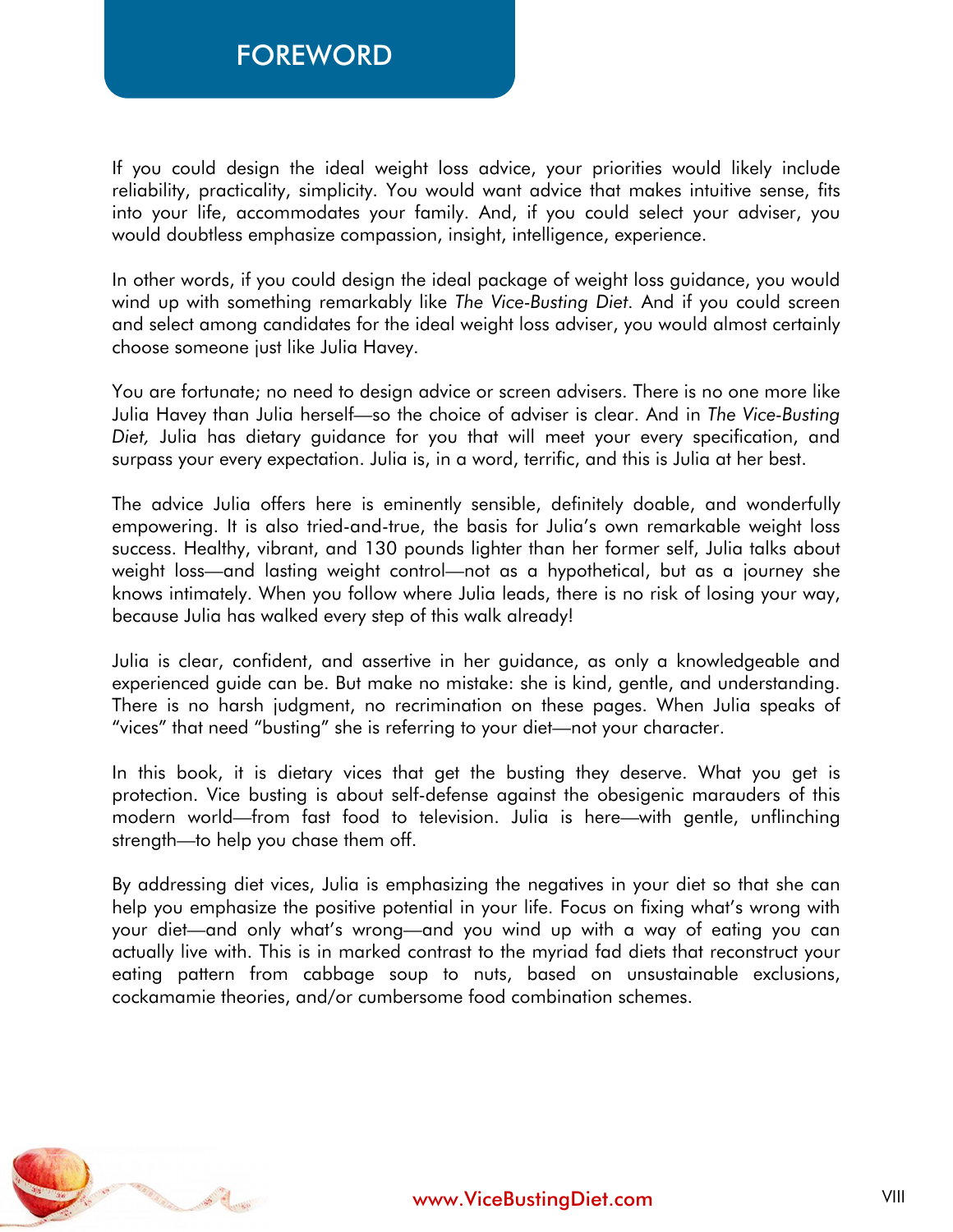Julia correctly identifies leading contributors to the epidemic of obesity—and your personal weight control difficulties. She very insightfully inventories the leading "diet vices" in our culture. Her words ring true to me, based on nearly twenty years of counseling patients. These very habits have indeed often been a cause, or even *the* cause, of weight gain and failed attempts at lasting weight loss among my patients. Julia gets it.

She gives just as good as she gets. I like her emphasis on health, first and foremost. I like her focus on simple, unintimidating steps. I like the inclusion of family and the consideration of mental as well as physical well-being. I really like *The Vice-Busting Diet*!

Drawing on her own rich experience, Julia provides simple and compelling wisdom. She notes, for example:

#### *"Deprivation is not living without certain foods but living with them and being deprived of your true health and happiness!"*

That's what wisdom is all about—discovering the obvious that most of us fail to see. Yes, it's obvious—but only after Julia points it out to us.

I love Julia's comments about kicking the fast-food habit:

*"Before I realized it, I started to look at other things that I was doing and wondering what results I could achieve by making one more positive change. My next vice to go was my frequent fast-food habit. I figured I was opting for fast food too often and I*  had myself convinced there were plenty of fattening foods that needed to go. I hadn't *wanted to cook for the kids but I started to love French fries too! Now I actually had to cook, and it wasn't as expensive or time-consuming as I had originally believed. The kids and I actually sat down and ate together rather than them eating in the car*  and me eating on the sly. The benefits of that could fill a chapter in a book about *raising children."* 

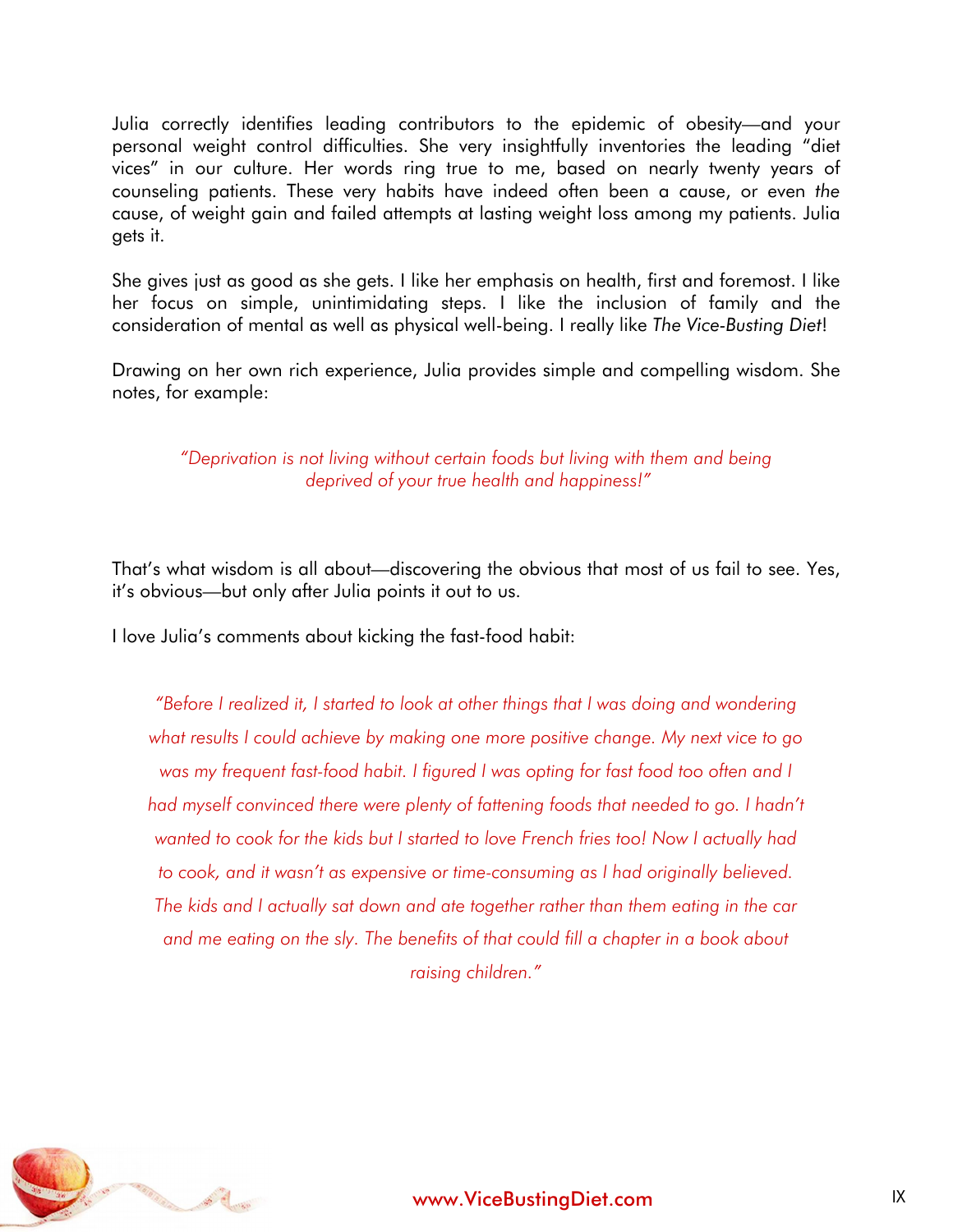I have five children and often emphasize how vitally important it is to think *family* when thinking *diet*. Improving your relationship with your children as a by-product of losing weight is one heck of a fringe benefit!

Julia's guidance comes in simple, user-friendly increments. At every step, she accentuates the positive, from attitude to health to family. She keeps it simple. Don't reinvent your diet; just track down, round up, and chase away what's wrong with it.

*The Vice-Busting Diet* replaces the silly, self-defeating goal of "ideal weight right away" with success measured in actions you truly can take, outcomes you truly control. Follow in Julia's footsteps—she knows the way. Take the warm and wise advice she offers, and the empowering control she provides. Do so, and at last, your weight will take care of itself!

David L. Katz, M.D., M.P.H., F.A.C.P.M., F.A.C.P., director of the Yale Prevention Research Center; medical contributor, ABC News and *O, The Oprah Magazine*; author of *The Flavor Point Diet*

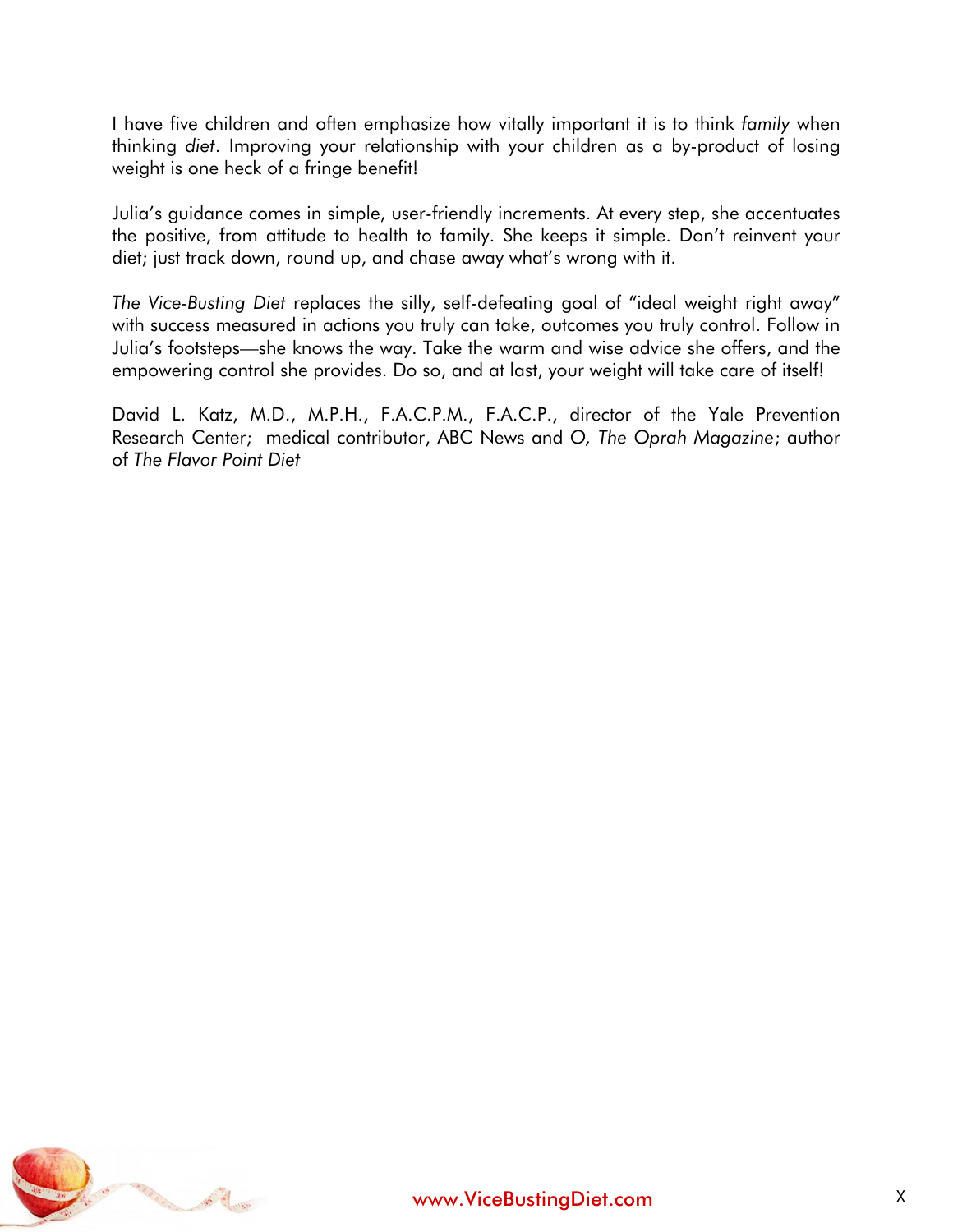# **PREFACE**

Thank God for people like Julia Havey. At a time when nearly two-thirds of all Americans are overweight or obese—and the rest of the world is fast catching up—we need role models for healthy living. While that rail-thin fitness pro or stick-figure nutritionist may talk the talk, it's a former fatty like Julia who's walked the walk to wellness.

I first met Julia in 2000. She was a bright-eyed former pageant queen with a simple message: "I was unhappy. I gained a lot of weight. I found a way to turn my life around. You can too!"

I probably hired Julia more for her glowing personality than for her writing skills. But six years and 200-plus columns later, Julia remains an integral part of the Diet.com family of experts, all dedicated to helping the hopeless attain a healthier lifestyle.

It's easy to lose weight. Heck, I've done it a dozen or more times. The hard part is keeping off the weight you lose. I haven't mastered that part yet. So it's comforting to have a close personal relationship with a woman who has been there, done that in the lose-weight-and-keep-it-off department.

Millions of Diet.com subscribers have had access to Julia's heartfelt messaging. And from the many letters I receive, it's clear Julia has amassed a passionate following of men and women anxious to enjoy their life. Forget all that nonsense about a jolly fat person. It's not easy finding happiness when your clothes are always too tight, your health is a mess, and you need to wedge your widening bottom into an airplane or theater seat. Julia knows that pain and frustration. Not only will she never forget it, she'll never return to her out-of-control eating behavior that turned her into a sad, oversize mess.

Happy days are here again for Julia. You can hear it in her voice. You can read it in her words. After an encounter with Julia, you can't help but come away with a resolve to get in shape. If you sorely need motivation, you sorely need Julia.

So, once again, thank God for people like Julia Havey. I believe we all have a mission in life. Julia's mission is to spread the word about redemption and happy endings via proper nutrition and exercise, through ridding yourself of the food vices that landed you in trouble in the first place.

Enjoy Julia's book, then begin enjoying your life.

*John McGran, editor, Diet.com, and "Mr. Bad Foods"* 



www.ViceBustingDiet.com XI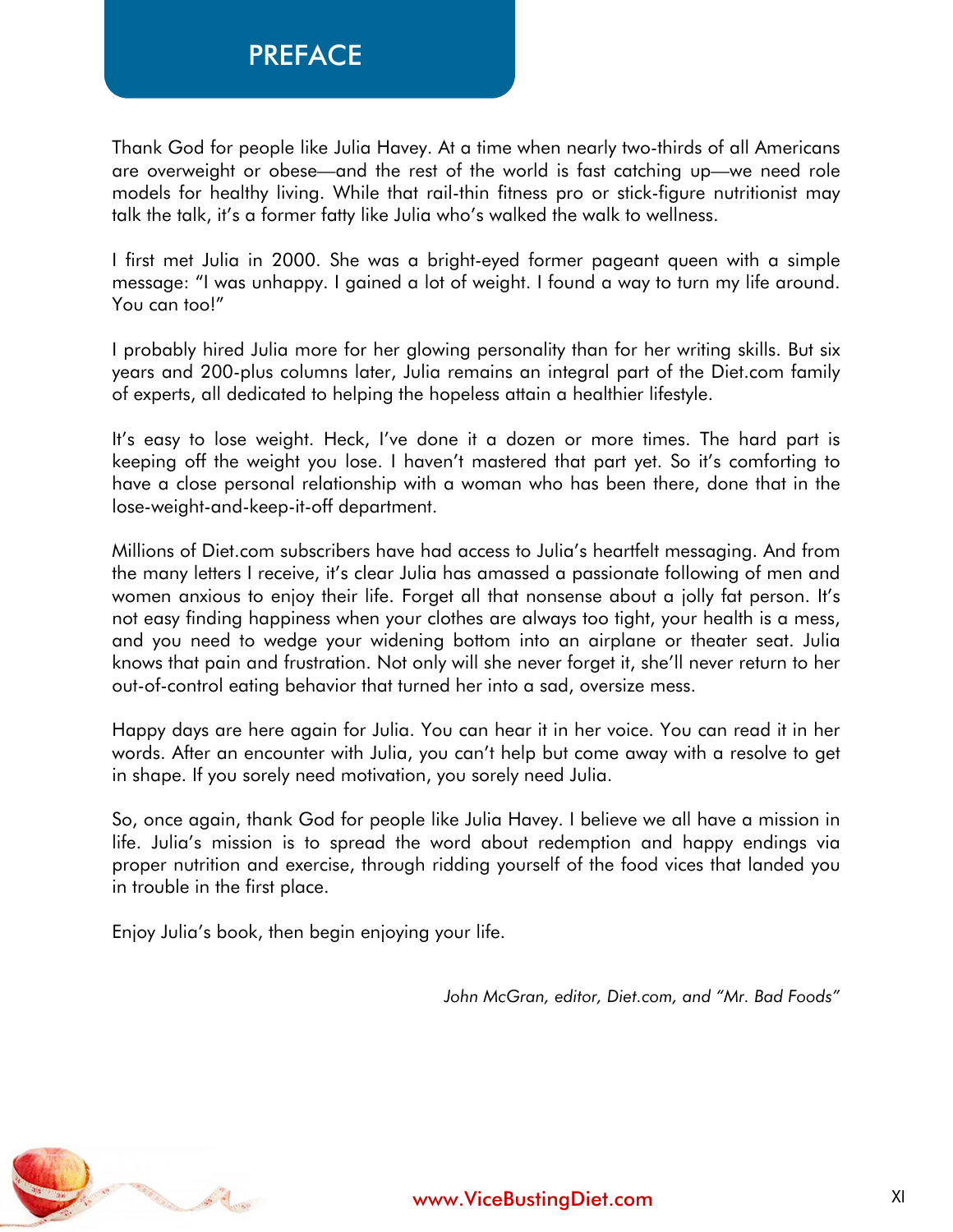# Welcome!

Thank you for giving me the opportunity to share with you what I believe is the most effective and most logical way to lose weight and reach a level of fitness to improve your overall health. If you are like me, then you have probably purchased many diet books in the past along with other diet products, all in the hope of losing weight and keeping it off—only to be disappointed and left feeling frustrated. I'd like to say that you won't feel that way after reading and following the plan in this book. Although you've probably heard that promise before, if you take the time to go through this book and use the plan, you will find that it is "refreshingly simple," as more than a few of my clients have said. Before we begin, let's take a look at the state of health that you now find yourself in.

#### STATE OF HEALTH

Your *state of health,* or what is often referred to as your *overall health* or *health and fitness level,* are broad terms that encompass being overweight. You may not think you have any *symptoms* of poor health due to your extra weight, but let me assure you that having a desire to lose weight is symptom enough. If you don't realize it now, you should know that symptoms are the last thing to show up with most health problems. You don't get symptoms and then have the flu; you get the flu and a short time later you have symptoms. The same could be said for cancer—it usually takes years before symptoms show up, at which time an exam, testing, and diagnosis can be made. This is not like being overweight, where the signs become visible no matter how gradually they appear.

When I use a very broad term like *poor overall health* maybe I am referring to a state of being *overweight,* which in some way may be compromising your mental, physical, social, and/or spiritual health. Instead of constantly referring to a weight problem or a weight issue, we will be looking at the big picture. This journey isn't only about weight loss; it is about YOU!

Some of the typical reasons that *you* might have for wanting to lose weight:

- To have more energy **•** To wear cute clothes
- To feel attractive To live longer
- 
- 
- 
- 
- 
- To be sexy again To achieve more goals
- To think more clearly To feel more confident
- To find a life partner To be the person you know you can be



#### www.ViceBustingDiet.com 1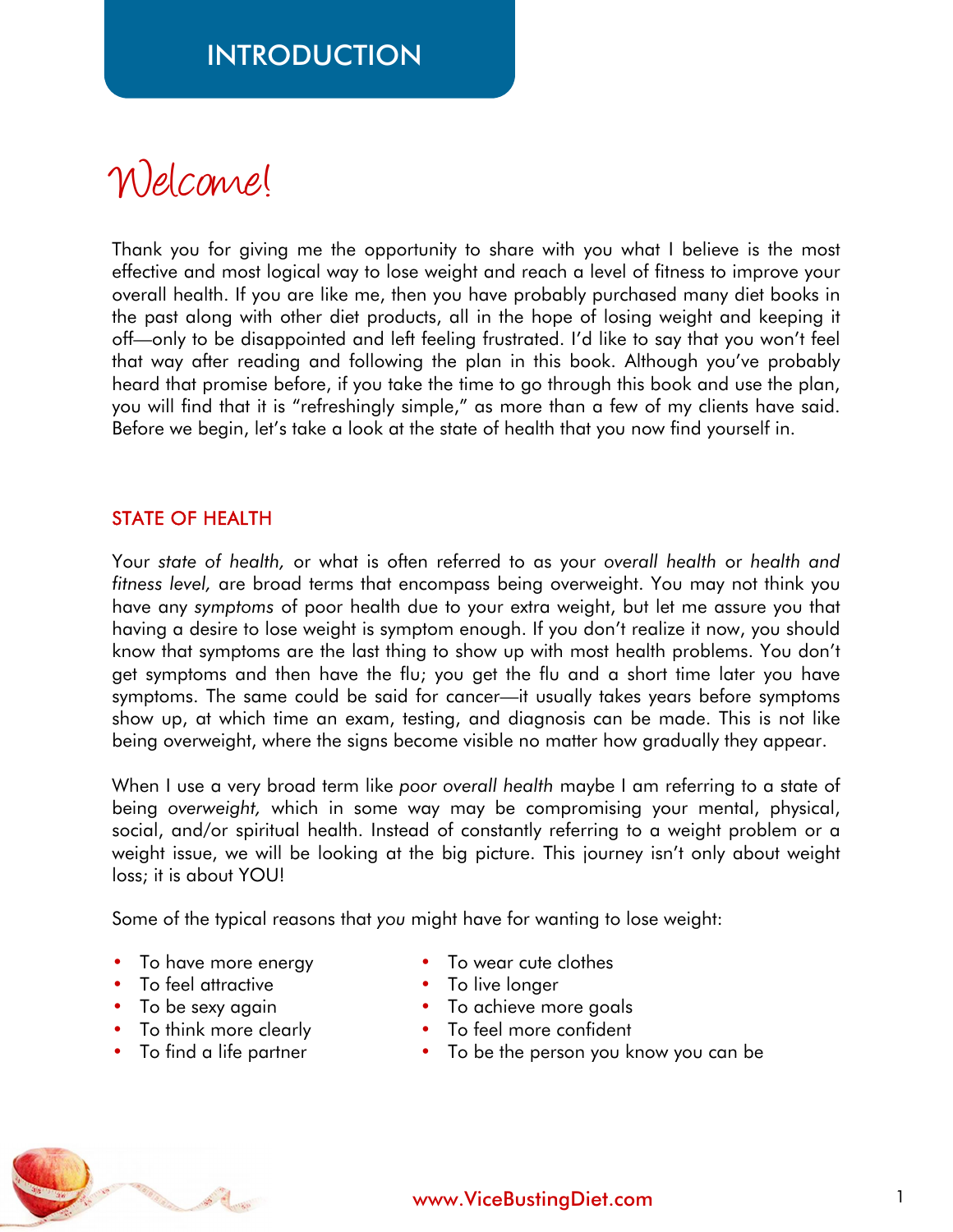#### I KNOW HOW YOU FEEL

It has been more than ten years since I was morbidly obese—not a label that's easy to forget. I was 290 pounds and seriously upset about my weight and the endless attempts to lose it. I tried diet after diet, bought pill after pill, yet nothing seemed to work. Okay, maybe the diet pills would have worked better if I hadn't swallowed them with a 16 ounce regular soda. Or perhaps the Scarsdale Diet might have been effective if I hadn't rewarded myself for sticking to it all day long by eating a half gallon of ice cream at night. Ultimately, the stringent guidelines and meal plans proved too much for me to stick with for any length of time or to realize any degree of success. The pounds just kept piling on. Before I realized what was happening, I was thirty years old and weighed 290 pounds. My life was tumbling out of control; I was unhappy, overweight, and just plain miserable. Things just had to change and thankfully, they did.

I lost 130 pounds.

It was around the time that I discovered that my husband was having an affair, and I sought refuge at my parents' home. As my father was consoling me with a shoulder massage, he felt a lump at the base of my neck. Convinced that it was cancer and that I was going to die a miserable early death, I went to my doctor to receive the bad news.

To my surprise—and just as much humiliation—the diagnosis of my "cancerous" mass at the base of my neck was...well, just a plain *mass*. In other words, it was a mass of *fat*—a fat deposit.

On my way home, after stopping at the bakery to get a few pastries to help soothe the sting of his diagnosis, I really looked at what I was doing—eating—the very thing that was causing my fat deposit and ruining my life. I remember thinking that this really had to stop. A diet! That is what I needed. As I polished off my pastries, I vowed to start a new diet in the morning. This time, I tried some green foamy shakes. That attempt lasted about two days. Oh well, I thought the next diet would be the answer. I was too upset about the collapse of my marriage to think about dieting anyway.

Then came the straw that broke the camel's back. One night I rushed out the door after having another argument with my husband to get away and to get something to eat. I headed to the closest gas station to buy a candy bar. There I would encounter the man who would change my life. As I got out of my car, I gave my sweatshirt the obligatory tug, to pull it down so that it covered my butt and thus hid my fat from the world—or so I thought. As I walked toward the attendant's window to get my fix, a man leaning on the side of the building, drinking something out of a tattered brown paper bag and wearing clothing stained with soot and grime, loudly observed, "Girl, you got too much food in you!" He seemed to get louder each time he said it. I was beyond humiliated. Everyone,



#### www.ViceBustingDiet.com 2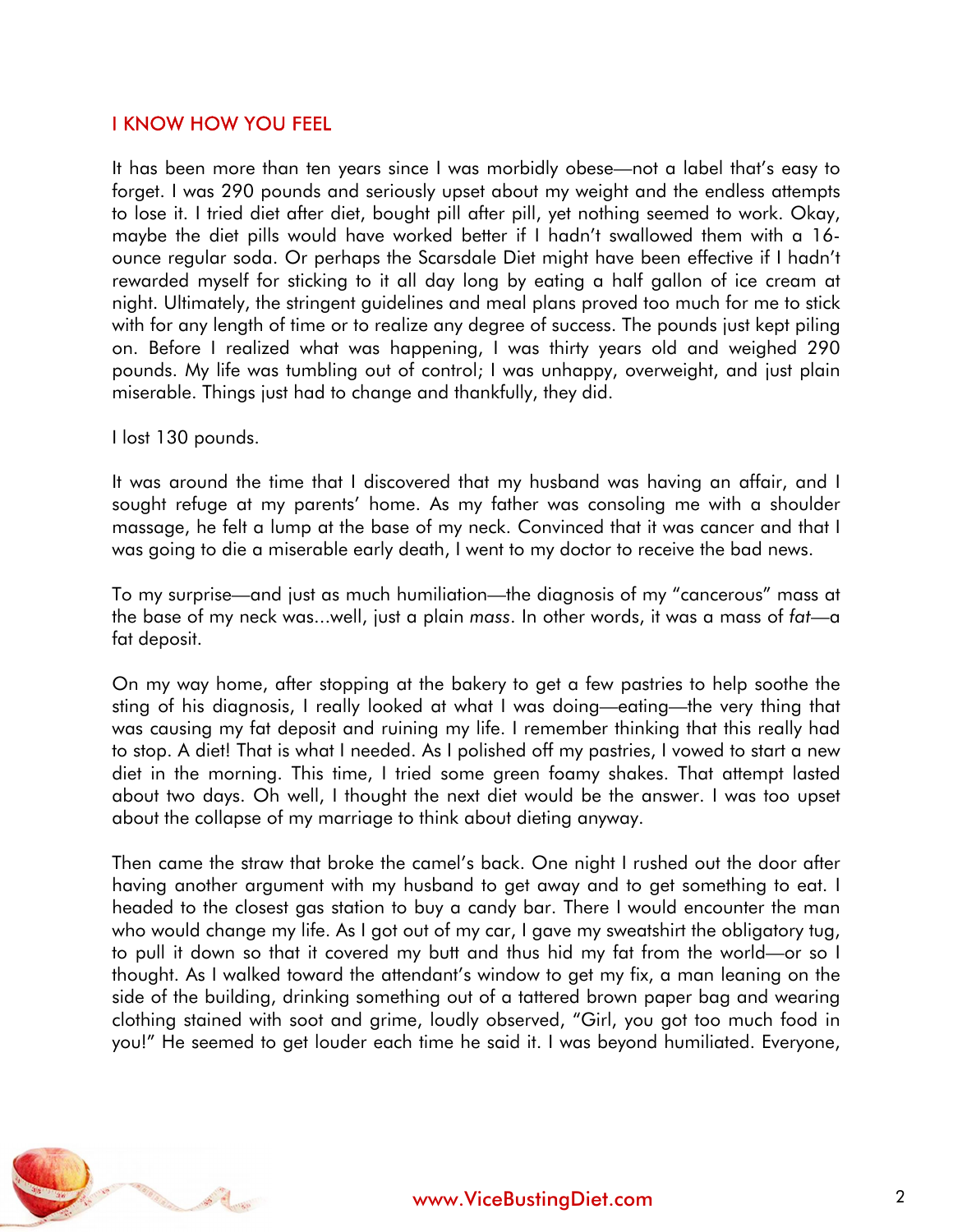even the attendant behind the bulletproof glass window, was laughing—laughing at my fat and me. I took my candy bar and quickly retreated to the safety and quiet of my car.

Enough was enough. Too much food in me! I'll show him, I thought as I sped off. I quickly ate up my candy bar for solace. Strangely, comfort wasn't to be found that night—not in the chocolate, not in the ice cream that I ate when I got home, and least of all, not when I took a good long look in the mirror.

I realized what the problem really was. It wasn't my husband's fault that I had gotten overweight; it wasn't my parents' fault; it wasn't the teasing; it wasn't anything that anyone else did *to* me—it was every bite of food that went in my mouth that didn't belong there.

#### *Too much food had caused too much me!*

I vowed to change. I didn't vow to diet. For the first time that I can remember, I actually realized that I had to take control. At the time, I looked at the worst food that was present in my life that was contributing the most to my weight. One thing I knew I had "too much of" in me was ice cream. In January 1994, I said to myself that it had to go and I haven't had a bite since. You may be thinking that I've been deprived of ice cream for all this time but

#### *Deprivation is not living without certain foods but living with them and being deprived of your true health and happiness!*

I honestly didn't realize, when I first made the decision, that ice cream would *never* again be a part of my life. I simply decided not to eat it for a while so that I would lose some weight. It wasn't that difficult. The first few days I may have wanted some but I fought off the urge. After a month my clothes were looser, and I hadn't done anything other than stop eating ice cream. I realized that not eating it might just help me finally lose the weight. I was excited about the changes and that instilled a willingness to continue on without ice cream. It became a game of sorts. I wanted to see how loose my clothes would become if I continued to avoid ice cream.

*The positive benefit of that one change was a perpetual wheel of motivation!* 

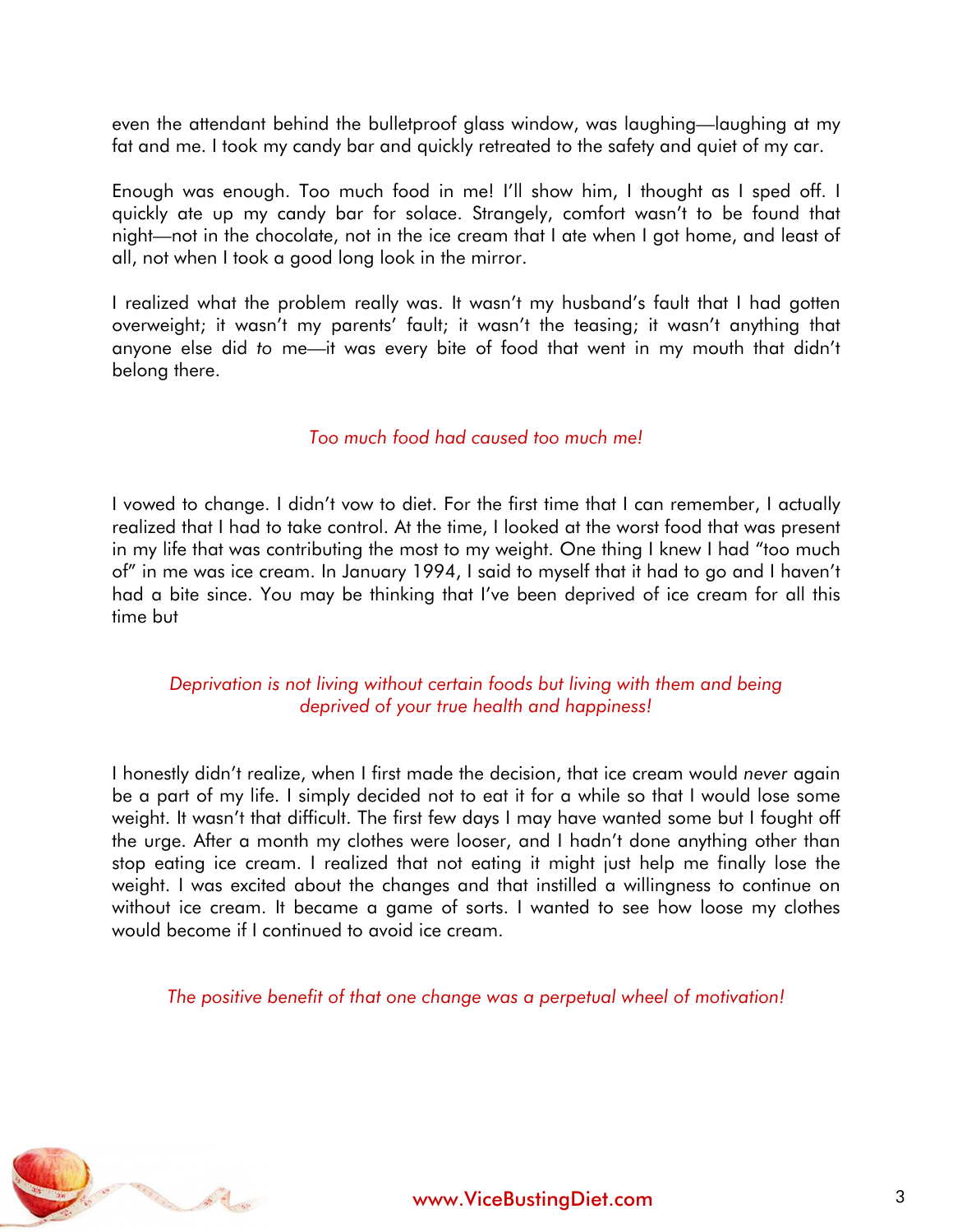Before I realized it, I started to look at other things that I was doing and wondering what results I could achieve by making one more positive change. My next *vice* to go was my frequent fast-food habit. I figured I was opting for fast food too often and I had myself convinced there were plenty of fattening foods that needed to go. I hadn't wanted to cook for the kids but I started to love French fries too! Now I actually had to cook, and it wasn't as expensive or time-consuming as I had originally believed. The kids and I actually sat down and ate together rather than them eating in the car and me eating on the sly.

Over the next few months, other vices were busted—chocolate chip cookies and frozen icing, to name two. Even the frequent heaping of pasta with cheese needed some altering. I started to become more aware of what I was consuming that was bad, and what would be much better. I started to ask about the content or to read the label of the foods before making choices. Awareness is one of our best defenses on this journey. If you don't know the possible harm something does to your body, you may be sabotaging your effort to lose weight if you keep consuming it.

At some point after busting a few vices and losing fifteen or twenty pounds, I also started exercising. I started an aerobics class or two, and even once in a great while tried some of the muscle-strengthening machines, but was too intimidated to do much more than that. After I had lost about fifty pounds, I started to work out more often as I became comfortable and more confident in myself. I was taking step classes more often and performing some muscle-strengthening exercises as well. I started walking around the park with my children and playing with them in the playground, rather than sitting and watching while eating something as they played. In retrospect, my many hours of watching TV in the evenings was a vice that was being busted in favor of time spent exercising.

The results of my lifestyle change were evident in more ways than just the scale's measure. My clothes were getting quite loose and needed to be taken in every few weeks. My attitude was becoming more positive. Where I had once been upset at everyone and everything, suddenly everything around me seemed to be improving. My self-confidence was soaring. I no longer felt like a failure and I began to think that I was a good person with many good qualities. My time with my children was more enjoyable—we played and laughed rather than eating and watching TV. My productivity level at work was at its best, and I was proud of what I was accomplishing.

In the past, I was used to jumping on a diet and shortly thereafter falling off the diet. Then I waited until inspiration struck to get started on the next diet, only to repeat the same on-again off-again cycle. The time between diets was really the time that was wasted—you know, *waiting* for that proverbial Monday to start. The biggest difference this time was my consistency—being committed to staying on course each day. I never reverted to eating ice cream or getting back the other habits that I thought (and later *knew*) had contributed to those extra pounds. The exercise felt so good that I didn't give



#### www.ViceBustingDiet.com 4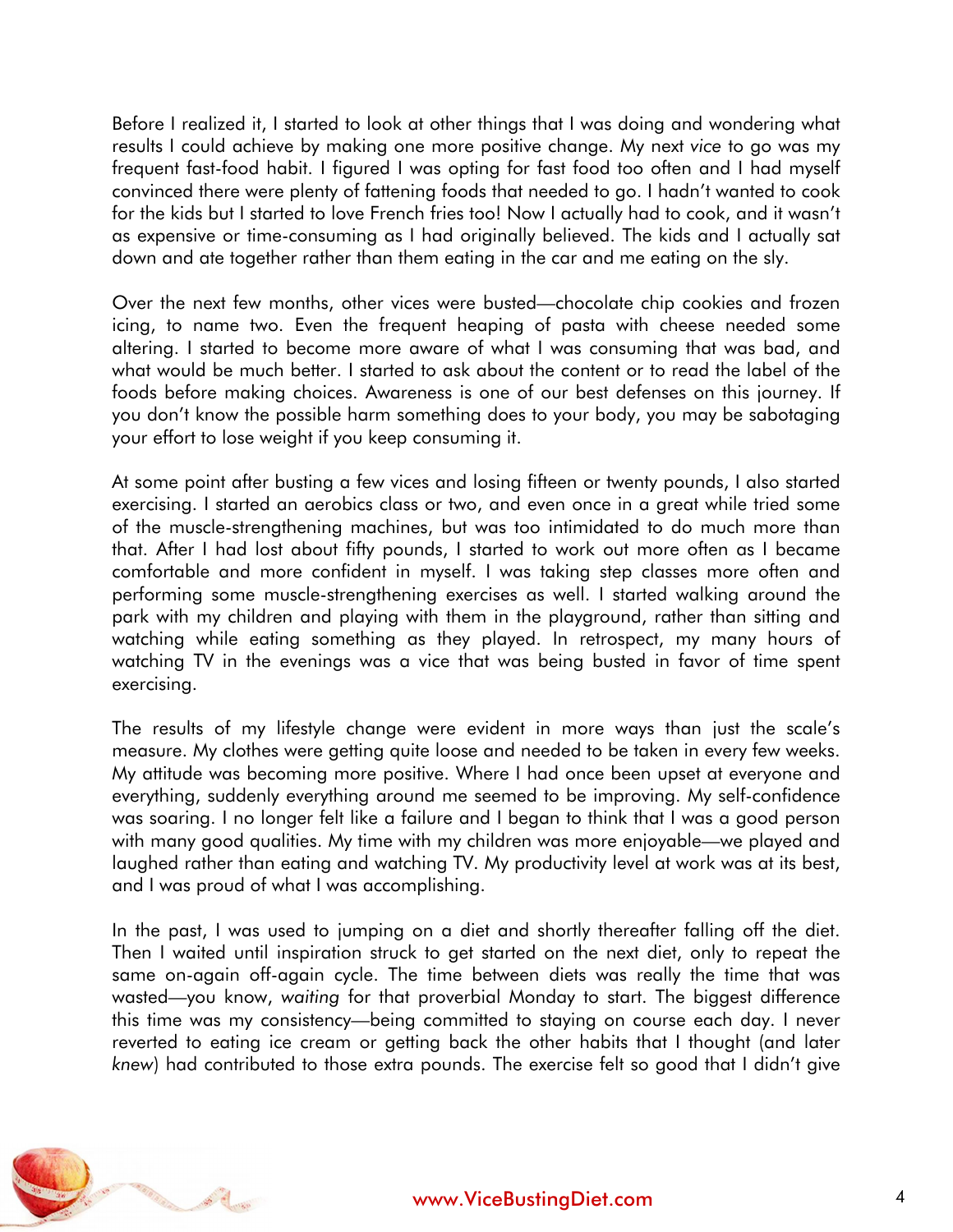that up either. Even if it was only one day for the week, I went. Eventually, I stopped consuming the regular soft drinks.

As you can see, I never got into diet mode where I followed an exact eating plan and exercise routine. I simply looked at my life and decided to change one negative habit at a time. I didn't do anything too drastic and I didn't do anything that I couldn't stick with for the rest of my life. And I gave up the fairy tale that simply losing weight would solve all my problems and give me everything I wanted. Instead, I focused on taking steps to do what I could do today—because today, right now, was (and is) all we have.

I had gone through the difficulty of being overweight for many years, gaining weight and losing weight, only to yo-yo and diet myself up to 290 pounds. It wasn't healthy—I wasn't healthy. Since I've lost weight I have truly found what I believe I was meant to do in life: help others to lose weight and regain health.

#### KEEPING IT SIMPLE

There is a common theme that I try to stick with—in my life, in this book, and with the diet plan that is provided. That common theme is *keeping it simple*. In this book, you will find plenty of information, some new ideas, and even a different approach to losing weight, but I have tried to keep the content here simple. I believe some of the contributing factors to the obesity problem today are that we have come up with too many complicated diets, have too many things going on in our lives, and have become disorganized—all at the expense of our health. Many times this complexity leads us to look for an easy way out such as thinking a diet pill will be the answer. A diet pill or any other quick fix won't address the circumstances surrounding you or your seeming inability to lose weight. I believe I have the answer. I guarantee that you will find this approach easy to follow and that it will get results. Let's get started.

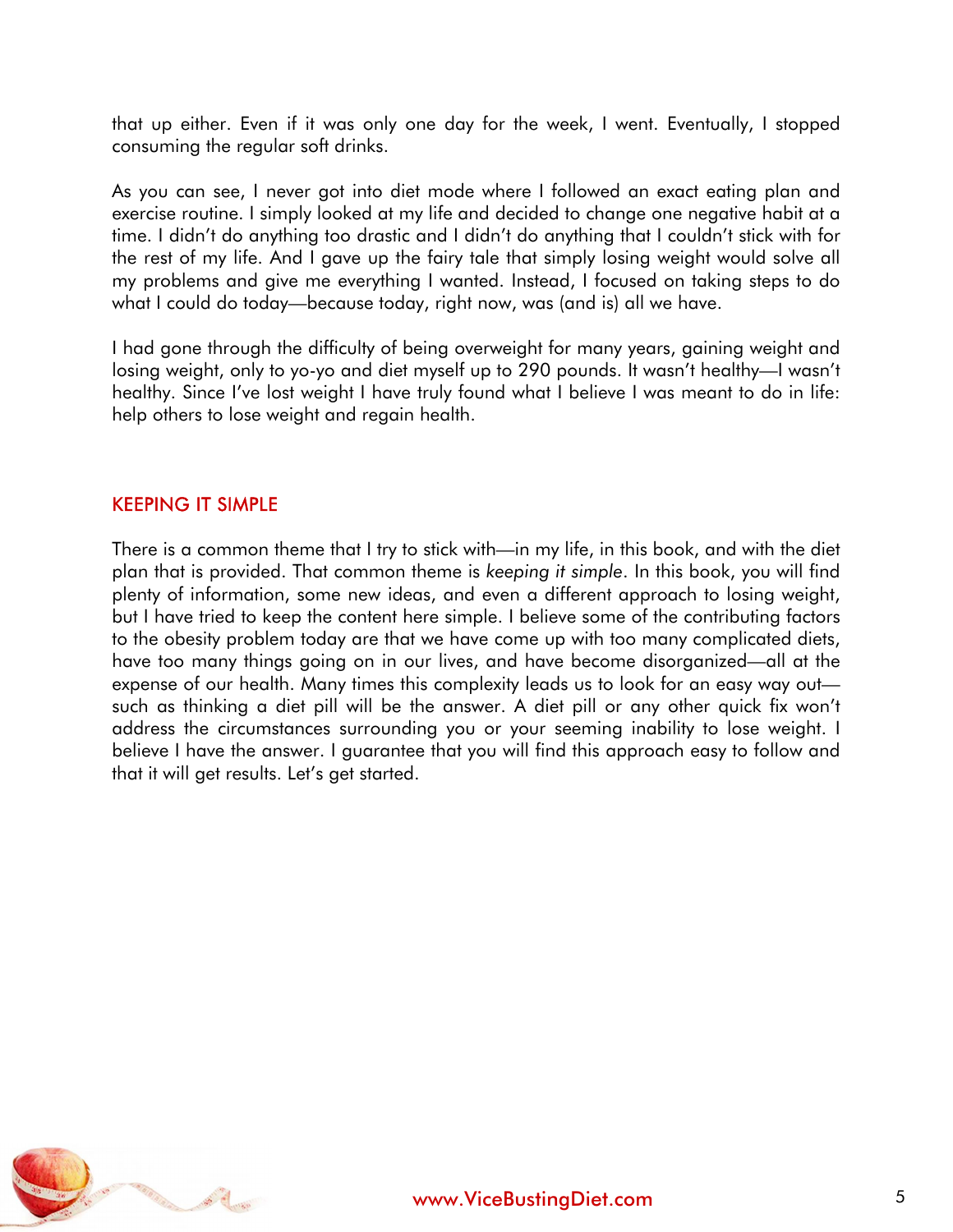## CHAPTER 1

How Diet Vices Have Changed the Weight of America

Before we begin, I think we need to take time to look at what has led many of us to one of those things we do on a regular basis that can be considered a bad habit. You may know someone who smokes and refers to it as his or her one vice. Or how about someone's favorite indulgence? For example, you see someone eating some chocolate chip cookies and he or she says, somewhat apologetically, "Everyone has a vice, and this is mine."

By combining that with diet we come up with a very clear definition of a diet vice: any habitual action that is keeping you from reaching and maintaining a healthy weight. For example, if you eat a dozen chocolate chip cookies every day at noon, you can rest assured that cookies are your diet vice. If you drink a gallon of regular soda every day, that is *definitely* a diet vice. If you sit on the couch and are glued to the television for four hours a day, that is a diet vice. If you eat Big Macs every day, that is your diet vice. If your portion sizes are too large, that could also be considered a diet vice.

After years of helping others lose weight, I have come to the conclusion that the answer to the obesity problem in the United States lies with each of us overcoming our diet vices. This may sound oversimplified, but I truly believe, and will show you, that diet vices are probably the biggest hurdle to getting rid of the extra weight and the extra calories. It's not that we haven't had the right eating plan or known the correct food combinations or been following the proper "points" system. I don't believe that we lack the intelligence to distinguish between good and bad foods. I am convinced that we have been conditioned to believe that dieting is complicated and that we must follow a complex diet in order to lose weight.

I think what happened to me is what is happening to the entire country—we're dieting ourselves into a state of obesity. If you think about it, at one time or another you've probably tried to radically change what you eat in order to follow the recommendations of some expert's diet plan. If you are anything like I was, you couldn't stick with those radical changes and you jumped back (face-first) to the foods you ate before. That sums up how just about all of us have dieted on and off for years.

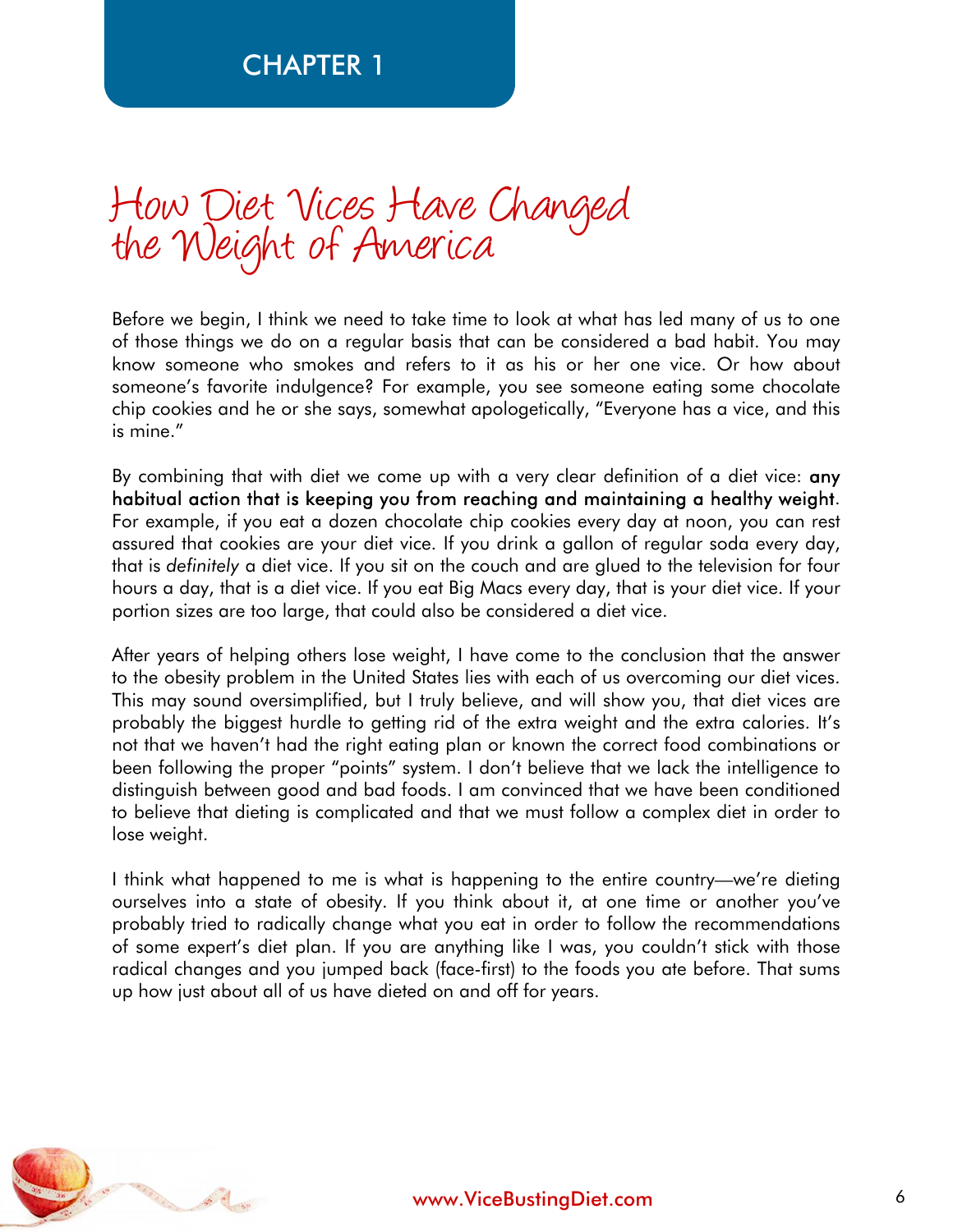Let's be honest. I think you would agree that plenty of foods out there aren't healthy. In fact, I'm willing to bet that you not only know what foods aren't good for you but also how much of them you eat! See, I believe that we don't need an expert to tell us how to diet. I also believe I know some things about the way to live in order to achieve a healthy weight. The first thing you need to know is that identifying the diet vices in your life is the first step to gaining control of your life and your weight.

I have identified the top three diet vices that have gotten in the way of many of my clients' weight losses and have also led to the weight problems of many subscribers to eDiets.com whom I have worked with. If your vice isn't in the top three, don't worry. I will help you to identify your individual vice and show you the way to break the bad habit (or habits) that is keeping you from your weight loss goals.

#### TOP THREE DIET VICES

The top three major diet vices that contribute most to obesity are sugary and/or soft drinks, fast food, and television. Again and again, I've seen them as the common denominator in so many people's weight loss struggles and I've also seen studies that have borne this out.

#### 1] SOFT DRINKS

Soft drinks and beverages that are not "diet" are by far one of the single most important items making a major contribution to the obesity epidemic. In Eric Schlosser's *Fast Food Nation* (New York: Houghton-Mifflin, 2001), he explains that "during the 1950s the typical soft-drink order at a fast-food restaurant contained about eight ounces of soda." Mr. Schlosser goes on to describe the quantity of a typical size soft drink today: "a 'large' soda at McDonald's is 32 ounces." Thirty-two ounces is exactly four times the 8-ounce size. And that large-size soda contains a whopping 310 calories. We are getting too many calories from soft drinks at fast-food restaurants. The majority of those calories come from refined sugar.

#### *Refined Sugar—A Big Problem*

According to the *American Journal of Clinical Nutrition* (1995), carbonated soft drinks "are the biggest source of *refined sugars* in the American diet." Many people drink soft drinks throughout every day. "The USDA [United States Department of Agriculture] recommends that the average person on a 2,000-calorie daily diet include *no more than* 40 grams of added sugars, which is about the amount of sugar in a 12-ounce soft drink." The ERS goes on to report that in the year 2000, each American consumed an average of 152 pounds of caloric sweeteners. These are the sweeteners you can read about on the side of any bottle or can of soda and juice drink.



#### www.ViceBustingDiet.com 7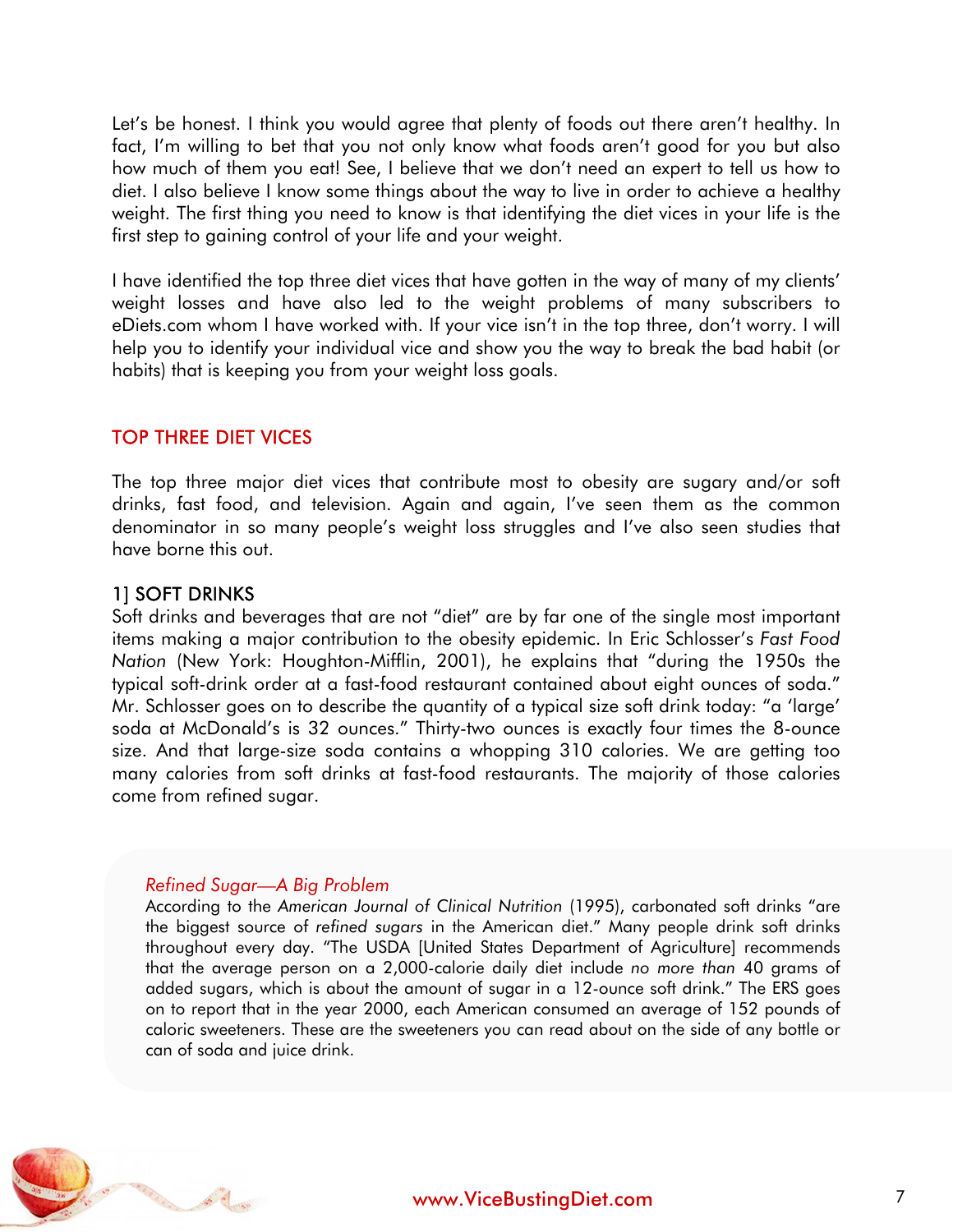The National Soft Drink Association's (NSDA) report in 2000 claims, "The average American consumed more than 53 gallons of soft drinks." That amounts to "\$60 billion annually [spent] on carbonated soft drinks" according to the NSDA. You can see that about half of the 152 pounds per year of caloric sweeteners (and this is refined sugar) comes from soft drinks. In the 1950s, high-fructose corn syrup use was practically negligible, while in the year 2000 it accounted for almost 64 pounds per person (based on dry weight).

Terms like *sucrose, fructose, glucose, maltose,* and *lactose* may mean something to a scientist, but how we supposed to understand what we're putting into our mouths?

Sucrose: More commonly known as white, refined, table sugar, it comes from sugar cane, sugar beets, and sugar maples, and is the most widely used form of sugar.

Fructose: It's found naturally in fruits and honey. It can also be commercially refined from corn, sugar beets, and sugar cane. Currently, the most popular form of refined fructose is corn syrup, which is added to hundreds of products. It is about 70 percent sweeter than sucrose.

As far as nutritional benefit to our bodies, all simple sugars are empty calories—about four per gram. As for their impact upon our bodies, sucrose is the worst. It demands the production of insulin by our pancreas, causes significant fluctuation in blood-sugar levels, and robs nutrients from various stores in our bodies in order to be digested.

These figures are intended to open your eyes to the fact that soft drinks alone are contributing enough to our extra weight to make a big difference!

The negative effects of soft drink consumption go beyond too many "bad" calories. There is a physiological issue that has to do with how your body deals with or receives soft drinks. According to the *International Journal of Obesity* (June 2000) "the calories from liquids don't seem to register the same way as solid foods with the same 'bad' calories like candy." In other words, the calories from a liquid are worse than the same calories from a food. These unhealthy calories aren't processed in your body the same way as a food with the same number of calories.

Your body processes liquids much more quickly than solids, so a soft drink or highcalorie beverage won't fill you up the same way food can. Also, these types of sugars dehydrate your body.

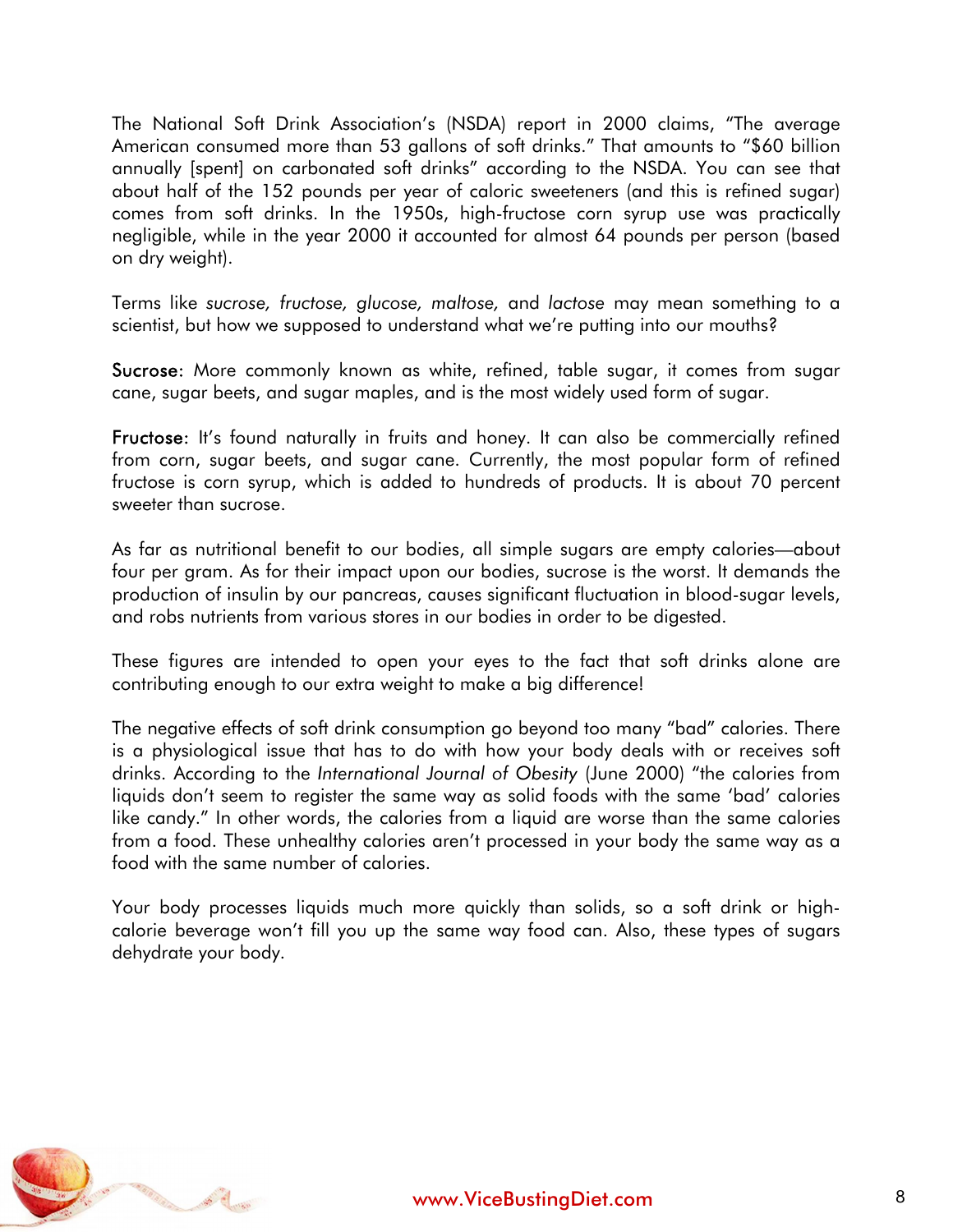#### *The Caffeine Habit*

An additional contributing factor to the increase in consumption of soda is caffeine. It's easy to get into the habit of having a caffeinated drink every day. It tastes good and can give you an energy boost. There may be some interesting news regarding that habit. It turns out that a study funded by the National Institute on Drug Abuse found that caffeine cannot be detected as a flavor (despite claims). Also, according to Dr. Roland Griffiths (in a Hopkins Medicine August 2000 press release), "the same is being said about caffeine that is said (and was said) about nicotine—that each is an addictive and mood-altering drug." This adds to the reason it may be so easy to become addicted to soft drinks and why there has been such an overwhelming increase in consumption over the past fifty years.

So whether it is soda or sweetened tea or juice drinks, the increased consumption of sugar (and sometime caffeine) has led to a dangerous habit that in turn has led to millions of overweight Americans.

#### 2] FAST FOOD

Fast food and soft drinks go hand in hand and they are the one-two punch that is keeping many of us from our healthy weight goals.

According to the *U.S. Foodservice Industry,* the number of fast-food restaurants more than doubled from 1972 to 1995, and there are about a quarter of a million nationwide. This doesn't include the small cafeterias, the vending machines, gas stations, quick shops, and so on that also have various high-calorie, high-fat foods. For the purposes of this discussion, we will focus only on the fast-food restaurants.

The most common item available at a fast-food restaurant is beef, and our consumption of beef has steadily increased over the last fifty years. In the 1950s we consumed an annual average of 53 pounds of beef per person, while in the year 2000 the annual average was 65 pounds per person, and from all indications, that number continues to rise today. What goes great on a hamburger? Right—cheese! Our cheese consumption has skyrocketed in this same time period. According to the *Agricultural Fact Book*, the average "annual consumption of cheese increased 287 percent" during those fifty years. That's an annual average per person of "7.7 pounds in the fifties to a 29.8-pound average in 2000." That's enough to make a few people overweight.

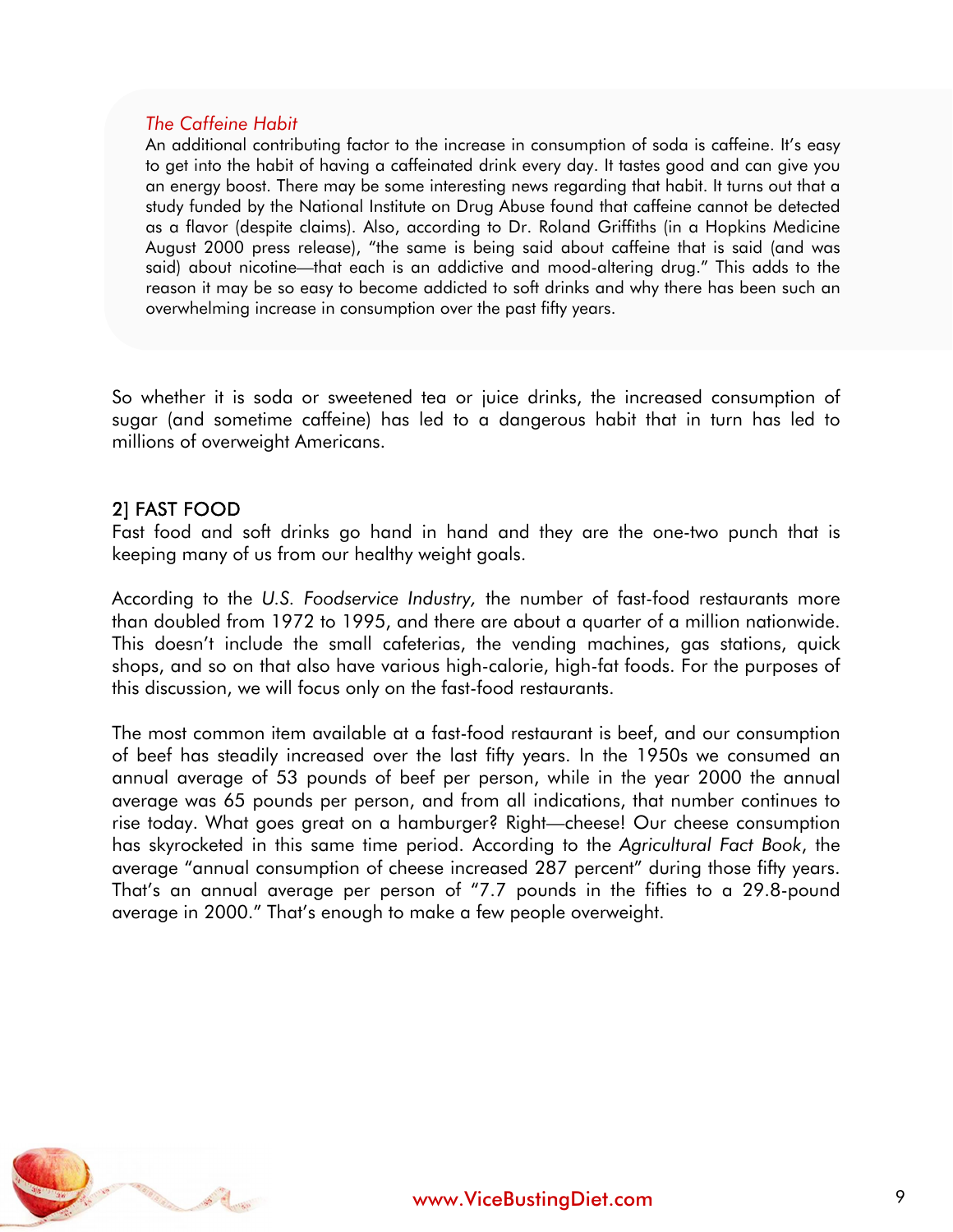#### What Are You Eating?

It's time to grasp the forgotten truth about many fast foods—they're high-calorie, highfat, unhealthy foods that don't belong in your diet.

Along with the advent of fast-food restaurants we have changed other eating habits. The consumption of milk and eggs is considerably down since 1950 (*Agricultural Fact Book*). What used to be about 37 gallons of milk per person per year in the 1950s is now about 23 gallons per year (including lower fat and whole milk). In the 1950s, the consumption of eggs was 374 per person per year. In 2000 that number dropped to approximately 250 per person. So we consume a third fewer eggs than we did fifty years ago. We also eat more lean meat and drink more low-fat milk (although overall milk consumption is down). What this tells us is that despite our efforts to eat more lean meat (mostly at home) and drink low-fat milk and eat fewer eggs, the climb in obesity rates continues.

How can this be? Is it all a matter of fast food? Or can it be because we are making more *unhealthy* choices than *healthy* ones? In reality it is a little of both. Not to mention the fact that even when we order something healthy we are getting huge portions of it. Most restaurant meals contain portions that could feed a few people.

We consume more bad stuff because we now have light beer, low-fat crackers, low-carb cookies, and lean meats, which seem to give us permission to have more. The fat density of foods we eat at home has decreased by about 6 percent, while the fat-density of foods we eat away from home has increased by almost 3 percent (*Agricultural Fact Book*).

#### *Too Much* Added *Fats and Oils*

One of the other facts about fast food that might interest you is the amount of oils that we're consuming. In the 1950s total added fats and oils were about 45 pounds per person per year. In the year 2000, that number was about *75 pounds per person*. Notice that this is *added* fats and oils, not fats that occur naturally. In fact, per-person animal fat and oil consumption fell 28 percent in the twenty-five-year period before 2000 (University of Kentucky—College of Agriculture), which tells us that we just aren't getting fat from natural fat. Added fats (created in the lab) are the kinds of substances that have been tested to do the job of keeping food together, keeping it from sticking to the pan, helping it cook better...and, making it taste *really, really good*! You've seen the juicy hamburgers, you've seen the greasy French fries, and the tender breaded chicken pieces. Not one of those is juicy and tender from the natural fat that came with the beef or chicken. It is juicy and tender because of *what is added.*

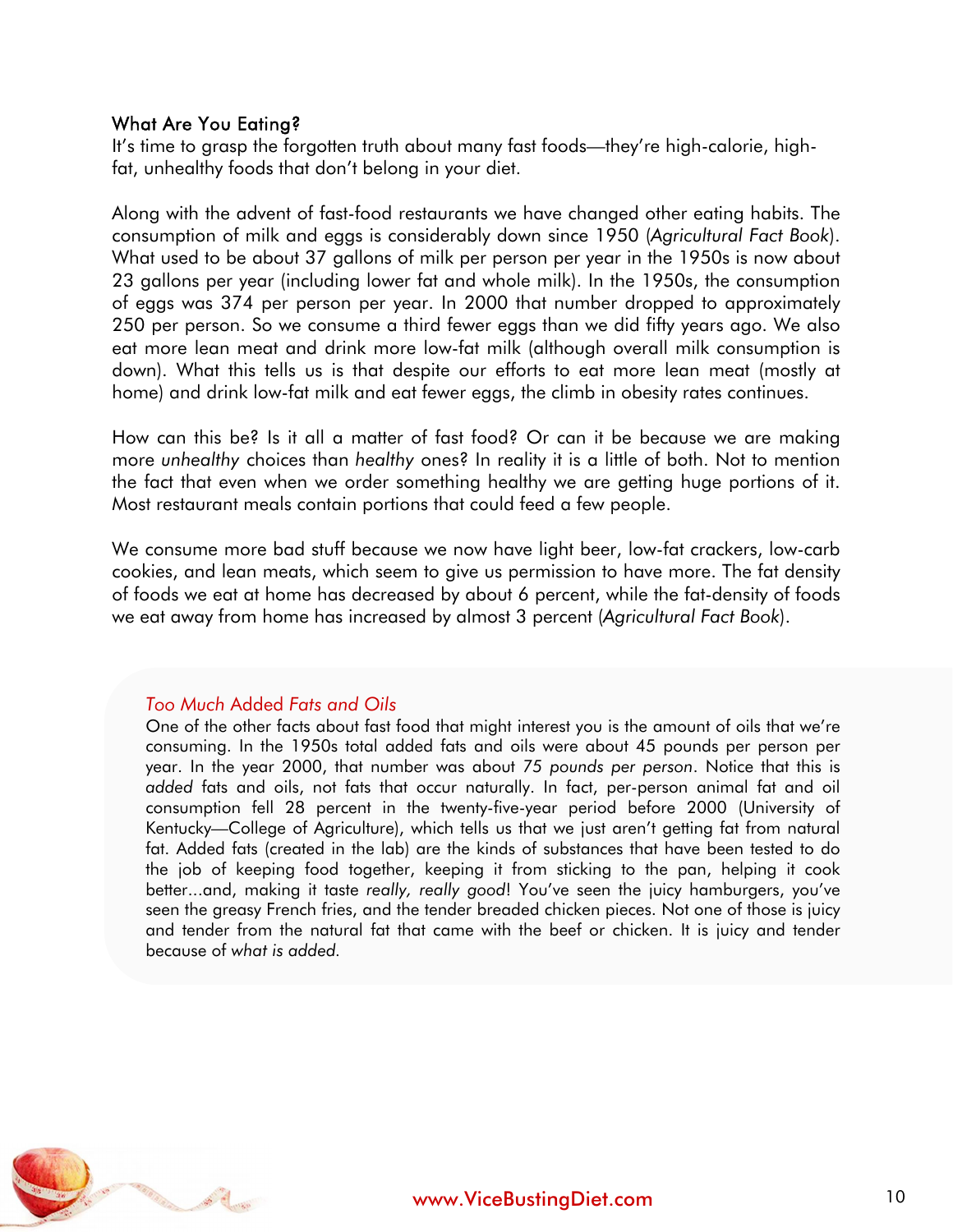Certain additives are being investigated for their addictive properties. These potentially keep us coming back for more and contribute to our weight problem. It makes me wonder why these additives are allowed to be sold, distributed, cooked, and consumed.

I recently saw a report about a plant in South Africa that was thought to be responsible for keeping the South African bushman from being hungry and could thus be a cure for obesity. As it turns out, it's too expensive to extract the responsible chemical from the plant and make it into a pill. I wonder if it's not the plant, but that these people aren't "hungry" because they're *not eating junk-filled diets and are used to not overeating.* After all, they live in the desert and there isn't food available on every corner. As I see it, the primary cause of obesity is the availability of unhealthy foods and/or the seeming inability to stop eating them. No plant or any other pill can address the true problem, and probably never will. We need to change the way we think about food and the way we eat.

Fast food is definitely one of the most easily identifiable *diet vices* that we have today. If we are to solve the obesity epidemic we must begin with our own efforts to get to a healthy weight. It's unfortunate but we have been feeding the wrong machine. The machine that has been fed is an industry that gets rich by selling us unhealthy items with their advertisements and with even tastier (translation: more addictive) food items. We need to start feeding *our* machines with the healthy food (and positive thoughts) that will allow us to be more productive, positive, energetic, happy, and fit.

Many fast-food companies are taking steps in the right direction, but it is not enough. When a well-intentioned customer goes into one of the bigger chains looking for a salad she will be confronted with many unhealthy options. Salad with fried chicken is shown on the menu, featured on the paper tray liners, and is the default choice. You have to specify you want the salad with grilled chicken and low-fat dressing or you will be served something with as much fat and as many calories as a huge burger. Hard to believe? Well, the popular sandwich has 560 calories and 30 grams of fat, and the crispy chicken salad with Caesar salad dressing packs 550 calories and 36 grams of fat. It's clear that "healthy" fast food isn't much better than the regular variety.

Before we move on to diet vice three, I want to remind you that even if you never eat in a fast-food restaurant you probably have a high-fat, high-calorie vice that is keeping you from losing weight. Don't worry, we'll find out what it is and get it out of your life.

#### 3] TELEVISION

A vice is not only what is adding the most calories to our diet, but also what is keeping us from reaching a healthy weight. TV has emerged as a vice for many.

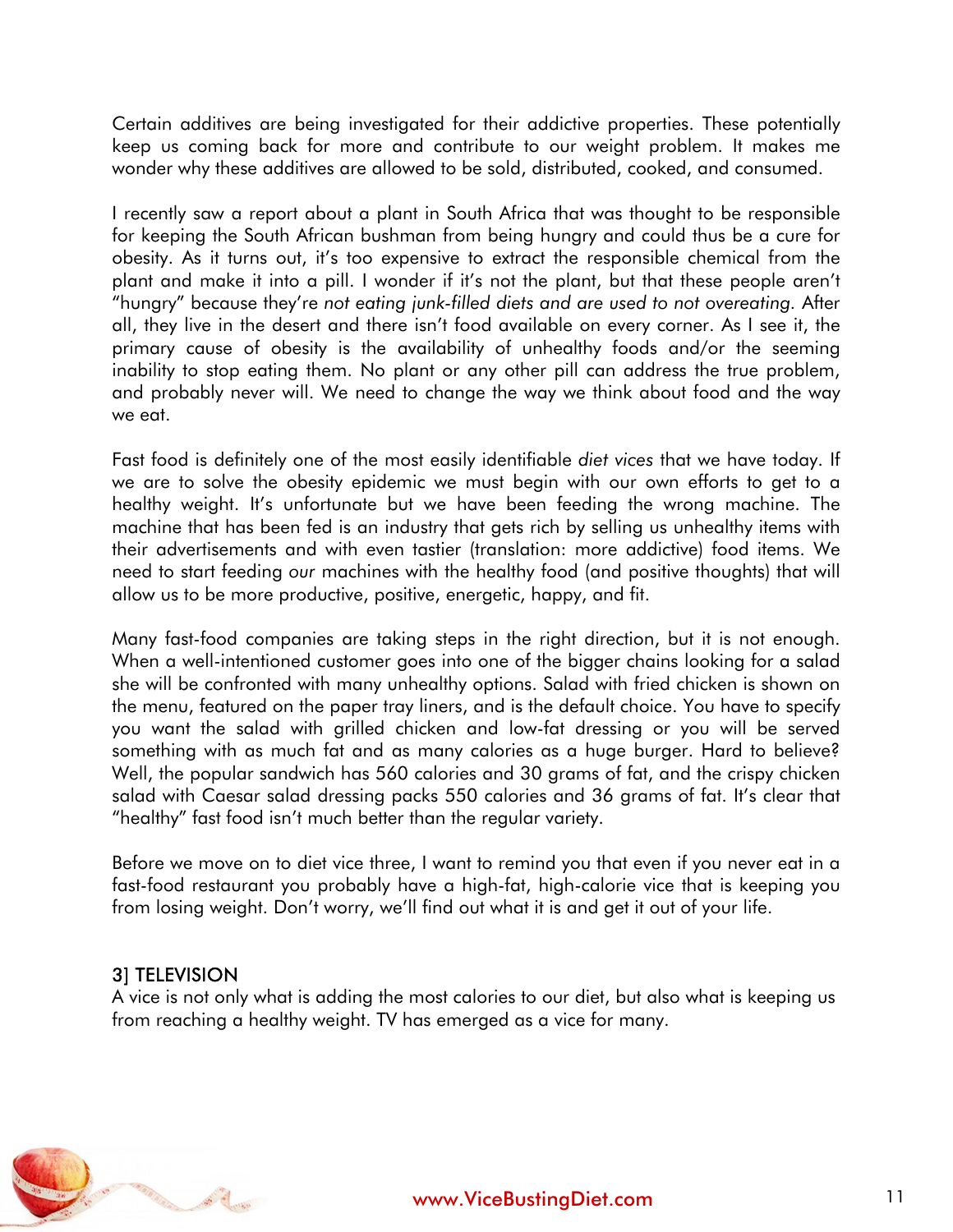Did you know that the average American watches more than four hours of television per day?\* What could most of us do with four hours per day in just one year? Think of the time—365 days • 4 hours = 1,460 hours. Let's say there are thirty-six weeks in a school year. If you traded in TV time for school time and were taking a full load of courses, you could have two full years of college under your belt. Television has its place, but not taking up *25 percent of your waking hours*. What could you spend four hours a day doing that you've always wanted to do, or that you dreamed of doing as a child?

According to TV-Turnoff Network, at age two we begin to develop brand loyalty, and TV watching can be addictive. As any parent knows it can be very easy to put kids in front of the television so that chores can be finished. But by doing so are we sowing the seeds for future couch potatoes? If we change our own TV habits they might spill over to the rest of the family. The point is that TV can entertain and inform but it can also suck up time that can be used for a wide range of activities.

During our hours of watching TV, we are also subjected to commercials. In 1999, more than \$40 billion was spent on advertising, and the commercials we're being subjected to encourage us to eat at fast-food restaurants and indulge ourselves. So we sit doing nothing and the only motivation we get is to put high-calorie, high-fat foods in our mouths.

Ironically, television is the source of many advertisements for weight loss programs, diet pills, and so on. Would we need them if we simply turned off the TV, put down the snack, and used the time differently?

#### TOO MUCH TIME ON OUR HANDS

Isn't our time one of our most precious commodities? By all accounts, we are putting our time in the wrong place. In fact, 49 percent of Americans said they watch too much TV when asked. I don't know if these are the 49 percent who are making the averages higher for all of us, but certainly they aren't the only ones watching TV. If we're spending four hours in front of the TV, isn't it a pretty safe assumption that we are also snacking while we watch?

This adds up to the fact that TV has become one of the biggest diet vices in our lives. If we are sitting and essentially doing nothing, we're not burning any calories. On top of that, if we're snacking, we are adding calories to our current weight. In simple terms, we are gaining weight every day that we are in front of the TV and more weight if we're snacking while watching. No matter how small that weight gain may be, it takes only a few weeks to see a noticeable change. If you gained 1 pound for every forty hours of television, that's a pound every ten days—then after a year you would gain 36 pounds (an average of 3 pounds per month)!

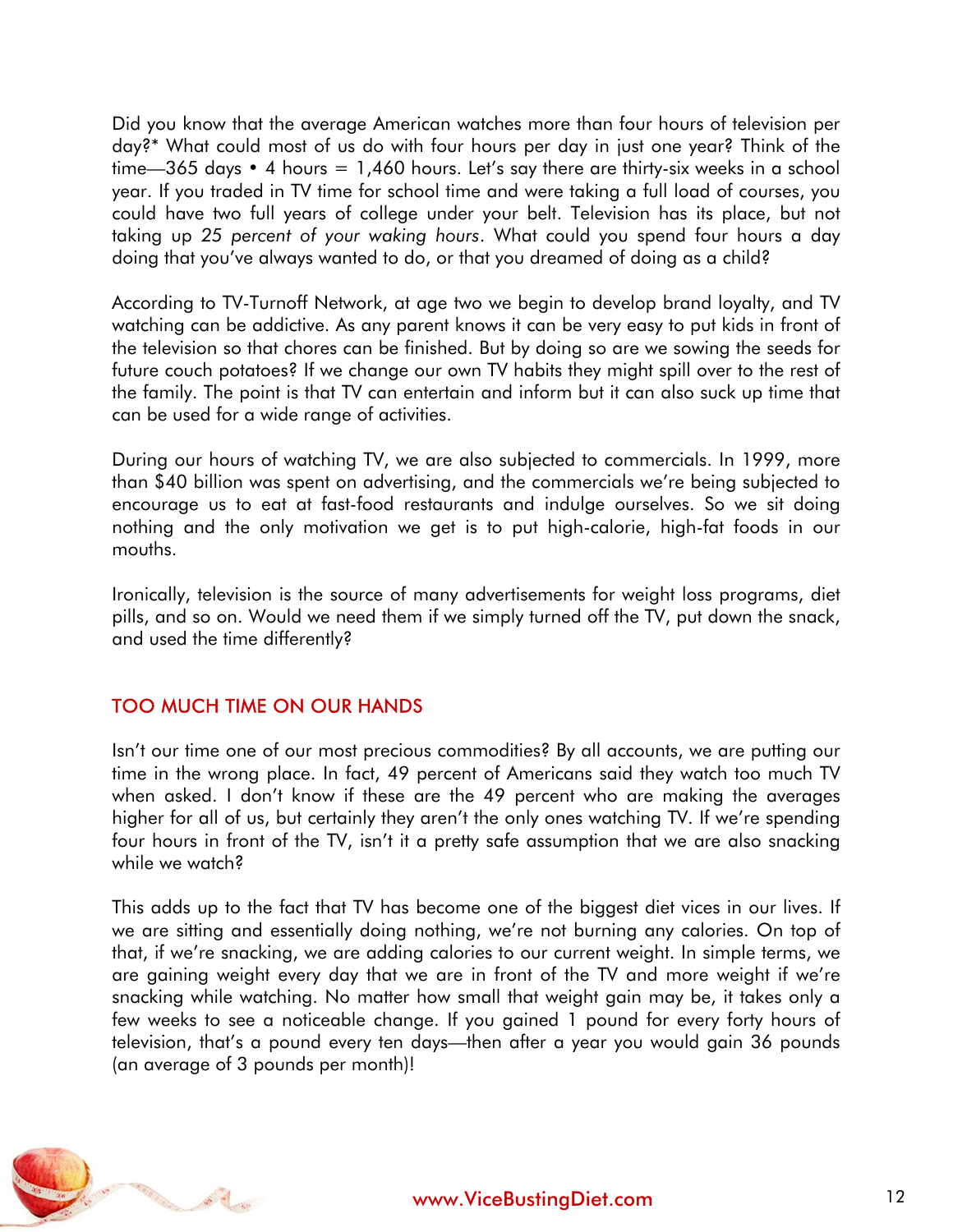With most living rooms set up to make television the focal point of each chair and sofa, we have given TV high priority in our lives, and it seems that there is always something on that will entertain us. I don't think it's the entertainment value we need to consider, but the devaluation of our creativity and our productivity—doing things that would make us feel much more gratified in the long run. Television takes away our ability to effectively communicate with our spouse, our children, our family, and friends—all in the name of entertainment. We have the highest levels of visits to psychologists and psychiatrists than ever before, as well as the highest level ever of prescription drugs for mental difficulties. Could television be contributing to the problem?

Obesity is gaining on, and ready to overtake, smoking as the leading cause of *preventable* death. That means we can prevent it through the choices that we make. With the average household having more TVs than bathrooms, it's no wonder that we have put our priorities in the wrong place. How we choose to spend our time is just as important to our health and our weight as what we choose to eat and drink.

#### OTHER DIET VICES

Now that you have become familiar with the top three diet vices in America, and eventually worldwide, if things don't change, you may be wondering about other diet vices that may be present in your life. For instance, I received an e-mail from a woman in her late twenties who told me she was overweight and wanted my help. I asked if she could identify one thing that she was doing on a regular basis that was contributing to her extra weight—one food, snack, drink, and so on. She replied that she was eating doughnuts every morning and asked, "Could that be it?" To which I replied, "You bet!"

There are certainly many other possible diet vices, especially if you don't eat fast food, drink soft drinks, and you don't watch TV (bravo, you've managed to avoid the main ones). If that is the case, let me be the first to acknowledge that you are a small percentage of those who are overweight. Nonetheless, you will most likely have other identifiable vices that are keeping you from a healthy weight.

A relatively healthy diet (remember, we're not splitting hairs here—I'm not evaluating every last bite) can still be a problem if you are simply eating too much. The portions can be too large, for instance, if you are having seconds with every dinner. One woman I worked with was simply eating too much of everything. She ate double the amount that her body needed at every course of every meal. She really wasn't eating anything *that bad,* she just ate too much. Oddly enough she used a small plate, but went back for seconds and thirds. I convinced her to use a dinner plate and serve herself the correct portion the first time and not to go back for more helpings.

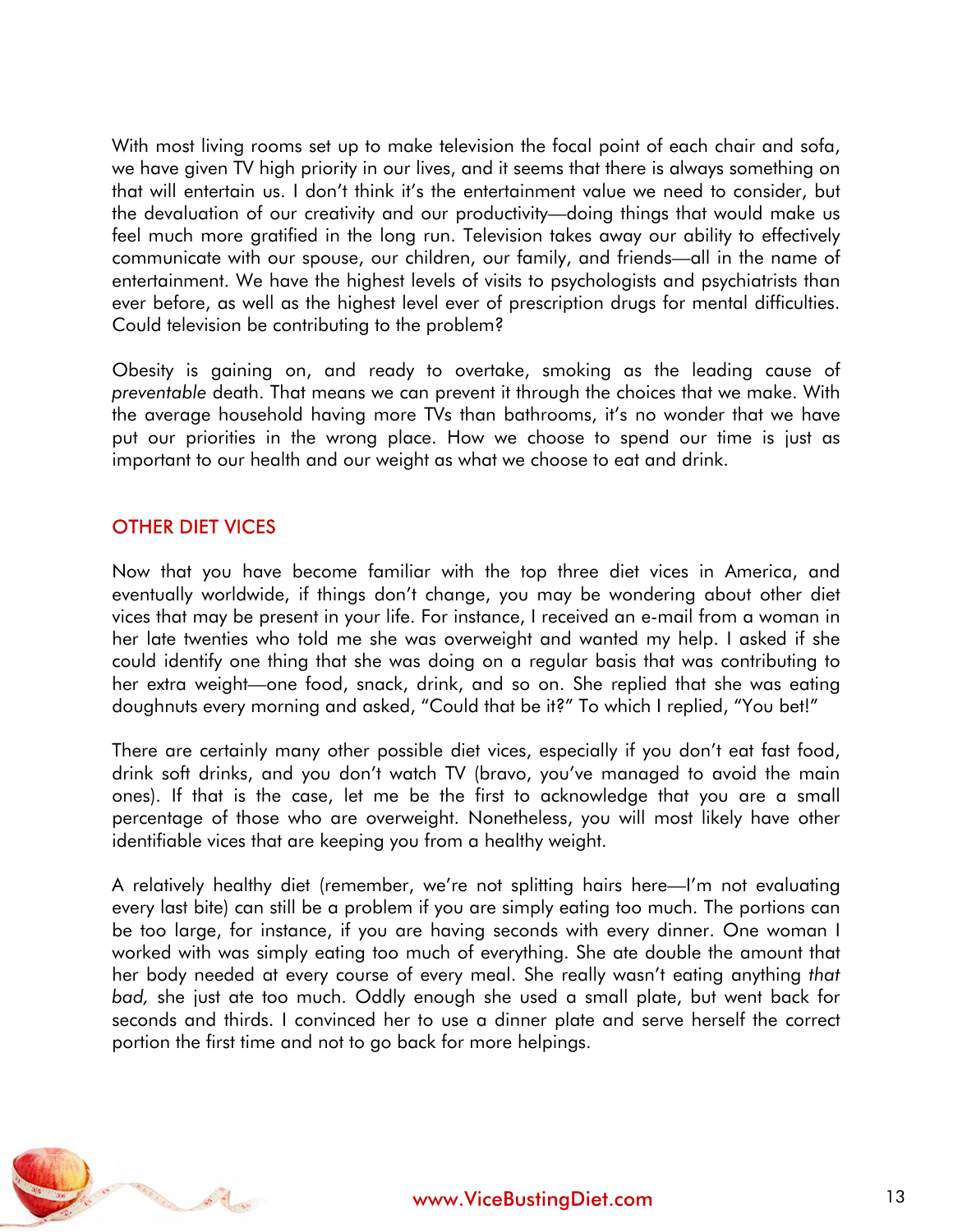Another woman I worked with was eating too much bread too often. She was eating bagels, muffins, scones, cheese bread—and concluded that it was bread that was keeping her from her goals.

Many people simply eat too many calories by consuming too much of one food group or type of food. Like the woman in the above example who was eating doughnuts almost every morning, you may be eating something that is unhealthy or high in calories too often—chocolates or brownies or bagels and cream cheese. These are not uncommon examples. The key is to identify one thing that you're eating that is the highest in calories that you do on a regular basis—that will be *your* diet vice.

If the above examples don't describe you, take a look below.

Common food vices: (Remember, these are *vices* we're talking about *busting,* not your once or twice a month treat.)

> ice cream, cookies chocolates, caramels brownies, cookie dough fudge, candy bars pastries, scones pizza, French fries potato chips, crackers desserts—cakes and pies too much/many fried foods bagels with cream cheese too much cheese on too many things buttered popcorn (with a soda?) most high-sugar candies or "treats" most cold cereals most muffins too many mints (10 calories each X 10 per day X 7 days = 700 extra calories) hamburgers (no matter what's on 'em) bacon or sausage (breakfast) pastas with cream sauce white bread mashed potatoes portion sizes—yes that's a vice! between meal snacking, grazing, late night eating

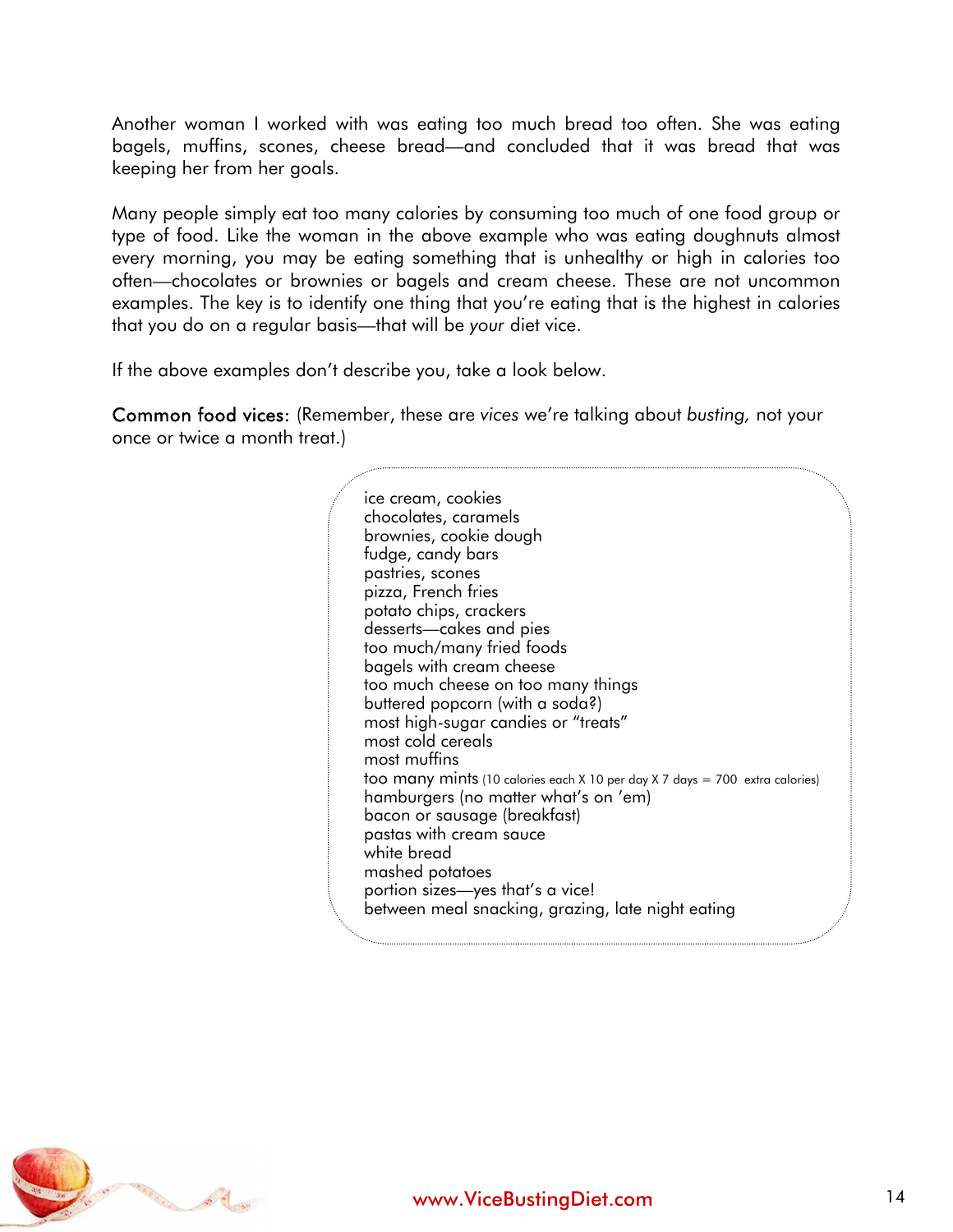The main point to understand here is that there really are two or three identifiable diet vices for most of us. You may be like Carol, who drank twelve soft drinks and lost 45 pounds in six months from doing nothing other than eliminating that habit (it can be done!); or Ralph, who broke the habit of a double cheeseburger almost every day and lost 20 pounds in three months. Or the gentleman who told me that he was watching two hours of TV each night while snacking on chips before he went to sleep, and made just *one easy change* (of not eating chips) that brought 15 pounds of weight loss in two months—without doing anything else. If you can understand what a *diet vice* is and see what the top one or two in your life are, you will be on the road to changing your weight. The first step is to identify what's getting in *your* way.

One thing I am very careful to point out is that too many diets and diet plans are designed as one size fits all. Everyone does the same thing, with possibly some minor adjustments for weight and age. The reality is that everyone has a different level of fitness, a different set of circumstances, and different obstacles to get over. By identifying the three top diet vices we have begun to address what appears to be approximately twothirds or more of the source of our weight problem. The other one-third or so comes from things other than soft drinks, fast food, and television, and those can be handled in the same vice-busting manner.

#### THE RIGHT APPROACH

Modern conveniences like the car and the computer have made transportation and communication much easier but they have not done anything to help us stay in shape or exert energy to accomplish our tasks or goals. Modern-day diets have not helped us to achieve permanent weight loss either.

You may believe you haven't lost weight in the past because you had the wrong diet. However, I believe that practically every diet out there can help you lose weight to some degree and for at least some period of time, *if* you follow it exactly as prescribed. Typically, however, these types of diets are not something that can be maintained for the long term. While they are well intentioned and can lead to weight loss, they largely take the wrong approach. The wrong approaches have us changing too much about our lives overnight, going one day from living in a manner that supports our excess weight to the next day when we are to live like a superfit, health-food-eating, exercising person. Few could make that steep slope of change with any degree of success. The vice-busting diet plan will not only provide you with the right goals, but the right approach, so you can lose weight and live healthy and fit—for good. The right approach means taking one step at a time, one that fits your current situation.

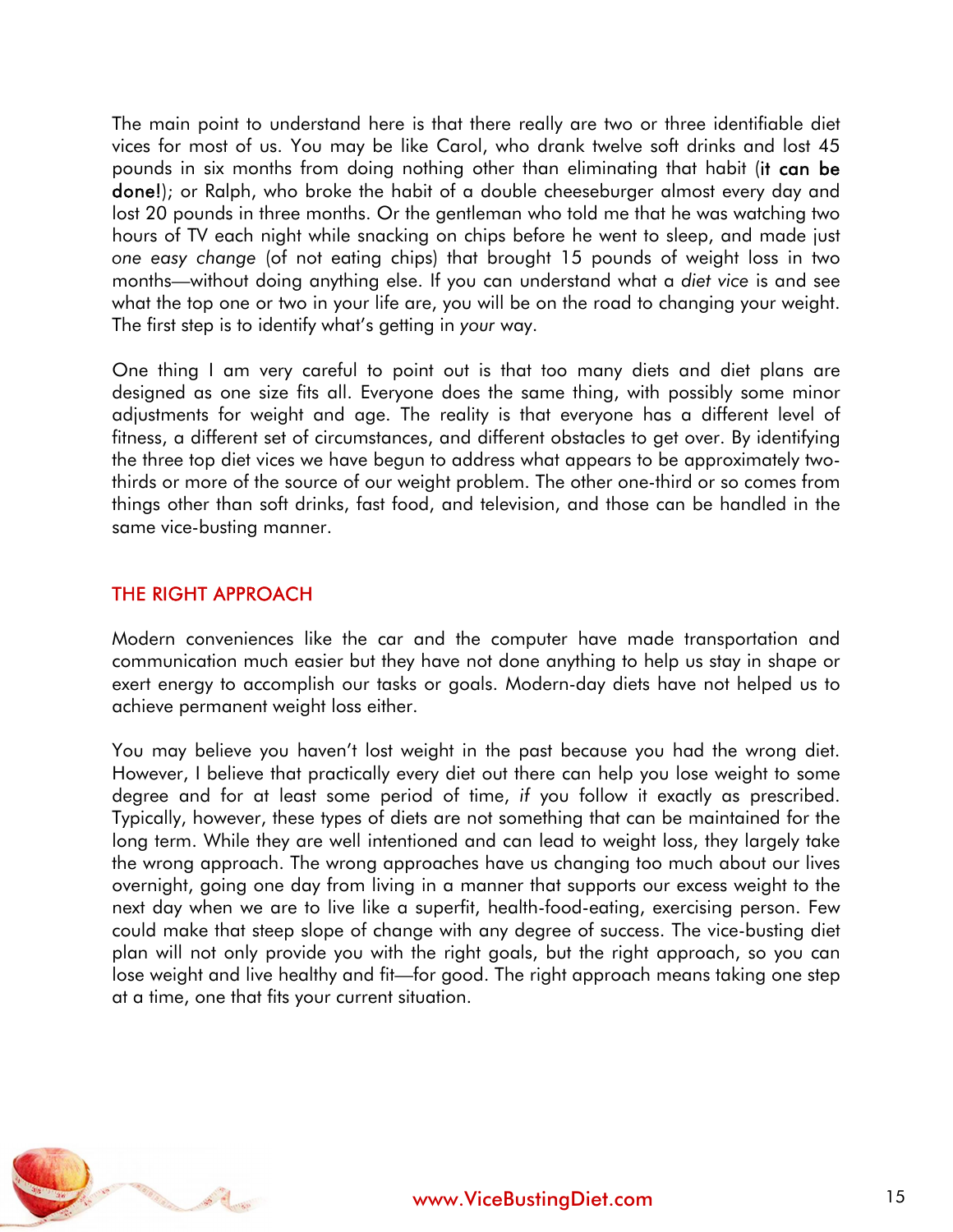#### A SUMMIT FOR CHANGE

In June 2004, the Time/ABC News Summit on Obesity took place in Williamsburg, Virginia. I had the opportunity to attend and meet people from around the country heads of marketing for food companies, TV advertisers, producers of children's TV shows, politicians from Washington, D.C., in the Department of Health and Human Services, as well as authors, doctors, researchers, and scientists—all whom have the ability to impact the health and weight of our society. The conclusion from the summit was that there are so many different things that are responsible for our current obesity epidemic, yet there is no easy solution; and that any diet will work if you stick to it, but what is missing with most people is a lifestyle change.

I came away from this event believing that it is very difficult for one person or even a handful of people to get anything done on the national level. Whether it is implementing a government policy or a new healthy menu item (just one) at a national fast-food chain, the so-called red tape that has to be gone through—from submitting the right proposal, to approval at each office, the reviews by committees—all take a lot of time, effort, and money. *Raising awareness and making a decision to take control* is the best way to influence the supply of foods and beverages being put in the supermarkets, on the menus, in the vending machines, and in our schools—all to create a healthier society.

My goal is to give you this plan, and get everyone who needs to lose weight *and wants to lose weight,* to realize that the future lies in the hands of all of us collectively. Big companies and big government will change with the demands that we set through our actions. So it is important for us to stop relying on what is an inherent belief, that companies—fast food or any food manufacturers—are looking out for our best interests; they're not. They're worried about your coming back and buying more, because they have profit margins, quarterly targets, Wall Street analysts, and shareholders all interested in more revenues. There is nothing on that list that says "By the way, it has to be healthy!" There are exceptions to the rule, but I'm talking about those that have the most influence over the greatest number of people in America.

So start by recognizing the difference between a *diet vice* and a *healthy choice*. When we take control of our own lives, and start making choices on the basis of what is good and not so good, then, and only then, can we start to make the necessary changes to win the battle that we face.

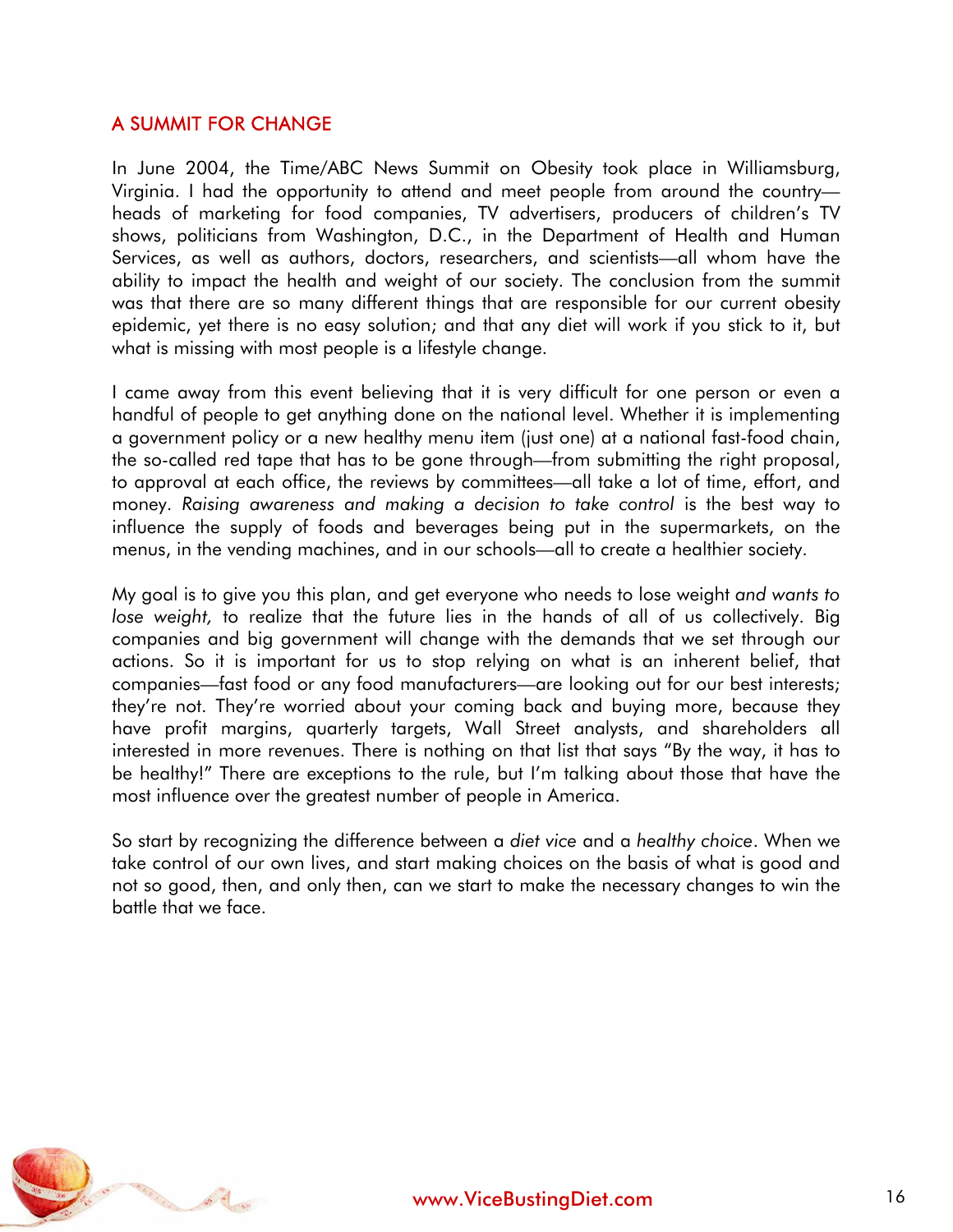# CHAPTER 2

The Positive Benefits of Losing Weight

It is very important that you not only *know* all of the positive benefits of losing weight, but that you also focus on the *right reasons* for losing weight. A right reason could be any reason that motivates you to lose weight, but the *truly* right reasons or benefits are the ones that will keep you at a healthy weight. By setting goals, staying motivated, and achieving weight loss, you may discover additional positive benefits to your life

A healthy weight, when compared to overweight or obesity, is a body weight that is less likely to be linked with any weight-related health problems such as type 2 diabetes, heart disease, high blood pressure, high blood cholesterol, and others. A body mass index (BMI) of 18.5 up to 25 refers to a healthy weight, though not all individuals with a BMI in this range may be at a healthy level of body fat; they may have more body fat tissue and less muscle. A BMI of 25 up to 30 refers to overweight and a BMI of 30 or higher refers to obesity.

Body Mass Index can be calculated by using pounds and inches with this equation: BMI = (Weight in Pounds / (Height in inches) x (Height in inches)) x 703



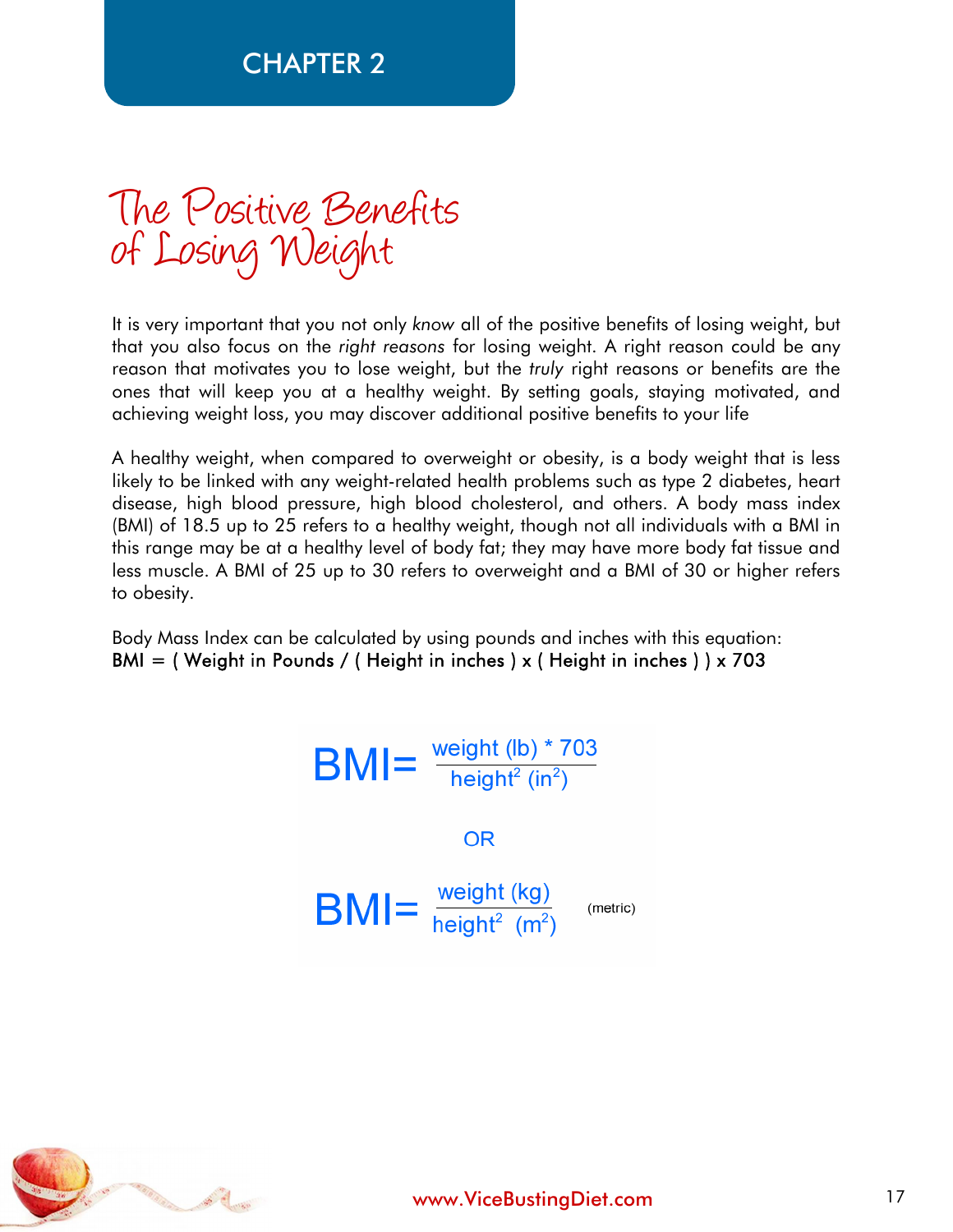#### IMPROVED ATTITUDE

A positive attitude can mean the difference between success and failure. Does that mean that a positive attitude needs to come first in order for you to succeed? No. But in order to be strong mentally, you've got to start "feeding" your mind some positive building, healthy thoughts.

 I have seen obese people with a helpless or hopeless attitude. If you have 100 or more pounds to lose, it is very difficult to have an attitude of joy and happiness, but moving forward is impossible without a change in attitude. The longer you put off your goals or keep from reaching them, the more you're likely to lose hope. But as you start to take action to lose weight, through the steps recommended here, you will start to gain a different attitude about yourself. The change both in attitude and weight loss will be subtle and, like all things significant, take time. Bottom line: making even one small change that leads to weight loss can help create a positive attitude and be a confidence builder that can impact other areas of your life.

#### EARLY PHYSIOLOGICAL CHANGES

Your body will begin to feel better. One woman that I worked with told me on the third day of the program that she felt "weird." I was concerned until she explained that she meant she couldn't believe how much better she felt. Apparently she wasn't tired for most of the day as she normally was and felt more energetic. One of the most common positive feedbacks that I get from most people is a change in their energy level. It's not that they have an extraordinary amount of energy. They are simply experiencing closer to a normal energy level. During the first week of this plan, you will find that this may be the case for you as well.

Another positive *physiological* change that I hear is that many people get a better night's sleep. It is very possible that by the end of the first week you won't experience wild fluctuations in your sugar and energy levels, and therefore you may sleep better. In fact, a study done by doctors at Columbia University in 2004 suggested that people who got less than five hours of sleep were more prone to be overweight than those who got closer to eight hours. It's possible that overweight people have more difficulty in getting a good night's sleep. If you sleep less you may be giving yourself more time to eat. Getting enough sleep carries several benefits, including better energy levels during the day, an improved mood, fewer mistakes, and more productivity.

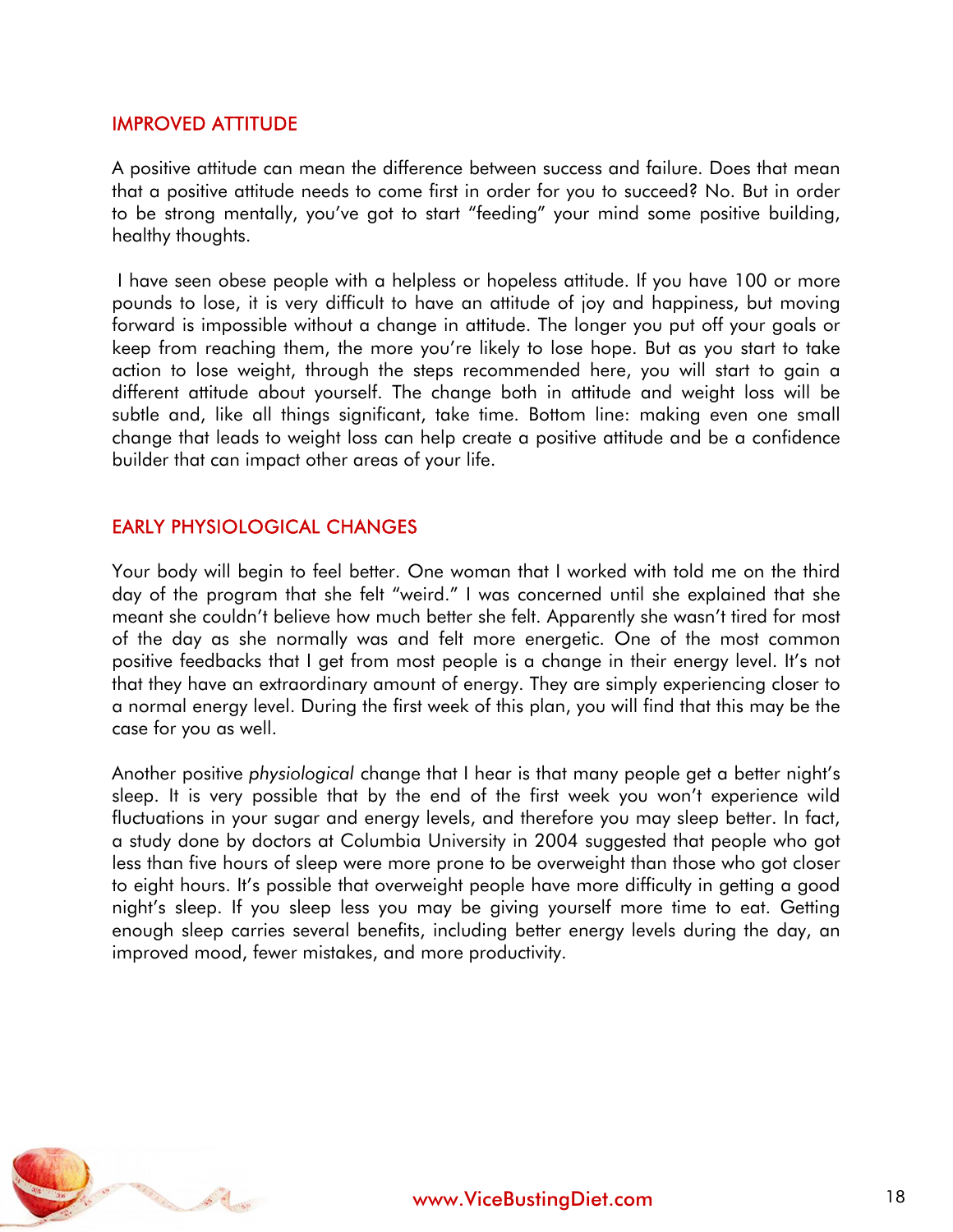#### INCREASED PRODUCTIVITY

When energy levels improve, and your confidence (attitude) improves, you will be more productive. You may find that you start getting more done in less time and therefore are more efficient. Occasionally this can create a problem: having a higher level of energy yet not having a plan for doing something productive with this new-found energy. A couple of people I've worked with have used more free time as permission to have something to eat—sometimes doing it subconsciously as a way to slow down.

Being more productive is something we often don't consider as a benefit of taking steps to get healthy, but if you start to think about what you've been putting off (sometimes for years) and avoiding, you just may be willing to give it a shot. Janice, a woman who was about 55 pounds overweight when I met her, was an artistic person who said she hadn't painted in many years because she just didn't feel like it. The truth was that she simply didn't have the energy and stopped caring about this talent of hers. Well, after about three weeks on the plan she realized that she should start painting again.

#### MORE MOTIVATION

When my Web site posted a poll that asked, "What's the hardest part of losing weight?" the majority (about 60 percent) chose "Getting and staying motivated." It's hard to stay motivated when the plan you're doing seems like drudgery. If you've done several different diets (as surveys suggest the average dieter has), then you know it's hard to get motivated to try another diet when all the previous ones were difficult or didn't work. But it's easy to get started on the vice-busting diet plan because it takes into consideration that you probably find it difficult to get motivated and stay motivated. Once you get going and stick with the plan for a few days, you will be building up your desire to keep going—in other words, your motivation.

My twelve-year-old son, Clark, has been learning to play the guitar. The key to his staying motivated to keep learning is that he gets to play parts of songs he really likes. His teacher shows him how to play a few notes and he begins to sound like some of the music he has on compact discs. However, he also has to practice the basics so he can build on his ability to play. By learning songs he is interested in, he stays motivated to learn how to play.

If you see results, you'll increase your confidence in what you are doing and become more motivated to keep on doing it. This motivation will eventually work its way into all areas of your life—job, work, family, and relationships.

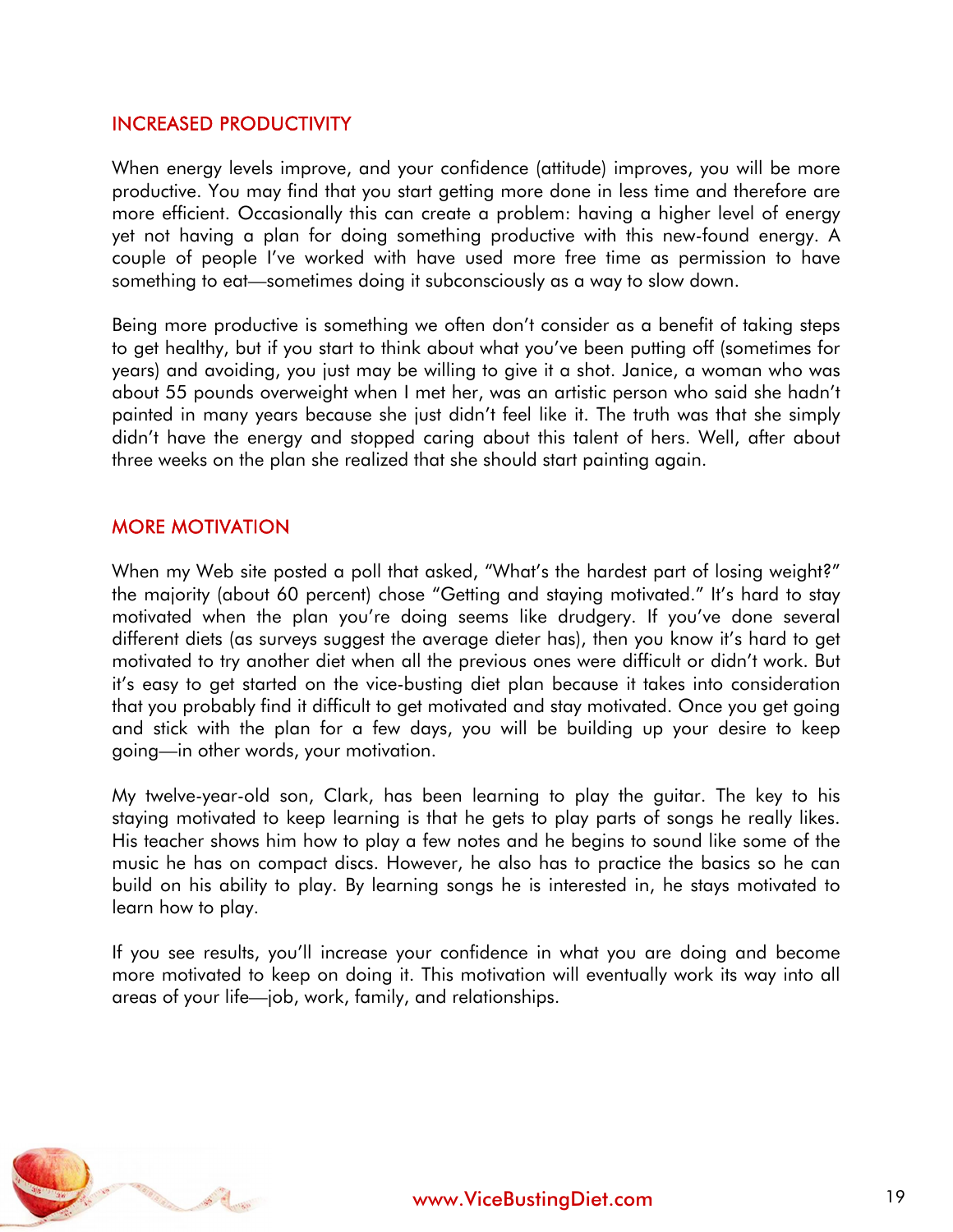#### REDUCED STRESS

If you consume too many soft drinks, high-sugar drinks, salty foods, or fatty foods, you are putting an unnecessary amount of stress on your body. This will also put more stress on you when you drive, work, spend time with family, or try to sleep. When you have toxins in your body—and let's assume when you carry extra weight that you've been putting some unhealthy calories in your body—it can make you feel stressed. When you're overweight your body works harder to function than when you're at a healthy weight and eating healthy foods. Your mind can be sluggish, your decision-making slowed, and you can even feel tense about things that should normally be handled with more ease. When you begin the first step of the vice-busting plan, you can get excited about the fact that in the next few days you may begin to notice a reduction in your stress level.

First of all, you'll start to feel better about yourself because you're taking action to lose weight. Secondly, you'll see that you won't be ingesting so many chemicals that put undue stress on your body.

#### IMPROVED APPEARANCE

One of the most rewarding changes taking place is that you will feel more attractive. You can literally feel the few consistent changes making a difference—in the mirror and by how your clothes feel. One woman felt more confident in her appearance after only thirty days. The changes are not radical—we are not looking at setting records for the most weight lost in the least amount of time. I've had people tell me that they feel their clothes fitting looser by the third week.

An invaluable tool *to gauge your progress* is the way your clothes feel and the way you look in the mirror. But appearance shouldn't be your primary focus, because your body's changes on the inside are more important to your long-term health. Also, you may find that your weight doesn't change, even though you've lost a dress or pant size, because of an increase in muscle tone.

#### ECONOMIC IMPROVEMENTS

As you start to experience more energy, less stress, and are being more productive, you may find that you have the opportunity to make more money. Studies from Cornell University, as reported on www.firstscience.com, show that overweight people make less money. A study of business school graduates found that men who were 20 percent or more overweight made \$4,000 less a year than their thinner alumni. Regardless of how fair or discriminatory this may be, the fact is that you've got another reason to lose

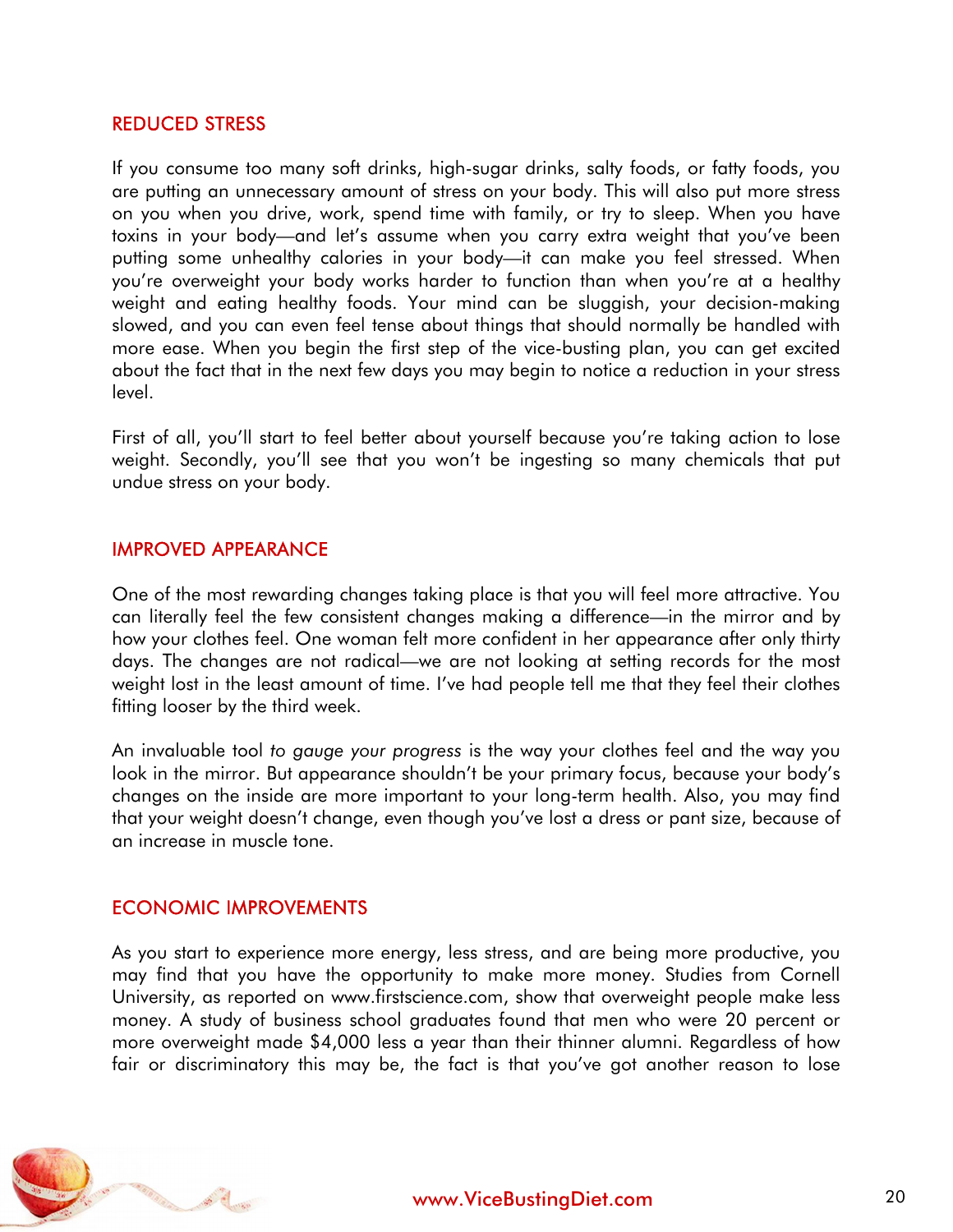weight. I'm guessing that although many people may cry foul at these statistics, it may have more to do with how much they can get done. In other words, if you are healthier, have more energy, and are more productive, chances are you're going to get noticed eventually even get a raise or a promotion.

Other economic factors will come into play as well. You will see that the time you save on missed work because of ill health will be reduced. Reports show that those who are overweight have more sick days and more missed time from work than those who are at a healthy weight. You will therefore have reduced health care costs for medications and doctor visits.

#### PSYCHOLOGICAL IMPROVEMENTS

As you start to notice changes to your mind and your body, you will have the confidence to take more chances where you might not have before—like playing in the park or on the swings with your children, as Linda started to do after just a few weeks. Fear keeps us from engaging in activities—fear that someone will laugh at us, or the possibility of that swing breaking, which would be too humiliating to handle. Those fears will dissipate as time goes on and you can look forward to leaving them behind.

One client in her fifties didn't have the energy to take walks with her grandkids or play with them at the park. She had to walk with a cane, and her doctor told her that she had better just get used to it. After less than a year, with only a couple of simple changes in her life, she put the cane in her closet and now walks without it and plays with her grandkids. Now she uses the cane to "knock things down off the high shelves" and as a reminder of a place and time of her life that she doesn't ever want to go back to. She is motivated to make healthy choices, always.

#### IMPROVED SOCIAL ACCEPTANCE

Unfortunately, many overweight people feel socially unacceptable or at least marginalized by society. I know I felt that my opinions didn't have the same impact as those of others who were a more normal weight. We should be valued for more than our looks, but the fact is that our appearance very often is an indication of most of the choices we've made.

Rather than focus on appearance, realize that being a healthy weight will allow you to do things that otherwise might give you trouble. You can strive to reach a level of fitness where you have fewer limitations.

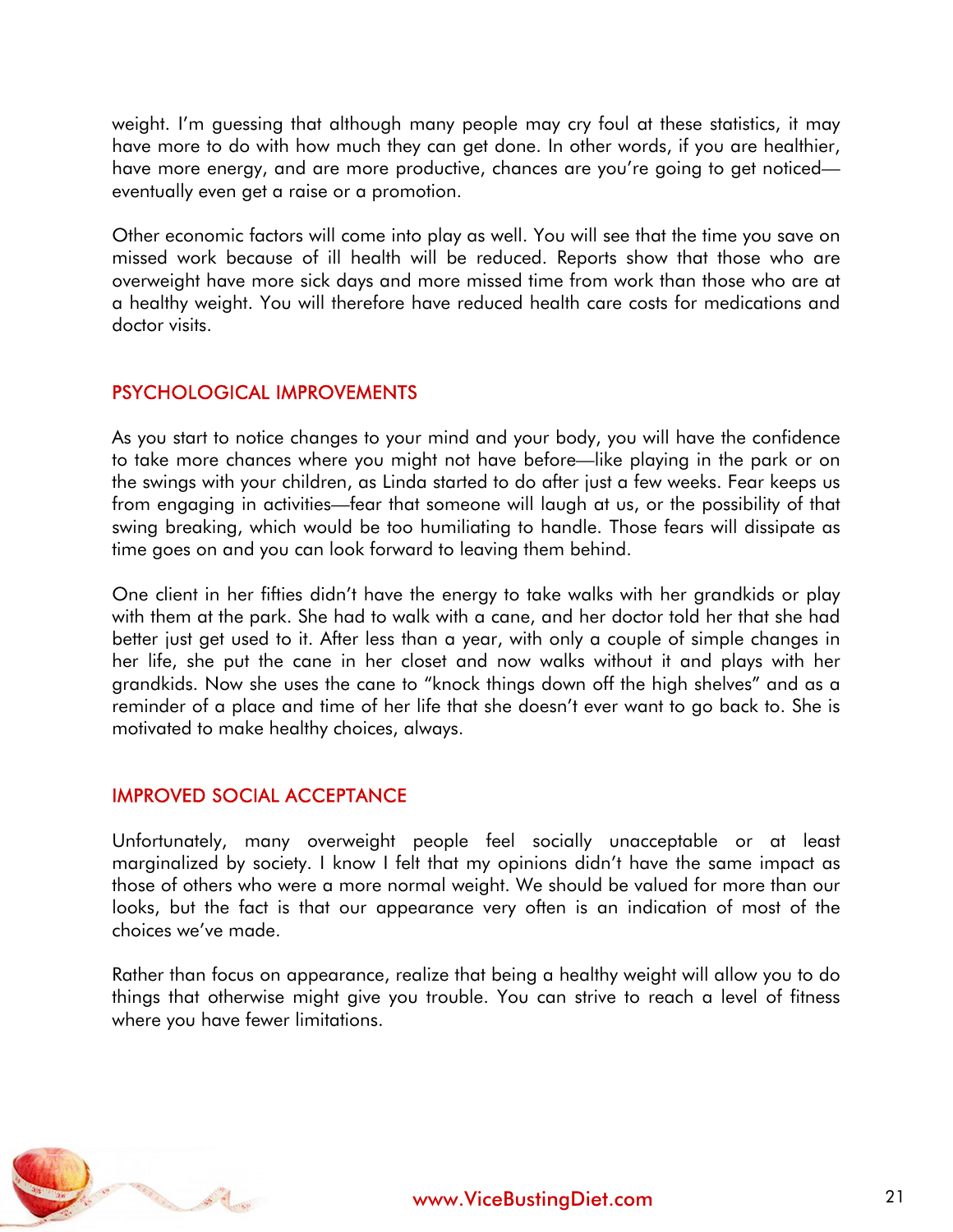#### Possible Benefits of Better Health and Fitness

- Show more confidence in public.
- Work more efficiently.
- Be willing to take more chances.
- Appear more attractive to the opposite sex.
- Get a better night's sleep.
- Have lower blood pressure.
- Have more energy during the day.
- Get better gas mileage (maybe!).
- Fit into theater seats more comfortably.
- Not have to purchase two airline seats.
- Walk faster.
- Have more time for yourself.
- Have increased sex drive.
- Show improved decision making.
- Wear cuter clothes.
- Save money on health care.
- Save time on health care.
- Have more time for others.
- Show more creativity.
- Set a better example for children.
- Have the ability to travel more.
- Be able to travel to higher altitudes.
- Have more potential.
- Gain more healthy years of life.
- Avoid slow death due to obesity-related illness.
- Earn a higher income.
- Live happier.
- Live longer.
- Live without regret.

#### SURVIVING DIFFICULT CIRCUMSTANCES

Our health and our fitness levels won't help us avoid a natural disaster or other traumatic event, but what about how quickly we can recover? Better fitness prepares us to handle them when they do come.

There is also the issue about surviving a physical or a mental trauma. What if you need life-saving surgery that is unrelated to being overweight, and your chance of survival

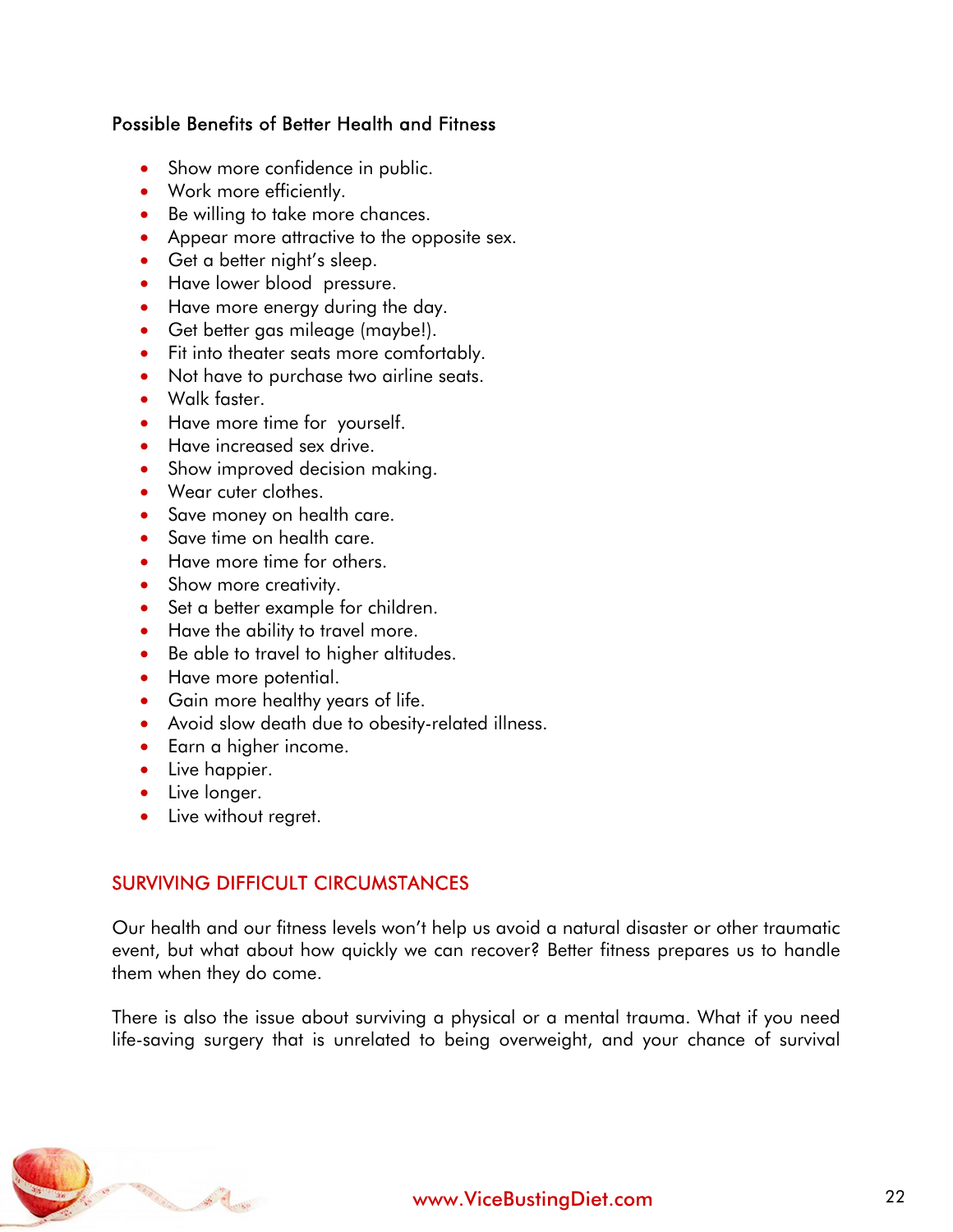goes down because of your health? Is it worth making poor choices today that may put you at risk tomorrow?

When you get into a situation that you don't have control over, it can be devastating if you feel it threatens your survival. Your body responds with a fight, fright, or flight response. Your adrenaline starts pumping and makes you fight to get through it, or so frightened that you don't do anything, or scared enough that you take flight and run away from it. How well conditioned you are—mentally and physically— will determine what your response will be. If you're fit, you might have the choice to respond in any one of these ways. But when you're out of shape, you might not have a choice.

Why not be capable, confident, and fit and healthy to the degree that you can rely on you?

#### THE ULTIMATE BENEFIT

At some point all aspects of your life start to come together: your schedule, energy level, attitude, productiveness, and efficiency—your overall health. Your mind is sharp, you feel confident, and you walk with a smile, knowing that you have developed the habits and the mind-set of someone with a high level of health and fitness. You have the energy to do what you want and to achieve your goal. You have the health to make quick decisions and be confident that they're the right ones. You will not only live a positive, healthy lifestyle, you will be a positive, healthy person! And you will have the ability to keep striving for greater goals and more successes. This is the ultimate benefit of moving toward a life with better health and fitness than you currently have. This is the goal to work toward. You are capable of achieving such a level, and it all starts with one decision and one action. Start with that one action and from there the sky is the limit.

#### CUTTING TO THE CHASE

You will see that there will be plenty of time to enjoy weighing less, increasing your energy, and having more of whatever else it is you want; in other words, time to reach your goals and enjoy the rewards of reaching those goals.

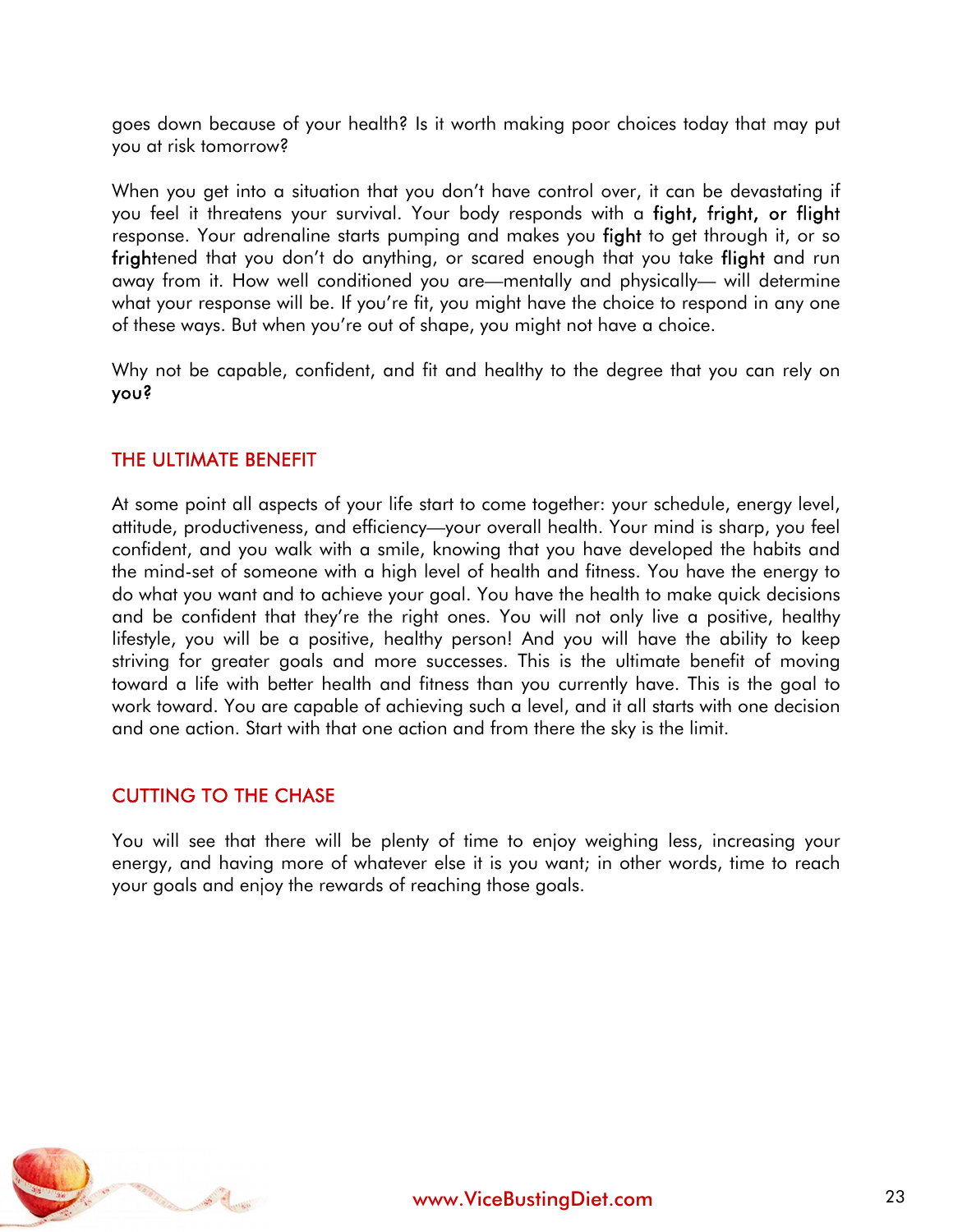## CHAPTER 3

# Keys to Successful Weight Loss

The surveys that we have gathered from my Web site indicate that the average dieter has been making some sort of dieting effort for about *twenty years*! The most common answer to the question "How many diet plans or products have you tried" is "Too many to count" (or something very similar). Apparently, we are willing to try just about anything, and we aren't going to stop making attempts to lose weight. If you've been on many diets before you need to know why those other attempts didn't work, and the most important aspects of losing weight regardless of the diet you are on.

#### DON'T TAKE ON TOO MUCH AT ONCE

The first reason that past weight loss attempts may not have worked is that you may have done too much too fast. If you have followed certain eating plans for which you have to prepare meals that are unfamiliar to you, there is a steep learning curve to get over and a major time commitment that might not fit into your schedule. It's difficult to learn an entirely new eating plan while you have a thousand other things going on. Soon you find yourself not very far from where you started, and right back to what you were doing before.

The first key is to avoid doing too much too soon. If tomorrow you try to start eating from a completely different meal plan than you have in the past, you are almost guaranteed to fail.

I think one of the reasons I've had so much failure in the past with diets is that I would try to do it all at once and thought that I had to do it perfectly or not do it at all. One thing that didn't help me was that twice I tried following the food plan for this one group and was working with a sponsor. They stress doing it all at once, and you have to do it perfectly or you've blown it and you have to go back to square one.

If you think that it's necessary to make every diet change in the first day, then think again. There is no really good reason that I can think of, or that I've read about, for changing your diet overnight. Your body needs time to adjust—so does your mind.

So avoid being overwhelmed. If you feel that you're doing too much, you are. That's not to say losing weight won't be easy, but for most people taking it in stride is the easiest way there is while still being safe.

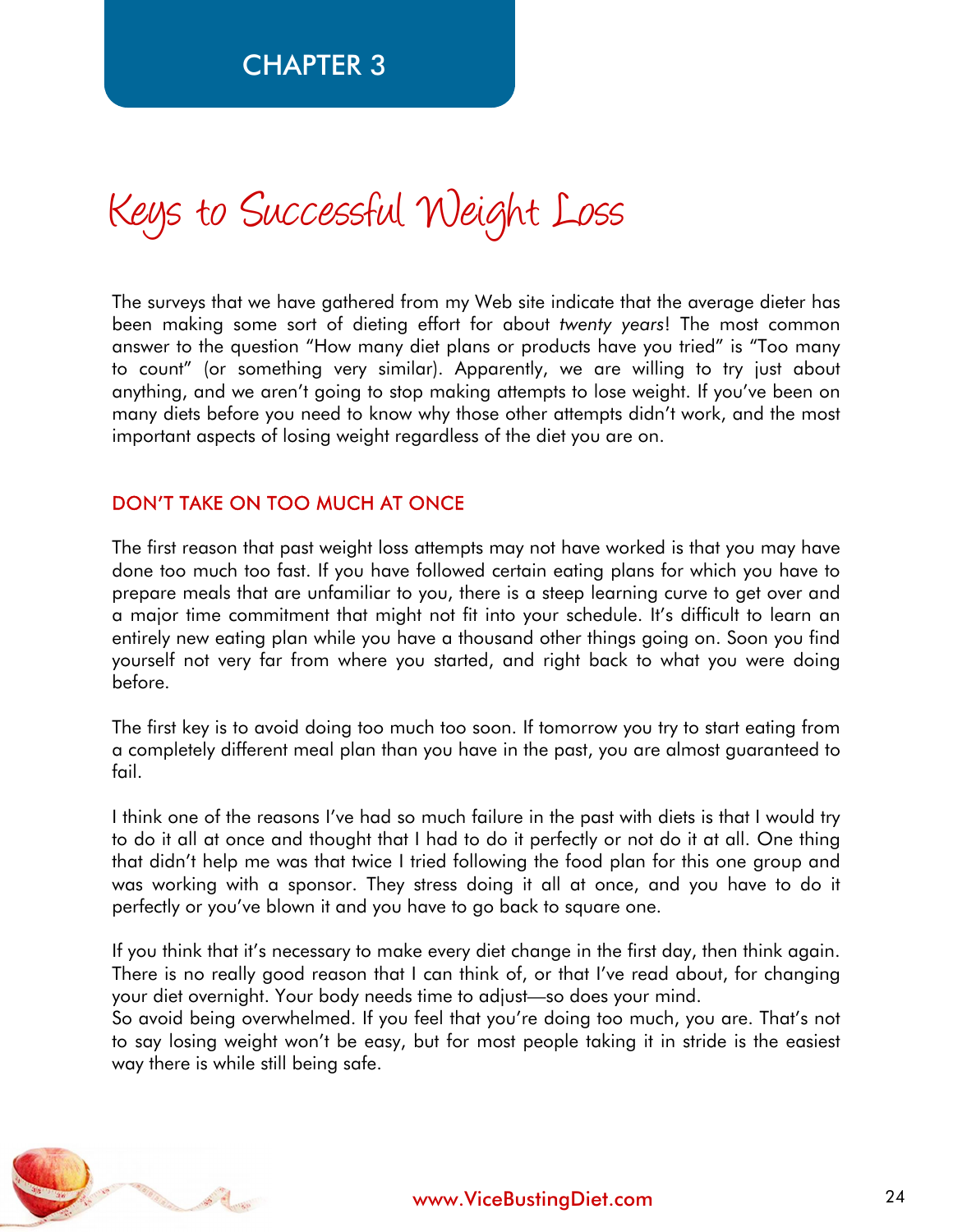#### PATIENCE IS A VIRTUE

While anyone may get excited about the prospect of losing 10 pounds in a week, it is not a very smart idea because it creates an excessive amount of mental and physical stress. Although these promises may be a great selling point, we can't expect that losing any significant amount of weight in a short time period is really going to lead to lasting change. It's tempting to go for a short-term quick fix to look good for a specific occasion or event, but it's better to take care of the problem permanently so your weight won't be an issue for all the other events or holidays that come up every year.

It is much easier—and there's a higher probability that you will reach a healthy weight—if you just realize that you don't need to lose it all in a fixed amount of time. If it's three months until whatever occasion and you want to reach your goal of X amount of pounds lost by then, you need to change your mind. A certain amount of weight loss in a certain amount of time is *not* the most important part of losing weight.

If you consider how long you have been overweight, do you think it will really matter if you lose the weight in six months or ten? It will happen for you; just don't set any deadlines as to when it needs to happen.

Taking time to lose weight will also give you time to shift your mind-set toward living a healthy lifestyle. If you are anxious to hurry up and lose weight, then you are not thinking healthy for the long term. Radically changing the way you eat might not lead to lasting changes that will become part of your life.

#### YOUR CURRENT LIFESTYLE

Most diets don't take your current lifestyle into account. We have different body types and metabolisms. We also have different types of jobs, hobbies, stresses, issues, and responsibilities. We may all experience many of the same things over a lifetime, but we are all going through our own individual trials and tribulations at any given time. It is hard to create any one eating plan that will work for everyone. Our lifestyles are a major factor in determining how easily we can handle something new in our lives. And the more easily a dietary approach adapts to our current lifestyle the more successful it will be.

#### HOW TO CHANGE

Now that you realize why many plans may not have worked in the past (why *they* failed), it is time to look at important factors that will make this plan work. In order to lose weight, making changes is inevitable. The saying "If you want to keep getting what you've been getting, then keep doing what you're doing" holds true. Let's clearly

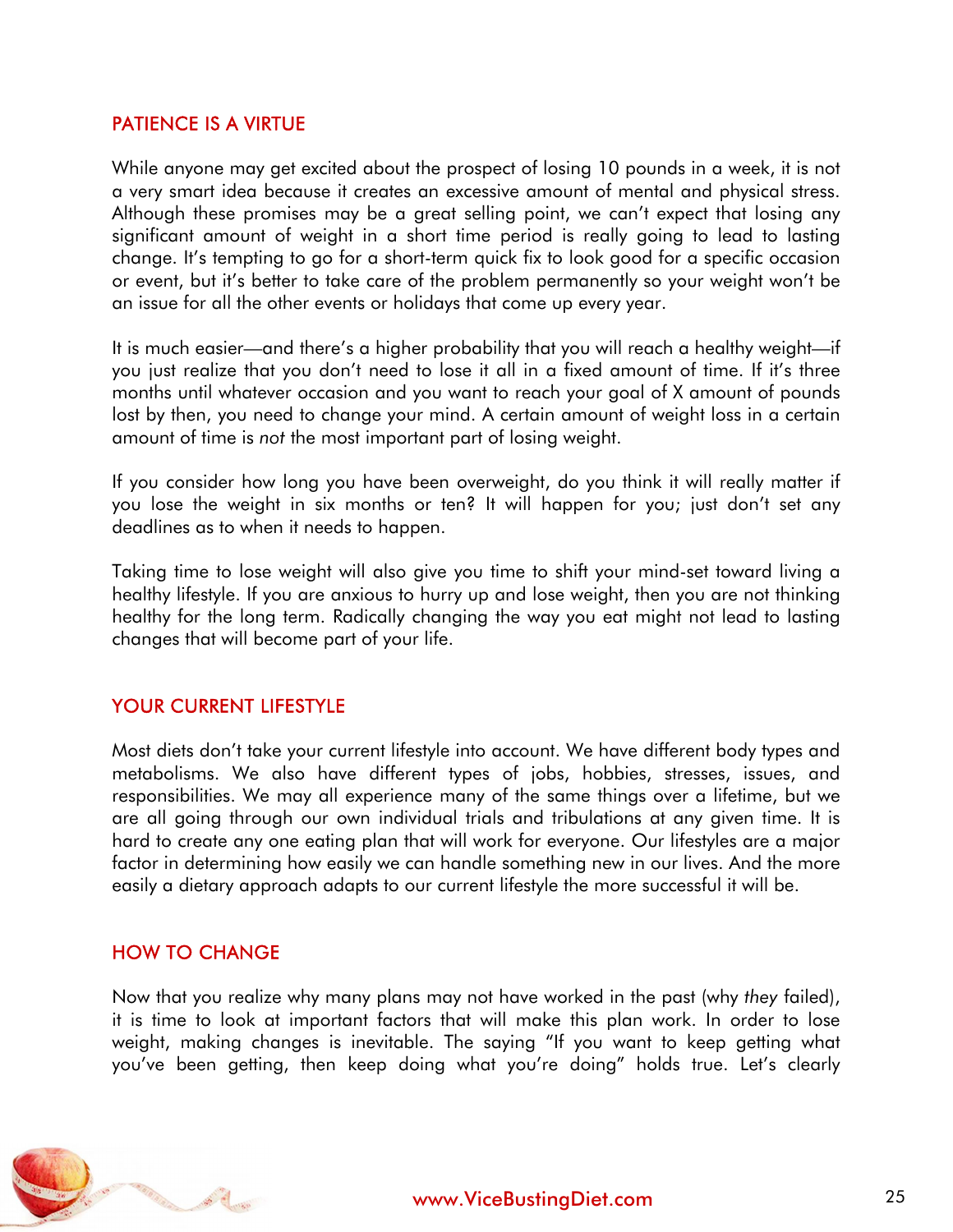understand the most effective way to make the necessary changes for not only losing weight but also building a permanent healthy lifestyle.

# How to Lose Weight and Develop a Healthier Lifestyle

*Have a Positive Attitude.* A positive attitude can spill over into positive actions and results and improve creativity, increase productivity, and even provide resources that you didn't know were available.

For any of your goals to become a reality, you must focus on all the benefits of being fit and living a healthy lifestyle before you begin to take action. Doing so on a regular basis will provide more strength, motivation, and desire to succeed.

Positive attitude is more than just saying you can do it; it is truly believing that you can, and having a conviction that you will—no matter what.

*Take One Step at a Time.* When you take the time to do one thing at a time, you will improve the quality of each task.

Trying to make too many changes in your life in a short period will overwhelm your brain, and you'll quickly go back to old patterns of behavior.

I learned firsthand; it was only after I gave up the demands of many diet plans and radical diet preparations that I realized I needed to choose one thing that I could change. But by focusing on doing that one thing, I was happy to see something getting done and a change being made. *You can achieve a major goal by looking at the smallest achievable goals that you can accomplish.*

*Focus on Actions.* Actions are the daily tasks you can complete while working toward your ultimate goal. I'll cover this in more depth later, but for now it is important that you have the actions you need to take (for your entire day) written down consistently each day. That way you can see what to do and at the end of the day you will know what got done. If you didn't complete everything, then you schedule it for tomorrow. The focus should be on *your* schedule.

Remember, you can't change your weight today without *first changing what you do*.

You may think that the scale is a way to keep score—it's not! Okay, it may be a way to note your progress, but it is the *least important way*. If the scale were the best way to keep track of your progress, you could fool everyone and use unhealthy and dangerous ways to lose weight—i.e., bulimia, drugs, surgery, starvation—and those aren't healthy actions. Think about only working on developing *positive habits.* And there are two parts to that: positive, which means it must be healthy; and habits, which means you want your actions to become permanent.

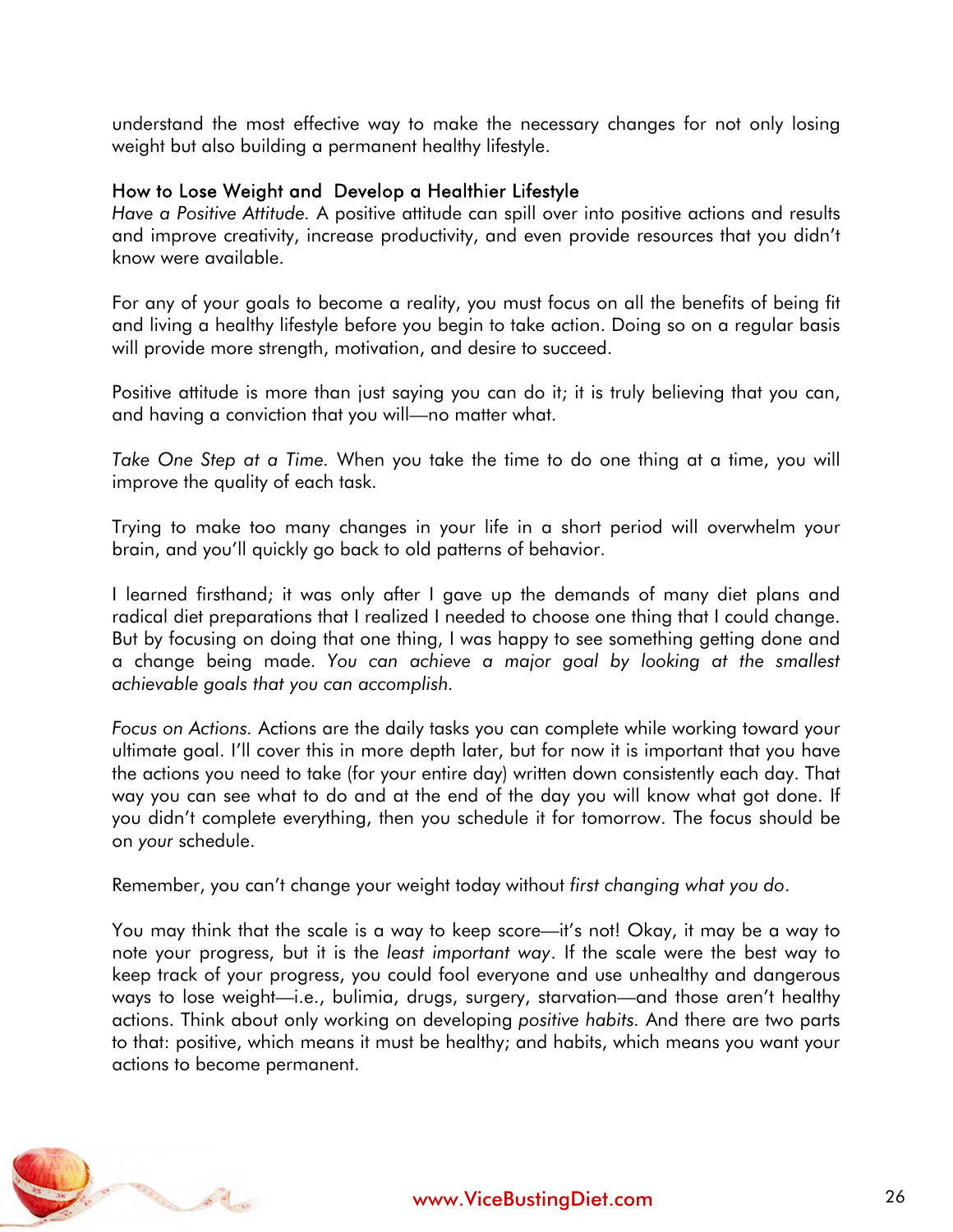Putting your focus on only your actions, not your weight, and only on *one action at a time* is one of the aspects of this program that differentiates it from any other diet plan.

*Don't Tell Anyone You're on a Diet.* What is the first thing all of us do when we start a new diet? We are excited about what's to come—the new supplement, new foods, or new exercise program. Usually the excitement wears off after the first few days and we are then left with a feeling of defeat.

According to surveys I've conducted on my Web site, the average number of years that respondents have been dieting is almost twenty. That means that for most of our adult life, those who responded have been trying to diet or always thinking about dieting, or doing something to lose a pound. This seems to be a tremendous trend for those of us who have seen a weight of 50 or more pounds beyond an ideal weight. The more we gain the more we become consumed with what we're eating and how we feel. We then let our mood dictate whether or not we should eat. What we eat and how much of it influences our mood as well, and so the cycle continues. After being so consumed with the weight over the years, it is very easy to give a tremendous amount of attention to a new diet, plan, or program—even if it is just using a supplement. This can make it very difficult because you feel anxious to get results, which may lead to weighing-in every day. You can't do that—you shouldn't do that. This is another reason that you must almost forget the fact that you're making changes; just be patient and focus on what you need to get done for the day.

# GETTING OVER THE HUMP

When we decide to take up any significant project, goal, or lifestyle change we may hit some resistance after our first energized burst of commitment. We'll have to push ourselves a little harder to get beyond the resistance and to the point when the changes we are making become the way we live our lives.

The key to getting over *the hump* is persistence and patience. You can't speed up time, and you also must be persistent with your initial actions. That means not letting excuses get in the way of doing what you need to do (and don't worry, it's not that hard). After putting in the effort consistently for about twenty-one days, the effort gets easier. Now I'm going to give you a twenty-one-day plan that works.

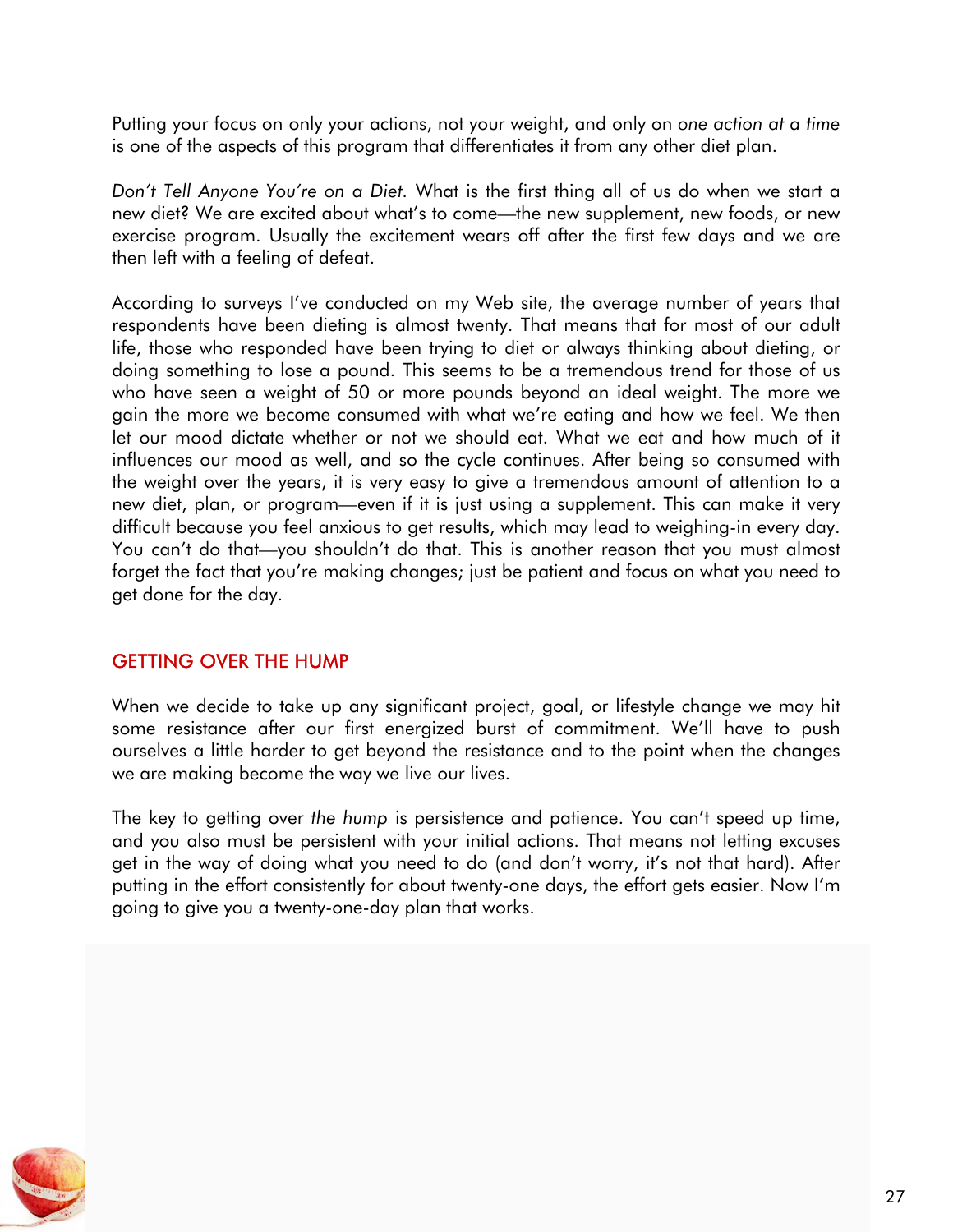# Enhancement Tools: Speed up your results effortlessly

### PGX

#### Natural help to get over cravings and hunger

I can personally attest to the power of PGX®\*. After I reached 40, maintaining my weight became more challenging. My appetite was still very powerful and demanded my constant attention. After trying some PGX that a friend gave me, I was quickly amazed that I couldn't finish my normally huge plate of salad. I was full – much faster than I normally was. I went back to my friend to find out, "What is this stuff?"

What I found out was that PGX is:

- Easy
- Safe
- Clinically proven effective
- Natural
- Plant based
- Science based

Although I really didn't care why I could now easily eat smaller portions – because my appetite was much more under control – I wanted to learn more about this so I could share it with my readers. My deepest concern was its safety. What I found that really impressed me was that it was not a stimulant approach to suppress appetite, but was an extremely easy way to correct appetite. So I needed to find out how that worked and why. \*PGX is an acronym for PolyGlycopleX®. It is a unique complex of highly-purified, watersoluble polysaccharides derived from natural plant fibers. PGX is the result of many years of intensive clinical and laboratory research at Canadian universities in collaboration with the Canadian Center for Functional Medicine .

#### Why:

After years of clinical research involving thousands of participants, researchers such as Dr. Michael Lyon, M.D. learned that many overweight individuals suffer from blood sugar levels that rapidly rise and fall throughout the day. When blood sugar drops rapidly, your brain sends out powerful messages to EAT, resulting in food cravings that are almost impossible to ignore. Why? The brain regulates two primary functions every minute; oxygen and blood sugar. When levels of either drop too quickly, your brain senses danger and reacts. With blood sugar – the brain tells your body that you need to eat.

It was explained to me that it's normal for blood sugar levels to rise and fall, but rapid changes can be harmful and can make our bodies crave sugar and starchy foods, even when we know we shouldn't be hungry. This why we don't crave celery when our brain tells us to eat and so we often look for "vice-foods" with lots of sugars, fats and starches in order to quickly raise our blood sugar levels. Dr. Lyon and other researches have observed that these most "vice-foods" trigger repeated rounds of hunger and blood

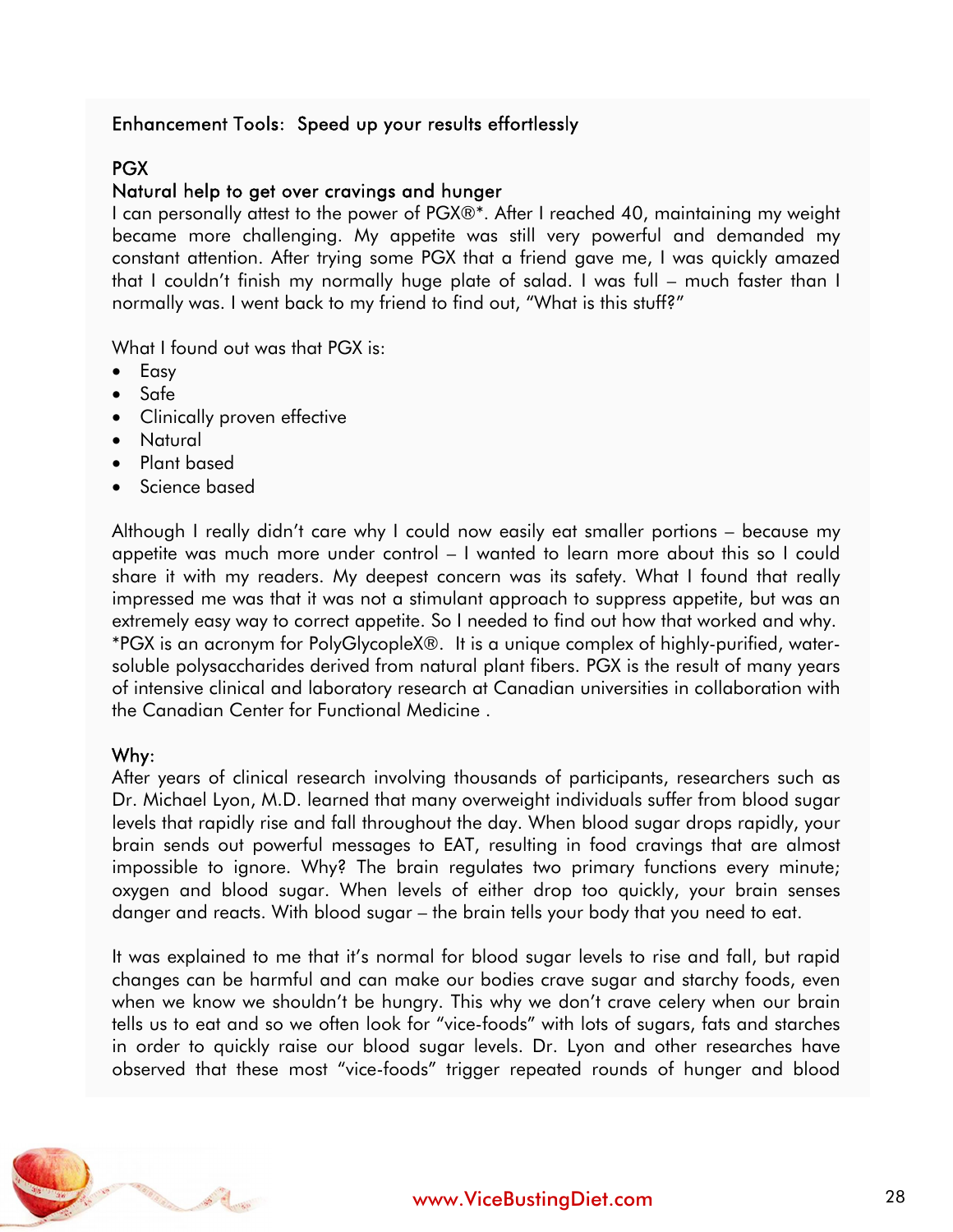sugar drops, and so the vicious cycle may continue every day. Dr. Lyon told me that it's like an unpleasant roller coaster for the brain and this makes it extremely hard for those experiencing it to control hunger. I had Dr. Lyon's clinic check my blood sugar for several consecutive days using a new hi-tech device I wore day and night (he called it a Continuous Glucose Monitoring System). Thankfully my blood sugars did not show this "rollercoaster" pattern, so I guess I'm doing something right! No doubt the PGX that I had been taking for weeks before helped.

#### How:

Medical researchers like Dr. Lyon discovered that PGX can have a positive impact on blood sugar by adding PGX to meals. Their studies showed that along with a healthy diet, it can help restore insulin sensitivity (a key factor in weight control) and also curb food cravings. Using PGX before or between meals increases the volume of food as PGX expands in the digestive tract, and it slows digestion so sugar levels don't spike up as quickly or crash soon after eating. By balancing blood sugar levels, PGX helps the brain determine that it no longer needs fast energy and this means you will be less likely to crave food.

The developers of PGX used a special process to concentrate tremendous power in the just a few pills or powders. PGX corrects appetite when it's taken with each meal because it slows the digestion of food which helps control and balance blood sugar levels. This slowed digestion further helps reduce food cravings by keeping you full for a longer period of time.

Aside from slowing digestion, PGX expands quickly and gently in your stomach when taken with water. This expansion creates more volume in your stomach, which allows you to eat smaller meal portions. You feel full, faster. PGX can help you accomplish your "Vice-Busting" goals by allowing you to eat smaller portions, keeping you full for longer and by reducing unhealthy food cravings.

PGX is available in soft gelatin capsules (*PGX Daily Ultra Matrix* or *SlimStyles PGX Plus*), in unflavored granules that can be sprinkled on moist foods or used in recipes (by the packet or the jar), and in delicious naturally flavored shakes (*SlimStyles* and *WellBetX* brands). For more information visit www.pgx.com.

See recipes that incorporate PGX unflavored granules starting on page 114.

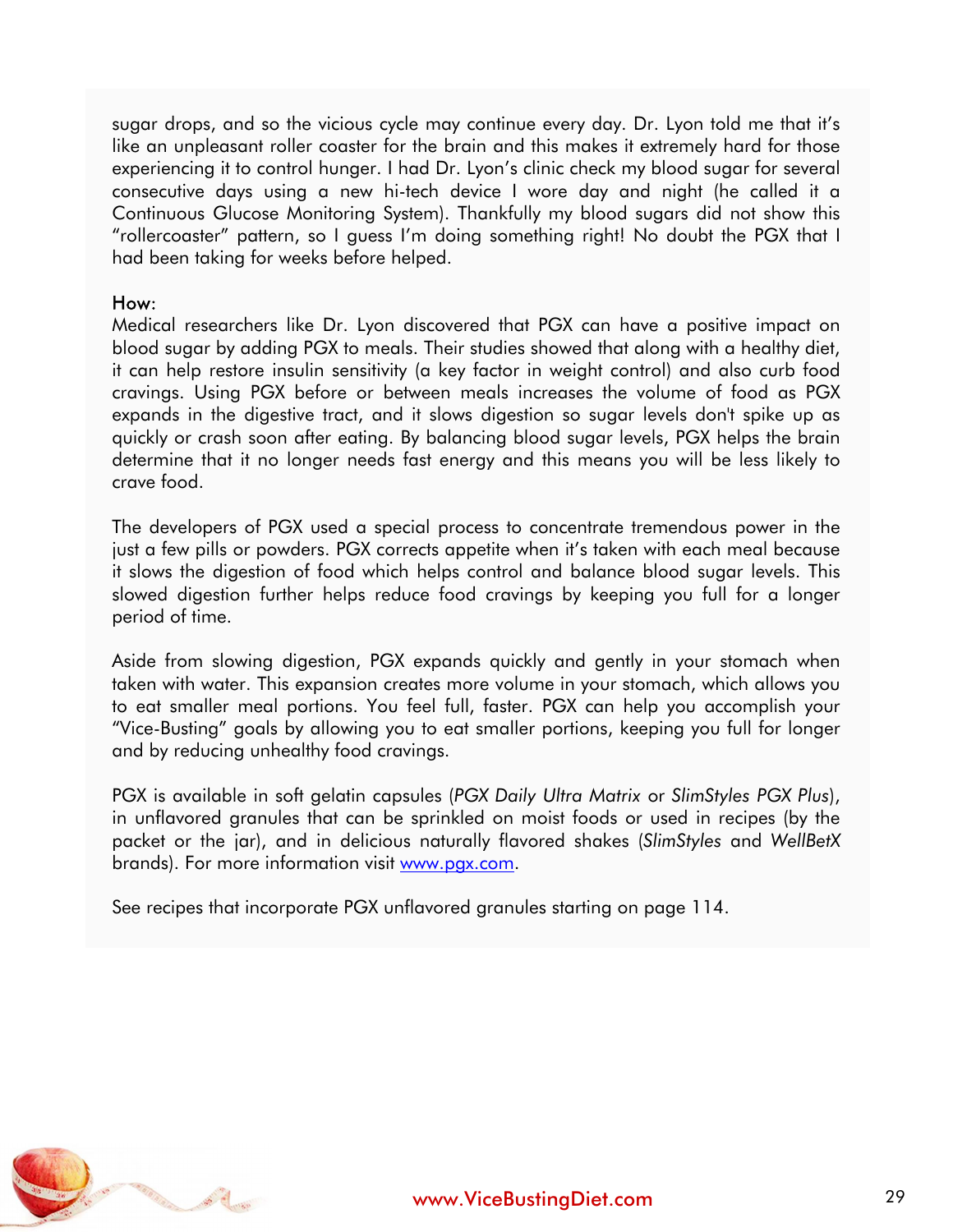

Before



After

Testimonial Sharrie:

Here are my results after 12 weeks with PGX and your program: Weight: 146 (Was 165=19 POUNDS GONE!)

Measurements:Bust: 36" Waist: 36" (Thanks to God, PGX, and You my belly is no longer bigger than my boobs) Hips: 42" Thighs: 22.5" Arms: 12"

I lost my beginning measurements-But I know that my clothes are much looser! Just know that I am feeling more confident than I have in years! I now have the knowledge, strength, resolve, and tools to get me where I need to be and KEEP me there…..Yes, I will purchase PGX on my own. I feel the product is worth it. I honestly have to say I wouldn't have bought it to try, but now that I have tried it and know it works for me, I will continue to use it.I would, and have, recommended both your program and PGX to several people.

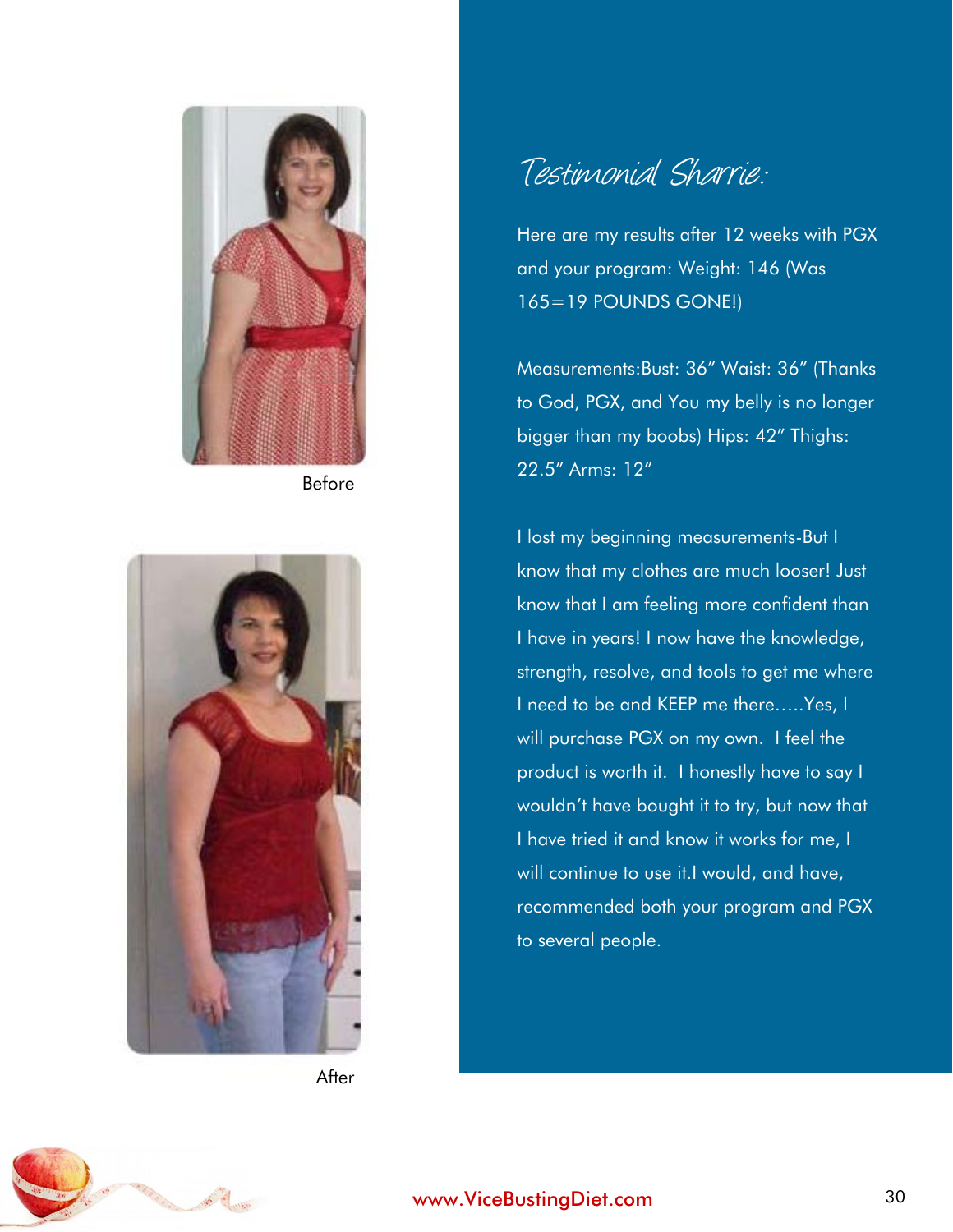# CHAPTER 4

The Vice-Busting Diet Plan: Getting Started Weeks 1–3

#### MY GUARANTEE TO YOU

I want to give you at least a guarantee of sorts so you know that your time and dollars are not just an investment in this book. I want you to make an honest effort to follow this plan for the full twelve weeks. If you need support and encouragement I invite you to visit my Web site. Someone who has succeeded in using this plan will try to answer your questions or help you with any challenges or problems. I guarantee that we will be here to help you keep moving forward. So don't be afraid to see how I and others can be of help to you and support your efforts. Reach out; you are not alone! Go here: www.ViceBustingDiet.com.

#### YOUR PROMISE

Now that I've made a promise of sorts to you, I want you to make a promise—not to me, but to yourself. You have to promise that you will keep an open mind. I know it sounds easy to say, but trust me that things are going to be kept simple. Change is one of the hardest things we face, and it gets harder as we get older. We get comfortable in our routines, habits, and schedules when we don't need to think about them too much. That's why we like them—the more we stick to doing what we do, the easier it gets. So part of your promise is knowing that in the hours, days, weeks, and months to come, there will be change in your life. Stick with these simple changes—the results are certain to surprise you. *(eBook note: print page 33. sign, date and display it prominently as a daily reminder of your commitment to yourself!)* 

As you take these first few steps, let's begin by understanding one of the other tools you have that can make or break your success: your mind. Your thinking has to change at the same pace as your physical changes—gradually. Making too many changes in your beliefs (or trying to) will be overwhelming and cause you to throw in the towel. It is different from taking action to reduce your weight—there is a higher probability of success when the change is gradual.

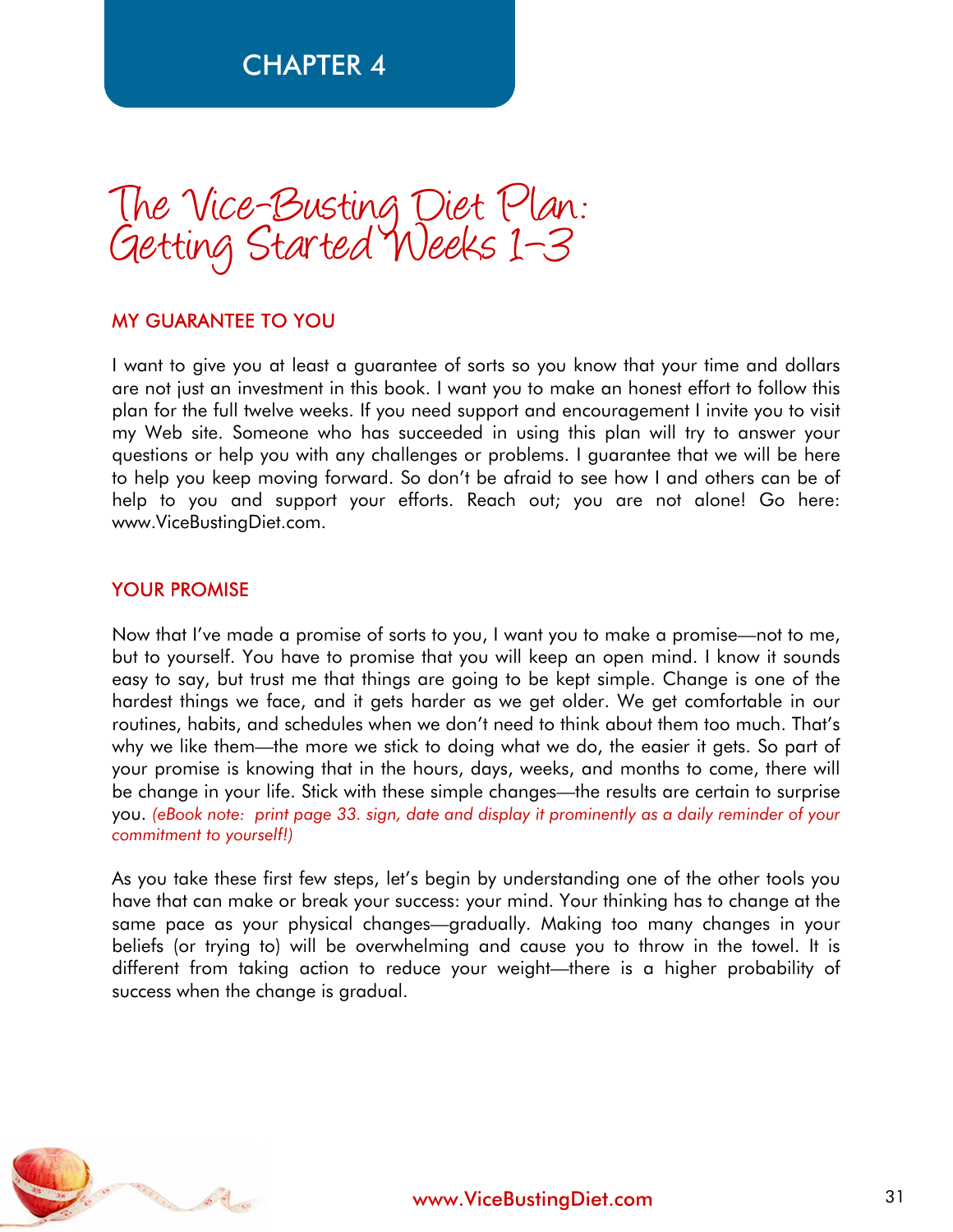The same holds true for the mind. Your thinking about such things and your habits and beliefs—in regard to soft drinks, fast food, or television—may take time to change. I'm giving you the information, the statistics, and the plan that has worked for so many, and letting you determine, based on what you do and who you are, whether the same applies to you.

### AFFIRMATIONS FOR A POSITIVE ATTITUDE

One of the most influential factors to your success is your attitude. There really is no substitute for a positive attitude. An athlete having all the talent in the world won't change a coach's mind if that athlete is hostile, uncooperative, and not a team player. In order to build a positive attitude, there is one action that stands out as being specifically intended for your mental strength. That action is the use of **positive affirmations.** 

There have been many books that cover the subject of positive affirmations and positive thinking from people like Dr. Norman Vincent Peale, Zig Ziglar, Mark Victor Hansen, Tony Robbins, and Napoleon Hill. All of them repeat the same basic principle: *in order to improve your attitude, you've got to think positively more often.* I recommend using positive affirmations on a daily basis. Read them first thing in the morning and last thing before going to bed. It will take you approximately thirty seconds each day (total)—that's it! All in the name of being happy, confident, excited, passionate, and (more) enthusiastic about life! I suggest the following affirmations—of course, there's always the option of coming up with some on your own or from an expert in this field. (I would *highly* recommend *The Power of the Subconscious Mind* by Dr. Joseph Murphy.)

#### *Daily Positive Affirmation*

*I have unlimited confidence in my abilities and myself. I am thankful for the endless opportunities that each day provides. I welcome optimal health into my life!* 

If you've never used positive affirmations, you may think there's no real point in them. Please proceed with an open and willing mind. Eventually, you will begin to be stronger in your beliefs and your confidence—and your overall health. By saying the affirmations you will be programming your subconscious mind to believe that your conscious decisions should be directed toward health. This little bit of added positive thinking each day will build your brain the way lifting weights builds muscle. Reaching a major goal requires overcoming doubt, negative thinking, ridicule, and temptation—most of the time from your own mind. Do this every day and you will have that extra strength you'll need to overcome those barriers to a permanently healthy and fit lifestyle.

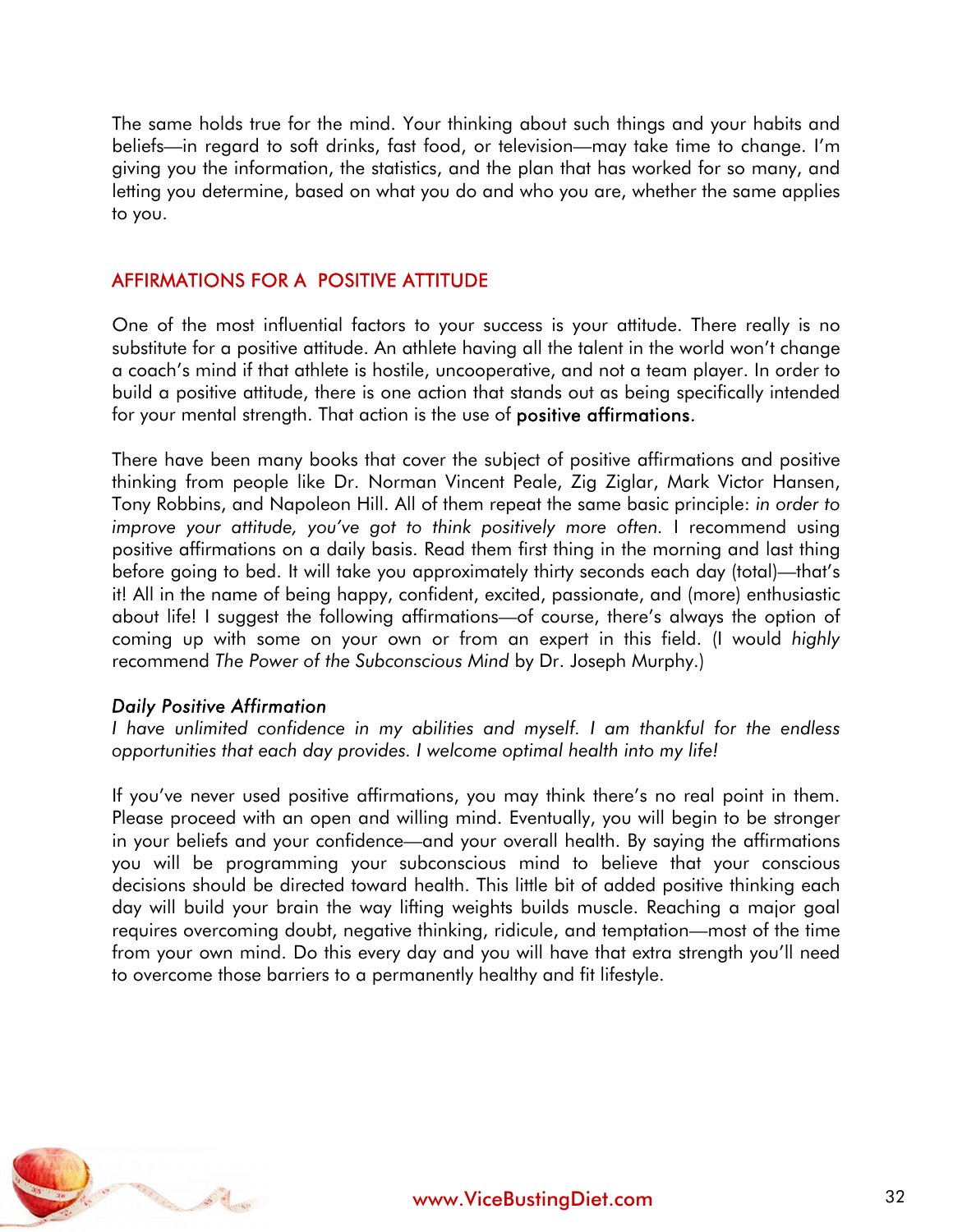As you embark on the plan presented in the following pages, remember that you're not going to do it all in one day. Please feel free to read ahead and see what the next weeks have in store for you but when you come to the last page, go back and start from Day 1 and do day to day, week to week.

You should have a good idea by now of the main obstacles that are keeping you from a healthy weight. These are the things that you need to get control over. That is what must be addressed and even eliminated. Remember, the key to success isn't a matter of following the right eating plan; it is a matter of *getting rid of the wrong eating plan.* 

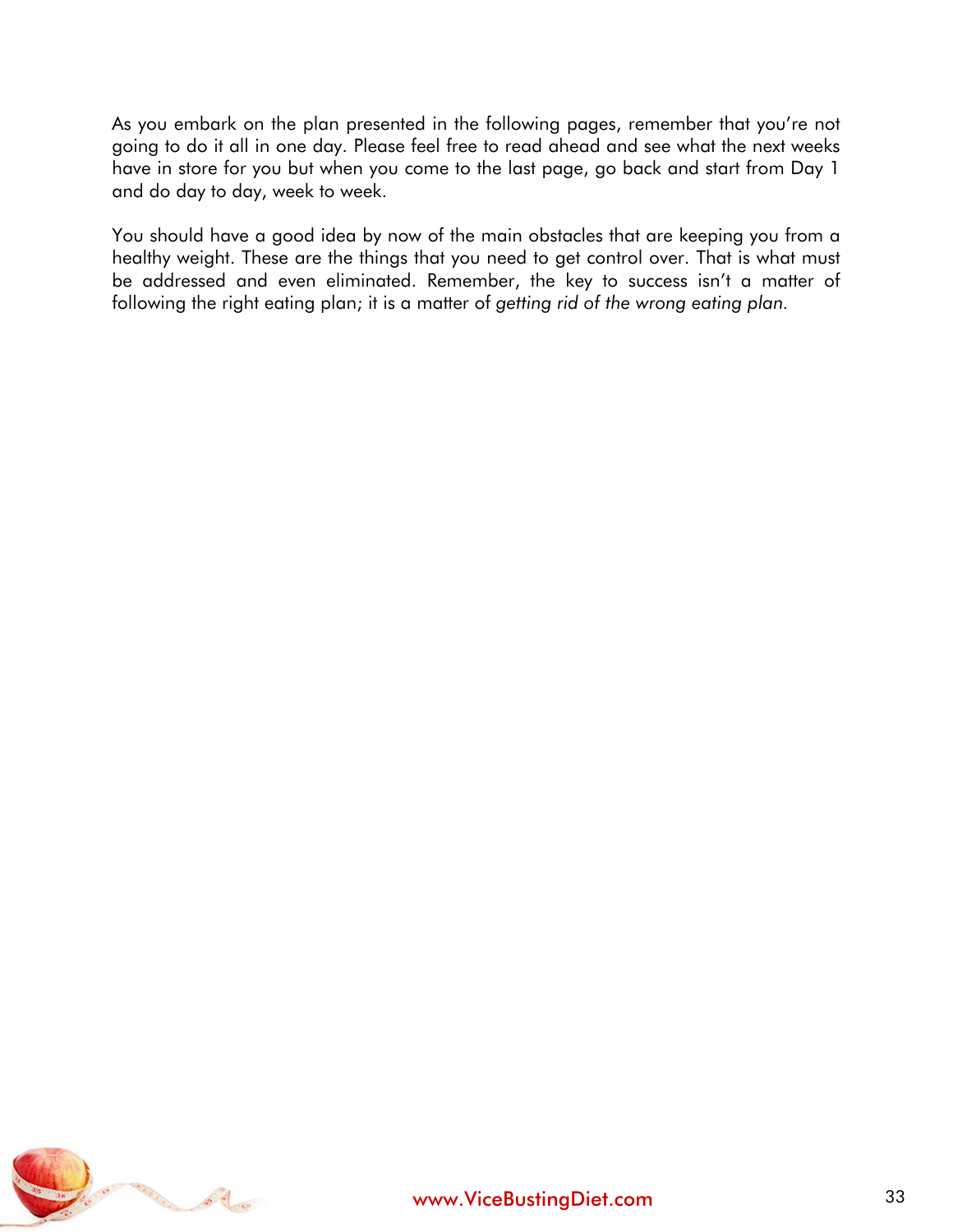# *MY PROMISE TO MYSELF*

*I promise to bust my vices, one at a time.* 

*I promise to say my affirmations daily.* 

*I promise to forgive myself for past "dieting failures" and realize that they have no bearing on my future.* 

*I promise to take inventory of all of my positive and wonderful qualities and think of them often, especially when I am tempted by any of my vices.* 

*I promise to give myself the time that I need to change a lifetime of unhealthy habits and not set unrealistic expectations.* 

| Sign: |  |
|-------|--|
| Date: |  |

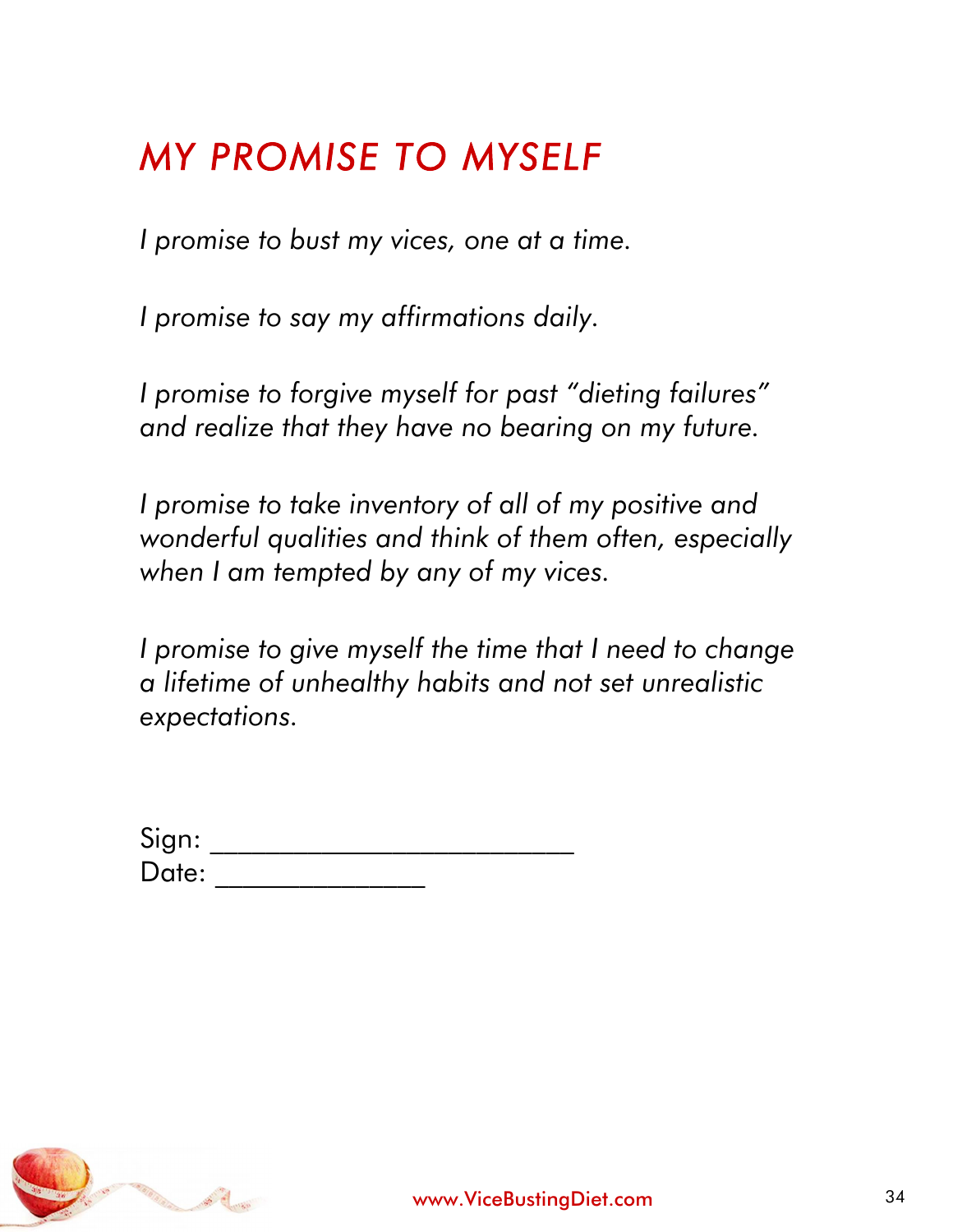# WEEK 1: BUSTING SOFT DRINKS

Day 1 *Action:* Add water.

Let's first address what can be substituted for soft drinks or any other high-sugar/highcalorie drink that you may be consuming on a regular basis. Your first action—one that will develop into a healthy habit and will change your life dramatically over time is making water an important part of your everyday life.

Substituting water for high-calorie liquids (and their refined sugars) will result in zero calories, adequate hydration, optimal body functions, and better focusing. You'll replace toxins with clean and healthy fluids, sluggishness with more energy, expensive drinks with inexpensive or free water. And the time you spend buying unhealthy drinks can be better utilized.

# ADEQUATE INTAKE OF WATER

I'm willing to bet you aren't getting enough water. There are many benefits to making water an important part of your everyday life, including the fact that it acts as an *appetite suppressant*. The first step is increasing your intake of water to *an adequate level* each day.

According to Dr. Batmanghelidj, author of *Your Body's Many Cries for Water,* water can act as a fairly effective appetite suppressant. Dr. B. recommends drinking two 8-ounce glasses of water about twenty to thirty minutes before sitting down to any meal. This will provide enough time for the water to settle and give you a partially satiated feeling. Then you won't feel the need to rush to eat, and when you do, you won't feel the need to eat as much. You should also know that sometimes the feeling you have of being hungry is not a hunger pang at all, but your body's desire for water. Therefore, if you try drinking water when you feel hungry, you will either suppress your appetite or quench your thirst. In either case you won't feel the need to fill up on food.

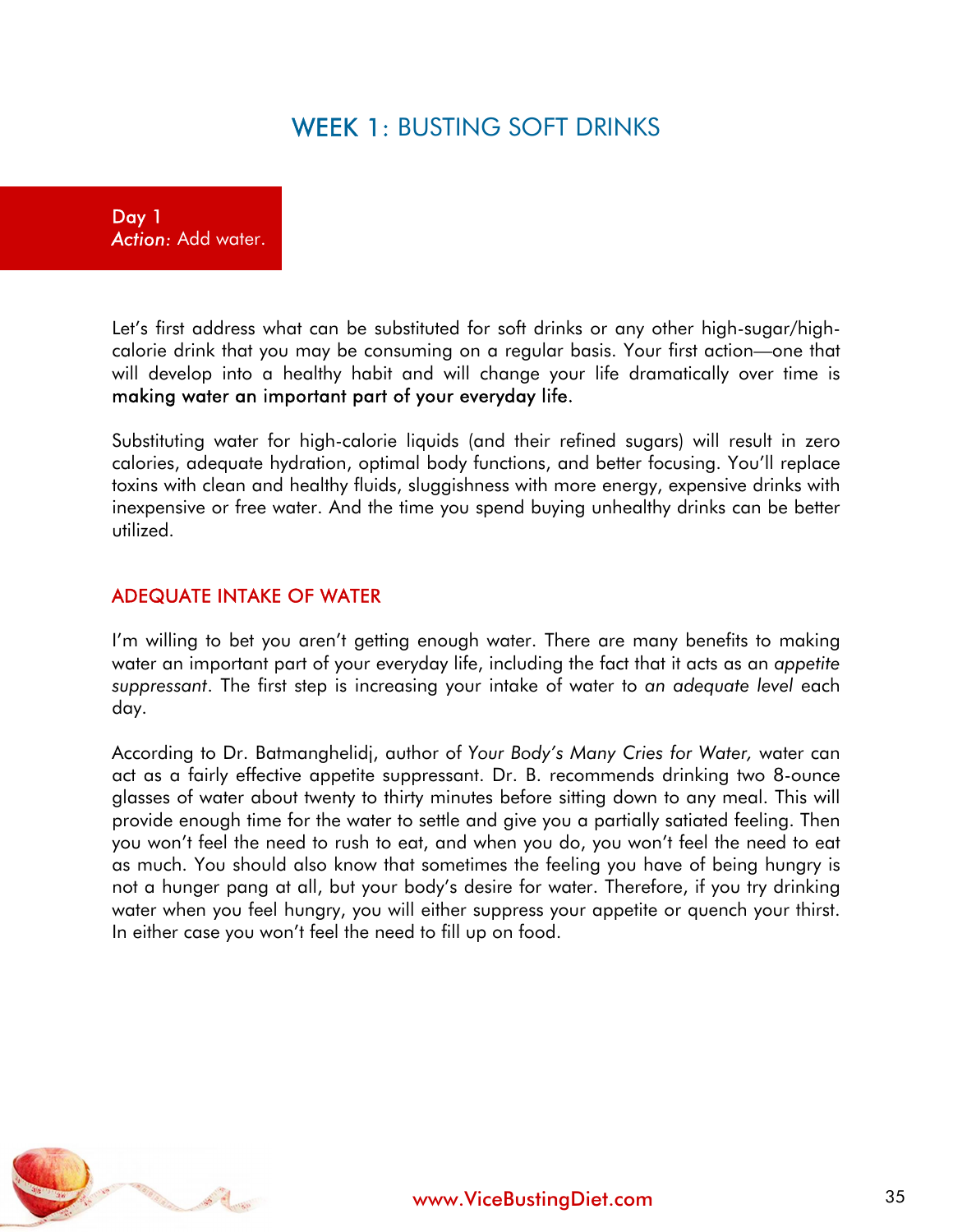# Water's Health Benefits

Water has many other important functions:

- Carries nutrients in the body.
- Lubricates joints.
- Helps regulate body temperature.
- Cleanses the body of waste products.
- Excretes wastes through urine.
- Acts as a solvent to dissolve and carry many substances (minerals, proteins, carbohydrates, and vitamins).

If you have joint problems, it's possible that you have not been properly hydrated for several months—or years. Some people who suffer with arthritis may have heightened symptoms due to a lack of water consumption.

It is suggested that we have undigested waste in our colons after years of use (or abuse). With our consumption of so many fried, oily, and fatty foods it's no wonder that without adequate water there would be accumulated waste lodged in our digestive system. Water keeps us hydrated and helps all of our systems run smoothly.

# BUSTING UNHEALTHY BEVERAGES

By drinking the proper amount of water each day you'll have no choice but to get rid of those unhealthy, high-calorie, high-sugar drinks. You get two for one—giving your body an adequate supply of what's been missing from your diet *(water)* and getting rid of what your body is not keen at all on accepting *(high-calorie beverages).* Soda isn't the only beverage that is loaded with sugar. See what you're frequently drinking from the following list:

- Capri Sun—most varieties
- Coke, Pepsi
- Dr Pepper
- root beer
- Hawaiian punch (and most types of punch)
- Seven-Up, Sprite, Mountain Dew
- Gatorade, Red Bull, and other "energy" drinks
- milk shakes, Slurpees, high-sugar smoothies
- lemonade
- Snapple
- iced tea, sweetened
- apple juice
- orange juice or grape juice from concentrate



# www.ViceBustingDiet.com 36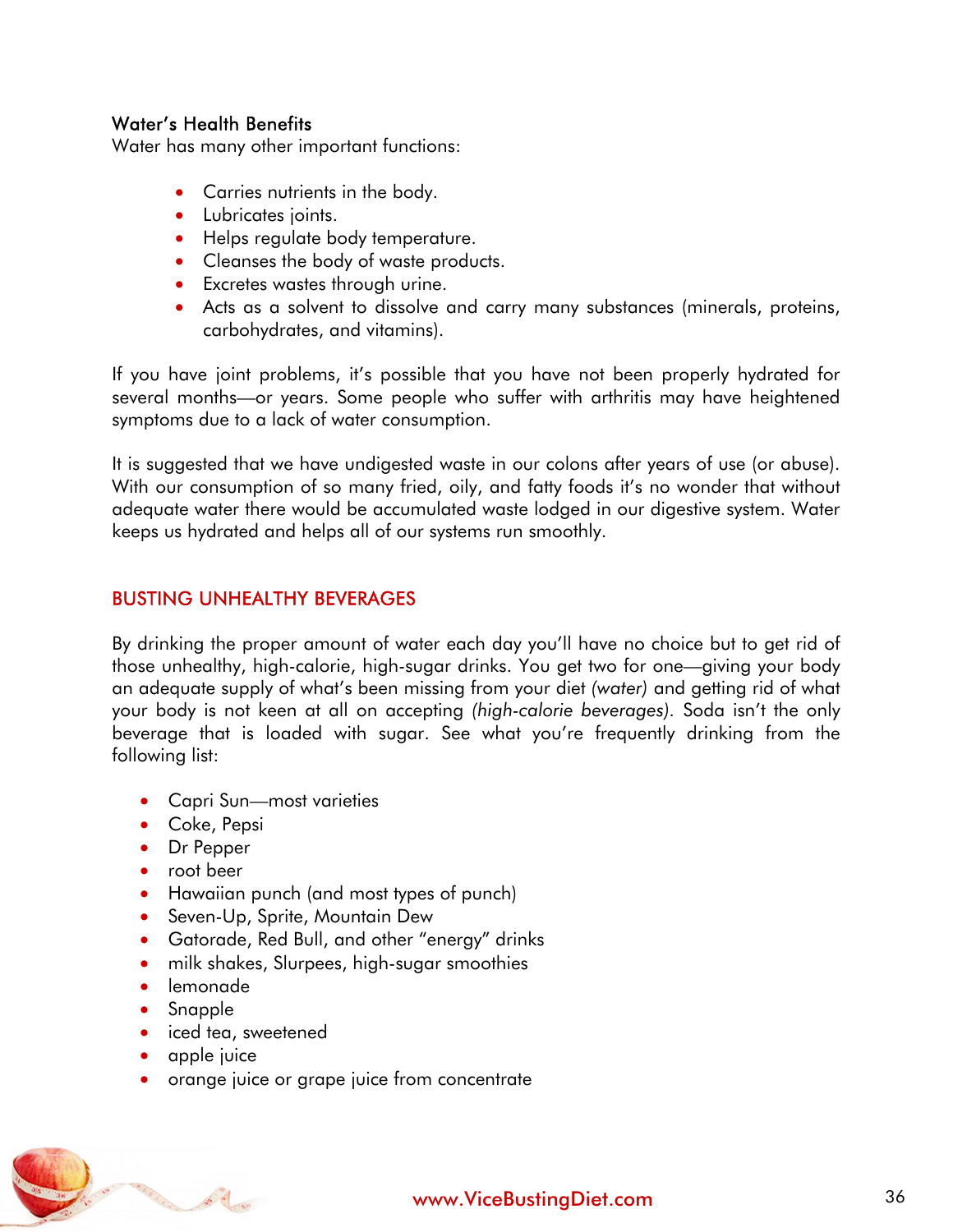- chocolate milk, whole milk
- café mocha, café caramel machiatto (and most gourmet coffee drinks, hot or cold)
- wine, beer, alcohol (too much)

In fact, any drink that keeps you from consuming plain water as 90 percent of your total liquid intake on a daily basis would fit on this list.

If your current beverage intake consists of these high-sugar drinks, by making the effort to get more water into your diet you will have to choose water over these types of drinks.

#### Getting Started

Get yourself a few water bottles with the pop-up cap (makes it easier to drink). Those are at least 16 ounces. Buy a 12-pack if you can. Today and from this day forward, I want you to always have one of those bottles with you when you leave the house. Don't worry about anything else right now—not what you're eating or if you're getting the right exercise—we'll get to all that. Right now, drinking water is the most important action in your life related to your body's state of health and weight. The only focus you need to have today is being sure you have adequate stocks of water bottles and a water bottle within reach at all times in the bedroom, at your office, wherever.

#### *Daily Positive Affirmation*

*I have unlimited confidence in my abilities and myself. I am thankful for the endless opportunities that each day provides. I welcome optimal health into my life!* 

# DAY<sub>2</sub> *Action:* Build the habit of having water with you at all times.

Now that you've taken the all-important first step to break your first diet vice by replacing it with much-needed water, it is important that you estimate how much an adequate amount is for you. While everyone's needs are different, a general estimate of how much water we should aim to consume is very easily determined by this formula:

#### Your body weight (in pounds)  $\div$  2 = targeted ounces of water per day

Dr. Batmanghelidj explains that half of your body weight in ounces is a good starting point for determining what you need each day. For my 155-pound body, I need approximately 75 to 80 ounces per day. Many of you may not like water. In my experience, if you are one of those people, it is possible that you have been consuming too many high-sugar, high-calorie beverages (i.e., soft drinks) for too long. So start



ī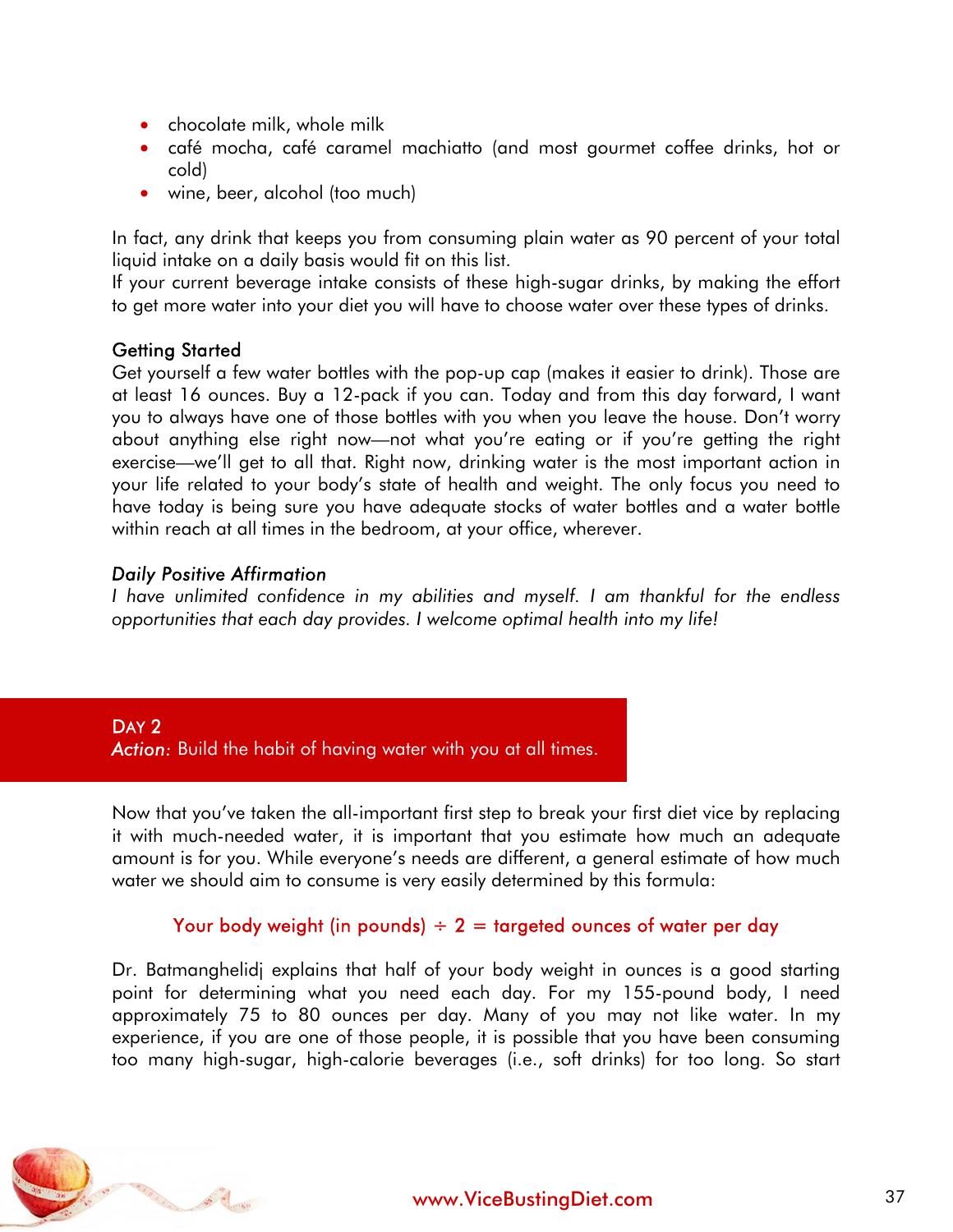slowly; try one glass of water in place of one soda. Your taste for water may take time to develop but it will be well worth the effort.

# CREATING A POSITIVE HABIT

If you're concerned that you'll never be able to drink the recommended amount of water for your weight, don't worry about that right now. Again, focus on getting more water than you did yesterday, and shoot to reach a certain number, like 64 ounces per day, before worrying about drinking what's recommended. If you get halfway to that number, I'm sure you will be feeling the benefits enough at that point to either increase the amount you're drinking, or continue to get as much as you are now. Work on achieving that 64-ounce per day mark; then see how great you feel and whether you should/can go on.

The most important part of this action is **getting in the habit** of having your water bottle within reach just about everywhere you go and drinking from it regularly.

#### *Daily Positive Affirmation*

*I have unlimited confidence in my abilities and myself. I am thankful for the endless opportunities that each day provides. I welcome optimal health into my life!* 

# DAY 3 *Action:* Continue to build the habit of having water with you and drinking it often.

Often when we start something new, we stop shortly after we've begun. You may find that you're very excited about the possibilities of making some progress and succeeding with this program and step-by-step approach. At times that can lead to wanting to skip ahead and do too much too soon. Or it can lead to slacking off because you realize the simplicity of such a plan, which makes you believe that you can do it anytime. One way to keep yourself on track is to be sure you have a visual idea of what your goal is.

# VISUALIZING YOUR HEALTH AND FITNESS GOALS

I recommend visualizing what you would like to do when you reach a better health and fitness level. You probably have a general idea about wanting to look better or have more energy. If you can define your goals or dreams clearly you'll have a better chance of achieving them. For instance, why do you want to look better? Is it to be more attractive to your spouse, boyfriend, or girlfriend? Or if you don't have anyone, is it to

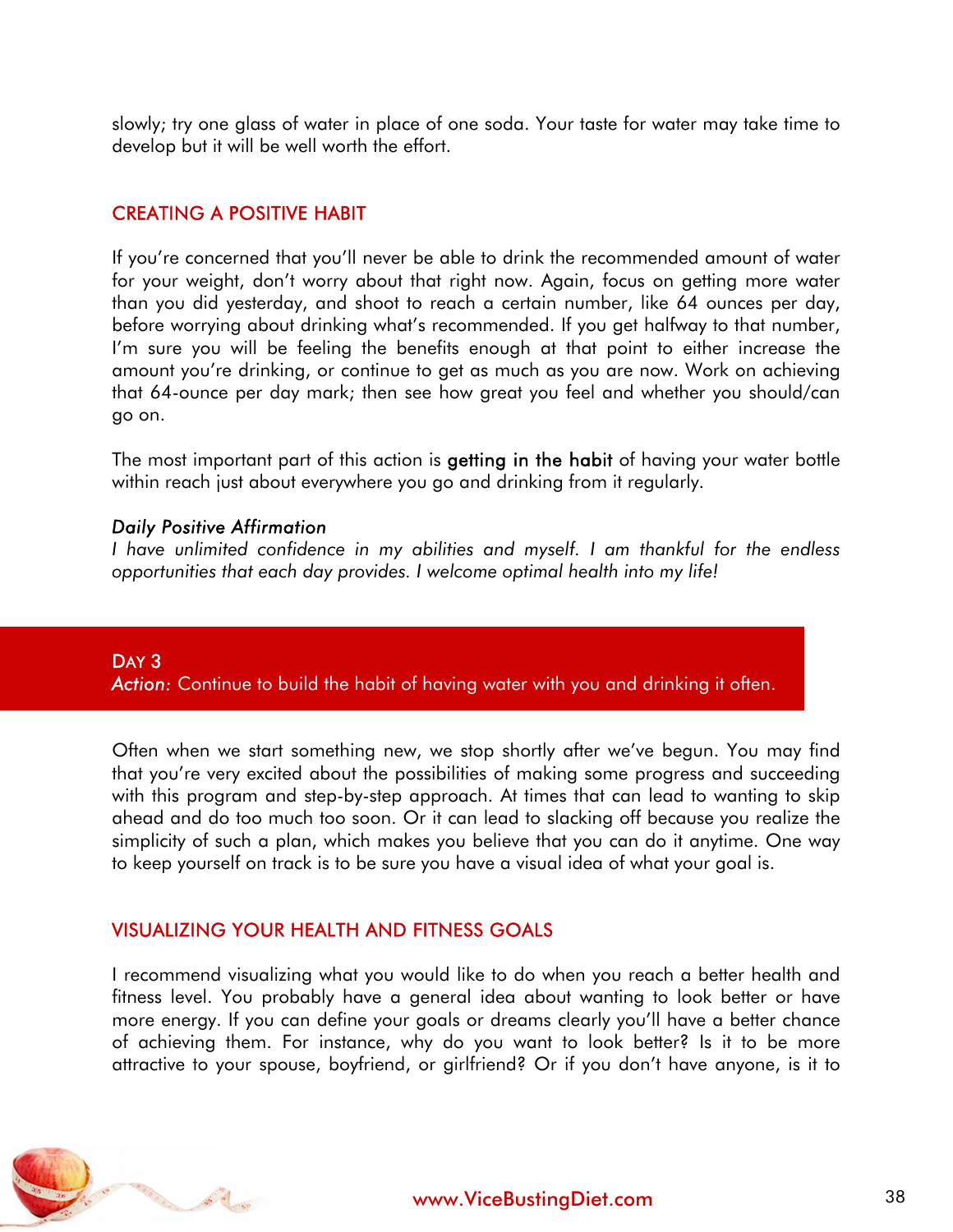attract one of those three? Or maybe you feel that you would have more attention and respect from those around you for something more than your compassionate heart. And what about having more energy? If you did, would you work harder, play harder, travel more, sleep less? What more could you gain from work—and what would that do for you or someone else? What type of playing do you want to do that you aren't doing now? Playing with your children or grandchildren? Maybe you want to play tennis or racquetball or go skiing. How about climbing Mount Everest? Would you travel to Europe, Australia, or the North Pole?

There are endless possibilities and a finite amount of time. Imagining what's possible can serve as motivation to stay on track. Visualize what you would be doing with more energy, how you might look different, what types of clothes you might buy, or even how you would feel when you wake up in the morning. The key is to find what will motivate you and then ask yourself, "Why do I want that?" or "What would I do if...?" Not only will you discover some of the things you want but you may just realize that you don't have to wait until you've lost weight to do many of them—you've been letting the extra weight be an excuse for *not* doing them.

Start creating a vision of things to come—not just how you'll look, but what you'll do and how you'll feel. Picture yourself doing what it is you do or would like to do, whom you'll be doing it with, and where you'll be doing it. You don't need to have the perfect body and perfect weight to start visualizing the person, the things, and the events you want in your life.

# TAKING INVENTORY

One of the things I want you to do today is to take a detailed inventory of the soft drinks, sodas, juices, or other high-sugar beverages you have around the house that need to be eliminated. I encourage you to throw out all of them. (If you have some in a cabinet or bar that are used in mixed drinks you may keep those.) Otherwise, toss those empty calories. Think of it as *throwing bad health away.* If the waste troubles you, take what you have to a shelter or food bank.

Start with tossing out the soft drinks and then slowly cut down your juice consumption. As soon as you're done with the juices you have, buy no more. If you want a little juice make it orange, apple, grapefruit, or something similar but not from concentrate.

Remember, in place of the soda or juice, drink water.

One last word concerning alcohol: beers and wines are high in sugars, and the calories are just as many as in typical sweetened drinks and should be treated the same way.

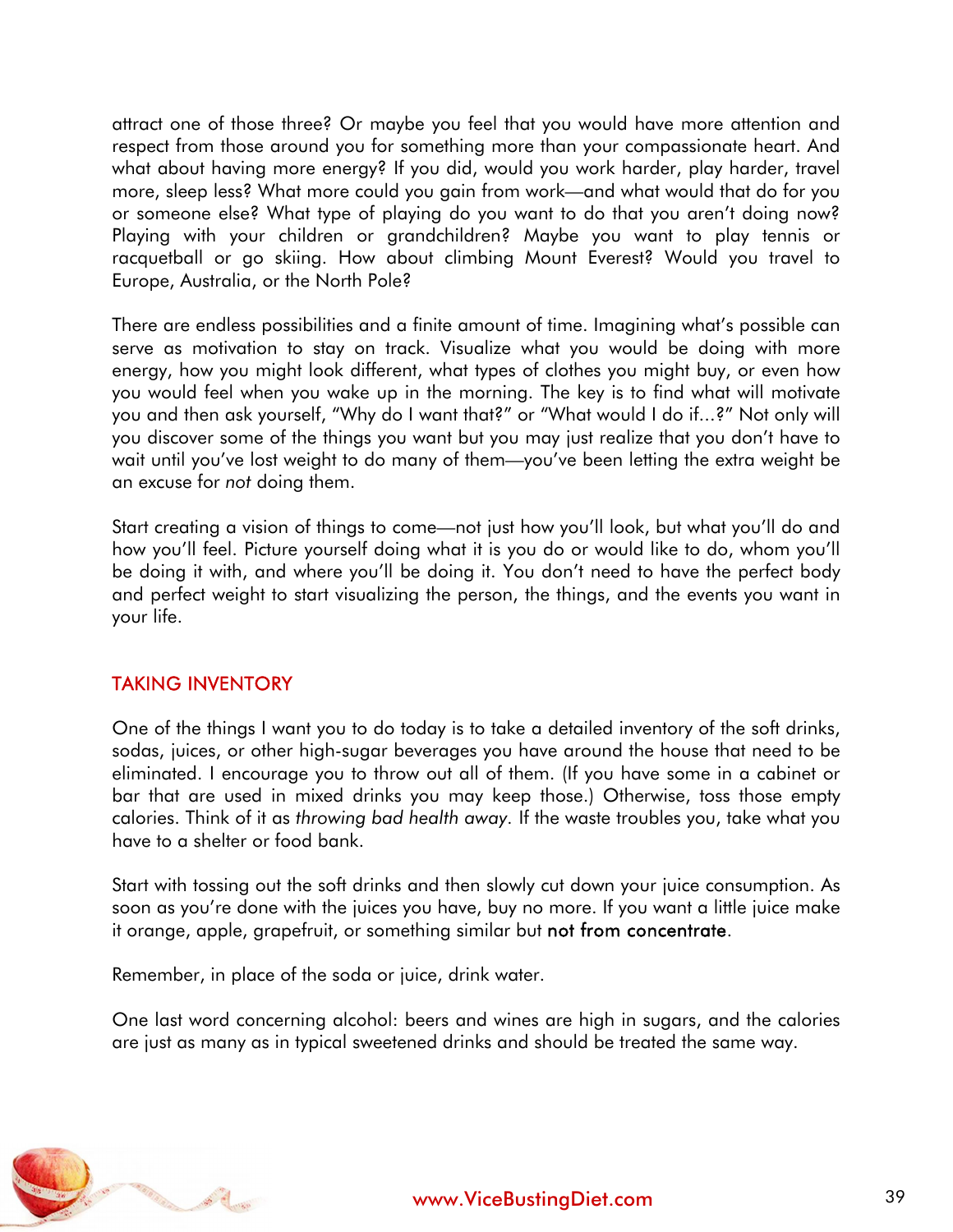#### *Daily Positive Affirmation*

*I have unlimited confidence in my abilities and myself. I am thankful for the endless opportunities that each day provides. I welcome optimal health into my life!* 

#### DAY<sub>4</sub>

Ī

*Action:* Keep building the habit of having a bottle of water with you or being within reach of water at all times, and drink plenty of it during the day. Choose water over any other beverage.

Have you found it difficult to break the habit of those high-calorie drinks? Take a moment to relax and think about your body, how it looks, how it feels, and what condition your insides may be in. Know that you are making changes that will have a beneficial effect on your body.

We often take for granted things that we do just because they are expected of us, such as brushing our teeth, bathing, paying taxes, and so on. Too often when it comes to our weight we have to be dragged, kicking and screaming, to do what is good for us. Our resistance is borne out of being told to radically change our eating habits or lifestyle or to conform to expensive prepaid food or supplements. Water is essentially free and drinking enough of it is one of the most simple and effective steps you can take toward better health. So continue to make sure you have water within reach and drink it often.

#### BREAKING ADDICTIONS

As you make the transition to drinking more water, you may discover that soft drinks and other sweetened drinks are an addiction. That rush of sugar or caffeine was a hook that kept you consuming the same beverage throughout the day. Watch for bad habits that have led to addictions. Do you stop for gas and also go in to grab a soft drink while you're on your way to work or coming home? Is it possible that you've let the soda machine down the hall become an addiction when you were looking for a break from your desk? Many people that I talk with have gotten into these very unhealthy habits without even realizing. We're using the same principle to get you to incorporate a healthy habit of water into your daily life.

#### CHANGING YOUR MIND-SET

For a long time losing weight has been thought of as a one-dimensional process. Diet gurus discuss some variation of what to eat, how to eat, when to eat, and what exercises

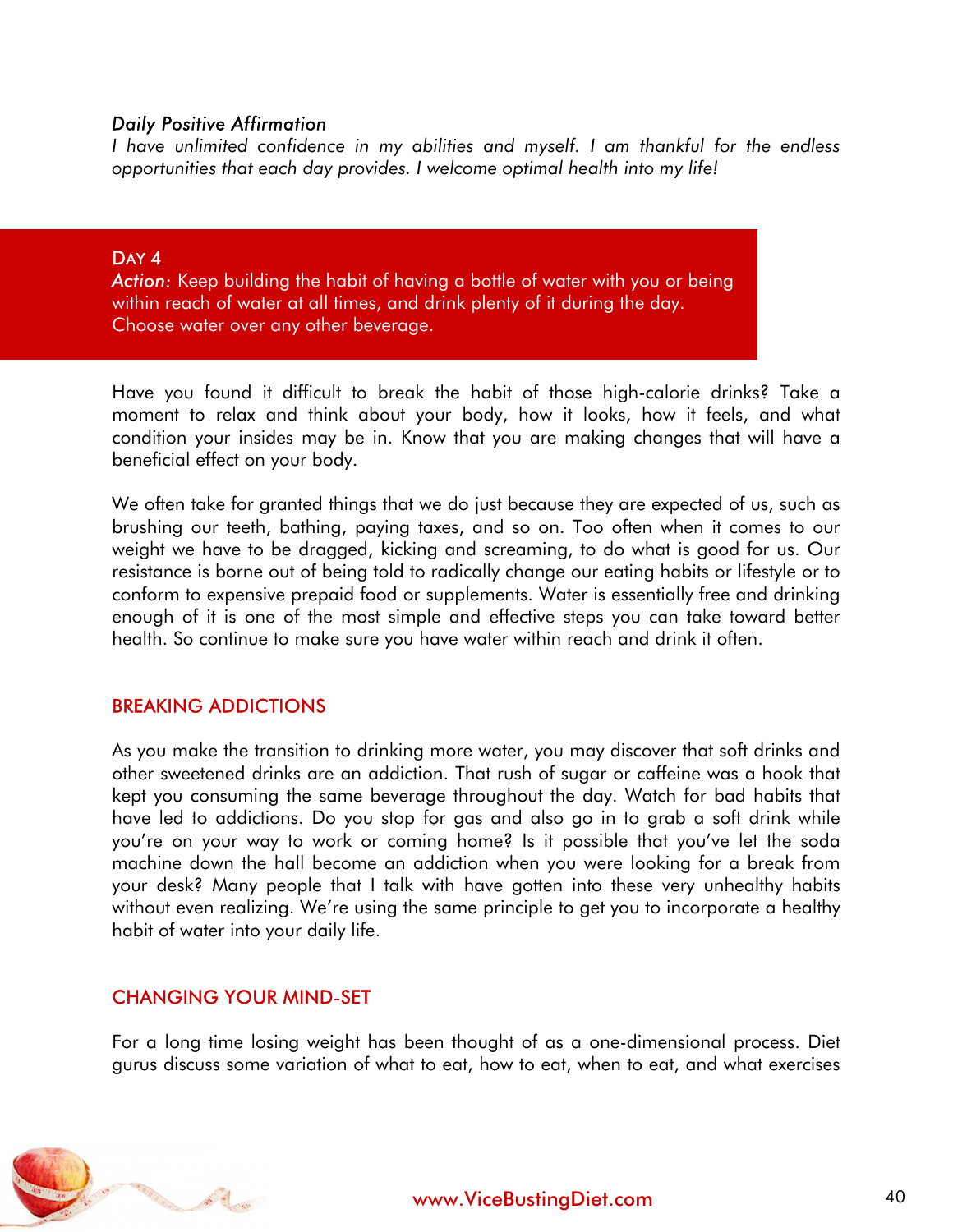to do and how and when to do them so that theirs seems like a complete plan. What's been left out of the equation is YOU. Diets do not include every aspect of *your* life when considering what needs to be done to lose weight and be healthy and fit. An aspect of you that must be taken into account is your mind.

You must change your mind-set about weight loss, fitness, and health. Each decision you make can and will ultimately affect your health. The job you take, the number of children you have, the amount of water you drink, how much fatty foods you eat, how fast you drive your car—all can and do have an impact on your health: your stress level, your energy level, and, yes, your weight. Therefore, it is important that you start to view everything you do as having some impact on your health. This is part of the process that involves changing not only how you view losing weight, but your overall health. When you change your mind-set from one of "I need to lose weight" to one of "I need to get healthy and fit," then you will be taking a strong step in the direction of a *lifestyle of health and fitness.*

Don't think that you can be a part-time water drinker until you're at the office or until you're with family during the holidays. No one can succeed long term if he or she is making healthy choices only part time. Your health is a full-time job. It doesn't mean that you always have to be doing something that improves your health, but it does mean that when you aren't, you can't be doing something that is unhealthy. When you're not drinking water (or later, eating healthfully and exercising) you can't be someone else who eats doughnuts and fast food and drinks soda.

Health is an all-or-nothing game. If you want to live by practicing moderation, fine. But wait until you have mastered the vice-busting diet plan before you begin to practice moderation. Otherwise, you'll never know if you have control over those foods and beverages that may just have control over you right now. Gain control now, and later you can decide if you want to reintroduce these (and other items) back into your life.

This plan takes an easy approach. But in order to be successful, in control, and healthy, you must build on each step so that there are more times during the day that you are eating and acting healthy than not healthy. Ideally, you'd like to get to the point where every dimension of your life is healthy so that you're living healthy everywhere and all the time.

# *Daily Positive Affirmation*

*I have unlimited confidence in my abilities and myself. I am thankful for the endless opportunities that each day provides. I welcome optimal health into my life!* 

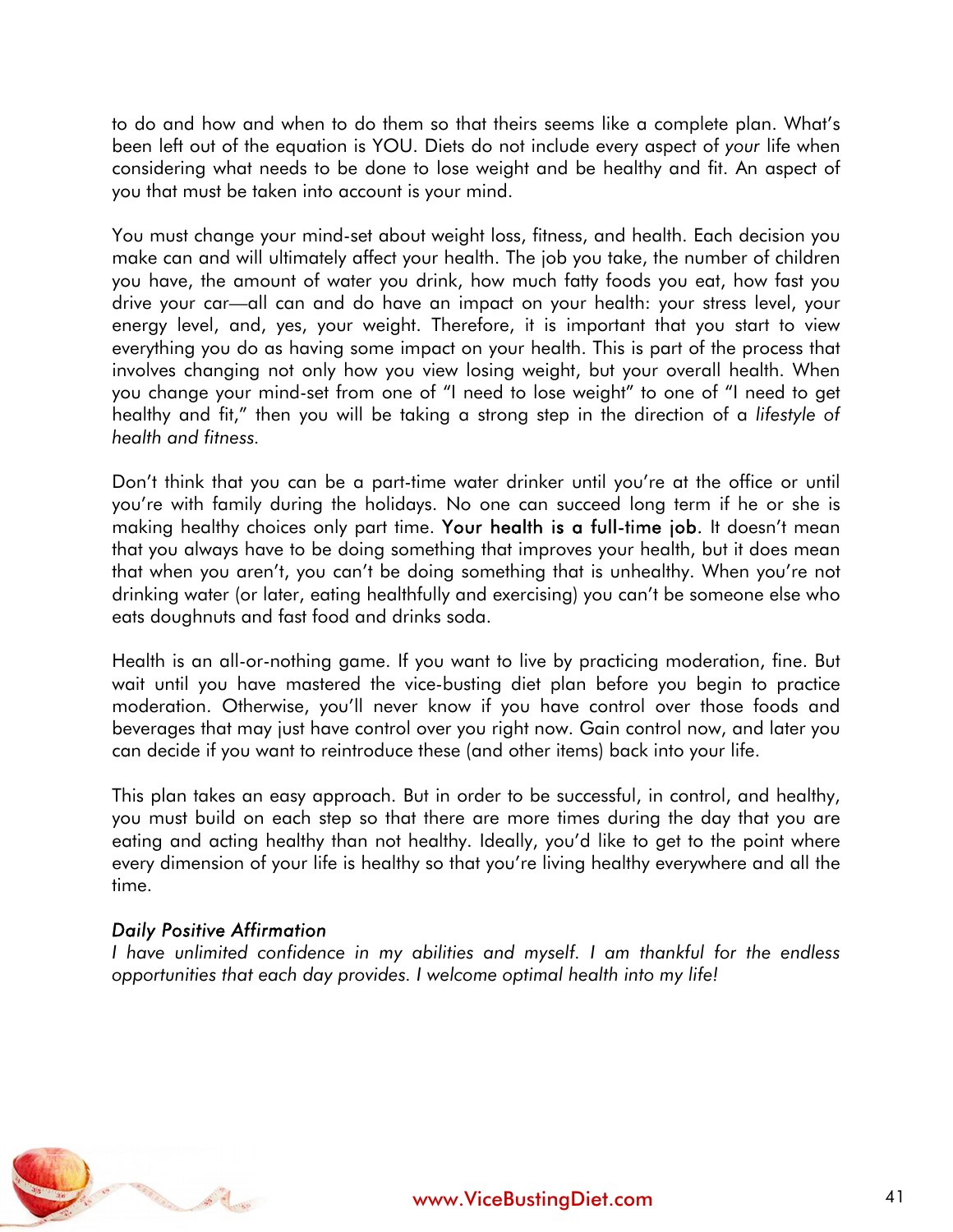#### DAY<sub>5</sub>

*Action:* Keep building the habit of having a bottle of water with you or being within reach of water at all times, and drink plenty of it during the day. Choose water over any other beverage.

As you move on today and continue to cleanse your body with more water and fewer notso-healthy beverages, you should begin to feel more energy and quite possibly as though you've lost some weight. It is amazing what results you can achieve with this one simple action. Like anything, though, it takes time. Your body will begin to do what it's meant to do: be an efficient, functioning, healthy, and energetic system.

#### OVERCOMING MENTAL BLOCKS

You have many things to overcome as you begin the journey to better health and fitness. The first is probably overcoming the doubts you may have about this plan. Because this plan is *about you* and what *you* need to do to lose weight and achieve better health, the first mental block to overcome starts with not believing that with this plan you are capable of achieving the weight loss you desire. (If you're like I was when I weighed 130 pounds more than now, you are in a hurry to believe that the latest fad diet is the thing to do not only because it will work, but also because everyone is doing it so it must work!) But beyond that there exist many other mental blocks that I've encountered in my own weight loss attempts and in those of others too.

One block has to do with belief in yourself. One of the reasons it is very helpful to do the visualization exercise we talked about on Day 3 is so that you can start seeing yourself as a different person—one without the extra weight. Perhaps because of so many diet failures, you don't really believe that you'll attain a more desirable weight than you have now. You can do the latest diets, and buy all kinds of products with crazy claims, but I think subconsciously you believe that where you are now is where you'll be three months from now and possibly three years from now. Change requires moving away from the direction you've been heading in, but more importantly it requires that you start to see yourself in a different place weeks and months from now. Jumping on the latest diet doesn't make you someone who is always trying to lose weight and just can't seem to succeed. It makes you someone who is always dieting.

You must first decide that you truly want to be healthier and fitter than you are now. By making the decision to do the steps in this vice-busting plan, you will gain the strength, the desire, the motivation, and the determination that you need to succeed.

Another common mental block has to do with something entirely different that many people aren't even aware of, and it's called self-sabotage or deliberate acts of failure.

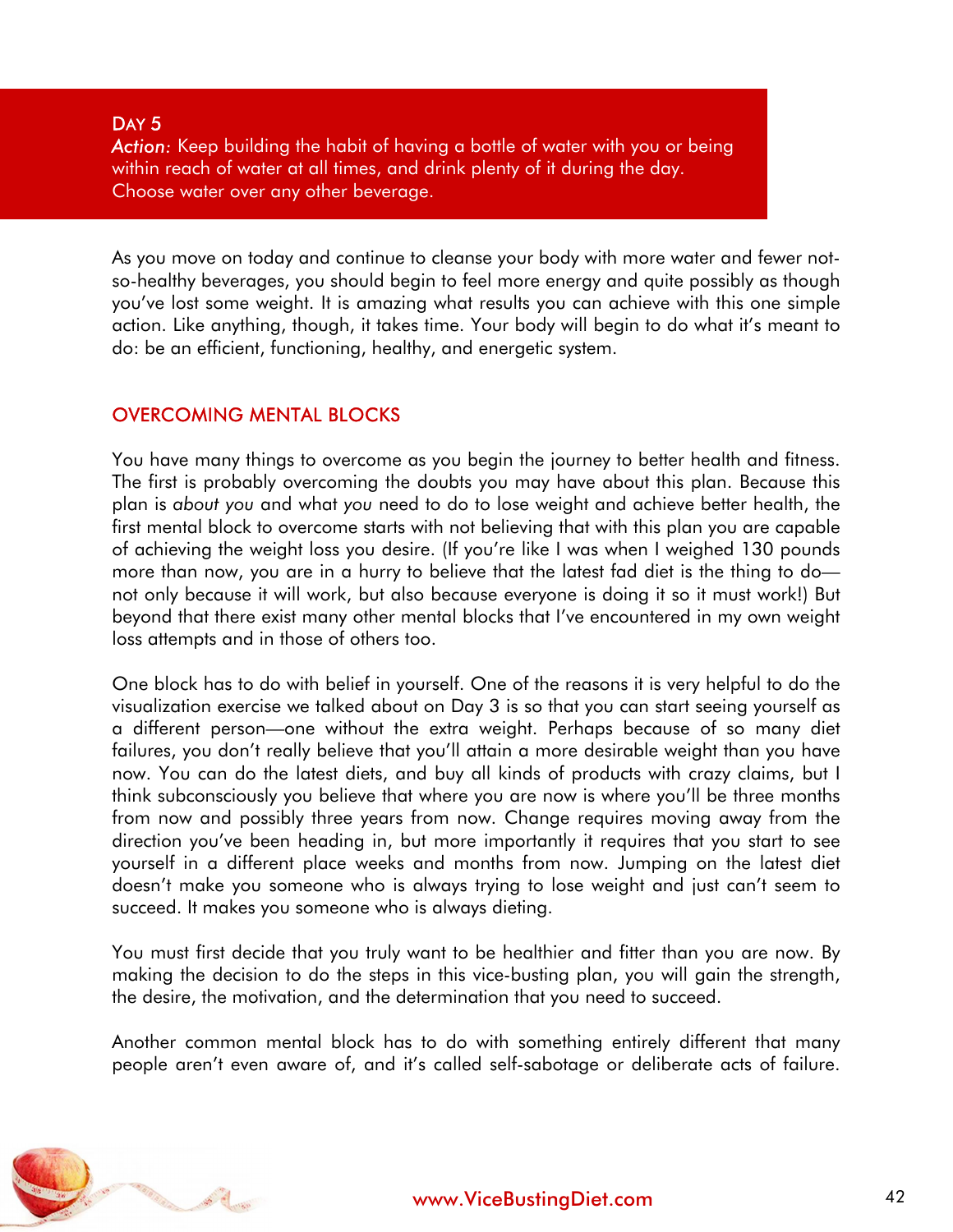Many things in your past, recent or distant, may be keeping you from succeeding and may fuel the desire to fail. If you have had one or more emotional experiences that have left you feeling angry, depressed, resentful, or spiteful, it can translate into a desire to fail.

A further mental block has to do with relatives who are also overweight. A young woman whom I helped at the request of her mother seemed to want to lose weight very badly as she was becoming an adult. She felt as though she had missed out on some very fun years and she didn't want to let her twenties turn out the same way. After a few days of helping her, I discovered something about her mother that changed what we needed to do. It turned out that her mother was almost 100 pounds overweight, just like her daughter. In our discussion, we both learned that she (the daughter) was reluctant to lose weight because she was fearful of her mother's resenting her. They were very close. In fact, her mother also did not want to lose weight because she felt that she would lose that connection with her daughter. The bottom line was that both mother and daughter needed to take steps to lose weight together and to know that they were both doing it for the right reasons.

The point here is not to let your past, others' opinions, or a family situation get in the way of your achieving weight loss and better health. More importantly, take time to reflect on what may be causing mental blocks or barriers that you aren't even aware of, so you can handle them.

Today, work on being mentally strong and prepared for the road that lies ahead. You may find that emotional reasons have been inhibiting your efforts. It is important to try to identify them clearly and bring them out in the open. The first step to moving past emotional issues is being able to look at them for what they are, discussing them with the person involved, or discussing them with someone who understands and can relate. The chats on my Web site are great for this kind of thing (www.vicebusting.com), or consider seeking therapy if the issues cause you great concern. Also, be sure that you have your bottle of water with you and are getting plenty of water each day.

# *Daily Positive Affirmation*

*I have unlimited confidence in my abilities and myself. I am thankful for the endless opportunities that each day provides. I welcome optimal health into my life!* 

# DAY<sub>6</sub>

*Action:* Keep building the habit of having a bottle of water with you or being within reach of water at all times, and drink plenty of it during the day. Choose water over any other beverage.

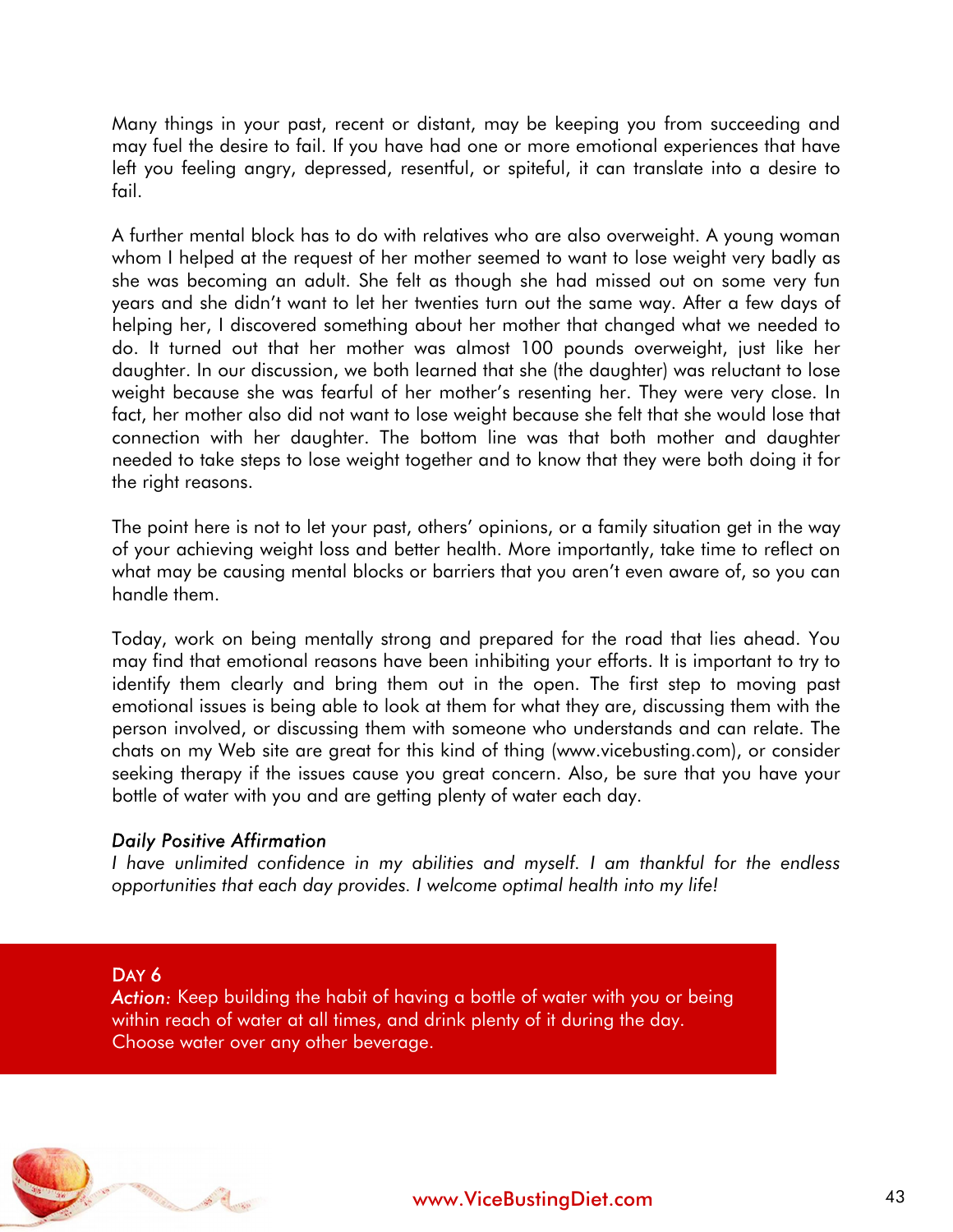As you make progress toward eliminating soft drinks and other high-calorie beverages, let's make a quick assessment of how you are feeling. Most of the people who have shared their progress with me up to this point have reported many positive results—even after five days!

Melinda first contacted me about wanting to lose more than 100 pounds. It took Melinda almost three weeks to get to the level of drinking water that was good for her body, but she had two positive effects from this first step. Even after only five days she noticed that she actually had more energy and felt much less tired than when she was drinking soda. The second positive benefit was a decrease in her appetite. She didn't feel like snacking in her car as much as she had before she switched to water.

#### *Increasing Your Commitment*

Like anything that has positive benefits, creating a commitment to drinking plenty of water each day is important. You can take another step to making water important to you and those around you in several ways. The first is to be sure that you have plenty of water bottles available. You can choose any brand that has the type of bottle you like. I suggest the sippy-straw pop-top type for ease of use. You can also buy cases of water in bulk so you have full bottles around when you need to just grab one and go. However, this can be expensive, because you'll find yourself buying at least a case or two a week. I suggest buying a case of water bottles and also getting a water pitcher with a built-in filter. You can always have filtered water on hand (in the refrigerator) at home. Or get a reusable water bottle and use filtered water. You can install a filtration system on your sink, but I've found that it's much easier, quicker, cheaper, and there is less potential for leaks and messes, by using the water pitcher with the changeable filter. Every two months or so you'll change the filter and every month get a new case of water.

If you get in the habit and continue to build on that habit and build on the commitment, you will find that not only will your weight and your health improve, but that you'll be drinking water without thinking.

#### SIMPLIFYING YOUR LIFE

One of the best things that I've realized about making water my number one beverage in addition to losing weight, feeling more energy, busting a diet vice, having healthierlooking skin and hair, and overall better health—is how this one step has really simplified my life. When everything in your diet begins with water, you really get a sense of what is important. For instance, when you're feeling hungry and you're in the middle of doing something—maybe at work or with the kids or with your spouse—you don't have to think about eating and what to eat and where. The first thing you do is just reach for your water bottle and take a swig because you know that you may be thirsty. Another point is that even if you need to eat, you've just helped to defer your appetite until a time and a place that is more convenient to sit down and have a healthy meal or snack. How great is

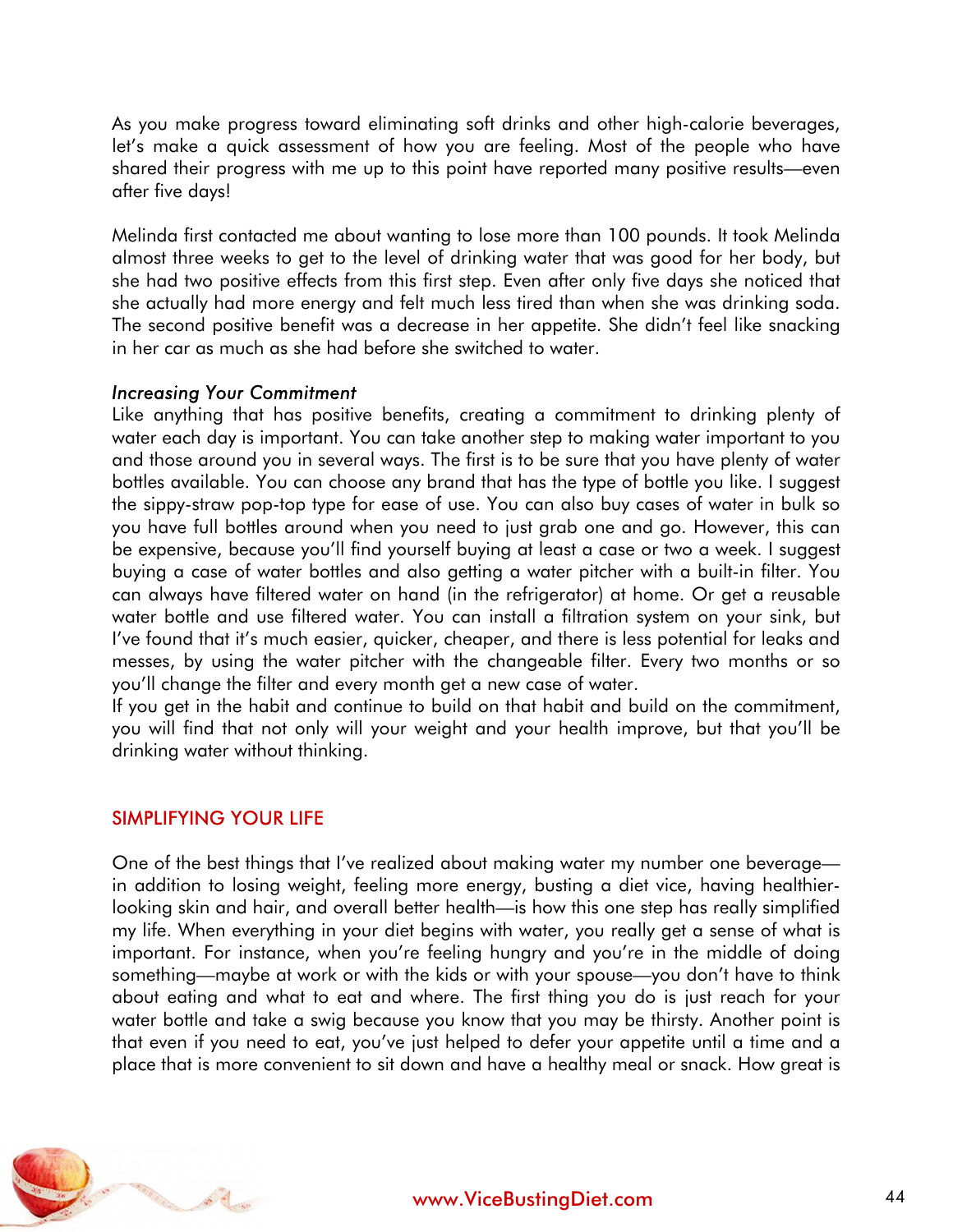it that you get to continue on with what you're doing, whom you're with, and where you are just because you have water?

Remember, drinking water is the most important and most significant action in this plan, which is why it is first. It is really the easiest action as well. So continue to build on the habit of drinking water and focus on making it 90 percent of your total beverage intake, as well as striving to reach the right amount for you each day.

#### *Daily Positive Affirmation*

*I have unlimited confidence in my abilities and myself. I am thankful for the endless opportunities that each day provides. I welcome optimal health into my life!* 

#### DAY<sub>7</sub>

Ī

*Action:* Keep building the habit of having a bottle of water with you or being within reach of water at all times, and drink plenty of it during the day. Choose water over any other beverage.

#### WEEK 1 REVIEW

One way to determine the success of any diet program could be by the scale. But the numbers on the scale are not the only measure of success. In fact, if you never look at a scale again I would say that's fine. The best measure of how well you are doing is for you to evaluate two things.

The first is your feelings. How have you felt during the past week, and how do you feel now? Are you feeling more energy, less sluggishness? Are you getting a better night's sleep? Do you have more energy at work? Are you more productive? You don't need to go into too much detail after one week, but get a general idea of how things went overall. You will find some answers about the progress you've made, but you'll also be conditioning your mind to recognize when you do feel better, lighter, and have more energy during the days ahead. Following are some questions you might ask:

How do I feel about my progress up to this point? How does my body feel now compared to when I started? Can I do more to improve upon what I have done so far? Is this something I think I can do for the rest of my life?

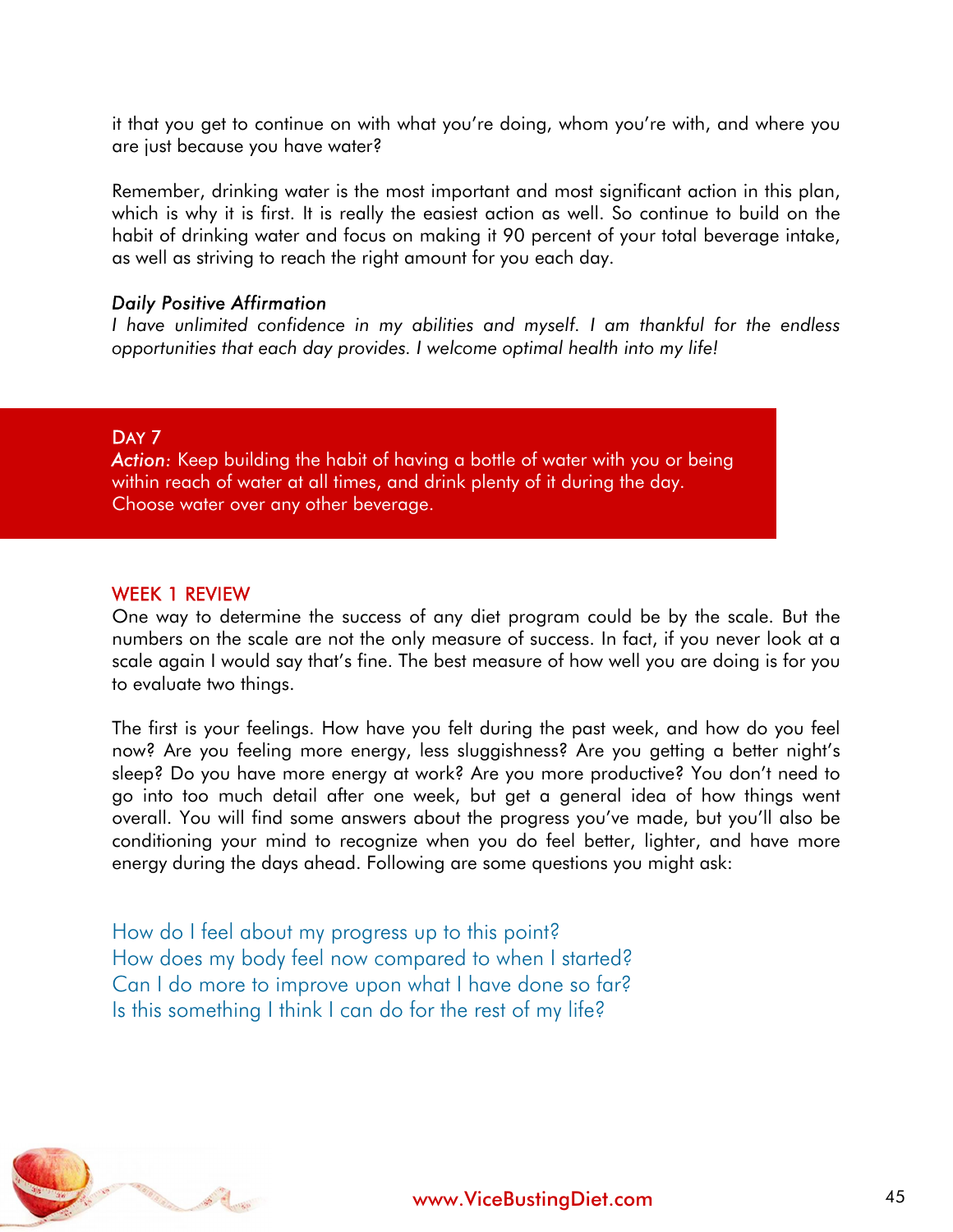The second thing to evaluate is your actions. Look at the past week and ask yourself how well you adhered to what was asked of you. You should be more concerned (and rightfully so) about what you have done and are doing with your time than you should be about what the scale says.

Look over the past few days and give an honest answer about whether you made a valiant effort to drink more water and if you have made progress since Day 1. If you can answer with a firm yes then I say, "Well done." If you can't answer with a firm yes and believe you slacked a bit or went nowhere at all, don't worry; you can renew your commitment to make that change.

Cheryl, from Texas, has twin daughters. Like her, they were both overweight and loved their soft drinks. I got Cheryl to reluctantly agree to try the vice-busting diet and she worked on replacing her five big-gulp-a-day soft drink habit. However, her daughters busted their soft drink habit as well. They had limited access to soft drinks because their mom stopped swinging by the food mart five times a day to buy hers. Over an eightmonth period, Cheryl lost 75 pounds, and her daughters each lost about 25. She also saved a lot of money, time, and possibly prevented future health problems by just making this one change. She also found a better-paying job and soon after was dating a nice man. Did all of these changes come just from busting soft drinks? There were certainly other healthy changes made along her journey, but they all started with the first step of eliminating soft drinks and creating a strong foundation from that one success. One success can ripple into other areas and create positive results.

Carol was not diet deprived. She had tried more than she wanted to mention and felt she was an authority on diets. She also was not lacking in motivation. She claimed to have tried every diet out there and had been doing so for more than twenty years. Her weight: 250 pounds. That is a long time to be on a diet and not at your goal weight. No matter what the diet, Carol drank soda every day, thinking it wouldn't make a difference. I asked her how many she would have in a day, and she replied, "A couple of bottles."

Because one 16-ounce bottle of soda has about 200 calories, I found it hard to believe that two soft drinks would hinder her weight loss. My mistake was that I assumed she meant two 16-ounce bottles. She meant two 2-liter bottles per day! Clearly this was her diet vice and needed to be replaced with water.

Reluctantly, she took my advice and gave up her beloved soft drinks. After about six months, she called to tell me that she had been outside washing her car and started screaming. When her husband came running outside to rescue her, assuming that some kind of wild animal was attacking her, he found her jumping up and down and laughing.

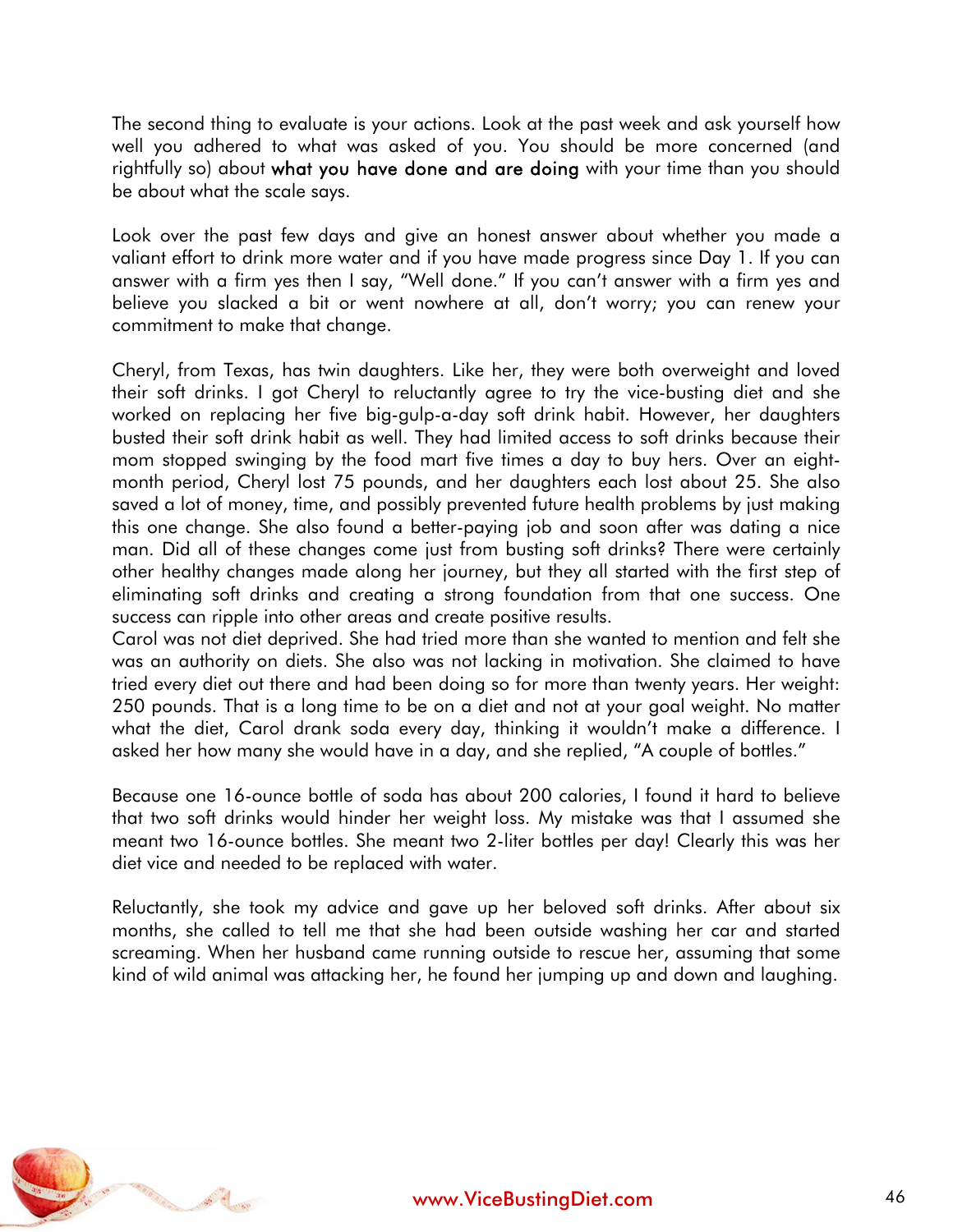He asked what was wrong and she said that she was squatting down washing the tires when it hit her that she was squatting down! Something that, before busting her vice and losing 50 pounds, she hadn't done in years! Carol will be the first to tell you that she hadn't been dieting during that six months; what she had been doing was busting her soft drink vice and drinking a lot of water. What a difference one change can make.

Water will be decreasing the number of calories you consume each day because you will be replacing many, if not most, of the high-calorie drinks. Of course this is going to benefit you when you're trying to lose weight. You'll rid yourself of liquid calories, which are in the form of refined sugar—some of the worst. You will start to feel an immediate impact on your energy levels, and soon on your weight. You will be providing your body with a much-needed daily quantity of water.

As you move on into Week 2, continue to build this all-important habit. It can be the difference between a great deal of success and very little at all. And don't forget your affirmation.

# *Daily Positive Affirmation*

*I have unlimited confidence in my abilities and myself. I am thankful for the endless opportunities that each day provides. I welcome optimal health into my life!* 

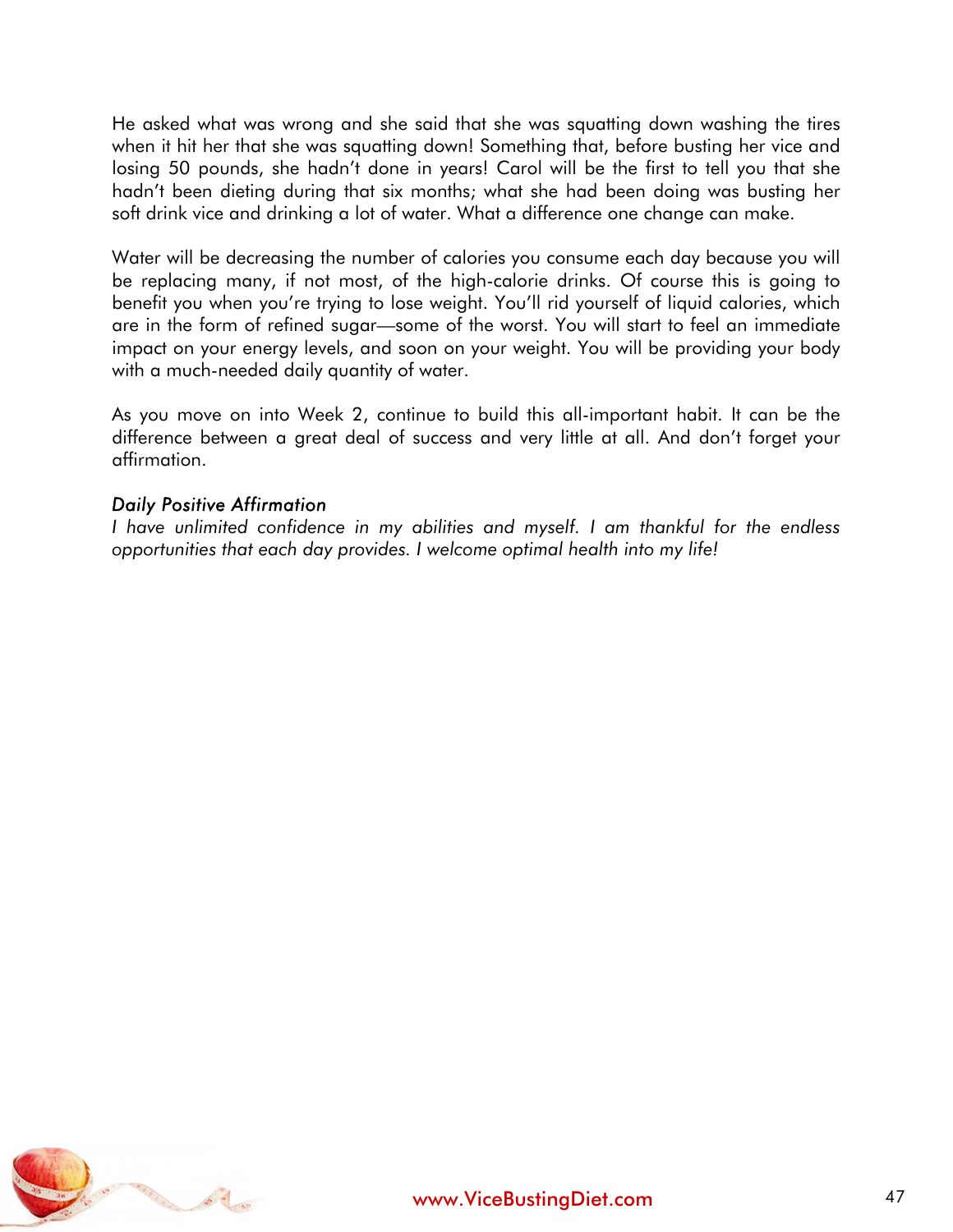# Enhancement Tools: Speed up your results effortlessly

### Glycemic Index

A key diet strategy is to *avoid* foods that cause a rapid rise in blood sugar levels. The Glycemic Index (GI) is a scale used to indicate how fast and how high a particular food raises blood sugar levels, as measured on a standardized chart and based on many lab tests from many people over many years. Foods with a lower glycemic index cause a *slower* rise in blood sugar, while foods with a higher glycemic index cause blood sugar to rise *rapidly*. Here are some examples - and some might surprise you.

### Glycemic index scores for certain foods

| <b>Fruits and Vegetables</b> |                     | Grains, nuts, legumes                                                         |                    |
|------------------------------|---------------------|-------------------------------------------------------------------------------|--------------------|
| <b>Very High</b>             | Medium              | <b>Very High</b>                                                              | Medium             |
| None                         | Cantaloupe          | Refined Sugar                                                                 | Oatmeal            |
|                              | Grapes              | Most cold<br>cereals<br>(e.g., Grape Nuts, Corn<br>Flakes, Raisin Bran, etc.) | Pasta              |
| High                         | Orange              | <b>Rice Cakes</b>                                                             | Peas               |
| Banana                       | Orange Juice        | Granola                                                                       | Pita Bread         |
| Raisins                      | Peach               |                                                                               | Pinto Beans        |
| <b>Beets</b>                 | Pineapple           |                                                                               | <b>Rye Bread</b>   |
|                              | Watermelon          | <b>High</b>                                                                   | Whole grain breads |
|                              |                     | Bagel                                                                         | Yams               |
| Low                          |                     | Bread (white flour)                                                           | Low                |
| Apple                        | Green Beans         | Carrots                                                                       | Lentils            |
| Apricot                      | Green Pepper        | Corn                                                                          | <b>Nuts</b>        |
| Asparagus                    | Lettuce             | Granola bar                                                                   | Seeds              |
| <b>Broccoli</b>              | Mushrooms           | Kidney Beans                                                                  |                    |
| <b>Brussels Sprouts</b>      | Onions              | Muffin (bran)                                                                 |                    |
| Cauliflower                  | Plums               | Potato                                                                        |                    |
| Celery                       | Spinach             | Pretzels                                                                      |                    |
| Cherries                     | <b>Strawberries</b> | <b>Rice</b>                                                                   |                    |
| Cucumber                     | Tomato              | Tortilla                                                                      |                    |
| Grapefruit                   | Zucchini            |                                                                               |                    |



# www.ViceBustingDiet.com 48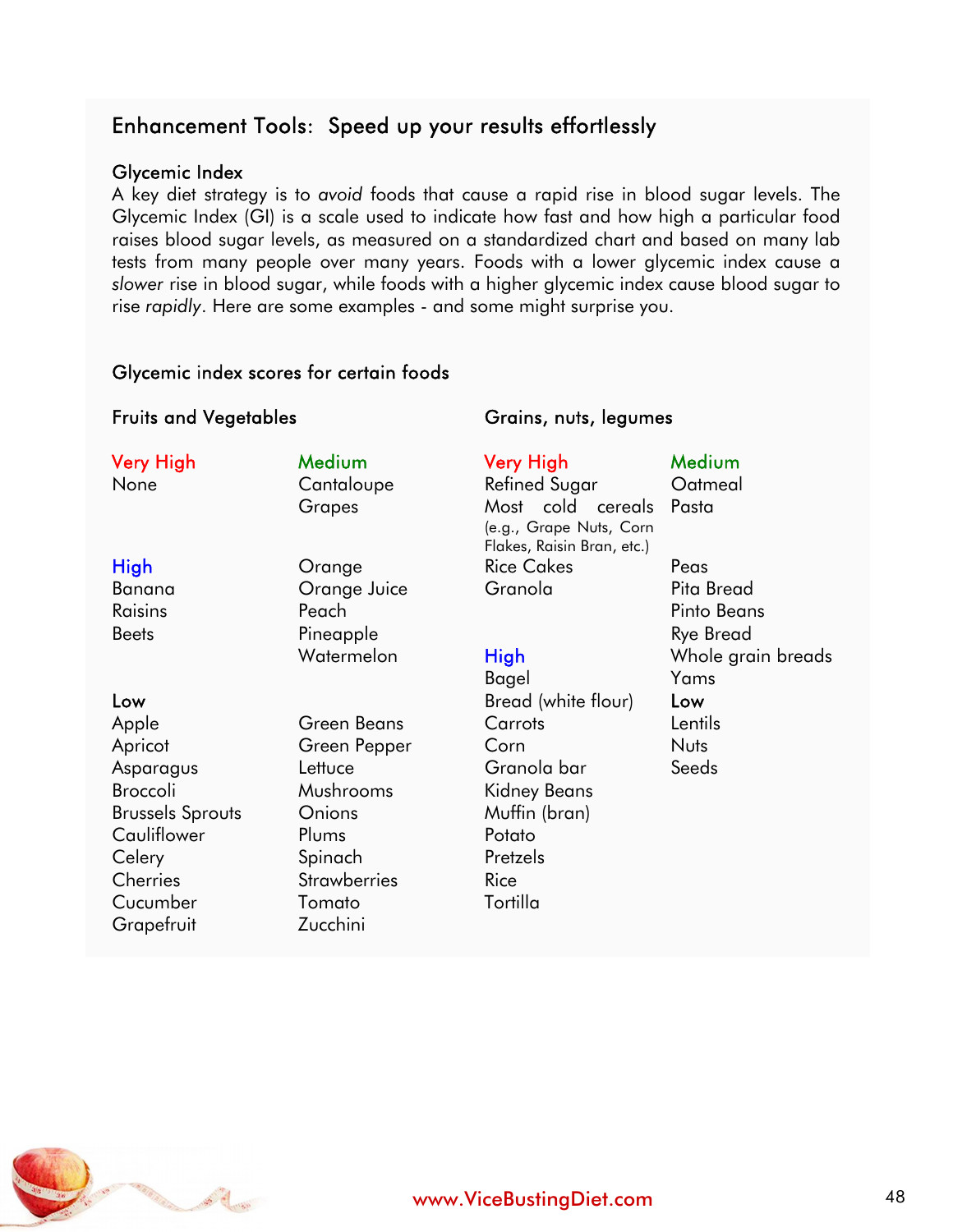#### An Even Better Scale

The Glycemic Index doesn't indicate *how much* of that particular food is contained in a typical serving. For that you need to look at the glycemic load (GL). GL is determined by multiplying the GI by the amount of available carbohydrate in a particular food. For example beets are a food with a high GI, but low GL. Although the carbohydrate in beet root has a high GI, there isn't a lot of it, so a typical serving of cooked beets has a glycemic load that is relatively low (about 5).

A GL of 20 or more is high, a GL of 11 to 19 is medium and a GL of 10 or less is low. A person eating reasonable portions of low glycemic load food will experience a moderate impact on blood sugar, even if the food is high GI. Foods that are mostly water (apples, watermelon, celery), fiber (beet root, carrots) or air-popped popcorn will not cause a steep rise in blood sugar levels even if their glycemic index is high as long as you keep portion sizes reasonable. It is the glycemic load score that ultimately determines whether a food is a good carb or bad carb source. PGX has the remarkable ability to lower the Glycemic Index and the Glycemic Load of any food, especially those that are naturally high GI/GL. Of course, this is not an excuse to over indulge in those goodies. Adding PGX to your daily diet is very complementary to eating lower glycemic foods and fewer high glycemic foods. For more details and a listing of GI and GL foods, see the book by Drs. Murray and Lyon: *Hunger Free Forever,* from Atria Books.

# WEEK 2: BUSTING FAST FOOD (AND OTHER FOOD VICES)

# Day 8

*Actions:* Continue to move toward the recommended intake of water each day.

For seven days you have focused on the one very important action of replacing unhealthy drinks with water. This week you'll be taking the first step in addressing the food in your diet—what you're eating that is the most responsible for your extra weight. You will need to put forth a bit more effort, engage in some planning, and exercise some willpower, but with this second step, you may just be putting yourself in a position to achieve more than 75 percent of your weight loss goals.

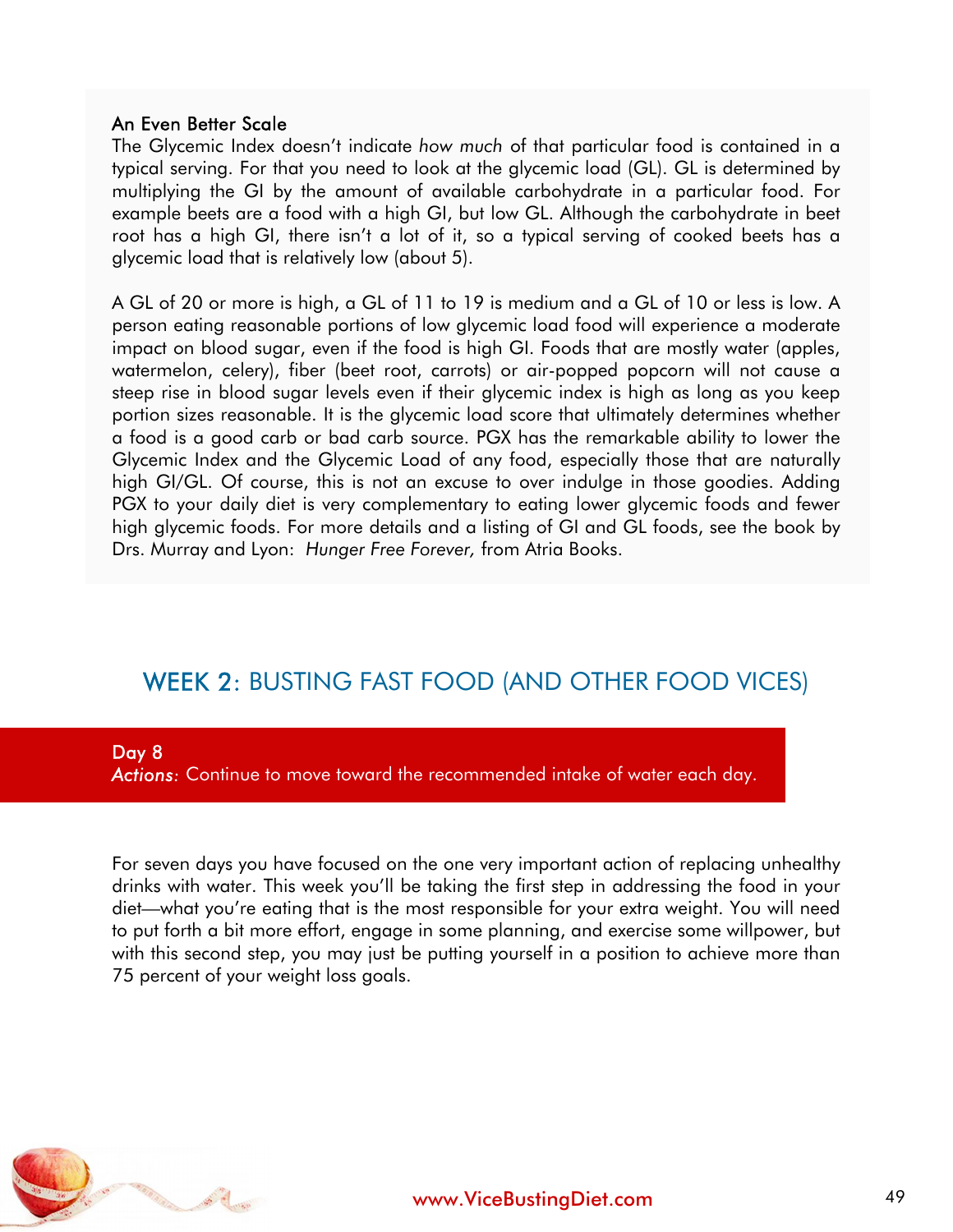# IDENTIFYING YOUR WORST FOOD VICE

For many people fast food is their diet vice. It's high in calories, consumed frequently and in quantity, isn't healthy, and is keeping them from losing weight. Now, fast food might not be your issue, or you may not have a *specific* food that you're eating too often or that has the most calories of all the foods you eat, but you can bet that you're eating *something* every day with little to no positive or healthy nutritional value that *is* negatively affecting your weight.

If it's not a specific food, then it may be one *food habit* that can be responsible for unneeded calories—like desserts after every lunch and dinner (even though it's a different one each day), or eating pastries for breakfast or a chocolate bar in the afternoon or snacking throughout the day.

The majority of people with whom I have worked, read about, or communicated with have a food that makes a difference in their weight. Surveys have shown that having a food vice is very real. So identifying what food or food habit you are indulging in regularly that is contributing the highest number of calories to your diet is important for taking steps toward losing weight.

Some of the most common food vices: cookies, muffins, desserts, pastries, potato chips, ice cream, chocolate, French fries, cereals, hot dogs, pasta, pizza, hamburgers, and cookie dough. The idea is to take a look at what your current diet consists of during a normal week and identify the food you consume on a fairly regular basis that is making a significant caloric contribution to your diet.

Take whatever time you need and identify your top food vice that contributes the most calories to your diet on a regular basis. Write that down here: (eBook note: print this page and display)

# My food vice is:

This is the food (or habit) that you are going to bust!

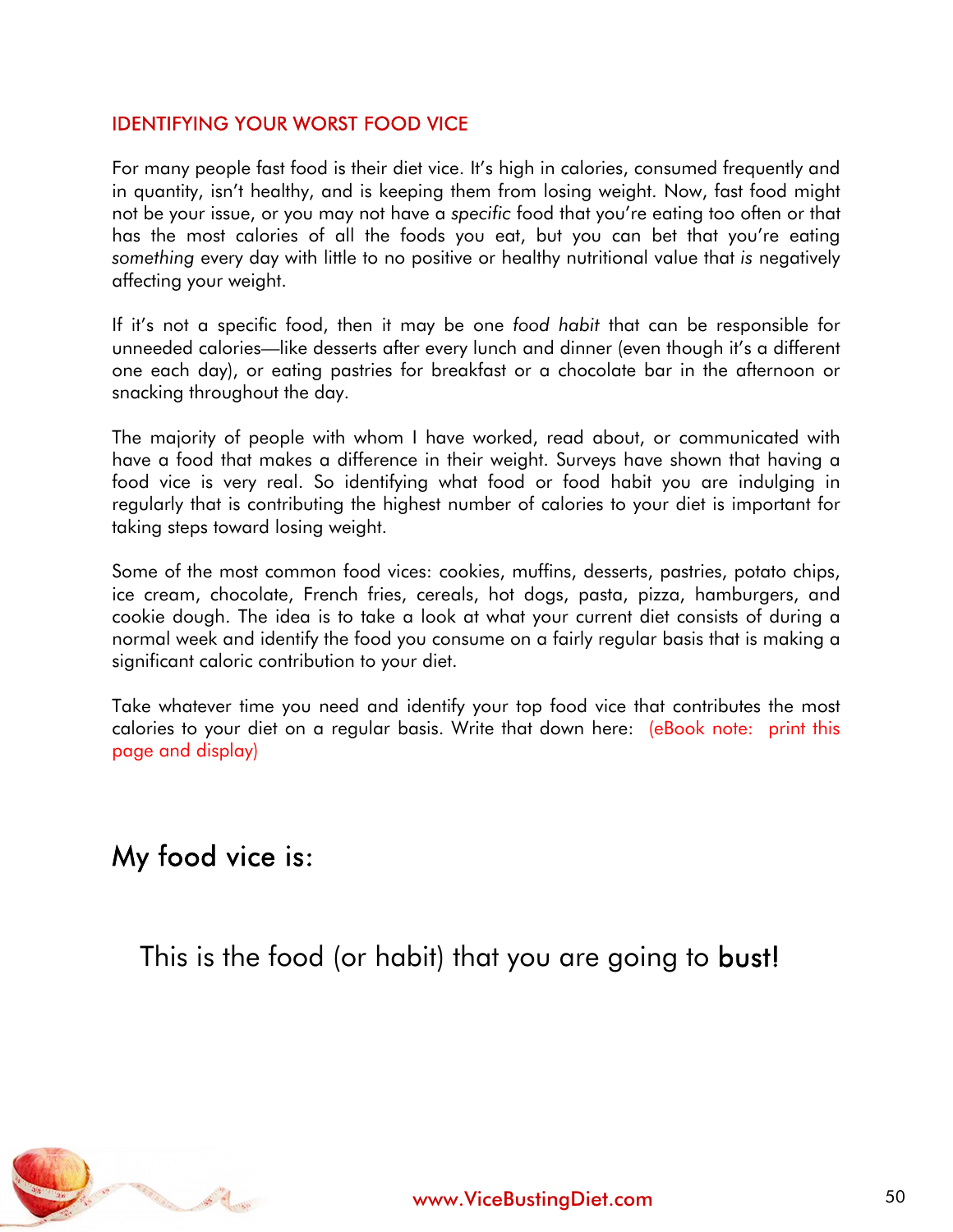# FOOD VICES

Some people feel that there is not one individual food that is a primary cause of their extra weight but rather a category or group of food like sweets, snacks, or breads.

What is common in all of these situations is the behavior you engage in regarding a certain food or a specific category of foods. It's something low in nutrition and high in calories that you eat regularly.

#### Eliminating Your Food Vice

Whether it's an individual food or a category of foods, this is contributing the most calories in your diet, and you must work on eliminating it or busting it. For those of you who might say you'd like to learn to eat a particular food in moderation, let me assure you that there are a few reasons it won't work. First, it is possible that the reason obesity statistics keeping getting higher is because we are kidding ourselves into believing that we can have our cake and eat it too. If we keep jumping from diet to diet, year after year, the real problem is that we just have not been told the truth about what it takes to reach a healthy weight. And the eating plans that we have been given with just about every diet are such a radical change from the foods we were (and still are) eating that there is just no way we can fathom giving them all up.

Another reason has to do with control. In order to have control over the (unhealthy) foods you eat, doesn't it make sense to first eliminate them to know if they are or are not controlling you? (After you complete this plan, if you find that you want to reintroduce particular foods into your diet, you are welcome to try but it is my advice not to do so. You are better off without a particular food that you can't handle in "moderation" than constantly trying to have it in "moderation" and failing. I eliminated ice cream from my life a decade ago and I have not consumed any since. I decided that I did not want to eat something that really has no value to my health and contributed to my being overweight. If you're serious about losing weight, then do what it takes to get there.) I have found that most people can handle this approach so much better than any other approach they've tried. I believe the same will hold true for you. Simple works: eliminate one food item and replace it with a healthy substitute.

# Substituting Healthy Beverages and Foods

When you eliminate your food vice, it's time to find something healthy that you are going to eat in place of it. Following is a list of healthy substitutes that you can choose from, or you can come up with your own. This will obviously be a food item to help your weight loss efforts but that also will support a healthy lifestyle.

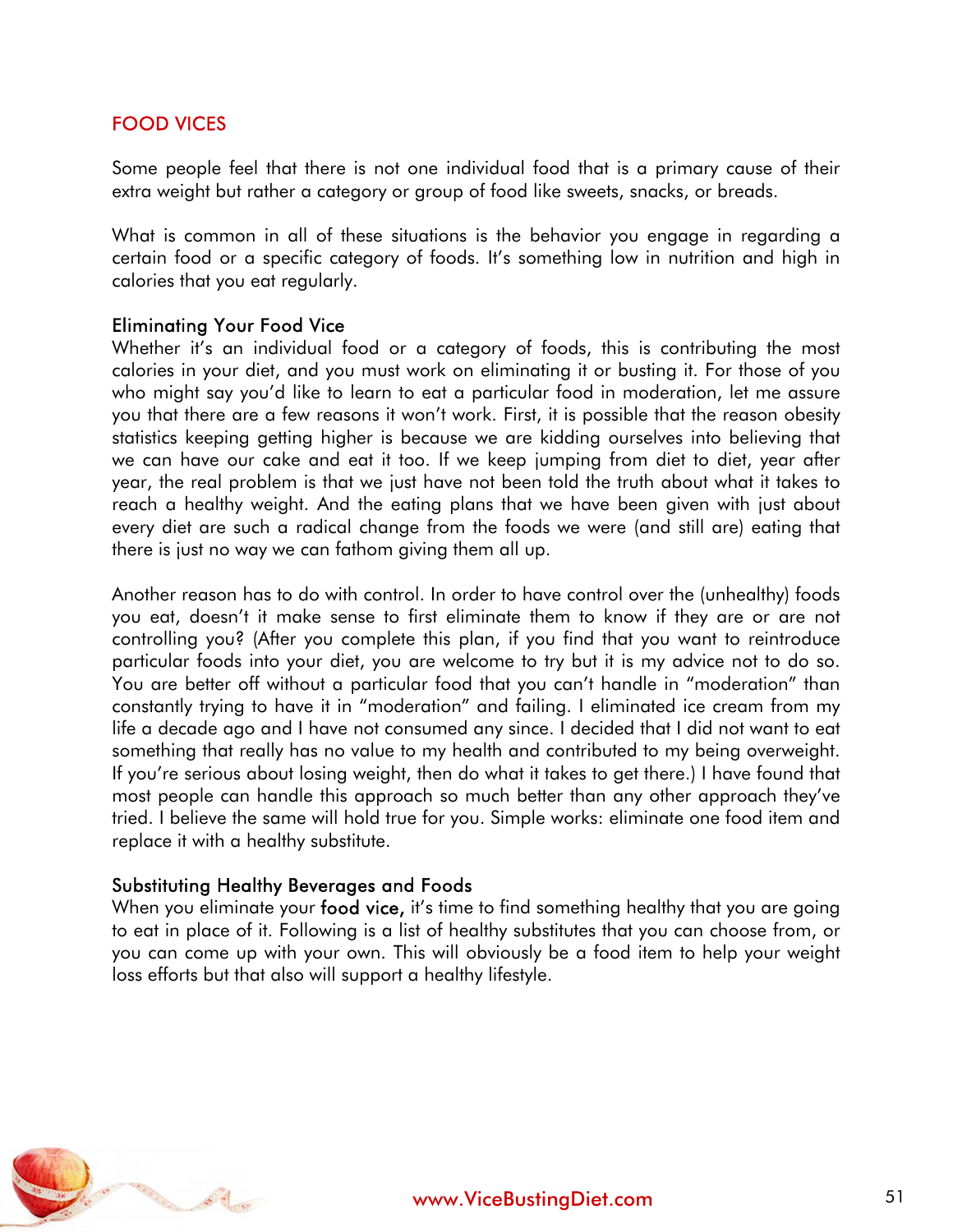# 1. Acceptable Healthy Beverages

water—90% of total beverage intake green tea, unsweetened milk, skim or 1% orange, apple, grape juice (not from concentrate)—8 ounces per day coffee—if you must have, use no sweeteners or sugar substitutes

# 2. Some Recommended *Diet Vice* Replacement Foods\*

apples† oranges† grapes† bananas† baby carrots† pineapple grapefruit carrots celery tomatoes pears plums raisins popcorn (no salt, no butter) brown rice† salads† lean meats white fish rice cakes artichokes deli sandwiches with lean meat grilled chicken breast turkey breast 12-grain bread natural unsweetened applesauce Egg Beaters butter substitutes Yoplait Lite yogurt bean soup

# 3. Other suggestions

cold cereals: Kashi Go-Lean—add milled flaxseeds and wheat germ low-sugar gum honey

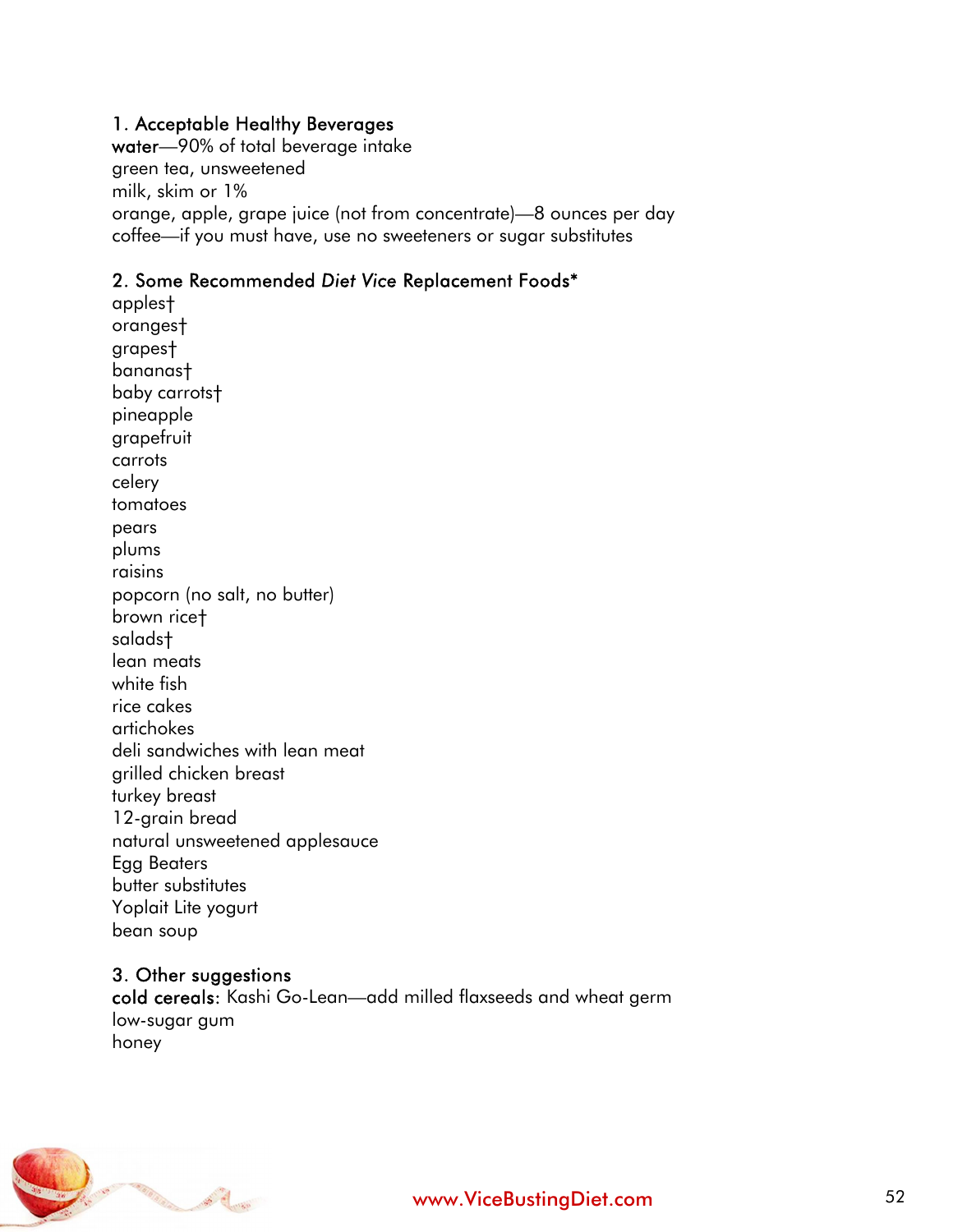protein shakes—I like a SlimStyles shake (contains PGX); Rich Mocha is my choice every morning!

When you remove something from your life, especially a habit, you need to fill that space or time with something else. You will do that instinctively, whether you think you have to or not. (This is many times true for those who overeat after a divorce—they find they're filling the time or a void in their life by eating instead.) Because your body needs some nutrition—especially if you're going to replace an unhealthy meal—you need to find a healthy substitute. There are a few different variables here related to what, when, and how much you're eating that we need to concern ourselves with, but let's start with the basic principle.

First, you need to estimate the amount of healthy food you need to substitute. If you have been consuming an entire meal—fast food, for example—then you have to devise some healthy substitutes to replace it. Of course, you probably don't want to make some extreme changes regarding the quantity of food you're used to consuming or the time you're going to eat, or how long it takes to make your meal, especially when you've been accustomed to getting it fast. You don't need to calculate and weigh the exact number of calories and size, which most diets require. You can adjust the course of your life just a degree or two, so that every time you would normally indulge in unhealthy fast food, you will now get a **healthier version** of fast food.

In other words, consider the options that are available. If you have to grab a meal on the run, go to a deli where you can get a fresh and healthier sandwich. Or try precooked meals from the supermarket that include chicken, fish, rice, or lean beef and vegetables. Remember, you are changing one meal each day, not the entire day's meals. Remember, it's not necessary to count the number of calories you were consuming and what this new meal contains. Consume about the same portion size for now, and choose something other than the hamburger, hot dog, or other fat-laden foods that you were eating. Find places in your community where you can get a healthy meal *fast* so that the habit only changes from bad to good, as opposed to a completely different routine (for now anyway). Subway, for example, is a much better option than the typical fast-food establishment.

Another option, of course, is to have a healthier meal planned in place of your usual stop or drive-through. If you can plan in advance for the coming week, you'll be much better off, whether it's food you prepare in advance or something you pick up. (See the recipe section, Appendix II, page 179, for some ideas.)

If you are eating a particular food item or too much of a certain category of items, you may find making substitutions a little bit easier. If you can identify one food that needs to be busted, you don't have to worry (yet) about replacing an entire meal. Either way, you need to work on eliminating that item and replacing it with a healthy substitute.

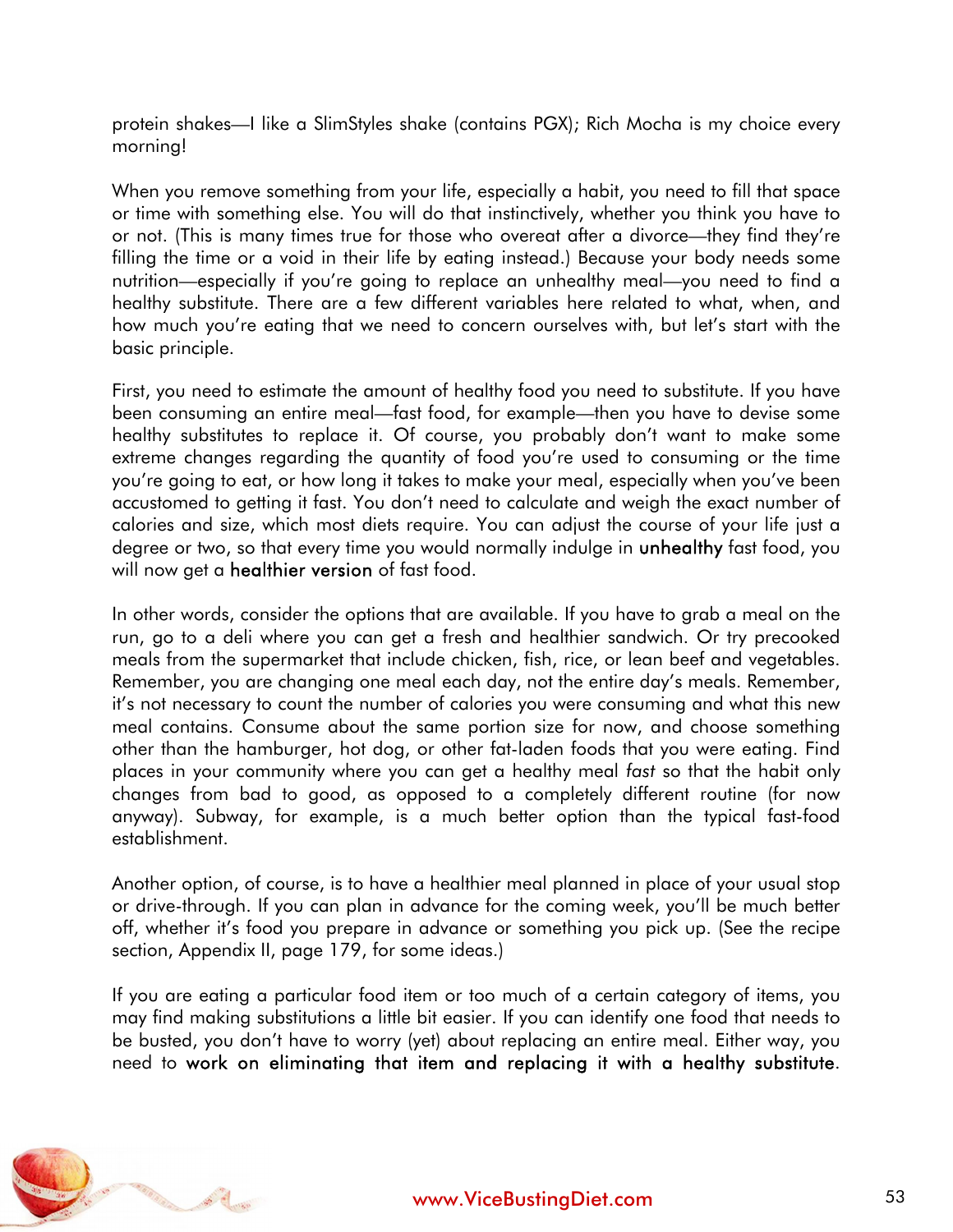Because most people don't get enough fruits or vegetables in their diet, I recommend choosing one or two that you know you enjoy and make it the item that you'll eat in place of your busted food. There are plenty of fruits to choose from, and some vegetables, that have a variety of tastes and also will appeal to your palate.

#### Have a Healthy Snack

The smartest, most logical, and tasty suggestion that I can make as you bust your food vice is to find two or three fruits and a couple of vegetables that taste good to you and get in the habit of keeping some of them on hand during the day. For example, if you are using a SlimStyles shake in the morning, throw in an extra scoop and pour off the surplus into a bowl and refrigerate for later. I found that I could snack on baby carrots instead of my usual bag of candy. This not only reduced my appetite and made me feel a whole lot better, but I also wasn't sluggish toward the end of the afternoon. In fact, carrots have plenty of necessary fiber and vitamins. In retrospect, I think I was providing my body with a much-needed cleansing with all of the fiber I was getting. You can do the same thing with any fruit or vegetable. Use it as a food to snack on during the day, which not only replaces your food vice but will help reduce your appetite come mealtime. This is the easiest, most effective way to cut out your food vice while providing yourself with a needed fruit or vegetable. If you are frequently stressed by the end of your afternoon, you may like popping a chewable Theanine tablet. I have found that Suntheanine chews from Natural Factors have replaced my sweettart habit. Suntheanine is excellent for stress reduction and to curb cravings from "emotional eating."

The most important way to think about this step is to try to keep it simple. You can't ignore the fact that you're already doing things a certain way and probably have been for a long time. So you can effectively make these changes only if you can do them gradually—one change at a time over a longer period, as opposed to a massive lifestyle overhaul in the first day. Focus on replacing one unhealthy food or food item (high in fat or total calories) that you are consuming too much of on a regular basis. Choose one or two healthy substitutes to eat in place of these unhealthy items. Try to make that one change and work on doing it each day.

# *Daily Positive Affirmation*

*I have unlimited confidence in my abilities and myself. I am thankful for the endless opportunities that each day provides. I welcome optimal health into my life!* 

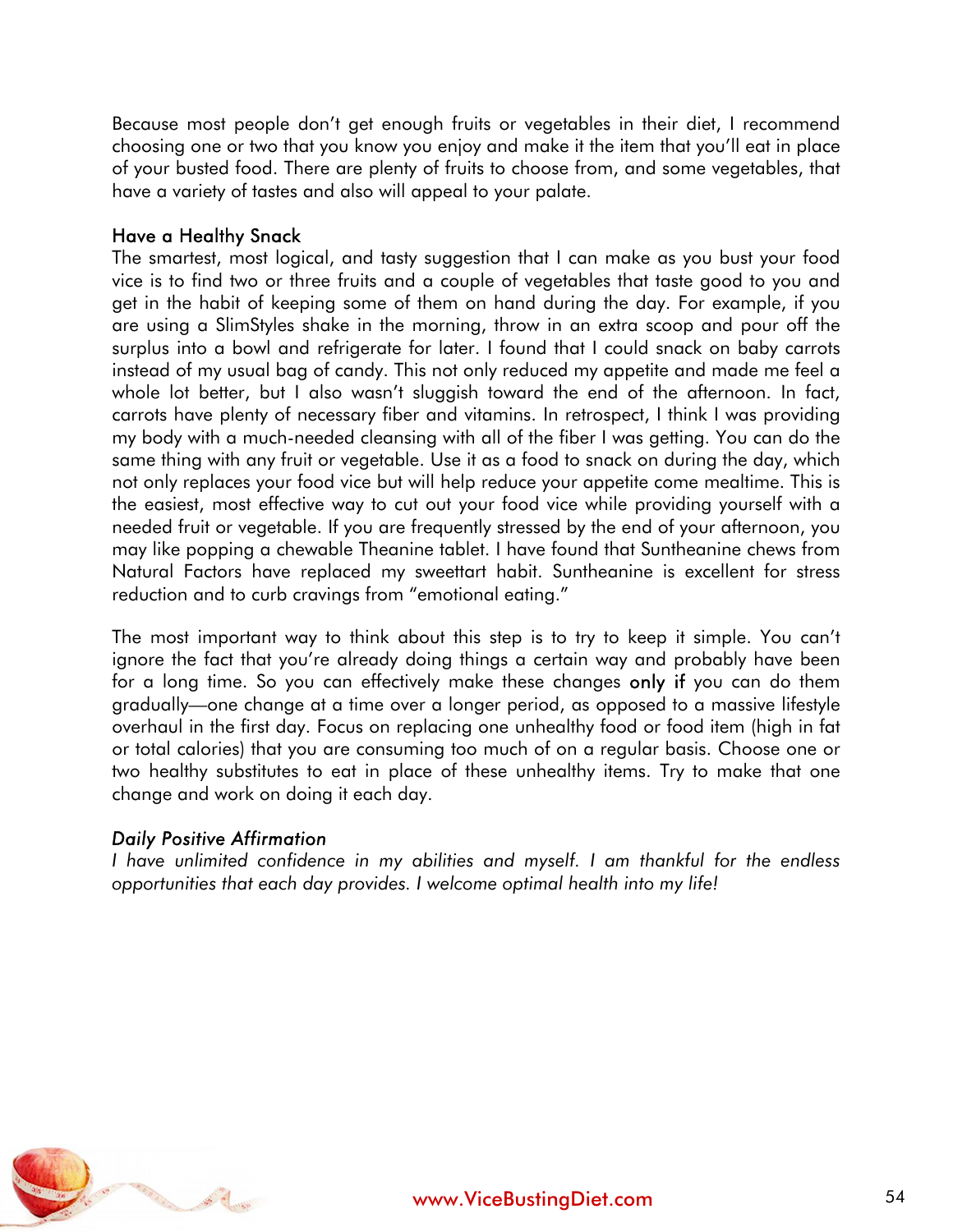#### DAY<sub>9</sub>

*Actions:* (1) Continue to move toward the recommended intake of water each day; (2) Substitute healthy food(s) in place of your *food vice*.

One of the first issues raised when it comes to eliminating the unhealthy fast food or the cookies, chocolates, or ice cream is whether it is necessary to completely remove the food from the diet. Many people have turned down this approach because they don't think they need to completely give up the foods they like. While I'm not saying you can't enjoy food, the problem is that you may have been enjoying it too much at the expense of healthy eating. You need to eat to fuel your body and its functions, and while eating is pleasurable, I can't tell you that it's okay to have some of this or a little bit of that. If you have some, you'll probably want more! It is very, very difficult to have just one bite of the food you love without slipping back to old habits you formed from foods and beverages that are addictive.

At first you may think you are being deprived mentally and physically, but by giving up one food item, there is a lot to be gained. Have you been depriving yourself of a healthy and fit lifestyle because of extra calories? Is this a food that has been providing you with the pain, the sadness, and the frustration of carrying weight you don't want or need? Have you been losing time, energy, productivity, and money at your job because of this diet vice? Do you want to spend more time with your spouse traveling, going out, or even having more sexual relations than you do now but aren't because of this diet vice (even indirectly)? I think it's safe to say that there are no positive benefits to keeping your food vice around anymore; don't you agree?

Deprivation is not living without an unhealthy food. It's living with it and not being able to enjoy life at a healthy weight, with a more fit body that is more energetic. Deprivation is keeping yourself from doing so many things that you should be able to do—that *you want to do*—but don't because of the extra weight. The only time deprivation exists is when you continue to choose unhealthy over healthy. That will deprive you of your true potential. If you live with a known preventable barrier between who you are now and who you would like to be, it is your responsibility to do something about it.

Valerie is a woman in her twenties who had been living with a few bad habits—one of which was cupcakes each day. After having identified this vice and realizing that she needed to start with one change, she went on to lose 150-plus pounds over the next few months. It was breaking her sweet tooth that gave her the needed start in the right direction and eventually led to her to lose the weight. Living with those habits was keeping her from so many things—and she's now living her dreams! It just takes a step in the right direction, and if you continue with this second step you will see more and more positive benefits.

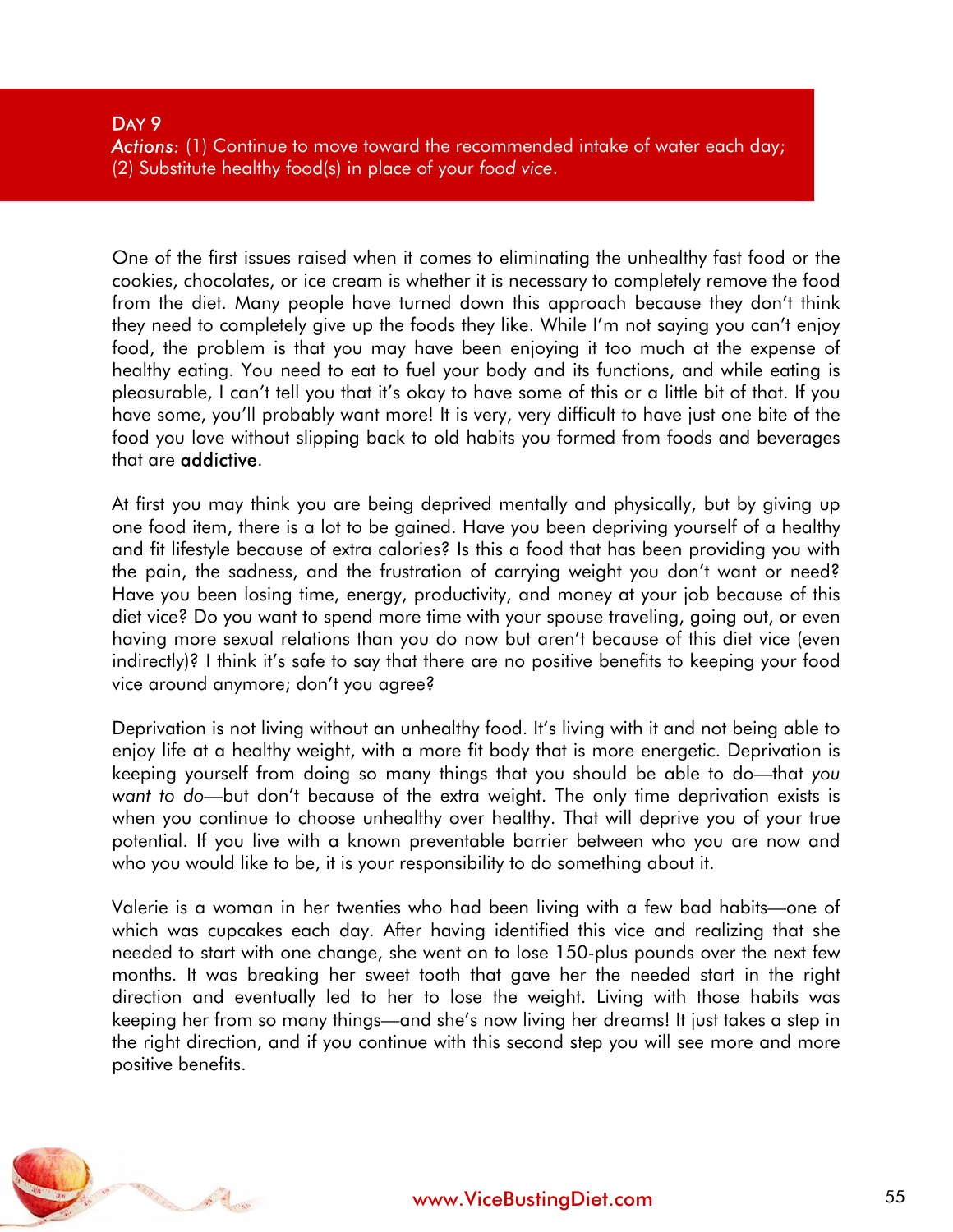#### *Daily Positive Affirmation*

*I have unlimited confidence in my abilities and myself. I am thankful for the endless opportunities that each day provides. I welcome optimal health into my life!* 

DAY 10 *Actions:* (1) Carry a water bottle with you and drink plenty of water; (2) Substitute a healthy food in place of your *food vice*.

If you were on a boat in the middle of the ocean and you were traveling 10 miles per hour and changed your course by 1 degree, the next week you would be miles away from where you were headed had you not changed your course. A small change can, over time, make a big change. To succeed on this plan only a few changes are really necessary to get to a healthy weight (or at least close).

# AN EDIETS.COM SURVEY

The Web site eDiets.com, the home to more than fourteen million subscribers who are seeking better health and fitness, did a survey to find out more about their subscribers' diet vices. They asked the readers, "Do you have diet vices?" and "If so, what are they?" Also, "How many times a day or week do you break your diet to indulge in them?" And finally, "Do you feel guilty about cheating on your diet?"

The responses were quite interesting.

- The most common answers given were: candy or chocolate, fast food, pizza, potato chips, cookies, ice cream, and soft drinks.
- 38 percent said that they stray off their plan DAILY while another 33 percent claim to do so WEEKLY. That makes 71 percent of dieters whose vices are controlling their lives and hindering their weight loss efforts.
- 81 percent of the respondents felt guilty about giving in to their vices.

Reading these statistics convinced me of two things: we are not alone in our struggles with these vice foods, and vice busting is essential if we are ever to lose weight and keep it off.

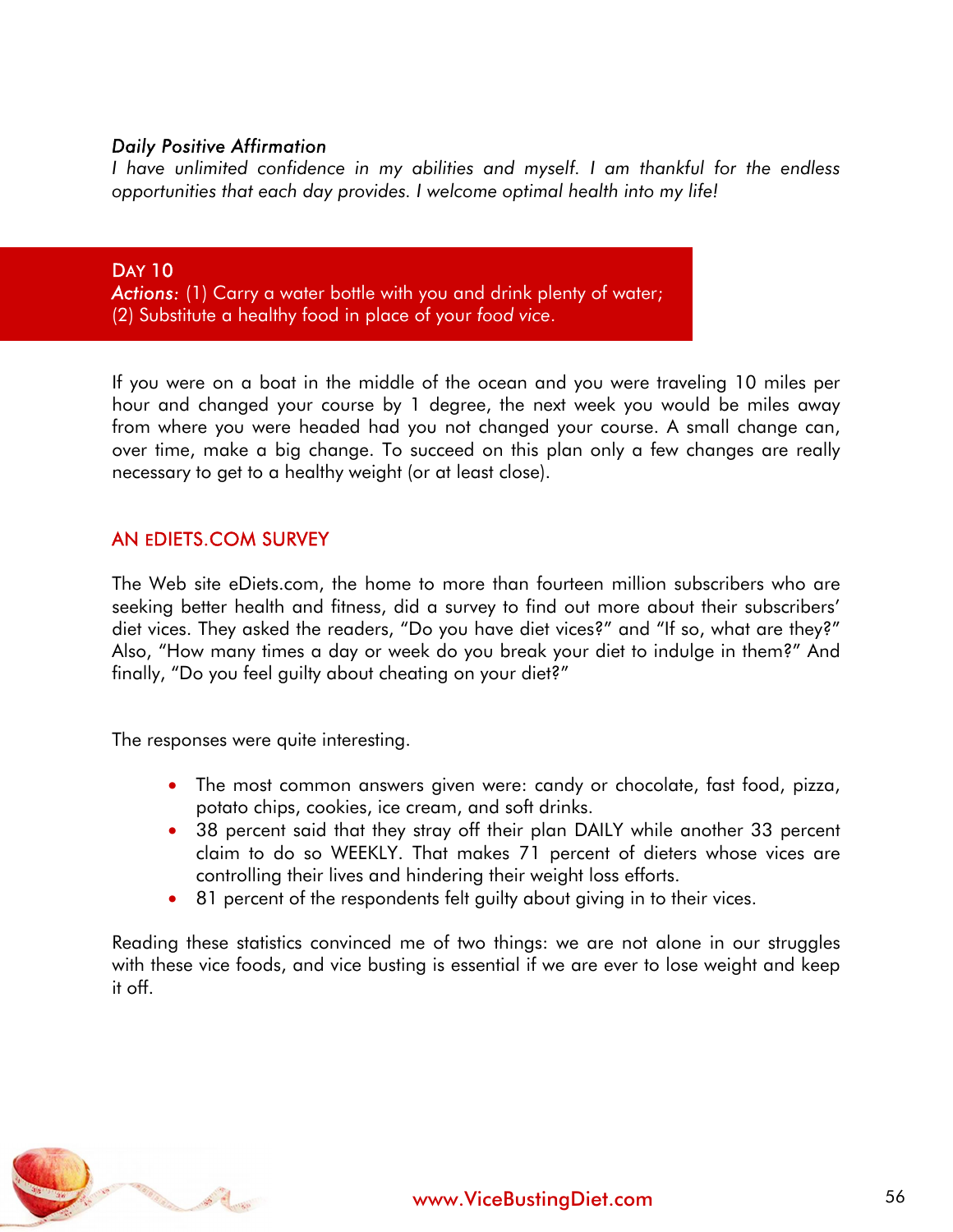It does you no good to go on a diet that prescribes a recommended eating plan if you are just going to go off it to indulge in your vices. It makes much more sense to rid your life of the vices that continually sabotage your efforts. The food that contributes the most calories to your diet on the most frequent basis is your vice.

The USDA has reported that a large percentage of the increase in calories in our diets from 1978 to 1996 comes from the increased consumption of snacks. You wouldn't expect a recovering alcoholic to take a job in a bar serving alcohol, so you shouldn't expect to go to a restaurant, where 90 percent of the foods are fattening, unhealthy, and quite possibly addictive. The only sure way to avoid those extra calories is to stay away.

This is why it is important to work on just that one food or those daily snacks that come from the quick-stop shops. You don't need them; they aren't doing anything but satisfying a desire. Break it, tear it, crush it, stomp it, throw it, burn it. BUST IT! You can do it!

#### *Daily Positive Affirmation*

í

*I have unlimited confidence in my abilities and myself. I am thankful for the endless opportunities that each day provides. I welcome optimal health into my life!* 

#### DAY 11 *Actions:* (1) Carry a water bottle with you and drink plenty of water; (2) Substitute a healthy food in place of your *food vice*.

Do a self-evaluation as you move on each day. Hold yourself accountable for your own success. If you know you missed this morning's usual intake of water because you forgot your water bottle, be aware of that fact but don't beat yourself up about it. However, if you continued without water or ate your food vice, maybe you're not putting in an honest effort. Building your awareness is an important part of the process. I used a 32-ounce bottle of water and emptied it at least twice a day. Drinking water is such a habit now that I can tell if I'm not getting enough water by the way I feel. As far as vice food goes, it's important to be prepared to avoid "the enemy." The best defense is a strong offense. If you're prepared, your temptation and your previous bad habit have a fraction of a chance to survive.

We all need to regularly look at what we're doing that is good. You may not see the changes in your body, but being focused on the two simple actions that you should be doing at this point is what's important. Each day if you take the time to reflect on the good decisions you're making, you can reinforce the positive steps you're taking.

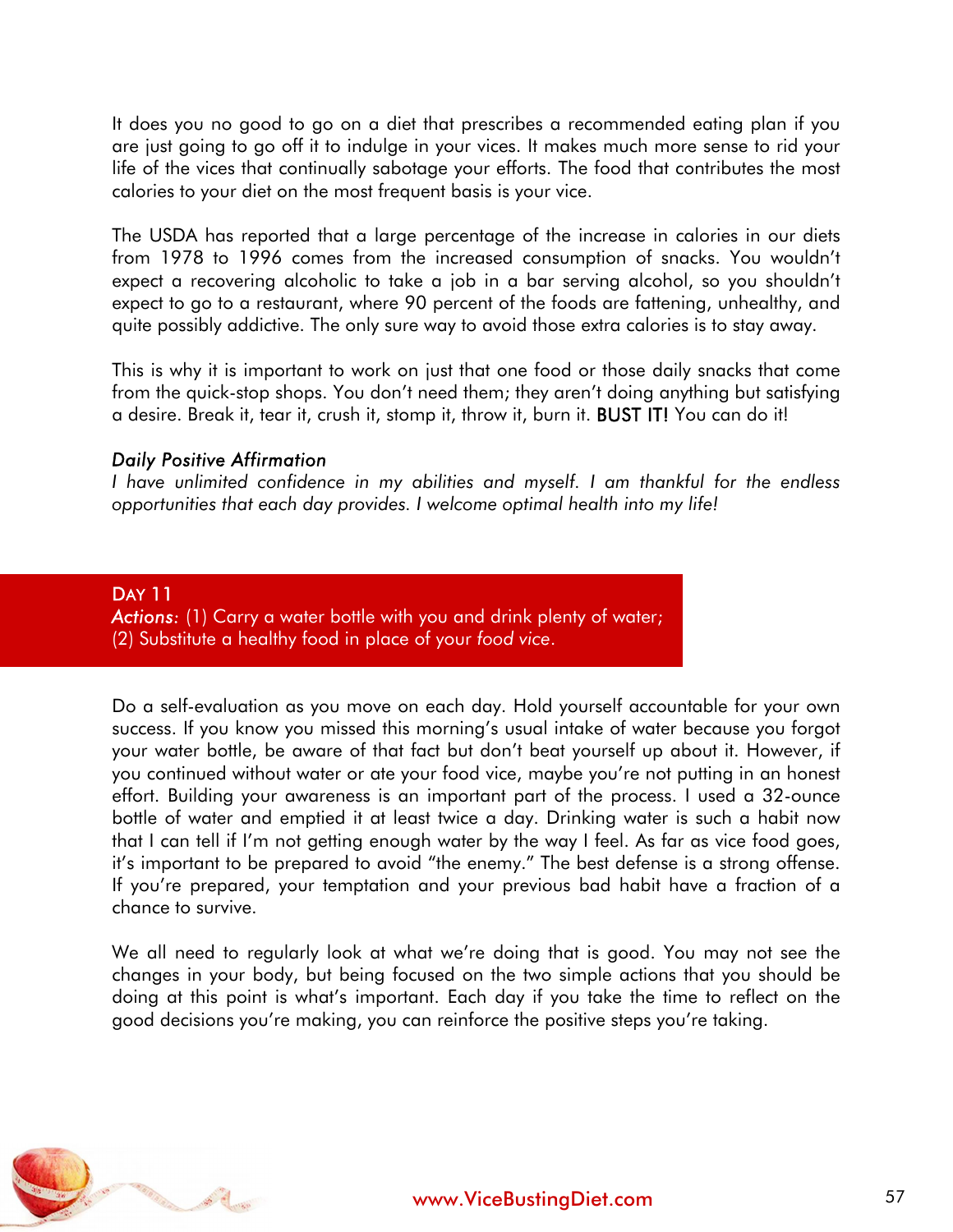- Do I feel that my actions to eliminate unhealthy foods are a responsible decision?
- Am I going through the motions because that's what the plan says to do?
- Am I motivated to change for the better and improve more than just my weight?
- Do I believe that a few simple changes can really improve my life?
- Do I care enough about my future to put forth a positive and honest effort?
- Will I realize more satisfaction and fulfillment by living healthy all the time?
- Why did I eat my food vice or drink a soda?

These types of questions will help you decide whether you are motivated to be in this for the long haul. That is not to say that you won't have any slip-ups or setbacks, because we all do. When you start to think about your overall future and the consequences of remaining where you are now versus where you *can be,* then you will stay motivated.

#### Family Meals

Most often we are feeding the kids (and our spouses) what we are eating, or vice versa: we're eating what our spouses feed us. Many people will explain to me that they can't give up a certain thing because it is always in the house. Well, aren't your kids and spouse entitled to a healthy diet? With what you now know you can help your family eat and live healthily.

I hope you have let them know that water is good for them and that they should be increasing the amount they drink while decreasing their consumption of unhealthy beverages. Obesity doesn't discriminate, and today more children than ever before are obese. Adult-onset diabetes is now referred to as type 2 diabetes because children and teenagers are getting it at an epidemic rate. We are starting to see hypertension and cardiac problems in younger and younger people as well. Make your family part of the reason you need to get healthy so you can continue making the necessary changes.

Peggy talked with me after seven days of *vice-busting*. She said it was a little bit difficult at first, but she managed to stick with it and get over the hump. She said she felt that she should be doing much more because she was on a diet. I assured her she didn't need to do more now but would eventually. I asked her why she felt that way, because it wasn't clear to me if she just wanted to see more results (we're talking about only one week here!). It was actually just the opposite—she felt so good that she wanted to do more. That was a relief. Although I was happy to hear about her success, I told her it was important to continue to do what was planned so that these actions would become habits, not just a temporary move to lose weight (which would then also be temporary). After many months, she is happy to be living at a healthy weight, without doing anything strenuous or complicated.



# www.ViceBustingDiet.com 58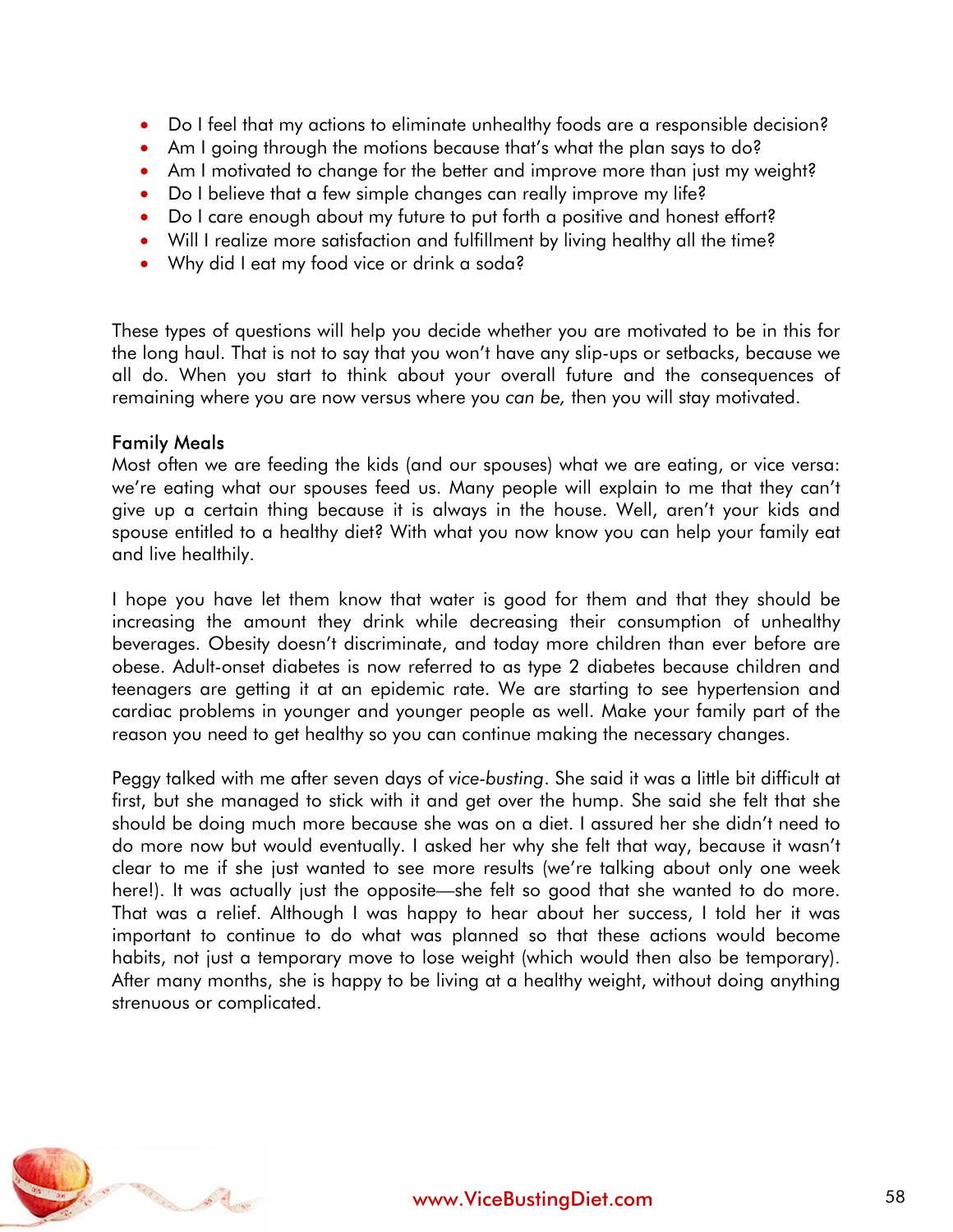#### *Daily Positive Affirmation*

i<br>I

*I have unlimited confidence in my abilities and myself. I am thankful for the endless opportunities that each day provides. I welcome optimal health into my life!* 

DAY 12 *Actions:* (1) Carry a water bottle with you and drink plenty of water; (2) Substitute a healthy food in place of your *food vice*.

A bottle of water each day, and a piece of fruit or a packed lunch in place of your food vice, are what these first two weeks are about. Each day is a chance to do one thing that, over time, will make a difference.

Not too long ago, one of my family members mentioned to me that he needed to reduce his cholesterol level. The doctor told him that his triglyceride levels were ten times higher than what is suggested, and his cholesterol was elevated about 20 percent above the upper limits. While diet and genetics play a part in cholesterol issues, I was curious about his situation, because he was not obviously overweight. He was embarking on a diet plan reluctantly because he didn't want to start eating different foods, many of which he didn't like or know how to prepare. Rather than go on an extreme diet, I told him to look at *the changes* that his doctor suggested he make and break them down to one change a week. Also, that he needed to think of them as a lifestyle change. Now he has a healthier level of both triglycerides and cholesterol, and his eating habits (diet) are enjoyable and *healthy.* 

# IMPROVE YOUR HEALTH WITH FRUITS AND VEGETABLES

It is possible to be at or near a healthy weight and have cholesterol problems, which tells me that our diet is hurting more of us than those who are overweight.

If you add up the calories from each food group that you eat in one day, I'm willing to bet that the lowest percentage of those comes from fruit or vegetables and the highest comes from breads, fats, and meats. It is much easier to get many calories from a small amount of fat but it would take a lot of carrots, celery, broccoli, or tomatoes to get the same amount. Even fruits like apples, oranges, strawberries, and grapes would require a large amount to equal the calories in a small portion of a fatty food. Another benefit from eating the proper amount of fruits and vegetables is the fiber that it adds to your diet.

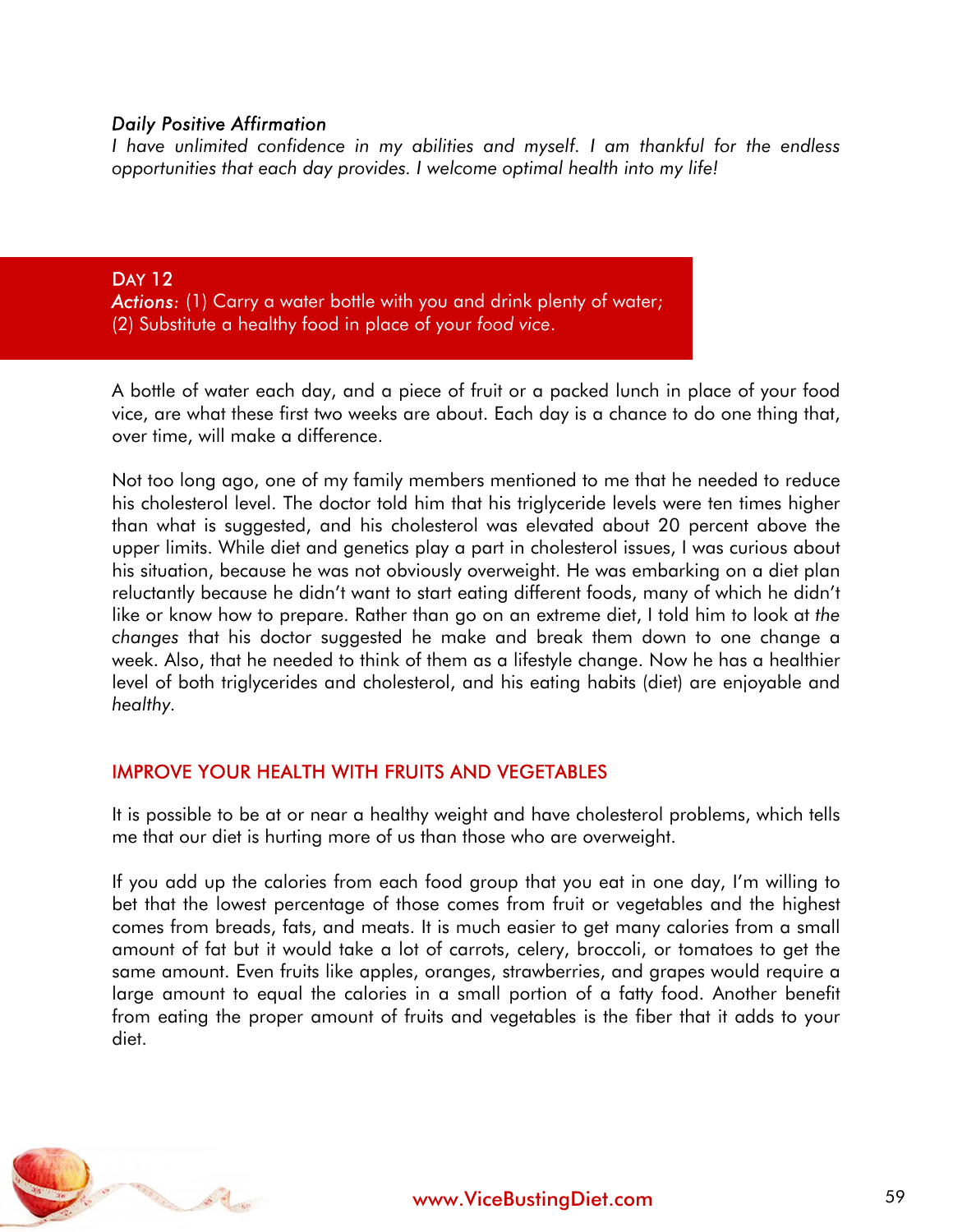Some plans advocate avoiding sugar entirely, but not all sugars are the same. If you eat the natural source of sugar that comes directly from an apple or an orange, for example, then you aren't going to be hurting your health. On the contrary, it will be helpful. Start picking up more fruits and using them as your snack food, or your replacement for your food vice. Consider using a PGX product like a SlimStyles shake to provide a sense of fullness that will carry you through to the next meal, without loading on calories. PGX also helps improve cholesterol balance. Remember, our survey from eDiets.com revealed some of the most common food vices to be chips, candy, and cookies. All of these foods can be replaced with a piece of fruit, or even a vegetable. Don't wait to make a big change; take one more healthy action than you were doing two weeks ago.

# COUNT YOUR BLESSINGS

One of the most important exercises you can do to improve your outlook while building and maintaining a positive mental attitude (PMA) is to take note of the things you have to be thankful for. It can be difficult when you're overweight to overcome mental hurdles or blocks that get in the way of weight loss. But a change of mind can make big changes in life. In fact, 98 percent of life's challenges consist primarily of mental challenges. When you are faced with having to accomplish a task or goal, the overwhelming percentage of your efforts usually has to do with making a plan of attack and having the conviction that you can be successful. The rest is just doing.

One way you can start to believe in yourself is to look around to see what it is, in fact, that makes you happy. What people, places, things, events, jobs, sights, pictures, memories, and anything else that is close to your heart can you appreciate in some way? You may sometimes forget about all of the great things in your life because you become so focused on your looks and your weight. Make today a day to appreciate the bounty in your life.

What experiences have you had in the last year, or five or ten, that you have enjoyed? It can be as simple as a child or grandchild's sporting event or as exciting as a tour of Europe. If you're having trouble counting your blessings, following are some ideas to get you thinking.

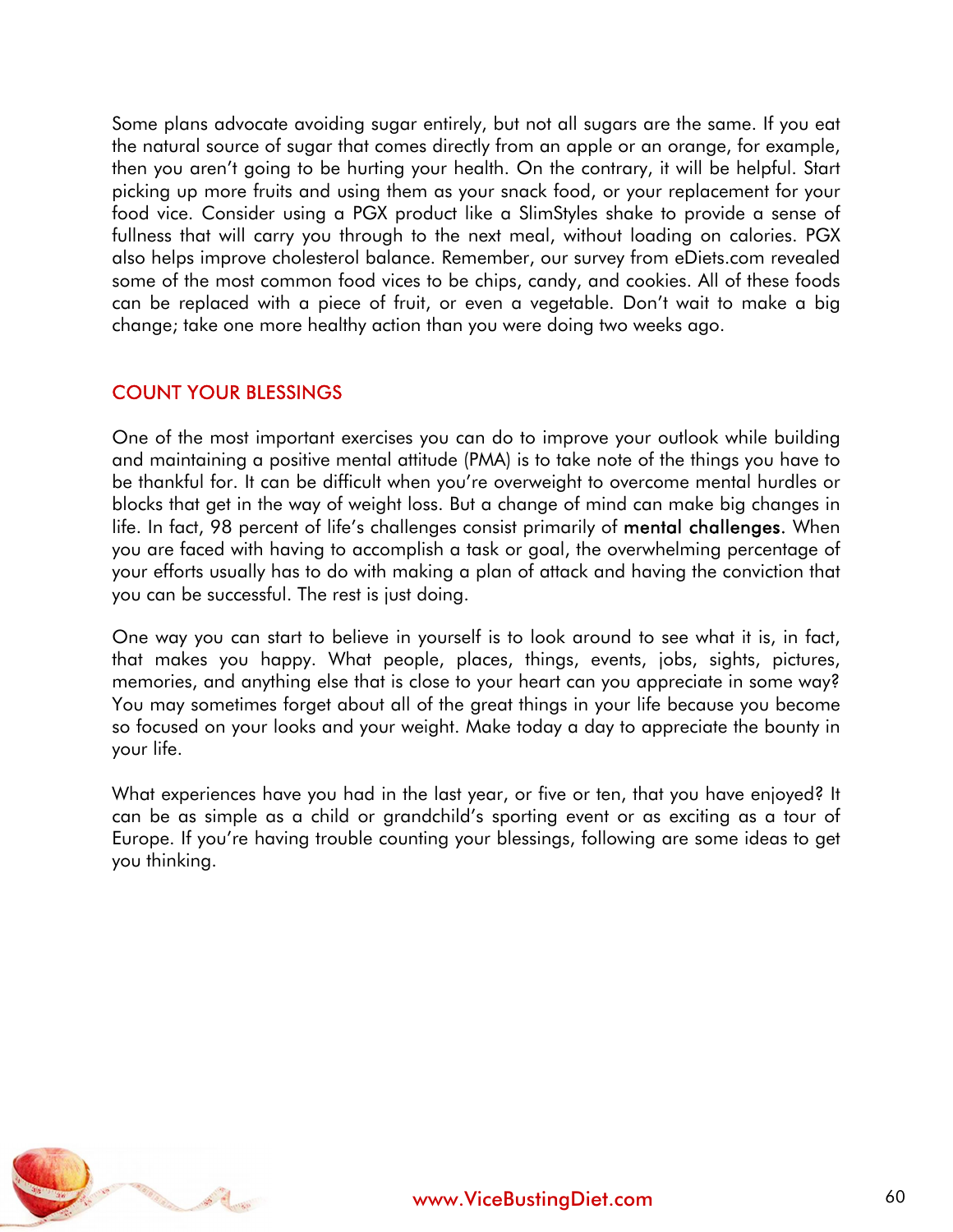# Count Your Blessings

I Can Be Thankful For:

1. children 2. my spouse 3. laughter 4. light 5. a warm home 6. my car 7. my job 8. friendships 9. love/marriage 10.sunlight 11.beaches 12.vacations 13.family 14.holidays 15.having choices 16.snow days 17.ice skating 18.salads 19.my cell phone 20.playgrounds 21.my relatives' kids 22.birthdays (mine, too!) 23.a hot bath 24.clothing/outfits 25.nourishment 26.opportunities 27.creative ideas 28.airplanes 29.movies 30.fruits 31.cartoons 32.water filters 33.fresh sheets 37.the zoo 38.literacy

34.a warm towel 35.good music 36.a sparkling fire 39.knowledge 40.my best friend 41.my religion 42.technology 43.my computer 44.a scented candle 45.a friendly smile 46.a stranger's help 47.volunteers 48.the gift of life

# *Daily Positive Affirmation*

*I have unlimited confidence in my abilities and myself. I am thankful for the endless opportunities that each day provides. I welcome optimal health into my life!* 

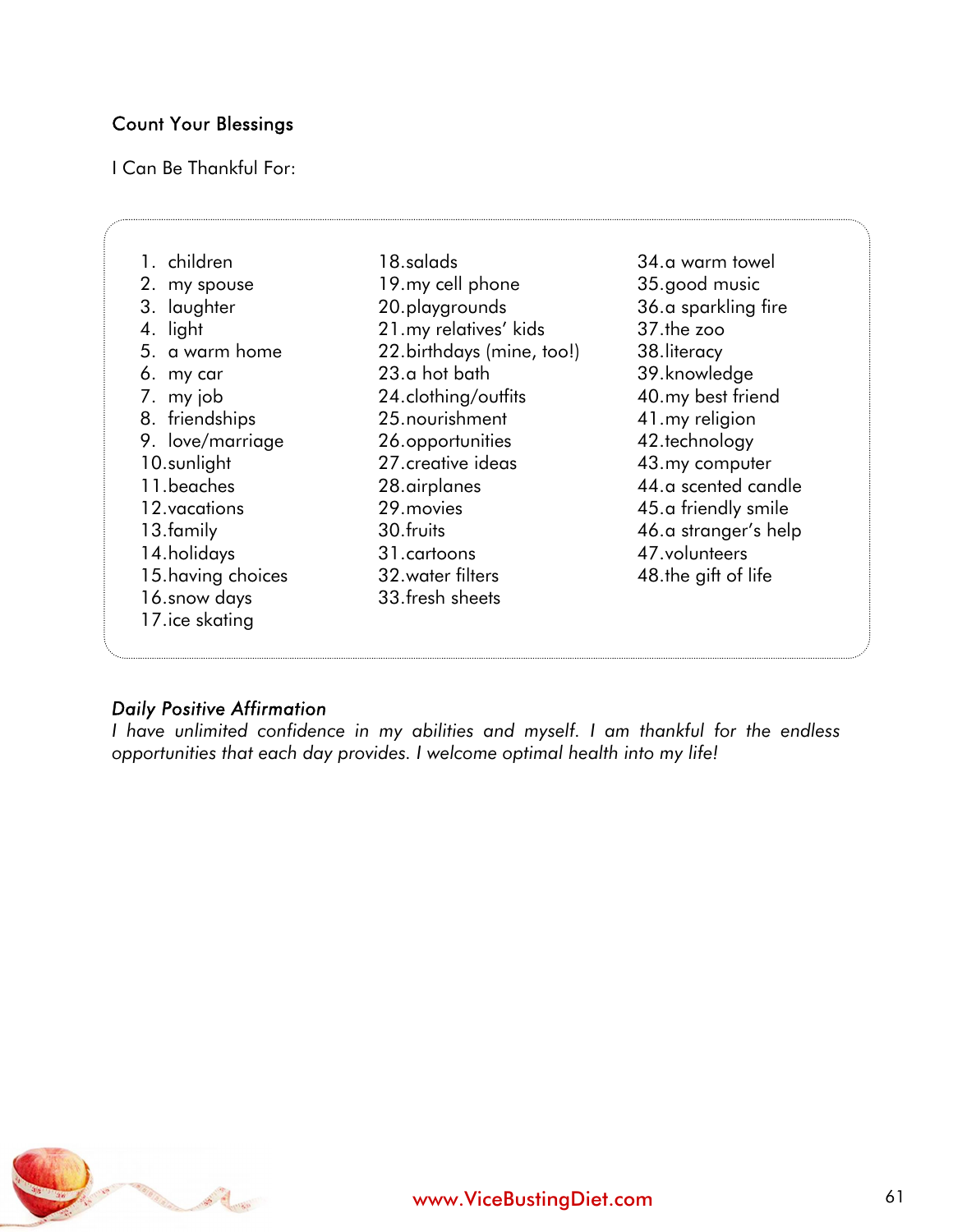DAY 13 *Actions:* (1) Carry a water bottle with you and drink plenty of water; (2) Substitute a healthy food in place of your *food vice*.

I hope you feel as though you have made some good changes in your life. I also hope you have noticed the absence of an eating plan, and also the lack of emphasis on food. If you are constantly focused on everything you need to eat, and everything you shouldn't eat, then you will remain focused on the problem—food. The solution is to focus on some simple actions to get started, and on the short-term goals (completing your actions for the day and for the week).

# THREE REASONS FOR OBESITY

I believe that we, as a country, our failing to reach a healthy weight for three reasons.

First, we routinely eat what we like and like what we eat. Because so many people are doing it, it can't be that bad, can it? I wonder if you are among the people included in the statistics of high cholesterol, high blood pressure, or the gamut of health concerns more likely to result from being overweight. I've heard that millions of people may be walking around who have no idea that they are diabetic. By taking the steps during this week to break a food vice, you should be learning a lot about yourself. Each day you may be tempted by whatever it is, but believe me, it's not worth it. Keep your focus on where you *want* and *need* to go.

The **second** reason we may be missing the boat when it comes to our health is that we are simply misinformed about the dangers of eating a large majority of the foods available to us. Just about every restaurant has a menu on which unhealthy items outweigh the healthy. Most items have too much bread, butter, salt, creamy sauce, batter, grease, oil, fat, or are served in too large a portion. If you want to indulge there are much better things to indulge in.

The third reason the obesity statistics continue to rise is because of our lack of goals yearly, monthly, weekly, and even daily goals. I believe that we are just bored. We don't have things to do that we could and should be doing, because we don't have a list of what it is we'd like to get done. Are there things around your house that *you'd* like to get done? Are there some things you've forgotten about? What about something that you've been wanting to do with your kids? Do you have an interest in something that you have

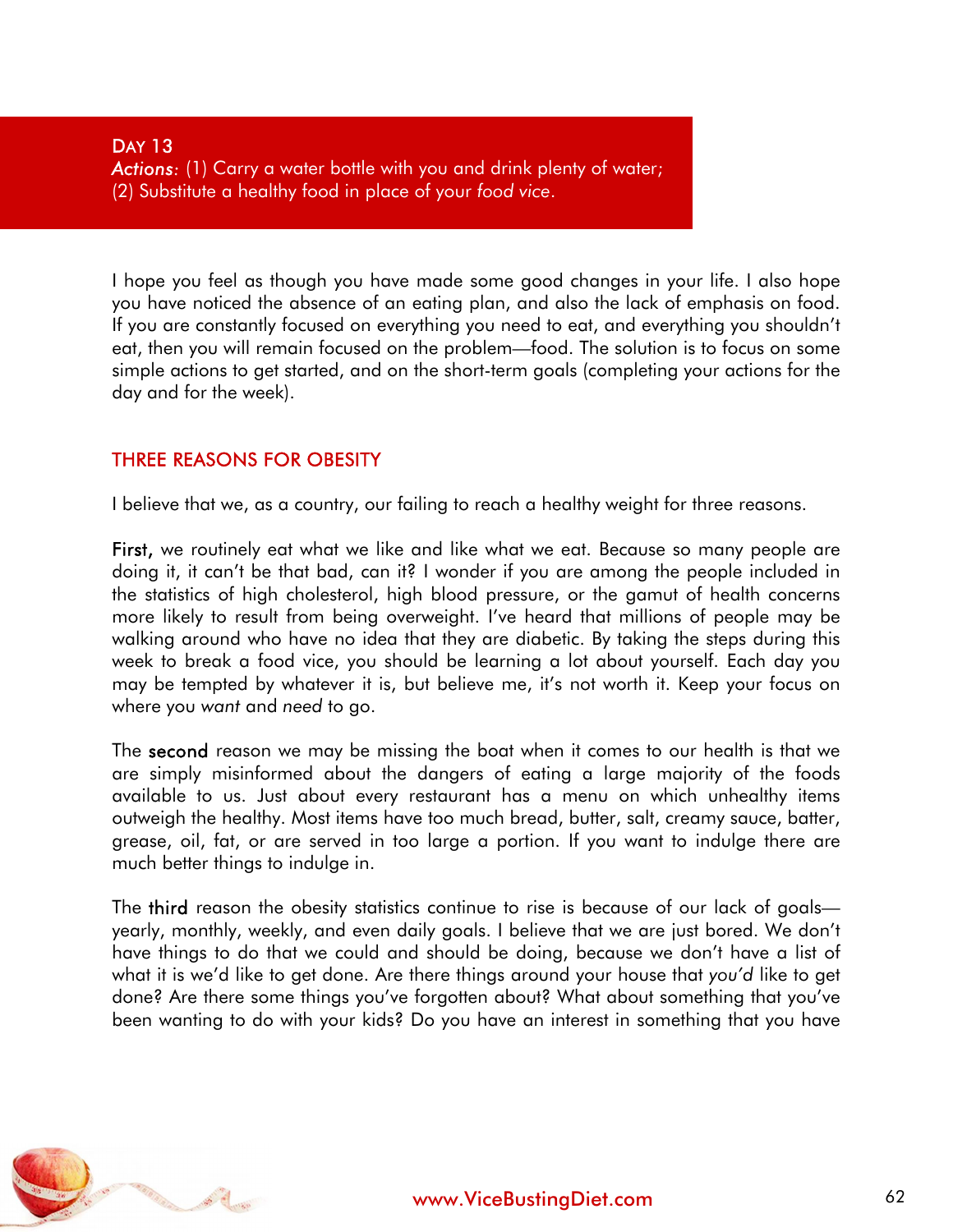put off? Ask yourself why you've put it off. Do you have any excuses that are just so you don't have to take action now? Set a goal and take action!

# BREAK THE CYCLE, EDUCATE YOURSELF, SET GOALS

To overcome the forces that conspire to keep you fat you need to counter them. The first step is to break the cycle (the habit). In order to break the cycle, you're going to change your course a bit.

The second thing you need to do is to educate yourself about what's healthy and what's not.

The third thing you need to do is to set goals. Solidify in your mind *what it is that you* really *want*. Remember, it's not only a better body that you seek, but the things you think will happen for you as a result of only having a better body. It's not necessarily having more energy that you want, it's the things that you believe you will be able to do with more energy that you aren't doing now. Setting clear goals will give you a clearer vision of where you are going.

### *Daily Positive Affirmation*

*I have unlimited confidence in my abilities and myself. I am thankful for the endless opportunities that each day provides. I welcome optimal health into my life!* 

**DAY 14** 

i<br>I

*Actions:* (1) Carry a water bottle with you and drink plenty of water; (2) Substitute a healthy food in place of your *food vice*.

At the end of two weeks the changes that you will feel at this point—mentally, emotionally, physically, and possibly spiritually—should be noticeable. If not, let's just say that you have not moved as quickly as you would have liked. The good news is that this isn't a race. You can set the pace that's most comfortable and effective for you.

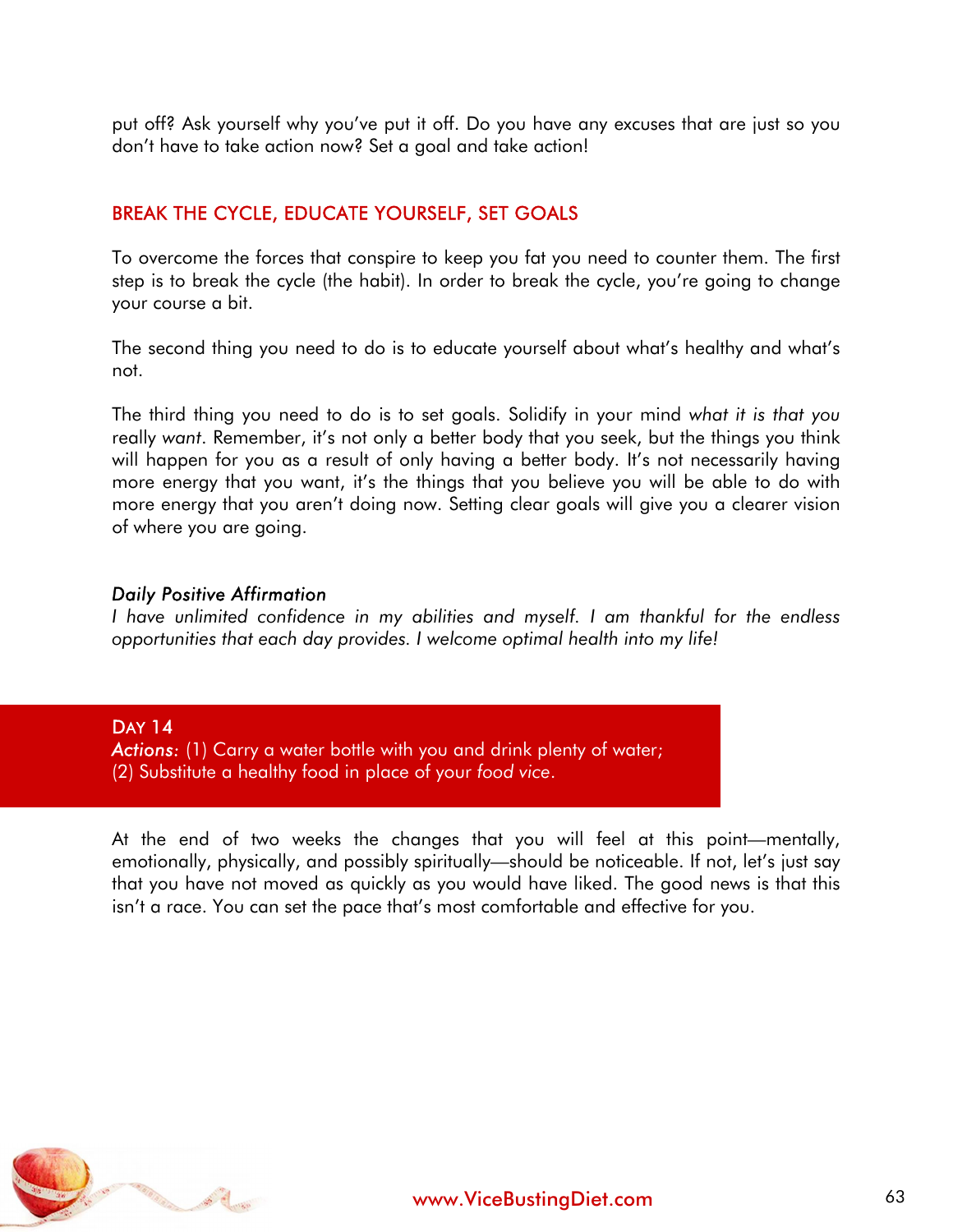### WEEK 2 REVIEW

Today's self-evaluation will help to determine the strengths of your actions and of the areas that need improving.

How do I feel about my progress up to this point? How does my body feel now compared to when I started? Can I do more to improve upon what I have done so far? Is this something I think I can do for the rest of my life? Do I feel deprived or empowered?

These questions are strictly meant for the purpose of strengthening your mental resolve to improve your life. If you can give a positive answer to at least three of the five then you have made progress.

# FOOD IS FUEL

Do we ever stop to think that the food we need is merely fuel to keep our body functioning healthily? In many ways, it's no different from purchasing high quality gasoline to run our automobiles. Our taste buds have become a *pleasure gauge* rather than a *quality gauge.* We no longer look for the taste that is healthy (void of too much salt, sugar, or spice), but instead become more focused on how pleasing the food is to our palate. Food and drinks have become things of pleasure and are no longer viewed just as a source of needed fuel.

It is *satisfying* to have a good meal when you're hungry and you've worked hard all day. It is not a reward, but a time to reflect on a busy and productive day while getting your necessary nutrition. However, choosing unhealthy foods and snacks to eat throughout the day that are not necessary (because you're not hungry and/or don't need those types of foods) is taking that *satisfaction* to a point of *indulging* in pleasure. There is nothing wrong with enjoying the time taken to sit down, relax, socialize, and eat a meal. But if you keep your perspective on what you need for your body, you'll want less and less of those things that are unhealthy and not needed.

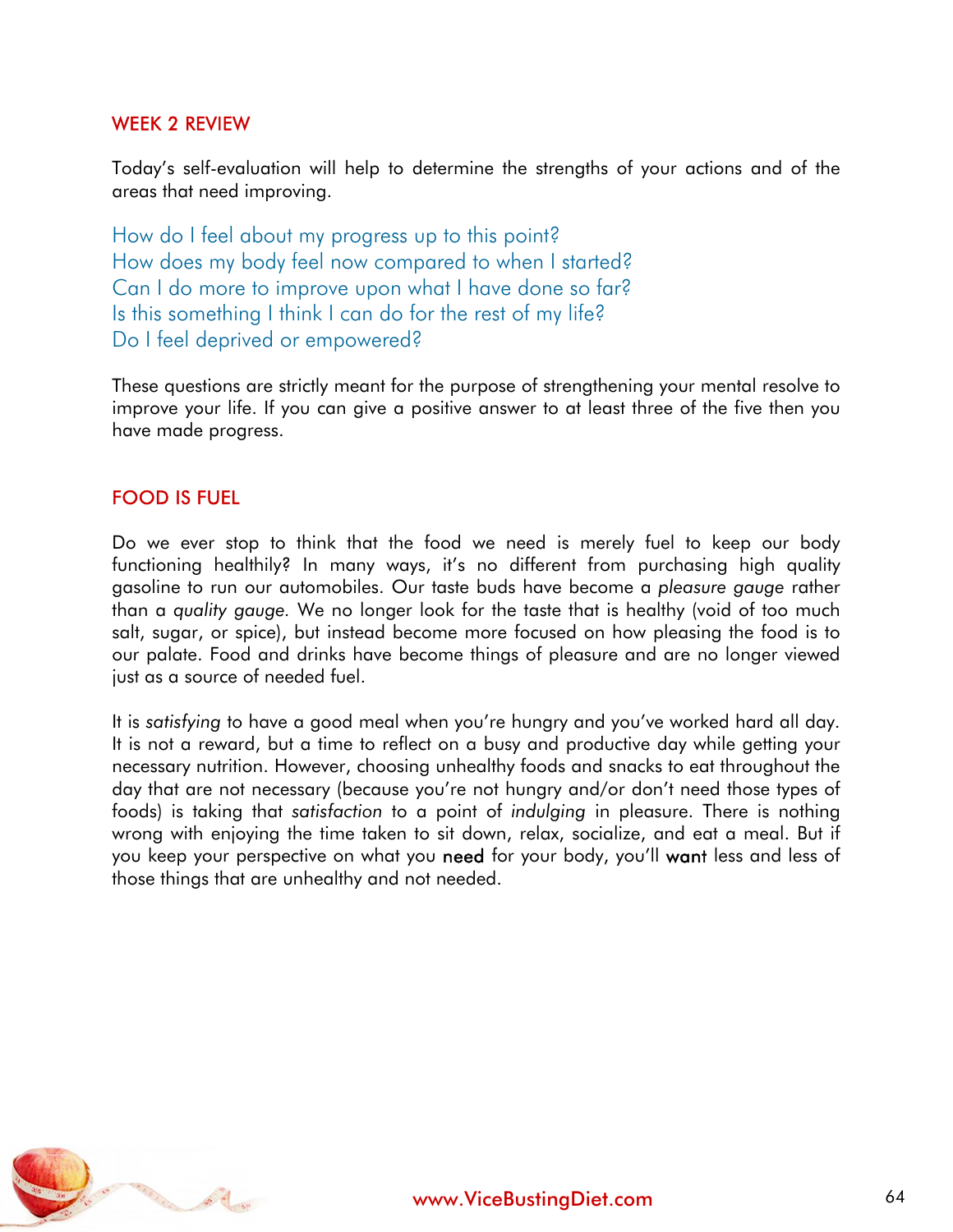### WHERE YOU ARE NOW

First, water should be a part of your life throughout the day every day. You should be carrying a water bottle with you and having it within reach almost all of the time.

Start your morning by drinking an 8-ounce glass of water. One glass will be out of the way before you even begin your day. You are going to be amazed at how you will soon, if you don't already, crave water.

"The secret to shedding pounds may be in a glass of water. Drink the right amount of water and you'll burn more calories." That is what scientists at Berlin's Franz-Volhard Clinic Research Center have to say about water. They have scientifically shown that people who drink two liters of water a day burn an extra 150 calories daily. Their findings show that water apparently seems to stimulate the sympathetic nerve system that regulates metabolism, and that people who drink 500 milligrams of water increase their metabolic rate by 30 percent. Your metabolic rate is the rate at which calories are burned. Interestingly, as much as 40 percent of the increase in calorie burning is caused by your body's attempt to heat the water you just drank!

Also, they say that you should drink good old-fashioned water: carbonated water and all the other flavored waters, including soft drinks, actually have a negative effect on metabolic rates (as reported in the *Journal of Clinical Endocrinology & Metabolism*). So continue working on building the habit of making water your beverage of choice 90 percent or more of the time.

Secondly, you should realize by now whether your food vice has had control over your weight in the past. At the one-week point I notice many people begin to have a difficult time giving up their food vice. There is a point where your mind may tell you it's okay to have "just a bite" or "just one." These urges may be tough to ward off, but you've got to do it. The only way you know that you are in control is to say no, at least for now. Whether it be fast food, a specific item (like cookies), a category of items (all sweets, for example), or just portion sizes (eating too much, too often), you've got to stick to your resolve to eliminate the bad and replace it with the good. As a reminder, here are some examples of common food vices and their healthy replacements.

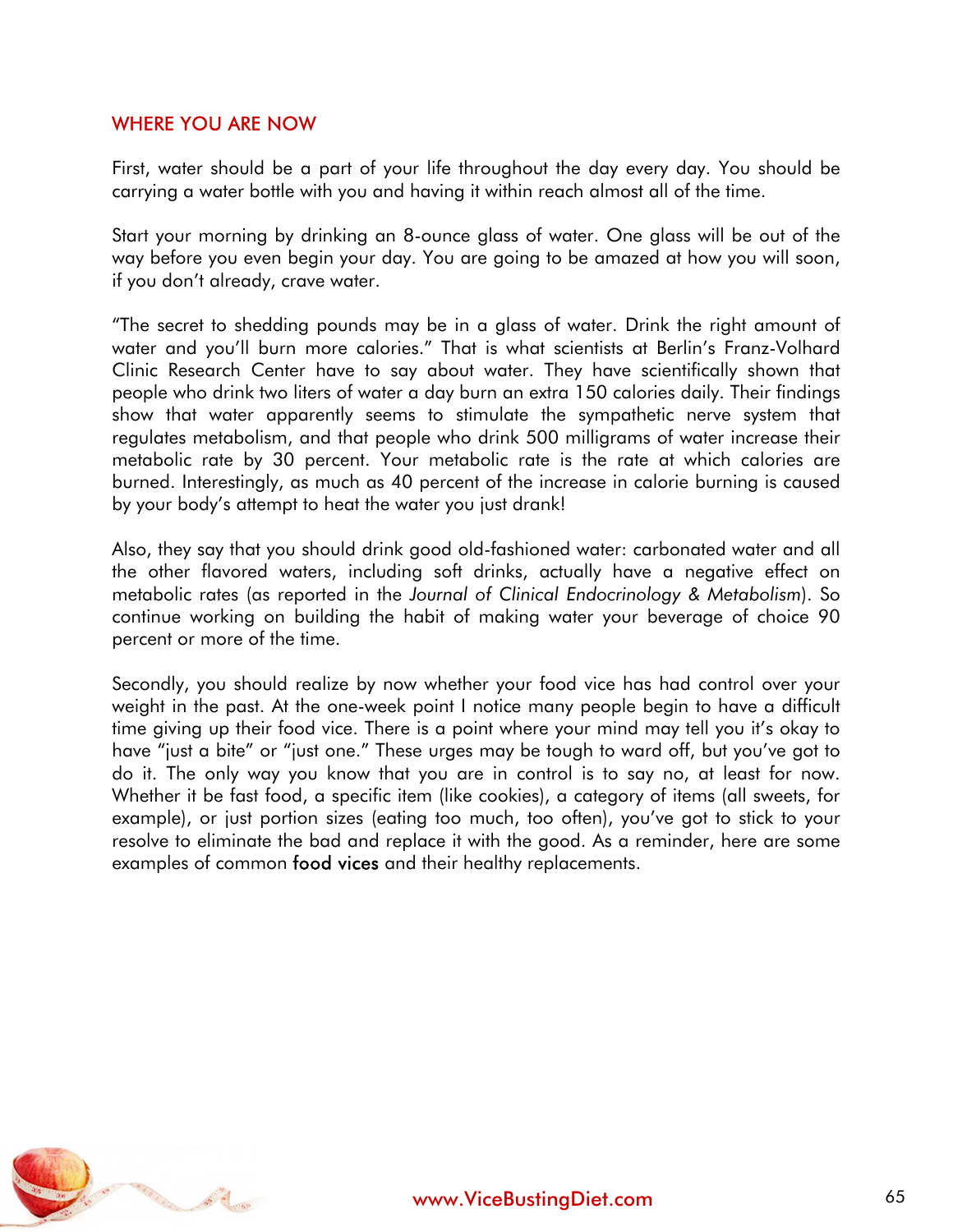| <b>Vice-Food Eliminated</b> | <b>Healthy Replacement</b>                                                     |
|-----------------------------|--------------------------------------------------------------------------------|
| fast food                   | healthy salad/small deli sandwich                                              |
| pizza                       | low-fat oat muffin                                                             |
| cookies                     | baby carrots                                                                   |
| chocolate                   | apples or oranges                                                              |
| candy bars                  | celery with low-fat peanut butter                                              |
| potato chips                | grapes or apples                                                               |
| high-sugar cereal           | oatmeal or egg whites                                                          |
| fast-food breakfast         | all-fiber cereal with wheat germ                                               |
| desserts, pies              | bowl of assorted fruit                                                         |
| pastries                    | fruits                                                                         |
| hamburgers                  | grilled chicken                                                                |
|                             | large portions smaller portions (use PGX Daily capsules to feel fuller faster) |

### *Daily Positive Affirmation*

*I have unlimited confidence in my abilities and myself. I am thankful for the endless opportunities that each day provides. I welcome optimal health into my life!* 

# WEEK 3: BUSTING TELEVISION

DAY 15 *Actions:* (1) Carry a water bottle with you and drink plenty of water; (2) Substitute a healthy food in place of your *food vice*.

It may seem odd to focus on television in a weight loss plan but it fits the definition of a habitual action that keeps you from reaching and maintaining a healthy weight. The hours you spend in front of the television are keeping you from doing productive things, like using your imagination to come up with new ideas, inventions, approaches, techniques, solutions to your own problems or situations—or even to those problems that exist on a global scale.

It's possible that television is just as addictive as some of the foods available to us. How else could it be that we watch it four hours a day? There are plenty of other exciting, fascinating, exhilarating, and productive things that we can do. I'm not suggesting that you eliminate TV entirely, but that you use it more judiciously and perhaps at the same time as you engage in some calorie-burning exercise.



i<br>I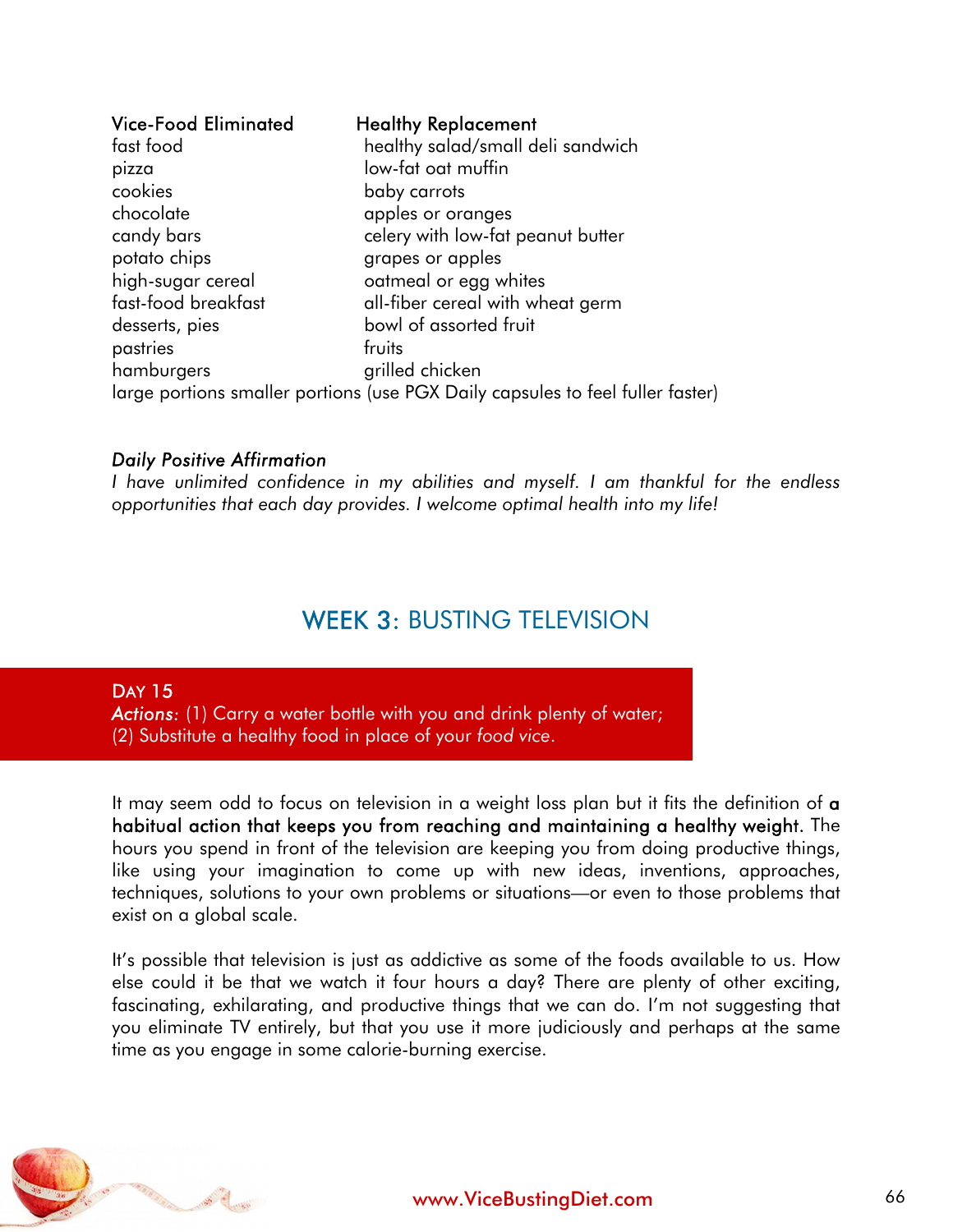## ADDING EXERCISE FOR LIFE

In order to improve your health and fitness, it is necessary to incorporate *exercise* into your life, and because the action this week is about TV, you must begin to enforce a new rule as you make the transition to a healthy and fit lifestyle: No TV unless you've already done, or are doing, some exercise.

That does not that mean that you have to exercise at all times you normally watch TV. It means that if you are going to watch television then you need to have completed your exercise for the day.

Exercise has got to be a part of your daily life in order for you to be healthy and fit.

One of the easiest ways to get started exercising (or to increase the time you now exercise) is to do it while watching TV. If you have one TV show you enjoy, why not plan to be doing something while you're watching? If it's possible, go to your gym and walk, jog, or run (depending on your health and fitness level) on the treadmill while your favorite show airs. Not only will you not have to give up watching TV, but you can focus on something entertaining while you exercise.

### An Easy Approach to Exercise

Whether you are currently exercising or following an exercise program, it is important that you read through this section and absorb the content. Many people shy away from, or just plain hate to, exercise, because it seems too difficult. The solution is finding the right type of exercise for you and making it enjoyable.

If you've tried to do some form of exercise and stopped, you may have found that it was too complicated or painful. However, the problem was not with you but with the approach. Too often we get started on a new exercise program, machine, or technique, only to burn out after a few days because we've overdone it, or tried to do too much too soon. You can't develop the habit of exercising on a regular basis if you don't start on a level that's comfortable for you.

It is important to know your health and fitness level so that you can determine what exercises you should be starting with and to have a vision of what it is going to take to get to your desired level of fitness. Appendix I further explain levels of fitness. For now, suffice it to say that your goal should be to move at least three times a week. You can walk, take a class at the Y or gym, or work out at home to an exercise video you love. Of course, you should check in with your doctor before engaging in any exercise program.

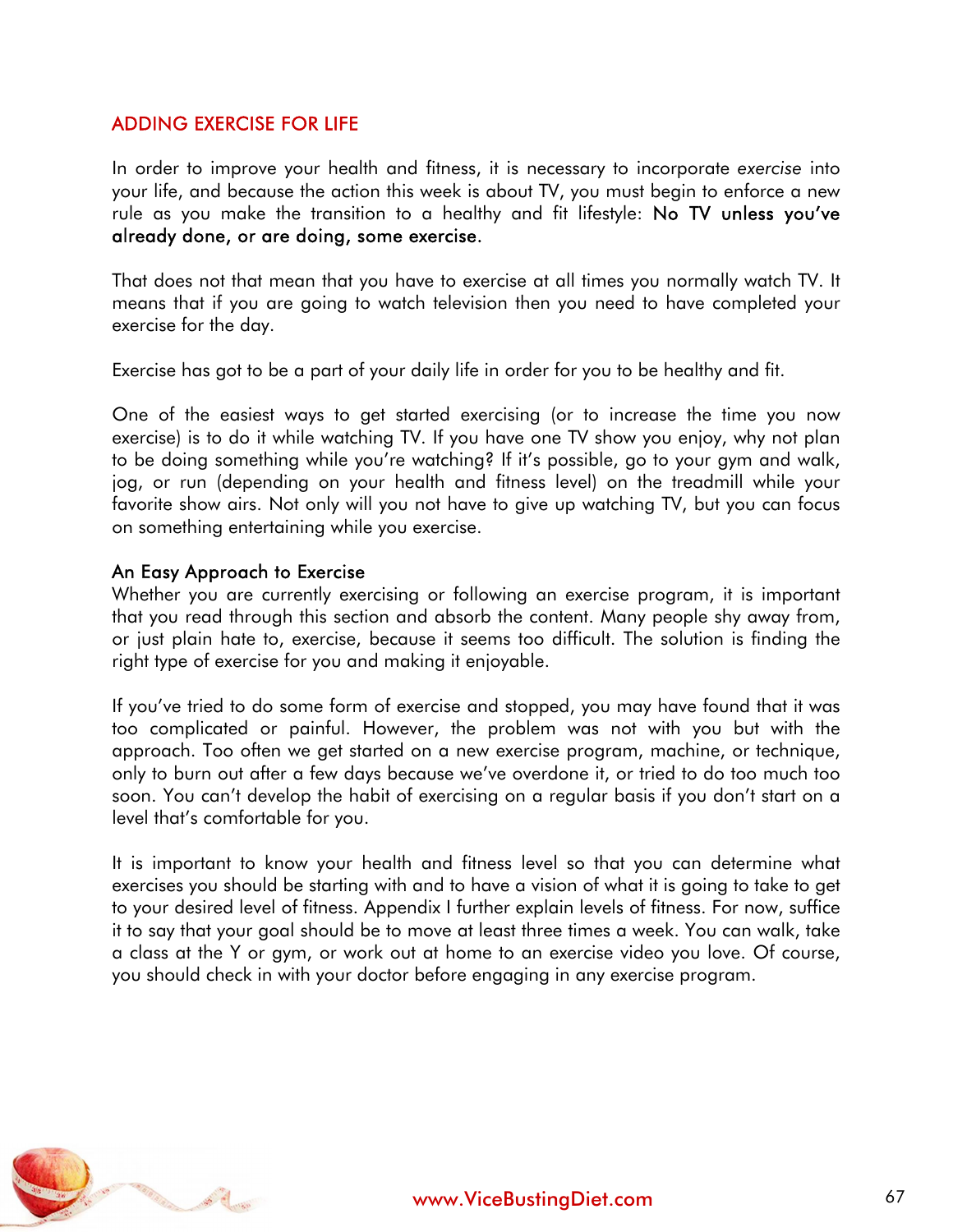## Overcoming the "Stopping Factors"

Listening to music is also a great way to keep you focused on moving forward. The beat of the music will help you keep pace and keep moving as long as the music keeps playing. Music can also block out what I call "stopping factors" or the things that make you want to stop exercising.

After exercising for a few minutes, as your heart starts beating faster, your breathing increases, and you begin perspiring, your mind can begin to wander. You may start to think about everything other than where you are and what you are doing. As you continue, you may feel your heart beating a little harder and faster, you may hear yourself breathing faster and a little louder, and you may feel the perspiration and your body heating up. Your mind may wander a bit more. This can create stopping factors. These may be fear, thinking you are too much out of shape and could get hurt; or anxiety, because the physical changes are unfamiliar to you; or even insecurity, because you don't see yourself as a "fitness person." The negative chatter may rev up, telling you that you need to be doing something else or be somewhere else, taking your mind off exercise and consuming your thoughts. These are just normal psychological influences that occur because you're putting your body under stress (although it is good stress), and giving your brain freshly oxygenated blood, which will get you thinking even more!

*Caution:* if you feel faint or out of breath, slow down and cool down so you can regain your breath. Do not push yourself beyond your limits.

Some people stop exercising just as they are getting started as a defense mechanism to avoid being "overworked." If you stop, you may just quit before you've given yourself the chance to reach that fat-burning level and that feel-good level. By listening to music with headphones or ear pieces you can drown out the sounds of being tired and other distractions, all the while focusing on the sounds of your music (or TV). If you can use ear pieces to listen to the TV or music while you're exercising, you'll find a big difference in your ability to go the duration without stopping for twenty, thirty, forty-five minutes or more. Put all your favorite songs on a disk or download to your iPod for ease.

Remember, this isn't about overdoing it; it's just about getting around the psychological blocks that you very often put up because many of these exercises you just may not like doing (at first)!

## OUTLOOK FOR WEEK 3

It is important that you have at least three days of exercise scheduled this week. First, be sure to determine what kind of exercise is most suitable for you based on your health and fitness levels (see Appendix I, page 165). Next, decide when you're going to do it, then

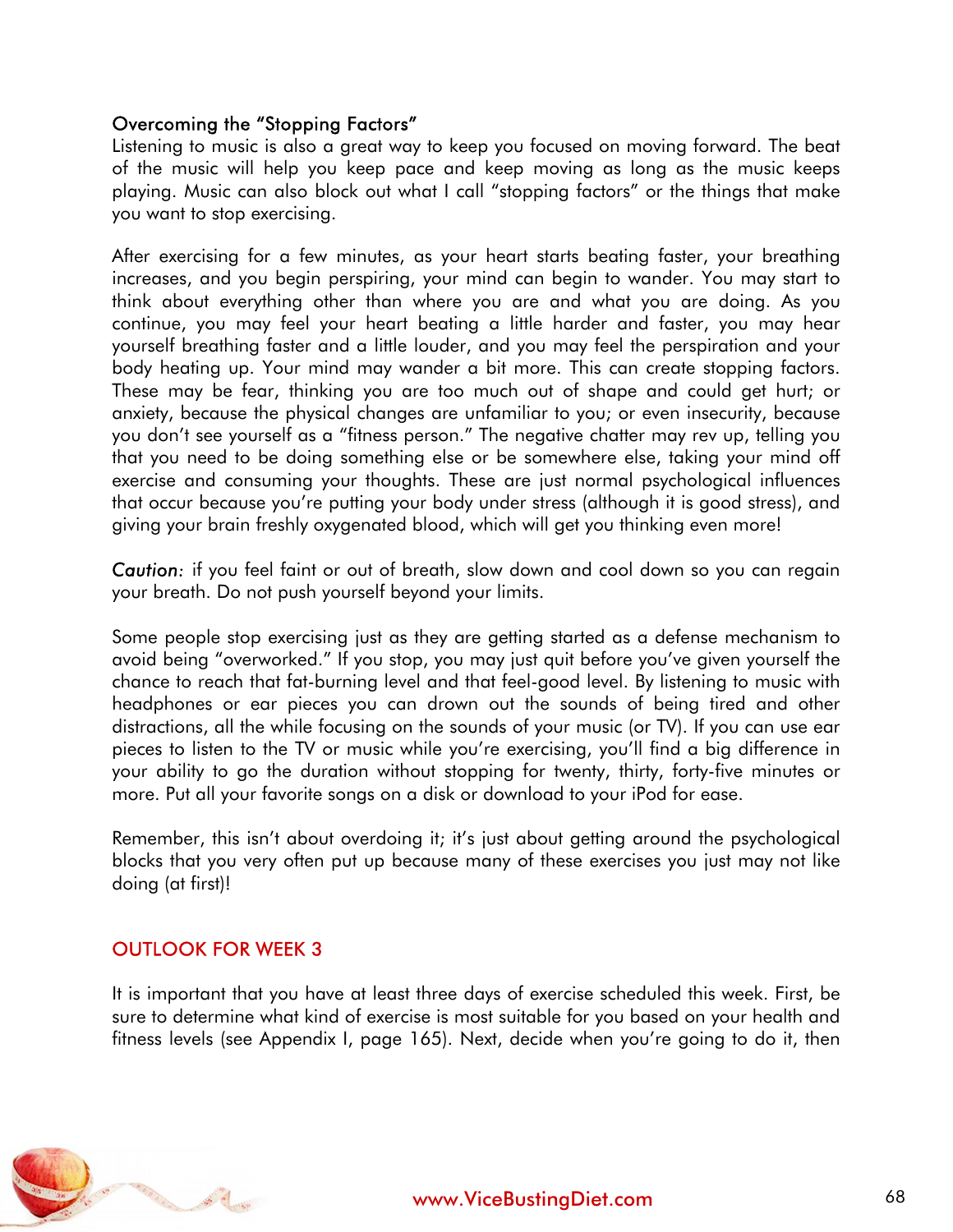how many days this week are most appropriate. Plan on how much time you'll need to exercise. The key here is to start with a reasonable schedule as well as a reasonable workout plan. As time goes on, you can incorporate greater duration, more intensity, and higher frequency to your exercise.

If you are already going to the gym and are trying to lose those last 20 pounds, you may already be ahead of the game. But it is important that you follow along with this entire plan because it is not a short-term change; you will be incorporating good habits into your routine so that you won't ever again have to worry about an extra 20 pounds.

Keep affirming the positive.

### *Daily Positive Affirmation*

*I have unlimited confidence in my abilities and myself. I am thankful for the endless opportunities that each day provides. I welcome optimal health into my life!* 

DAY 16 *Actions:* (1) Carry a water bottle with you and drink plenty of water; (2) Substitute a healthy food in place of your *food vice;* (3) Replace sedentary TV time with exercise.

You have eliminated soft drinks or other high-sugar, high-calorie drinks and replaced them with water; you have eliminated your worst and highest-calorie food (or meal) and replaced it with a healthy one; and you have started to incorporate exercise into your life. These are three important actions that can make all the difference in the world when measuring your health and fitness level. These three habits can and will create a ripple effect into other areas of your diet and your life as you will see in the coming weeks. This week, you should focus on making time to exercise on a regular basis.

# MAKE EXERCISE A HABIT

If you have never before taken the time to do any form of exercise—or have done so sporadically in the past—the most important step you can take *right now* is to set your schedule. Make your appointment for physical activity so you know you have an hour set aside at least three times this week. You will have a routine of taking an hour to focus on nothing but exercise. Make it a new good habit.

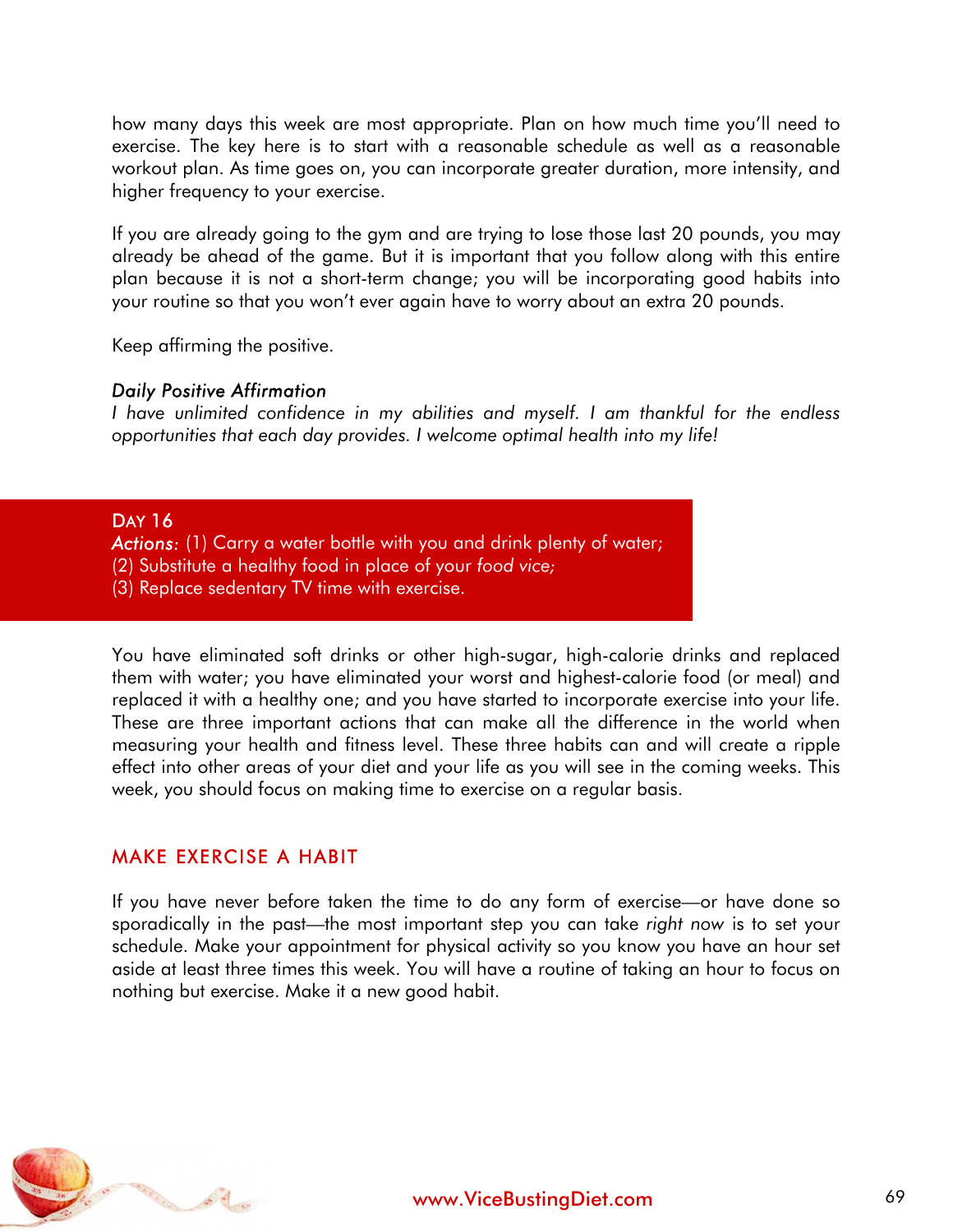Once you have your schedule set, stick with it. Write it in your calendar, make it part of your day. Soon it will become automatic.

# FIND A PARTNER...

There are many benefits of having someone with you while working out, whether it's a friend or someone in an exercise class. Having someone with you to walk, talk, and focus on reaching the end point makes working out a whole lot easier. Also, if you've arranged to meet someone for a walk or a class you'll be less likely to not show up, because you'll be disappointing a friend, as well as letting yourself down.

### An exercise partner...

- keeps you accountable
- provides you with company
- helps get you motivated
- brings on competition
- inspires you to succeed
- contributes new ideas
- supports a healthy diet
- desires a common goal(s)
- celebrates your success

And, of course, *you* do the same for them!

With one or more other people working, exercising, or striving to reach the same goal, the effort becomes easier even though the work is the same. If you aren't at the level of health and fitness now that brings you to the gym for group exercise classes, start to think about and visualize becoming part of a regular schedule so that you will see some of the same people being your support (and you theirs), all in the name of good health.

## TRANSITION TO FITNESS

While you are beginning to implement this third and important habit into your lifestyle, keep in mind the *suitable transition* that is necessary to establish the habit. Review the three components to making exercise an integral part of your life:

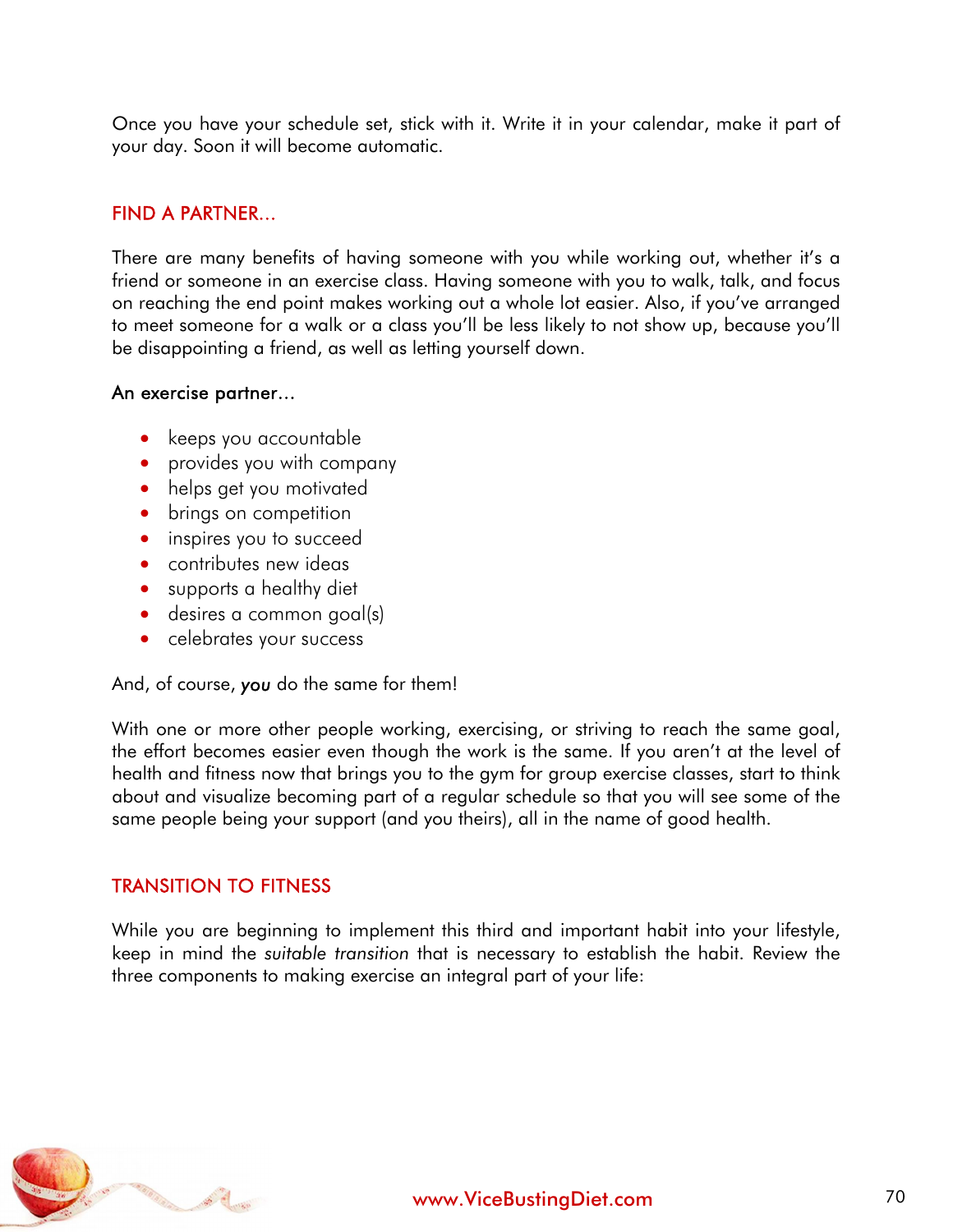- 1. Choose exercises from *your* level of health and fitness.
- 2. Schedule a time you will commit to regularly.
- 3. Gradually increase frequency, duration, and intensity.

### *Daily Positive Affirmation*

ī

*I have unlimited confidence in my abilities and myself. I am thankful for the endless opportunities that each day provides. I welcome optimal health into my life!* 

**DAY 17** *Actions:* (1) Carry a water bottle with you and drink plenty of water; (2) Substitute a healthy food in place of your *food vice*; (3) Replace sedentary TV time with exercise.

You should be feeling the physical and mental changes that accompany the first two actions. You may be just starting to exercise this week for the first time or for the first time in what seems like a long time. Either way all you should do now is focus on going forward because there is no going back. Where you may have failed before, you shouldn't be straining to succeed now. Continue to focus on the actions that you need to do today and today only, while you visualize a life full of fitness, free from sickness, and filled with vigor.

This week is devoted to busting the television habit in favor of exercise. Reducing your TV watching can also keep you from being exposed to bad news, which will inevitably bring you down.

### By Replacing TV with Exercise You Will

- 1. limit the bad news let into your mind;
- 2. provide freshly oxygenated blood to your brain;
- 3. release endorphins and enkephalins\* into your body.

When you perform sustained physical activity for at least thirty minutes, your heart will pump a little faster and a bit harder, and your breathing will increase in rate and volume. This is your body's way of getting the oxygen (among other things) to the muscles, organs, and tissues that will sustain your exertion. Eventually, endorphins and enkephalins (one sooner, one later) are released into your body's bloodstream, which will make you feel good due to their *analgesic properties*.

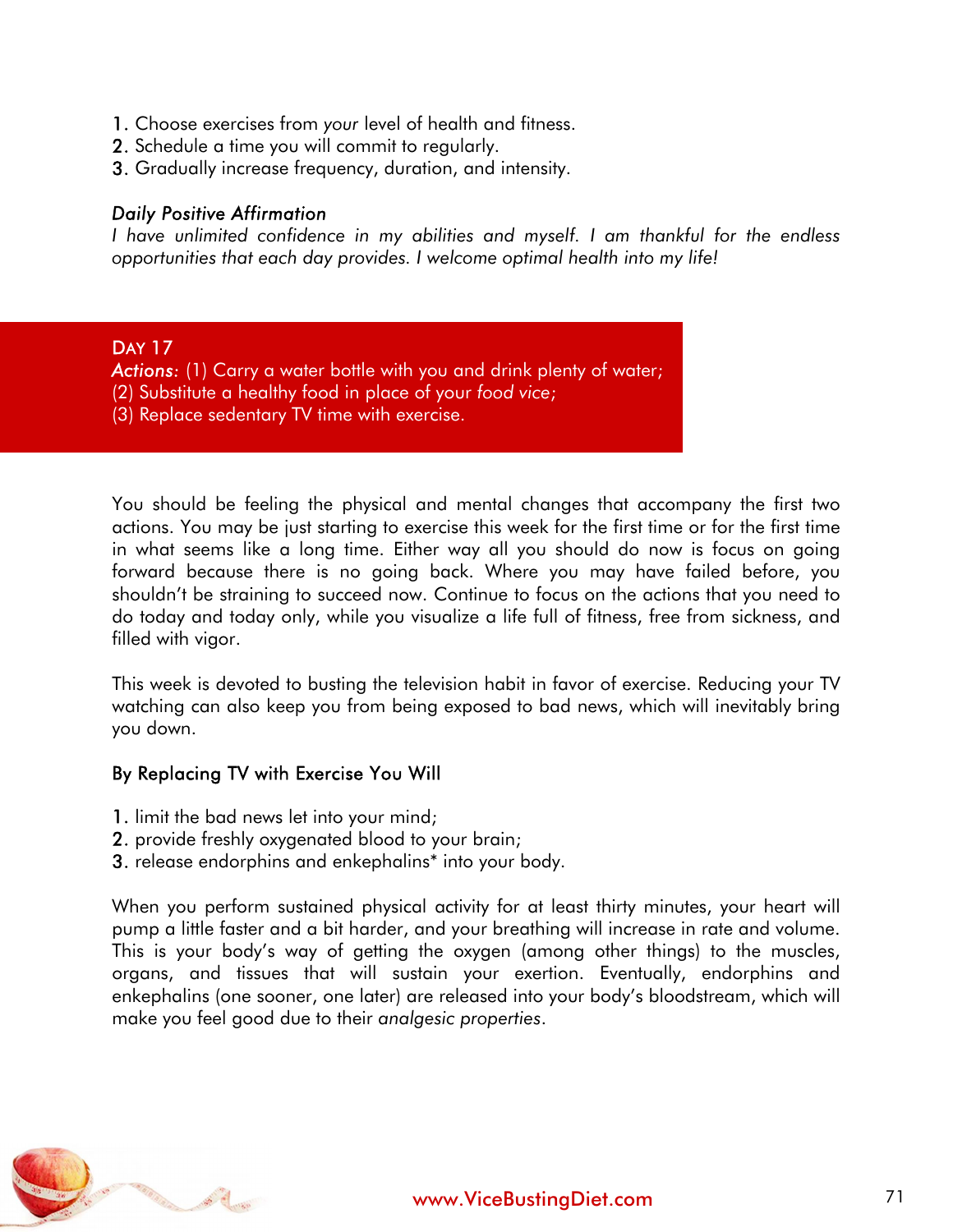### NEW GUIDELINES

In 2005, the United States Department of Agriculture (USDA) released its new guidelines for eating and maintaining health. Without going into all of the details, the biggest standout among the changes is the recommendation for more exercise. The USDA suggests spending thirty minutes each day on physical activity and sixty to ninety minutes if you want to lose weight.

The overall guideline for exercise has changed because we have become so sedentary over the past twenty years. The only way to make up for more time sitting is to spend more time devoted to sustained exercising.

On the vice-busting plan, the goal is to eventually have thirty minutes per day for at least five days a week, each week. When you exercise according to this plan for a sustained amount of time you can almost be guaranteed to improve your health. Although exercise provides many healthy benefits, keep in mind that they don't happen overnight. No matter what level of health and fitness that you are on, if you don't feel like exercising, get up and take a walk for ten minutes. You can always increase your time

and/or distance as you get used to incorporating exercise into your routine.

### USING A PEDOMETER

An easy and convenient tool to help you monitor physical activity is a digital pedometer that will measure the number of steps you take each day. It attaches to your waistband or belt buckle and is very lightweight.

Wearing a pedometer is like having your own personal trainer providing immediate feedback on your activity level. It's a great way to find out if you're getting the recommended number of steps and/or thirty minutes of daily activity recommended by the U.S. surgeon general. Studies show that a pedometer raises both your awareness and the actual amount of your daily activity. Wear it for a few days to establish your baseline—to see how many steps you take during one of your "normal" days. Then make an effort to increase your steps by 10 percent per week.

A pedometer really is the best tool to heighten your awareness, and I consider it an essential, must-have item.

### *Daily Positive Affirmation*

*I have unlimited confidence in my abilities and myself. I am thankful for the endless opportunities that each day provides. I welcome optimal health into my life!* 

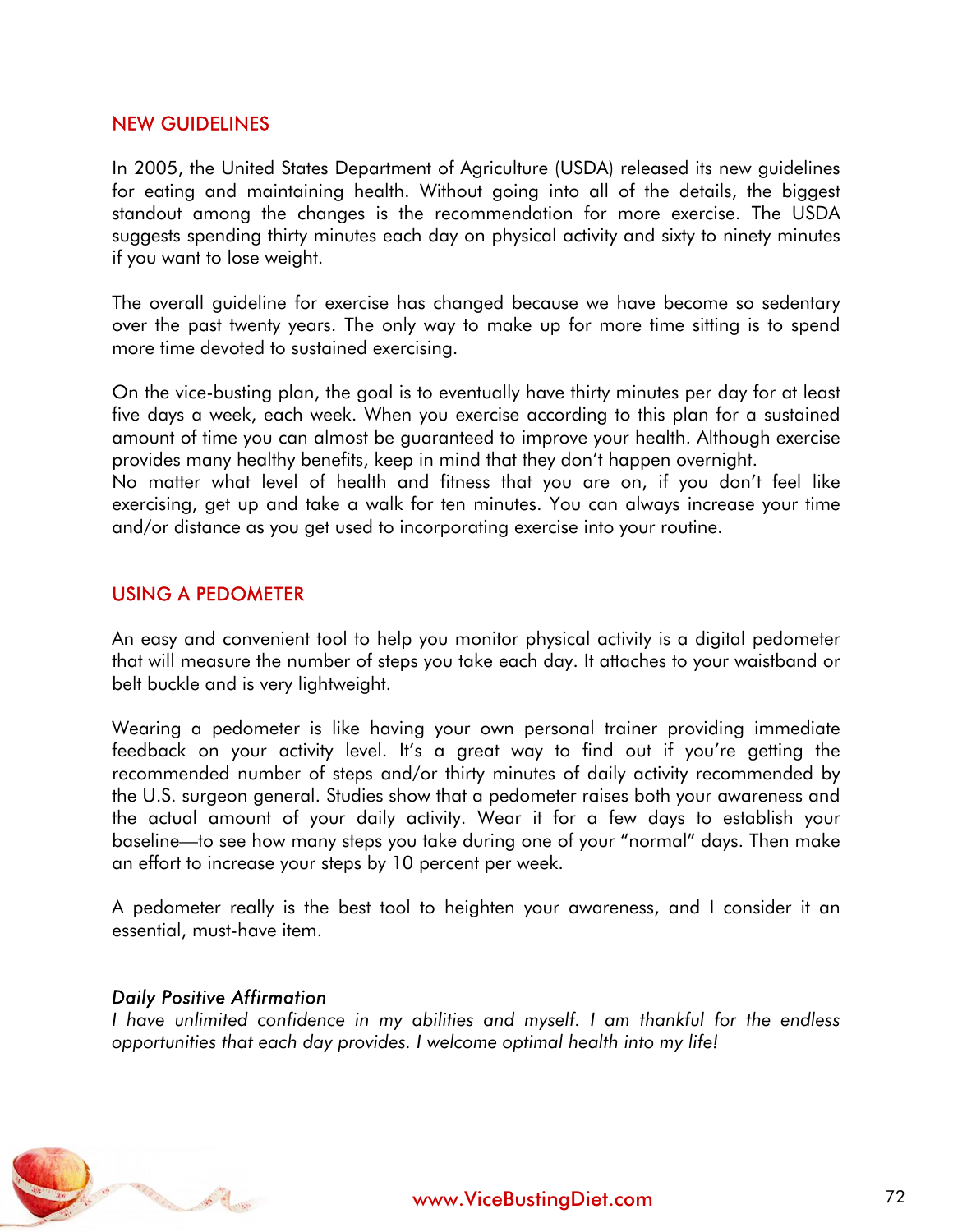DAY 18 *Actions:* (1) Carry a water bottle with you and drink plenty of water; (2) Substitute a healthy food in place of your *food vice;* (3) Replace sedentary TV time with exercise.

One common lapse that I have noted with many people at this point is a slip in their conviction to completely eliminate their diet vices. They believe, "If I have just one, it'll be okay and won't get me off track." Let me tell you right now, one *will* get you off track. The problem with this type of thinking (at least at this point) is that you haven't yet learned to do without the food(s) and drink(s) that you really have no business consuming anyway.

### A NEED OR A WANT

Anytime you think you can reach for one **the set of the contact (fill in the blank**) then think to yourself, "Is this something I want or something I *need*?" You'll discover that you just *want* it instead of *need* it. This is the tough love part of this plan—you've got to stick to your resolve to completely rid yourself of what is unhealthy in order to reach optimal health. And the steps to this plan are only the basic ones to get you started in that direction. Again, each day as you continue with this plan, ask yourself:

### 1. Is this a *need* or is this a *want*?

## 2. Will this increase/decrease my level of health?

You can save yourself a lot of pain if you refer to these questions when you're making choices. Eventually you will want those things that you need! And that is the lifestyle you are striving to achieve. Your mind, body, and spirit will be more balanced and motivated to seek out what's healthy all the time.

Let's review three important reasons that it's necessary to follow the No TV until exercise rule:

1. If you think you can do what you've always done and get a different result you are going to be let down. If you travel the same route every day and always hit the same big pothole that gives you a flat tire, then you'll probably find the same sad result if you don't alter your path.

2. If you get comfortable watching your favorite show, it can turn into watching TV for the next two hours. By sticking to the No TV until exercise rule, you'll avoid this trap.

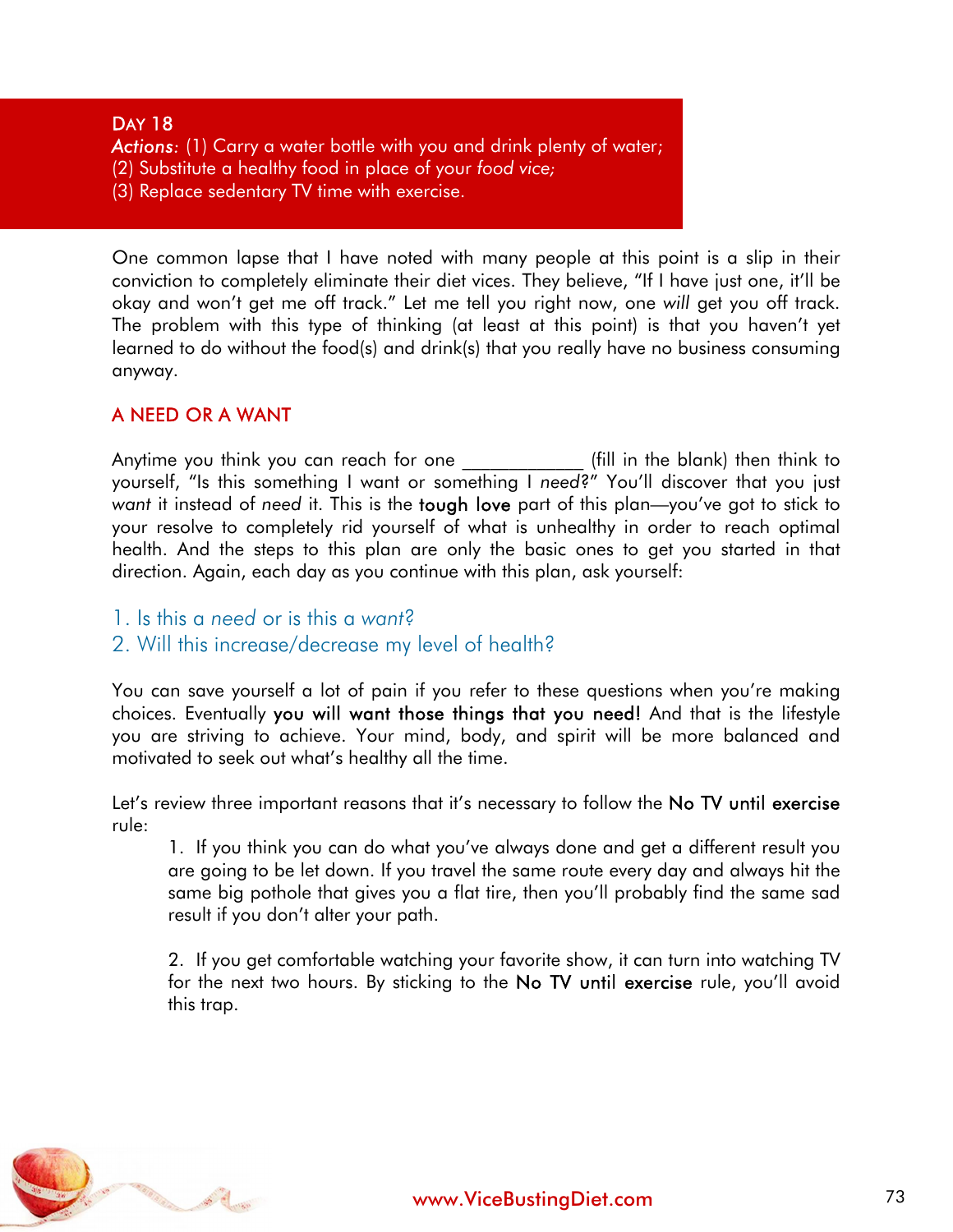3. It puts your priorities in order of importance. You must put exercise, and your health, ahead of TV on the scale of importance. If you want to reach other goals social, financial, spiritual, personal, political, whatever—and think that exercise should be second, then you may just be losing *a lot* for other, undesirable gains.

### PLANNING

Planning what to eat ahead of time will be instrumental in keeping you away from unhealthy choices. There are three things to plan for at this point: (1) be sure you have enough water with you at all times; (2) have your healthy food(s) purchased and part of your diet whether it is for your snack, for a meal, or taken with you to work; (3) you should know what exercise you will be doing and when and where you will be doing it. Having a plan in place will be a tremendous help toward reaching your goal—and staying there!

To track your progress and keep your plan in place, use a daily planner and write down what you need to do each day and for the week. In addition to your steps toward weight loss, fill in the blanks with every other chore, task, or project that you need to focus on for work, home, family, and so on.

Using a daily planner will help you know what you're doing with your time and whether you actually have more time during the day than you thought. I often hear people tell me that they don't have time to go to the gym. My usually comeback is, "You don't have time not to." There is not enough time to waste on unhealthy living and unhealthy choices. Take the guesswork out of having to find the time. Write down what you *have to* get done today, what you *need to* get done today, and what you *want to* get done today—and when you plan on doing each. You'll then know what your commitment level is for all of the things on your list. Then at the end of a month, you don't have to get on the scale to know your progress; you can just look at whether you completed the healthy things you had planned each day for the past month. In this way, you will be holding *yourself* accountable for doing the steps in this plan *and* those in every other area of your life.

### *Daily Positive Affirmation*

*I have unlimited confidence in my abilities and myself. I am thankful for the endless opportunities that each day provides. I welcome optimal health into my life!* 

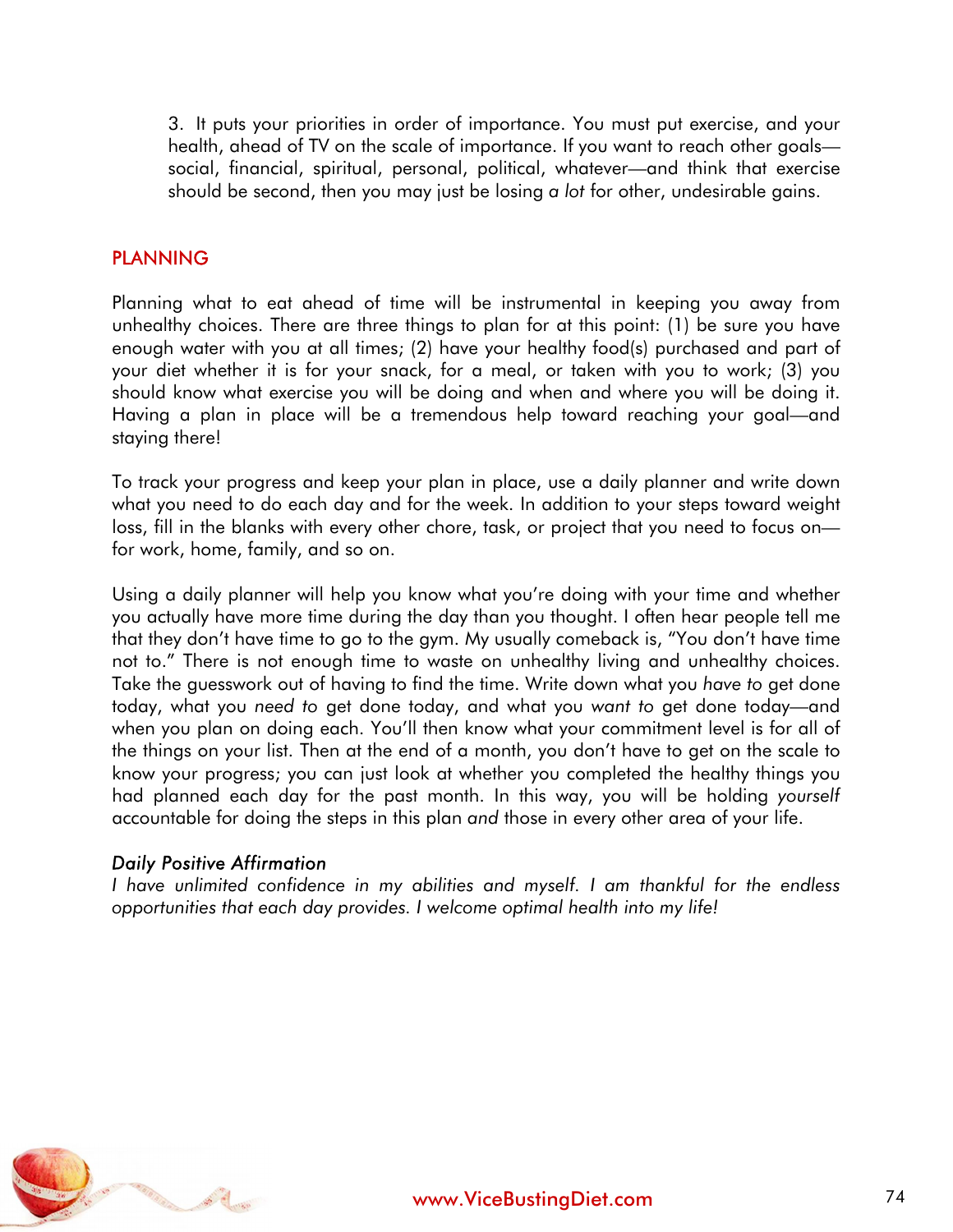**DAY 19** *Actions:* (1) Carry a water bottle with you and drink plenty of water; (2) Substitute a healthy food in place of your *food vice*; (3) Replace sedentary TV time with exercise.

Today presents an opportunity to take an additional step in the direction of a full-time lifestyle of health and fitness. Remember, you are making changes that are creating a permanent positive and healthy lifestyle.

### LESS IS MORE

When it comes to exercising and getting involved in more physical activity, one of the biggest mistakes is to try to do too much too soon. If you are very motivated to lose weight and get fit, you may just want to jump right in and get a gym membership, start going to a kickboxing or other class, as well as begin using all of the musclestrengthening machines. Unfortunately this gung ho attitude can backfire. There are three risks of trying to overdo it when starting an exercise program—even if you are renewing a past habit of exercising: injury, soreness, and quitting. The downside (the harm) of doing too much too soon outweighs the upside (the benefits). You will be disappointed if all you have to show for your hard work for one day (or even one week) is nothing but soreness or injury. Additionally, if you factor in the changes required to keep up such a demanding pace you are setting yourself up for failure.

So, how do you best avoid jumping in with all cylinders running and risk burning out? You do less. The less-is-more mantra holds true when it comes to exercise. If you do enough to get you into the habit of devoting a thirty-minute segment of time to fitness, you will have a better chance at long-term success. If you don't feel like exercising, then just do what you can. You might find that you will start to do more when you begin just because it starts to feel good.

### Goal: Thirty Minutes Daily

I recommend making your first exercise goal to do sustained cardiovascular activity for thirty minutes. What this means is that if you go for a walk outside during your lunch hour, your goal is, at some point over the next few days or weeks, to walk for thirty minutes without stopping. If you can do only five minutes now, that is fine—do five minutes. Gradually build upon your current level of activity until you are able to do thirty minutes.

Cardiovascular exercise focuses on the correct frequency, intensity, and duration of specific techniques. A simple definition of cardiovascular exercise is any exercise that

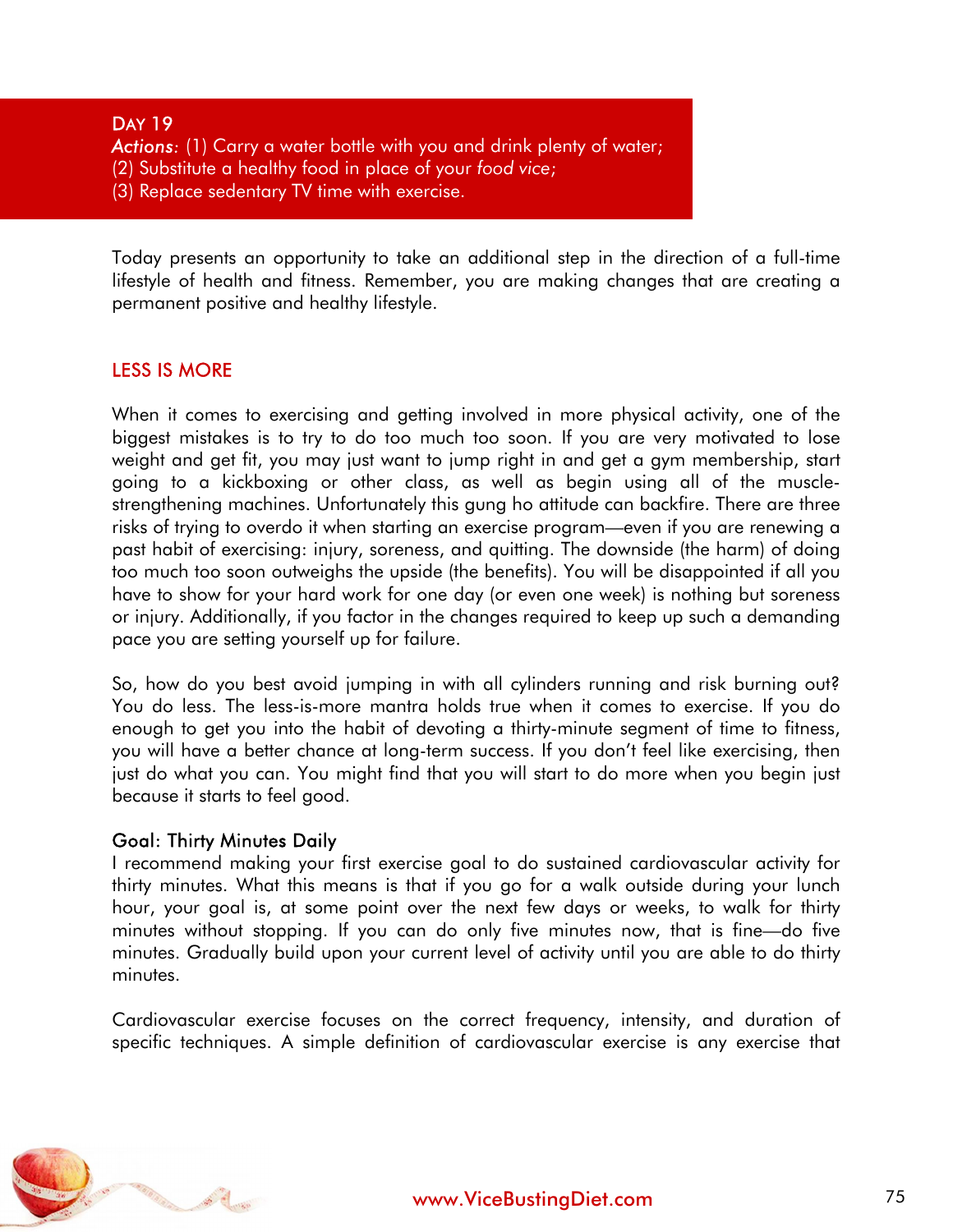raises your heart rate to a level at which you can still talk but you start to sweat a little. At least twenty minutes of cardiovascular exercise three or four days a week should be enough to maintain a good fitness level.

Any movement is good, even house- or yard work. But if your goal is to lose weight, you will need to do some form of cardiovascular exercise for four or more days a week for thirty to forty-five minutes or longer. The ideal cardiovascular exercise program starts with a five- to ten-minute warm-up, which includes gentle movements that will slightly increase your heart rate. Then, slowly move into twenty or more minutes of a cardiovascular exercise of your choice, such as aerobics, jogging on a treadmill, or walking. Walking is probably the easiest form of exercise to fit into any lifestyle. The convenience of walking makes it ideal—no need for special equipment or memberships. (Of course, before starting this, or any diet and exercise program, consult your physician.)

Because cardiovascular exercise will make a vast improvement in your fitness if you do it each day, the second goal is to work your way up to doing thirty minutes every day for six days a week. By the end of one or two months, you should be putting in six days a week (depending on your level of fitness).

Remember, consistency is just as important as actually doing thirty minutes. If you do miss one day, don't beat yourself up, but just think about when and where you will make up the time you were going to exercise. Only the cumulative effects of exercising every day will lead to weight loss, fitness, and a healthy body.

Just as it is not okay to have "just one" when you are trying to get your eating on track and bust these vices, it is also not okay to put off your exercise. Make exercise as important and necessary in your life as getting sleep, because it will make a world of difference. You do not need rest days in between your cardiovascular workout days as you would in between weight-lifting days. Ideally your body should have some sort of cardio movement every day.

# COMMON CONCERNS

Most people have certain concerns when it comes to exercise. Some feel self-conscious about the way they look when they go to the gym. Remember, you are not your body. In other words, you *have* a body, and if you lost a limb, you'd have less body, but that doesn't mean you'd be any less of the wonderful person that you are. Your weight is something you have but you're doing something about it.

Some people have concerns about time, sweating during the day, the right equipment, the right environment and temperature, and more. The main issue to focus on is figuring

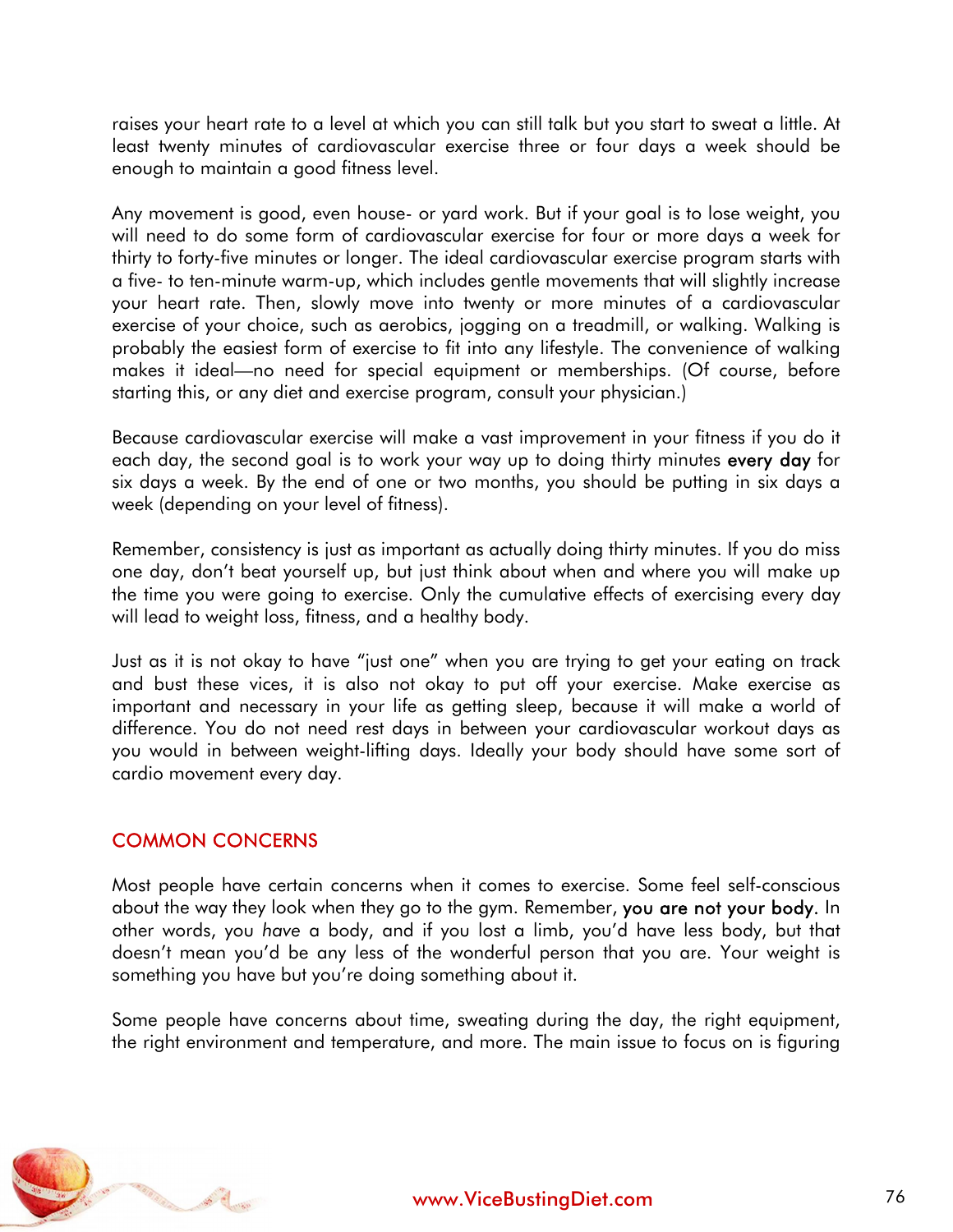out the *how* so you'll never have to worry about the *can't*. Take action and get in your daily physical activity—put yourself in a position of going through the motions if you have to at first. Remember, one step at a time will get you where you want to go.

### *Daily Positive Affirmation*

j

*I have unlimited confidence in my abilities and myself. I am thankful for the endless opportunities that each day provides. I welcome optimal health into my life!* 

DAY 20 *Actions:* (1) Carry a water bottle with you and drink plenty of water; (2) Substitute a healthy food in place of your *food vice*; (3) Replace sedentary TV time with exercise.

Because you are focusing on exercise this week, it's important to find one you can do routinely that is comfortable. If you walk on a treadmill for thirty minutes a day and get into the habit of doing that every day, you will build confidence in yourself and your abilities. You will be eliminating the what-to-do along with the when-to-do-it, and your life will run a lot smoother that way. Having a set time for exercise and a particular exercise to engage in takes away any guesswork and makes you accountable (to yourself) because you will have a time scheduled for your exercise, and you will have the exercise you're going to perform already picked out. Remember, one reason we have an obesity epidemic is because of the difficulty we have changing our daily habits. What better way to change than by keeping things as simple as possible to start.

## MASTER ONE EXERCISE

The purpose of finding one good cardio exercise you like is so that you can *master it.* If you consistently walked for thirty minutes nonstop, you could eventually challenge yourself to more by increasing your speed, or the time in which you walk, or the distance of your walk. Most types of exercise equipment have programmable features that will allow you to monitor your progress and help you know when and how to increase your effort. Machines can be a bit overwhelming at first so keep it simple or ask one of the trainers at the gym to show you how—that's what they are there for.

All of the factors of exercise—time, type of exercise, comfortable workout clothes and shoes—push you to plan ahead. The more you do it, the more it will become part of your daily routine.

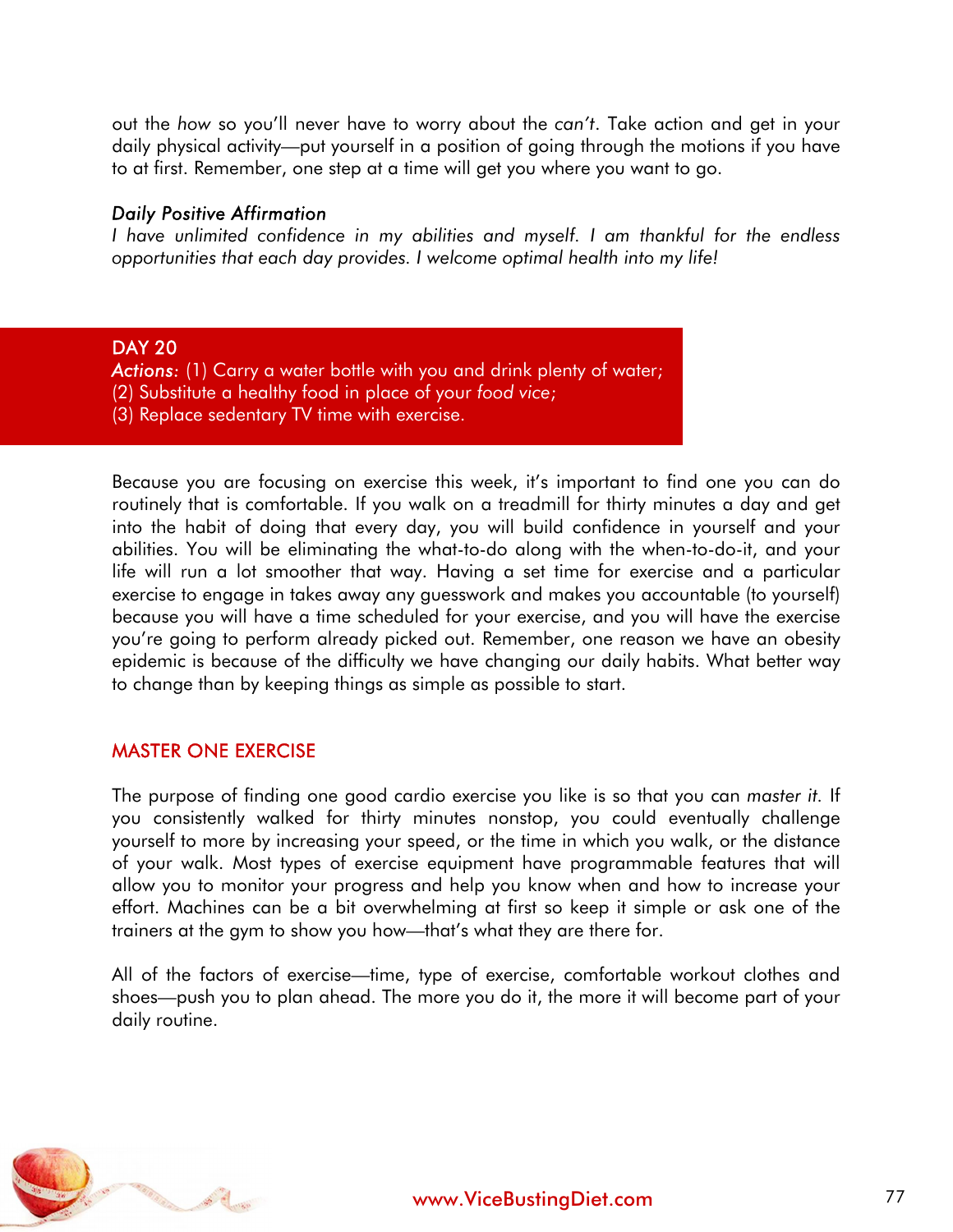Try a few different exercises this first week or take classes such as body pump, step aerobics, or even kickboxing. But by the end of the week choose which *one exercise* you will put your attention and effort toward. After you have *mastered one exercise*—and it won't take as long as you might think—you will have confidence to try other exercises, not to mention other activities that you've wanted to do or try in *any area of your life*. It is always a good idea to change your exercise routine from time to time so that you don't get bored or too comfortable doing the same old thing.

When I say *master,* I don't mean that you'll become an Olympic-class or professional athlete, but I do mean that you will achieve a certain level of confidence and competence while doing the exercise.

### Mastering an Exercise *Involves*:

- 1. Knowledge of the exercise being performed;
- 2. Familiarity with the uses of any equipment needed;
- 3. Having the clothes needed for different conditions;
- 4. Knowing the level of intensity to keep you within your ideal heart range;
- 5. A set time and location where such exercise is normally performed;
- 6. Having the ability to perform it at a sustained level for at least thirty minutes;
- 7. Doing it at least three times a week consistently for twelve weeks.

Approach exercise with the conviction that you are going to *learn the what, when, where, and how* of one enjoyable exercise in order to *master it,* after which you will grow to learn more about other types of exercises and options. In this way you are fully committing yourself to the long-term healthy lifestyle.

## *Daily Positive Affirmation*

*I have unlimited confidence in my abilities and myself. I am thankful for the endless opportunities that each day provides. I welcome optimal health into my life!* 

### DAY 21

i<br>I

*Actions:* (1) Carry a water bottle with you and drink plenty of water;

- (2) Substitute a healthy food in place of your *food vice*;
- (3) Replace sedentary TV time with exercise.

There are plenty of ways to keep track of the progress you have made so far. While weighing yourself is the most common measure used, I think it's the worst measure of all and is something you need to get away from. It's easy to sabotage your efforts by weighing-in too often and becoming discouraged without daily change. Daily weigh-ins

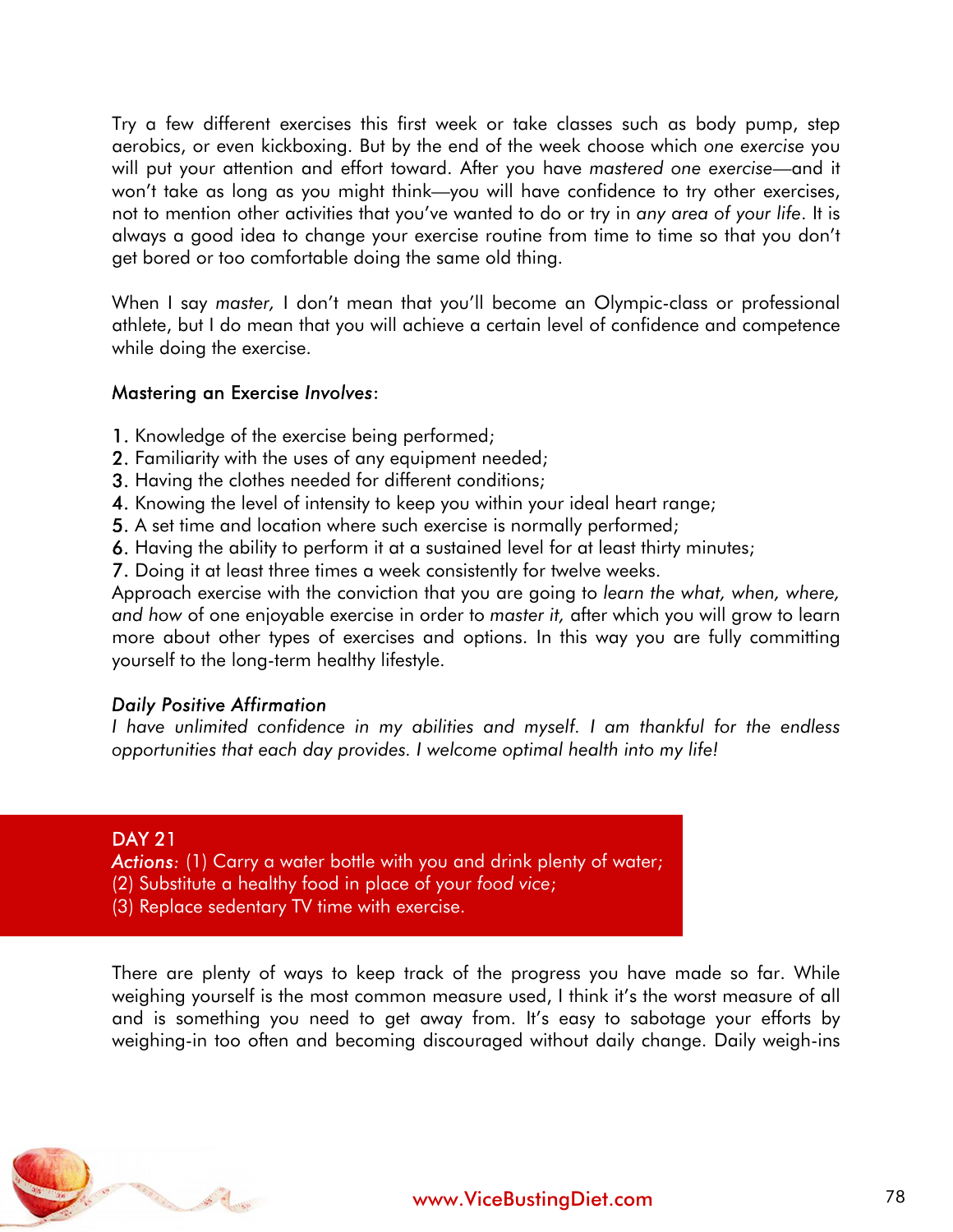don't tell you if you are making progress. How your clothes fit, how you feel, and how well you are sticking to the program are better indicators of success.

# WHERE YOU ARE NOW

How do I feel about my progress up to this point? How does my body feel now compared to when I started? Can I do more to improve upon what I have done so far? Is this something I think I can do for the rest of my life? Do I feel deprived or empowered?

These questions will help you stay on track and hold you accountable for doing the right thing. If you are feeling deprived, you need to list in detail again all of the benefits you're gaining and what you're leaving behind. Possibly you are doing too much too soon and need to scale back so you can make steady and consistent progress. If you feel that you've made any progress at all, that is good. Don't worry whether or not you have *great* results by now. If you feel that you can continue doing what you're doing each day, that's good.

### KEEPING SCORE

If you like to have a physical measure, or score of your progress thus far, you can complete the following chart:

### The number of days I...

| 1. Drank water                  | $(21 \text{ max})$ |
|---------------------------------|--------------------|
| 2. Busted my food vice          | $(14 \text{ max})$ |
| 3. Ate healthy substitutes      | $(14 \text{ max})$ |
| 4. Exercised before watching TV | $(5 \text{ max})$  |
| 5. Completed each day's actions | $(21 \text{ max})$ |
|                                 |                    |

Add up your score and see where you are.

## A Total Score of:

65–75: Excellent—you have a strong commitment to good choices and making positive changes;

55–64: Good—one more push and you'll be consistent with your healthy actions;

45–54: Average—you may see results, but you need to increase your consistency and effort;

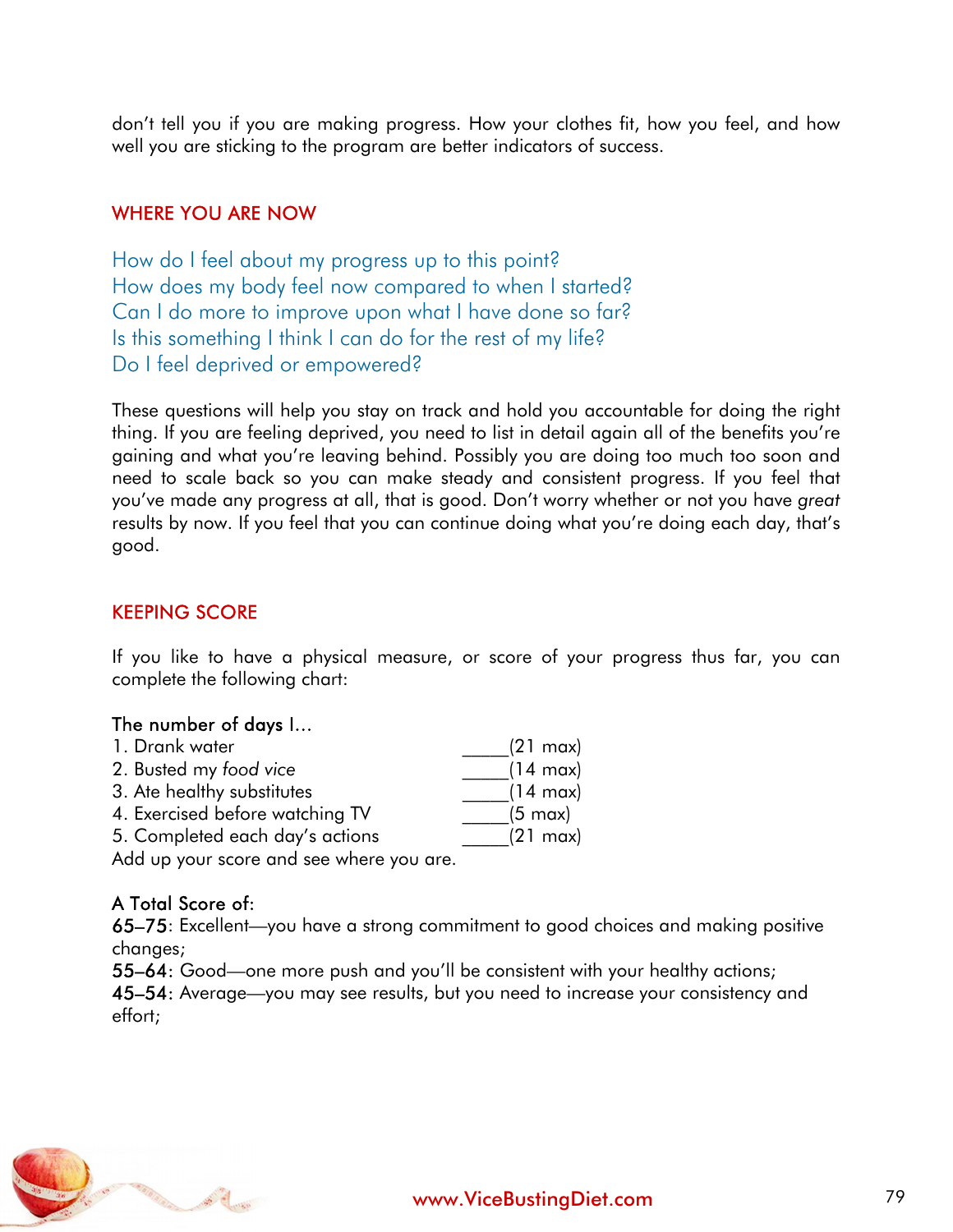Below 45: Poor—you need to review your goals and focus; you need to work on mastering only these three actions; go another week or two before moving on.

# WEEK 3 SUMMARY

You will achieve positive benefits from exercising if you start making at least thirty minutes of exercise *every day* a part of your ongoing lifestyle. *Notice how many of these benefits can reduce your body's mental and physical stress level.*

### Regular exercise most likely will...

- Increase oxygen flow to the body
- Get more oxygen to your brain
- Elevate your metabolism
- Increase your endurance
- Improve your cholesterol
- Reduce your blood pressure
- Decrease triglycerides (fat)
- Reduce the risk of dying prematurely
- Lessen appearance of aging
- Reduce the risk of colon cancer
- Improve your attitude
- Improve your memory
- Reduce anxiety or depression
- Promote healing—mind and body

*From the Centers for Disease Control and Prevention; http://www.cdc.gov* 

## REWARD YOURSELF

Now that you have completed these first three weeks, why not provide yourself with a reward as reinforcement for your positive actions. Rewards are a great way to condition yourself to continue the healthy and positive actions that will keep you moving toward a healthy weight.

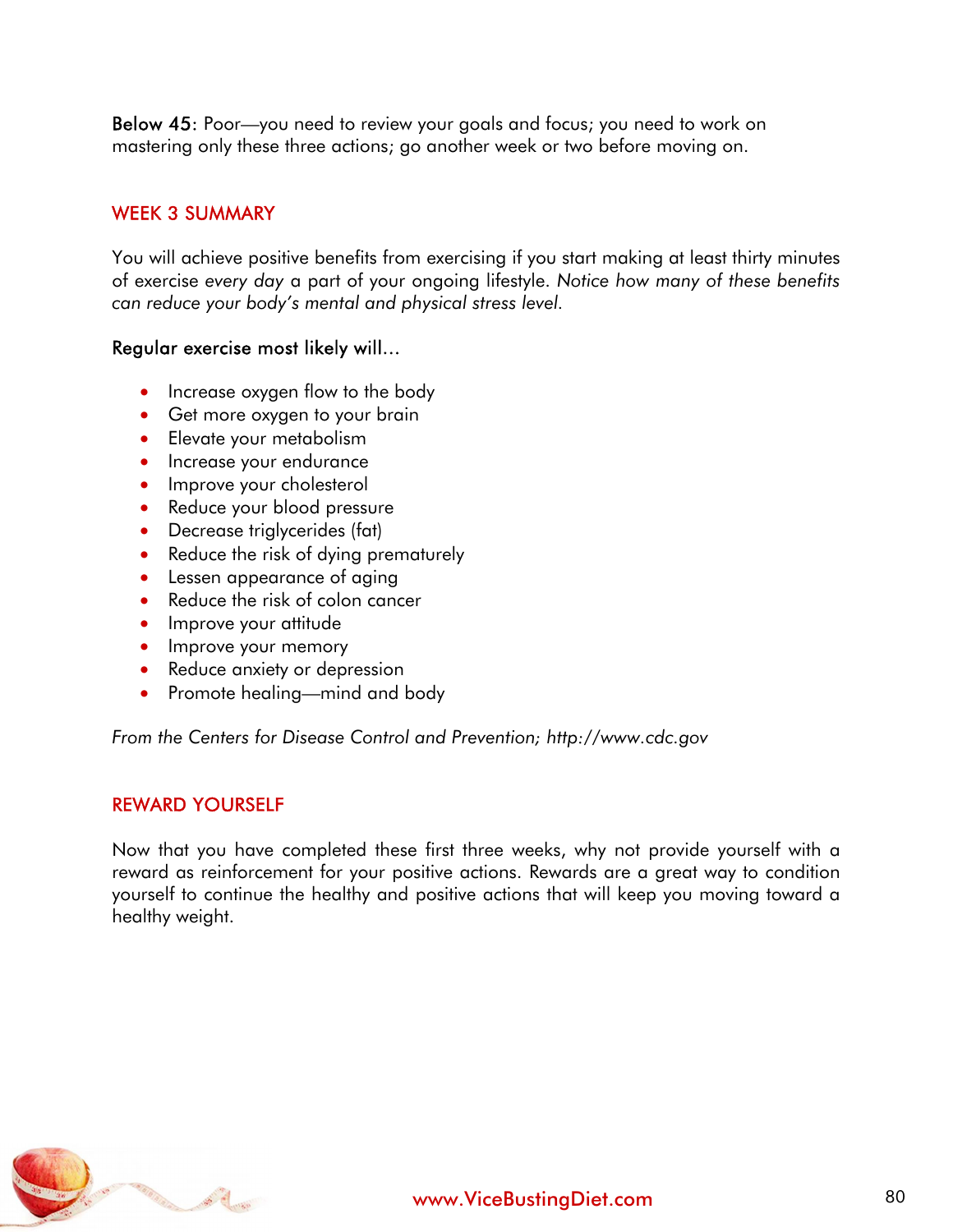### Short-Term Rewards

- Visit the local zoo
- Get your hair done
- Take a long bubble bath
- Go on a scenic bike ride
- Drive to a new place to take a walk
- Listen to relaxing music and read a book
- Go to see a movie
- Rent an old favorite movie
- Read a science or astrology book
- Get a pedicure and/or a manicure
- Paint a room in your home a vibrant new shade
- Make curtains for a bright new look
- Buy a new outfit
- Buy a new pair of shoes
- Teach a child to read
- Learn to sew and sew something
- Learn a new craft
- Volunteer as a Big Brother or Big Sister
- Bake cookies for the local firefighters
- Sing or perform at a local nursing home
- Do a random act of kindness
- Go skydiving (yikes!)
- Take a trip to an art museum
- Take a walk in the park
- Buy a new CD or DVD
- Read a book and burn a scented candle
- Buy a new scented candle
- Start your own garden
- Sign up for a course at a local college
- Contribute time, treasure, or talent to a charity
- Take a computer course (online?)
- Go to the opera or symphony
- Send yourself flowers—anonymously!
- Adopt a pet
- Study a second language
- Go to the library and learn something new
- Take up a new sport
- Take up woodworking
- Take a painting course

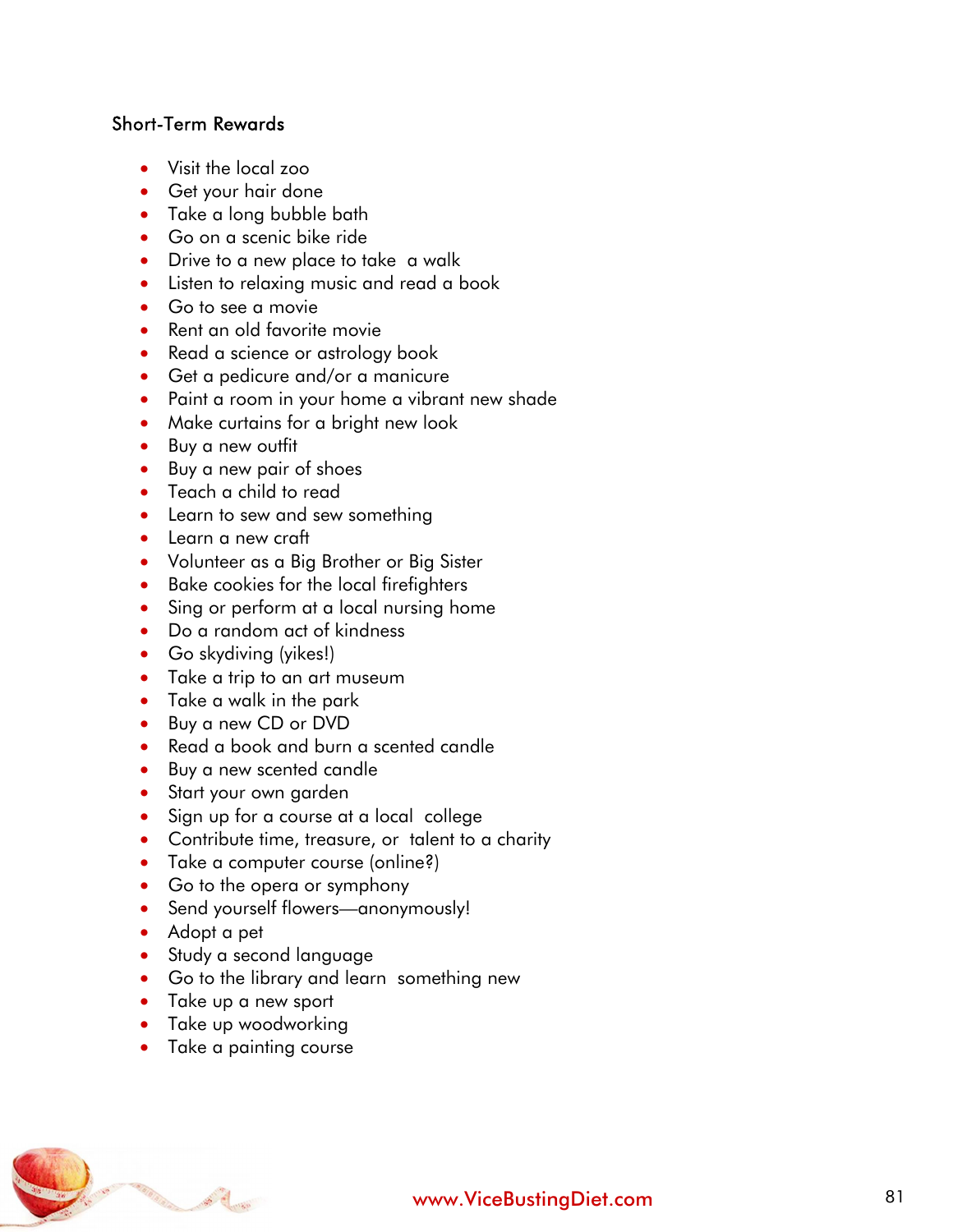- Paint a picture
- Go to the park and sketch/ paint
- Volunteer for any good cause
- Volunteer at a soup kitchen

### Milestone-Reaching Rewards

- Spend a weekend at a bed-and-breakfast
- Have a spa weekend
- Have a full day of beauty and a makeover
- Buy a new piece of jewelry
- Buy a new car
- Take an exotic vacation
- Visit a historic place
- Go skydiving (again? yikes!)
- Sing the national anthem (not in the shower)
- Rent a horse—and go ride for the day
- Take a second honeymoon
- Make an exercise room
- Buy equipment for a home gym
- Put in a new pool (for exercise, of course)
- Make a career change
- Start your own business
- Try something you've never been interested in
- Try to overcome a fear you've always had
- Buy land in the country
- Buy a Harley—and ride for the day

# THIS COMPLETES YOUR FIRST 21 DAYS!

Stick to these three actions from here on out; they are the foundation that you will use to build your healthy new lifestyle:

- 1. Plenty of water—eliminate high-sugar drinks
- 2. Vice busting—eliminate unhealthy food(s)
- 3. Regular exercise—reduce or replace TV time

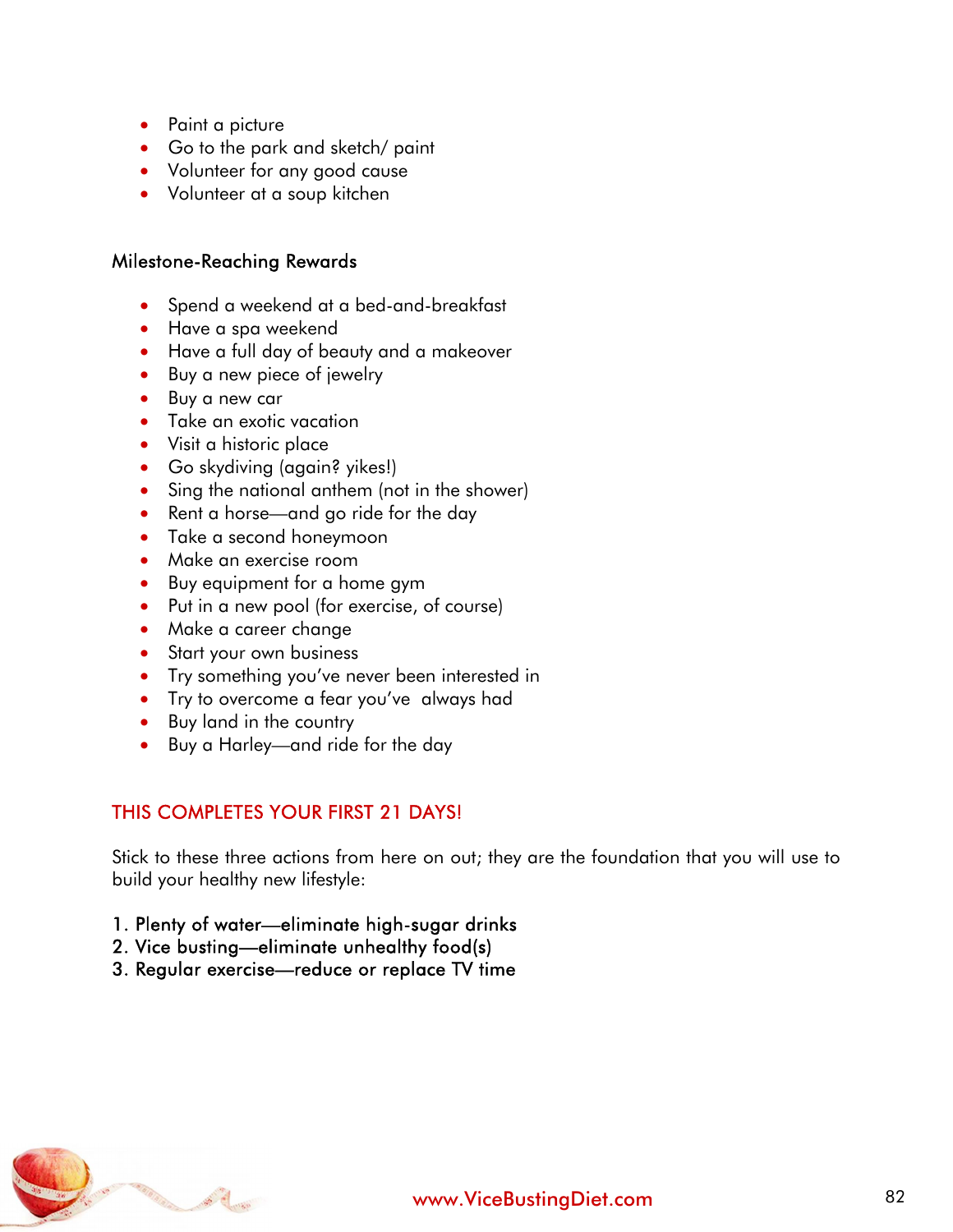# CHAPTER 5

Ongoing Plan: Weeks 4–12

With twenty-one days behind you, drinking water, eliminating food vices, and exercising should start to become healthy habits. Over the course of the next couple of weeks and beyond the twelve-week mark, you should constantly be focused on *mastering* these three habits.

Over the course of the next nine weeks, you'll keep moving in the direction of a completely fit and healthy lifestyle—one step each week. You will see that making one important change at a time and doing it right will be the key to continued success.

When you look around you, you will be able to see physical reminders of your change in lifestyle. Some changes in your environment may include:

- 1. A case of water bottles (torn open with a few missing)
- 2. Bananas, or baby carrots, or other healthy snacks used as healthy substitutes
- 3. Sneakers, and a Walkman or iPod, for exercising
- 4. Your planner with scheduled time for exercise—in ink!

Your list may be slightly different, but rest assured, you will add more and more as time goes on and these positive health habits become part of your life.

# BUILDING A CIRCLE OF HEALTH

I'd like you to visualize the strength that you are creating in your life by making healthy choices. The power that comes with having a well-balanced and healthy life is easier to understand when you live it—you gain a sense of control and confidence from your choices. You become stronger in other areas of your life and even somewhat more secure than you were before.

The confidence comes from knowing that you feel well rounded and balanced—mentally, physically, and even spiritually. Those three can translate to better relationships, improved working conditions, better pay, or even better vacations. You want to strengthen those parts of who you are in order that you can grow.

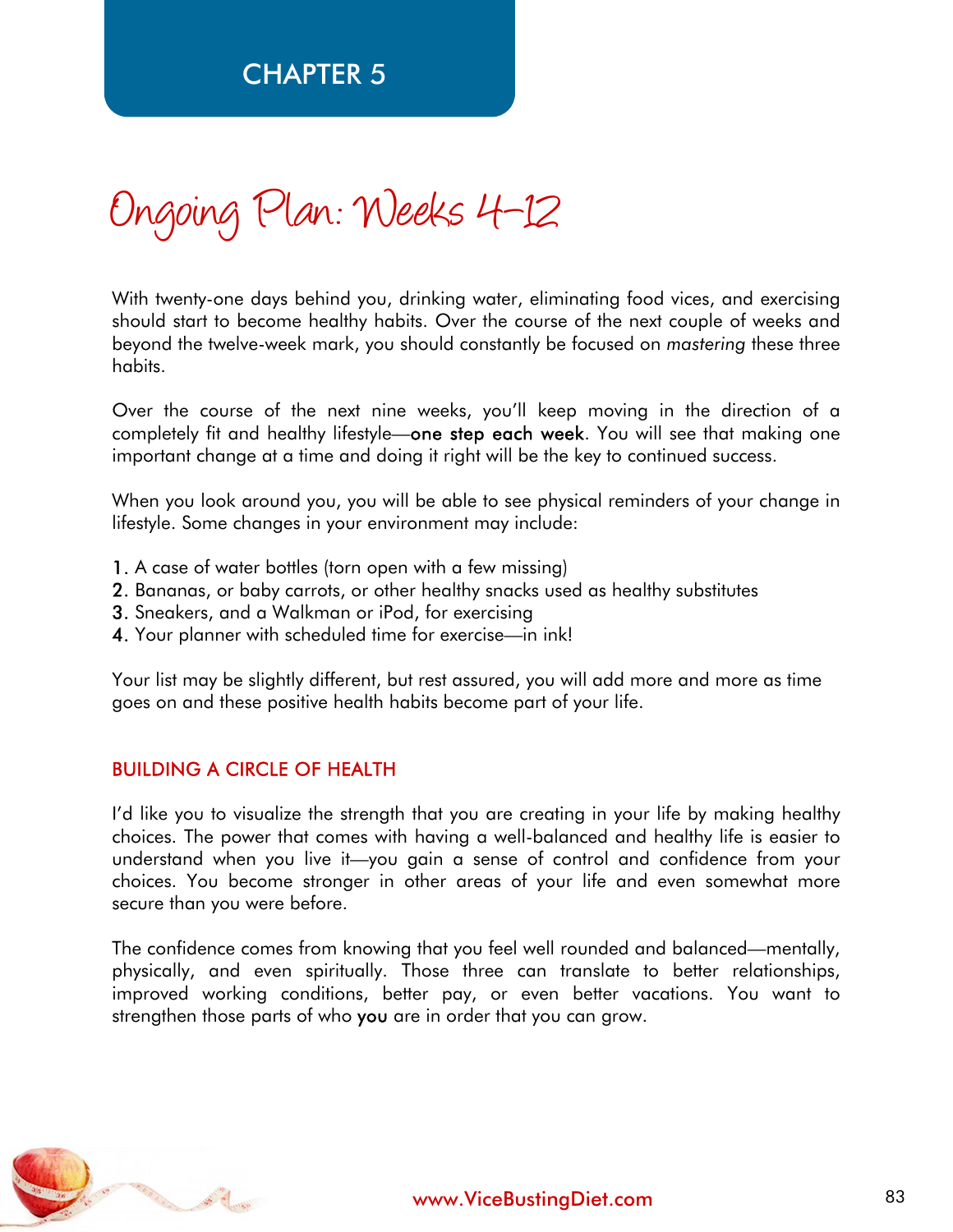Stepping out of your comfort zone or expanding your reach requires going beyond your *routine thinking* or your *daily routine*. The circle of health is a representation of the strength you gain and the potential areas that are improved as a result of taking full responsibility for living a healthy life.

### Circle of Health

The actions on the outside of the circle are those that positively influence you. The stronger and more consistent you are with those actions, the stronger your circle of health and the more you can expand in every area of your life.

# NEW ACTIONS AND REWARDS

In each of the coming weeks of this plan you will find one new action to perform.

In addition to a weekly action, each week will come with a reward—a way of reinforcing the steps you're taking. This will also be important and very helpful in the game of life as you are earning your way to an even healthier one! You have already been given some ideas of rewards; use them or come up with your own. Either way, schedule a reward of some sort for the end of the week so you can look forward to it. I would also suggest that you plan some sort of bigger reward for the completion of this twelve-week plan. That should help you feel even more excited to continue on and reach your goal.

There is a saying: "That which you think, you shall become." Keep your thoughts on what is positive and healthy, and soon you will find that the next few weeks bring a tremendous amount of healthy and positive qualities into your life.

## *Daily Positive Affirmation*

*I have unlimited confidence in my abilities and myself. I am thankful for the endless opportunities that each day provides. I welcome optimal health into my life!* 

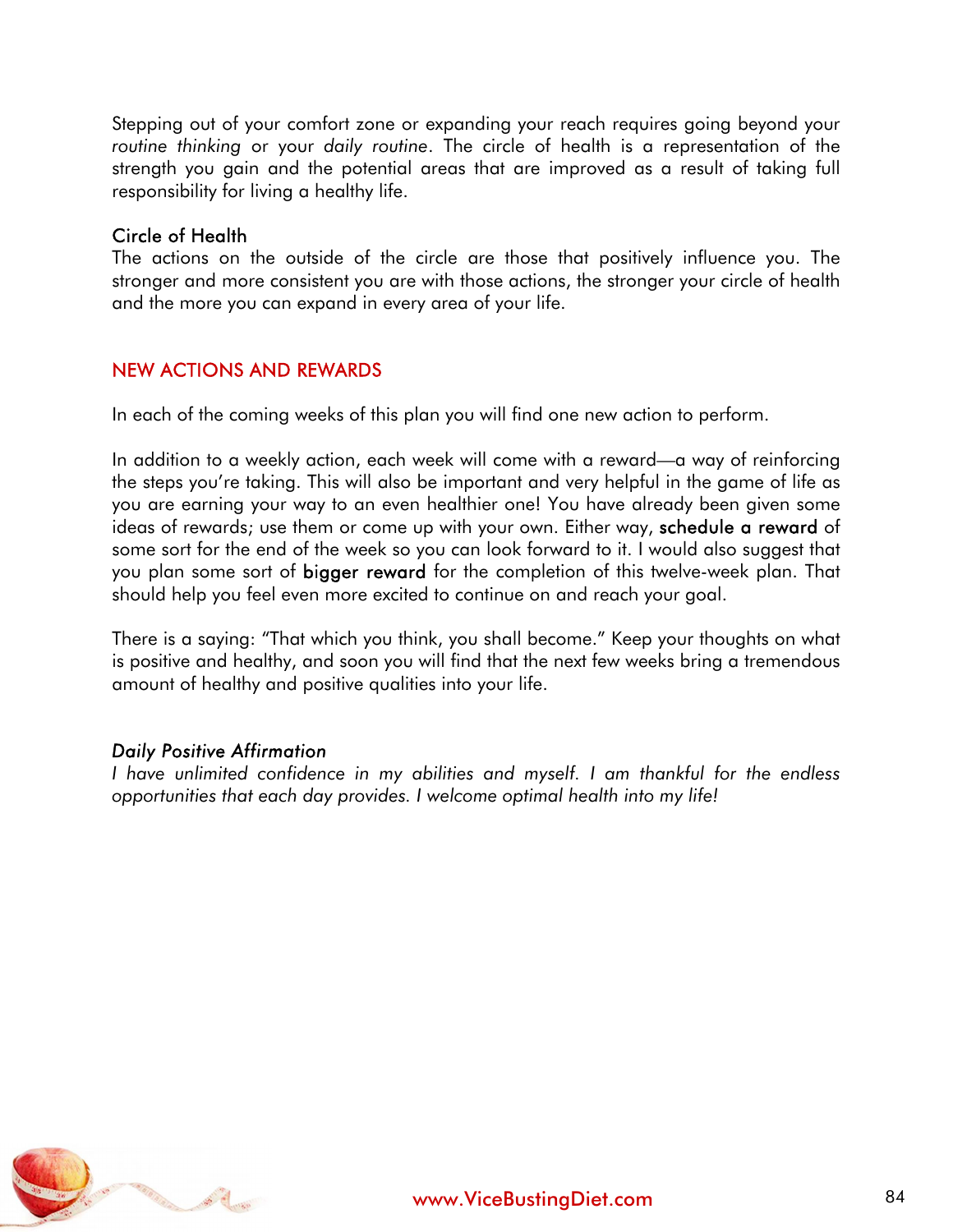# WEEK 4:

Actions: (1) Adequate Water; (2) Healthy Substitutes; (3) Exercise before TV; (4) Visualize your healthy future.

This week should be used to gain a strong hold on drinking water, eating healthfully, and exercising. Gaining a well-rounded healthy lifestyle starts with emphasizing your commitment to the three actions above. Essentially what you're doing is moving slowly toward your goal of health, and moving away from a life without health. In order to do this more effectively there will be one additional action that you should do this week visualizing.

When you lie down to sleep at night, you want to spend a few minutes thinking about what your life will look like when you are healthy, happy, fit, and full of energy and excitement. You can imagine your body's being in good shape, looking good, and moving through each day with a new stride in your step. By visualizing each night you are planting the seeds in your brain about what you look like and how you behave. By setting your mind to work while you sleep you are engaging a powerful ally in your quest for a lifetime of good health. In your waking hours your body will need to manifest what your mind is beginning to believe, but your body will take time to adjust and respond to the improvements you have been making.

## The Life of a Cell

Your body is constantly changing and working, with each cell doing its part to function as genetically determined and environmentally influenced.\* Cells have only a particular life span, not unlike yours; some die early because of damage or wear and tear, and some live beyond their normal life span; others are in between. Cells replicate and eventually become waste as the new ones take over. For example, a typical blood cell will last anywhere from 60 to 120 days. Some tissue in your small intestine may be replaced in a week or less. In the pancreas, it may be a year or more. However, the liver doesn't usually replace its cells unless it shrinks in size (due to damage, possibly); then the cells will duplicate (actually divide) to get the liver back to the right size. Some of your skin cells will divide only to keep the skin at a certain thickness.

Each cell is on a different schedule and plan based on its function. Considering the many different rates at which your cells divide and are replaced, your body is going to respond best to repetitive positive healthy habits.

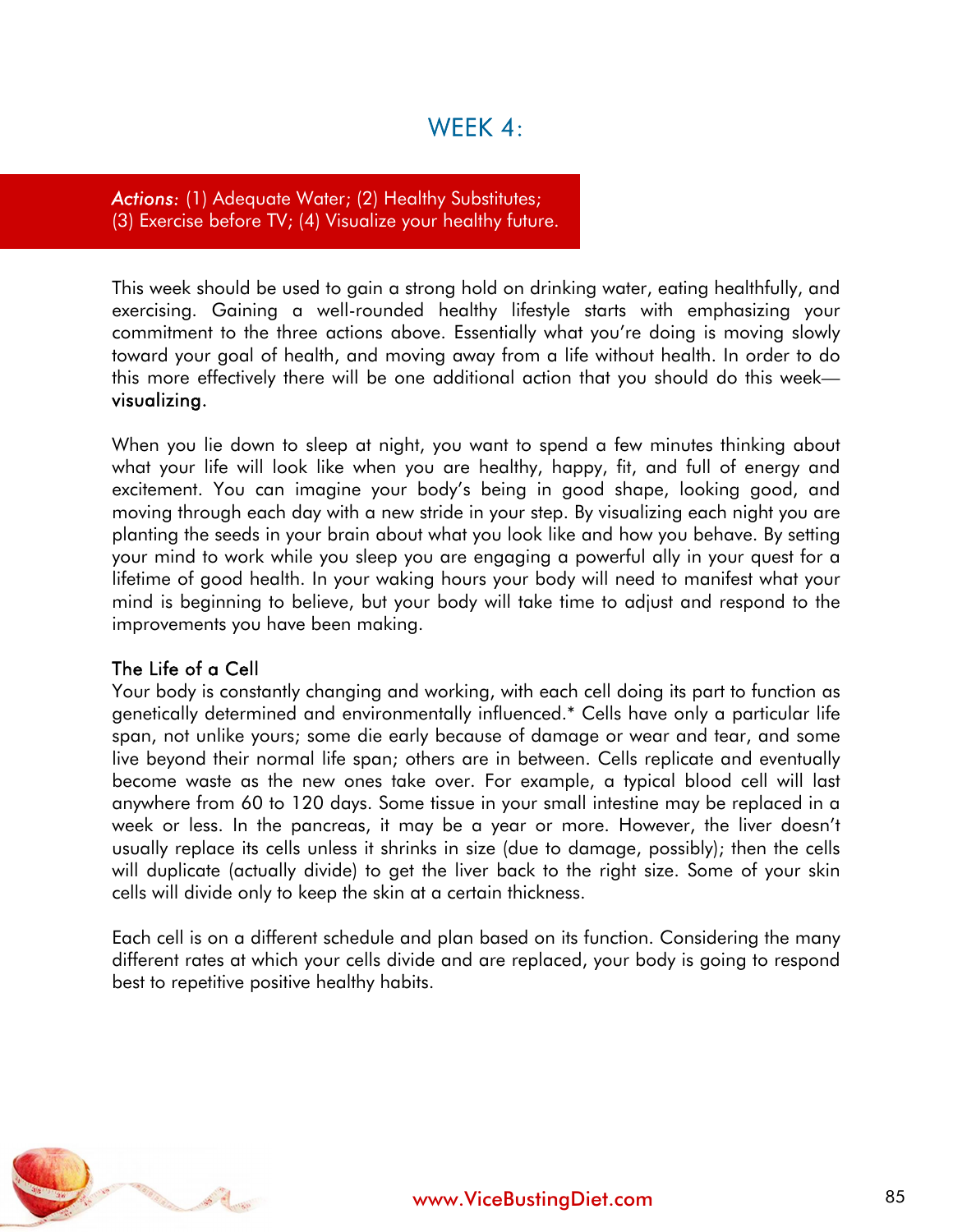As you begin your changes and start living healthily, let's assume that your body will not fully respond (at least not on the cellular level) to your actions until new cells have replaced old ones. If your body is undergoing a replacement of new cells every few months, you have the opportunity to make even more magnificent changes than you may have realized. Therefore, you must give yourself time when trying to change your body. Genetics and normal function of the cells are going to be a limiting factor that just cannot be altered.

During this fourth week, you should start to see a vast improvement in your energy level from when you started this plan. If you have been following it faithfully, you may find that your mental sharpness has improved as well. If you feel there have not been many physical or mental improvements up to now, don't worry. You should have a daily planner at this point, so that you can keep track of the actions you complete. Evaluate your progress based only on the number of actions you have successfully completed. If you have incorporated these actions into your routine consistently up to now and don't feel you've achieved any results, keep going; you will see change. If you've met or exceeded your goals, be sure you schedule a reward for completing this week's actions.

# KEEPING SCORE

## The number of days I...

| 1. Drank water                           | $(7 \text{ max})$ |
|------------------------------------------|-------------------|
| 2. Busted my food vice                   | $(7 \text{ max})$ |
| 3. Ate healthy substitutes               | $(7 \text{ max})$ |
| 4. Exercised before watching TV          | $(5 \text{ max})$ |
| 5. Completed each day's actions          | $(7 \text{ max})$ |
| 6. Said my Daily Affirmation             | $(7 \text{ max})$ |
| Add up your score and see where you are. |                   |
|                                          |                   |

# A Total Score of:

34–40: Excellent—you have a strong commitment to good choices and making positive changes;

27–33: Good—one more push and you'll be consistent with your healthy actions; 21–26: Average—you may see results, but you need to increase your consistency and effort;

Below 20: Poor—you need to review your goals and focus; you need to work on mastering only these four actions; go another week or two before moving on.

# GOAL FOR THE WEEK: MASTER THREE ACTIONS AND VISUALIZE YOUR HEALTHY FUTURE.

End of Week Reward:

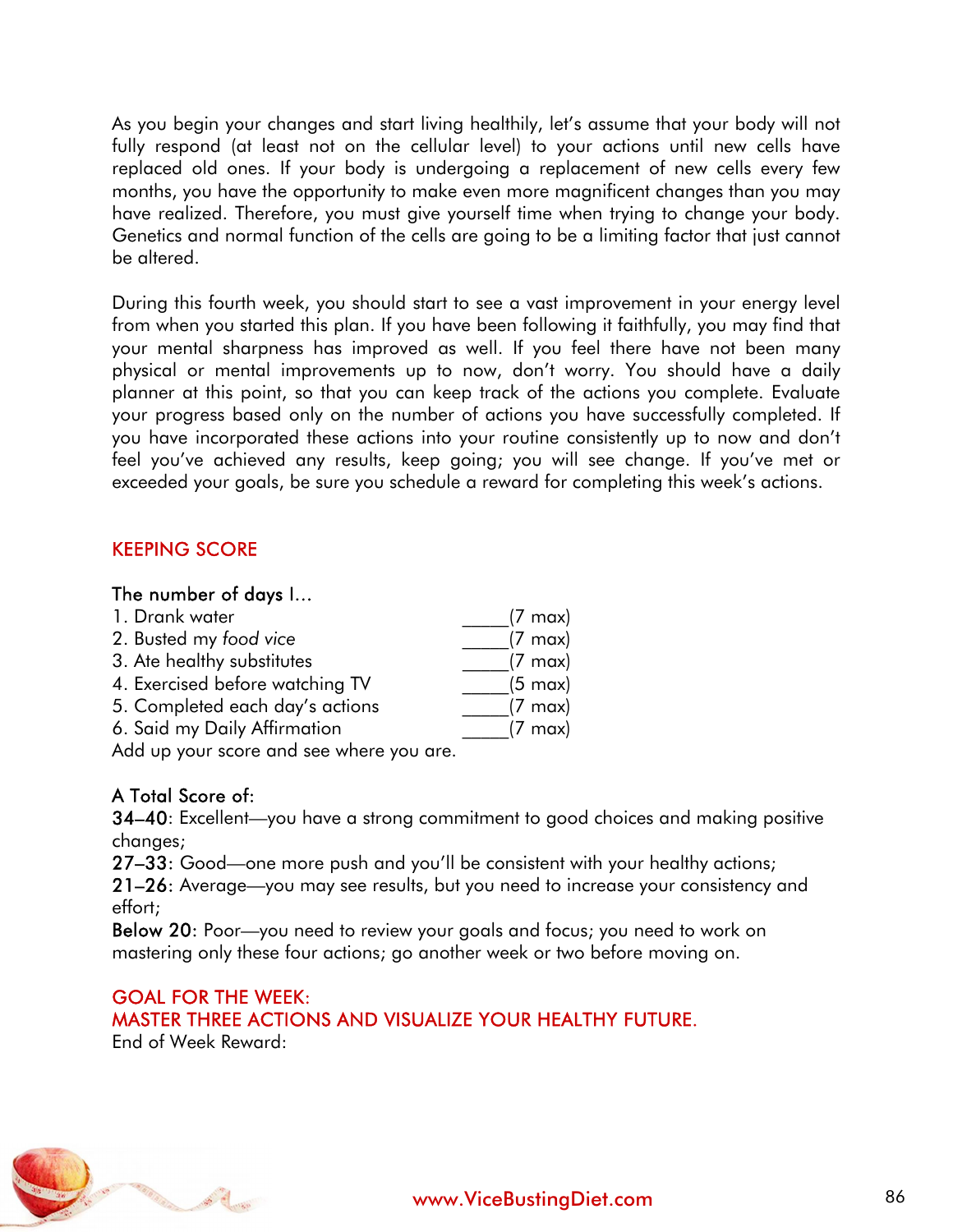# WEEK 5:

#### Actions: (1) Adequate Water; (2) Healthy Substitutes; (3) Exercise Before TV; (4) Visualize Health; (5) Add a Fruit or Vegetable.

Welcome to Week 5. By now you will have established water as a daily habit and completely busted your *food vice*.

This week you need to add a piece of fruit or a vegetable to whatever you normally eat each day. While you may have added one or the other when busting your *food vice,* this week you need to add another to your daily diet. If you aren't eating healthily during an afternoon snack, or whatever time you reach for something to eat that's not a full meal, then make it a fruit or vegetable. If you already eat healthy snacks (maybe you busted a snack vice), then add a fruit or vegetable to either lunch or dinner.

## BENEFITS OF ONE FRUIT OR VEGETABLE

Adding a fruit or vegetable to your daily intake will help you in a number of ways. First, it curbs your appetite. If you have a piece of fruit before lunch you won't be as hungry. If you want a snack in the afternoon, choose a piece of fruit or maybe some baby carrots or a tomato—which will prevent you from craving unhealthy foods. The healthy calories in fruits and vegetables will keep energy levels up and hunger levels down.

By adding another fruit or vegetable to your diet, you will be increasing the amount of water you're consuming. This doesn't count toward your total daily intake, but because most fruits and vegetables have a high water content, you will be providing yourself with a healthy form of water that also happens to be full of vitamins and minerals. The vitamins and/or minerals that are found in most fruits and vegetables are often lacking in most American diets. One dose of a fruit or veggie will help fill this need.

Many fruits and vegetables are high in fiber. Colon cancer is a common illness in our society today, and many experts believe one of the biggest causes is the lack of high-fiber foods in our diet. An extra serving of fruit or vegetable is a great way to start getting the fiber you need. Fiber will help keep your intestines "clean" and keep you regular. Regardless of which expert you agree with—eating more fruits and vegetables will do more good than not having them.

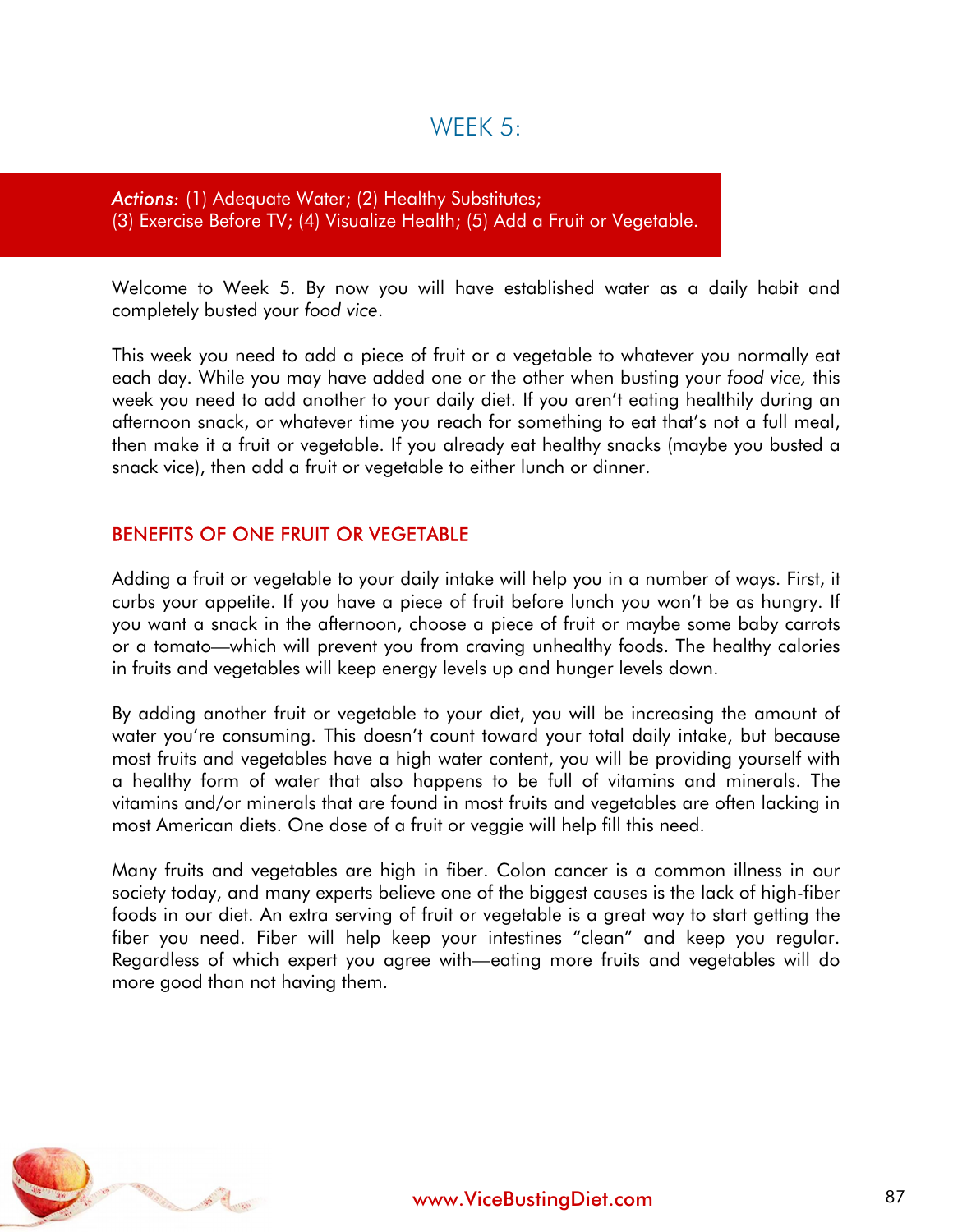### Avoid Hunger

One of the best ways to avoid eating high-calorie snack foods is to eat a piece of fruit or vegetable before the hunger pangs come on. If you can keep from getting hungry, you'll be more likely to succeed in sticking to the plan. In my own experience and my observation of others, when you get to the point of feeling *really* hungry, you are more likely to make poor eating choices. I believe this is due to low sugar levels and your desire to have something immediately to assuage that hunger, but I also think there are probably triggers in your brain that lead you to have what you were used to eating in the past. When you're hungry, you start to focus so much on what to eat that you conjure up images of what you think might taste *really good.* You don't want to put yourself in that situation.

The best way to avoid getting too hungry is to have a piece of fruit or vegetable nearby, especially when you're going to be gone from home all day, or you have a long period between lunch and dinner in the afternoon at work. Having a healthy snack (or two) is fine. You're better off having three bananas than having one doughnut during the day.

I had a client who learned that having one fruit per day was the way to end her daily hunger. Carolyn drank a cup of coffee during the afternoon because she would feel sluggish. This wasn't necessarily a diet vice for her because she drank only one cup and used a low-calorie sweetener. The problem was that she would eat larger portion sizes for her dinner. By having a solid and healthy snack in the middle to late afternoon instead of coffee, she found that her energy level did not experience the same lull *and* she didn't feel as hungry when it was time for dinner. The solution was simple, healthy, and easy.

This week, make plans to have a piece of fruit or vegetable added to your daily diet and get into the habit. It feels extremely good to be eating a healthy food full of water, vitamins, and fiber. These are energy foods—and straight from nature. Be sure you do this week's action at least 80 percent as well as you possibly can and schedule a reward for your time, effort, and success. By the end of this week, exercise should be established as a habit.

This week I also want you to start taking PGX Daily Ultra Matrix capsules before every meal. PGX will help you effortlessly curb your appetite and eat less. It contains a unique complex of polysaccharides (natural fibers) that expand in the digestive tract and create a satisfying sense of fullness. To fully understand how PGX can help you eliminate diet vices, it's important to understand what soluble fiber is and does in the body. Soluble fibers, like those in oatmeal for example, dissolve or partially dissolve in water. This increases the volume of food in the digestive tract and slows down the digestive process, which helps the body regulate insulin and hunger. You feel full longer and your blood sugar levels don't spike up and down, putting you on a "blood sugar roller coaster". PGX

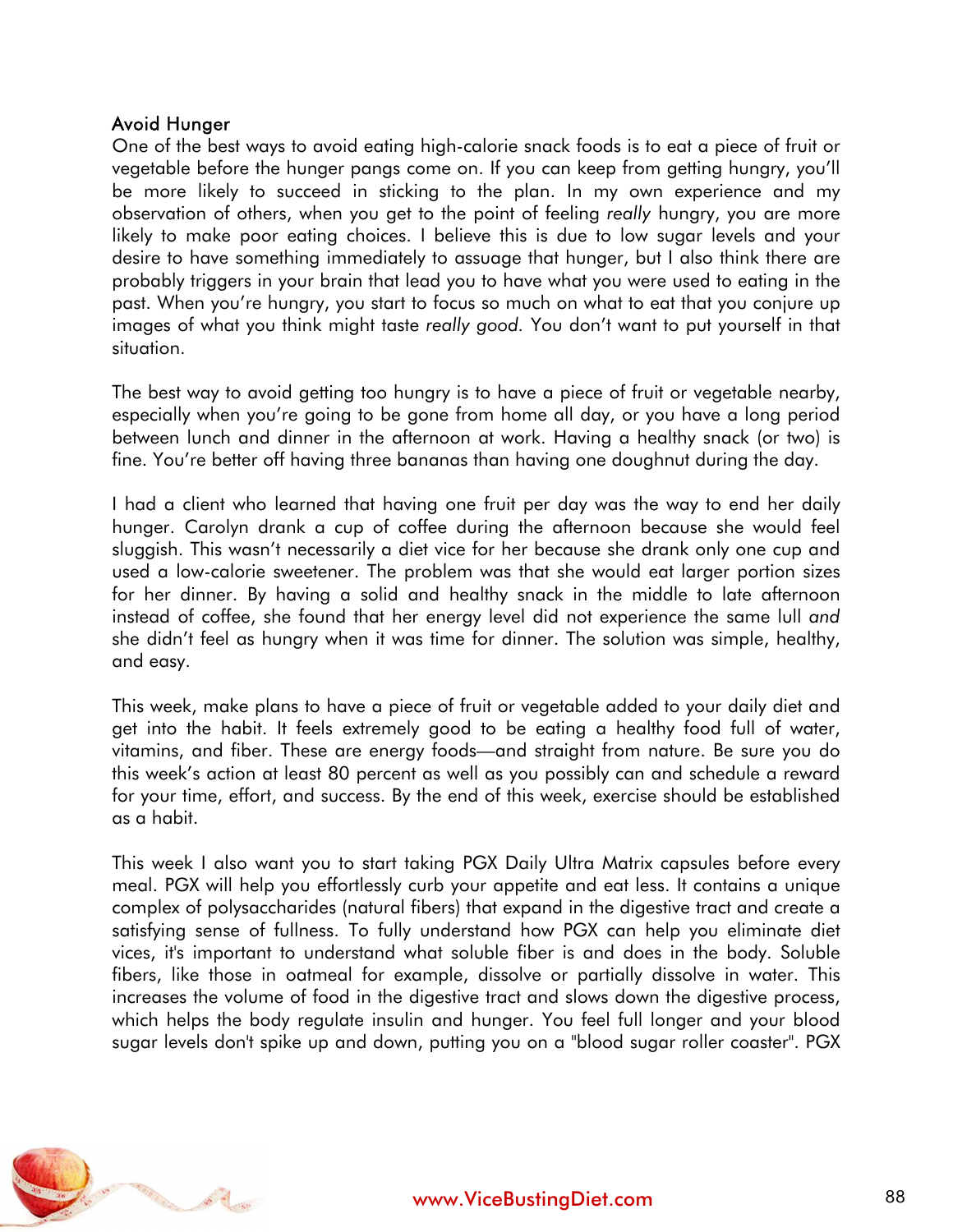is so highly concentrated that a few capsules of it are equal to about 5 bowls of oatmeal in terms of soluble fiber value.

Drinking plenty of water is essential when taking PGX. Used between, before or with meals, PGX absorbs many times its weight in water within the digestive system. PGX slows the absorption of carbohydrates preventing blood sugar spiking after meals, helping you get off of the blood sugar roller coaster that can cause food cravings. Based on clinical research, PGX not only helps stop cravings and reduce hunger, it also improves cholesterol balance.

# KEEPING SCORE

### The number of days I...

| 1. Drank water                           | $(7 \text{ max})$ |
|------------------------------------------|-------------------|
| 2. Busted my food vice                   | $(7 \text{ max})$ |
| 3. Ate healthy substitutes/used PGX      | $(7 \text{ max})$ |
| 4. Exercised before watching TV          | $(5 \text{ max})$ |
| 5. Completed each day's actions          | $(7 \text{ max})$ |
| 6. Said my Daily Affirmation             | $(7 \text{ max})$ |
| Add up your score and see where you are. |                   |

## A Total Score of:

34–40: Excellent—you have a strong commitment to good choices and making positive changes;

27–33: Good—one more push and you'll be consistent with your healthy actions;

21–26: Average—you may see results, but you need to increase your consistency and effort;

Below 20: Poor—you need to review your goals and focus; you need to work on mastering only these four actions; go another week or two before moving on.

# GOAL FOR THE WEEK: ADD A FRUIT OR VEGETABLE TO YOUR DAILY DIET.

End of Week Reward:

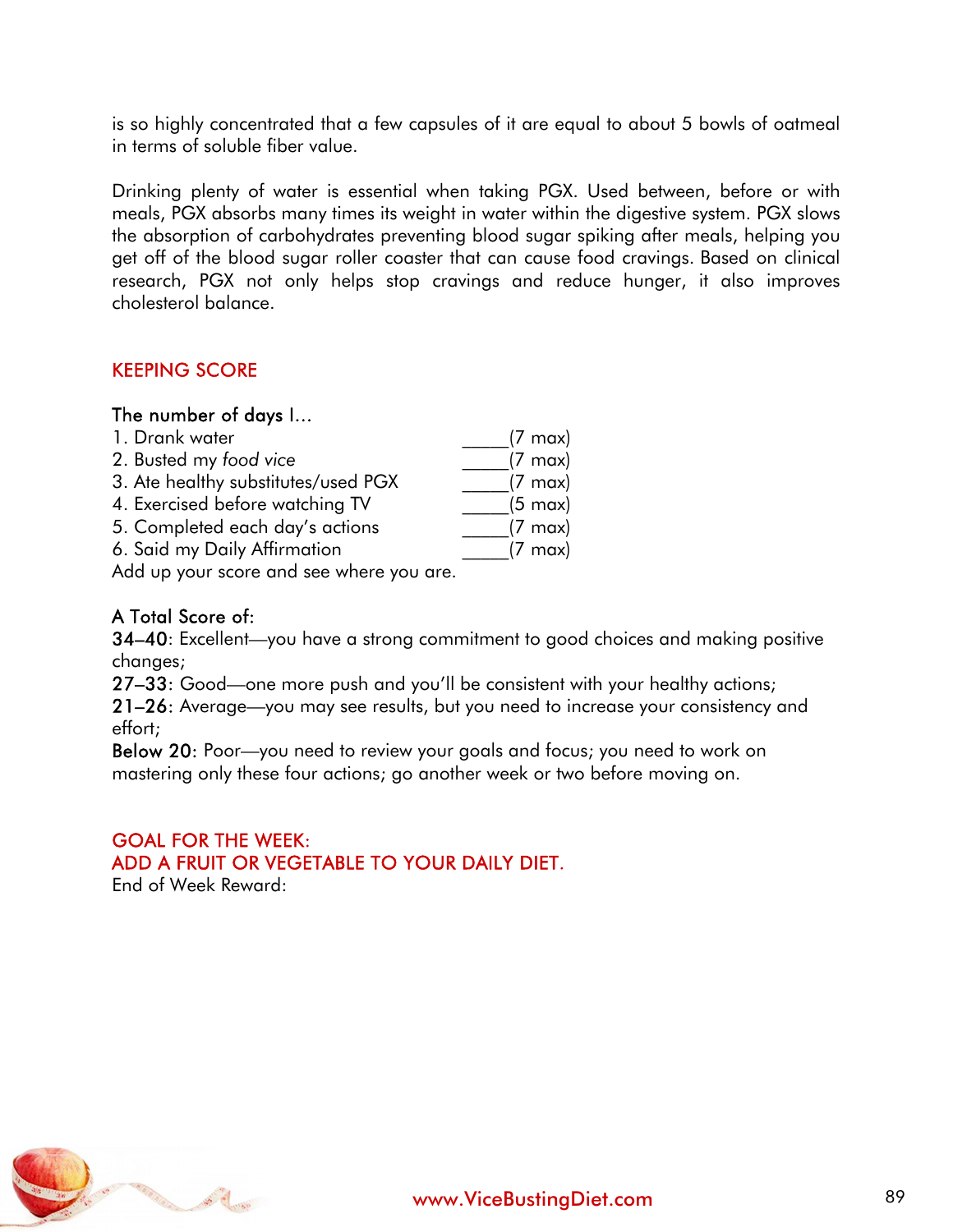# WEEK 6:

 *Actions:* (1) Adequate Water; (2) Healthy Substitutes; (3) Exercise Before TV; (4) Visualize Health; (5) Add a Fruit/Vegetable and take PGX Daily before each meal and snack; (6) Increase Exercise.

You have come this far and a big "Congratulations" is in order. There may be days that you don't get enough water, exercise, and healthier foods. It happens, but don't let a small setback deter you from your goals. If you said, *"I'm not going to the gym because I'll only get twenty minutes of exercise in,"* go anyway because some exercise is better than none. If you haven't had enough water, be sure you planned ahead to get more the next day.

When you are planning to add a healthy habit to your routine, establish the healthy habit first, then strive to do it to its completion.

If you keep these two points in mind, you won't get down on yourself if you fall short of being thorough with any action during any particular week. Remember, doing the action (making it a habit) is your first priority. Do it, then worry about doing it exactly right later.

## EXERCISE—VITAL TO HEALTH

This week you should put more emphasis and focus on the exercise that you're doing. You should evaluate your level of health and fitness (see Appendix I), determining if you've made any progress to a higher level. When you started, if you could walk for only five minutes and now you are up to ten minutes, that is an improvement. This is a very individual process, and only you will be able to evaluate how you are feeling and what gains you are realizing. Exercise is one of the most important actions you can take for your health—almost as important as what you eat and drink. The goal for establishing exercise in your routine is to do it at least five days a week. When you reach a frequency of five days and forty-five minutes to an hour each time, you'll be in *very good* shape it's just a matter of gradual improvements over time. This is an average, so keep in mind that such factors as your job, health conditions, what you're eating, and your genetics all have an influence.

The goal, if you are starting out, is to do mostly cardiovascular or aerobic exercises (like walking, biking, elliptical machine), but eventually you should also be spending time doing muscle-strengthening exercises. If you are not already doing strength-training

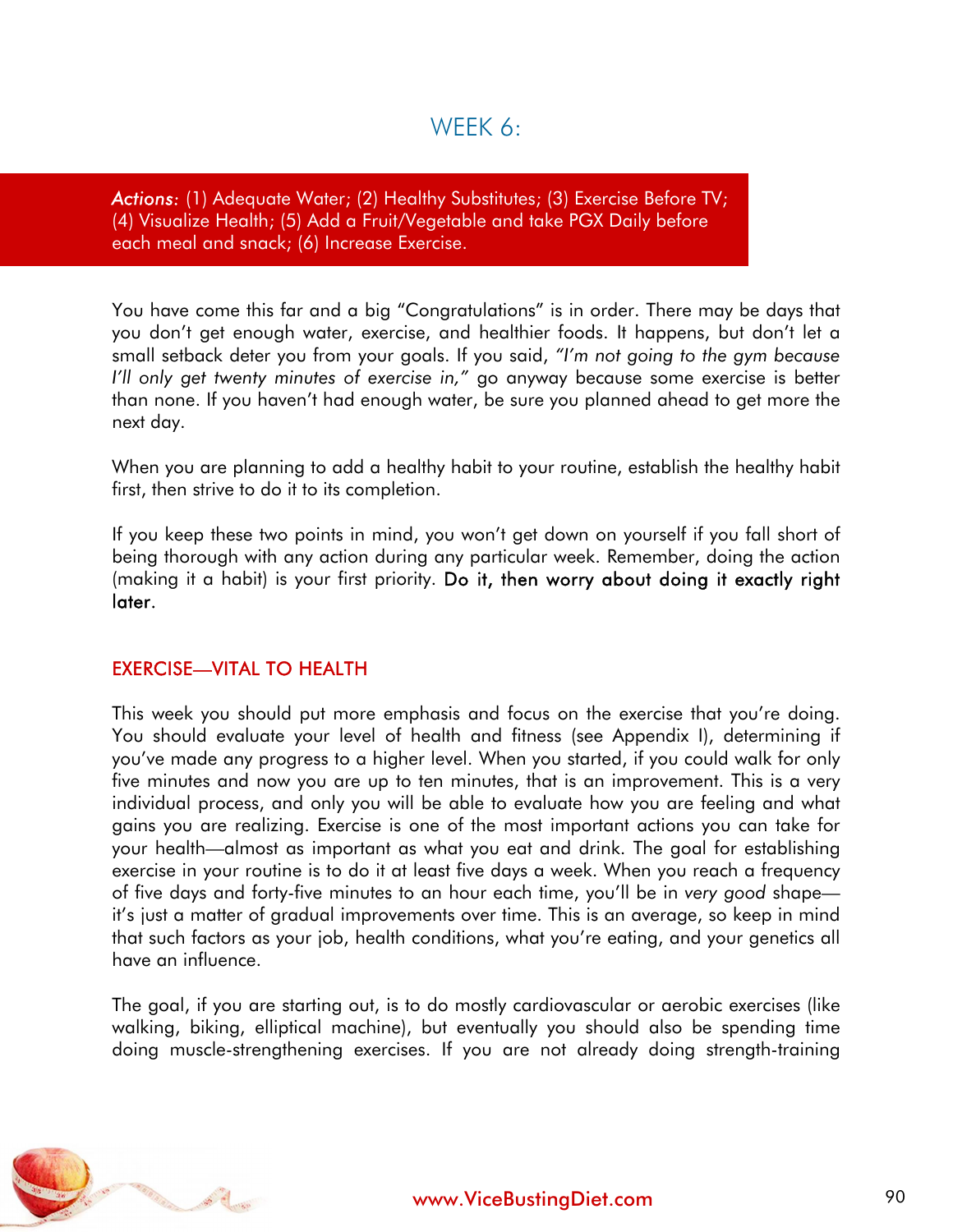exercise, you can add that this week. Strength training can be as simple as a rubber band/resistance workout to a weight-lifting session with a trainer at a gym. Just make sure you know how to do it properly and build gradually as you are doing with the cardiovascular exercise. The time you spend exercising should be done performing the recommended exercises for your level (or those recommended to you by a professional).

Your goal this week is to get in at least thirty minutes of exercise for five days this week. There are a couple of things to consider about this time period. First, it's easier (and more effective) to do your thirty minutes all at once. I've been asked if a thirty-minute walk could be split up into two fifteen-minute walks. If you find that you can do thirty minutes *only* if you split it up, by all means do it that way. Eventually, though, you will want to do your minutes all at once. One very good reason—fat burning happens more after your first twenty minutes of continuous exercise. When you start to add muscle strengthening to your routine, you can split up your exercise time if you have to. For this week, your goal is to hit the thirty minutes a day for five days—and plan on it from here on out. Remember that you only apply the actual time that you're exercising toward your 30 minutes—from the moment you start until you're done. Stopping for a five-minute break (for whatever reason) does not count toward your time. Be honest and dedicated to those thirty minutes—they're strictly for you and your health.

With more time dedicated to physical activity, you will either be watching less television or spending more hours exercising while you're watching TV. The rule is to *exercise before or during your TV viewing*. Do that one exercise that you've come to know well and continue to do it more often. You can become an expert on your exercise of choice and how much you're capable of in what amount of time (not your maximum, but what you can comfortably do plus some). Then you can continue to strive for a little bit more speed or distance (and time) in the coming weeks. Don't allow yourself to lay on the couch and watch TV if you haven't yet done your daily exercise—ever!

### Focus on Your Target

As you establish good habits and are convinced that progress comes down to whether you are completing daily actions, you should start to become more focused on a weekly target. This is part of the building process that connects what needs to be done now with the result you want to achieve. The visualization process helps, but having a short-term target will bridge the gap between today's actions and the healthy lifestyle that you've been visualizing. Plan ahead for what you want to accomplish for the coming week: set your schedule, buy the necessary groceries, know what times of what days you're going to exercise, and so on. Use achieving these goals as a measure of your progress.

Janet has seen results from vice busting and even more from exercising. She weighed 263 pounds at age forty-seven, and at 5 feet 4 inches, was having difficulty with her energy level and making it through a whole day without a lot of fatigue. Well, after some

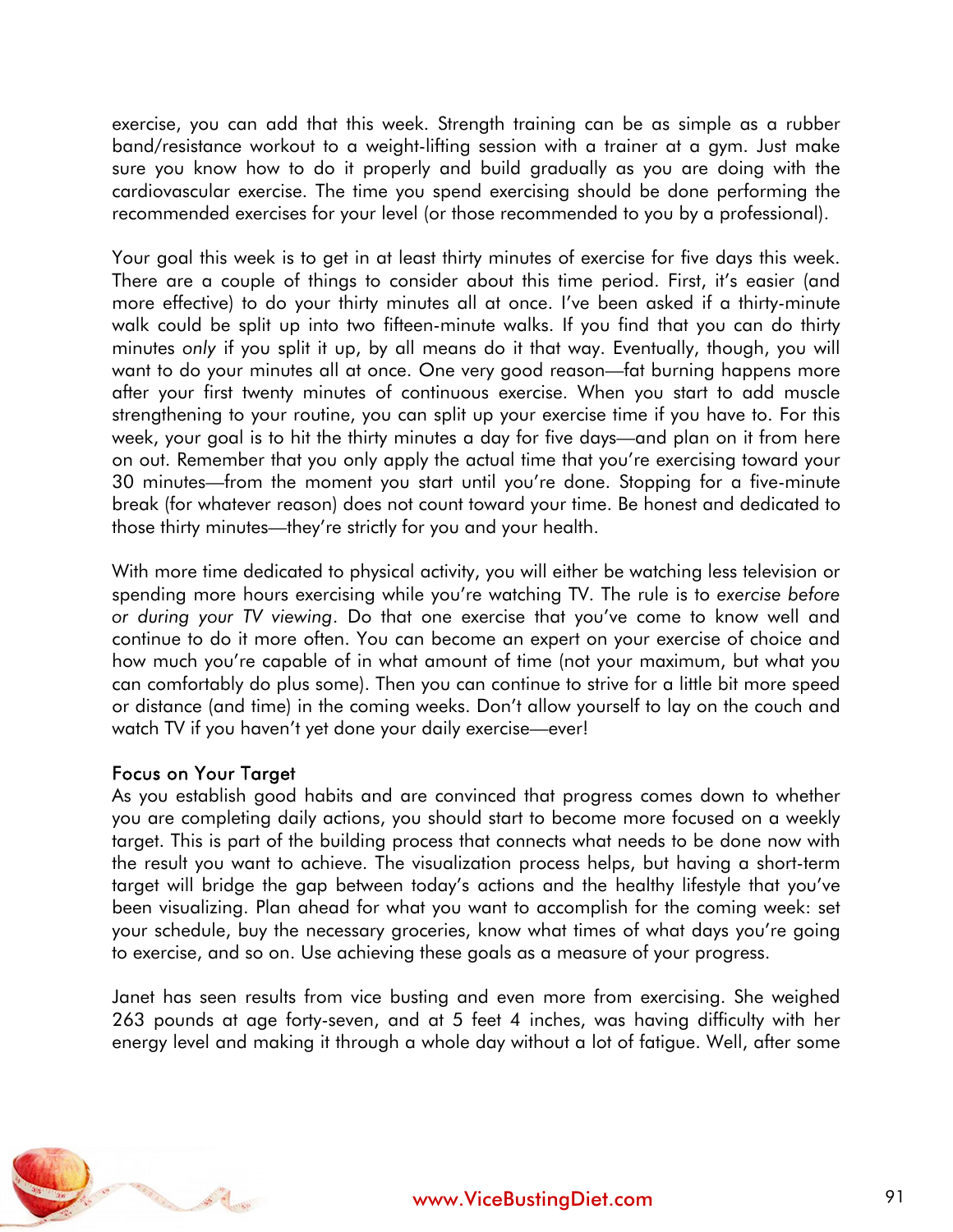vice busting—especially giving up television in favor of exercise—she started doing exceptionally well. After she got in the habit of walking, she worked her way up to regular gym visits. Soon after, Janet was down 35 pounds. She went on to lose about 60 pounds and feels that joining a gym was the turning point to getting fit and keeping the weight off. It goes to show you that a little extra effort can go a long way—especially when it's exercise.

# KEEPING SCORE

### The number of days I...

1. Drank water  $(7 \text{ max})$ 2. Busted my *food vice* \_\_\_\_\_(7 max) 3. Ate healthy substitutes/used PGX  $(7 \text{ max})$ 4. Exercised before watching TV  $(5 \text{ max})$ 5. Completed each day's actions [7 max] 6. Said my Daily Affirmation \_\_\_\_\_(7 max) Add up your score and see where you are.

# A Total Score of:

34–40: Excellent—you have a strong commitment to good choices and making positive changes;

27–33: Good—one more push and you'll be consistent with your healthy actions;

21–26: Average—you may see results, but you need to increase your consistency and effort;

Below 20: Poor—you need to review your goals and focus; you need to work on mastering only these four actions; go another week or two before moving on.

### GOAL FOR THE WEEK: INCREASE THE DAYS/TIME FOR EXERCISE.

End of Week Reward:

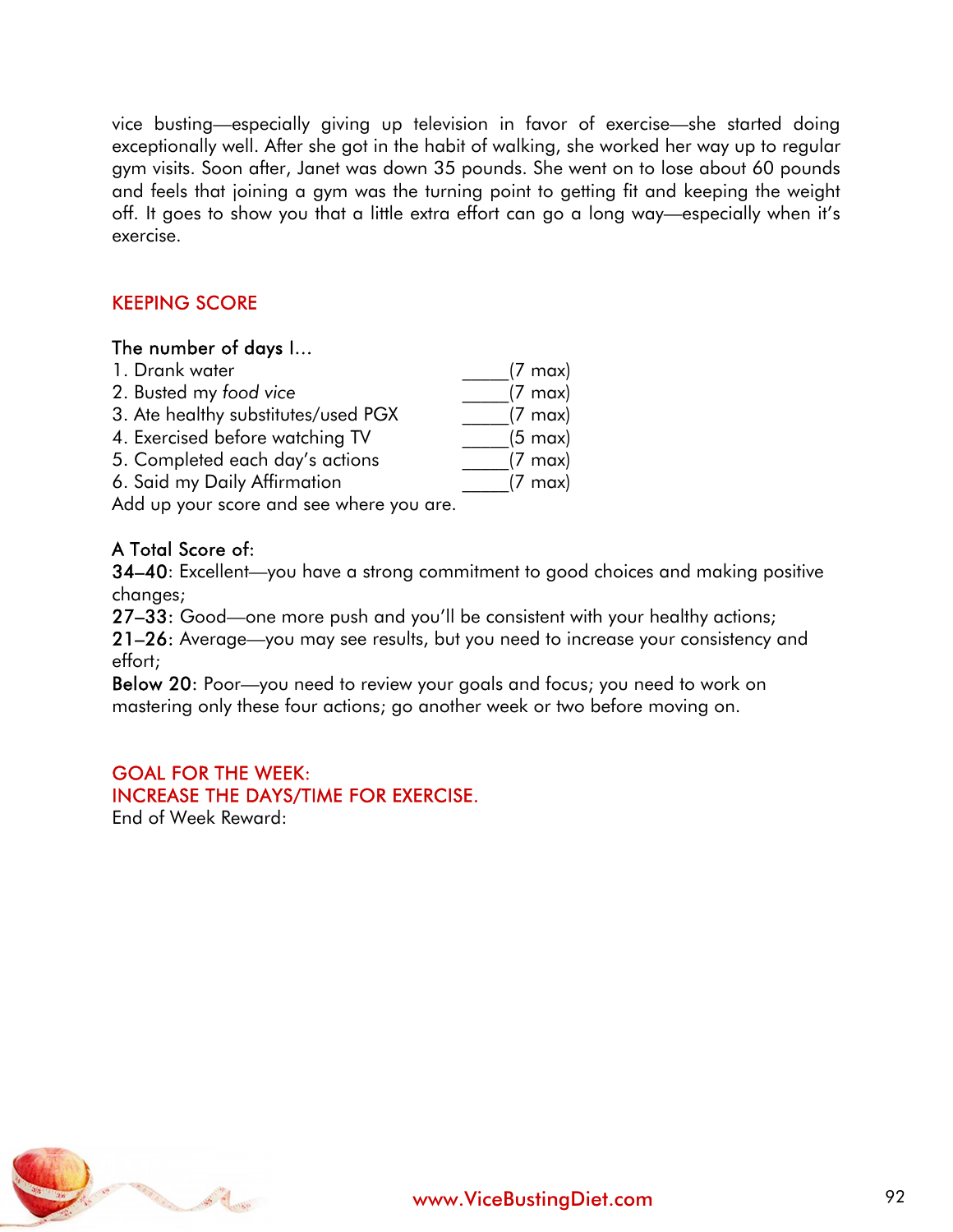# WEEK 7:

*Actions:* (1) Adequate Water; (2) Healthy Substitutes; (3) Exercise Before TV; (4) Visualize Health; (5) Add a Fruit/Vegetable and take PGX before each meal and snack; (6) Increase Exercise; (7) Add Fiber.

At this point you should be feeling quite a few positive changes to your overall health. I have seen plenty of people lose at least 10 pounds and many others up to 15 pounds by now. That's only 2 pounds per week, nothing unreasonable or overly dramatic—maybe not impressive enough to get your attention. The fact is this approach makes it easy, doable, and lasting.

This week we take a step to improving your health and even more specifically the health of a very important part of your system: your heart. According to the American Heart Association, cardiovascular (heart and blood vessels) disease ranks as America's number one killer, taking 41 percent of those who die each year. It's been said that too often the first sign of heart problems is a heart attack. Well, besides exercise (and an overall healthy diet), there is one action that you need to do this week and continue to make a part of your ongoing healthy lifestyle: adding fiber to your diet. A diet with an adequate amount of fiber may just help lower high levels of cholesterol, prevent some cancers, control diabetes to some degree, and may prevent gallstones and kidney stones.

## FIBER—OVERCOMING A DEFICIENCY

According to the surgeon general, the average American diet gets barely half of the recommended amount of fiber each day.\* So what is fiber and why is it so important? Fiber is a substance that your body cannot digest. Because you cannot digest it, it is not considered any measurable source of calories. That's right, fiber = no calories.

There are two types of fiber: soluble fiber, which dissolves in water, and insoluble, which does not.

### Soluble fiber

Soluble fiber sources include oat bran, oatmeal, prunes, beans, peas, rice bran, barley, apples, oranges, peaches, pears, strawberries, and other citrus fruits. Oats have the highest proportion of soluble fiber of any grain.

One recently developed source of soluble fiber is PGX, PolyGlycopleX. This is a complex of several polysaccharides (natural plant fibers) that expand in the digestive tract more

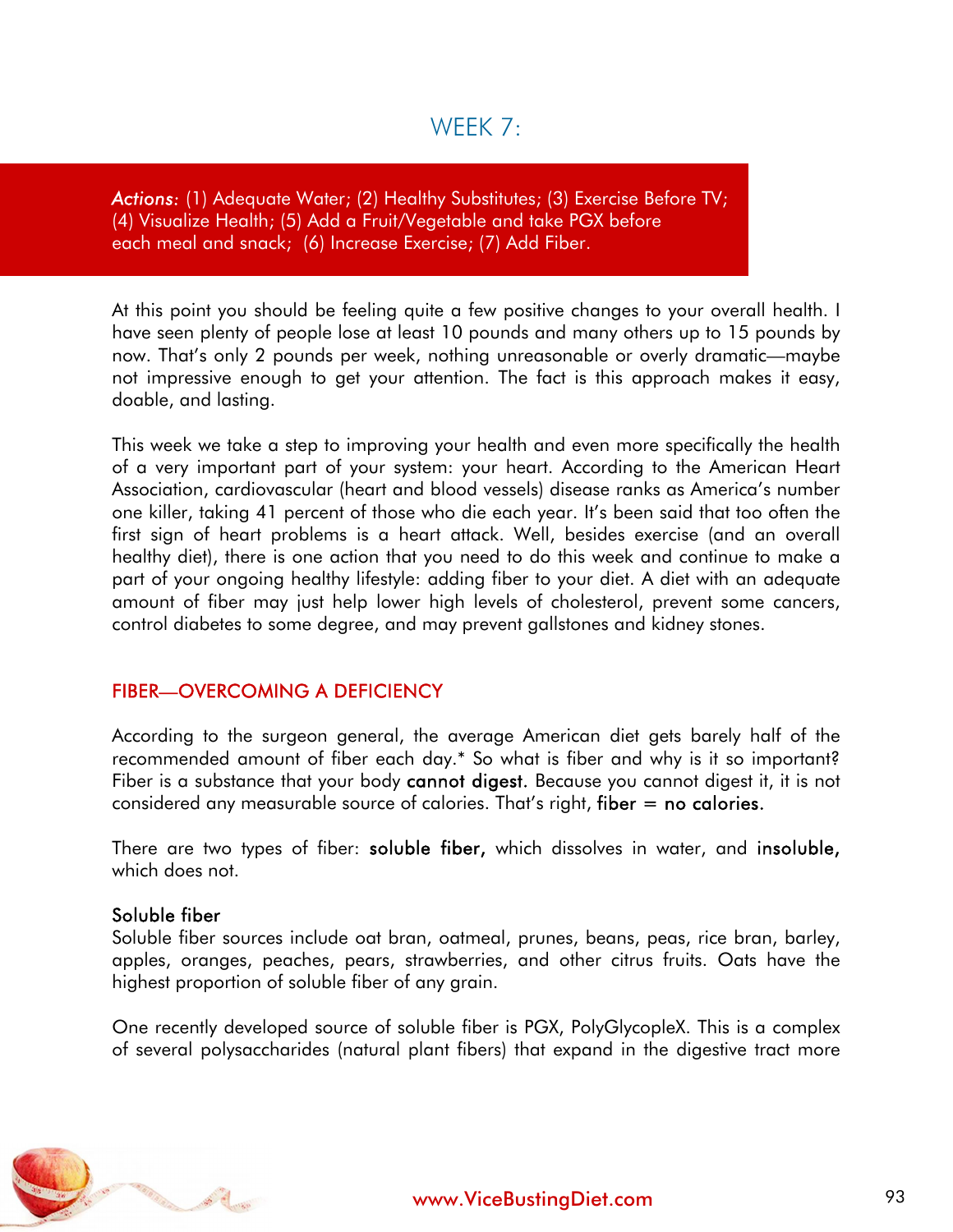than any other souble fiber. PGX Daily in capsules or, my favorite, SlimStyles shakes, is so highly concentrated that you would have to eat a LOT of oatmeal to get the same benefits. Drinking lots of water and taking PGX before or between meals can really help curb your appetite and give you a lasting feeling of fullness, with the added important health benefits of blood sugar and cholesterol balancing.

Soluble fiber has health benefits, such as helping to lower cholesterol, relieving constipation, and even relieving hemorrhoids. It has a positive influence in the prevention of heart disease by helping to control cholesterol and triglyceride levels. Adequate fiber can also help regulate blood sugar levels, which is important in avoiding diabetes. Many experts agree that a diet with adequate amounts of fiber may help prevent colon cancer. (Fiber benefits taken from http://yourmedicalsource.com; see also pgx.com)

### Insoluble fiber

Insoluble fiber does not dissolve in water. Insoluble fiber sources include whole wheat breads, wheat cereals, wheat bran, popcorn, brown rice, rye, barley, carrots, Brussels sprouts, turnips, cauliflower, and apple skin (the rest of the apple is *soluble*). Insoluble fiber doesn't have the same benefits as soluble but seems to be especially important to the normal functioning of the bowel. This type bulks up waste and moves it through the bowels more efficiently. According to the Johns Hopkins Medical Center (www.jhbmc.jhu.edu), "Fiber is a [dieters'] dream since fibers called cellulose and hemicellulose take up space in the stomach, making us feel full, therefore food intake is less." What that means is you can use a fiber-rich food or drink to curb your appetite without getting the calories (only so often, not three times per day). You can increase the fiber in your diet by adding another fruit or vegetable or salad to your daily intake or you can follow my suggestions below.

Buy some bran cereal that is low in carbohydrates yet high in fiber. Watch out for extra and unnecessary sugars when getting bran cereal—Kellogg's makes one called All-Bran that's good (with a low carb option) and Kashi also makes a good one. Then pick up some wheat germ and milled flaxseed. Wheat germ (I use *Mother's* brand) contains vitamin E, some B vitamins, zinc, and some minerals, and is believed to help colon function, nourish the skin, lower cholesterol, and boost the immune system. The milled flaxseed is believed to have similar benefits—assists with colon function, helps lower cholesterol, provides a source of *good* fats (omega-3 fatty acids), and is a good soluble fiber (with some insoluble too).

Put a small portion (a half cup or less) of your *bran cereal* in a bowl. Add one teaspoonful of *milled flaxseed* and one tablespoonful of *wheat germ*. Add skim milk (or soy milk with low carbs) and enjoy. You'll be getting a good source of fiber and nutrition without too many calories! Do this once a day, as part of a meal or snack.

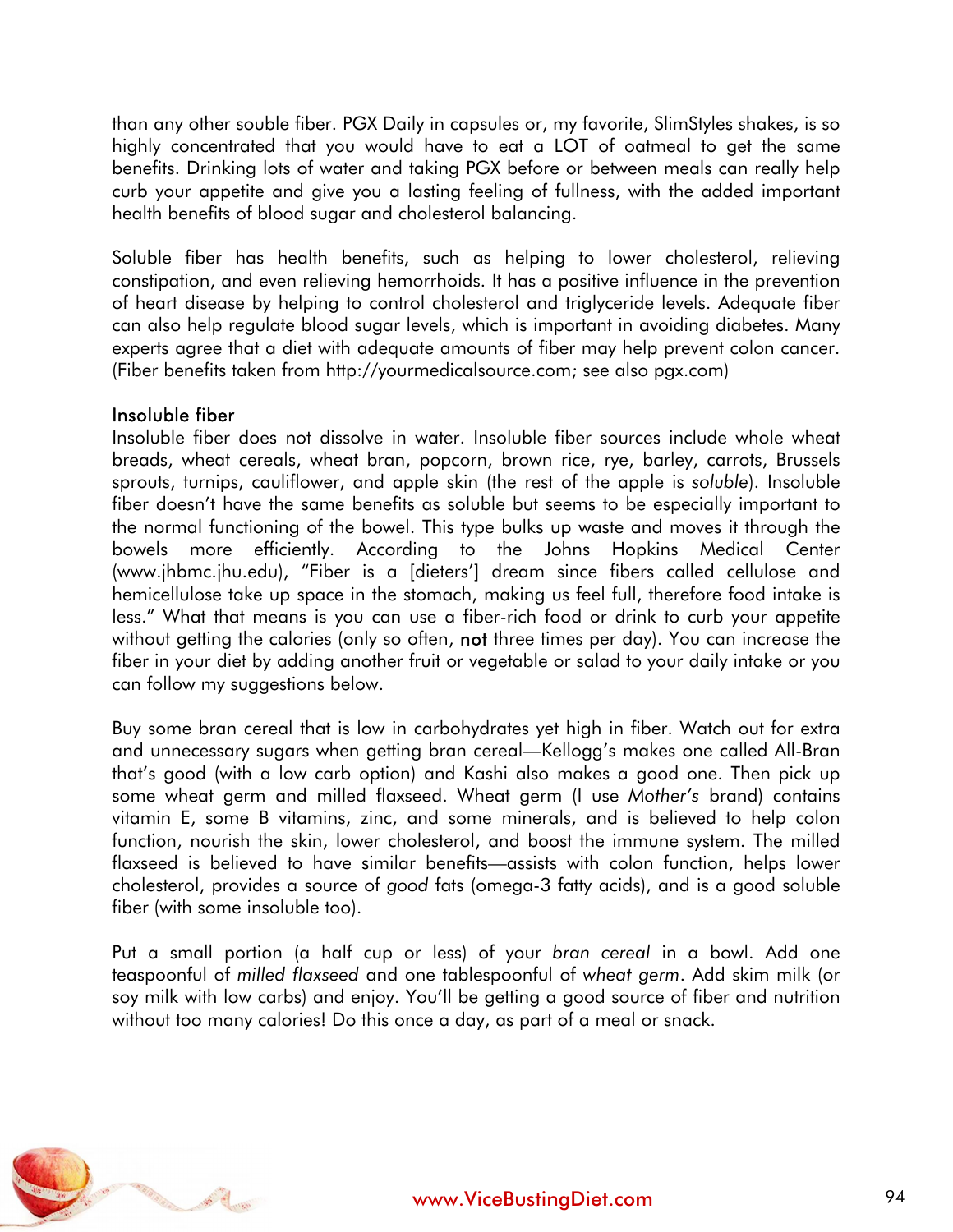### SOME SOURCES OF FIBER

| Soluble             | <b>Insoluble Fiber</b>                            |                              |                     |         |
|---------------------|---------------------------------------------------|------------------------------|---------------------|---------|
| Oatmeal<br>Oat bran | Legumes:                                          | Whole                        | Brown rice          | Carrots |
| <b>PGX</b>          | Dried peas<br>Cucumbers                           | grains                       | Cereals             |         |
| Nuts and seeds      | Beans, Lentils<br>Zucchini Apples<br>Celery       | Whole<br><b>Strawberries</b> | Wheat bran<br>wheat | Seeds   |
| Pears               | <b>Blueberries</b><br>Tomatoes<br><b>COUSCOUS</b> | breads                       | Whole wheat         | Barley  |

*From www.hsph.harvard.edu/nutritionsource/fiber.html* 

| Fruits; Serving size;<br>Total fiber (g)                                                                                                                                                                                                              | Grains, cereal, pasta; Serving size; Total fiber (g)                                                                                                                                                               |  |
|-------------------------------------------------------------------------------------------------------------------------------------------------------------------------------------------------------------------------------------------------------|--------------------------------------------------------------------------------------------------------------------------------------------------------------------------------------------------------------------|--|
| Pear 1 medium 5.1<br>Figs, dried 2 medium 3.7<br>Blueberries 1 cup 3.5<br>Apple, with skin 1 medium 3.3<br>Peaches, dried 3 halves 3.3<br>Orange 1 medium 3.1<br>Strawberries 1 cup 3.0<br>Apricots, dried 10 halves 2.6<br>Raisins 1.5-ounce box 1.6 | Spaghetti, whole-wheat 1 cup 6.3<br>Bran flakes 3/4 cup 5.3<br>Oatmeal 1 cup 4.0<br>Bread, rye 1 slice 1.9<br>Bread, whole-wheat 1 slice 1.9<br>Bread, mixed-grain 1 slice 1.7<br>Bread, cracked-wheat 1 slice 1.4 |  |

#### Legumes, nuts, seeds; Serving Vegetables; Serving size; size; Total Fiber (g) Total fiber (g)

Lentils 1 cup 15.6 Peas 1 cup 8.8 Baked beans, canned 1 cup 13.9 Lima beans 1 cup 13.2 Turnip greens, boiled 1 cup 5.0 Pistachio nuts 47 nuts 2.9 Corn 1 cup 4.2<br>Peanuts 28 nuts 2.3 Popcorn, air-po Peanuts 28 nuts 2.3 Popcorn, air-popped 3 cups 3.6<br>Cashews 18 nuts 0.9 Tomato paste 1/4 cup 3.0

Black beans 1 cup 15.0 <br>Baked beans, canned 1 cup 13.9 Brussels sprouts 1 cup 6.4 Potato, baked with skin 1 medium 4.4 Tomato paste  $\frac{1}{4}$  cup 3.0 Carrot 1 medium 1.8

*From Mayo Clinic: www.mayoclinic.com* 

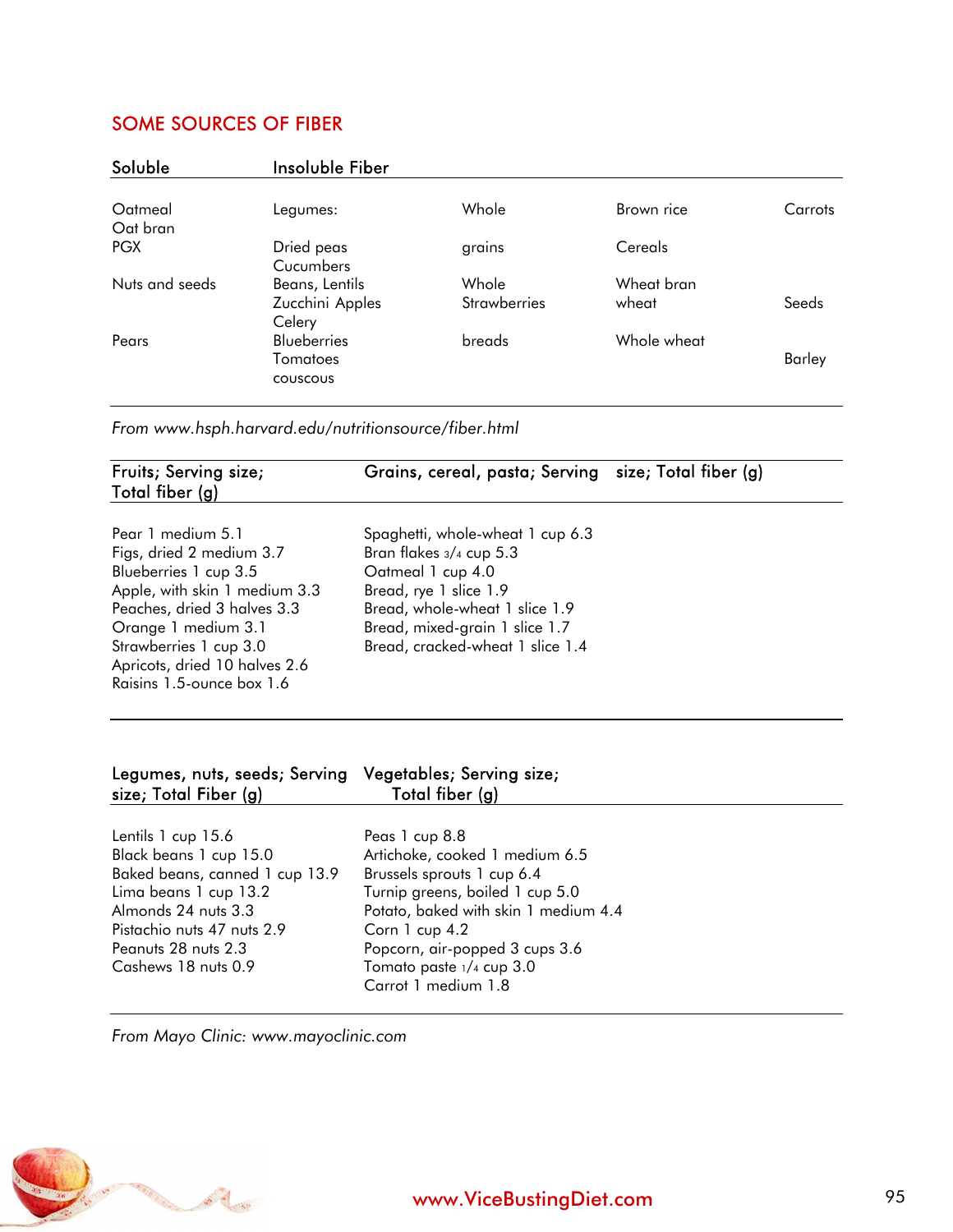Citrucel® and Metamucil® (brand names for psyllium seed fiber products) are good forms of soluble fiber that can be consumed once a day or as directed by your doctor. However, the best way to increase fiber in your diet that I have found is to take PGX. I was attending a health lecture when I heard Dr. Michael Murray talk about PGX and its benefits. That lecture changed my health and life forever!

By now, you should be taking PGX Daily capsules before every meal and snack, and you should be starting to experience decreased appetite and fewer cravings. Check out the box on page 32 (in Chapter 3) for more info on PGX (or visit pgx.com)

*Note: A large increase in fiber over a short period of time may result in bloating, diarrhea, gas, and general discomfort. It is important to add fiber gradually over a period of time (three weeks) to avoid abdominal problems.* 

# KEEPING SCORE

# The number of days I...

1. Drank water  $(7 \text{ max})$ 2. Busted my *food vice* \_\_\_\_\_(7 max) 3. Ate healthy substitutes/used PGX  $(7 \text{ max})$ 4. Exercised before watching TV  $(5 \text{ max})$ 5. Completed each day's actions [7 max] 6. Said my Daily Affirmation \_\_\_\_\_(7 max)

Add up your score and see where you are.

# A Total Score of:

34–40: Excellent—you have a strong commitment to good choices and making positive changes;

27–33: Good—one more push and you'll be consistent with your healthy actions;

21–26: Average—you may see results, but you need to increase your consistency and effort;

Below 20: Poor—you need to review your goals and focus; you need to work on mastering only these four actions; go another week or two before moving on.

# GOAL FOR THE WEEK: ADD FIBER TO YOUR DIET.

End of Week Reward:

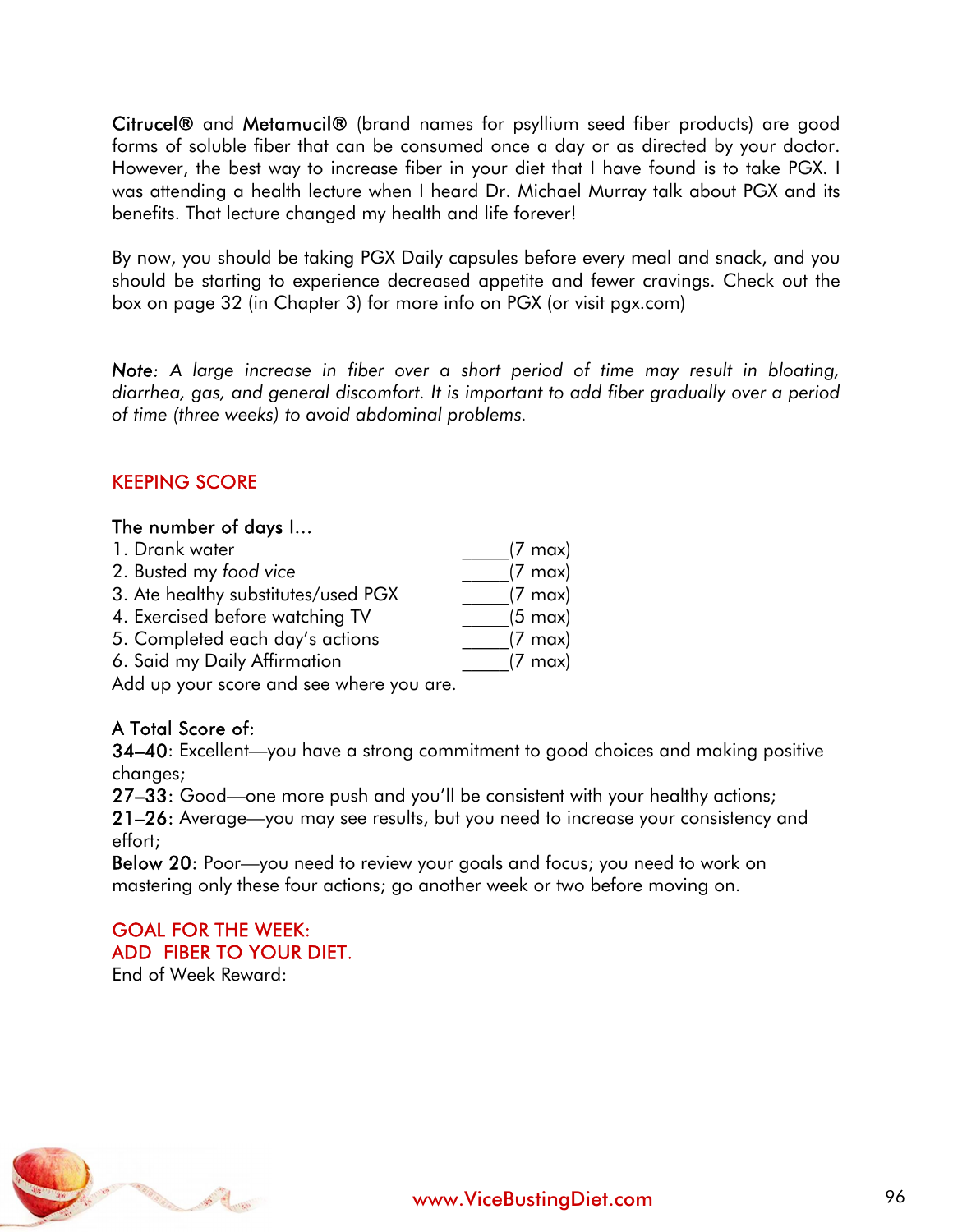# WEEK 8:

*Actions:* (1) Adequate Water; (2) Healthy Substitutes; (3) Exercise Before TV; (4) Visualize Health; (5) Add a Fruit/Vegetable and take PGX before every meal and snack; (6) Increase Exercise; (7) Add Fiber; (8) Clean Your Home.

As the building process continues, you're growing toward a life you are visualizing that is complete with healthy thoughts, actions, body, mind, and spirit.

If you have made the commitment to do the actions outlined up to this point, you should be feeling a sense of empowerment and control. Don't stop to celebrate by letting up, but do take the time to have a reward scheduled for the end of each week—but only if you've completed your goals for the week. You decide what completing them is: 70 percent, 80 percent, or is it adhering to your plan 100 percent? I'm not going to set a number for you; if you feel good about your progress, then do what you have planned at the end of each week. Even the smallest amount of improvement each week will add up to bigger changes in your life over time—take this journey at the pace that is right for you.

## GET YOUR HOUSE IN ORDER

When the first edition of this book came out, I got emails from readers asking WHY they needed to get their houses in order. I replied "just do it!" and then let me know what they learned—everyone realized the power of this exercise. So, allow me to tell you now: "Just do it!"

This week we're going to shift the focus to your surroundings. One of the things I have noticed over the years is how many people too often approach weight loss and dieting as being separate from normal daily living. As we've established by now, you can't be on a diet part-time, lose some weight, and go back to the way things were. You absolutely should not. In order for you to continue progressively moving toward a healthy lifestyle, let's look at your surroundings, mainly your home.

The first and most obvious place to start is your kitchen. How many snacks, unhealthy treats, high-sugar foods are in your kitchen? Does the life that you've been visualizing include all of those? Look to be sure that you aren't stashing items that you don't need or that don't belong in your life anymore.

The kitchen is the place where, if tempted by unhealthy foods, you're most likely to be consuming unhealthy calories.

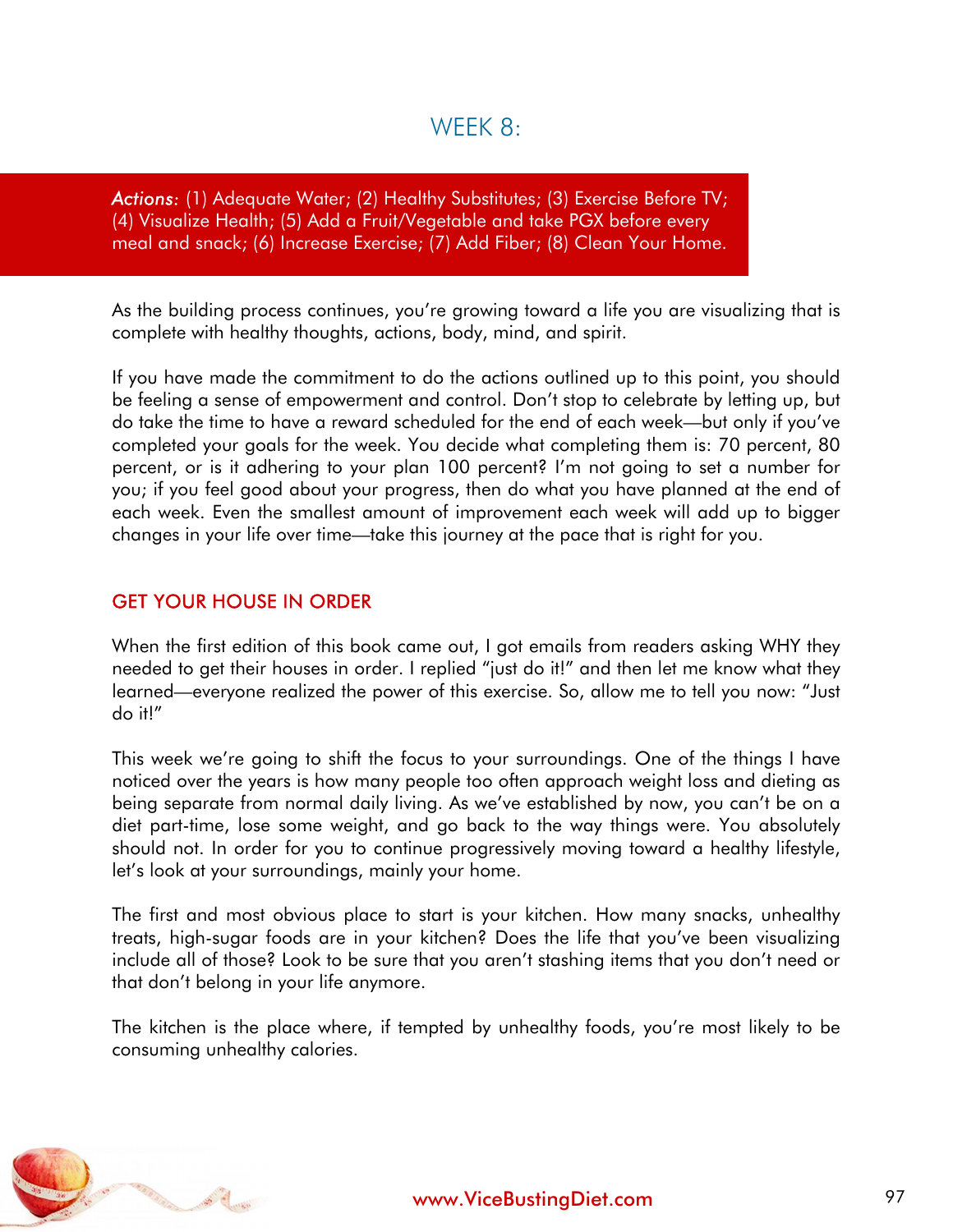Toss out the unhealthy foods and drinks and be sure that healthier foods are available and handy. Fresh fruit in a bowl on the table, high-fiber cereals in the pantry, snack-size carrots or other vegetables in the refrigerator, sliced and ready for eating. Be sure to wash your hands before handling food—it is the first defense in preventing sickness.

#### $Healthy = Clean$

If you are going to work toward a healthy and fit lifestyle, your home should be suitable for someone who *is healthy and fit*. Once you've tackled the cleaning and organizing, you will have a clean and organized kitchen. You'll feel a renewed sense of energy and a greater affinity with your surroundings, and that's *good* energy. I'd also like to point out that you may get the feeling of a fresh start (like a do-over) where from here on out you're moving only in the direction of health and leaving behind that other lifestyle. Focus on cleaning and organizing your home this week, in addition to the other actions—*and don't forget to schedule a reward*.

#### KEEPING SCORE

#### The number of days I...

| 1. Drank water                           | $(7 \text{ max})$ |
|------------------------------------------|-------------------|
| 2. Busted my food vice                   | $(7 \text{ max})$ |
| 3. Ate healthy substitutes/used PGX      | $(7 \text{ max})$ |
| 4. Exercised before watching TV          | $(5 \text{ max})$ |
| 5. Completed each day's actions          | $(7 \text{ max})$ |
| 6. Said my Daily Affirmation             | $(7 \text{ max})$ |
| Add up your score and see where you are. |                   |

#### A Total Score of:

34–40: Excellent—you have a strong commitment to good choices and making positive changes;

27–33: Good—one more push and you'll be consistent with your healthy actions;

21–26: Average—you may see results, but you need to increase your consistency and effort;

Below 20: Poor—you need to review your goals and focus; you need to work on mastering only these four actions; go another week or two before moving on.

# GOAL FOR THE WEEK: CLEAN AND ORGANIZE YOUR HOME.

End of Week Reward:

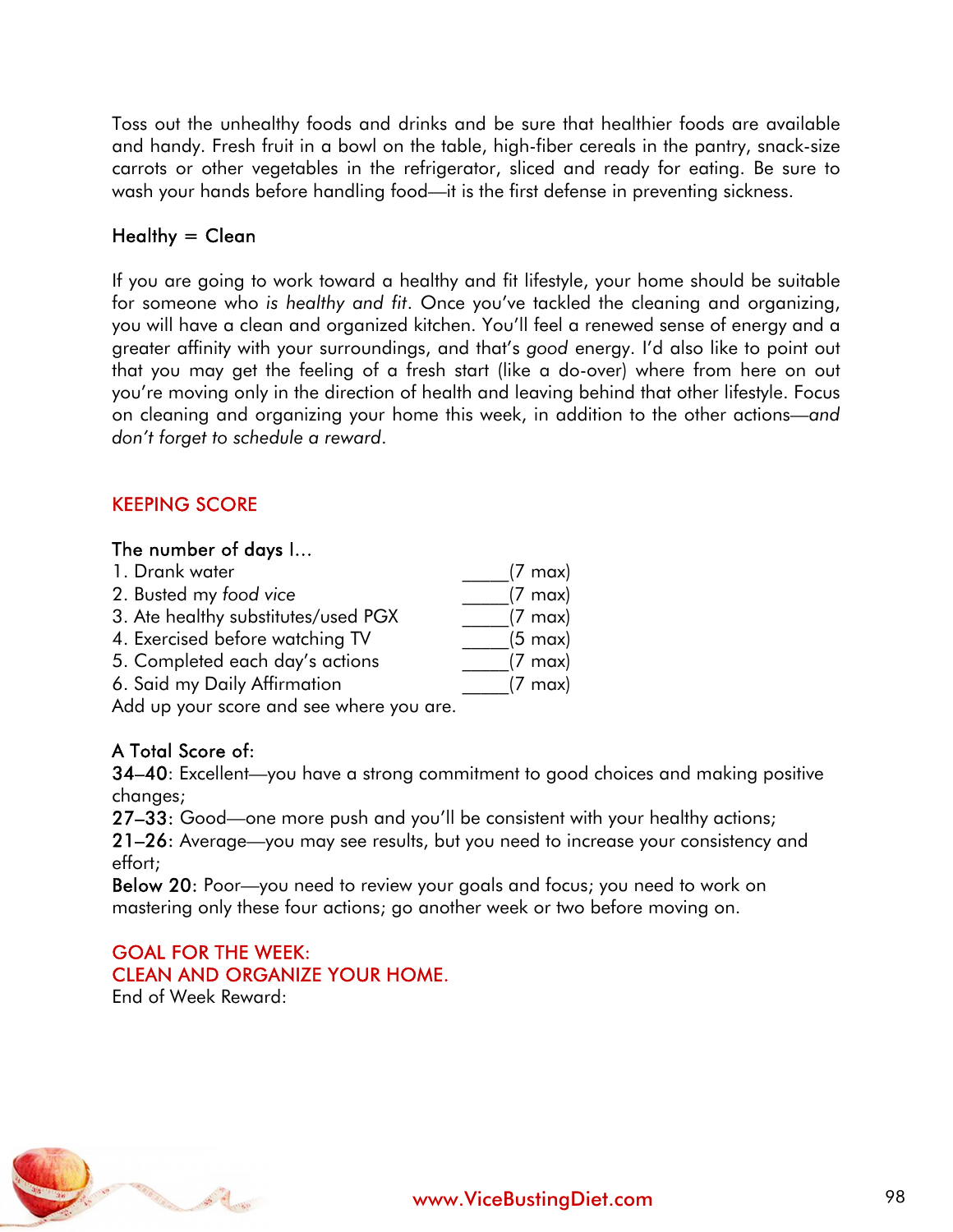# WEEK 9:

*Actions:* (1) Adequate Water; (2) Healthy Substitutes; (3) Exercise Before TV; (4) Visualize Health; (5) Add a Fruit/Vegetable and take PGX before every m eal and snack; (6) Increase Exercise; (7) Add Fiber; (8) Clean Your Home; (9) Add a Daily Supplement.

I'd like you to take the time at this point to do a quick self-evaluation to determine your progress. Please write down the answers to your questions in enough detail so that it will reinforce what you're doing or let you know that some things need more work. I would suggest writing the positive benefits you've experienced in your daily planner so you can reflect on them throughout the day (and add to them or put down ideas on how to improve things).

How do I feel about my progress up to this point? How does my body feel now compared to when I started? Can I do more to improve upon what I have done so far? Is this something I think I can do for the rest of my life? Do I feel deprived or empowered?

You'll notice that one question still asks you to do a comparison to when you started. As you get ten, eleven, or even twelve weeks into this plan, it may seem a bit ridiculous to compare your progress to your starting point so long ago. Actually, I think it's good to do that so you can keep the overall big picture in mind.

#### ADDING ANTIOXIDANT SUPPLEMENTS

Our environment is much different from that of a century ago. It is subjected to more contaminants, wastes, fumes, gases, and other forms of pollution and toxins now than at any other time in history. There is no doubt that unless we change our course, society as a whole will be faced with an alarming pollution problem. The problem affects the quality of the air we breathe and the quality of the soil used to grow the foods we eat. Pollutants can have a negative impact on our heart, lungs, digestive system, and our reproductive organs. The air, soil, and water quality all influence our overall health (another reason to complete the goal of Week 8). In fact, as reported by the American Association on Mental Retardation (AAMR), approximately 80,000 new synthetic chemicals have been approved for use since World War II, and for the 15,000 most commonly found chemicals today, the vast majority have not been tested individually for human health impacts. This

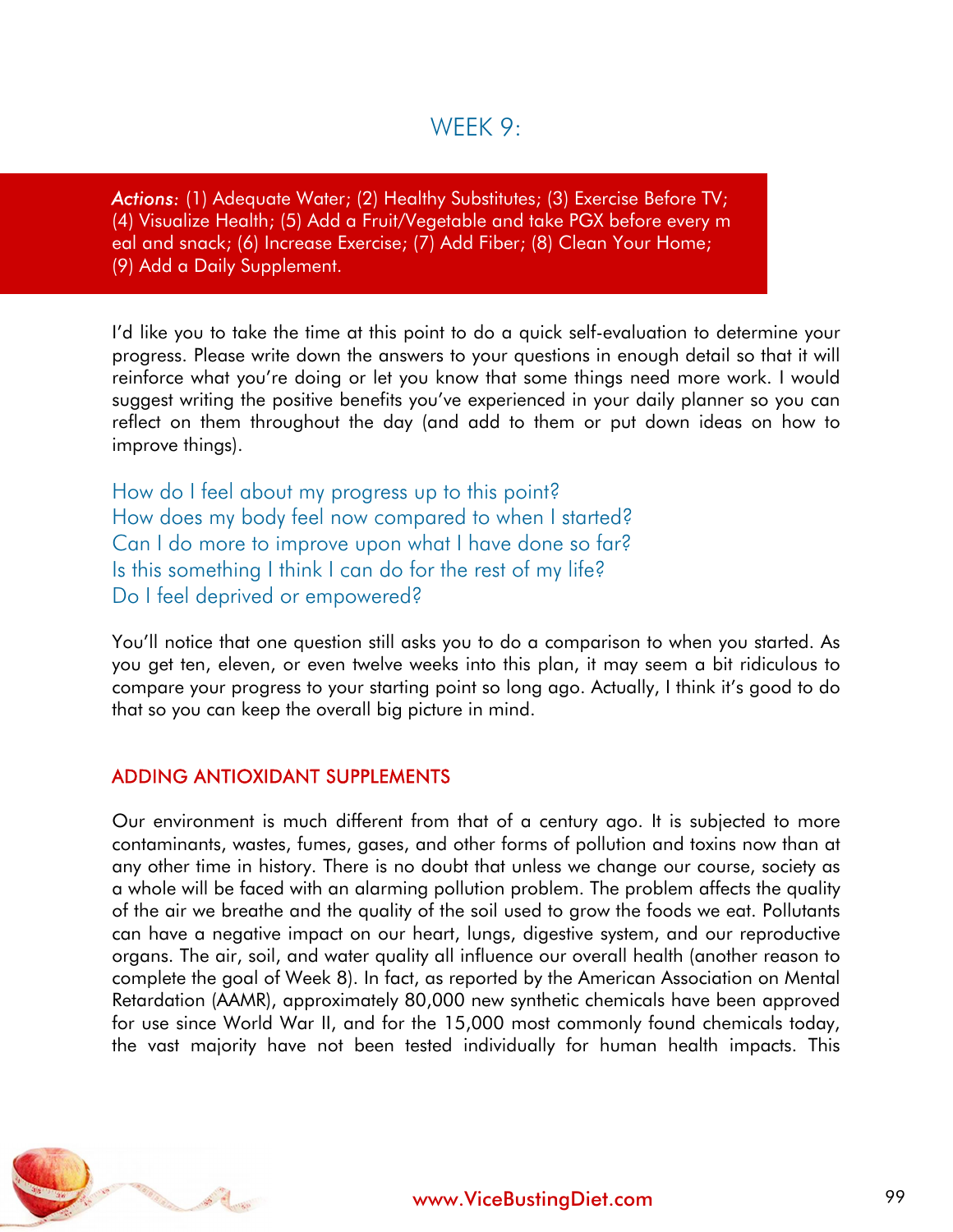problem is right in front of our faces every day. We can help our own situation, even if we can't immediately change the environment.

You've heard the saying "An ounce of prevention is worth a pound of cure." The ounce of prevention is nutritional supplements. This week's step of taking nutritional supplements will help prevent health problems that can develop as a result of these pollutants that we're all exposed to.

In nutritional terms, we can define a supplement as *a substance that is taken to complete a nutritional need*. The environmental impact seems clear but it's also important to take a look at how our bodies operate and use the nutrition that we gain from food.

#### Free Radicals

Free radicals are caused by many factors, such as radiation from the sun or X-rays, automobile exhaust, cigarette smoke, alcohol, saturated fat, stress, and chemicals found in foods, water, and air.

Free radicals can cause damage to cell walls, certain cell structures, and genetic material within the cells, leading to aging, arthritis, various cancers, heart disease, cataracts, autoimmune diseases, Alzheimer's, and Parkinson's. So it is important to add antioxidants to your daily diet to reduce the circulating free radicals in your body.

While antioxidants come from fruits and vegetables, it isn't likely that the typical American diet can supply all that we need for ideal health. Some people turn to traditional vitamin supplements but individual vitamins or multivitamins do not supply the thousands of antioxidants and other phytonutrients missing in their diets. In fact, our bodies are genetically programmed to require small amounts of over 12,000 nutrients (including vitamins) working synergistically in a perfect combination found only in fruits and vegetables.

Some research shows that traditional vitamin supplements may even be harmful in large amounts. The reason is because Americans do not have vitamin deficiencies, but instead have whole food deficiencies. We are especially lacking in fruits and vegetables with their thousands of phytonutrients.

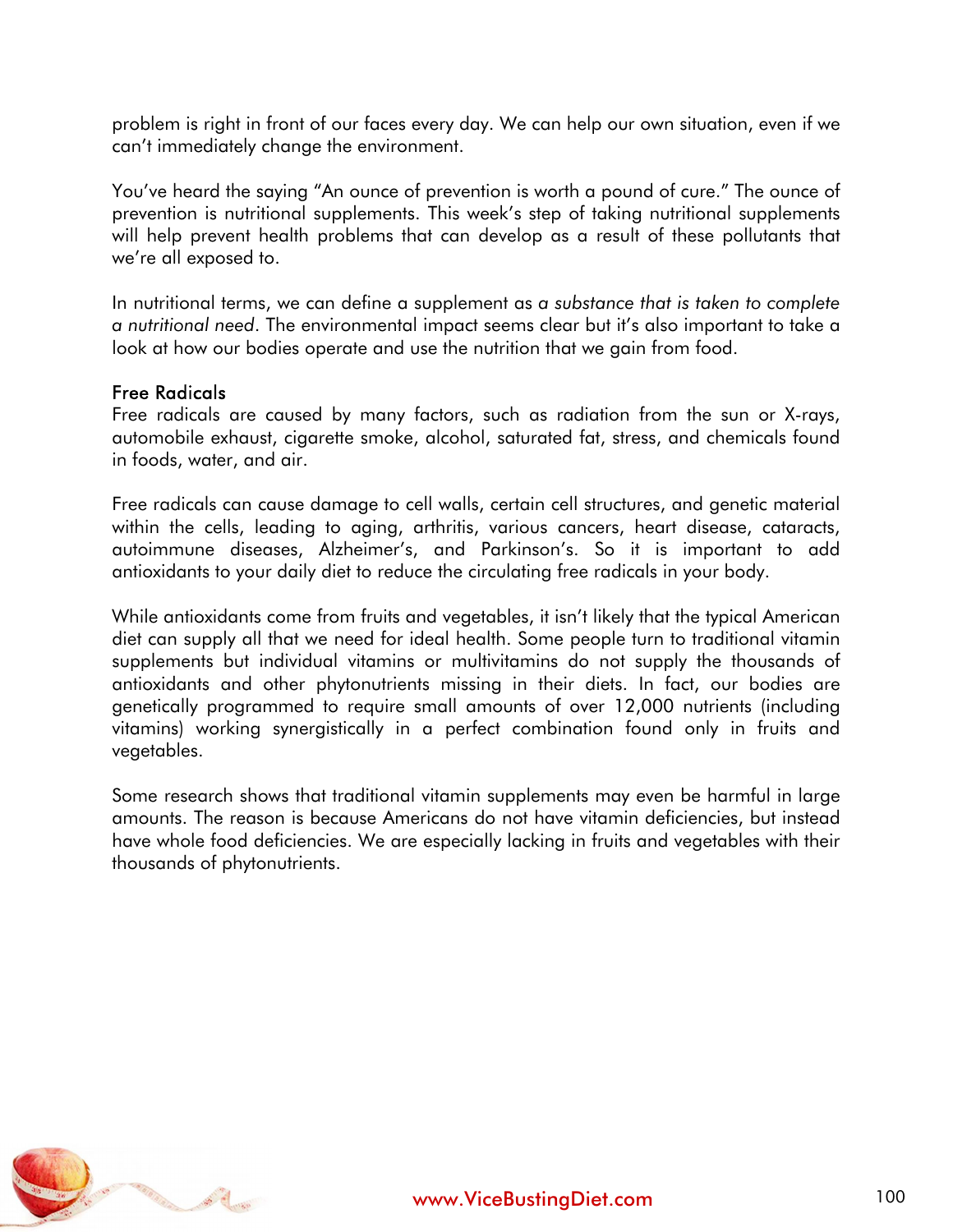#### ANTIOXIDANTS: SOURCES OF FREE RADICAL FIGHTERS

#### Food Sources

| Carrots            | Red grapes   | Red kidney beans   |
|--------------------|--------------|--------------------|
| Lemons             | Raspberries  | <b>Black beans</b> |
| Oranges            | Cranberries  | Artichokes         |
| Apples             | Strawberries | Pecans             |
| <b>Blueberries</b> | Plums        | Russet potatoes    |

*From WebMD: http://my.webmd.com/content/article/89/100138.htm*

| <b>Recommended Supplements:</b><br>www.momsnutrition.com for web orders of<br>Juice Plus Garden/Orchard capsules<br>Formula | Natural Factors products found in health<br>stores in the US and Canada:<br>ChiaFactors <sup>™</sup> Chia Seed<br>GreenRich Enriching Greens®<br>ResveratrolRich™<br>Dr. Murray's Ultimate Antioxidant Formula<br>and Women's and Men's MultiStart |
|-----------------------------------------------------------------------------------------------------------------------------|----------------------------------------------------------------------------------------------------------------------------------------------------------------------------------------------------------------------------------------------------|
|-----------------------------------------------------------------------------------------------------------------------------|----------------------------------------------------------------------------------------------------------------------------------------------------------------------------------------------------------------------------------------------------|

Start supplementing your diet with enough antioxidants to fight free radicals. You might find that a complete vitamin *and* mineral supplement is the best way to go. Be sure to start supplementing this week *and* plan on doing it every day.

#### KEEPING SCORE

#### The number of days I...

- 1. Drank water  $(7 \text{ max})$ 2. Busted my *food vice* \_\_\_\_\_(7 max) 3. Ate healthy substitutes/used PGX [7 max]
- 4. Exercised before watching TV (5 max)
- 5. Completed each day's actions [7 max]
- 6. Said my Daily Affirmation \_\_\_\_\_(7 max)

Add up your score and see where you are.

#### A Total Score of:

34–40: Excellent—you have a strong commitment to good choices and making positive changes;

27–33: Good—one more push and you'll be consistent with your healthy actions;



#### www.ViceBustingDiet.com 101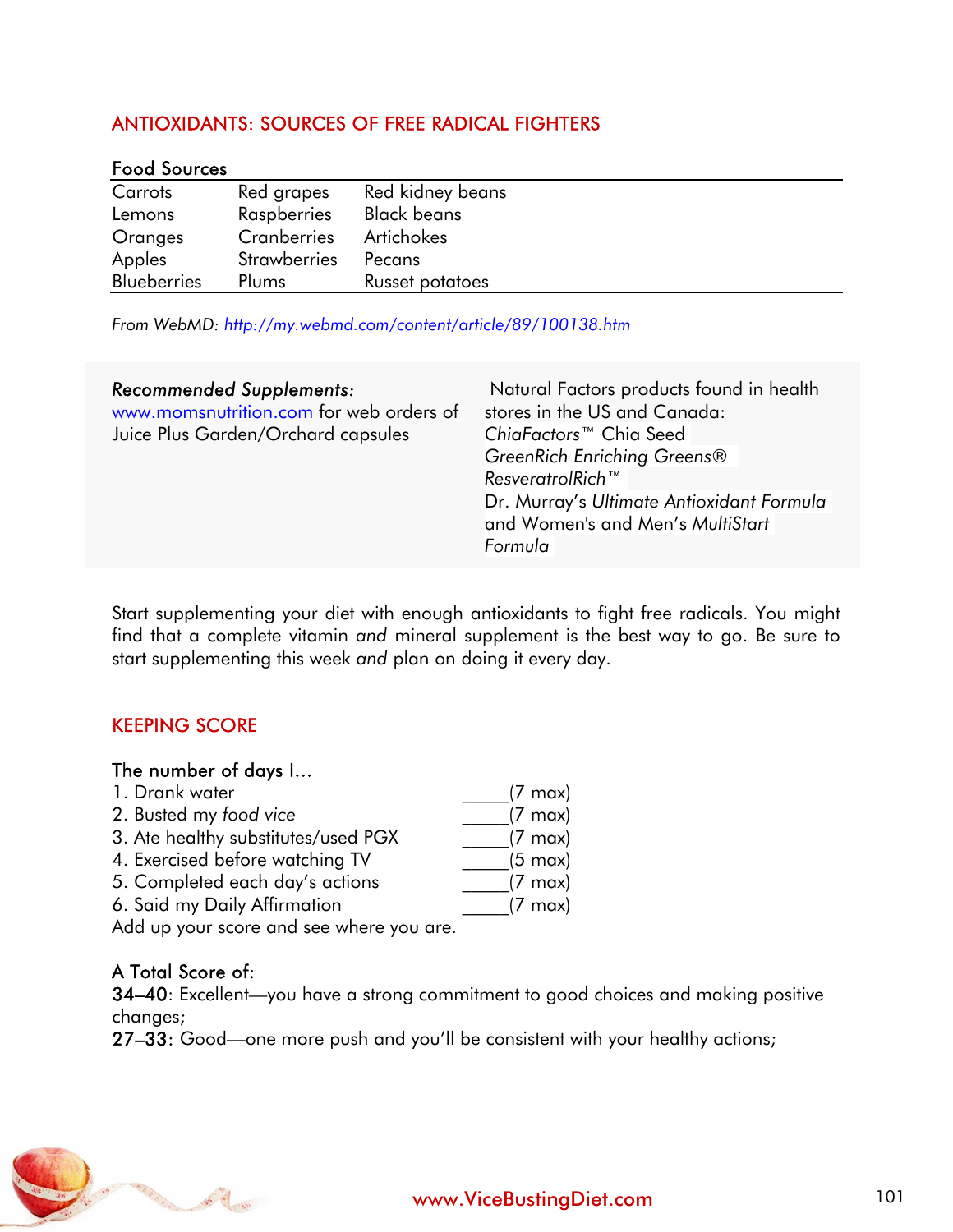21–26: Average—you may see results, but you need to increase your consistency and effort;

Below 20: Poor—you need to review your goals and focus; you need to work on mastering only these four actions; go another week or two before moving on.

#### GOAL FOR THE WEEK: ADD DAILY SUPPLEMENTS TO YOUR DIET.

End of Week Reward:

# WEEK 10:

*Actions:* (1) Adequate Water; (2) Healthy Substitutes; (3) Exercise Before TV; (4) Visualize Health; (5) Add a Fruit/Vegetable and take PGX before every meal and snack; (6) Increase Exercise; (7) Add Fiber; (8) Clean Your Home; (9) Supplements; (10) Eat a Healthy Breakfast.

This week let's take another look at fiber and supplements. The recommended fiber sources are good for your overall health as described, but did you know that flaxseed is also a good *fighter* of free radicals? How's that for a bonus? One thing to keep in mind: *give yourself time* when it comes to noticing the effects of supplementing your diet. In fact, some effects are not even noticeable. Your actions today could be preventing a disease years from now. Continue to build on the actions you've taken so far.

#### BREAKFAST FOR CHAMPIONS

This week it's time to start paying closer attention to what you're eating for breakfast. You may already be eating a healthy breakfast and that's great. It's often a natural progression without any of my coaching. Don't worry if you are not, this is the week to start.

You've probably heard that breakfast is the most important meal of the day. According to a Harvard Medical School study\* of more than 3,500 adults, those who ate breakfast every day were a third *less likely to be obese* compared to those who skipped it.

The study also determined that those who had breakfast were half as likely to have blood sugar problems, which increase the risk of developing diabetes or high cholesterol—both are a risk factor of heart disease. Dr. Periera, who headed the study, said that it appears

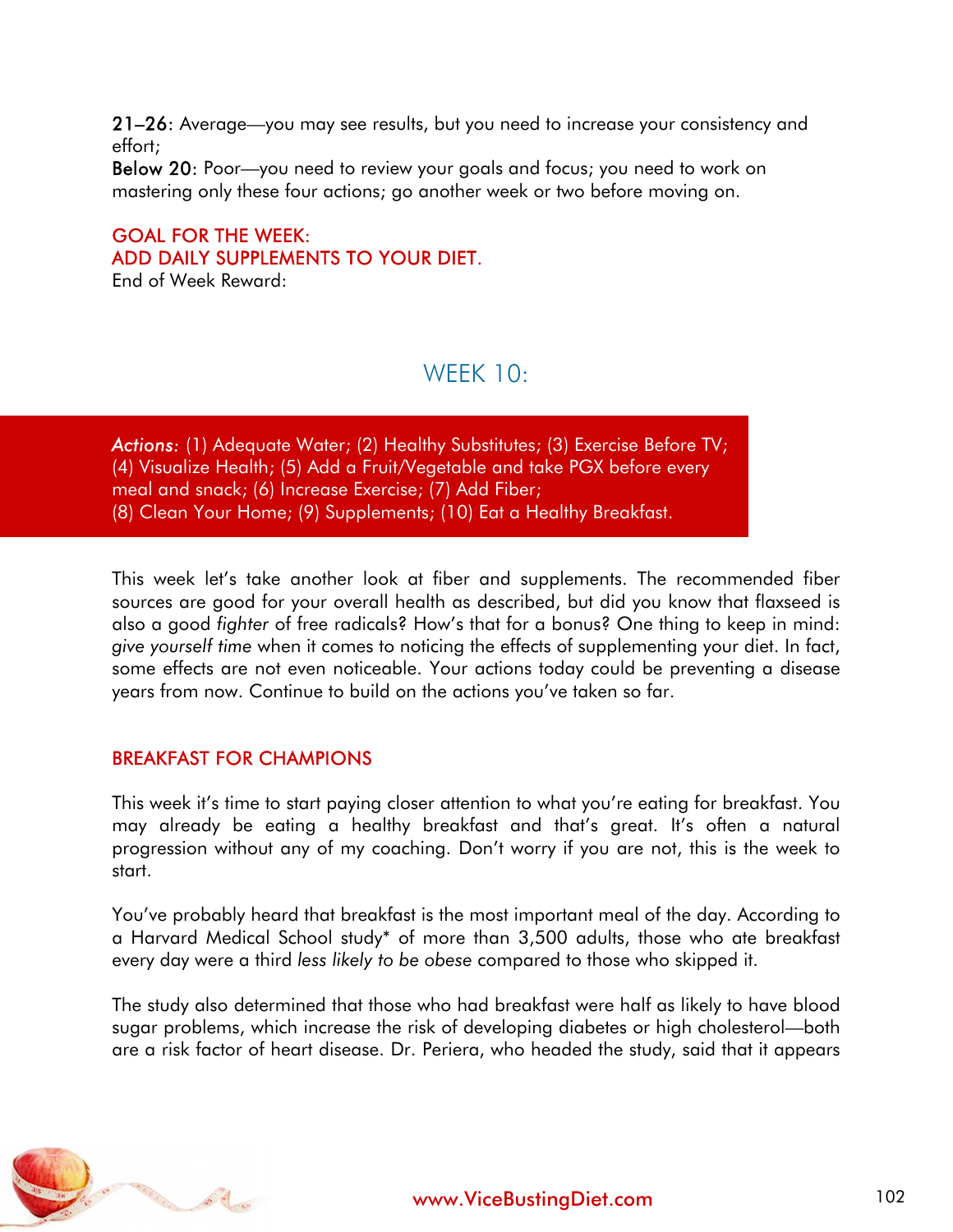that breakfast first thing in the morning may help stabilize blood sugar levels, which regulate appetite and energy.

Eating breakfast supports the *avoid hunger* recommendation that I gave you on Week 5. If you miss breakfast, you're more likely to get to work and overeat on the unhealthy foods there or that you pick up on the way because you're *really* hungry. You wouldn't be in that predicament if you had something to eat before you left the house. Even if you are a stay-at-home mom, you don't want to wait until your hunger hits a high before you eat. Every morning I eat a PGX SlimStyles shake for breakfast. It's quick, easy and I know I am starting my day with 20 grams of protein, nutrients AND the benefits of PGX.

In a study published in the April 1999 *Journal of the American College of Nutrition,* breakfast eaters had lower cholesterol and got more vitamins and minerals than those who did not eat breakfast or those who did not eat a *hearty breakfast* (defined as *at least* one-quarter of the daily recommended calories). Results from a Georgian Centenarian Study found that those who lived to be 100 years old consumed breakfast more regularly throughout their lifetime than the average person. The November 1999 issue of the *International Journal of Food Science and Nutrition* reported that people who eat breakfast feel sharper mentally and better physically throughout the day than those who don't.

I suggest that you find a couple of breakfast choices that you like and stick with those for a while. That way you're not running out to buy all kinds of groceries for a different breakfast every morning. And you're not putting too much focus on *food.* Focus on getting good nutrition and move on to getting other things done for the day. You will also see that eating breakfast is the easiest way to get your fiber, based on the selection of recipes. You don't need to necessarily double up on your fiber intake, but you will want to be sure that you have a well-balanced meal if you are going to get your added fiber intake with breakfast. This is also a good time to have another piece of fruit for the day. See Appendix II, the recipe section, for suggestions, page 179.

#### KEEPING SCORE

#### The number of days I...

- 1. Drank water  $(7 \text{ max})$ 2. Busted my *food vice* \_\_\_\_\_(7 max)
- 3. Ate healthy substitutes/used PGX  $(7 \text{ max})$
- 4. Exercised before watching TV  $(5 \text{ max})$
- 5. Completed each day's actions [7 max]
- 6. Said my Daily Affirmation \_\_\_\_\_(7 max)
	-
- Add up your score and see where you are.

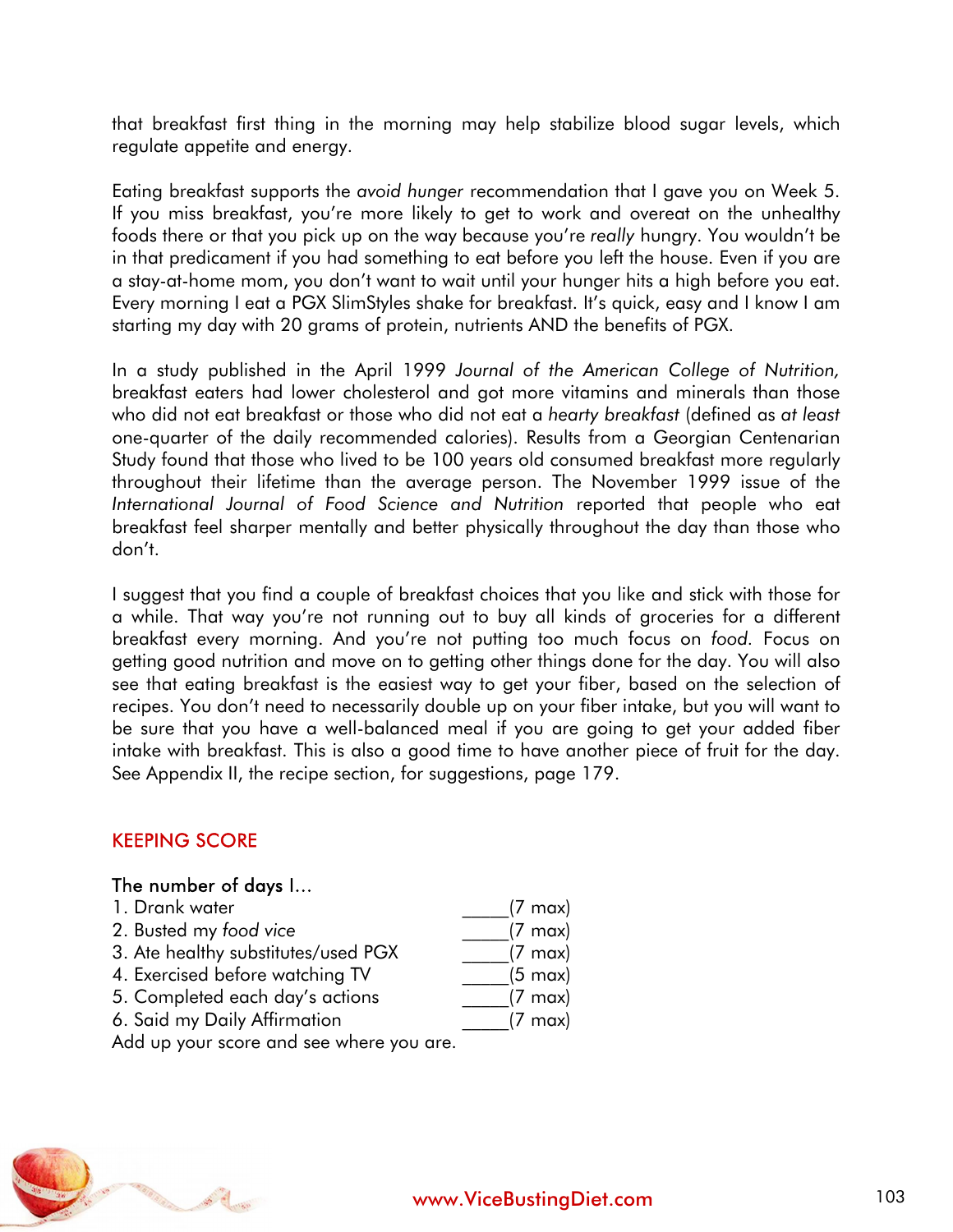#### A Total Score of:

34–40: Excellent—you have a strong commitment to good choices and making positive changes;

27–33: Good—one more push and you'll be consistent with your healthy actions;

21–26: Average—you may see results, but you need to increase your consistency and effort;

Below 20: Poor—you need to review your goals and focus; you need to work on mastering only these four actions; go another week or two before moving on.

#### GOAL FOR THE WEEK: EAT A HEALTHY BREAKFAST EVERY DAY.

End of Week Reward:

# WFFK  $11:$

*Actions:* (1) Adequate Water; (2) Healthy Substitutes; (3) Exercise Before TV; (4) Visualize Health; (5) Add a Fruit/Vegetable and taking PGX before every meal and snack; (6) Increase Exercise; (7) Add Fiber; (8) Clean Home; (9) Supplements; (10) Eat a Healthy Breakfast; (11) Eat a Healthy Lunch.

Although you are nearing the completion of twelve weeks and maybe even your weight loss goal, there is an important lesson about completing what you started. A Chinese proverb says, "When you are 95 percent of the way to your goal, you have only put in 50 percent of the effort needed." This means it may get harder to reach your goal the closer you get.

Surprisingly, most people throw in the towel at the five-yard line of life when they are just pushing past that last struggle, that last hurdle, that last steep climb near the top that would allow them to realize a major goal—the turning point where major results are seen and the joy and pleasure from the dedication comes through.

There is one thing that I can guarantee you: *If you stop putting forth the effort to lose weight and get fit and healthy, you won't lose weight and be fit.* You'll never know if your goal was just one more play or a few more yards. So keep pushing on one "play" at a time.

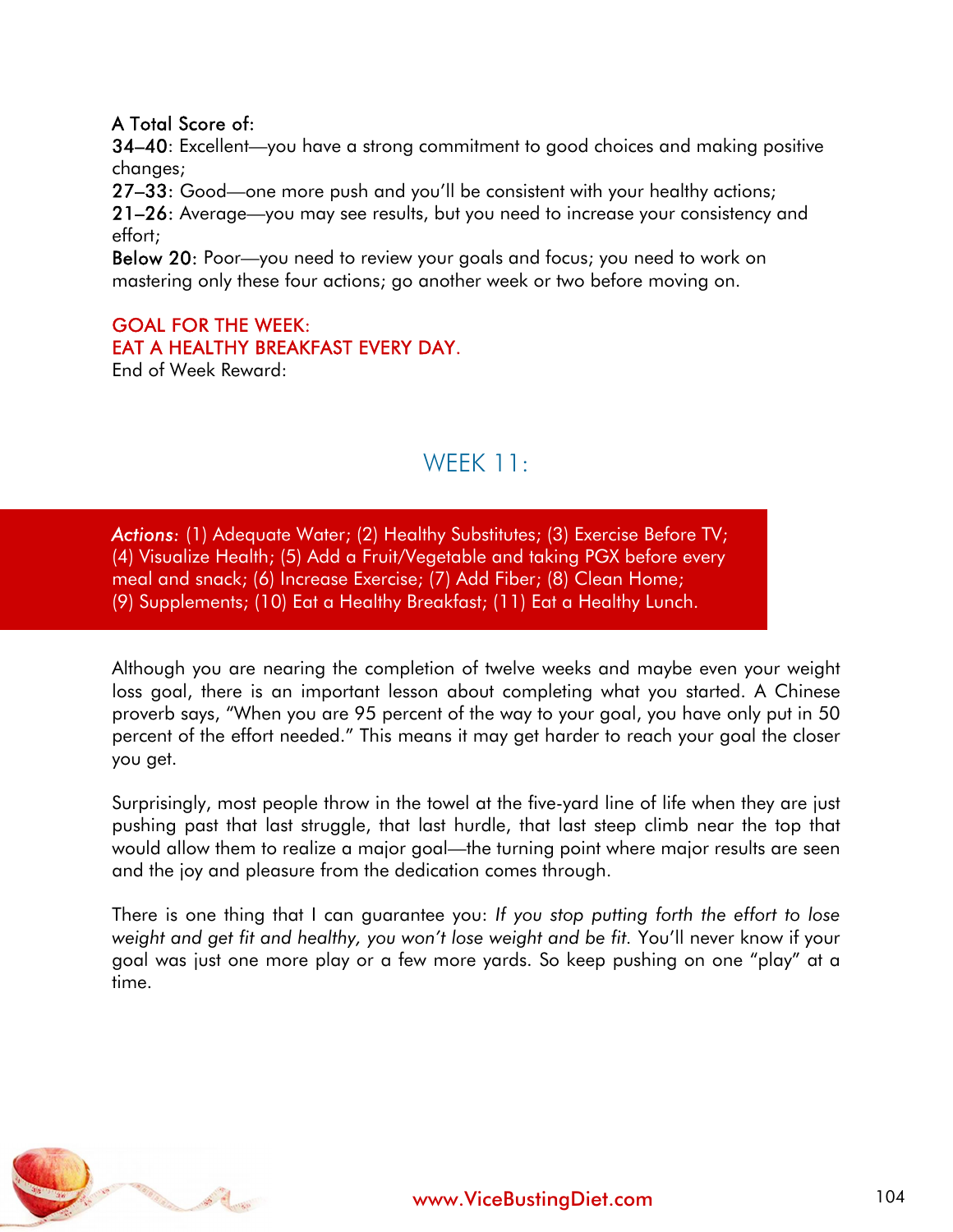#### A HEALTHY LUNCH

A healthy lunch is the goal of Week 11. When you began to bust your fast-food diet vice, you may have already started eating a healthy lunch—or at least some version of one. If you have, then apply the same principle toward having a healthy snack. The importance for most people of eating a healthy lunch applies to a healthy snack—and that is food that won't slow you down.

For those of us who normally wake up between 6 and 8 a.m., and work (or not) until 5 p.m., lunch comes about noon. This meal fills two important needs. The first is that whatever we're eating provides us with proper nutrition and calories, and the second is that it supports a high energy level for the rest of the day. This may sound like a plea for carbohydrates of some sort and it may be—if you pour concrete all day. There just aren't too many jobs that require a high-carbohydrate lunch these days, so I don't recommend it unless you have one of them.

#### Bring It with You

If you work at a job outside your home, you will do yourself a world of good by **packing** your own lunch. This is the only way to definitively know that what you'll be eating is healthy. If you've been working on better snacks, you'll be packing a snack anyway, so you might as well put your lunch with it. Your snack being the extra banana, apple, or whatever works for you. Bringing your lunch allows you to eat some of it during your lunch break and save some for later. You may find that eating half now and half later keeps you from feeling too full and/or being too hungry. Also, you won't be tempted into thinking that you'll just get something healthier when the time comes, only to find out that the gang wants pizza this afternoon.

If you have kids, the latest research suggests that the best way to prevent them from becoming overweight is to be sure they eat a healthy lunch and the best way is to pack it for them. After all, if you're putting a few dollars in their pocket, do you really expect them to select the healthiest food and drink?

Regardless of where you work or what you do, though, you will want to eat light. The most common and best choice for lunch (and dinner) is a salad. There are many ways to make a salad, and just as many that are healthy. You will find quite a few salad choices in Appendix II: Quick and Healthy Recipes (page 179). A salad allows you to get lots of tasty, healthy nutrition, while not slowing you down the way a burger and fries would do. A few folks have told me a salad takes some time and is a bit inconvenient, but it doesn't have to be. Plenty of things can go into a salad that, although perishable, will stay good for most of the day—mushrooms, onions, tomatoes, and artichoke hearts. I like to put grilled chicken with it for the added protein. If you don't think you can make that work, there are other choices. A grilled chicken sandwich with tomatoes, lettuce, and other



#### www.ViceBustingDiet.com 105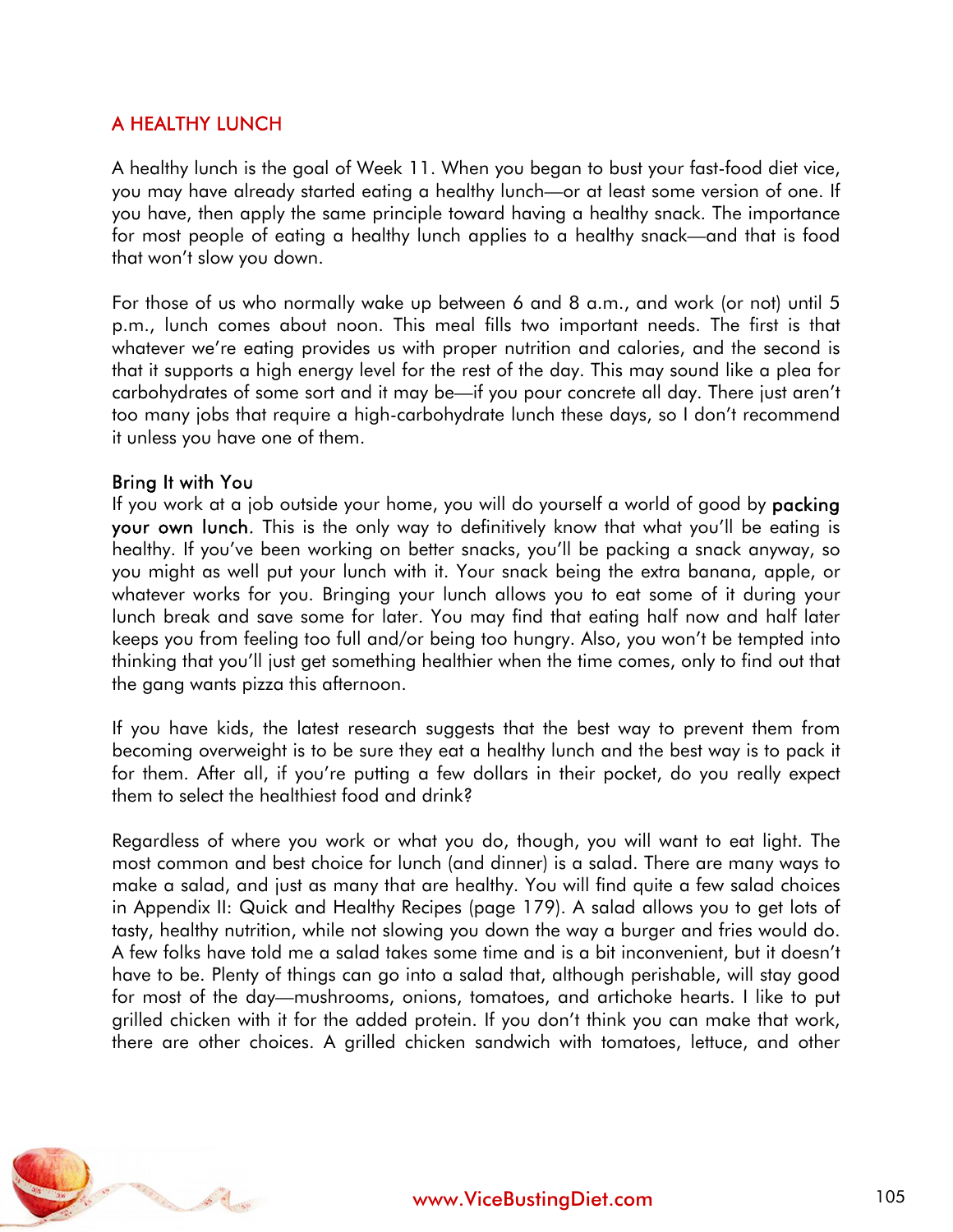vegetables is a healthy way to go. Always leave out the potato chips and high-calorie desserts. You'll also find that a good, healthy sandwich is the right choice for the highenergy meal that you need. If you don't have a refrigerator at work, bring a cooler or insulated bag with ice to ensure freshness.

When eating out, remember that you are the one paying for the food and it is okay to specify that you want healthy fare. Grilled meats and fish are always good options; also ask for no sauce or sauce on the side. Beware of hidden calories on items such as grilled vegetables, which many chefs brush with oil to give a better appearance. Tell your server exactly what you want and do not be embarrassed if your needs are off the menu. Your health has to be your biggest concern, not the feelings of the chef—or what your meal companion might think. One other tip is to call ahead to where you are dining and ask them what the healthiest meal they offer is or what they could do to accommodate you, and place your order then. That way you won't have to worry about feeling uncomfortable when ordering at the table.

Focus this week on eating a healthy lunch every day. It can mean the difference between an extremely productive afternoon and an unproductive sluggish one. Be sure to schedule a reward for the end of the week as your incentive to stick to your healthy actions this week.

#### KEEPING SCORE

#### The number of days I...

| 1. Drank water                          | $(7 \text{ max})$ |
|-----------------------------------------|-------------------|
| 2. Busted my food vice                  | $(7 \text{ max})$ |
| 3. Ate healthy substitutes/used PGX     | $(7 \text{ max})$ |
| 4. Exercised before watching TV         | $(5 \text{ max})$ |
| 5. Completed each day's actions         | $(7 \text{ max})$ |
| 6. Said my Daily Affirmation            | $(7 \text{ max})$ |
| Add up your score and see where you are |                   |

Add up your score and see where you are.

#### A Total Score of:

34–40: Excellent—you have a strong commitment to good choices and making positive changes;

27–33: Good—one more push and you'll be consistent with your healthy actions;

21–26: Average—you may see results, but you need to increase your consistency and effort;

Below 20: Poor—you need to review your goals and focus; you need to work on mastering only these four actions; go another week or two before moving on.

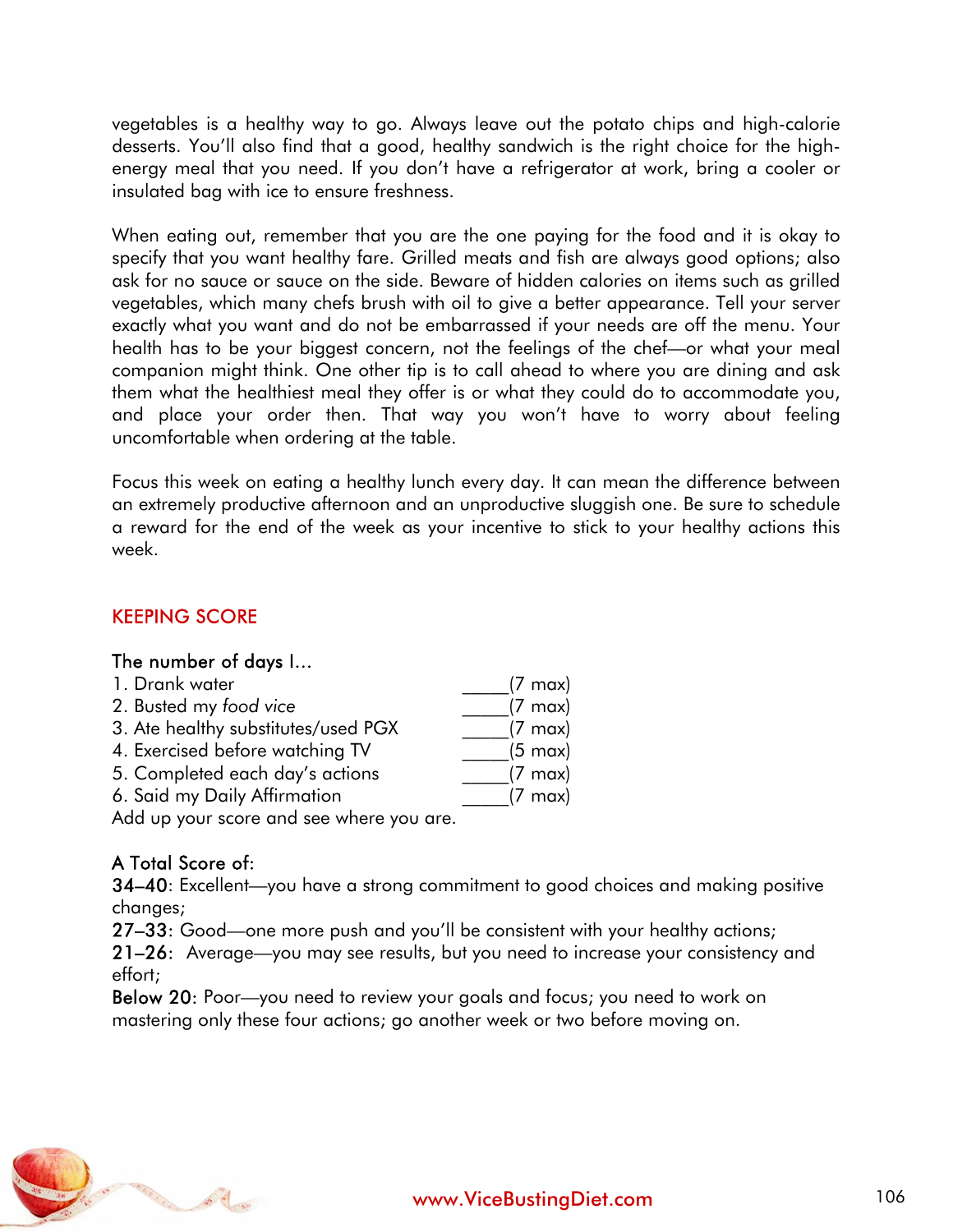#### GOAL FOR THE WEEK: EAT A HEALTHY LUNCH EVERY DAY. End of Week Reward:

# WFFK 12.

*Actions:* (1) Adequate Water; (2) Healthy Substitutes; (3) Exercise Before TV; (4) Visualize Health; (5) Add a Fruit/Vegetable and take PGX before every meal and snack; (6) Increase Exercise; (7) Add Fiber; (8) Clean Home; (9) Supplements; (10) Eat a Healthy Breakfast (11) Eat a Healthy Lunch; (12) Eat a Healthy Dinner.

As you enter this final week of the *vice-busting diet plan*, I'm sure you've anticipated what this week has in store for you—that's right, a healthy dinner. The final step toward building a lifestyle of health and fitness, although *not* the least important, is to put your focus on what should be your last meal of the day.

For too many people, dinner comes at a time when their hunger is reaching a peak. You've worked all day and gone most of the afternoon without much in the way of nutrition. While we've covered the importance of not letting yourself get hungry, one of the hardest things to do is plan your dinner—especially when you and/or your spouse work away from home—and it may be tempting to grab something on the way back.

If you have gone too long without food, it usually leads to dinner's being the biggest meal of the day. Unfortunately, having your biggest meal at this time gives you too much opportunity to consume too many calories and therefore put on more weight. The family time you might have is terrific, but the calories ingested are not. Like so many Americans, you may not be having a big sit-down dinner because of our now fast-paced society, but you still may be eating too much of the wrong foods at the wrong time.

#### REVITALIZING YOUR DIGESTIVE SYSTEM

Have you ever wondered if you may be harboring a few too many toxins? Even if you don't work with chemicals or live in a smog-filled city, you are taking in toxins every day in the air, through your skin and in the foods you eat. One way to help your body make better use of the food you give it, and to protect yourself from toxic build-up, is to do a cleansing program. I suggest using the 7 Day Total Nutritional Cleanse, with two

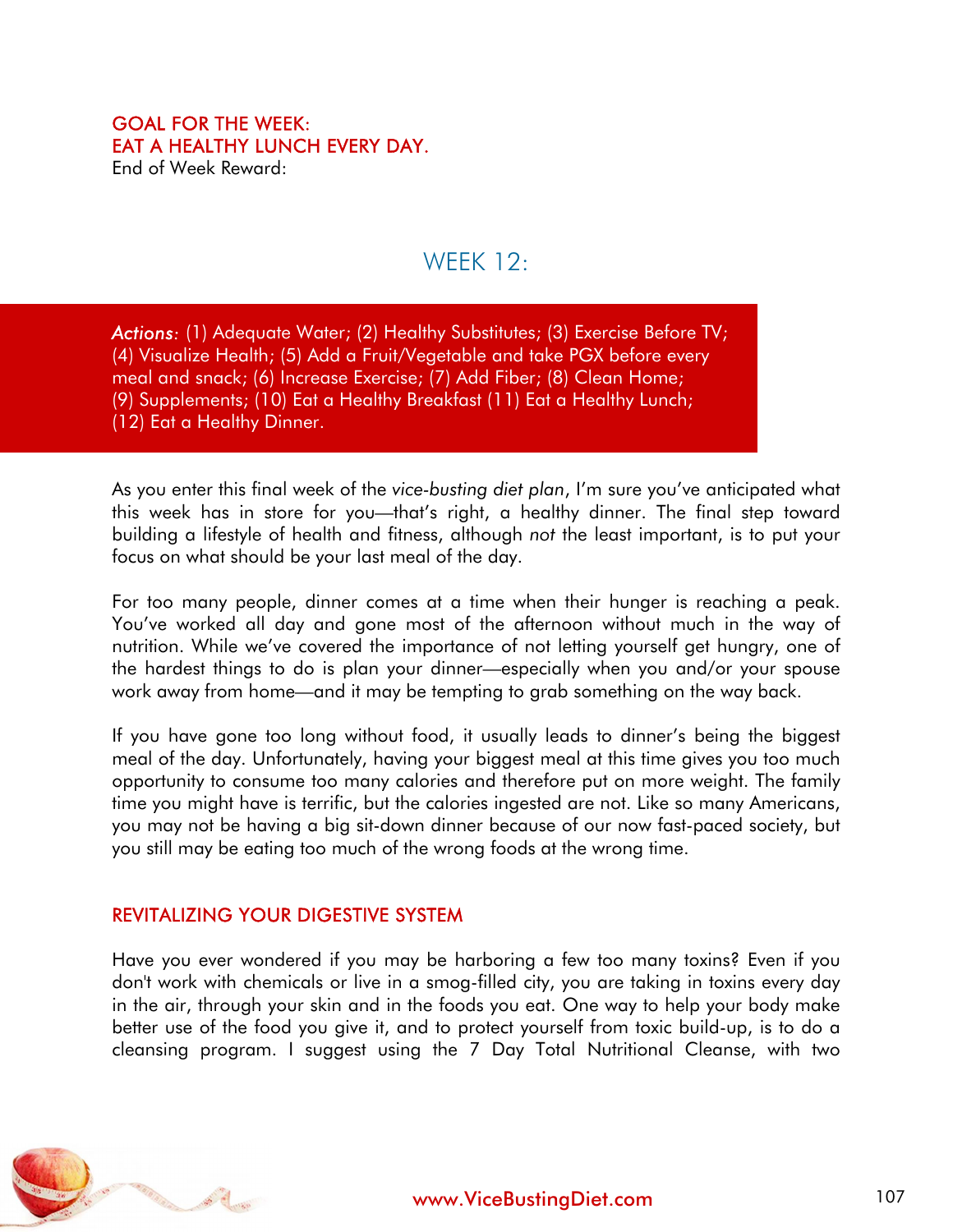powdered drink mixes (RevitalX® and Detoxitech®), and colon and liver supplements. This is a week-long program for supporting a healthy gut and gently detoxifying. By following this program a few times a year, most people experience some weight loss, a feeling of increased vitality and other health benefits.

Science has shown that people with food allergies, weight problems and cravings often suffer from "leaky gut". This means food particles, acids and unhealthy microbes can enter the bloodstream and cause a wide range of health problems. RevitalX helps heal the gut and Detoxitech completes the process of detoxification. By doing the 7 Day Nutritional Cleanse you can help pave the way for your new vice-free lifestyle. (See Appendix III for where to buy).

#### DINNER AT THE RIGHT TIME

The next biggest issue with dinner tends to be *eating too late* or too close to when you go to sleep. You don't want to put a whole bunch of calories in your system only to sit or lie down. Another cause for the prevalence of late evening (over-?) eating is television. Evening is when people watch the most TV—and that means snacks are likely to come with it.

If you've been doing your daily exercises, I'm guessing that you may be doing them (or it) first thing after work. If you are exercising after work, you're probably postponing your dinner. This can be good but also risky.

Exercise can make you hungry, and that can lead to a greater likelihood of overeating. To get your exercise in, yet avoid the consequences of overeating, you should be having a snack and some water by the time you're ready to leave work. Be sure your snack will provide energy for whatever exercise you're doing. If you're walking for thirty minutes, then maybe just a banana, apple or a  $\frac{1}{4}$  cup of nuts; if you're doing twenty minutes of jogging followed by thirty minutes of muscle strengthening, maybe have a light protein shake with fruit—a Natural Factors MoodFood™ shake is perfect for this time of day. MoodFood provides quality whey protein in a delicious chocolate shake. It also includes the the antioxidant, mood-boosting and calming benefits of L-Theanine, an amino acid from green tea.

Now, after you've exercised you're going to eat when you get home, but you're not going to sit down to a traditional meal of meat, potatoes, vegetables, bread, and so on because you don't ever want to be consuming all that food at once anymore. Dinner needs to become the least important of all three meals. Because you've had a postwork snack, make your postworkout snack one for recovery and rebuilding from exercise: a high-protein, no-fat, low-carb shake or food. You won't need extra energy to

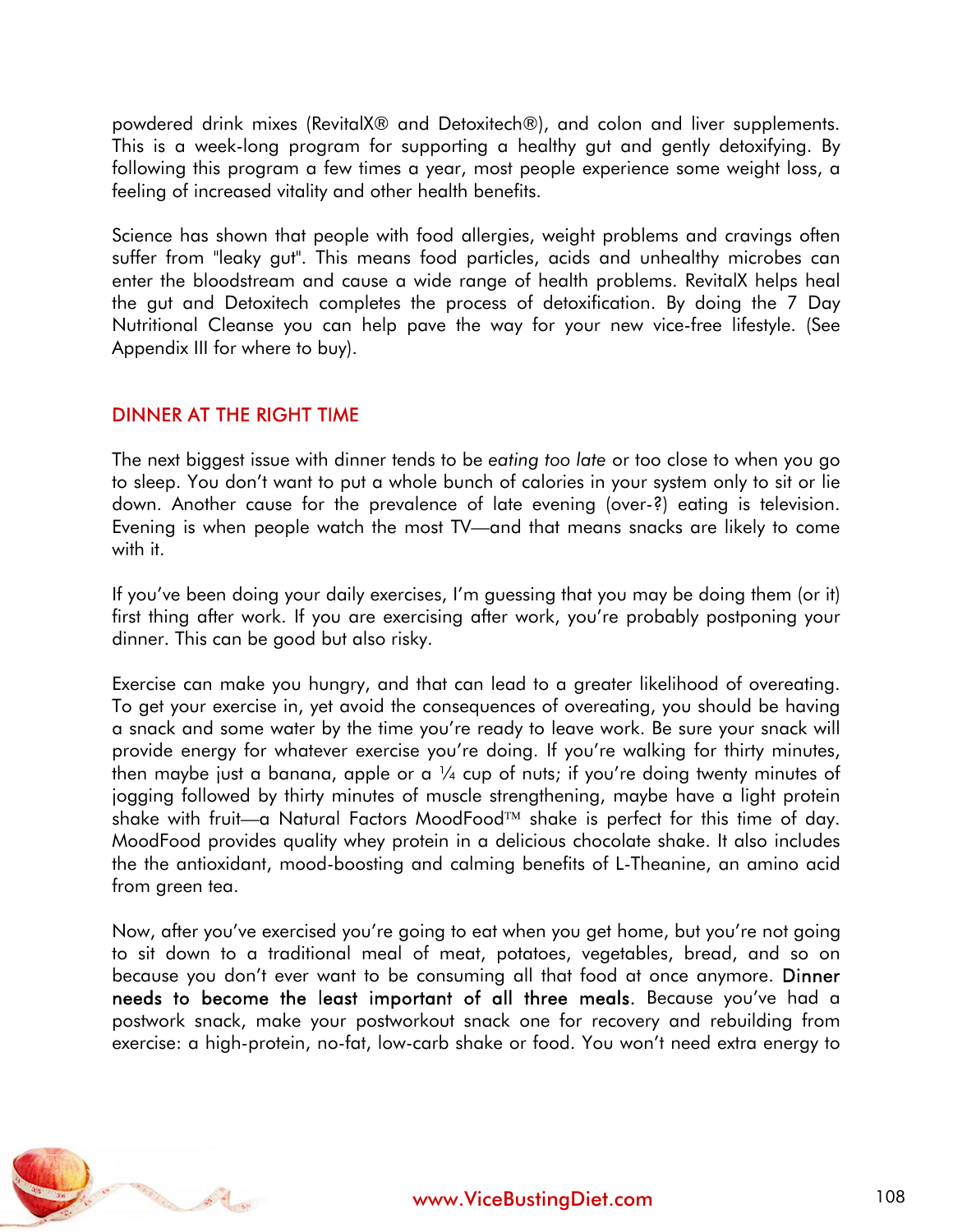sleep and you don't want the calories unless you're trying to gain weight. If you don't exercise after work you can still employ the same principle of a split dinner. Have a little something healthier before heading home and don't load up on calories at the dinner table.

As dinner becomes the least important, breakfast is the most important. Starting your day with good nutrition will set the stage for how productive you are, how much energy you have, and how sharp your mind will be. Lunch will be a continuation of that energy level and sharpness, while dinner needs to be a lighter meal that is for recovery—giving your muscles and tissues (including your brain) some necessary nutrition so that you can wind down and relax. You can eat two or three more times—once in the afternoon, once before exercise, and one light snack at least an hour (maybe two) before bed. You're up to eating six times a day! Many experts agree that breaking up your food intake into six smaller meals is better than eating three larger ones.

#### Four Aspects of a Good Diet

- 1. Breakfast is the most important meal of the day—then lunch, then dinner;
- 2. Healthy snacks keep energy levels high and blood sugar levels from getting low;
- 3. Nutrition throughout the day (up to six times) keeps you ready for any task;
- 4. You'll have more energy and make a quicker recovery—especially from exercising.

Start your day right, build on your first healthy meal with a healthy, energy-rich lunch, followed by a snack in the afternoon and even one before you exercise. Be sure to reward yourself this week.

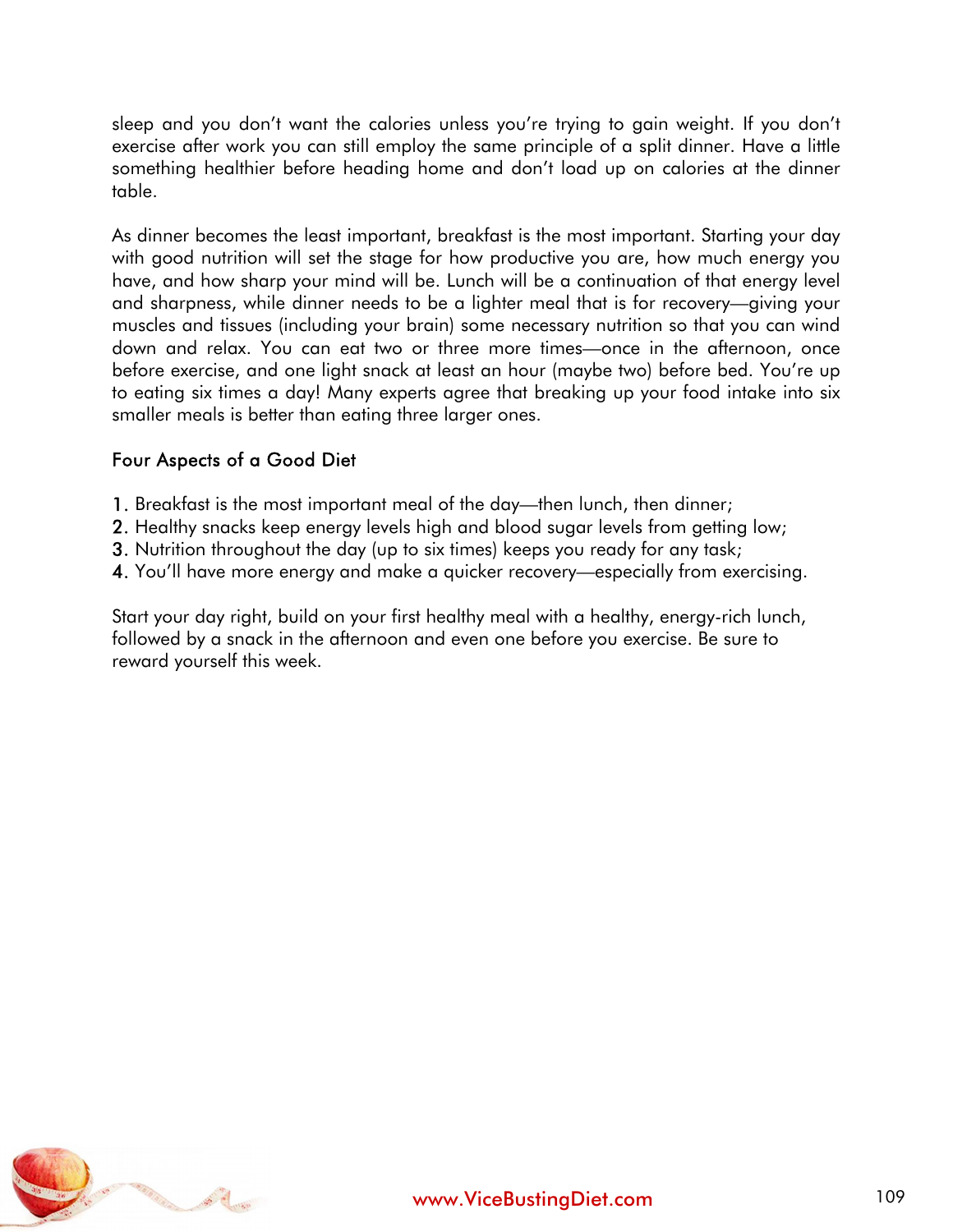

Before



**After** 



#### Paulette BEFORE

I'm 38 years old, about 5'6" and I think I weigh about 230 pounds, but I'm not 100% sure because I threw out my scale a couple of years ago. My measurements as of today: Bust 47, Waist 42.5, Thighs 31, Hips 53.

Paulette AFTER: Total inches lost on the 3 month PGX progam:

19.5"!!!!!!In the 3 month program I lost a total of 29 pounds! My beginning weight was 228.6. My ending weight was 199.4! I was SOOOOO happy when I was under the 200 mark. I actually got off the scale and back on two more times! I wanted to make sure it was reading right! The first time it read 199.4, the 2nd 197.8 and the third was 199.4! 2 out of 3!



#### www.ViceBustingDiet.com 110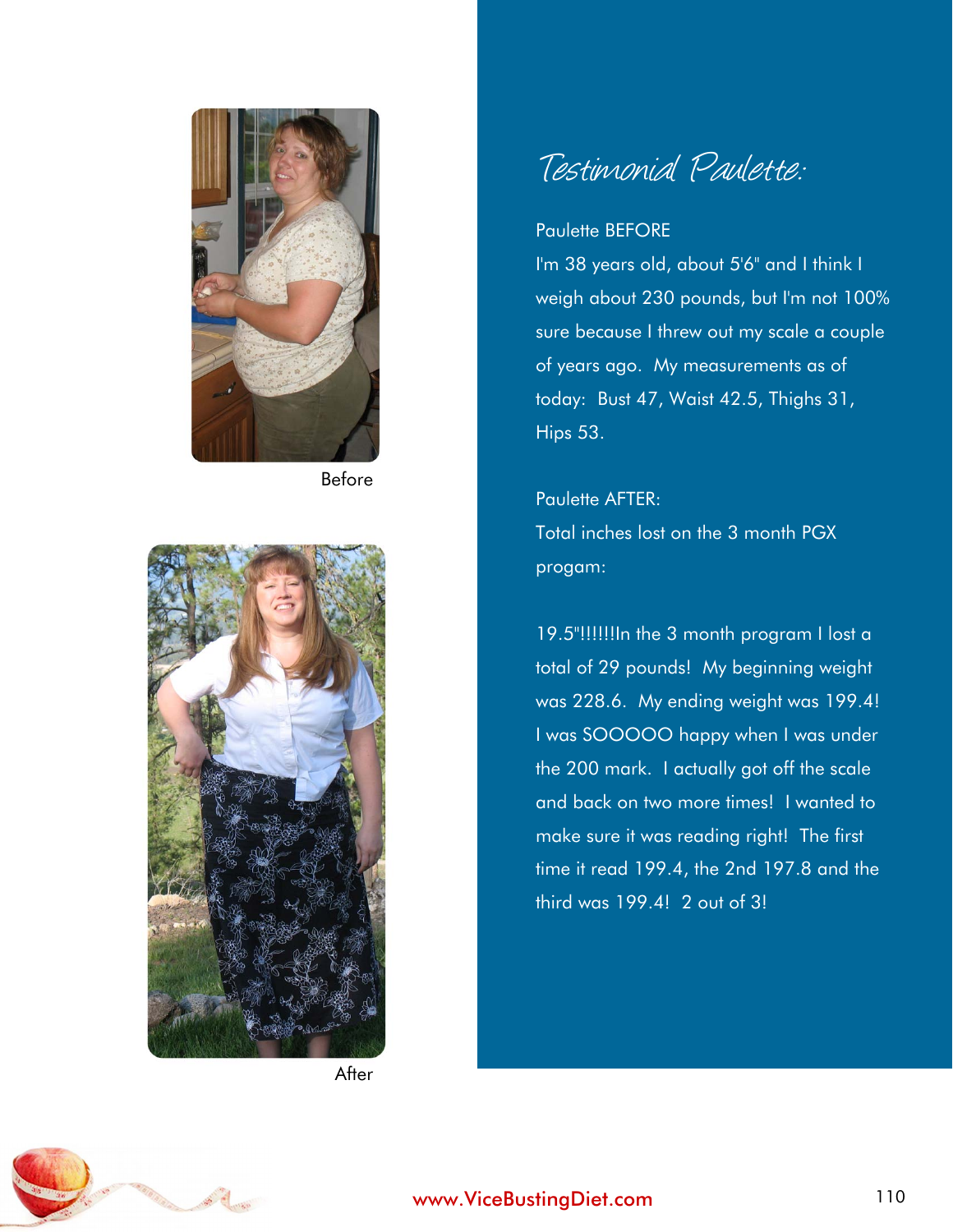#### KEEPING SCORE

#### The number of days I...

| 1. Drank water                      | $(7 \text{ max})$ |
|-------------------------------------|-------------------|
| 2. Busted my food vice              | $(7 \text{ max})$ |
| 3. Ate healthy substitutes/used PGX | $(7 \text{ max})$ |
| 4. Exercised before watching TV     | (5 max)           |
| 5. Completed each day's actions     | $(7 \text{ max})$ |
| 6. Said my Daily Affirmation        | $(7 \text{ max})$ |
|                                     |                   |

Add up your score and see where you are.

#### A Total Score of:

34–40: Excellent—you have a strong commitment to good choices and making positive changes;

27–33: Good—one more push and you'll be consistent with your healthy actions;

21–26: Average—you may see results, but you need to increase your consistency and effort;

Below 20: Poor—you need to review your goals and focus; you need to work on mastering only these four actions; go another week or two before moving on.

# GOAL FOR THE WEEK: EAT A HEALTHY DINNER EVERY DAY.

End of Week Reward:

# A 12-WEEK REVIEW

I hope you are as excited as I am at the prospect of your completing twelve weeks of healthy changes on your way to a lifestyle of health and fitness. First, congratulations for coming this far.

If you feel as if you have fallen short on some of your actions, don't despair. You don't have to do every action to lose weight, because making these changes isn't only about losing weight—it's about successfully keeping it off. The only way to do that is to choose a lifestyle of health and fitness, which means working on developing healthy habits. If you can engage in healthy habits *most* of the time, you will find that you'll no longer have to diet and you'll no longer have problems with major weight fluctuations.

We all make mistakes, have setbacks, and even get off the right track—sometimes without even knowing it until the unwanted effect of our actions happens. Most of the

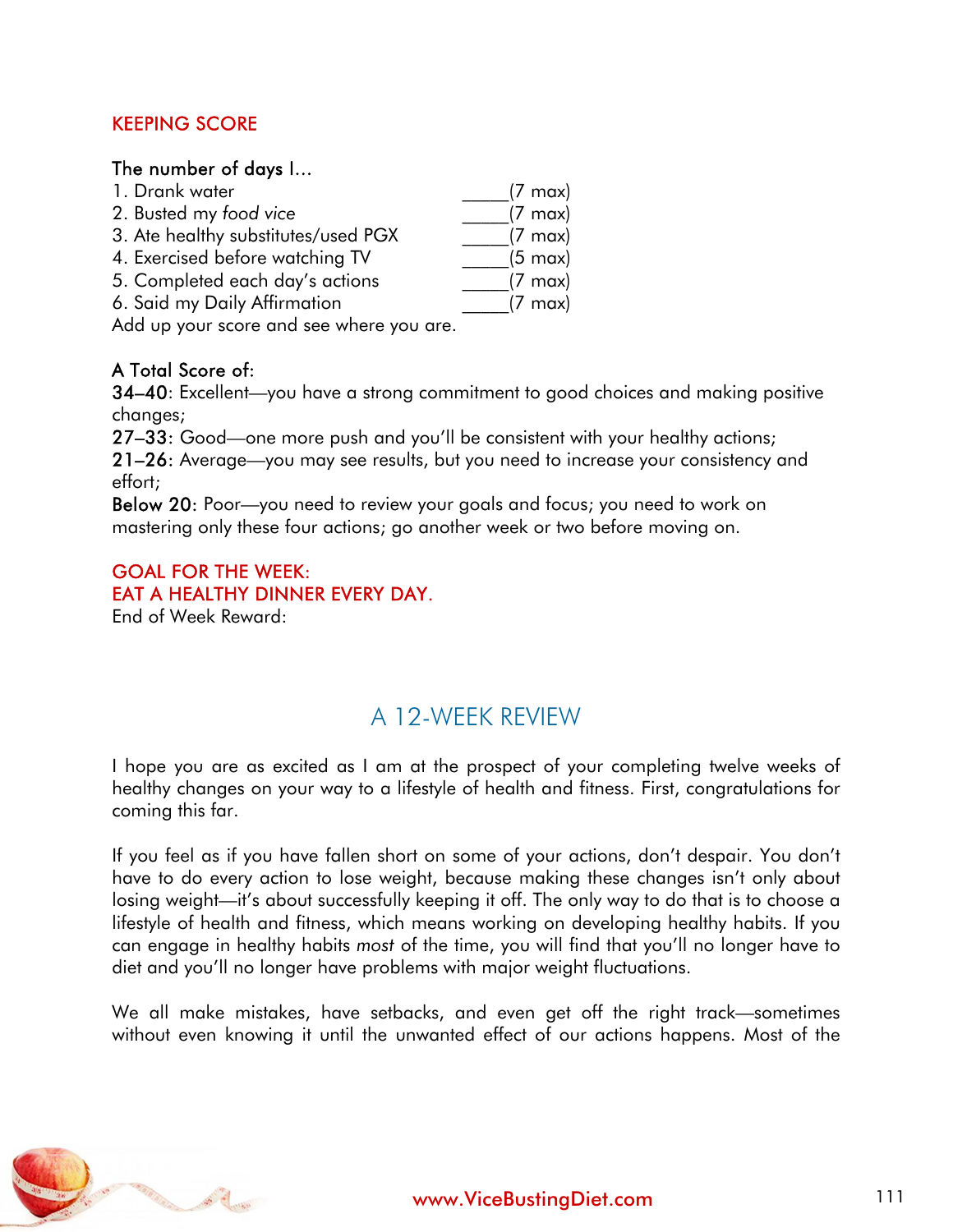time, it's in the form of added weight. It happens, and it may have happened to you during the last twelve weeks. But by following the bare minimum of actions outlined, you won't see major weight fluctuations. If you embrace the philosophy of this plan—keeping things simple and sticking to the basics—you won't need to wonder or worry about what to do if and when you start to get off track.

These questions will help you determine if what you are doing can be sustained as part of your desire for a healthy and fit lifestyle. Also, please notice the slight change to the third question, since we've covered the actions necessary for a complete and well-rounded healthy lifestyle.

How do I feel about my progress up to this point? How does my body feel now compared to when I started? Can I continue doing what I'm doing? Is this something I think I can do for the rest of my life? Do I feel deprived or empowered?

Answer these questions positively and you'll feel the confidence to continue your pursuit of health and fitness. If you don't feel you can honestly answer each one positively, continue doing the actions you *can* do now, and work to acquire the rest of them—one at a time.

#### THE VICE-BUSTING DIET

#### Summary

- Week 1: *BUST* your soft drink diet vice—goal: consume water 90 percent of time
- Week 2: *BUST* your fast-food diet vice—goal: replace vice with a healthy substitute
- Week 3: *BUST* your television vice—goal: exercise thirty minutes a day three days a week
- Week 4: Goal—Master the first three actions; visualize a healthy future—daily
- Week 5: Goal—Fruit or Vegetable: add one to your daily diet and take PGX before every meal and snack
- Week 6: Goal—Exercise: Increase the days and/or time for exercise
- Week 7: Goal—Fiber: Increase your daily fiber intake
- Week 8: Goal—Organize: clean and organize your kitchen and home
- Week 9: Goal—Supplements: add a daily supplement to fight free radicals
- Week 10: Goal—Breakfast: eat a healthy and hearty breakfast each day
- Week 11: Goal—Lunch: eat a healthy and high-energy lunch every day
- Week 12: Goal—Dinner: eat a healthy dinner—not a large one—each day

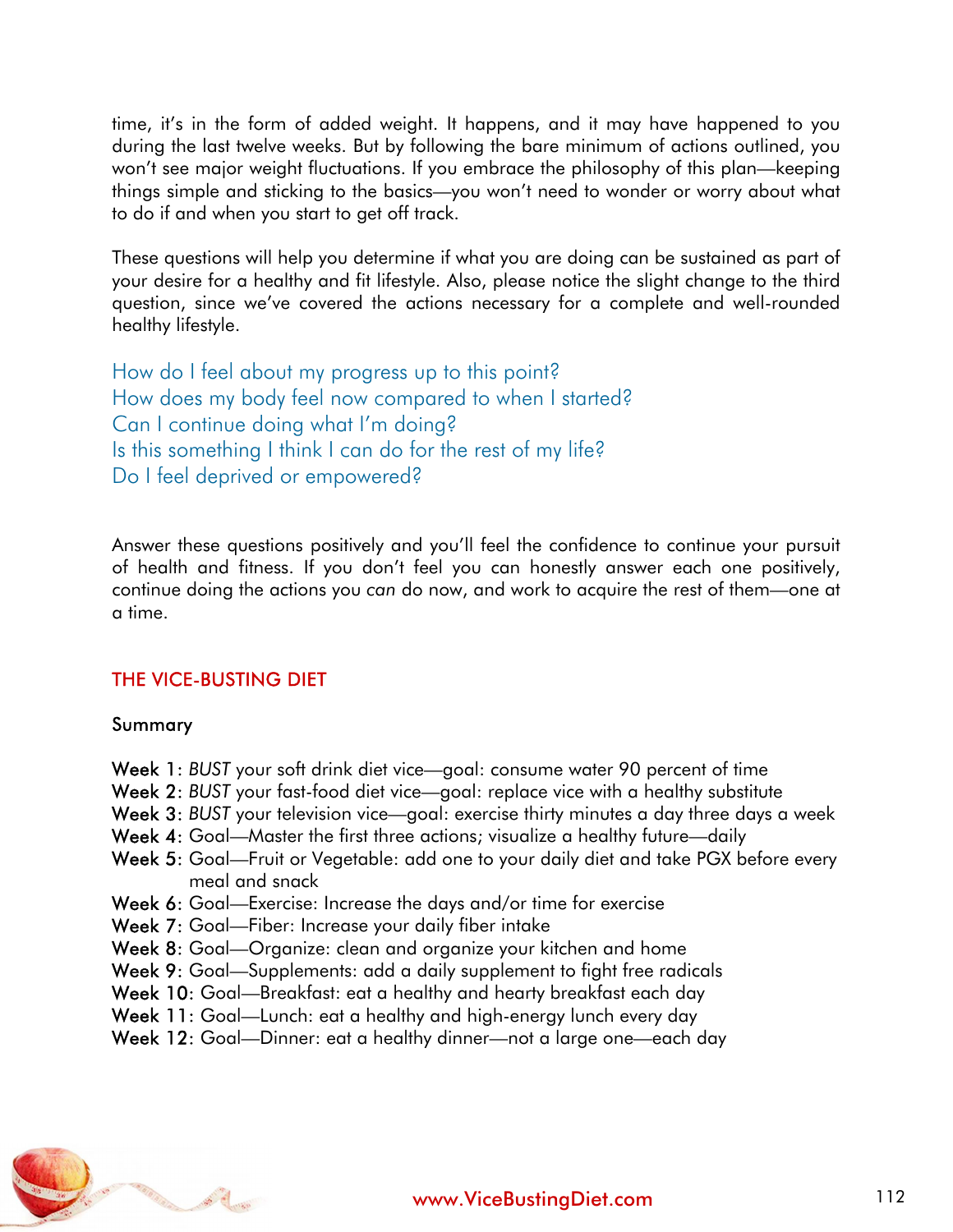# Staying on Track for Greater Health and Fitness

The biggest factor when it comes to completing any goal is your motivation. If you don't have enough reasons why you want to achieve the goal of weight loss, your chances of losing weight decrease, and your chances of losing weight *and* living a healthy lifestyle get close to zero. If you become content or satisfied along the way to what would be considered an excellent physique, you may find yourself staying there—or worse, *stuck there*.

With a little bit of success many of us slip into a comfortable zone and get content, which is not necessarily a good thing when we're capable of so much more. Contentment can breed laziness. And laziness will eventually breed bad habits. So regardless of how well you've done up to this point, don't believe for a minute that it's okay to relax and enjoy how smart you are and how in control you are, because as soon as that happens you're headed for a fall off the wagon. It happened to me more times than I remember and it has to countless others—it's human nature.

What is it that will *keep* you motivated as you move on and continue to develop healthy habits, or as you live those healthy habits day-to-day *for the rest of your life*? How can you help support your own commitment to health every day when unhealthy choices seem to be all around?

*As you go forward here are some tips/suggestions for better health and fitness:* 

- Stock water bottles and water filters for spouts and pitchers
- Drink 8 ounces of water first thing in the morning
- Find healthy foods to substitute in place of unhealthy ones
- Perform crunches (short sit-ups) for ninety seconds each morning
- Plan to bring lunch and snacks instead of buying
- Avoid restaurants unless for special occasions
- Eat a piece of fruit with breakfast and *before* lunch
- Use breakfast as a time to get needed fiber
- Eat plain oatmeal often—add milled flaxseed oil and wheat germ

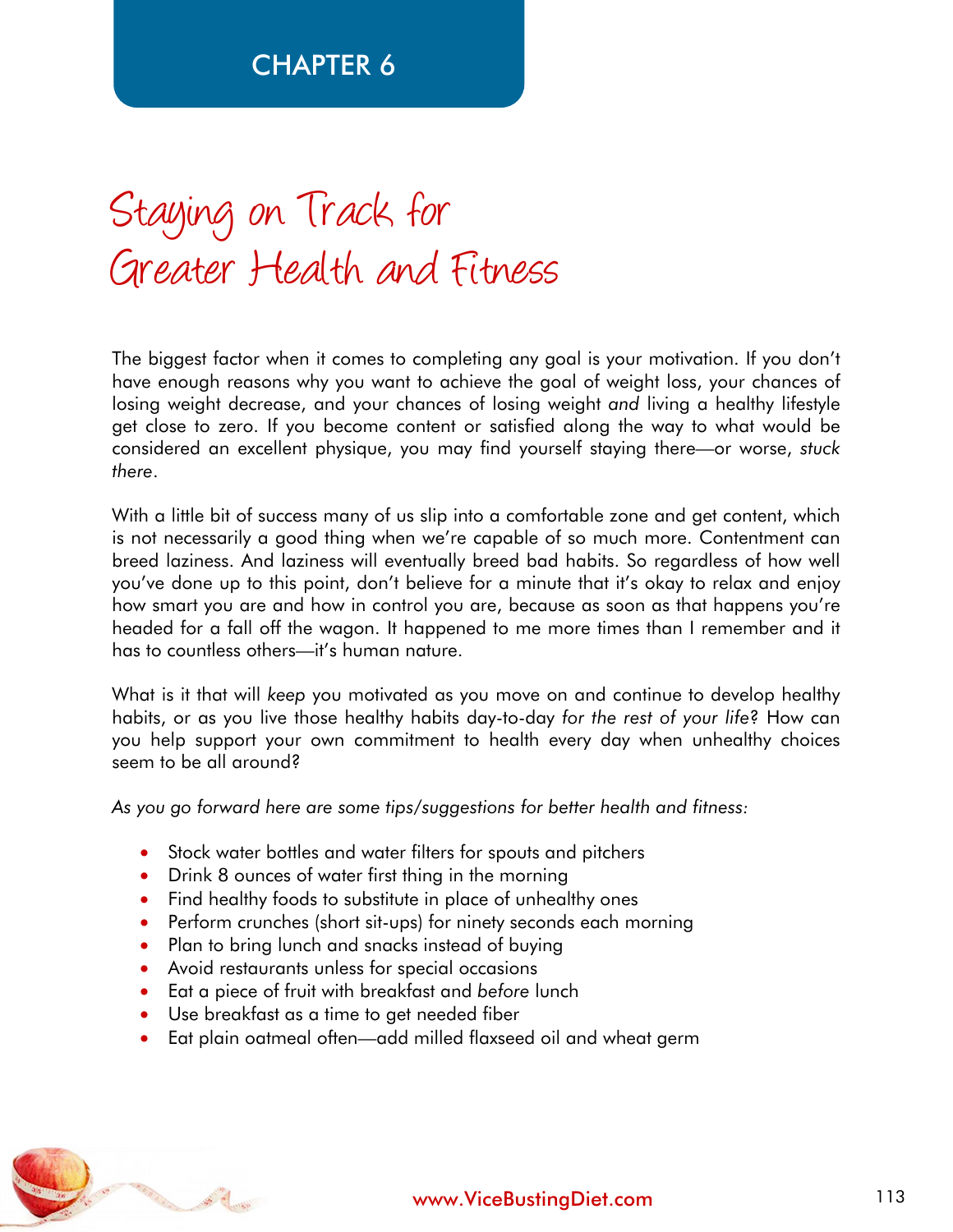- Use lunch as a time to get vegetables by having a salad
- Schedule exercise at a consistent time each day
- Have an exercise partner so you can both encourage each other
- Do thirty minutes of sustained aerobic exercise six days per week
- Use muscle-strengthening exercises three days per week
- Exercise during, or instead of, watching television
- Plan to do something physical instead of watching television
- Make healthy pastimes part of life—reading magazines, activities, trips, hobbies
- Involve your family with your healthy choices
- Focus on living a balanced lifestyle
- Visualize, each day, a life full of health and happiness—say the daily affirmations
- Live a healthy and fit lifestyle for the rest and best of your life

#### Keep a POSITIVE MENTAL ATTITUDE by using daily affirmations.

#### SCHEDULE TIME TO RELAX AND RECOVER

We've all heard that *"life is too short..."* and the rest of that saying you can complete with any number of choices. We really don't need to, and shouldn't be, using our most valuable commodity—time—for doing nothing. I do think that overall we tend to mix rest, relaxation, and breaks throughout the day and that the mere action of relaxing or resting is given little or no importance. Relaxing is equally important when it comes to the items on your daily schedule. How great to have time to yourself to focus on nothing but being completely at ease and quiet.

Many of us may be busy doing something we may *not* enjoy (or at least *not* find joy in doing) and would rather be doing something else. That may lead to doing...well...nothing, more often than necessary. First *find joy* in whatever you're doing—your job, career, chores, and so on—and find ways to do them better, smarter, or more efficiently. The second thing, of course, is to set aside a time to relax (or meditate or pray or just be alone and quiet). This is time to be used to reflect on what's good about your life *right now* and that will also give you some mental (and physical) recovery from life's stresses.

If you've got a specified time for doing nothing but relaxing, the time you're not relaxing will give you more reason and motivation to do a better job, put in more effort, or just get the job (or tasks, projects, and so on) done faster. Let's face it, you can't do a job, task, or project and rest and relax at the same time. Why not schedule the time to relax so that you can focus on the job at hand? I'm suggesting that when you've got time in your day that will be set aside specifically for resting your mind and body you can push forward to get your scheduled tasks for the day finished even when you feel like taking a break.



#### www.ViceBustingDiet.com 114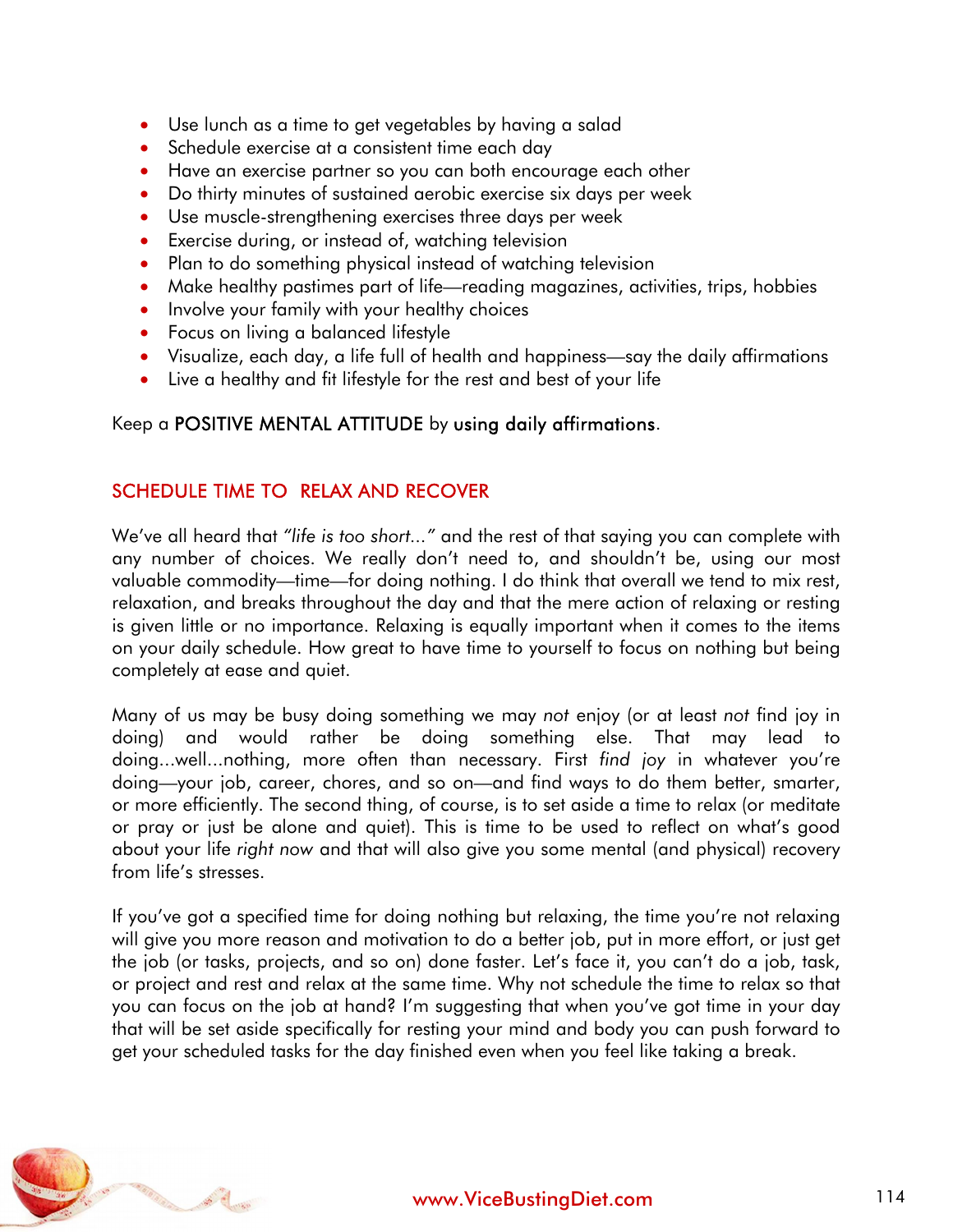Look at your day—today—and count the minutes where you find yourself doing nothing but relaxing and clearing your mind. No phone, television, music, conversation, or noise (if possible)—just the sound of silence. There are plenty of books written on this subject and most of them cover it under the topic of meditation. Call it what you like, but being on the go constantly—mentally or physically—is not the way of optimal health. Set aside fifteen minutes of time before you fall asleep. Use the time to think about all that is good in your life, and all the things that you're making better. You can even use the suggested positive affirmations to start out. Follow through with this—you'll be glad you did.

#### SET HIGHER AND MORE CHALLENGING GOALS

You can lose momentum if you're not putting yourself to greater tests and challenges. There are so many things that you may be capable of doing that maybe you just haven't considered. By setting higher and more challenging goals for yourself, you will keep your life interesting, fun, and adventurous. I think there is some sort of preconceived notion that challenges and goals have to be hard work. The hard work exists only if there is no interest in what you're doing or no benefit that you can look forward to. There are plenty of benefits to be had from many different types of new challenges in every area of life. When it comes to health and fitness, there are many ways that you can keep yourself striving to stay fit or be even fitter.

Setting higher goals could be choosing to exercise a little longer than you normally do. This may involve working up to a higher level of fitness or it may be just a short-term goal for the week. You could also try learning more about muscle strengthening and the different ways there are to gain better muscle tone. When you start exercises to strengthen your muscles, you might want to set higher weight goals or possibly higher repetition goals. Or as you work up to a higher level of fitness, maybe you can go beyond average and strive for a low body-fat percentage—which would require you to count calories in and calories out. Keep in mind that there are many ways to set new goals and new challenges. The most obvious reason to do so is to keep you focused on the many ways you can test your abilities and your limits so that you never slip back into a life of bad habits and bad health.

#### ALWAYS LOOK FOR NEW REASONS TO STAY FIT

There are plenty of other reasons to *stay fit* that go beyond good health (or any of the other reasons you've defined). These reasons will help you stay focused on being healthy and maybe doing some good at the same time. For instance, you can enter a competition—maybe you want to try participating in a charity 5k run or bike ride. There are plenty of charity runs at different times of the year that are of great benefit. There is

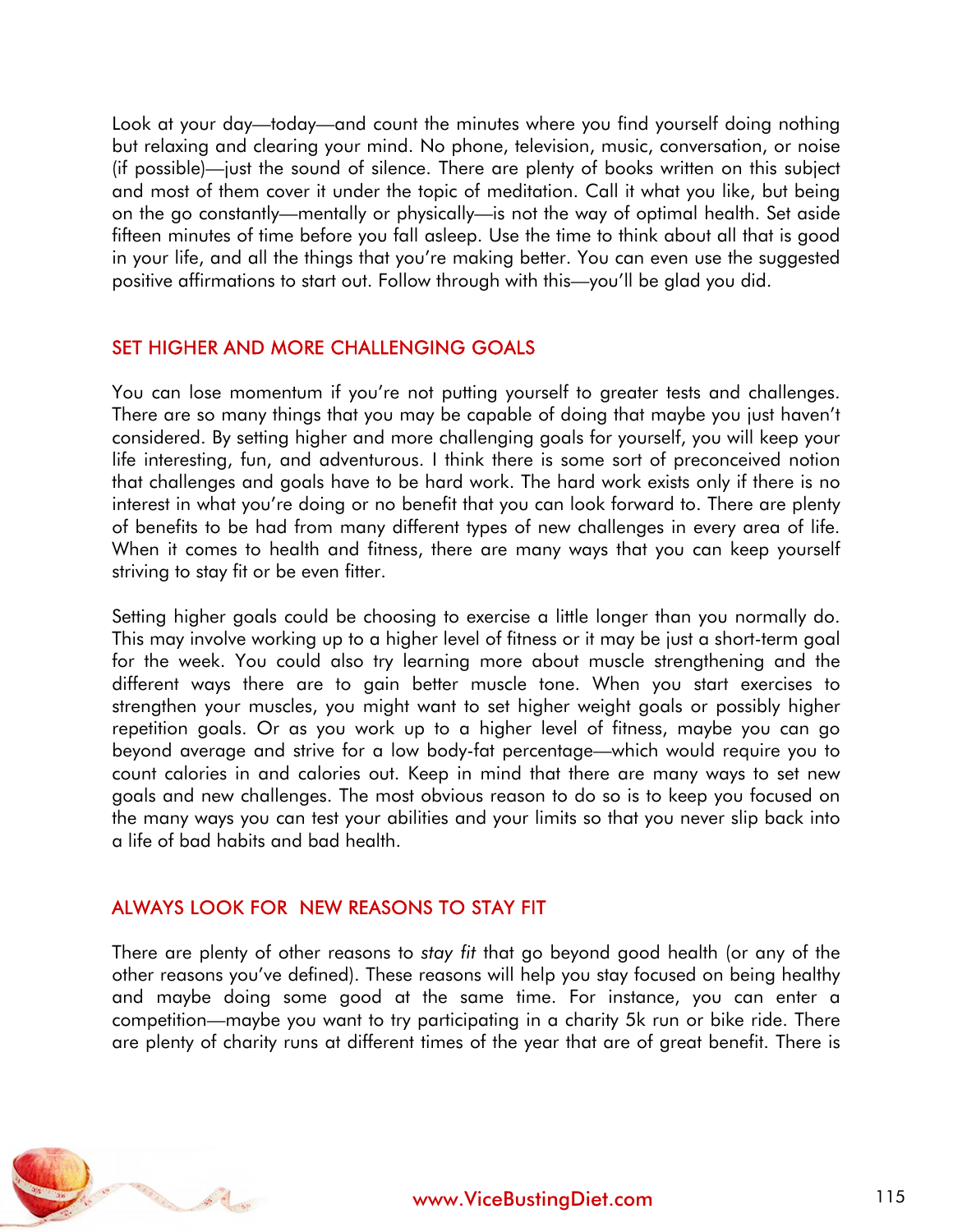the popular Race for the Cure that helps raise awareness and money for breast cancer research, put on by the Susan G. Komen foundation. In fact, if you want to find out what charities are available and which causes they support, as well as what events they have, go to http://running.timeoutdoors.com/charities/ and do a search. You can search for a name of a charity or do it based on the cause—children's health, cancers, mental health, and many more. Don't be intimidated by many of these events, because there are plenty of people participating who aren't capable of going the distance without a rest of two (or three or more). It's all about health, awareness, and raising money for a good cause. Just get involved.

You could also plan a vacation that will have new or unfamiliar types of physical activities. Take a vacation that will give you the opportunity to try snow skiing, hiking, waterskiing, and bike riding. How about biking in the mountains? (Not easy going up, but lots of fun coming down!) You don't have to be doing that all the time, but spending a half day doing some sort of interesting physical activity—like walking and sightseeing or going for a long hike (backpacking) to a scenic area—will release your body's endorphins and enkephalins and give you that feeling of euphoria. There are plenty of places to go where you can enjoy a scenic walk and experience some type of history or natural beauty. Mount Rushmore and Old Faithful or a trip to Niagara Falls can be enjoyable and a time to get some exercise and fresh air.

#### LIMIT FOOD CHOICES

One of the easiest ways to fall back into bad habits is to try new foods that you haven't adequately researched. It's okay to sample new foods, but do yourself a favor and choose those that are located in the produce section of your supermarket *or* a new type of fish or seafood. Stick to those basic foods that consist of fruits, vegetables, lean meats, and fish and you will be fine. You can experiment with healthy preparations of those foods, but my advice is *don't get wrapped up with recipes and new foods.* There will be plenty of times that you will have to eat a variety of meals—holidays, birthdays, special gatherings.

#### MANAGE YOUR TIME EFFICIENTLY

Now that you've got your healthy habits in place and a new commitment to health in the form of good, nutritious meals, what can you do to make it easier to maintain your fitness level? Another way to be sure you continue on this road is to manage your time efficiently. Even as you try to move up a fitness level, you may find it a bit more difficult to stick to the schedule of exercise each day that you've set for yourself. You may start to feel the limits of what and how much you can do with the time you have. You may be at

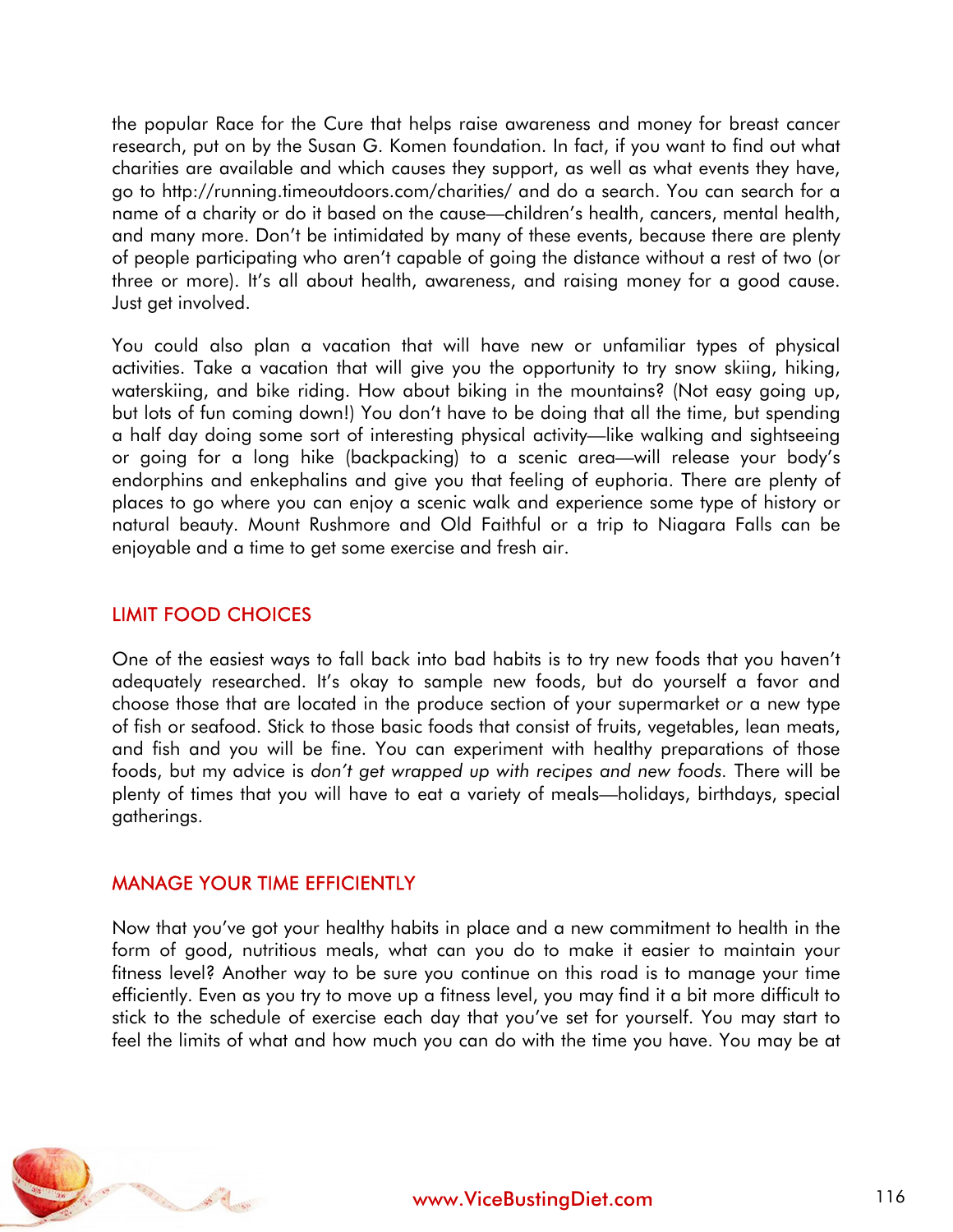the point where you know to what degree you feel you want to commit to these ongoing healthy habits.

To improve your level of health, you may have to juggle your schedule in some way and use your time more efficiently. The way to do that is to get more done in less time. For example, make a list of all of your weekly errands and complete them in one afternoon rather than running around here and there every day. You can prepare twice as much when cooking to allow for leftovers. These are just two suggestions, but as you start to value your time more, you will squeeze in what you have to where you can so that your time is more your own. You can also create more time by waking up a little bit earlier.

#### Ways to Create Time

- 1. Sleep thirty minutes less (but at least six hours).
- 2. Work more efficiently—allow only so much time for each task.
- 3. Prioritize the scheduled tasks from most important to least.
- 4. Delegate. You don't need to be superhuman—let others do their share.
- 5. Don't volunteer for everything—stick to your most important causes.

#### TAKE PREVENTATIVE STEPS TO REMOVE TOXINS

A widely discussed problem that is gaining more and more attention has to do with the health of our colon. As you learned in earlier pages, it has been reported that there are sometimes pounds of waste left in our colon as we approach retirement years. This is apparently due to an accumulation of waste—I'm guessing mainly from poor food choices. Over the past several decades the soil used to grow crops has diminished in quality, the number of less-than-optimal foods has increased in our supermarkets, and fast-food restaurants have flourished. Combine these factors with a diet that involves all three—fewer vitamins and minerals, and more salt and fat—and you have the formula for clogging the colon.

Your colon delivers nutrition to your body and eliminates waste that's unusable or that is finished being used by the body. Picture the food that you eat as having to pass through tiny holes in this tube to get to where it is needed. Some of the substances are passed on (and out) and some are broken down and absorbed through these tiny holes. Over many years, when unhealthy food choices have been made (fatty, oily foods), the tube can become clogged with some of these "leftovers" and even clog some of those tiny holes. Besides making better food choices, you need to "clean out" what is already there with a good colon-cleansing program.

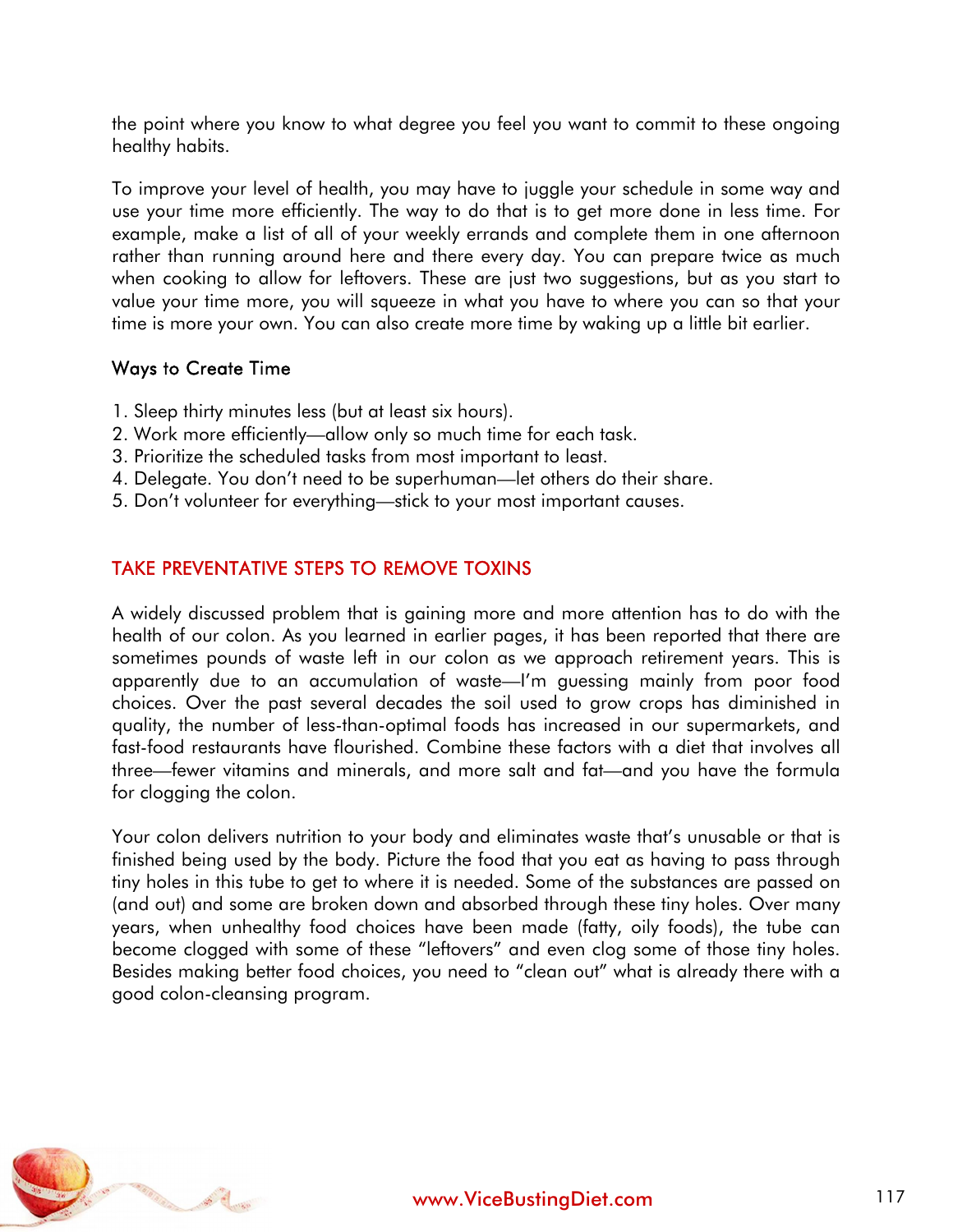Many experts recommend an annual cleansing, and it is probably a good idea, because the waste that builds up in the colon can be responsible for sickness, disease, improper nutrition, or overall poor health.

Check with your healthcare provider or a nutritionist who is very familiar with maintaining a healthy bowel, as to what they would recommend for you. My preferred cleansing system is a 7 day Total Nutritional Cleanse with RevitalX® and Detoxitech®. It was highly recommended to me by Dr. Michael Murray. You will be amazed at how you can be revitalized and energized in only 7 days (and best of all—a few pounds thinner!). See Appendix III for where to buy.

#### Visualize a Balanced Life

Losing weight is just one of the reasons that you should be doing this plan. But I don't think you will have a great deal of success if you focus only on the weight you want to lose, or how much you now weigh. It is important to adjust your mindset to one of *living* a healthy lifestyle. Often, we say we want to lose weight but our focus becomes so directed on weight loss that we lose sight of what we need to do each day to reach that goal water, healthy foods, exercise.

One important way to keep you moving on the road to healthy living is constantly creating a picture in your mind of the type of lifestyle you'd like. In fact, even if you are at the level of health and fitness you are happy with, it's important to reinforce this vision of health so that you don't forget the person *you are*: one who is always practicing what you think—a life filled with health and fitness. When you start visualizing the life you are creating, ask yourself some questions that will help paint that picture.

- What fitness level do you want to realize?
- What job are you doing?
- What activities are you engaging in?
- What is different in the life you have today?
- What are you wearing?
- What types of foods are you eating?
- How do others describe you?
- What exercises do you challenge yourself with?
- What is your energy level?

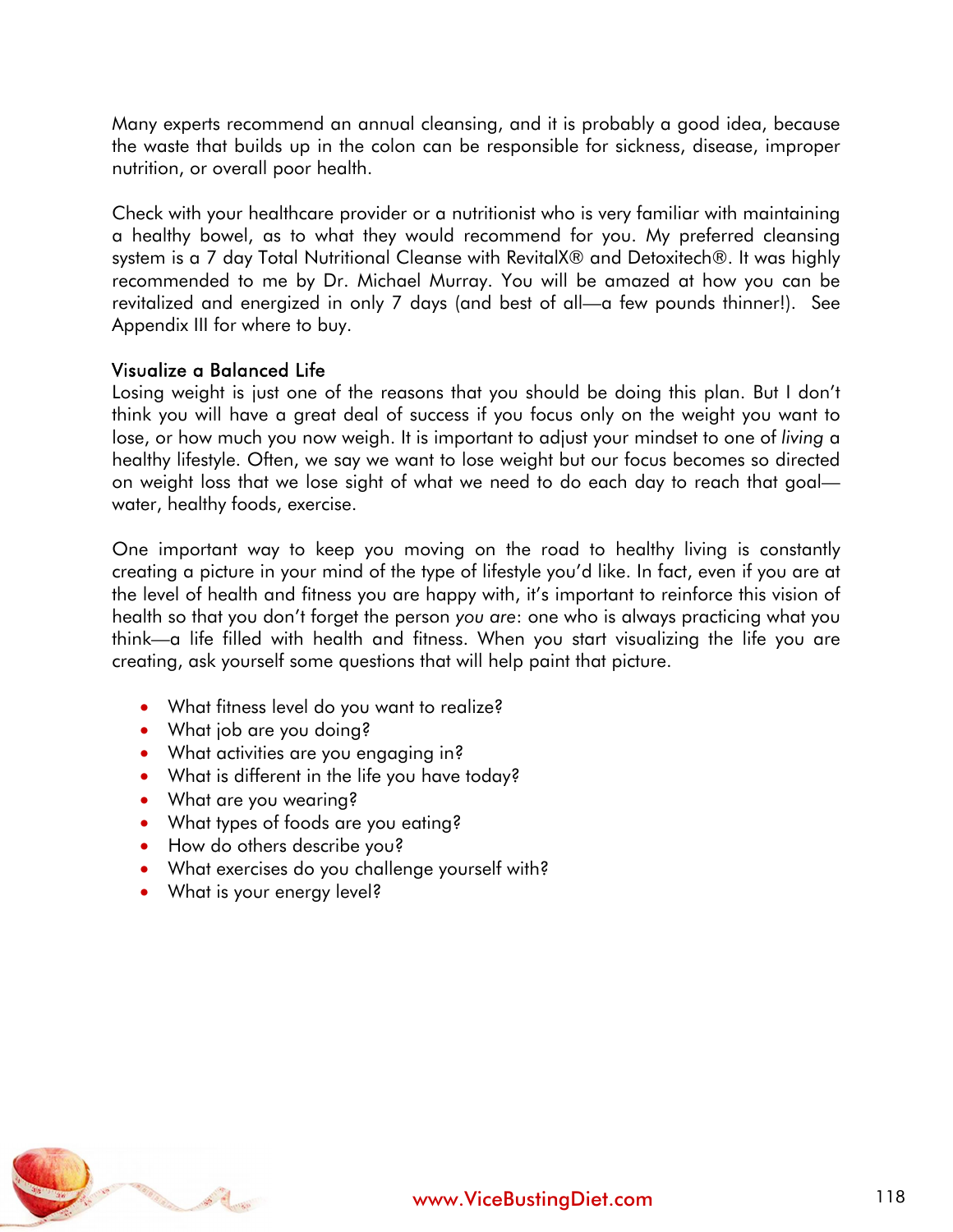Think of some of the things that you may be missing out on or that you might be depriving yourself of because of extra weight or because you *think you can't* do because you're not as fit as you *think* you need to be. Have you ever thought

- 1. "I will do when I lose weight"?
- 2. "My life will get better after I lose weight"?
- 3. "I can't do \_\_\_\_\_ because of my weight"?
- 4. "That person won't be interested in me because of my weight"?
- 5. "They won't hire me because of my weight"?
- 6. "My problems will go away if I lose weight"?
- 7. "I will be able to eat after I lose the weight"?

There are false beliefs that can be transformed into empowering statements.

#### "If I don't start doing \_\_\_\_\_ now, I may never lose weight."

If you think you have to wait until you lose weight to go hiking, don't. Start hiking NOW. Or whatever it is, do it now—it will help you lose the weight *and keep it off.*

#### "If I wait in hope that life will get better, things may never improve."

Get busy, improve what you can, and take charge NOW. Your life is in your hands, not anyone else's. Don't wait.

#### "If I think I can't, I'm right. But if I think I can, I'm right."

You may not be able to take the shortest route to the top of a mountain at your current weight, but you can walk around it and go up gradually. You'll eventually reach the summit, so start now because you can!

#### "Anyone not interested in me now is not worthy of consideration later either."

Your weight doesn't need to determine your beauty. Beauty comes from within. Know that you are working to lose weight and that the fat is NOT a personality trait. Stand tall and let yourself shine NOW. The weight will come off when you believe in yourself and will make you healthier. If a person is rude to you now because of your weight, they're not worth considering for a date as you lose weight anyway.

#### "I am capable of doing a good job because I care."

Don't let weight stand in the way of being a valuable asset to any company. You may unleash potential with better health, but that's no different from the many other obstacles that every one of us faces when trying to be, do, and have.

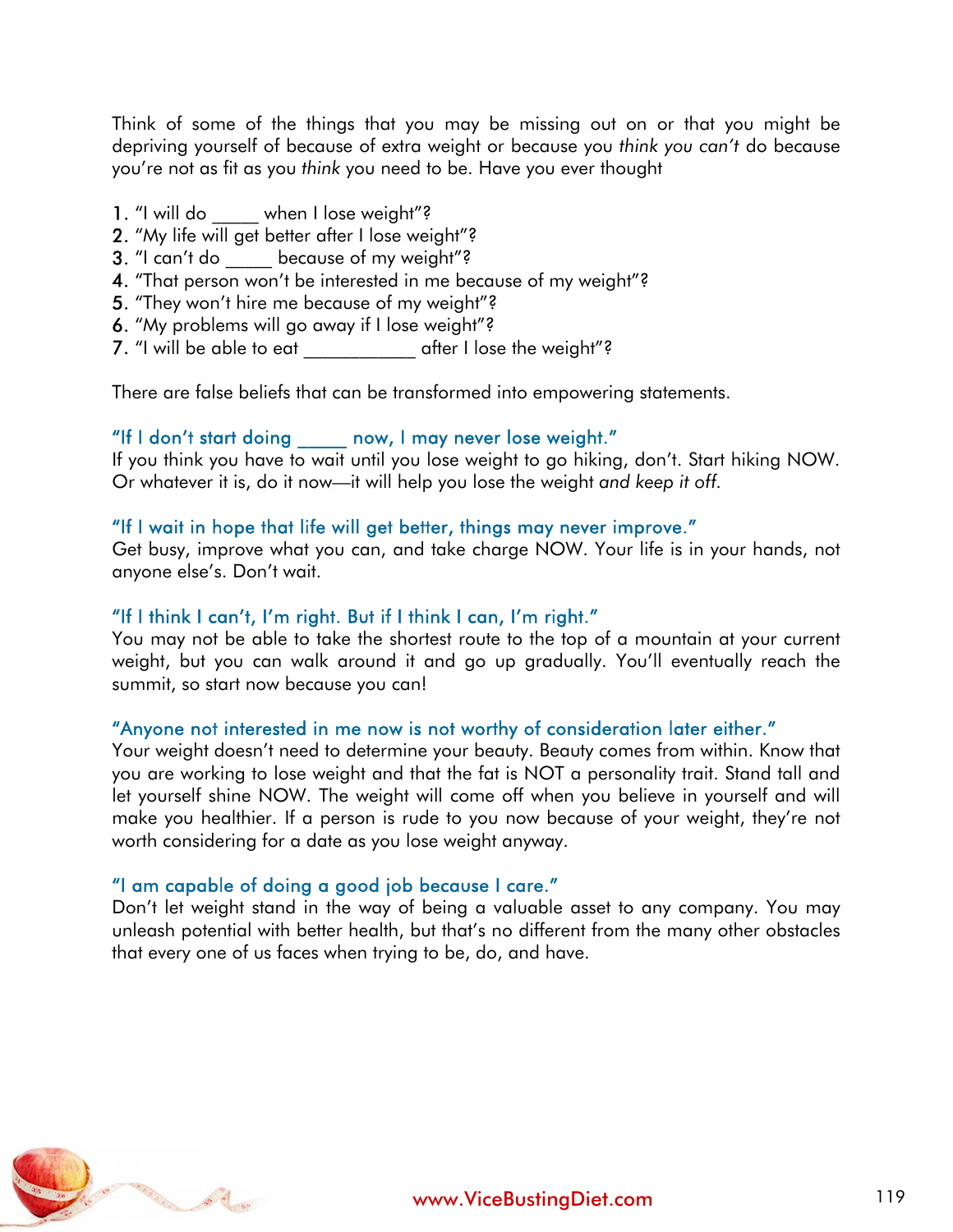#### "My problems are only problems if I don't take charge to solve them."

You will still have problems when you are thin, they just won't be weight-related health problems. Work toward solving your problems now and you'll be empowered to be healthy in all ways.

#### "I don't need to have just one because that food will never be good for me."

Odds are against your having just one. If you have just one of your *food vice* items, you are more likely to have more—many more! If we could handle moderation of these things that control us, we wouldn't have epidemic obesity rates.

You have let your desires and cravings control you for long enough. Make the right choices for your health and peace of mind.

#### BUSTING VICES TO HEALTHY CHOICES

There comes a time when you no longer need to look at what not to eat or what not to drink. You will have gone without those unhealthy foods and drinks for enough time so that you shouldn't be thinking about them or even craving them. Your focus should be on choosing healthy foods and drinks instead of replacing those items that were weight killers.

You will get to a point where you won't have diet vices in your life. Sure, there may be areas that you can improve—maybe to help others while helping yourself. Those doughnuts or pastries that are brought to work can be replaced with a fruit tray and some granola. You can make more situations that you come across healthier in order to support the cause. Take a proactive role in providing health all around you as opposed to avoiding and breaking bad or unhealthy habits. Once you have your own weight and health under control, you may find that you can make your life easier while improving the lives around you.

#### TIME AND EFFORT

Time and effort are two things that are necessary to improve your fitness level. You *can* control the amount of effort you put into making a healthy life for yourself. That effort comes down to not just what you put forth to exercise, but every decision you make that directly or indirectly influences your health in some way. It goes without saying, of course, that the overall plan here is designed to help you make a gradual shift in the direction that ultimately leads to only healthy decisions. I think it is important to reiterate, though, that good health is not a part-time thing. You've probably been kidding yourself more

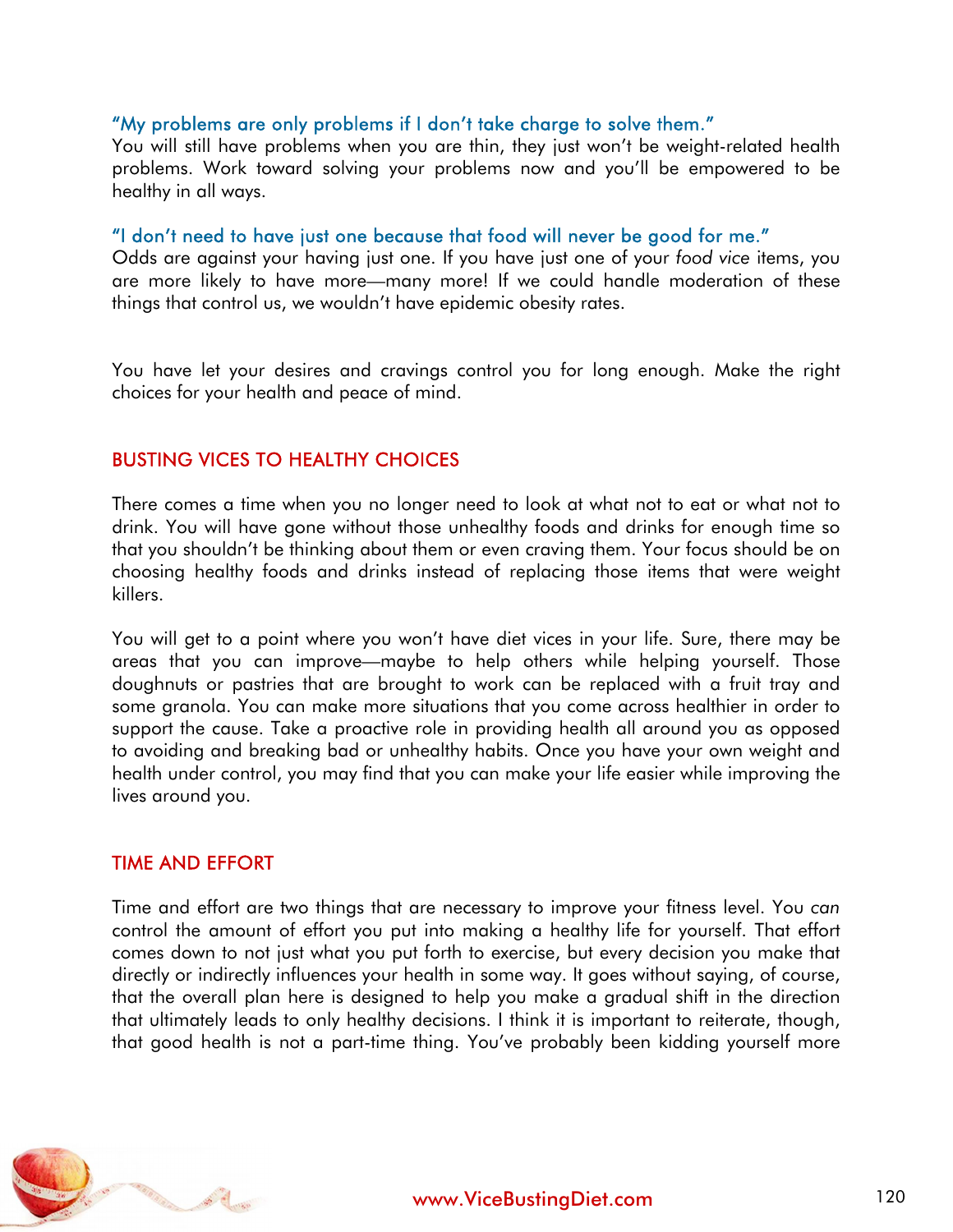and more over the past twenty years that you can eat right half the time, exercise every so often, live a little bit too free on the weekends, and still be healthy. Well, you can't, and you shouldn't. Progress comes from putting forth the effort each day but also gaining the wisdom to realize that it's only a matter of time before your body will catch up to your actions.

There are many factors about time that seem to be out of your control. The many chemical reactions, including fat mobilization from your body, are just not something that you should realistically think you can change overnight. Like waiting for paint to dry, you don't want to waste time watching and waiting. Time moves at its own pace, and there seem to be many other factors that can alter your perception of time as it goes by (or slows down), but you can "hurry up" the process. This is why it's important to focus on actions, and time will take care of the physical changes.

One woman I worked with, Lisa, just wasn't having any success, and I felt that I was failing her as much as she felt she was failing. Well, I decided to give her an ultimatum: "Drink only water for one week or I'm going to have to discontinue our weekly appointments." She stuck to her guns and drank only water for the week (with the exception of one glass of wine for her sister's birthday). During our next call I told her that she would have to go another week with only water as her beverage, and that I didn't want any excuses. The next week I was not only happy to hear that she had stuck to her commitment, but that she was down 10 pounds (although I'm not a fan of the scale, remember). She went on to lose another 37 pounds over a four-month period. What was holding her up in the beginning was she just didn't think that one or two actions were going to make a difference. She didn't realize that every action takes time to produce a result. It took time for the weight to get there and it was going to take time for it to come off.

#### HEALTHY THOUGHTS = HEALTHY BODY

It is also important to focus your efforts on moving your mind from where it is to where it needs to be—thinking of all things healthy. Don't be someone who talks about losing weight and chats about it to friends—only to let everyone know that *you know* you need to lose weight—but one who doesn't take action. When you approach losing weight by doing a diet you may not win. When you approach losing weight by changing your mind about what it takes to be healthy, and changing your thoughts from destructive ones to productive, positive, and healthy ones, then you *will win*.

Many health problems are caused by what goes on in our head that we can't measure. Science has shown how negative or destructive thoughts can be damaging to our bodies. In his book *Deadly Emotions* (2003, Thomas Nelson), Dr. Don Colbert describes patients

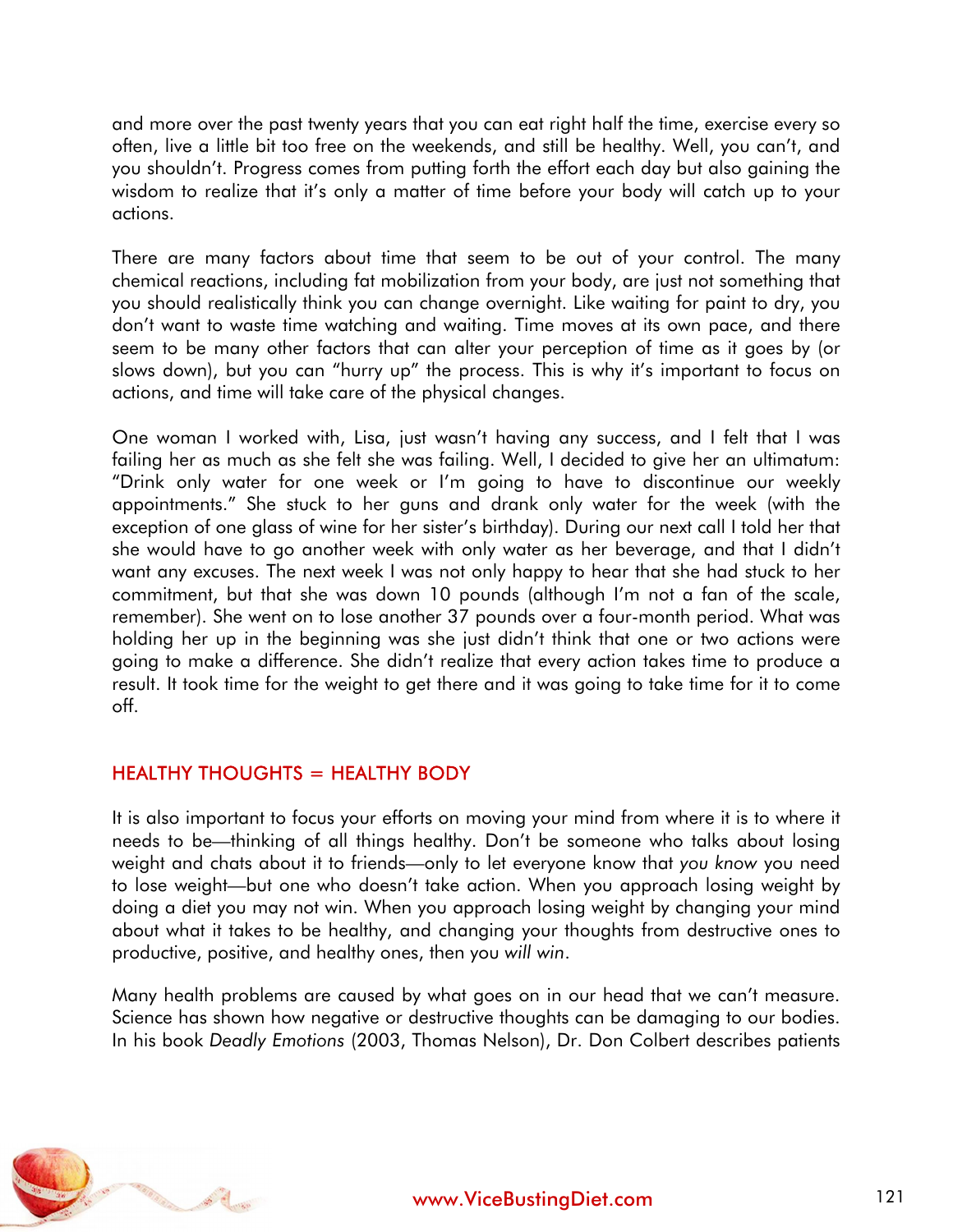who have been healed through a change of heart by letting go of past painful or negative emotions and moving on toward a peaceful state of mind. Your brain is the control center that sends signals via the nervous system to (ultimately) every cell in the body. Now, imagine that the circuits (your brain and nerves) are shorting out to some degree because of some type of energy interference. That energy interference is your negative thoughts and they ultimately can cause a reduction in your body's ability to function optimally.

Dr. Colbert explains: "The brain regulates the body's immune response and when the regulatory influence of the brain is disrupted, the result may *not* be a lessening of the immune response but an *overstimulation* of it." He goes on to say, "The result is that the body's immune system runs in high gear...and fights against even *healthy* cells." This is just one example of the power that less-than-positive emotions can have. Imagine the power of positive emotions.

Positively influencing your emotions on a regular basis—to keep your mind focused on what's good in any situation—is truly the key to having a healthy body. There are too many hurdles to face in life that will wreak havoc on a negative-attitude mind and push you back to square one if you don't possess a positive outlook.

If you're not moving toward healthier and more positive thoughts *on a daily basis,* then you are moving toward unhealthy and negative thoughts. A negative mental attitude can eventually translate into poor health (physical, mental, social, financial, or spiritual). You may get colds or sickness, or a more serious illness may develop. While your negative thoughts don't necessarily make you sick they can get in the way of taking care of yourself, eating right, and exercising.

On the *positive* side, science is just beginning to show some results of the effects of positive thinking. Dr. Herbert Benson, a cardiologist and associate professor of medicine at Harvard, author of ten books, and founder of the Mind/Body Institute in Boston, says, "Mind-body medicine is now scientifically proven." He goes on to say, "When a person can focus on something other than illness, it allows the body to take advantage of our own healing capacity."\*

#### BE PREPARED

There are too many places and situations you may find yourself in that present unhealthy varieties or options. Less-than-optimal choices are everywhere you go—you drive by them, walk by them, see them at the checkout counter, and are offered them by coworkers. Being prepared to meet the temptations and distractions is the best way to overcome them.

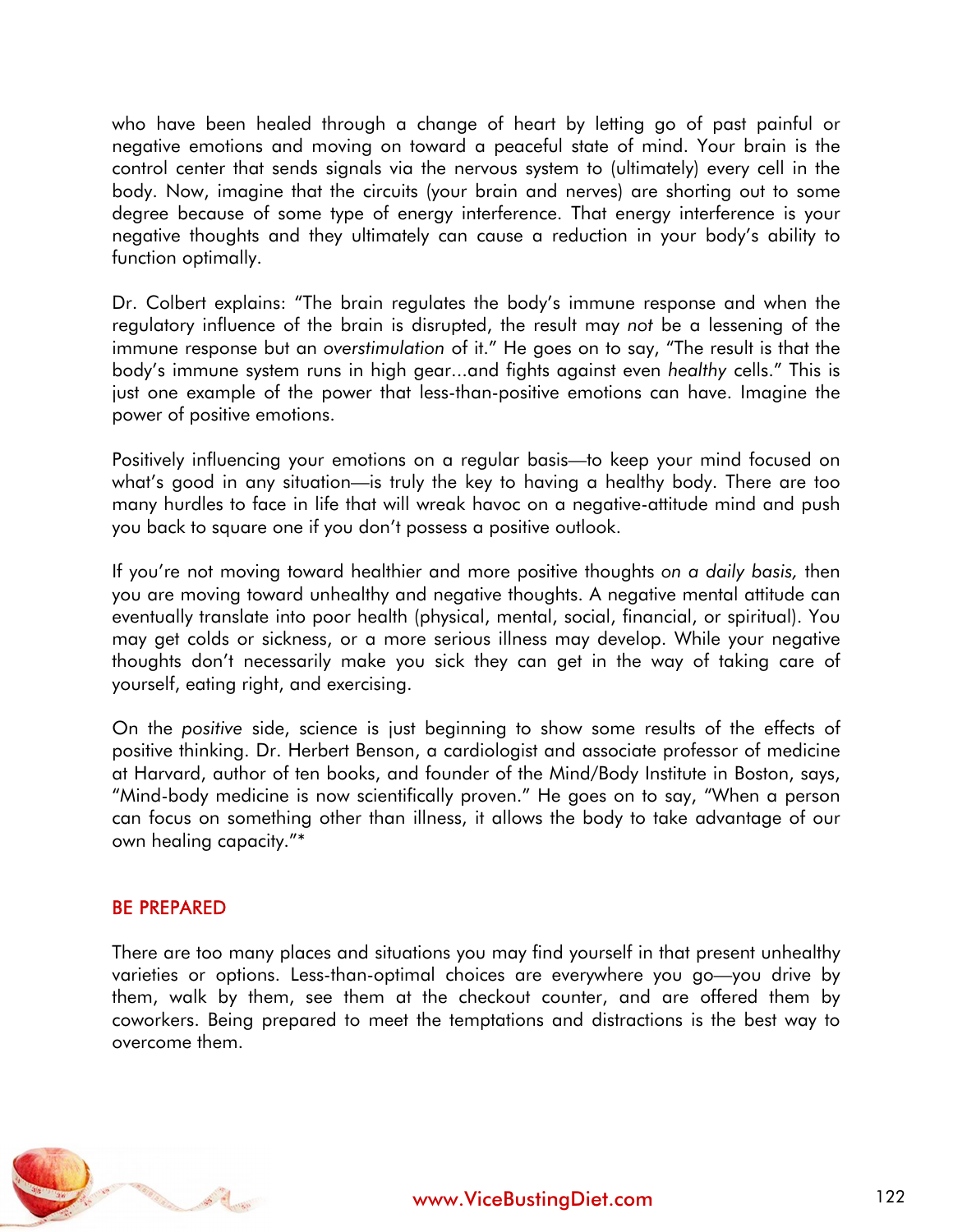#### Prepare to Be Healthy

*Carry an attitude of conviction.* When you are at work, at home, or out at any social function or get-together, it is bound to happen: You face the temptation of some delicious-looking appetizers, sweets, or other tasty calorie-filled foods. What do you do? You carry yourself with an attitude of conviction—a conviction to being healthy and holding firm to your resolve that no food will keep you down, or stand in the way of your reaching your health and fitness goal, *and maintaining that goal.* Your mind can be the one thing that can make or break you—use it to break what's unhealthy that stands in the way. More than what just a little damage one bite will do, the benefit of being strong mentally will build more confidence and conviction, and ultimately you will end up with great shape and health.

*Equip yourself with a good defense.* The best way to defend against temptations (and let's face it, we're not going to be strong enough to say no *all* of the time), is to come equipped with a defense against those temptations. Having water with you at all times can help—it can suppress your appetite, serves as a substitute for other drinks, and having something in your hand is a great defense. Having an extra, healthy snack with you for those "emergencies" is also recommended. Sugarfree gum is a low-calorie way to keep from having that unhealthy food or beverage.

*Know your reasons for choosing health.* Of course you want to be healthy and fit, but that is an overall objective for your life. Eating or drinking a *vice* isn't going to spoil a life of good habits and health, but it can. Remember, your fitness level is nothing more than a result of the cumulative decisions you've made over the past few months. You need immediate reasons for saying no and making healthy choices, and that could be because you're going to exercise this afternoon and you don't want to feel sluggish. I think you'd be surprised if you knew that the real reason those few people at work don't participate in company snacks, happy hours, or birthday cakes is because they're *going to the gym later.* It's not easy to get yourself to the gym (or to go exercise) when you feel sluggish from having some high-calorie or high-sugar snack or drink. Think about all the other things you might want to get done today and say no to the unhealthy food or drink in the name of productivity. There's only so much time to get done what you want to get done today.

*Reward yourself for making healthy choices.* Believe it or not, when you've got that special something planned for the end of the week for having stuck to your commitment to health, you will be more motivated to make the right decisions. Now you've got something else to look forward to that goes beyond what feels like instant gratification and becomes much greater long-term satisfaction and fulfillment. You get to be healthy, have more energy, a better figure—*and a reward!* Maybe you're getting a thirty-minute

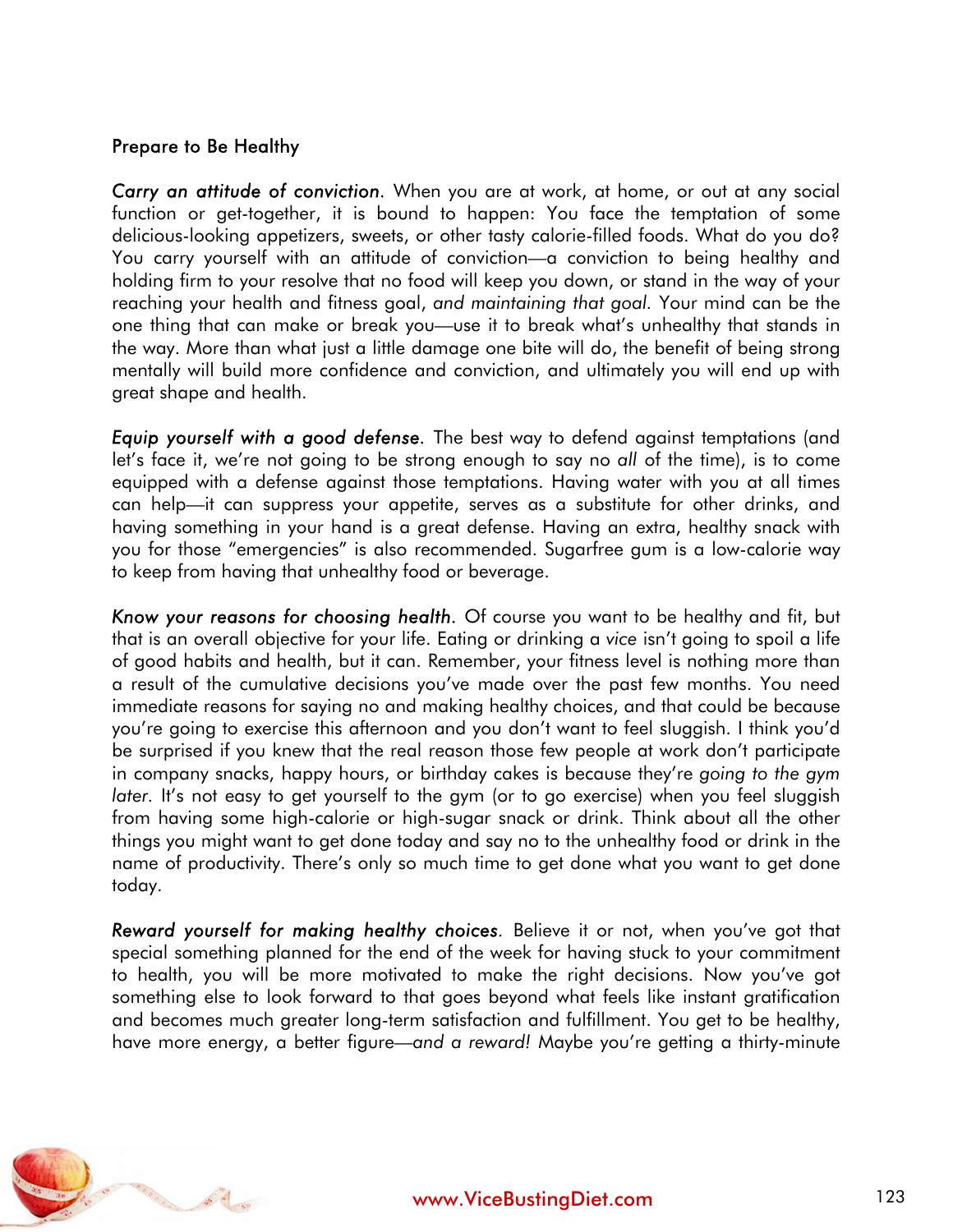massage at the end of the week or buying that new CD. This will be the kicker that gives you that extra motivation to make healthy choices.

#### ARE YOU DIETING?

Finally, if anyone asks if you're *dieting* because of your new decisions to say no, answer, "*I'm doing this great approach to losing weight."* If you want to go further, then say "...*and getting healthy and fit."* It will fit in with not telling people you are on a diet, because you're really not. It will keep your answer basic and simple, and you will be promoting the right way to stay on track and live healthily.

#### TWO SIDES OF HEALTH

Your decisions determine whether you are moving in the direction of better health or not. If you had a piece of pie but ate healthily the rest of the day, you certainly aren't worse off (assuming a normal-size piece) and your actions are on the side of *excellent health,* although the pie alone would not be. Look at the big picture, but take the measure of what you are doing and eating that is having some effect on your overall health. One piece of pie is not going to hurt you, *but* is it going to help? Maybe it will hurt in ways that you might not realize—maybe your energy level dips just enough that you don't feel like exercising later, or at least not at the level you're used to.

At some point in your progress, though, there will come a time when you will go a couple of days or more without an action *against poor health*. (This assumes that you want to improve your level of health and fitness and maintain a higher level.)

The important thing here is not just how to reach a level of optimal health (or a higher level of health and fitness), but understanding how to *avoid poor health.* Most of your actions—either what you do or choose to eat—can be separated into *promotes good health* or *promotes poor health,* with some smaller percentage of things being put into the *neutral* category. Then you'll be able to say no much more easily to those things that won't help you live a life of health.

You will be better off in the long run to eliminate those things that you know either (a) are very tempting to you and can throw you way off track—a diet vice or (b) are just not good anyway, no matter how often you have, do, or eat it. Thinking like this can take the complication out of *dieting* and put you in control. Leave yourself that small window for those special occasions where you will have one piece of pumpkin pie or some wedding cake—but leave it to only those *very* special occasions and you'll be fine.

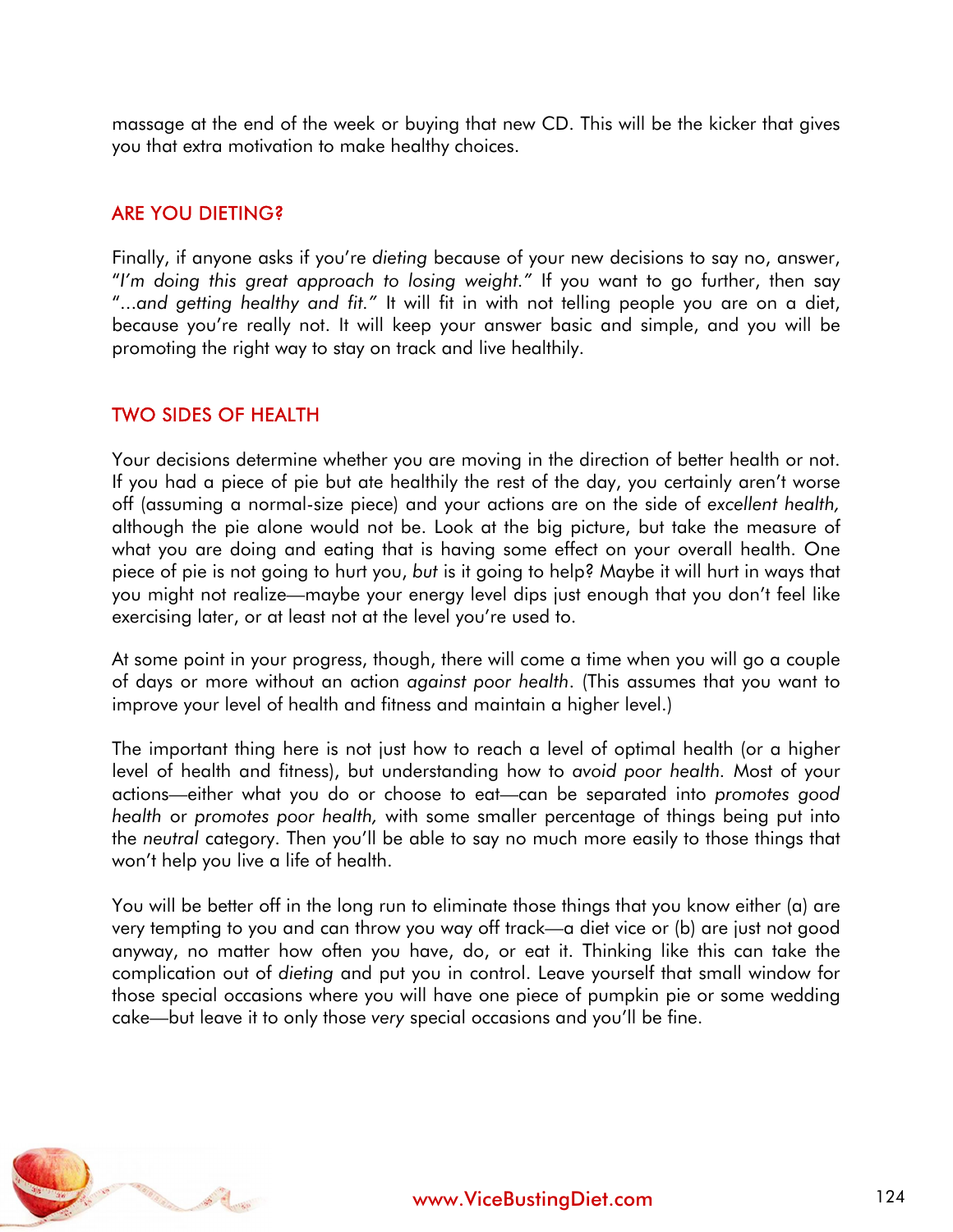# CHAPTER 7

Secrets to Staying Fit— Inside and Out

One thing is certain: you will always have some new problem, difficulty, or hurdle to face at some point in your life, big or small. Sometimes these difficulties can lead to setbacks in achieving your health and fitness goals. There are some secrets or tricks that can have your mental and physical health moving to higher levels.

*Improving Health & Fitness Incorporate each tip into your daily life...one at a time.* 

- Schedule time to relax and recover.
- Set new and challenging goals.
- Focus on new reasons to stay fit.
- Limit your food choices.
- Manage your time efficiently.
- Take preventative steps to remove toxins.
- Visualize a well-balanced, fit, and healthy life.
- Focus more on healthy choices, less on vice busting.
- Continue putting forth a bit of effort and a bit of time.
- Keep your thoughts healthy (and your body will be, too).
- Prepare yourself each day to live healthily.
- Proclaim that you've found a healthy approach to losing weight.
- Focus on choices that influence your health positively.
- Life is short so don't wait—*take responsibility now*!

#### FORGIVENESS

Over the years, I have learned that when it comes to overcoming any difficulties and moving toward goals, we need forgiveness. If you've ever overindulged in unhealthy eating (once or many times) in the past—such as having a chocolate ice-cream fest—and you knew it's not what you should be doing to lose weight and be healthy, then you can't help feeling guilty later. Even if you've gained weight gradually over the years (as is most common) with, for example, a few chocolate-chip cookies each day, you can feel guilty by continuing this habit. By *choosing* to eat those cookies (or whatever it's been over the years—for me, it was ice cream) every day, you're probably accumulating a nice pile of

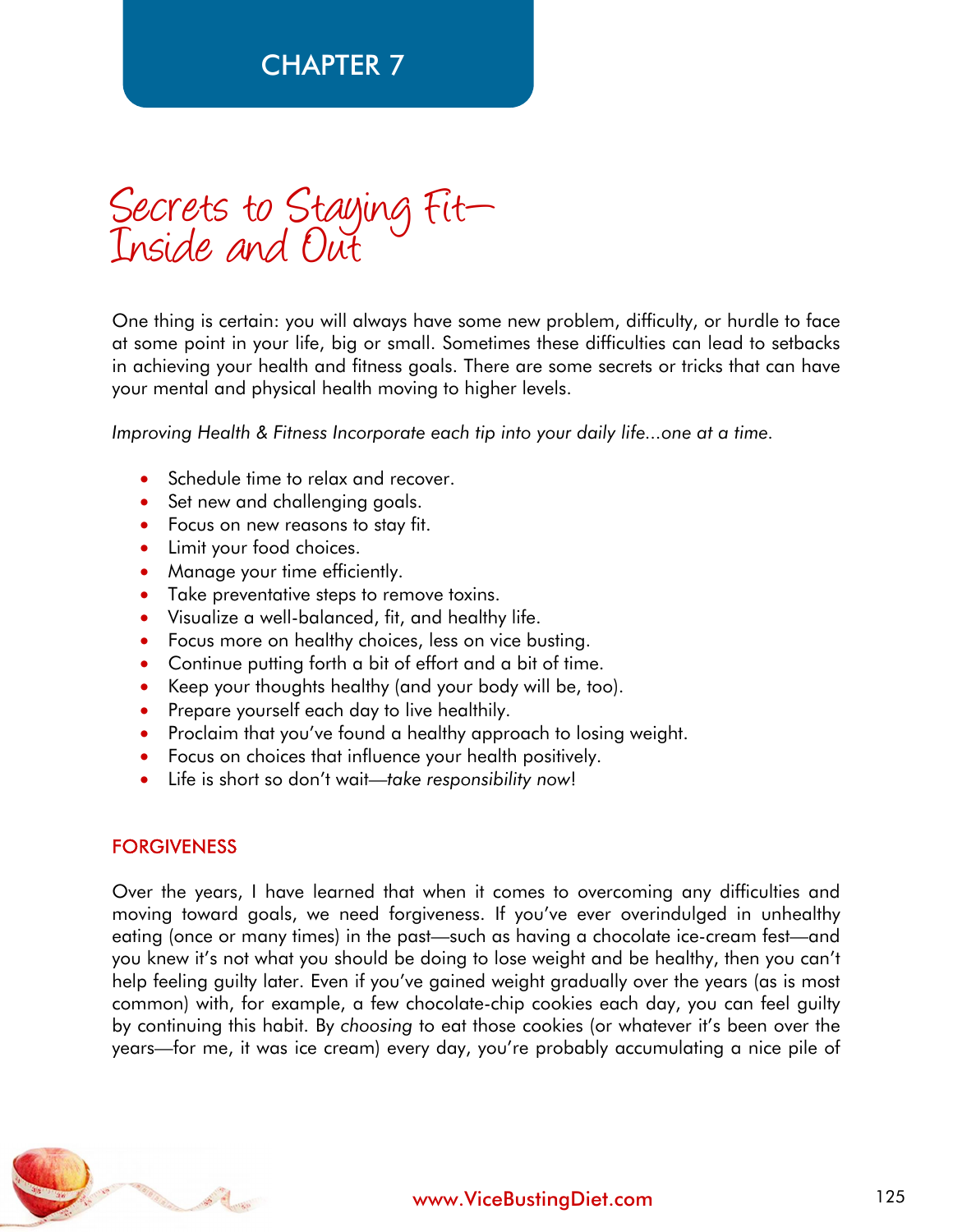guilt. The pain continues and grows all the while you sabotage (punish) yourself with more poor choices—even though you may be fooling yourself into thinking that it's comforting.

Once you became more aware of the causes of your weight gain, you no doubt experienced a bit of disgust or disappointment with yourself if you then continued to partake of those actions. We've all done it, and chances are good that you may indulge again in something that will make you *feel* bad physically and/or mentally. You can wipe the mental slate clean with forgiveness.

Take the time to sit back and relax, and just for a moment think about and reflect on the past and all those moments that you think were the *cause* of your weight and any painful memories. Then take a deep breath and exhale while letting them all go in the name of forgiveness—because we're all human and we all make mistakes. In fact, mark them down as "learning experiences." You've got to let it go because *it's okay.* Forgiveness allows you to move forward and leave the past behind. If you don't, you may find yourself falling back into that destructive behavior because of your *past* behavior—a vicious cycle. Forgiveness is a very powerful release that will ultimately lead to better mental and physical health.

I think you'd agree that if you want any amount of lasting physical health, you've got to have good mental health. Learn to let go of past mistakes, and when you slip during your healthy lifestyle in the future, the quicker you can confront the situation, learn from it, and forgive yourself, the quicker you can move on and get right back on track. In fact, if you want to add more strength to your mindset, you can adjust your daily affirmations to read

#### *Daily Positive Affirmation*

*I have unlimited confidence in my abilities and myself. I am thankful for the endless opportunities that each day provides. I forgive myself for any unhealthy actions today, and I welcome optimal health into my life!* 

#### PLATEAU BUSTING

The time may come when you've gone a month without dropping any weight. You haven't lost a pound according to the scale (which you're not supposed to be using as a measure of your progress). You've weighed yourself and don't see more than a pound difference from where you were a month or so ago—what do you do? You don't weigh! I can't stress enough that getting on the scale will only lead to frustration. In theory, you could have a very successful month on this program: you could lose 6 pounds of body fat while at the same time building 5 pounds of muscle, your clothes could be one size smaller, but the scale will only show a loss of mere ounces. If you are pound focused

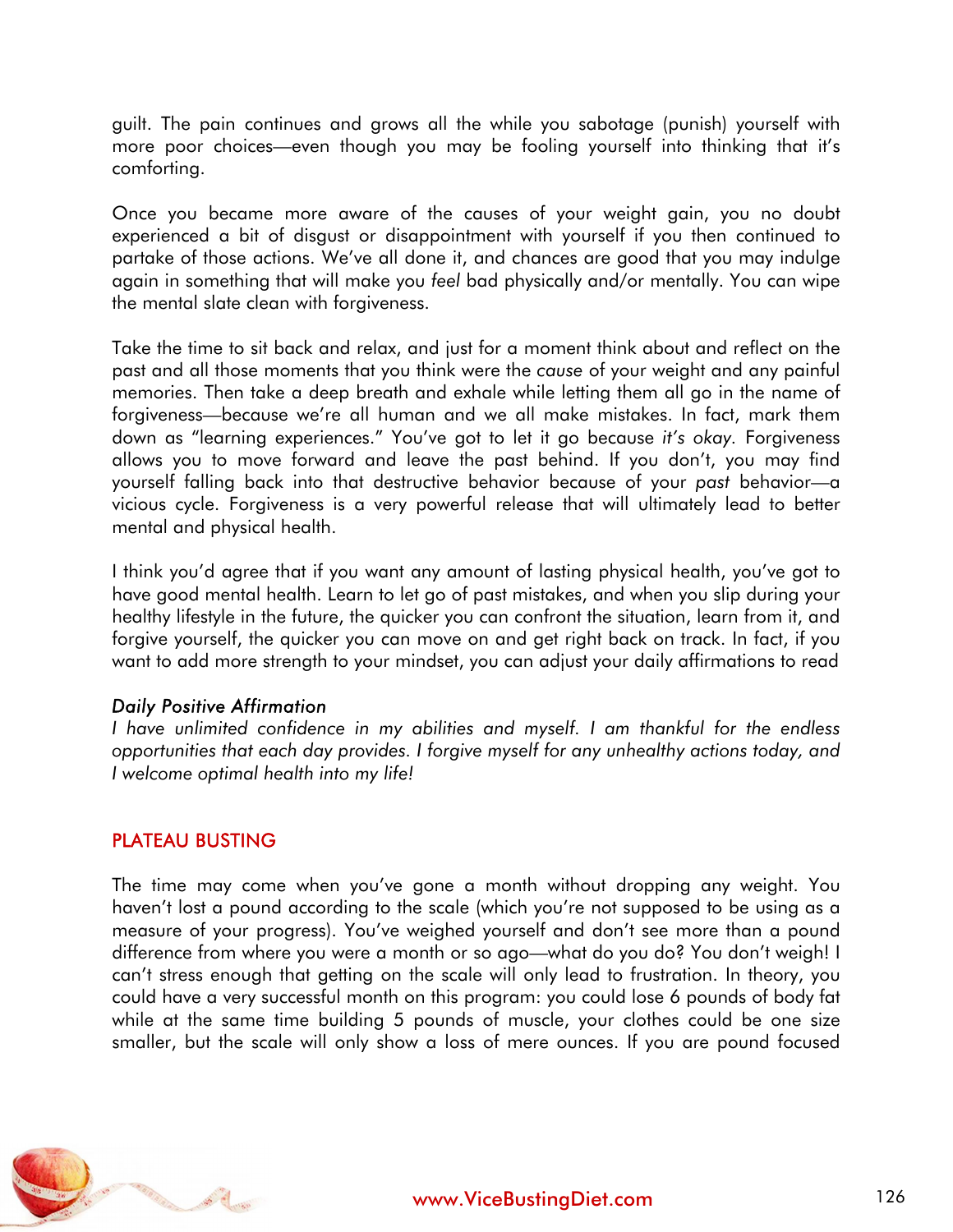you'll be disappointed; however, if you are action focused you will be celebrating that for months you have not had soft drinks, are drinking the water that your body needs, have not eaten fast-food junk, are wearing pants from years ago, *and* are exercising for perhaps the first time in years! That is a success story, regardless of what the scale says.

I teach most clients to view a plateau as a *brief pause*. I've encountered three possibilities that cover most plateaus. The first is that your body needs time to adjust. Let's say you may have been losing 8 to 12 pounds a month and now you've lost only 2 pounds. You may just be going through an adjustment period in which your body needs time to catch up.

The second possibility for hitting a plateau is that your diet has not completely attained an optimum level. Maybe there is a habit that is slowing you down. Have you reached the point of eating healthily more than 90 percent of the time? Do you have vices that need to be replaced? If you're still moving uphill—meaning building healthy actions, not necessarily getting the weight off—until you've completed the plan and fully established the healthy habits that are outlined, you can't worry about a plateau. On the other hand, if it's six months after you started, then you need to examine the question of how well you're eating. Remember, healthy living and fitness is not a part-time activity—you need to constantly feed yourself with healthy foods.

The final reason you may have hit a plateau—and this holds true for the majority of people who have stuck to a plan for at least a few months—is that you just need to do more. More exercise, with more intensity and/or duration. That means make the exercise harder for the same amount of time, or make the exercise longer by doing the same thing but increasing the time, or do the same exercise but do it more often—maybe add another day or two per week. Increasing the difficulty will build more strength; increasing the time you do your exercise will build more stamina.

It's possible that you need to add (or *do more of*) muscle-strengthening exercises. Increasing your muscle tone will help burn more fat while you're *not exercising*. In fact, I have found weight training to be the greatest way to break through almost any health and fitness plateau where an individual already has at least an average diet and a regular schedule of aerobic exercise.

#### Plateau-Busting Strategies

- Be patient
- Finish this plan
- Check for diet vices
- Add more exercise

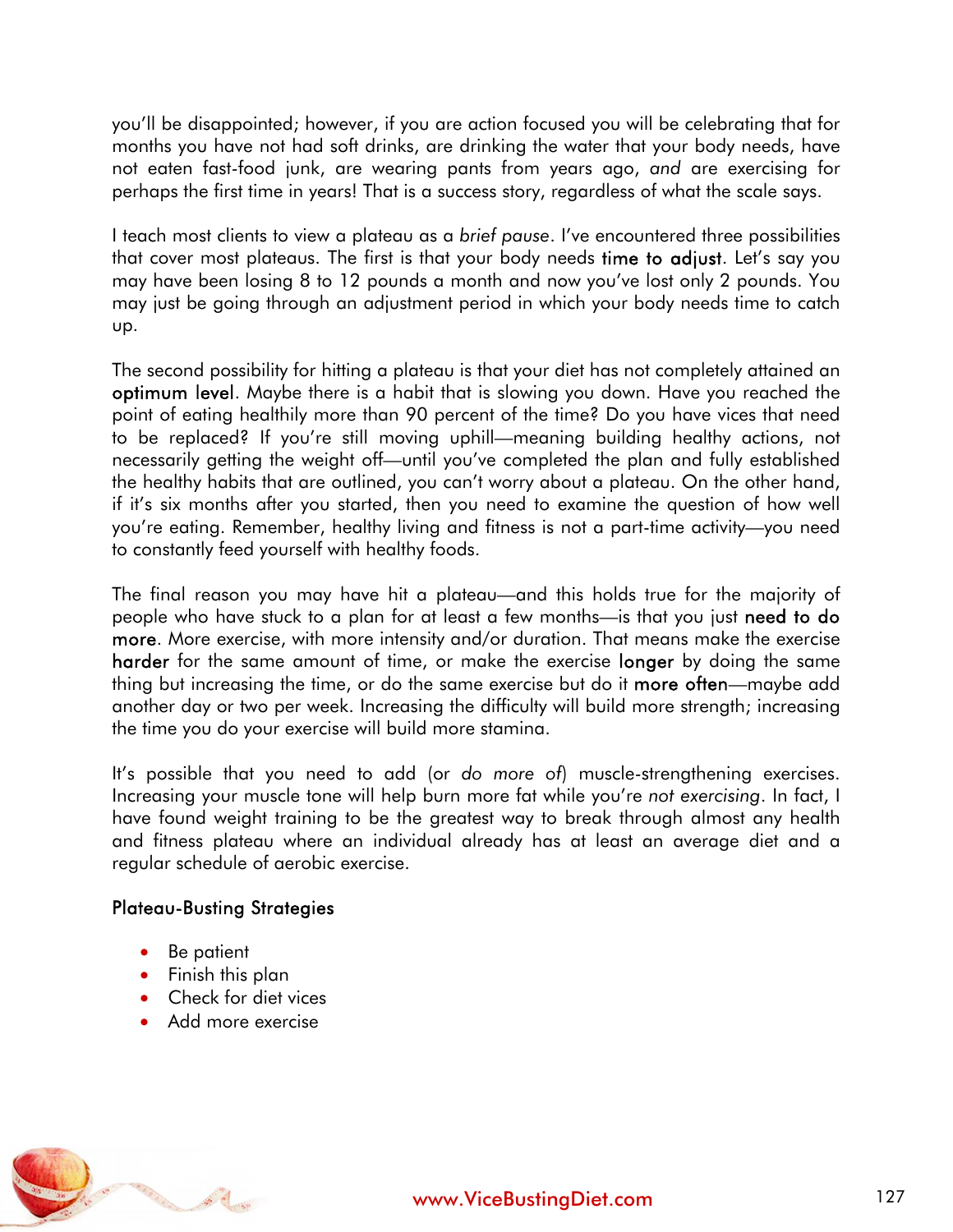

Before



After



# Testimonial Brenda:

I will be 57 years old this year. I wish to be one of those where people say "the old 60's is the new 40's"! I need to lose about 45-50 lbs.

Brenda After Vice Busting & PGX for 12 weeks:

I have been recommending PGX to my friends. I believe it is a great product! I think VICE BUSTING played a MAJOR ROLE in my success! Weight: 13 pounds lost Total Inches Lost: 18.5" All from no dieting! I chose a better way!!

#### www.ViceBustingDiet.com 128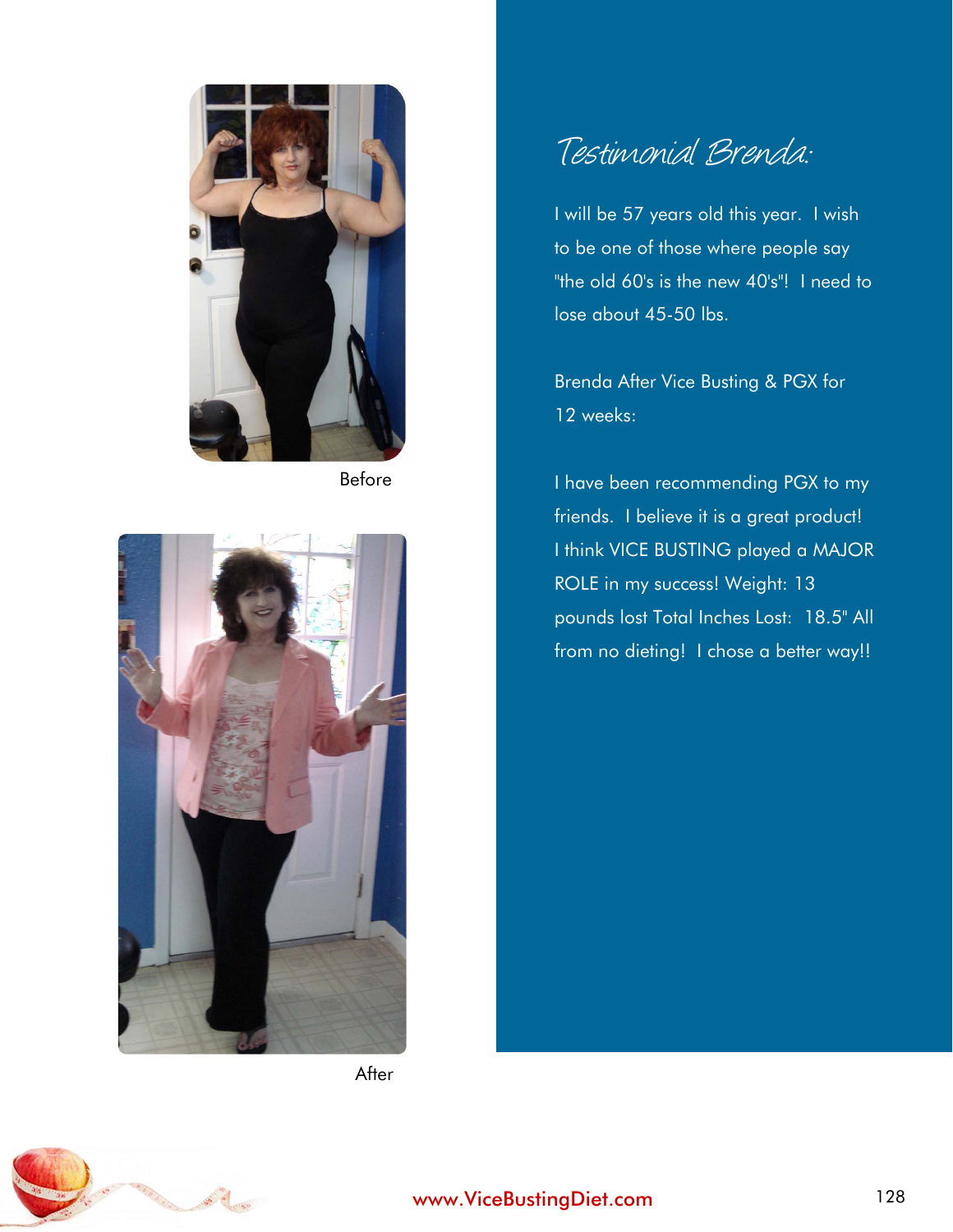#### PLANNING

A common reason that momentum is lost as you move on with your healthy lifestyle is that the daily written plan or schedule you had starts to slip from view. As you gain more confidence and experience *some* success (weight loss), it's easy to forget about all the things you did to get to there. We all get into a routine—get up at a certain hour, be at work by a certain time, get to the gym by a certain time, eat at a certain time, and go to bed around the same time—almost every day. Having that routine down and those habits formed, you may start to think that you're now in control and you start to leave parts out of the equation. Remember, one of the many things that make you feel "in control" is your written daily plan. Be sure to use a planner or journal. You can see it and remember that you have written down the things you know are necessary to do; the things that hold you accountable to your good health, so don't let them fade from the forefront of your mind.

There are many reasons that having a plan in writing is important to your ongoing improvement and/or maintaining good health and fitness. Let's summarize what the most important reasons are:

#### Benefits of Having a Written Daily Plan in Your Datebook or Journal

- **1.** Tasks become more important.
- **2.** You become committed to getting them done.
- **3.** You become accountable to good health.
- **4.** You can't "forget" to get them done.

We all have a lot to do each day. I'm sure there are even more things that you would like to do but feel you don't have the time for. Having a written plan helps you to budget your time and see where there are openings for taking on new actions. You can start that new hobby, education, or service that you've always wanted to do when you can see where it will fit into your schedule. You will also be able to see what you might be doing that isn't as important as you once thought, so you can make room for that other something that has been on your mind for months (or years).

Here's what I think happens to many of us as we age. We get busy doing quite a few things from work, to household chores, children's activities, and so on. We often think about many other things and engage in conversation with friends or family about these things. Over the years many new and different creative ideas and thoughts pop into our minds. If we don't write down those ideas and pursue them, at some point our minds won't feel like giving us any more ideas because they never *get used.* Be it a new degree, a new craft, a new activity, service, charity, volunteer work, campaign, or whatever you've got to reinforce your mind that these things are worth consideration. They are

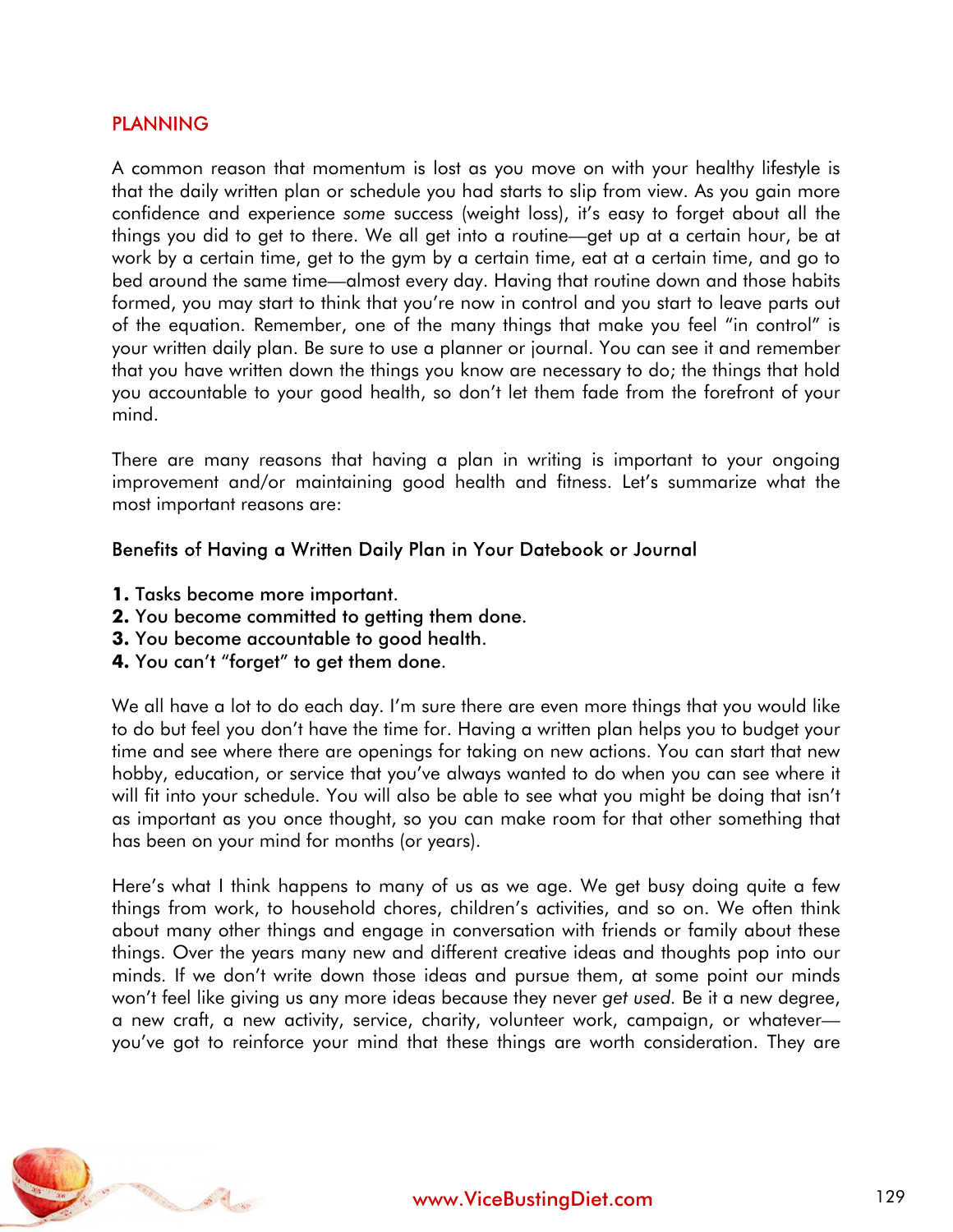worth considering because *you thought of it*! The way to be sure you consider your new ideas is to *write them down when you think of 'em.* Make them part of your ongoing plan that involves new and stimulating thoughts—you never know where any of those thoughts might lead.

#### HYGIENE

Believe it or not, improved hygiene is an excellent way to maintain your momentum toward optimal health. Good hygiene is also important to *maintain* optimal health and is a great way to reinforce your commitment to being healthy.

There are many ways that you can improve your hygiene that you might not have thought of. For example, brushing your teeth after *every* meal and *every* snack, and using a good breath rinse afterward, could discourage you from eating snacks that are easy to hide and eat throughout the day.

Improve the quality of the air you breathe by using an air purifier. According to the Environmental Protection Agency (EPA),\* "The short-term [health effects from indoor air pollutants] can cause irritation of the eyes, nose, and throat, headaches, dizziness, and fatigue. Such immediate effects are usually short-term and treatable. Symptoms of some diseases, including asthma, hypersensitivity pneumonitis, and humidifier fever, may also show up after exposure to some indoor air pollutants." An air purifier that is a "highly efficient collector of pollutants and has a high air-circulation rate" is the ideal type to have, according to the EPA. Make your home a clean place to live *and breathe*!

Taking the time to keep your kitchen and the rest of your home, your clothes, your car, where you work (and your body) clean and neat will reinforce your commitment to health throughout your life. If you've taken the time to organize and clean all of the places that you are and will be, then you certainly won't want to spoil your self-image by putting something "dirty" (unhealthy) in your body.

Wash your hands more often. Living on a high level of health and fitness requires actions that are always supporting good health, and hand washing is one of them. According to the Centers for Disease Control (CDC), "The most important thing you can do to keep from getting sick is washing your hands."<sup>†</sup>

Let it be your attitude to continue to strive for all things healthy. It's only in this way that you can be assured of never having a weight problem again.

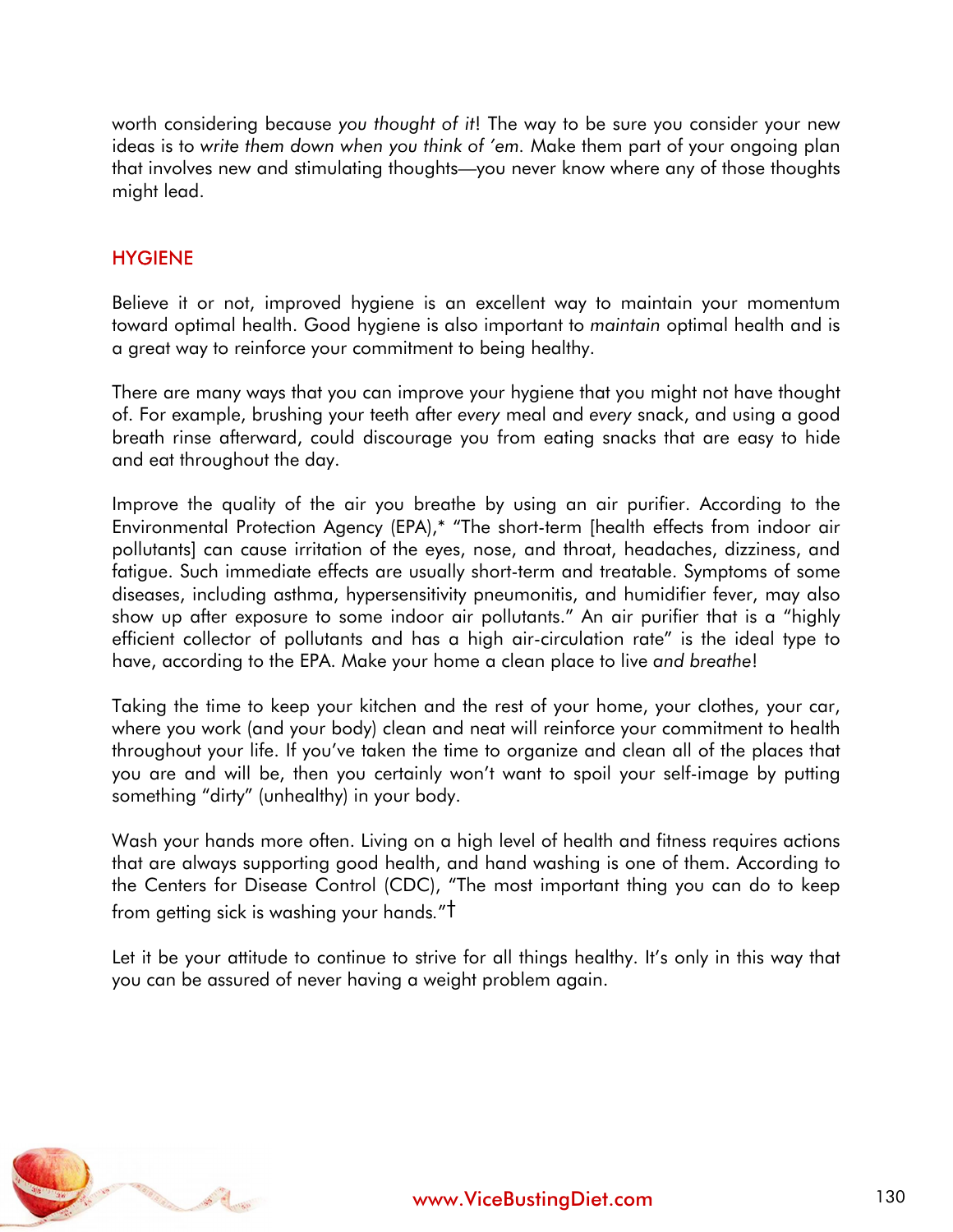#### MOTIVATION

If you've accomplished everything you set out to accomplish in your life, your goals were too small. If you can check off each of your goals because you feel you reached them be they health related, job related, or in any other area of your life—you may feel a complete lack of motivation to continue doing more and greater things. There is always something more that you can do. If you don't think so, then there is *always* someone else you can help.

Motivation is not willpower, it isn't something you are born with, and it isn't something that you get from somewhere else. Focusing on only losing weight can be very unmotivating, consuming you with an attitude of "don't do this" and "don't do that" and "must avoid this" and "can't eat that." Motivation comes from realizing what you're missing out on that you could be putting your focus and attention toward. Motivation is choosing to "see" what you did not see before—it's a cause-and-effect relationship. You realize the effect that is possible from taking action and becoming healthier.

Again, here are some of the typical reasons that people have for wanting to lose weight:

- To have more energy
- To wear cute clothes
- To feel attractive
- To live longer
- To be sexy again
- To achieve more goals
- To think more clearly
- To feel more confident
- To find a life partner
- To be the person you know you can be

It's also important to look beyond those reasons, because you may just find that there are many more possibilities when you reach a higher level of health and fitness. You have endless potential.

#### HANDLING COMMON STUMBLES

You are bound to have struggles, stumbles, or slip-ups. We all do. You have to decide that what you're striving for is good in all senses of the word—it helps your health inside and out and the effects on others will be positive (directly or indirectly).

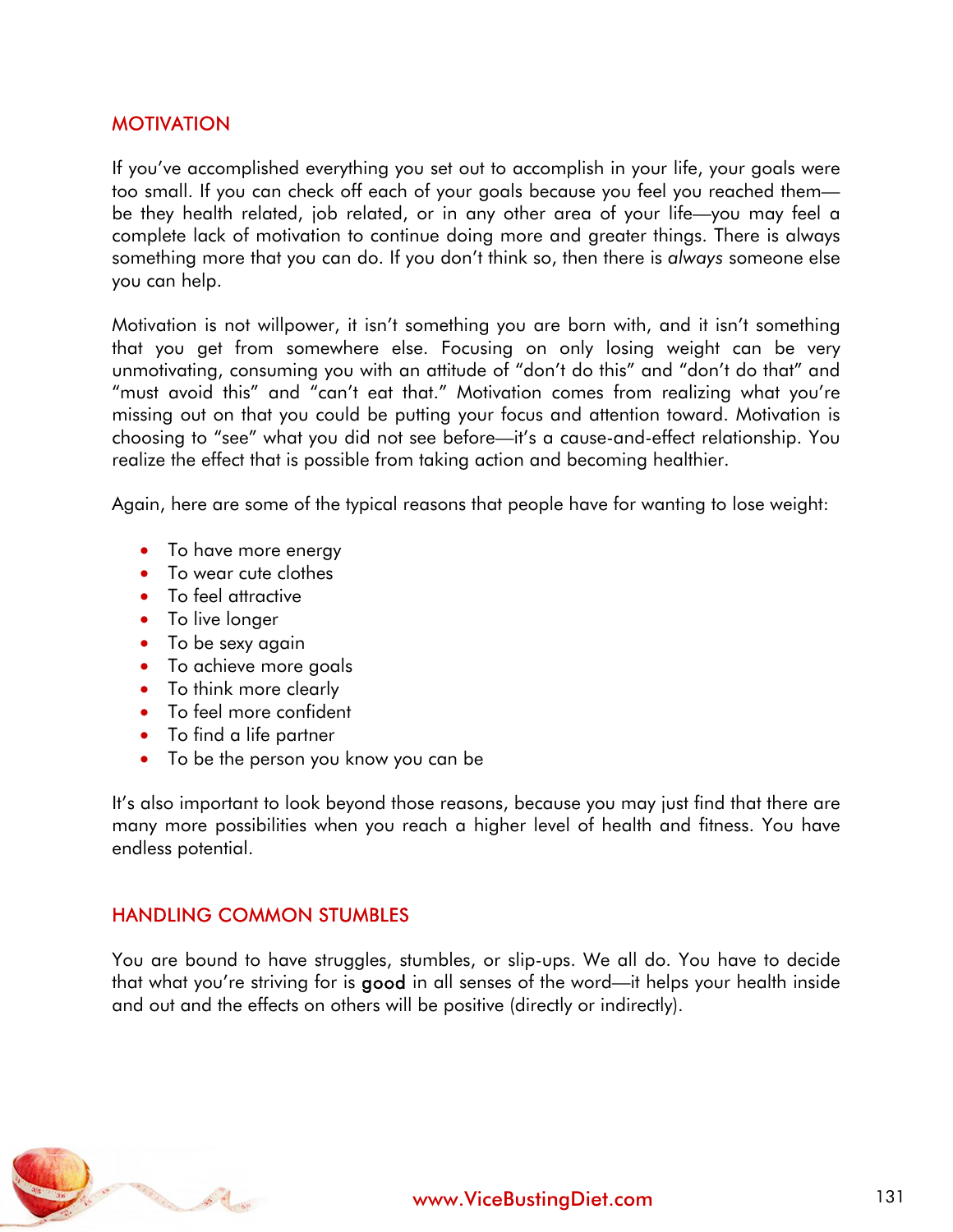You will find that the more effort you put toward your health, the more you will learn. And the more you learn and do, the more opportunity you have to "fail" or achieve a different or unwanted result. The knowledge and the experience that you will gain will overshadow any disappointment. Not only that, but remember how you should judge your life: how well you handle adversity. If you handle disappointments, unwanted results, unusual effects, or difficulties with anger, resentment, hostility, or extreme sadness—all for any length of time—you will ultimately conclude that life is nothing but a disappointment, which it's not. Remember that everyone has small *and* big problems to deal with—it all comes down to how you choose to handle them.

#### Handling a Stumble

- 1. Don't make a mountain out of a molehill—it happens.
- 2. Decrease the length of time you're down—so you're not out.
- 3. Work on decreasing the frequency with which they happen.
- 4. Decide to handle adversity with conviction and a positive attitude.
- 5. Put a smile on your face and keep going.

#### FINAL THOUGHTS

Dear friend,

I hope you have enjoyed this journey and will continue on so that you can live all of your dreams. Remember that weight loss is just the by-product of healthy choices and positive actions, and that all the other positive benefits of losing weight will be the motivators behind those healthy and positive actions. Those choices you make will ultimately decide whether you will get to a healthy weight and continue to remain at a healthy weight. Make the decision to choose a healthy lifestyle.

# *A healthy lifestyle is not a destination—it is a journey!*

Make it your life's pursuit to make every area of your life healthy—your mind, your body, your spirit, your relationships, your job, your hobbies, and so on. The thought of how much potential every one of us has is really exciting—especially if you consider all the claims that we are using less than 20 percent of our brain (or something close). Tap into some of that potential and see where it could lead you.

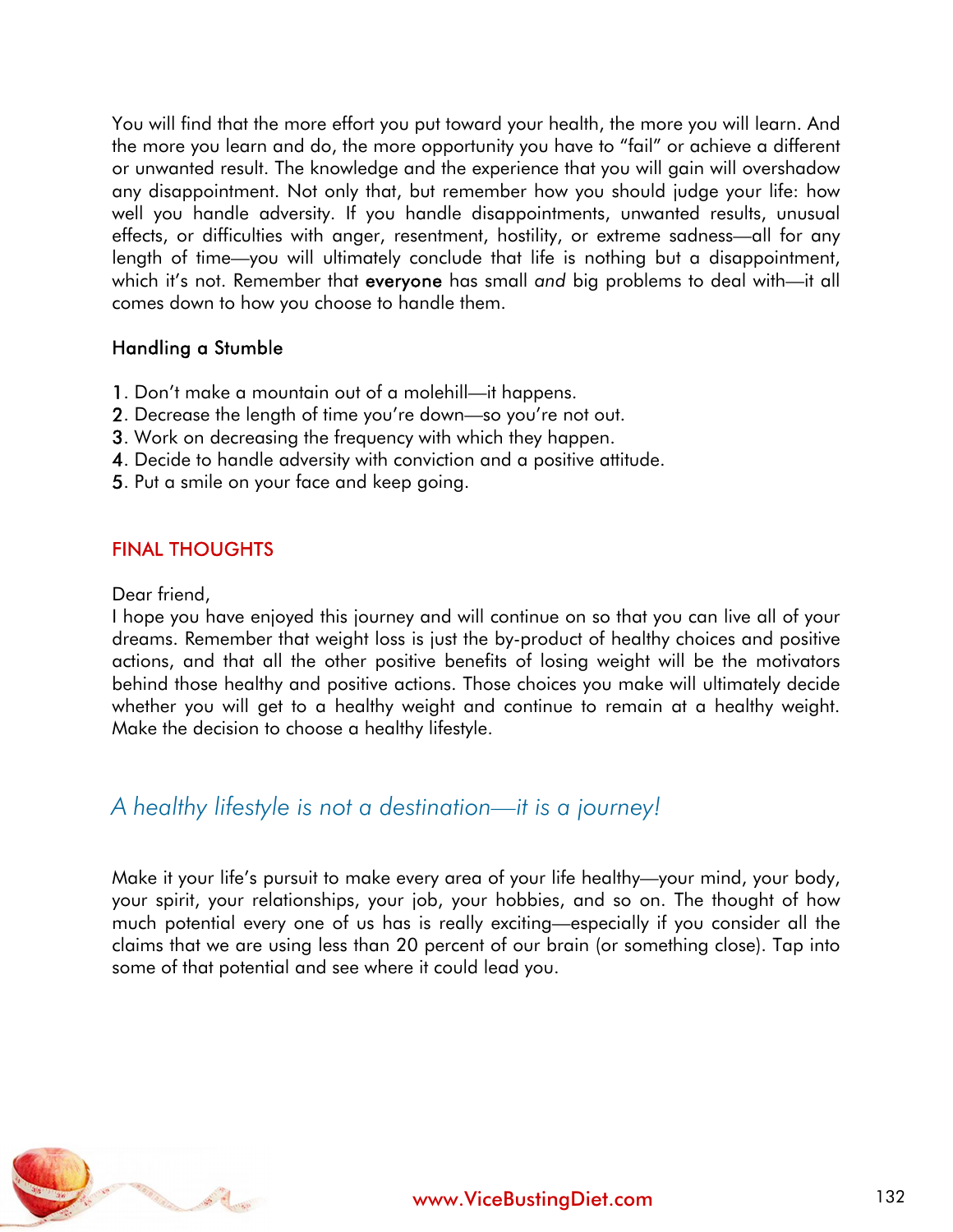Ultimately, you have to take full responsibility for you actions, your results, and your life! It is only then that you can achieve the results that you desire.

I wish you the best and ask that you visit me on my Web site with comments, questions, and your success story! I'd love to hear from you. Go to www.ViceBustingDiet.com

Yours in health,

*Julia*  Carpe Diet!

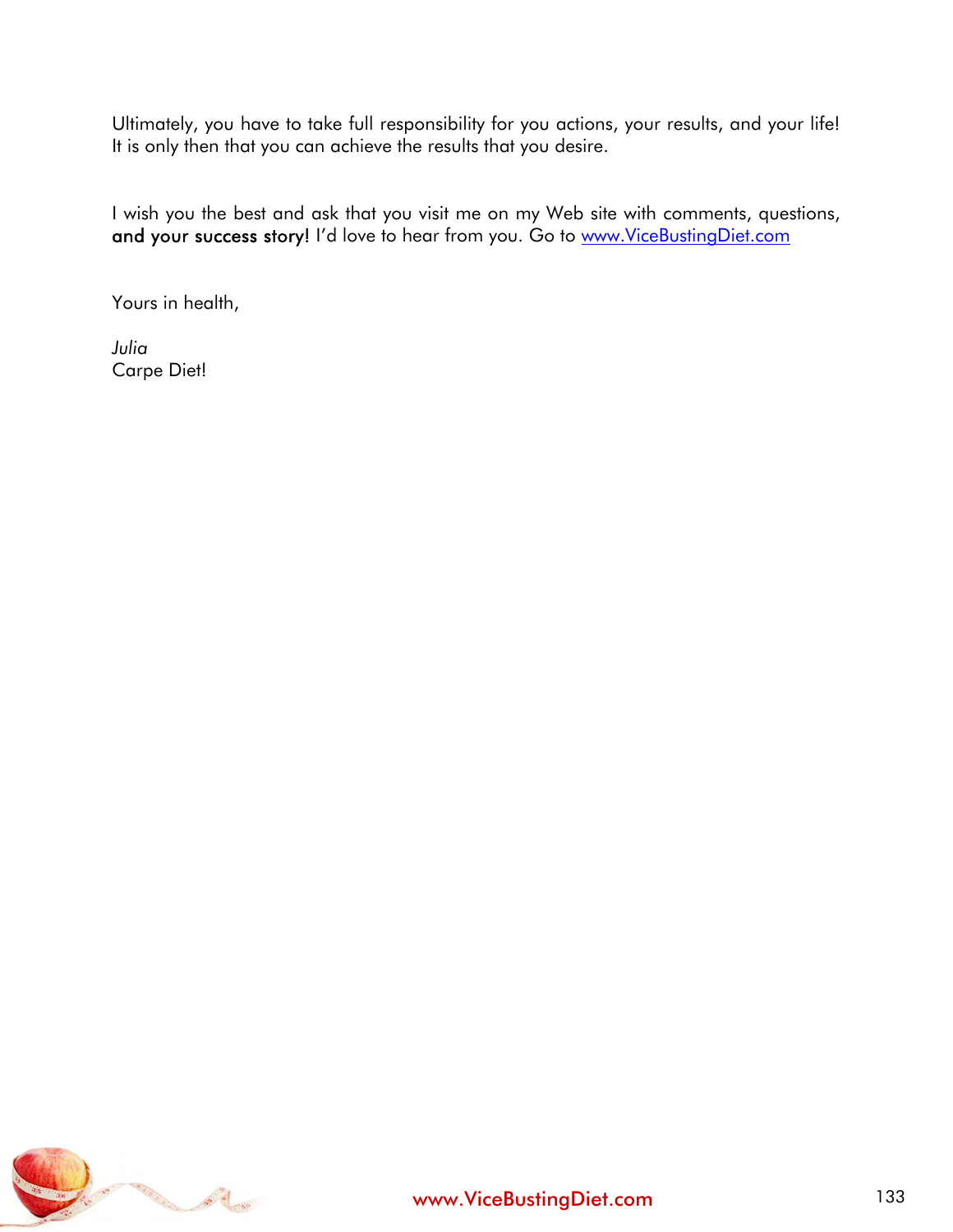APPENDIX I

# LEVELS OF HEALTH AND FITNESS

#### FINDING THE LEVEL THAT'S RIGHT FOR YOU

When it comes to exercise, we are faced with a situation very much like that of trying to lose weight: If we are to be successful, we need the right approach. The wrong approach involves too much too fast that we can't possibly live with for the rest of our life. When two people buy the same piece of exercise equipment but have completely different fitness levels—one very fit and one who has done very little exercise—the one with little experience will most likely quickly lose interest in the equipment after a short time.

You need to start exercising at a level that is suitable for your level of health and fitness. Once you've found your level, you need to first develop the habit, then worry about increasing the frequency, duration, and intensity of your exercise.

The levels of health and fitness will give you an idea of where to start, based on your overall health and fitness. You can make the determination of your level based on the greatest number of criteria that describe you.

Each level will also provide a better understanding and expectation of the goals you want to reach—how much effort and how much time it will take to reach the next level when implementing this plan.

A few variables factor into each level. The first variable is genetics. Don't let your genetics become an excuse as to why you can't lose weight and get fit.

A second variable is the difference between men and women. This is also accounted for to some degree with the range of time needed to move to the next level. But it doesn't account for the fact that men have a higher metabolism than women.

The third variable is what happens with age. When you age your metabolism will slow down and your hormone levels will be the lowest they've been in years (or your entire life).

While reading through each of the following pages, make two determinations:

- 1. What is my current level of health and fitness?
- 2. What level of health and fitness would I like to reach?

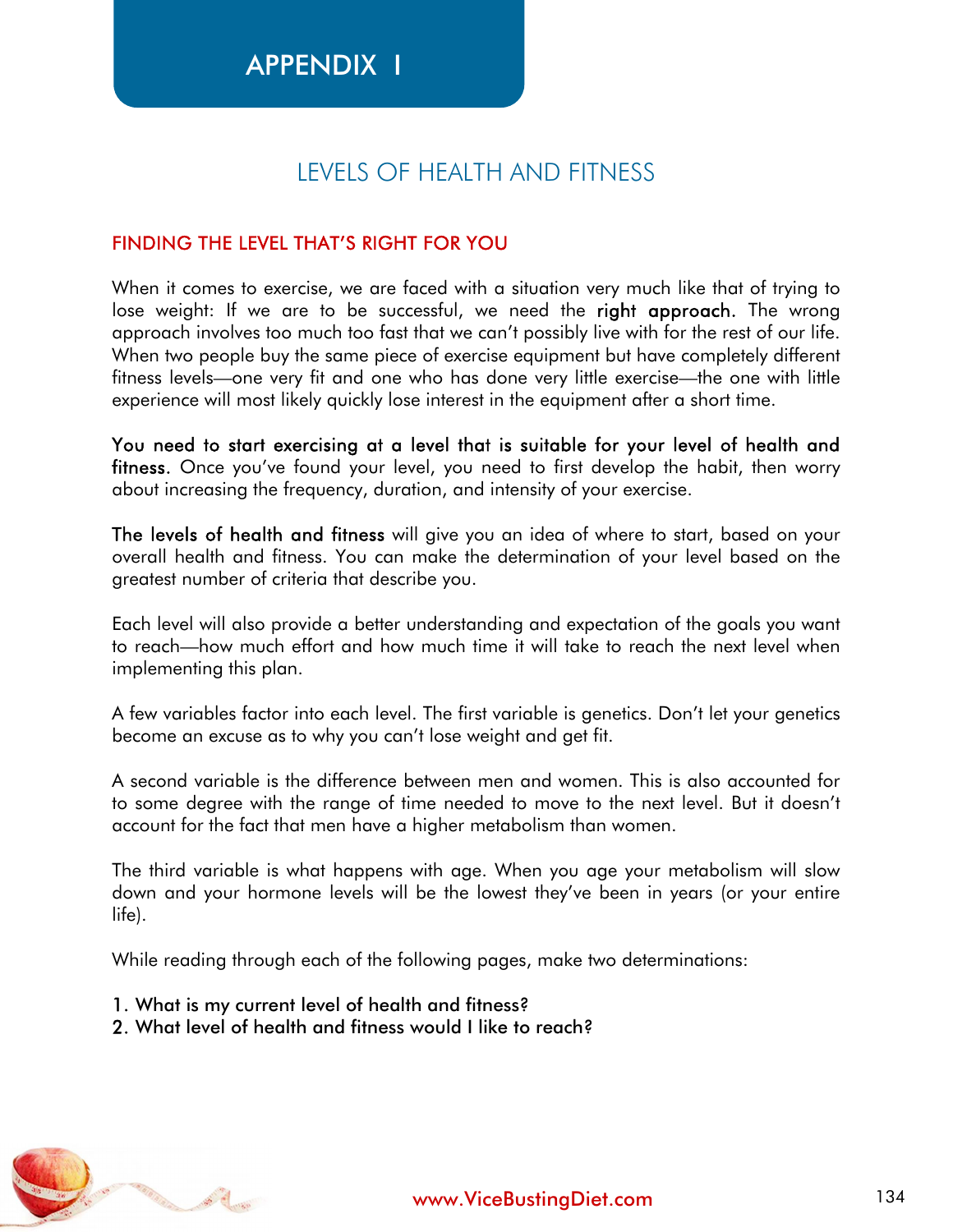Once you can identify *your* level, you know where to start. And once you choose what level you'd like to be at (the one you will be *visualizing* each day), you'll start to get an idea of the time it takes and how much effort you'll need to get there *and* stay there.

There is a difference in being at a healthy weight and being physically fit. The levels of health and fitness are defined to include both. I think you'll agree that by sticking to some simple and basic fundamentals of good health, success is more possible and life is much easier.

Once you start making progress and you begin to reach a higher level, you can start deciding how detailed you want to be about burning a particular number of calories, measuring your basal metabolic rate (BMR)—in short, how much you want to qualify your exercise.

You will notice that each level also has an estimated range of pounds overweight. This is a guideline only. While they represent a good estimate, don't reject the level solely on the basis of this.

Keep in mind that we're all built with varying degrees of power, size, durability, and efficiency—based on our genetics, gender, age, and so on. That doesn't mean we can't be healthy at any level, but not all of the criteria listed for a particular level may apply to us.

#### Fitness Factors for Each Level:

- 1. Degree of physical activity
- 2. Physical endurance/capability
- 3. Pounds of weight loss needed
- 4. Knowledge of health and fitness
- 5. Awareness of health and fitness
- 6. Daily plan or schedule present
- 7. Healthy choices, including meals
- 8. Degree of positive or negative attitude
- 9. Frequency of being ill or sick
- 10. Overall commitment to health

Please keep in mind that these are guidelines and that there are exceptions and variations. The levels are discussed in the order of beginner level to the highest level of fitness.

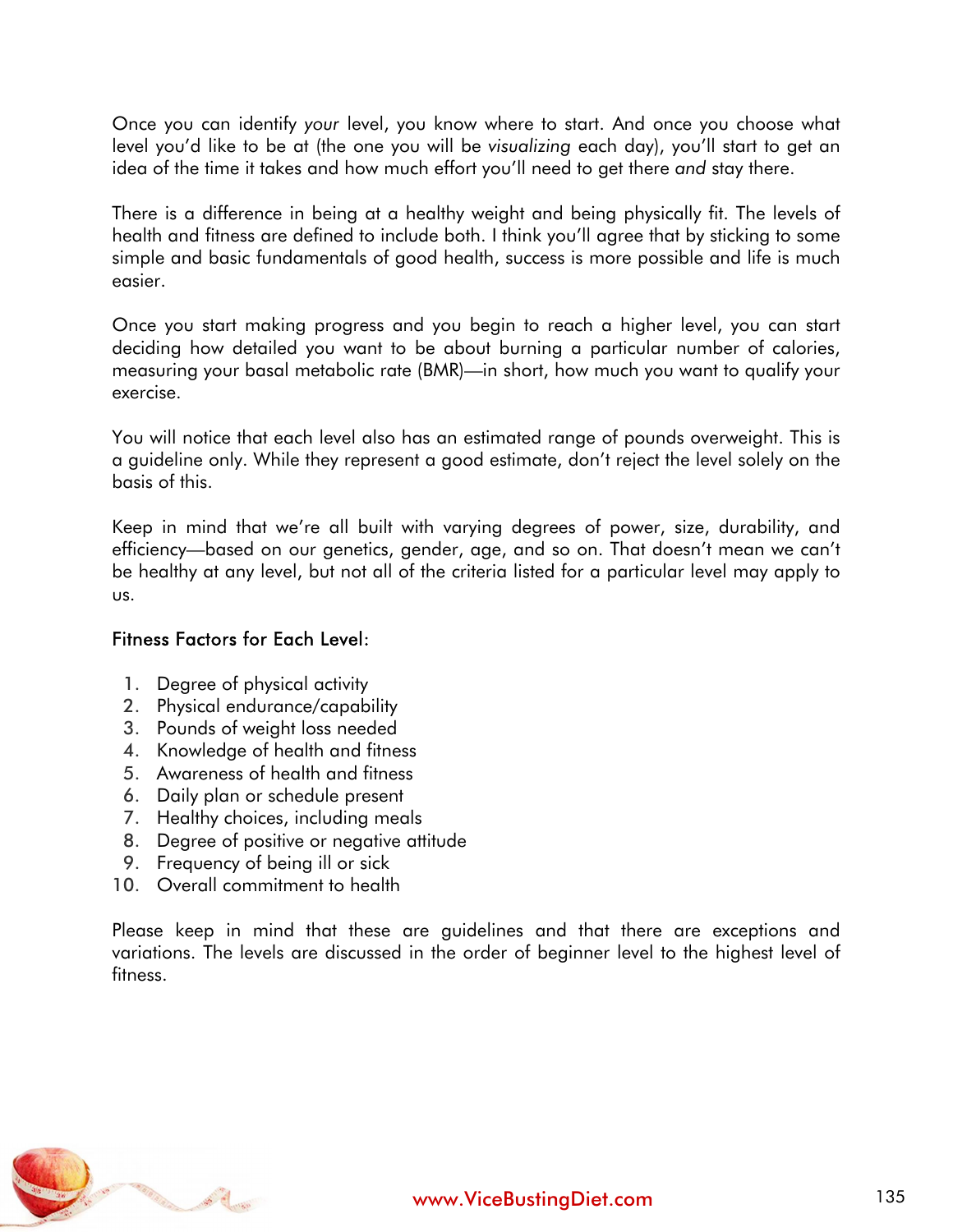# Health and Fitness—Beginner, Level I Qualities of Health and Fitness Level I

Check the box that applies if you are on this level

- o1. You don't exercise, don't like it, don't want to do it, are fearful of it
- o2. You have no energy, no endurance—struggle to complete almost any physical task
- o3. You desire to lose 100 pounds or more
- o4. Your knowledge of health is limited
- o5. You are not even aware of how many decisions/thoughts contribute to poor health
- O 6. You have no plan—you're focused on getting the normal few things done as usual
- o7. You make few, if any, healthy choices—maybe leaving it up to the doctors
- O 8. You feel distraught and hopeless, even fearful
- O 9. For you sickness is a way of life—with or without noticeable symptoms
- o10. You likely have never known how to make a commitment to good health

Some of the qualities that you see listed may not be agreeable to you, but plenty of improvements can be made at this level that you may not even be aware of. Maybe you have made some poor health and diet choices, but you can turn things around. I did. You have to start by accepting the possibility of a life full of health and fitness. Then you have to accept the probability for a needed mental boost. So pick yourself up by your bootstraps and let's get going—one simple step at a time!

#### *Exercise:*

Frequency: 3 days per week; Time: 5–20 minutes; Intensity: easiest; S uggested Cardio: walking;

Muscle-strengthening: none until week 6, then light weights, 20 minutes twice per week. Summary: The biggest key is to get in the habit of doing what you know you can and stick to at least 3 days per week, and walking is usually the easiest to perform. If knees and/or other joints are a problem, try using a stationary bike. The goal is to get moving more often and strive to do it for 4 days per week. And be sure to check with your doctor before starting this, or any, exercise program. The key at this point is to get your body moving and create the habit of exercise.

Here is a rundown of the basic forms of exercise. These are really all that you need to get started on the path to fitness. As you progress, increase intensity, frequency, and/or duration.

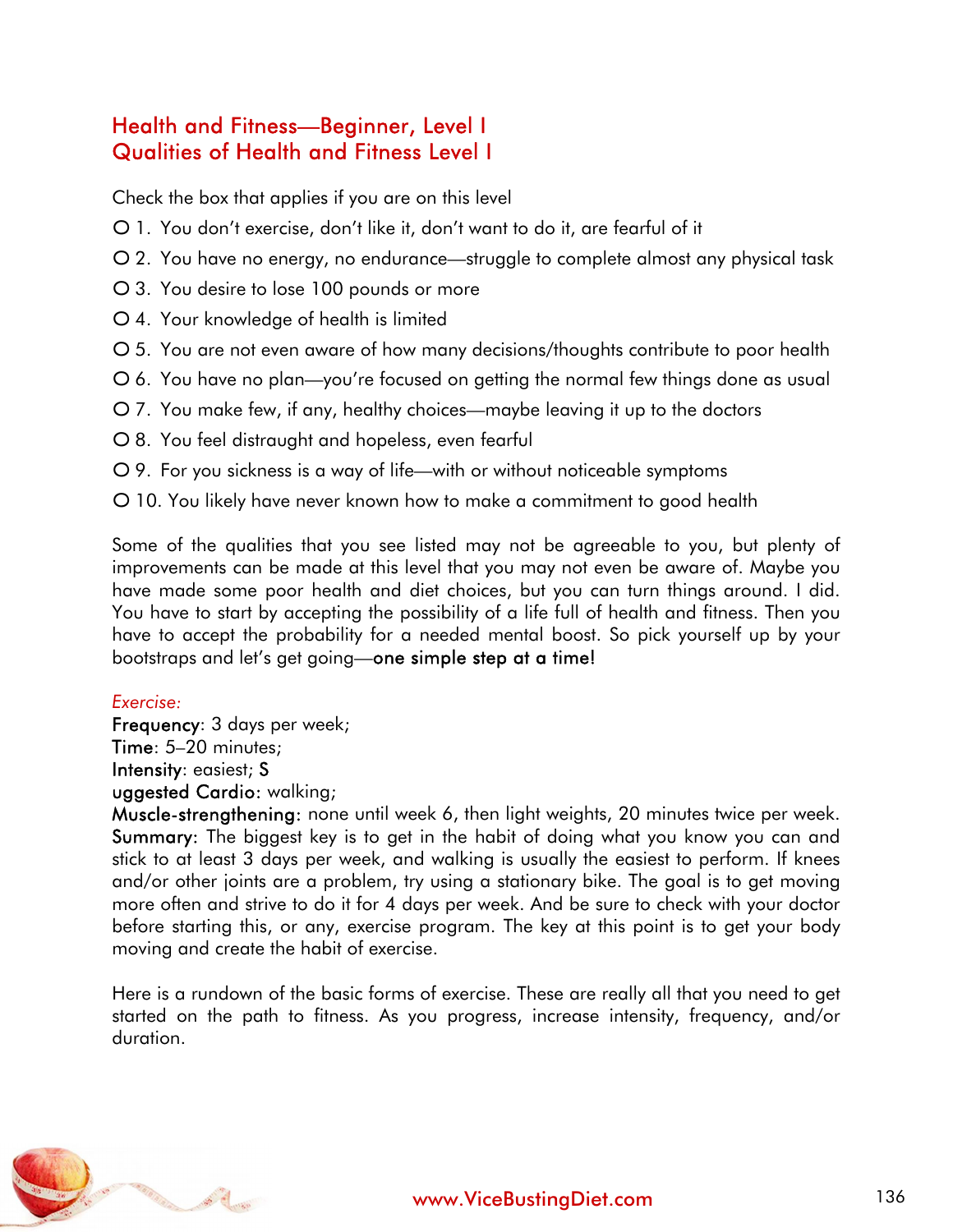# SUMMARY OF *BASIC* EXERCISES

| Cardio                                                                                                                                                                                                     | <b>Muscle Strengthening</b>                                                                                                                                                                                          |
|------------------------------------------------------------------------------------------------------------------------------------------------------------------------------------------------------------|----------------------------------------------------------------------------------------------------------------------------------------------------------------------------------------------------------------------|
| Easiest - (5-20 minutes)                                                                                                                                                                                   | <b>Easiest</b>                                                                                                                                                                                                       |
| *Slow Walking – level surface                                                                                                                                                                              | 3 lb dumbbells used for overhead lifting, arm                                                                                                                                                                        |
| Slow Walking on a treadmill (no incline)                                                                                                                                                                   | curling, deep knee bends with no weight, (only                                                                                                                                                                       |
| Slow pace stationary bicycling, no resistance                                                                                                                                                              | basic movements); No more than 12 repetitions                                                                                                                                                                        |
| *Preferred                                                                                                                                                                                                 | for each movement done 3 times per week                                                                                                                                                                              |
| Mild to Easy $-$ (20 minutes)<br>Medium speed walking (no incline)<br>Medium pace on a treadmill (no incline)<br>Med speed, low resistance stationary bike<br>Slow paced swimming with regular 1 min rests | Mild to Easy<br>5 lb dumbbells used; 15 repetitions: arm curls,<br>overhead presses, deep knee bends with no<br>weight, (only basic movements); $12 - 15$<br>repetitions for each movement, done 3 times<br>per week |
| Mild - (20 - 30 minutes)                                                                                                                                                                                   | Mild                                                                                                                                                                                                                 |
| Medium speed walking (some minor hills)                                                                                                                                                                    | 10-20 lb dumbbells; 15 repetitions: arm curls,                                                                                                                                                                       |
| Medium pace treadmill (slight incline)                                                                                                                                                                     | overhead presses, squatting while holding a                                                                                                                                                                          |
| Medium pace elliptical machine, low resistance                                                                                                                                                             | broomstick or straight bar behind the neck that                                                                                                                                                                      |
| Medium pace stationary bike, low resistance                                                                                                                                                                | $is < 10$ lbs. OR consider starting an easy circuit                                                                                                                                                                  |
| Medium pace bicycling, some hills                                                                                                                                                                          | training program at a gym; OR using an all-in-                                                                                                                                                                       |
| Slow pace swimming with regular 1 min rests                                                                                                                                                                | one home exercise machine - with either, start                                                                                                                                                                       |
| Medium pace rowing, low resistance                                                                                                                                                                         | with 4 simple exercises, low weight, 2 sets with                                                                                                                                                                     |
| Low intensity, mild - pace aerobic class                                                                                                                                                                   | 15 repetitions each set, performed 3                                                                                                                                                                                 |
| Beginner Kickboxing or other cardio class                                                                                                                                                                  | times/week                                                                                                                                                                                                           |

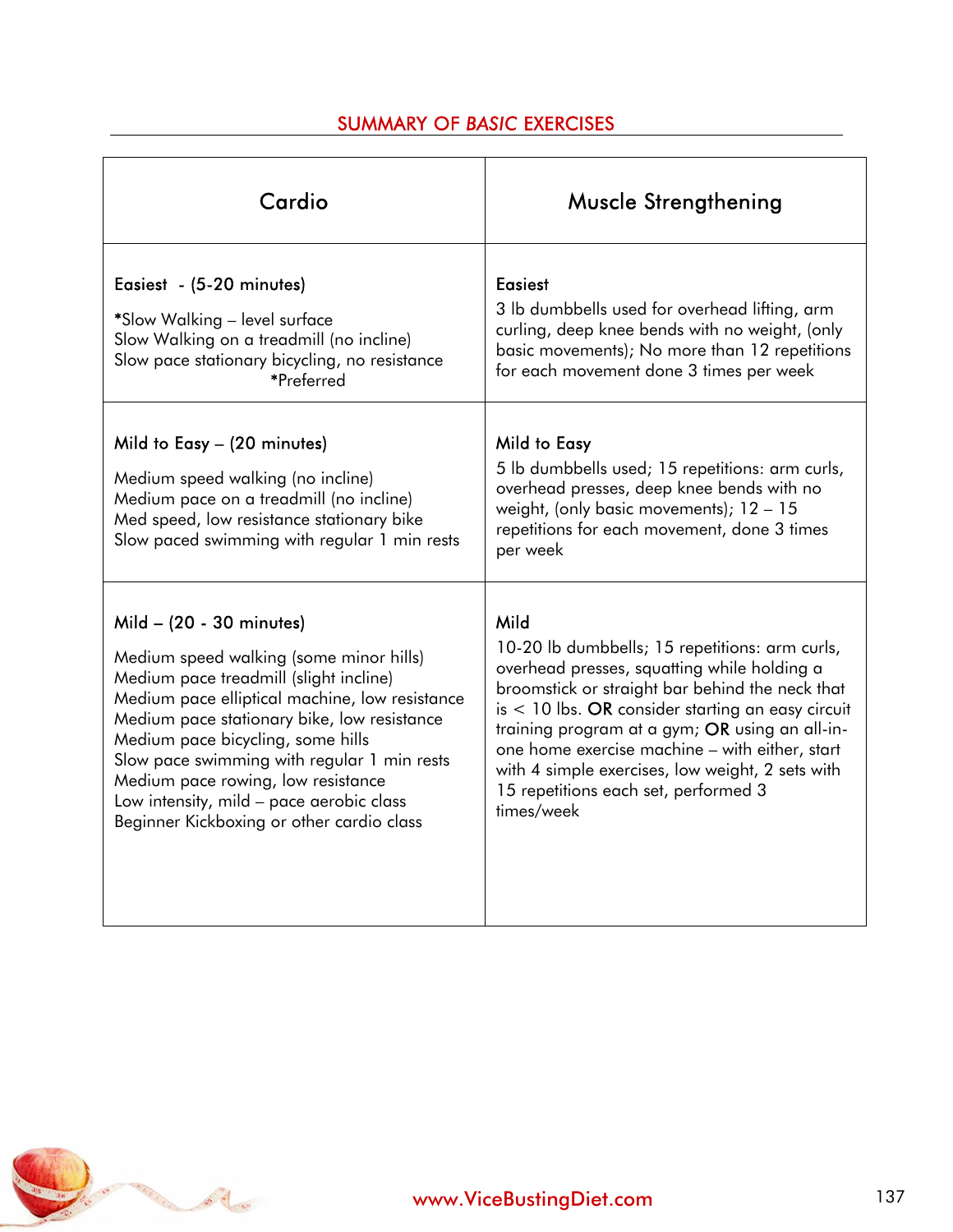| Moderate $- (30 - 45 \text{ minutes})$           | Moderate                                                    |
|--------------------------------------------------|-------------------------------------------------------------|
| Fast paced walking (some good hills)             | Complete muscle strengthening exercises: 5                  |
| Fast pace treadmill (medium incline)             | exercises minimum (1 of each) - chest, back,                |
| Fast pace elliptical machine, med. resistance    | legs, biceps, triceps, shoulders, and abs; 3 sets           |
| Fast pace stationary bike, medium resistance     | using medium (level of difficulty) weight with 15           |
| Fast pace bicycling, some difficult hills        | repetitions each set, performed 3 times per                 |
| Med pace swimming with regular 45 sec. rests     | week. At this point a gym membership is                     |
| Fast pace rowing, medium resistance              | practically a must-have. The environment and                |
| Medium intensity, medium pace aerobic class      | variety of machines will keep you committed to              |
| Mid-level kickboxing or other cardio class       | moving up the fitness scale.                                |
| $High - (45 minutes or more)$                    | High                                                        |
| Fast pace walking – difficult hills              | Muscle strengthening routine $- \frac{1}{2}$ of the muscles |
| Fast pace treadmill – med. to hard incline       | on one day, $\frac{1}{2}$ on the other, with one or two     |
| Fast pace elliptical – med to hard resistance    | days off, then repeating those two days;                    |
| Fast pace stationary bike - difficult resistance | Ex: Day 1 – chest, back, shoulders, Abs                     |
| Fast pace bicycling - difficult hills            | Day 2 - legs, triceps, biceps, Abs                          |
| Med paced swimming - regular 30 sec rests        | Day 3 (and 4) OFF                                           |
| Fast paced rowing – med to difficult resistance  | Day 4 (or 5) - Repeat Day 1                                 |
| High intensity, medium pace aerobic class        | Day 5 (or $6$ ) – Repeat Day 2                              |
| High-level kickboxing or other cardio class      | Day 6 (or $7$ ) – OFF                                       |
| Highest - (1 hour or more)                       | <b>Highest</b>                                              |

#### Time needed to reach Level II: approximately 4 weeks to 3 months

When you have done level I for *at least* four weeks and feel that you are ready for more, go on to Beginner, Level II.

# Health and Fitness—Beginner, Level II Qualities of Health and Fitness Level II

When you are on this level

- o 1. You don't exercise, haven't done much if any in the past, don't like it
- o 2. You have little energy and little endurance—struggle to get through each day

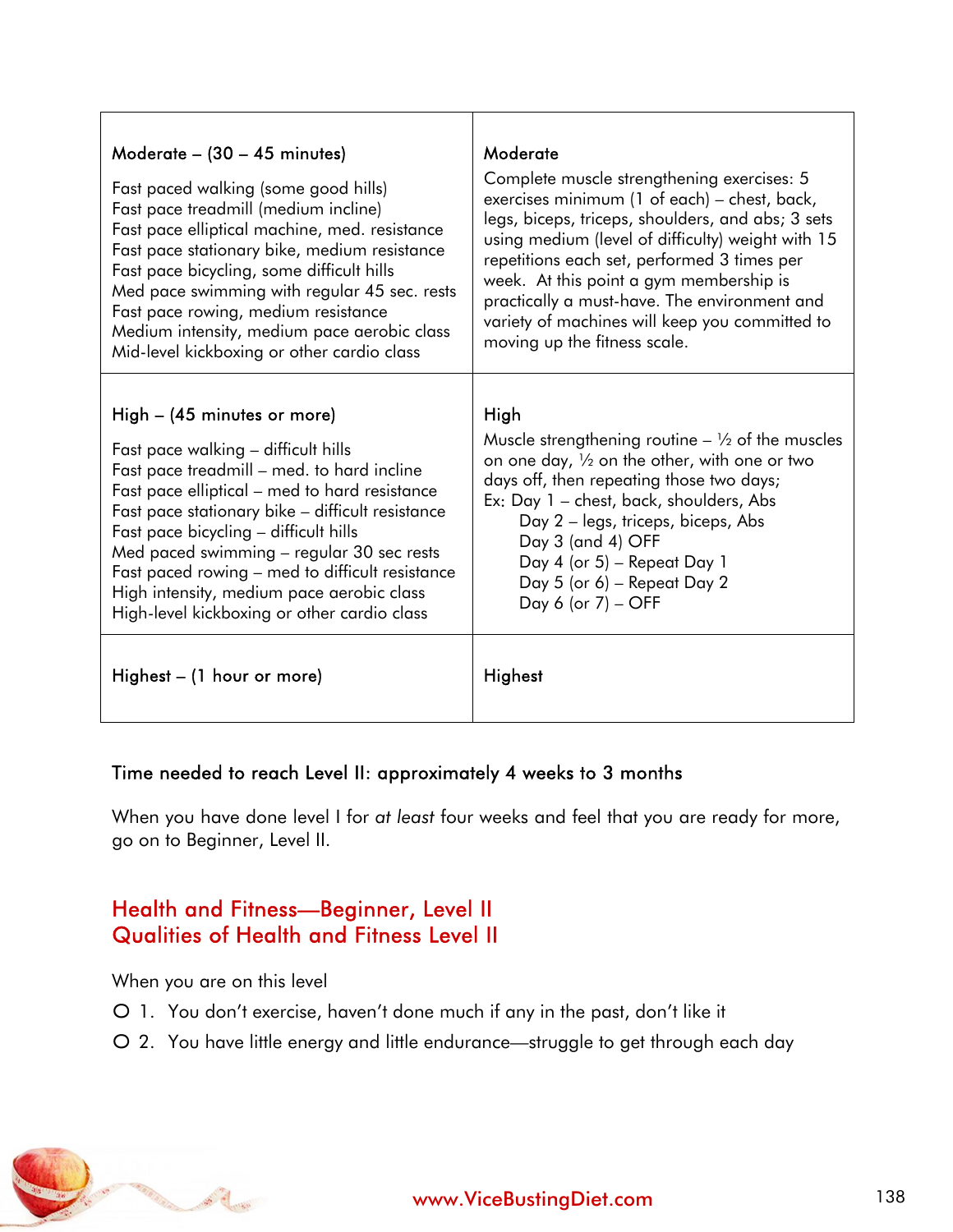- o 3. You desire to lose 75–100 pounds—maybe put faith in diets for years
- o 4. You have not much knowledge of healthy living
- o 5. You are not considering the consequences of any choices as being healthy or not
- o 6. You have no plan, little hope; you desire to change, but don't know where to begin
- o 7. You are making poor food and beverage choices; not many healthy choices
- o 8. Your attitude is chronically poor or negative—maybe not noticeably
- o 9. You are always taking some form of medicine for something—you're sick way too often
- o 10. You are concerned about your health but lack motivation—you feel too overwhelmed

If you feel that you can most closely identify with this level of health and fitness, it's time to get moving. You may not like exercise and you might even fear doing it because you feel apprehensive of people watching. You're not alone if you feel this way. Exercise is probably one of the biggest hurdles that you've faced in the past. Hopefully, the simple changes that come before exercise will provide enough of a benefit to get you believing that good health and a better life is truly within your grasp.

#### *Exercise:*

Frequency: 3 days per week; Time: 20 minutes;

Intensity: low or easier;

Suggested Cardio: walking, treadmill, stationary bike;

Muscle strengthening: none until Week 6, then light weights, 20 minutes twice per week. Summary: Work on getting comfortable doing some form of cardio at least 3 days per week and work up to 4 days per week for 30 minutes; 2 weeks after that point, start some easy muscle-strengthening exercises—small dumbbells that can be used at home doing some basic movements 3 times per week.

#### Time needed to reach Intermediate Levels: 4 weeks to 3 months before being ready to move on

Before progressing make sure that the Beginner Levels I and II feel comfortable and perhaps even a bit easy.

Health and Fitness—Intermediate, Level III Qualities of Health and Fitness Level III

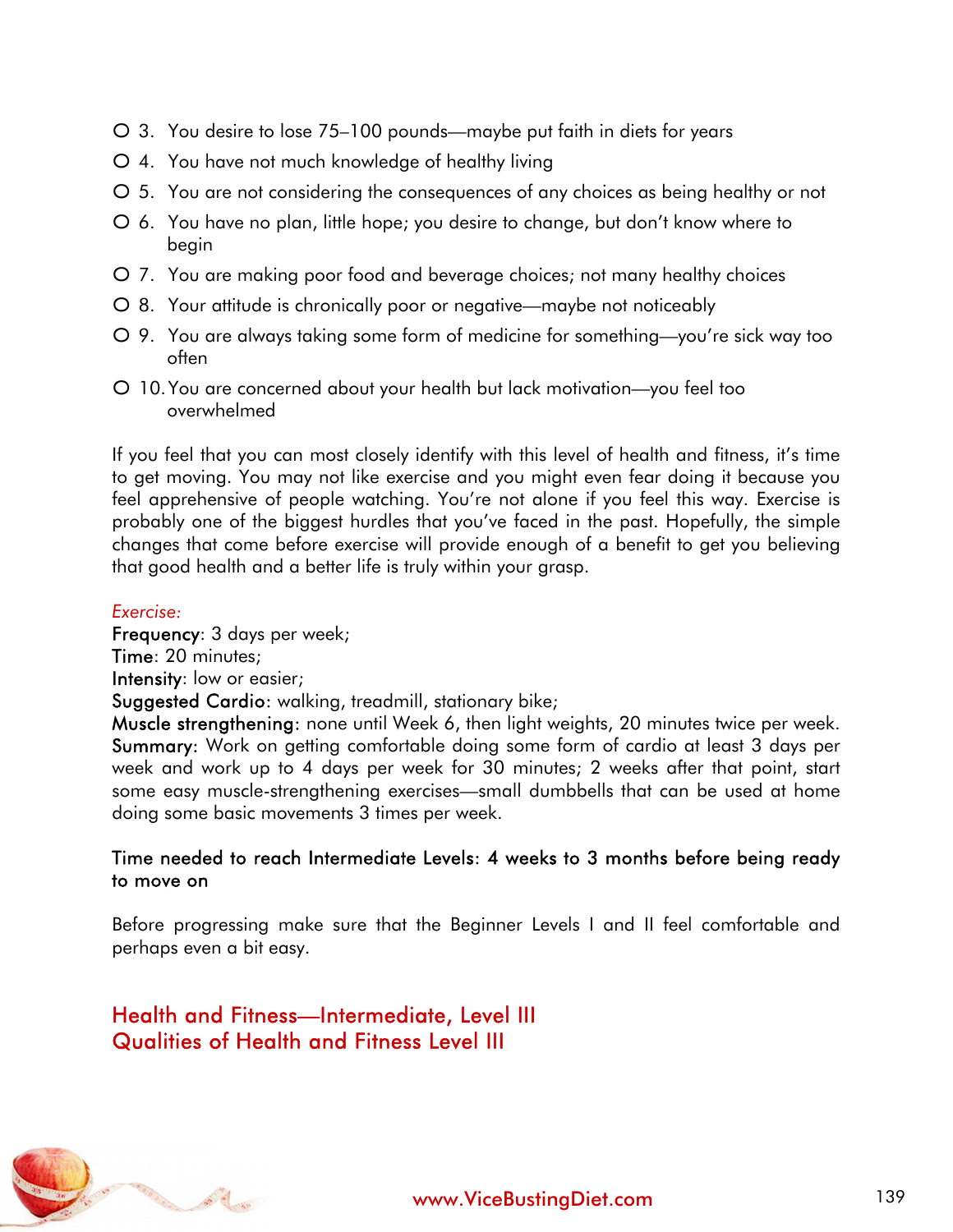When you are on this level

- o 1. You don't exercise, maybe have in the past; not much physical activity
- o 2. You feel sluggish throughout the day—may be consuming too much caffeine
- o 3. You desire to lose 50–75 pounds—you are frustrated and anxious about it
- o 4. You lack knowledge of health—not applying what you do know
- o 5. You are unaware of how some of your choices are harming your health
- o 6. You feel that you have more potential than you show—desire change
- o 7. You eat fruits and vegetables once in a while—maybe to mask the bad foods
- o 8. You show a decent attitude but may be "hurting" inside and negative
- o 9. You take medicines too frequently for some type of sickness
- o 10. You feel overwhelmed and unable to focus on getting healthy

Don't be discouraged if you identify with this level—you're doing something about it. One thing I want to point out that needs a good tune-up: your attitude. As we've discussed, a positive attitude can go a long way toward getting you started and keeping you going in your quest for better health and fitness. A bad attitude—negative, defeatist, or any mood that gets in the way of your achieving your goals—needs to be turned around.

The point here is that at this level you need to focus your thoughts and attitude right now so you can start moving in the right direction and believing that you're capable of more—and what you're capable of is almost *always more than you think.*

#### *Exercise:*

Frequency: 3 days per week;

Time: 20 minutes;

Intensity: low to medium;

Suggested Cardio: walking, treadmill, stationary bike, swimming;

Muscle strengthening: machines only 2 days a week 4–6 weeks, working up to 3 days a week; 3 sets per muscle group, 12 repetitions per set.

Summary: Work on consistency and increasing the cardio to 4 days, then increasing the minutes to 30; start with light weight on the machines.

#### Time needed to reach Intermediate, Level IV: 4 weeks to 3 months

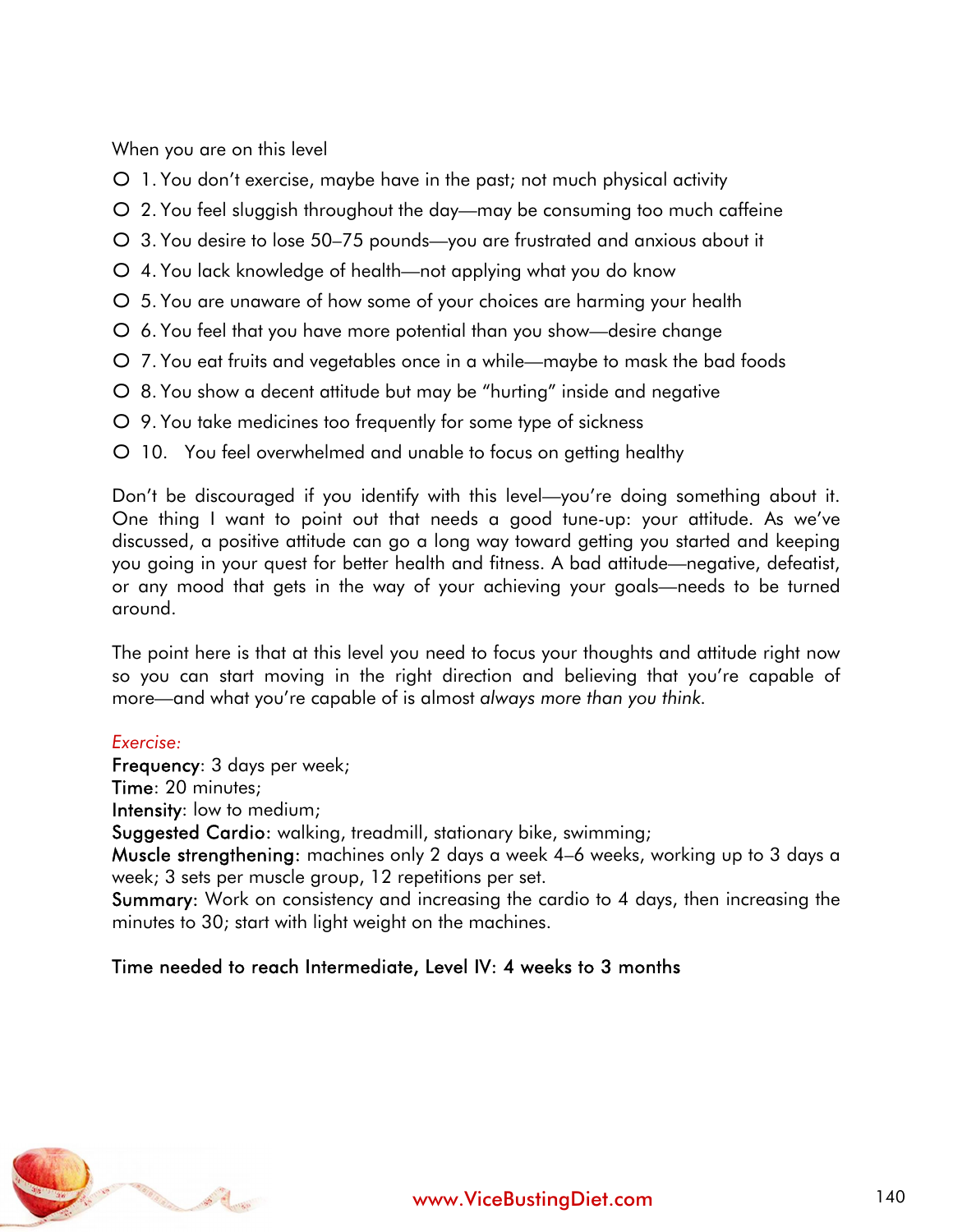# Health and Fitness—Intermediate, Level IV Qualities of Health and Fitness Level IV

When you are on this level

- o 1. You are familiar with some exercises but don't get much physical activity
- o 2. You have an average level of endurance—get tired on and off during the day
- o 3. You desire to lose 25–50 pounds—you are worried often about it
- o 4. You have some knowledge of health—nutrition, much of it conflicting
- o 5. You are not as aware of all the causes of the extra weight (poor choices)
- o 6. You are not worried about goals; you live by a daily routine or are in a rut
- o 7. You are not getting enough fruits, vegetables, or lean meats
- o 8. You have a low energy level, hence a less-than-positive attitude
- o 9. You get sick too often and would like to feel healthier more often
- o 10. Your life lacks balance—too little physical activity, too many calories

A large percentage of the population find themselves at this level: 25 pounds or more overweight with not quite the energy level and endurance that's possible. You may not *believe* that you can have more energy and more endurance, but you will be surprised. I think most people just chalk up their low energy and endurance to stress and age—both of which are legitimate reasons for not having the energy of an 18-year-old. But we're talking about *what's possible for you* as a healthy and fit individual. And it doesn't matter what your age *or stress level,* your health will most likely be compromised if you identify most with this level.

#### *Exercise:*

Frequency: 3 days per week; Time: 30 minutes; Intensity: low to medium; Suggested Cardio: (1) walking, elliptical, treadmill, stationary bike, swimming; (2) dancing, kickboxing, step-aerobics; Muscle strengthening: machines only 2 days a week for 3 weeks, working up to 3 days a week; 3 sets per muscle group.

Summary: Work on consistency and getting to 6 days per week (3 for each).

#### Time needed to reach Level V: 4 weeks to 3 months

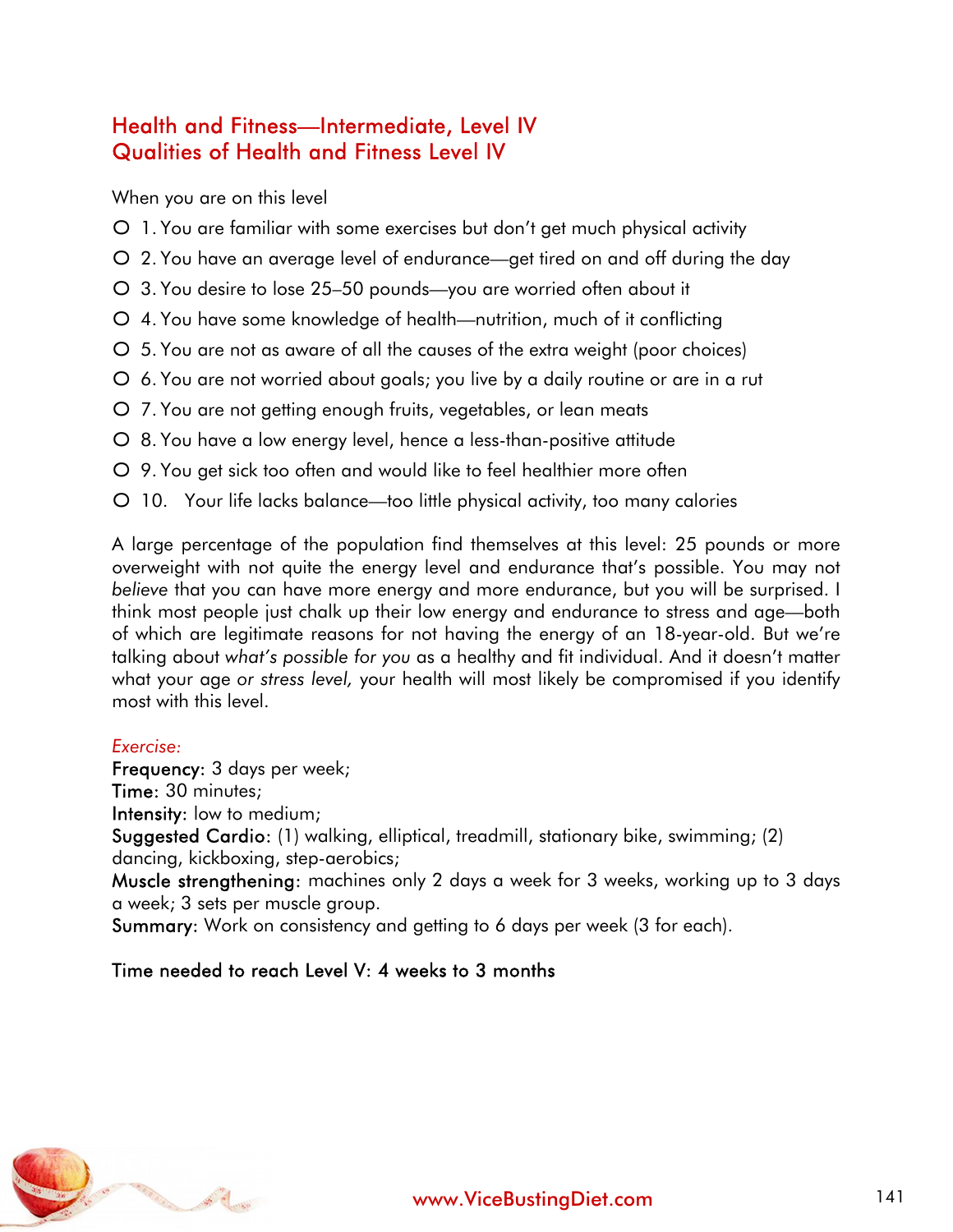# Health and Fitness—Intermediate, Level V Qualities of Health and Fitness Level V

When you are on this level

- o 1. You are good at getting regular exercise but sometimes go a few days without
- o 2. You have decent muscle tone and endurance but only when consistently exercising
- o 3. You desire to lose up to 25 pounds; you're not too worried about it—expect to get to it
- o 4. You have a good knowledge of health and fitness; you're not as good at applying it
- o 5. You have a reasonable awareness of what you're eating but are not overly concerned
- o 6. You have a daily routine of habits—not a plan; you schedule things when needed
- o 7. You make healthy choices often enough to keep from gaining more than a few pounds
- o 8. You have a pretty good attitude but you fall well short of your capabilities
- o 9. You have health problems regularly because of your incomplete diet and exercise control
- o 10. You lead a well-balanced life but believe you are capable of better health and fitness

You may be in very good physical condition but you still want to lose another 5 pounds or so. You might have to decide at this point whether it's time to increase your efforts that will put you on the next level. Or you may have closer to 20 or 25 pounds that you *need* to lose—weight that may be hindering your energy, your productivity, and even your health. The biggest problem you may have on this level is the time you can devote to getting enough exercise. You may not have a problem with consuming too many calories, but you're consuming the wrong kind of calories—an occasional gourmet coffee drink, a healthy lunch, maybe, an afternoon sweet, and a healthy dinner.

#### *Exercise:*

Frequency: 3 days per week; **Time: 40 minutes;** Intensity: medium to high; Suggested Cardio: walking/jogging, stair-stepper, elliptical, treadmill, kickboxing, aerobic classes, or spinning; Muscle strengthening: 3 days a week; 3 sets per muscle group.

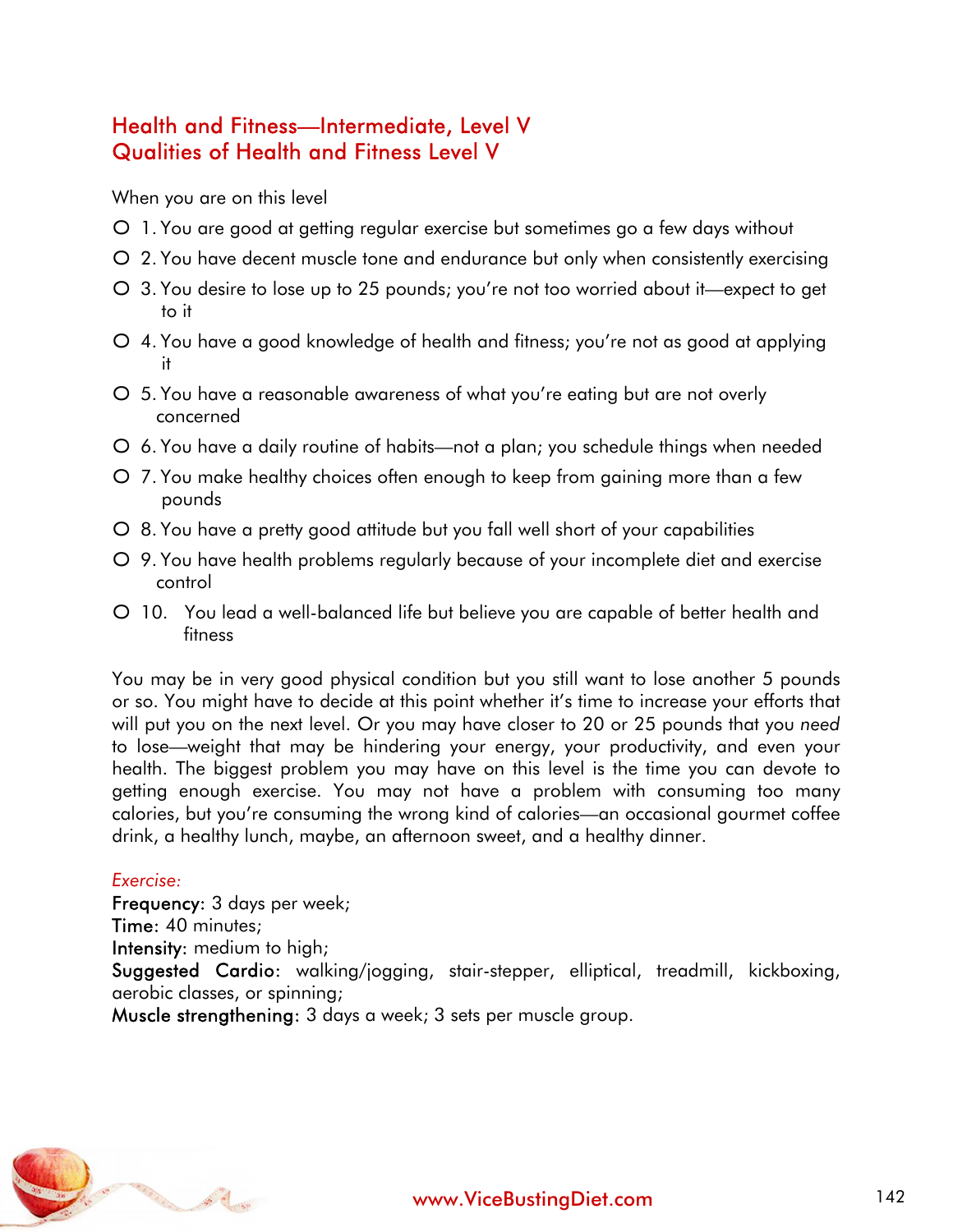Summary: Work up to 40 minutes for cardio and 3 days per week for muscle strengthening.

#### Time needed to reach Advanced, Level VI: an additional 3 months

## Health and Fitness—Advanced, Level VI Qualities of Health and Fitness Level VI

When you are on this level

- o 1. You are involved with some sort of exercise almost daily (6 of 7 days)
- o 2. You are very conditioned with a high endurance level
- o 3. You have no need to lose weight—you're at or very near an "outstanding" figure
- o 4. You have and apply adequate knowledge of nutrition and supplementation
- o 5. You have an excellent diet with awareness of fat/carb/protein content
- o 6. You have an exercise schedule; consistently plan each day
- o 7. You most often put healthy choices first over anything else
- o 8. You have a positive attitude and are an example of good health and fitness
- o 9. You have infrequent health problems—rarely a cold or flu
- o 10. You have a great commitment to health; your vacations are used for being active

On this level you have a high degree of dedication to exercise and diet. The difference between this level and the top level is that your lifestyle is a little bit more balanced. A high priority is placed on health and fitness, but it's not *everything.*

#### *Exercise:*

Frequency: 3 days per week;

Time: 50 minutes;

Intensity: upper medium to high;

Suggested Cardio: jogging, cycling, swimming, elliptical, treadmill, stair-stepper, kickboxing, body pump, spinning, or other similar cardio exercises;

Muscle strengthening: 4 days per week, dividing muscles into two groups—legs, back, and bicep muscles 1 day; chest, shoulders, and triceps muscles another day; ab muscles every day.

Summary: You decide where to go from here!

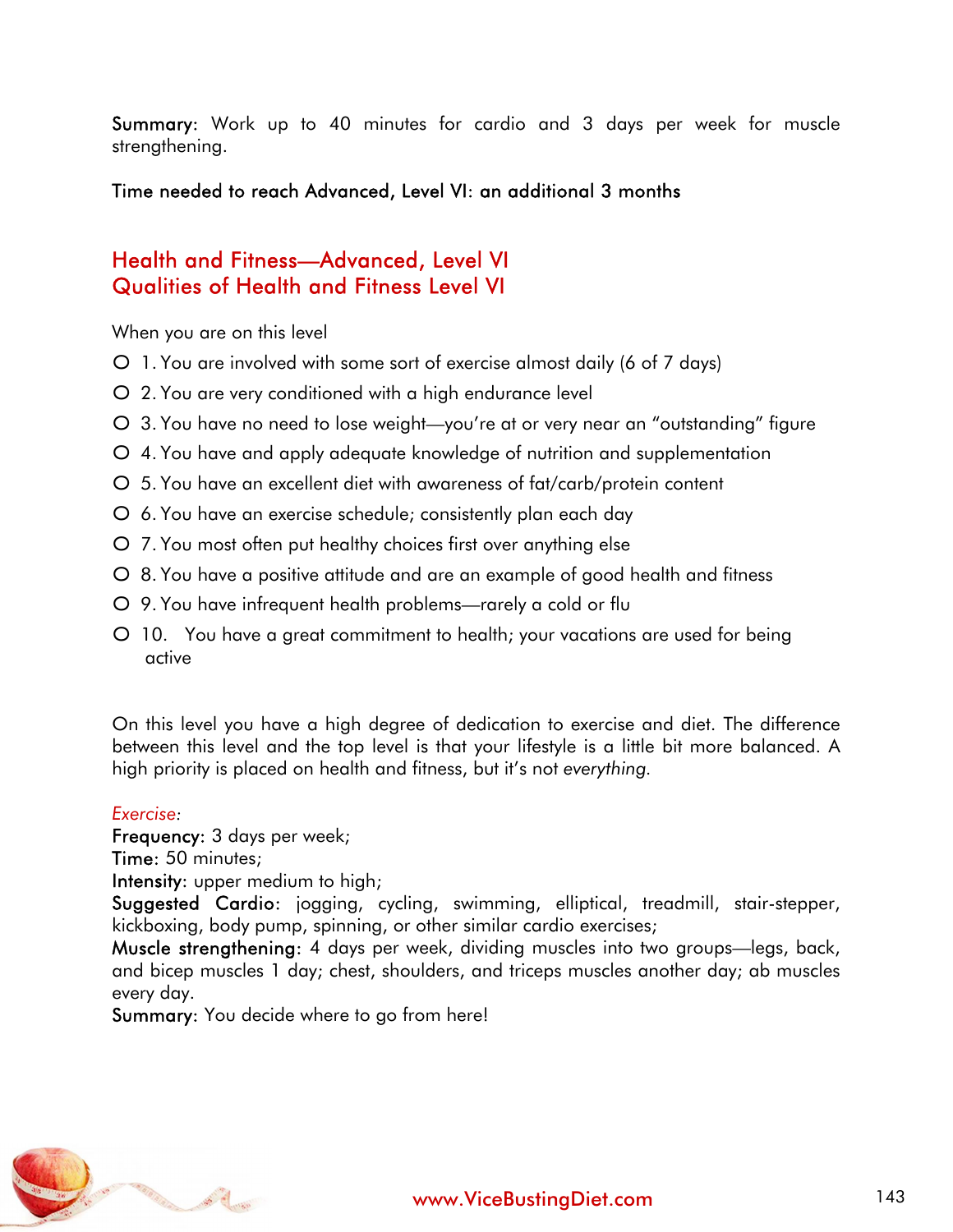Time needed to reach Advanced, Level VII: at least 6 months after arriving at Level V—you can healthfully stay at Level VI for the rest of your life. Level VII is intense and only for those who are very serious about fitness and appearance.

## Health and Fitness—Advanced, Level VII Exercise time per day: 11/2 hours or more Qualities of Health and Fitness Level VII

When you are on this level

- o 1. You are involved with some sort of physical sport almost daily (min. 6 days)
- o 2. You are conditioned for high-energy and/or high-endurance competition
- o 3. You are not concerned about weight; your only concern is staying or getting more fit
- o 4. You have a vast knowledge of nutrition and supplementation
- o 5. You are aware of caloric expenditures and caloric intake each day
- o 6. You have a strict workout/exercise schedule; you live by a daily plan
- o 7. You choose healthy meals and activities that don't intrude on fitness
- o 8. You have a positive attitude; you are an example of dedication to fitness
- o 9. You are rarely sick or have any symptoms of cold or flu; if any, you heal quickly
- o 10. You have the highest commitment to health; you don't take vacations from health

You are at the highest level of health and fitness. It's a level that is not easy to achieve *or maintain*. For most people, this level may be achieved through pursuit of some fitness goal that requires constant conditioning, like competitive sports or strenuous outdoor activities—rock climbing, marathons, and so on.

#### *Exercises:*

high-endurance activities; 1 hour of cardio (running, cycling, swimming, elliptical, stairstepper, treadmill, or similar) and 1 hour of weight-training, usually split into different muscle groups for different days—3 or more days per week; other physical activities are included for another 1 hour or more minimum

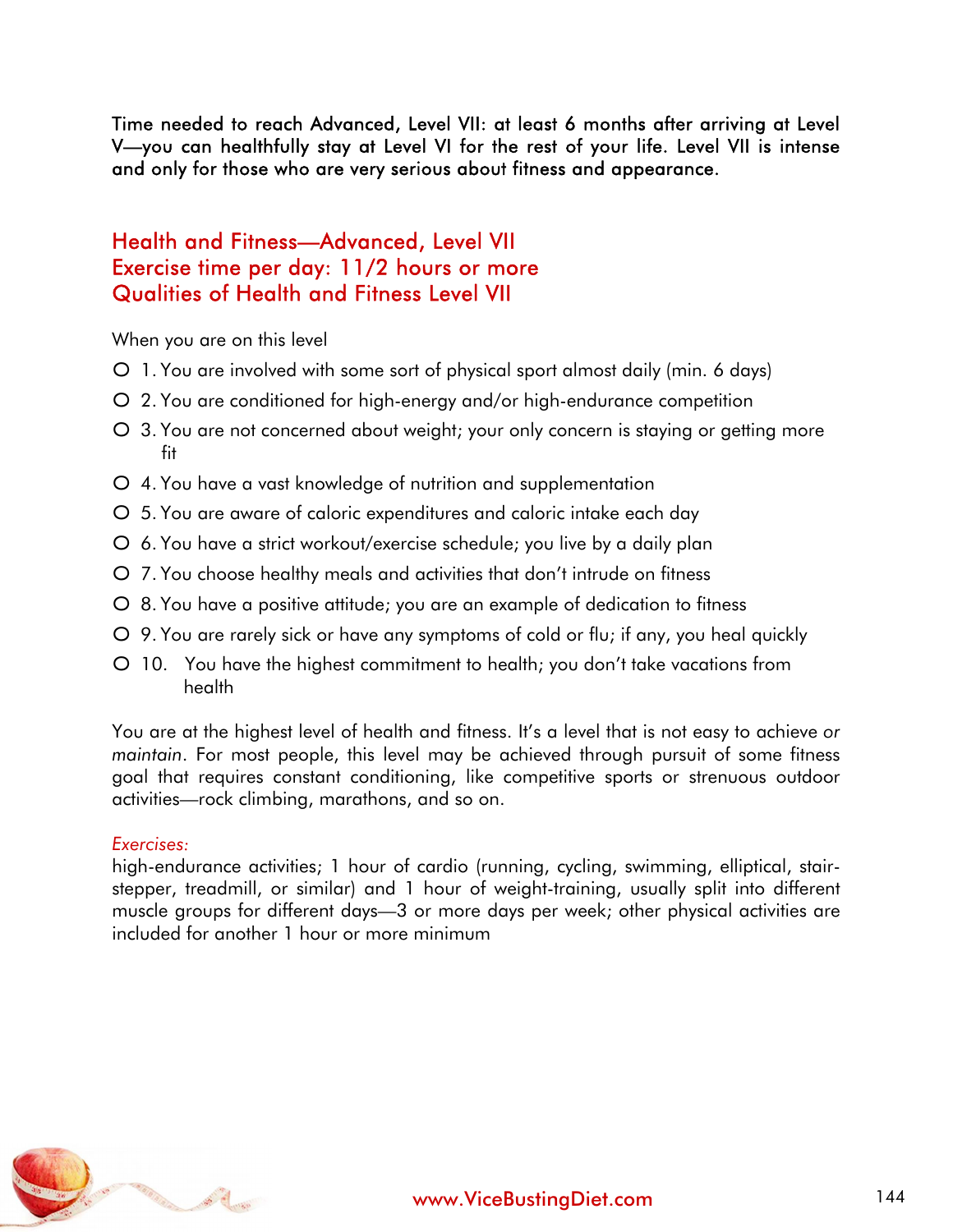APPENDIX II

# QUICK AND HEALTHY RECIPES

#### MORNING FUEL

I can't encourage you enough to find a few basic core meals that are nutritious, fit your lifestyle, and provide your body with proper fuel, and to eat those most often. Spending all day thinking about what to eat, when to eat, and how to make it tends to give food an inordinate amount of importance in your life. Food is fuel—nothing more and nothing less.

#### Whole Wheat Pancakes

(Serves 4, makes about 8 pancakes)

- *1 cup plus 2 tablespoons whole wheat flour*
- *1 tablespoon brown sugar*
- *1-1/2 teaspoons baking powder*
- *pinch of salt*
- *2 tablespoons applesauce*
- *1 cup plus 2 tablespoons water*

Sift all dry ingredients together. Add the applesauce and water and mix until the batter drips from spoon but is not runny. Heat a frying pan and spray it with low-fat cooking spray (Pam). Spoon about 1/4 cup of batter into the pan and let it cook until small bubbles form in the center. Flip. Keep the cooked pancakes warm in a preheated oven and cover with a paper towel to keep the moisture in. Serve with a low-fat butter substitute and low-fat maple syrup.

Variation: For a special treat, make the batter with either 1/2 cup sunflower seeds or 1/2 cup blueberries.

# German Apple-Potato Pancakes

(Serves 4)

- *1-1/4 cups unpeeled apples, finely chopped*
- *1 cup peeled potatoes, grated*
- *1/2 cup applesauce*
- *1/2 cup all-purpose flour*

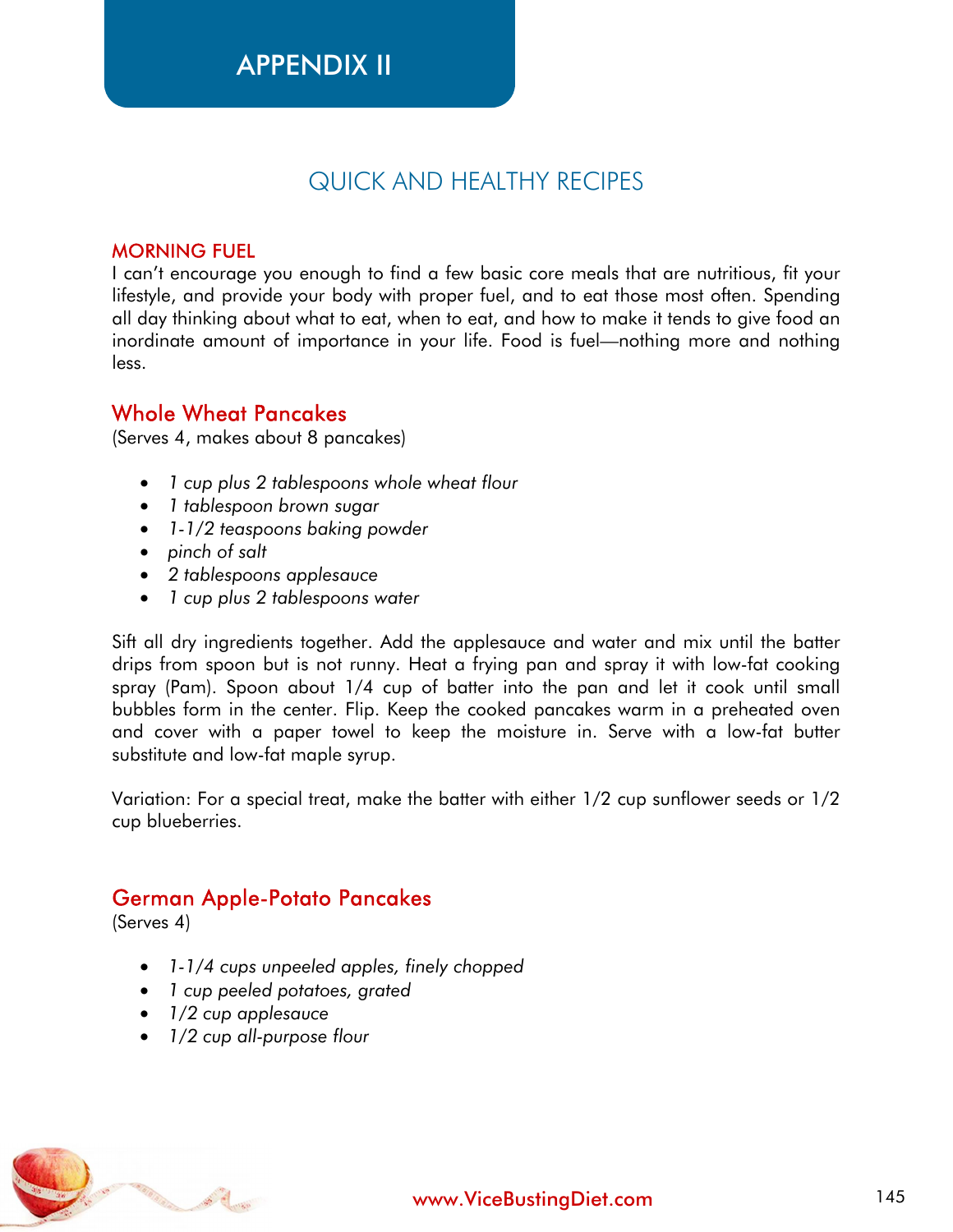- *2 egg whites*
- *1 teaspoon salt*

Preheat oven to 475°F. Spray a cookie sheet with nonstick cooking spray.

In a medium bowl, combine all ingredients. Spray a large nonstick skillet with nonstick cooking spray and heat over medium heat until hot. Drop rounded tablespoons of batter 2 inches apart into the skillet. Cook 2 to 3 minutes on each side or until lightly browned. Place pancakes on the prepared cookie sheet. Bake 10 to 15 minutes or until crisp. Serve with additional applesauce or apple slices.

### Lemon Pancakes

(Serves 4, makes 8 pancakes—2 per serving)

- *1 egg or egg substitute*
- *1/2 cup lemon fat-free yogurt*
- *1/2 cup skim milk*
- *2 tablespoons oil*
- *1 tablespoon sugar*
- *1/2 teaspoon nutmeg*
- *1 cup all-purpose flour*
- *1 teaspoon baking powder*
- *1/2 teaspoon baking soda*

In a bowl beat the egg and mix in the yogurt, milk, and oil. Stir in the sugar and nutmeg. In a separate bowl combine the flour, baking powder, and baking soda. Add the flour mixture to the liquid and mix. The batter will be thick. Grease a griddle and pour in 1/4 cup batter. Cook the pancakes until they bubble, then turn them. Serve with warm maple syrup.

### Wheat and Flax Pancakes

(Serves 8, makes 8 large pancakes)

- *1/3 cup flaxseed, finely ground*
- *1 cup whole wheat flour*
- *1 cup brown rice flour*
- *1/3 cup toasted wheat germ*
- *1/3 cup powdered milk*
- *11/2 cups water*
- *1 tablespoon maple sugar or light brown sugar*

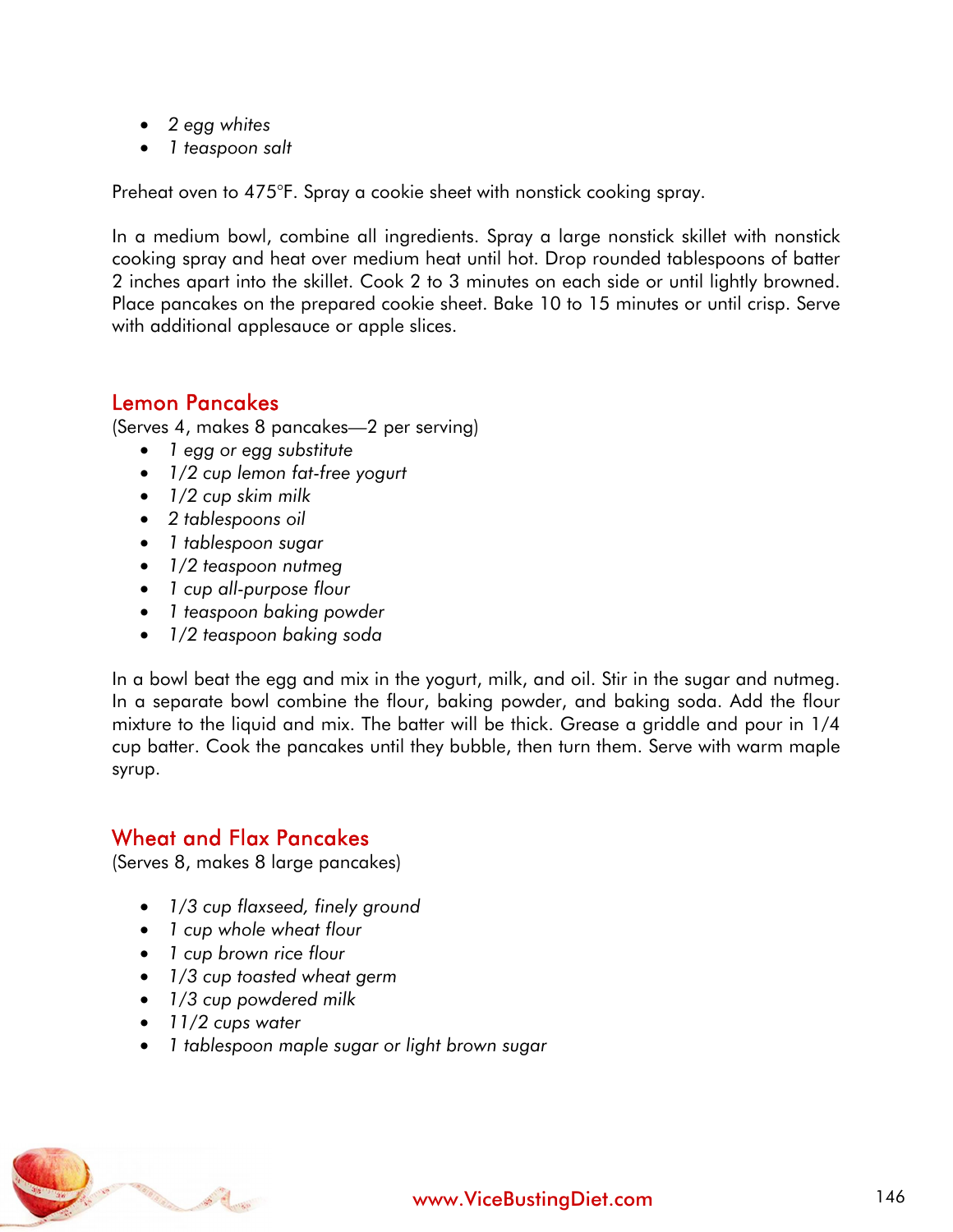- *21/2 teaspoons baking powder*
- *1/2 teaspoon salt*

In large bowl whisk together the ground flaxseed, whole wheat flour, brown rice flour, wheat germ, powdered milk, water, sugar, baking powder, and salt. Refrigerate until ready to use. Lightly grease griddle and pour 1/4 cup of batter. Cook pancakes until bubbly, flip, cook till lightly done. Serve with light maple syrup.

Variation: Put some sliced banana on top after batter has been poured into pan.

#### Pumpkin Pie Pancakes

(Serves 4)

- *1 large egg*
- *1/2 cup pumpkin puree*
- *1 tablespoon butter, softened*
- *1/2 teaspoon vanilla extract*
- *2 tablespoons sour cream*
- *3/4 cup flour*
- *1/3 cup flaxseed, finely ground*
- *1/3 cup whey protein powder*
- *2 packets Splenda*
- *1/2 teaspoon cinnamon*
- *1/4 teaspoon ginger*
- *1/4 teaspoon ground cloves*
- *1/4 teaspoon ground allspice*
- *1/4 teaspoon baking powder*
- *1/4 teaspoon baking soda*

In a medium bowl lightly beat the egg. Blend in the pumpkin, butter, vanilla, and sour cream. In a separate bowl sift together all dry ingredients. Combine wet and dry ingredients. Mix well. On a lightly greased skillet, dollop out about 1/3 cup of batter to make each pancake. Cook until done.

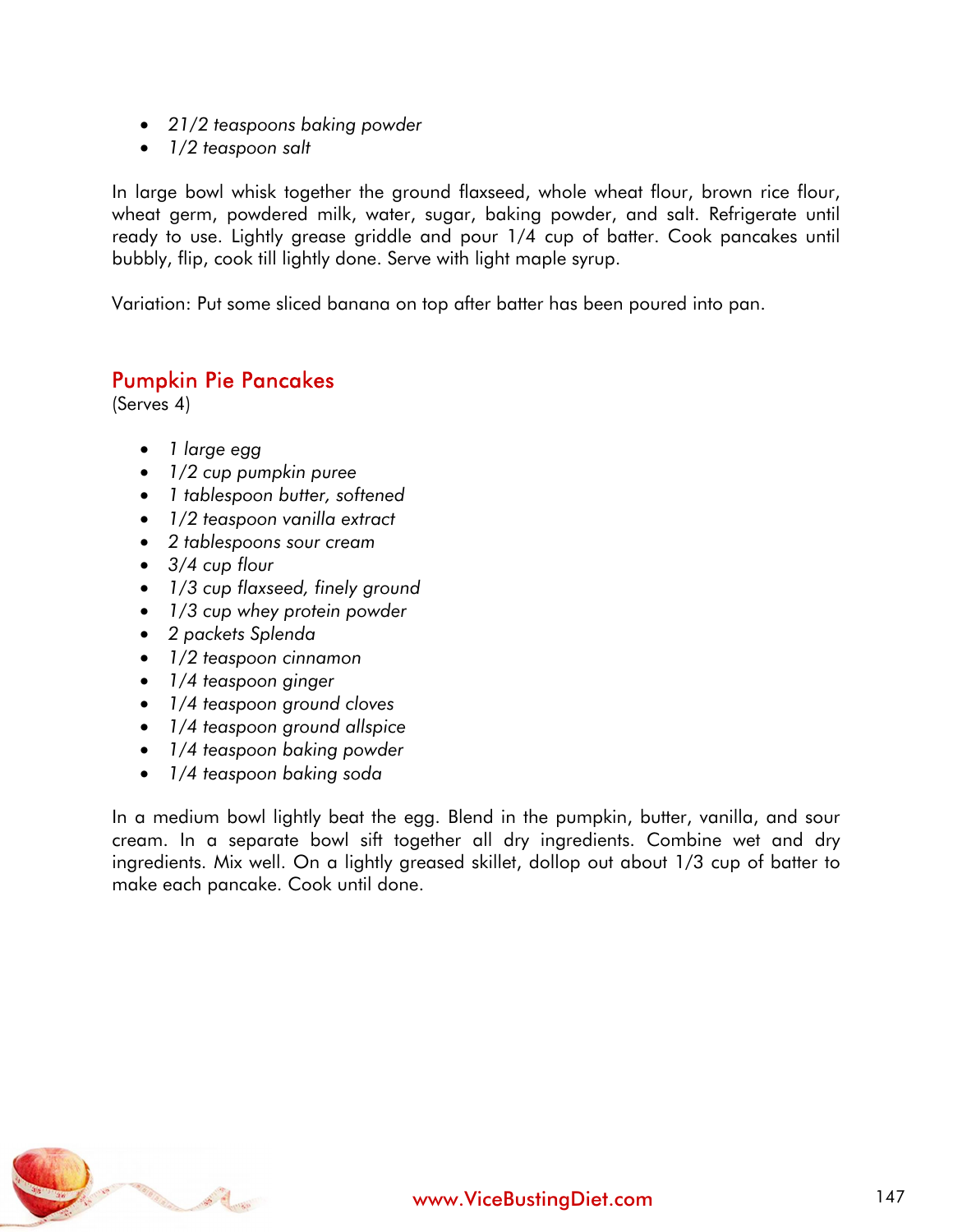# Onion and Tomato Scramble

(Serves 1)

- *1/2 cup green onions, sliced*
- *4 small cherry tomatoes*
- *3 egg whites*
- *Pinch of fresh basil, chopped*
- *Pinch of fresh parsley, chopped*

Put sliced onion in an oiled pan. Cook on medium heat until they start to change color, about 4 minutes. Meanwhile, slice and dice the tomatoes, discarding the juice, and add it to the pan with the onions. Cook for about 2 minutes. Beat the egg whites and pour them into the pan. Add the chopped basil and cook, stirring constantly, until ready. Garnish with parsley.

## Scrambled Egg Whites With Spinach

(Serves 1)

- *2-2/3 cups egg white product or 5 medium egg whites, separated from yolks*
- *1/2 cup chopped spinach*
- *1 tbs. unsalted raw pine nuts*
- *3/4 cup no-sugar-added salsa*
- *2-1/2 grams PGX unflavored granules (1/2 scoop)*

#### **Directions**

1. Coat a small skillet with olive oil cooking spray. Heat to medium-high.

2. Add the egg whites, spinach, and sunflower seeds. Cook, stirring, to desired doneness.

3. In a small bowl, combine the salsa and PGX granules. Let stand for 1 minute to thicken.

4. Remove the eggs to a plate. Top with the PGX Peppy Guacamole.

# Easy Mexican Eggs

(Serves 1)

- *3 egg whites*
- *1 egg yolk*
- *1 tablespoon salsa (Paul Newman's—helps a good cause)*
- *Finely diced jalapeños to taste*

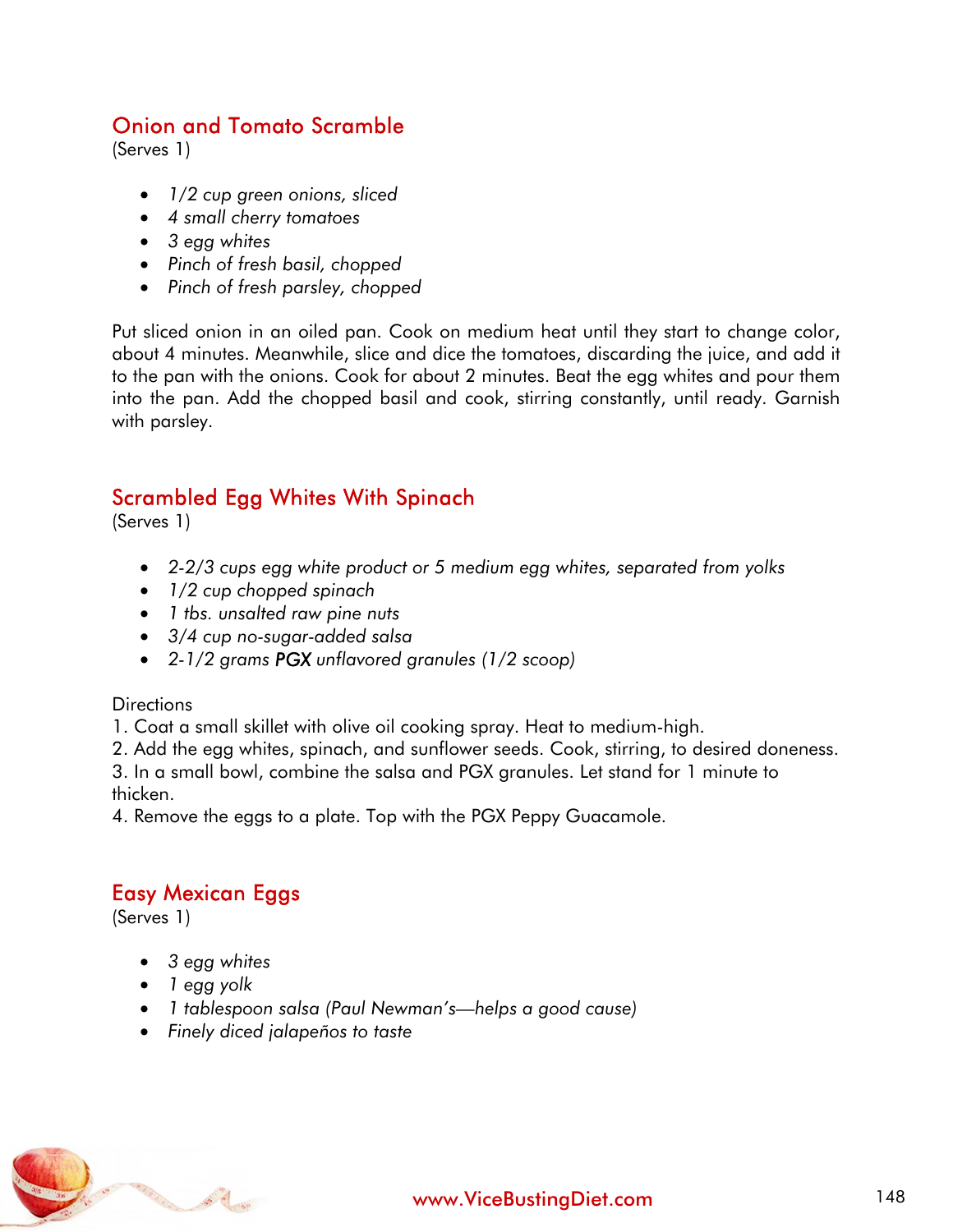Mix all ingredients together in a bowl. Pour into a Pam-sprayed pan and heat at medium-low. Cook slowly until done to your liking. Variation: Sprinkle on a bit of grated jalapeño jack cheese to taste.

## Eggsplant Benedict

(Serves 4)

- *1/2 cup fresh basil leaves*
- *1 teaspoon minced garlic*
- *2 tablespoons pine nuts*
- *Salt and pepper to taste*
- *1/2 cup olive oil*
- *1/4 cup grated Parmesan*
- *1 tablespoon olive oil for brushing*
- *Four 1/2-inch-thick tomato slices*
- *Four 1/2-inch-thick eggplant slices*
- *2 English muffins, halved*
- *4 eggs*

In a food processor mix the basil, garlic, pine nuts, salt, and pepper until well combined. Add 1/4 cup of the oil and puree. Add the remaining oil and the cheese and mix until blended. Brush tomato and eggplant slices with oil and roast in a preheated 375°F oven for 5 minutes, turning once. Lightly brush the muffins with pesto (the basil mixture) and toast under the broiler. Poach the eggs.

To assemble, put a muffin on a plate and stack the tomato and eggplant on each serving. Carefully place an egg on top and drizzle with pesto.

### Popeye's Pie

(Serves 4)

- *1 package (10 ounces) frozen chopped spinach, thawed and well drained*
- *1/2 cup shredded low-sodium Swiss cheese, about 2 ounces*
- *1/4 cup chopped onion*
- *1/2 cup Cream of Rice cereal, uncooked*
- *1-1/2 teaspoons baking powder*
- *1-1/2 cups fat-free milk*
- *3/4 cup Egg Beaters*

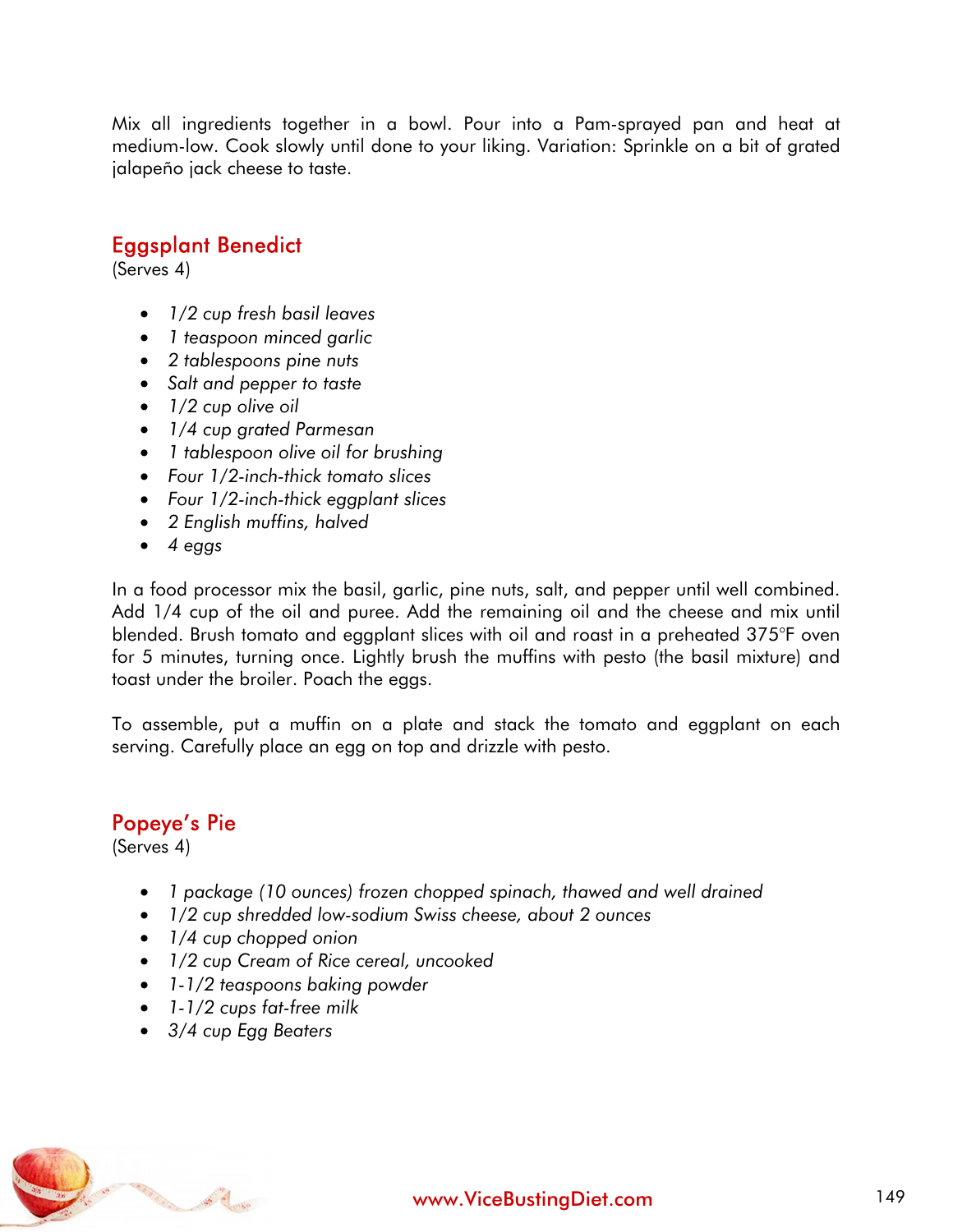• *2 tablespoons margarine or butter, melted* 

Mix the spinach, cheese, and onion in the bottom of greased 9-inch pie plate and set aside. Blend the cereal and baking powder in medium bowl. Stir in the milk, egg product, and margarine. Pour over the spinach mixture. Bake at 400°F for 30 minutes or until puffed and golden. Cut into wedges to serve; garnish as desired.

### **Crepes**

(Serves 5)

- *1 cup low-fat milk*
- *1 large egg plus 1 egg white*
- *3/4 cup whole wheat flour*
- *1 tablespoon sugar (optional)*

In a blender or food processor, process the milk, egg, and egg white until well mixed but stop short of creating foam. Add the flour, sugar (if desired), and any spices you want to try and pulse until just mixed. The batter should be quite thin. Add more milk as necessary.

Heat a lightly greased medium skillet or crepe pan over medium heat. The pan is ready when a drop of water dropped in the pan dances on the surface. For each crepe, use 3 tablespoons of batter. Immediately swirl the pan gently to distribute the batter in a very thin layer. Cook the crepe until the surface appears dry, about 1 minute. Stack cooked crepes on a plate with wax paper between each to prevent sticking. Fill the crepes lightly with your favorite filling—I love applesauce or orange marmalade. Roll and enjoy.

### Spinach Soufflé

(Serves 4)

- *1 large egg*
- *1/3 cup low-fat milk*
- *1/3 cup grated Parmesan cheese*
- *1 teaspoon crushed garlic*
- *Salt and pepper to taste*
- *Two 10-ounce packages frozen leaf spinach, thawed*

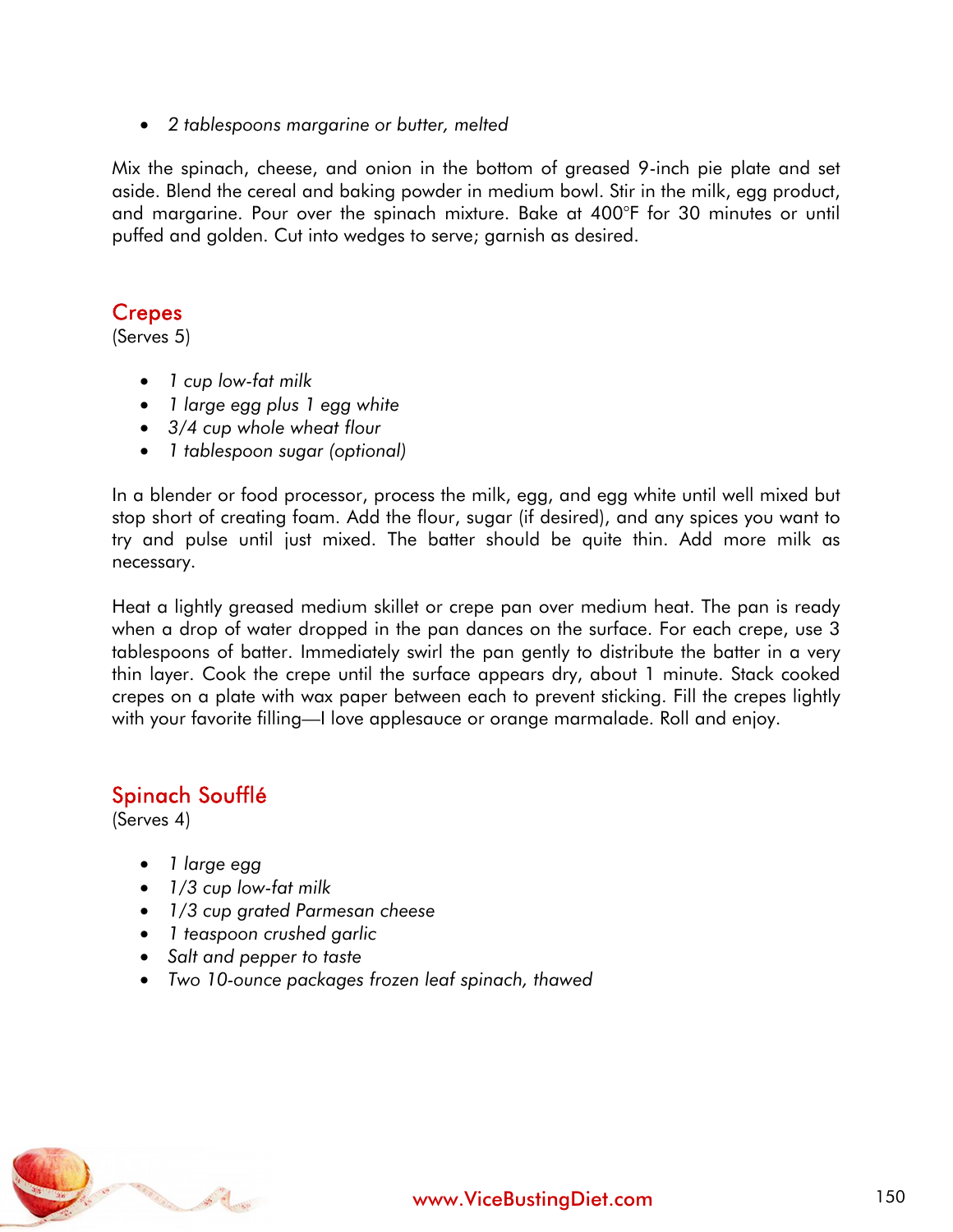Preheat oven to 350°F. In a medium bowl whisk together the egg, milk, cheese, garlic, salt, and pepper. Fold in the spinach. Place in a small casserole dish. Bake for 20 minutes, or until lightly set.

### Breakfast "Martini"

(Serves 1)

- *3 large frozen strawberries, almost thawed*
- *1/2 cup frozen blueberries, almost thawed*
- *1/2 cup of your favorite granola cereal*
- *3 ounces low-fat vanilla pudding*
- *Fat-free whipped cream topping*
- *1 maraschino cherry*

In your favorite martini glass, layer your ingredients in 1/4-inch-thick layers. Start with a single strawberry, then a layer of blueberries, then the granola, next the pudding. Repeat until the glass is full. Top with whipped cream, a sprinkle of granola, and the single, decorative cherry.

#### Julia's Bran Muffins

(Makes 2 to 2-1/2 dozen muffins)

- *2-1/2 cups whole wheat flour*
- *4 teaspoons double-acting baking powder*
- *1/2 cup wheat germ*
- *1/2 cup flaxseed*
- *1 teaspoon each of ground cinnamon and salt*
- *1/2 cup butter*
- *1/4 cup vegetable shortening*
- *1/2 cup sugar*
- *1/2 cup Equal Sugar Lite*
- *1/2 cup applesauce*
- *2 eggs plus 1 egg white*
- *2-1/4 cups skim milk*
- *2-1/4 cups whole oats, uncooked*
- *1 cup raisins, 1/2 cup walnuts, or 1/2 cup dried cranberries (optional)*

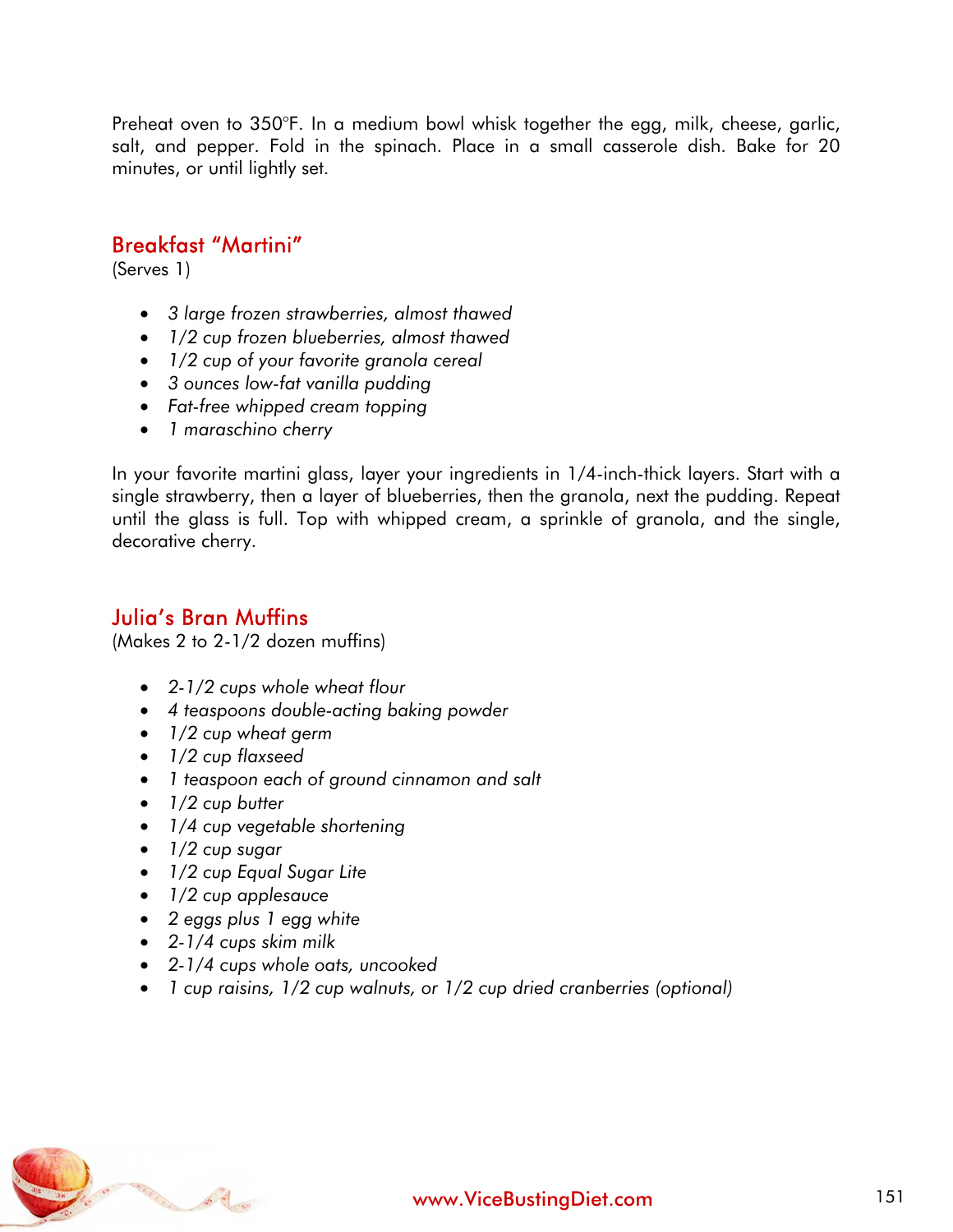Preheat oven to 375°F. Line large muffin pans with liners. In a small bowl, combine the flour, baking powder, wheat germ, flaxseed, cinnamon, and salt and set aside. Using an electric mixer, in a mixing bowl cream the butter, shortening, and sugars until light and fluffy. Add the eggs and beat until combined. Stir in the applesauce. Alternately beat in flour mixture, and milk, a little of each at a time, beating well after each addition. Stir in the oats and add more milk if mixture looks too thick. Add any of the optional ingredients. Fill each baking cup with an equal amount of batter about two-thirds full. Bake for 20 to 25 minutes or until muffins are lightly browned and a toothpick inserted in the center comes out dry. Remove muffins to a wire rack to cool.

## Zucchini Bread

(Makes 2 loaves. Each loaf serves 12)

- *3 cups shredded zucchini*
- *4 cups whole wheat flour*
- *1-1/4 cup sugar*
- *1/2 cup chopped walnuts*
- *1/4 cup brown sugar*
- *5 teaspoons baking powder*
- *1 tablespoon grated lemon rind*
- *2 teaspoons pumpkin pie spice*
- *1/2 teaspoon salt*
- *1-1/2 cups skim milk*
- *2 large eggs, beaten*
- *6 tablespoons vegetable oil*
- *2 teaspoons pure vanilla extract*

Preheat oven to 350°F. Spray two 8 X 4-inch loaf pans with Pam.

Dry the zucchini on paper towels. Mix the flour, 1 cup of the sugar, the walnuts, brown sugar, baking powder, lemon rind, pumpkin pie spice, and salt in a large mixing bowl. Form a crater in the center. Combine the milk, eggs, oil, and vanilla. Stir in the zucchini. Add the mixture to the flour, stirring until moistened. Divide the batter between loaf pans evenly. Sprinkle remaining sugar on top. Bake for 1 hour or until a wooden toothpick inserted in the center comes out clean. Cool for 5 minutes and remove from the pans. Cool completely on a wire rack.

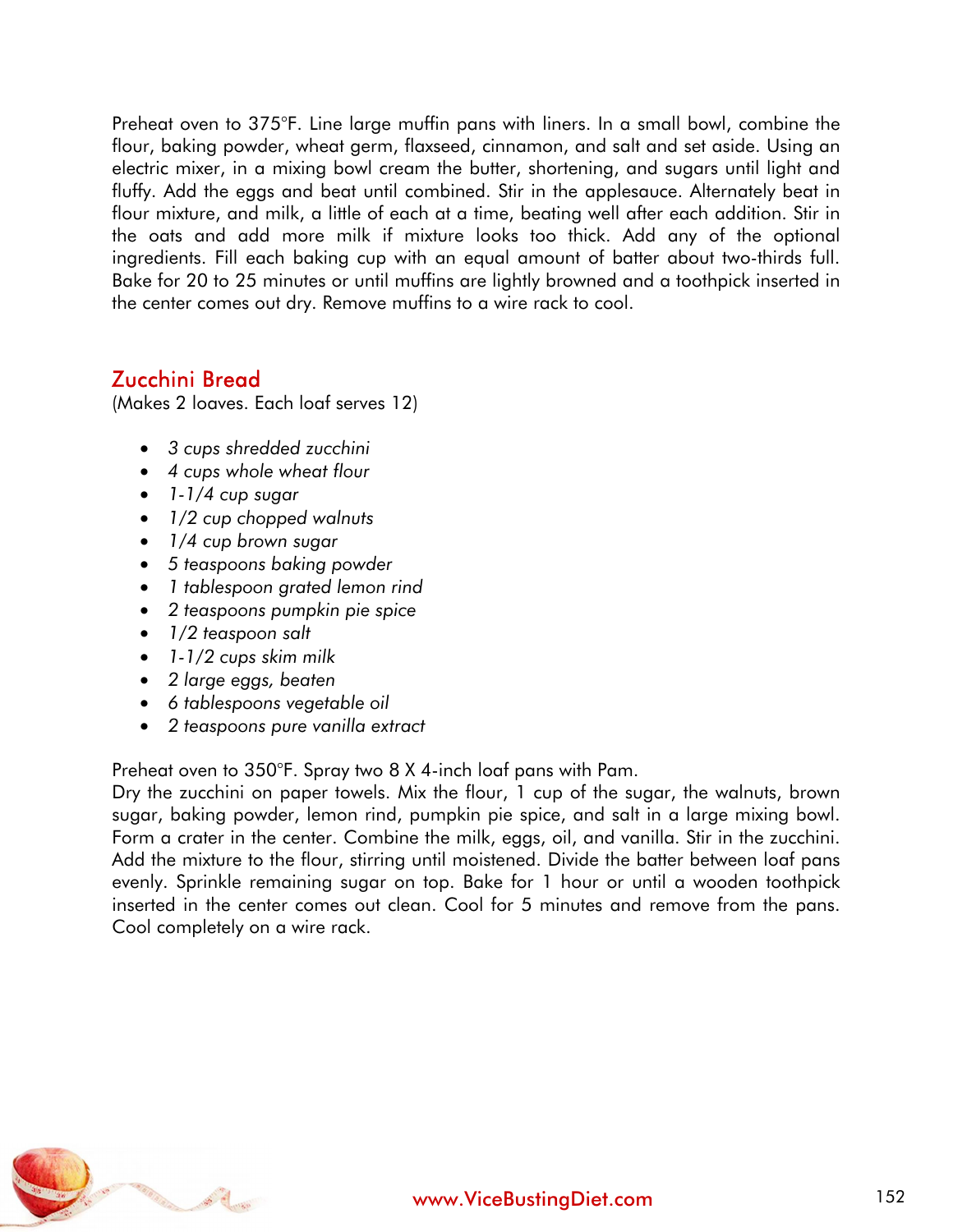# MIDDAY FUEL AND SALADS

## Grilled Chicken Breast

(Serves 2)

- *1/2 teaspoon cumin*
- *1 tablespoon fresh cilantro, chopped*
- *1/2 tablespoon lime juice*
- *pepper, to taste*
- *2 chicken breasts*

Mix all ingredients in bowl. Marinate chicken for 1 hour. Grill or broil until tender (approximately 4 minutes on each side).

## Split-Pea-GX Soup

- *1 pound dried split green peas*
- *3 stalks celery with leaves, chopped*
- *2 cloves garlic, minced add to shopping list*
- *1 large yellow onion, chopped*
- *1 cup baby carrots, chopped*
- *1/2 cup chopped fresh parsley*
- *1 tbs. dried thyme*
- *2 bay leaves*
- *2 tsp. sea salt*
- *freshly ground black pepper to taste*
- *1 tbs. extra-virgin olive oil*
- *2 tsp. liquid smoke seasoning*
- *4 cups (32 ounces) vegetable stock*
- *5 grams PGX unflavored granules (1 scoop)*
- *2-1/2 cups water*

#### **Directions**

1. In a large bowl, soak the peas for 4 hours in enough water to cover them by 2". Drain and rinse.

2. In a slow cooker, combine the peas, celery, garlic, onion, carrots, parsley, thyme, bay leaves, salt, pepper, oil, and liquid smoke. Add the stock.

3. In a medium bowl, combine the PGX granules and water. Stir to thicken. Add to the slow cooker. Mix.

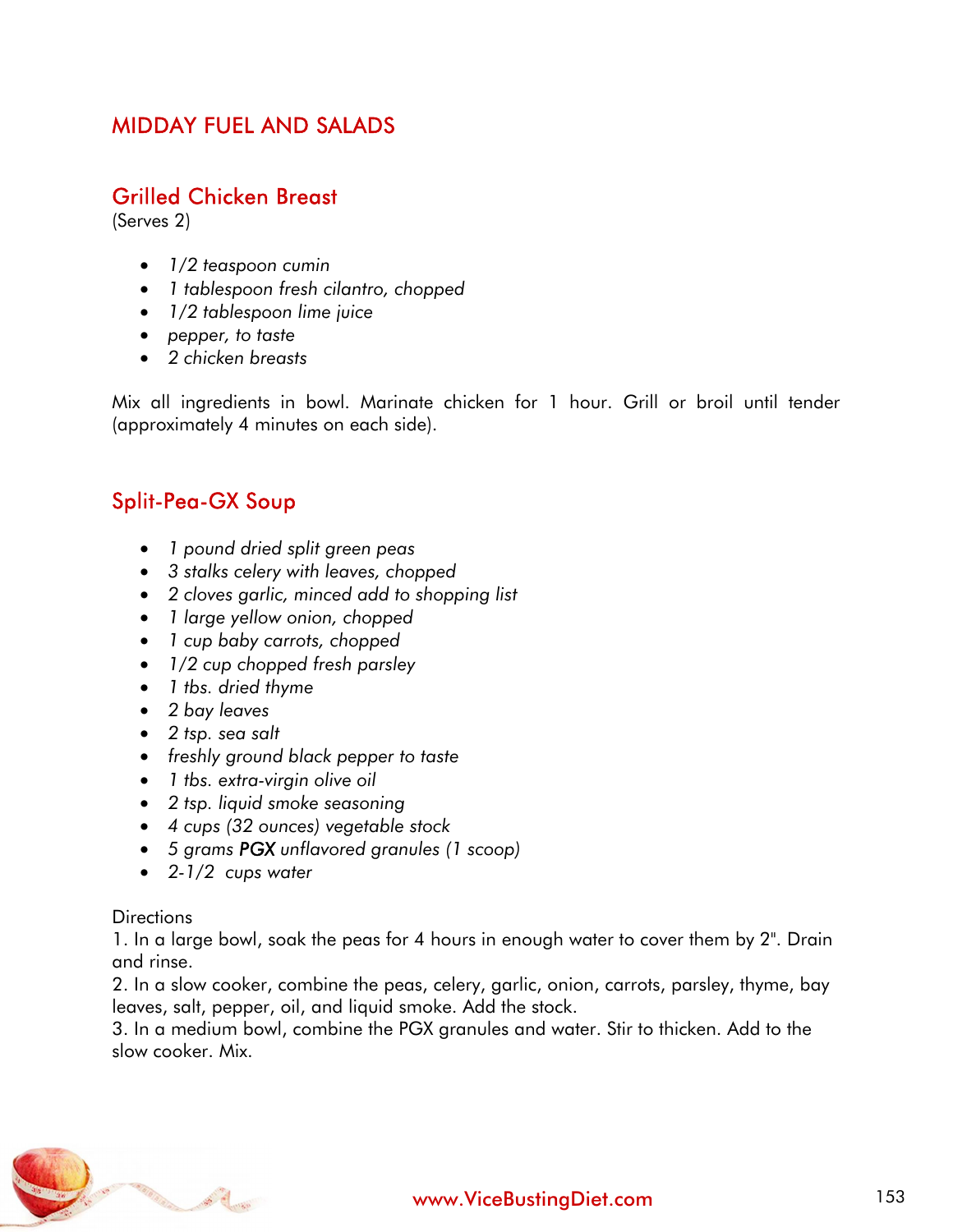4. Cook on low for 8 to 9 hours or on high for 4 to 5 hours, until the peas are completely cooked and softened.

### Fruity Jicama Salad

(Serves 5)

- *1 teaspoon grated orange rind*
- *1/4 cup fresh orange juice*
- *2 tablespoons brown sugar*
- *3/4 teaspoon pumpkin pie spice*
- *3 cups julienne-cut peeled jicama*
- *1 ruby red grapefruit, peeled and sectioned*
- *2 oranges, peeled and sliced crosswise*
- *2 kiwifruit, peeled and sliced*

Combine the orange rind, juice, sugar, and spice in a medium bowl and stir with a whisk. Add the jicama, grapefruit, orange, and kiwi, tossing gently. Serve with a grilled chicken breast for the perfect lunch.

#### Warm Pear Salad with Blue Cheese

(Serves 4)

- *1/4 cup water*
- *1 tablespoon sugar*
- *1 tablespoon red wine vinegar*
- *1/2 teaspoon beef bouillon granules*
- *2 cups finely shredded red cabbage*
- *1 cup chopped peeled pears (Anjou are my favorite)*
- *2 cups baby spinach*
- *4 teaspoons crumbled blue cheese*

Combine the water, sugar, vinegar, and bouillon in a large skillet over high heat. Cover, reduce the heat, and simmer 1 minute. Add the cabbage to skillet and sauté for 2 minutes. Add pears and sauté 2 minutes or until pears are crisp-tender; remove from heat. Place 1/4 cup of the baby spinach on each plate and divide the sauté mix among the plates. Garnish with the blue cheese. Serve with a piece of grilled fish—a perfect meal.

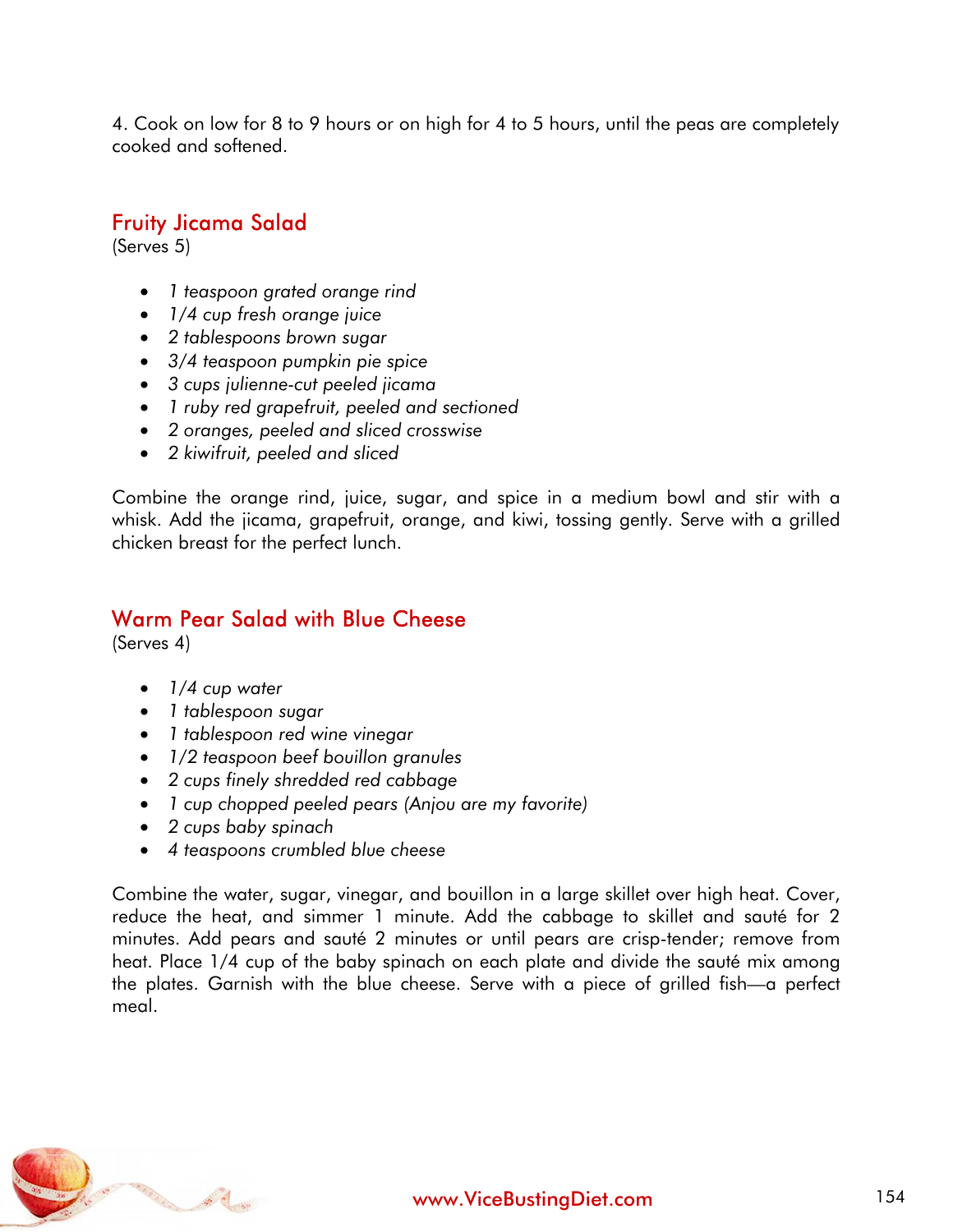# Tuna Fish–Stuffed Tomatoes

(Serves 2)

- *2 large tomatoes*
- *One 12-ounce can water-packed tuna*
- *2 tablespoons sweet pickle relish*
- *1 teaspoon pepper*
- *2 egg whites, hard boiled and diced*
- *2 tablespoons no-fat mayonnaise*
- *2 tablespoons shredded low-fat Cheddar cheese*

Cut off the top quarter of each tomato and scoop out the pulp, discarding tops and pulp. In a medium bowl mix the tuna, relish, pepper, eggs, and mayonnaise and spoon into the tomatoes. Top with the Cheddar. Broil until the cheese starts to bubble and turn slightly brown.

#### Hail Caesar

(Serves 2)

- *2 cups baby spinach leaves*
- *1/2 cup cooked long-grain brown rice*
- *1/2 cup cooked peas and pearl onions (buy frozen bag)*
- *1 avocado, cubed*
- *1 tablespoon balsamic vinegar*
- *2 tablespoons low-fat Caesar dressing*
- *2 grilled chicken breasts, sliced (see recipe on page 187)*
- *2 teaspoons shredded Asiago or Parmesan cheese*

This couldn't be any easier. Place the spinach in a bowl and add all the other ingredients. Stir until dressings are tossed evenly and serve.

### Veggie Sandwich

(Serves 1)

- *1 tablespoon chive light cream cheese*
- *2 slices dense fiber-filled bread*
- *1/4 cucumber, sliced thin*
- *2 to 3 slices of tomato*

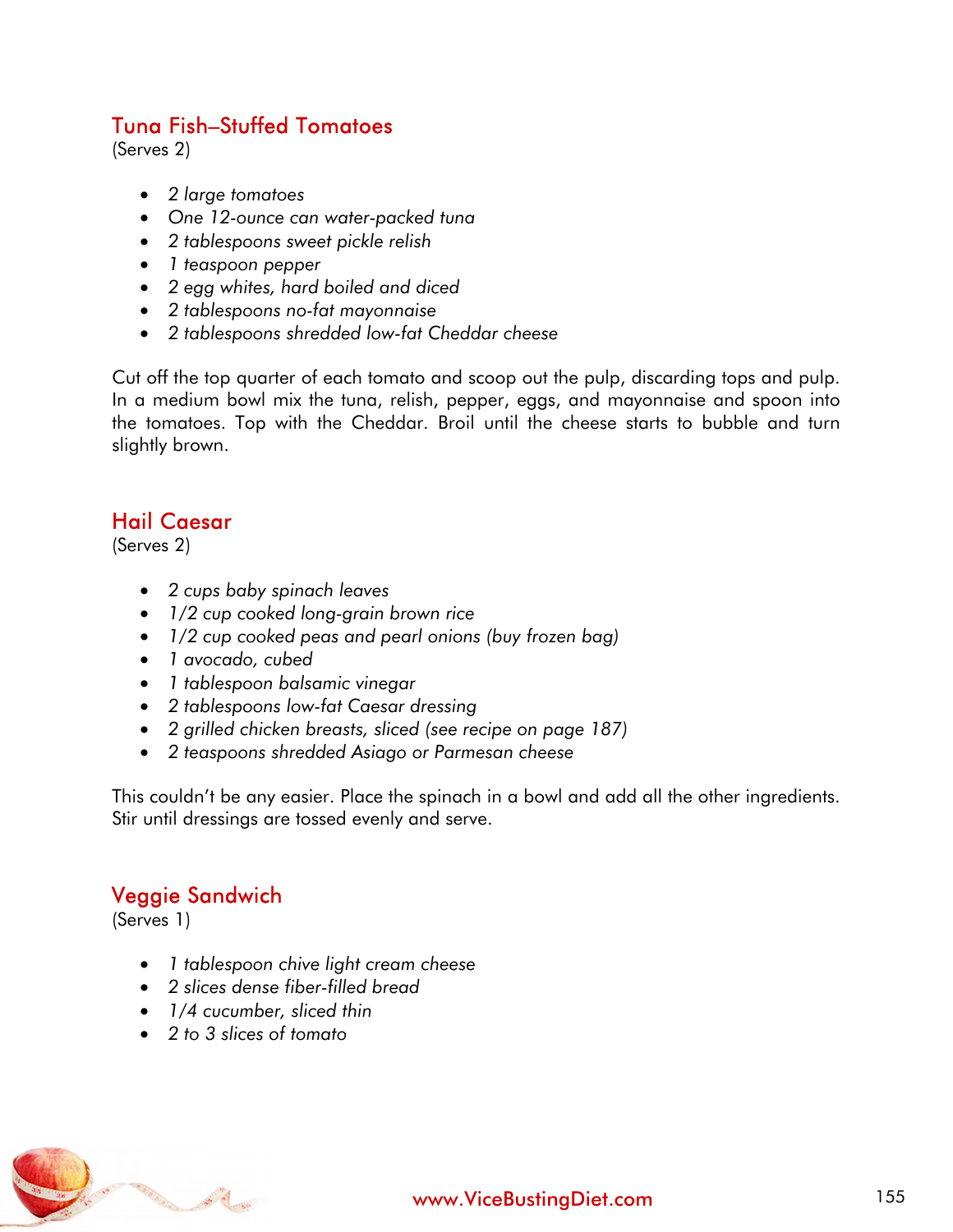- *1 to 2 sliced pepperoncini*
- *1 sliced red onion*
- *Pile of bean sprouts*
- *2 thinly sliced pieces of zucchini*
- *1 slice mozzarella cheese*

Spread the cream cheese on the bread and stack the remaining ingredients. Slice in half and serve. A nice glass of mint tea is the perfect addition to this great lunch.

#### Roast Beef Sandwich

(Serves 1)

- *2 slices hearty fiber-filled bread*
- *5 ounces lean roast beef*
- *1 slice low-fat Alpine Cheddar*
- *Romaine or red leaf lettuce*
- *3 slices tomato*
- *Yellow onion slices to taste*
- *1 teaspoon mayonnaise*
- *Country Dijon mustard to taste*

Toast both pieces of bread lightly in a toaster oven, add beef and cheese, and toast lightly until the cheese starts to melt. Stack on all other ingredients and serve open-face style.

# Summer Salad

(Serves 6)

- *1/4 cup raspberry vinegar*
- *2 tablespoons honey*
- *2 teaspoons olive oil*
- *1/4 cup seedless raspberry jam*
- *8 cups raw spinach leaves*
- *2 cups cantaloupe balls*
- *1-1/2 cups strawberries, halved*
- *1cup blackberries*
- *1/4 cup chopped macadamia nuts*

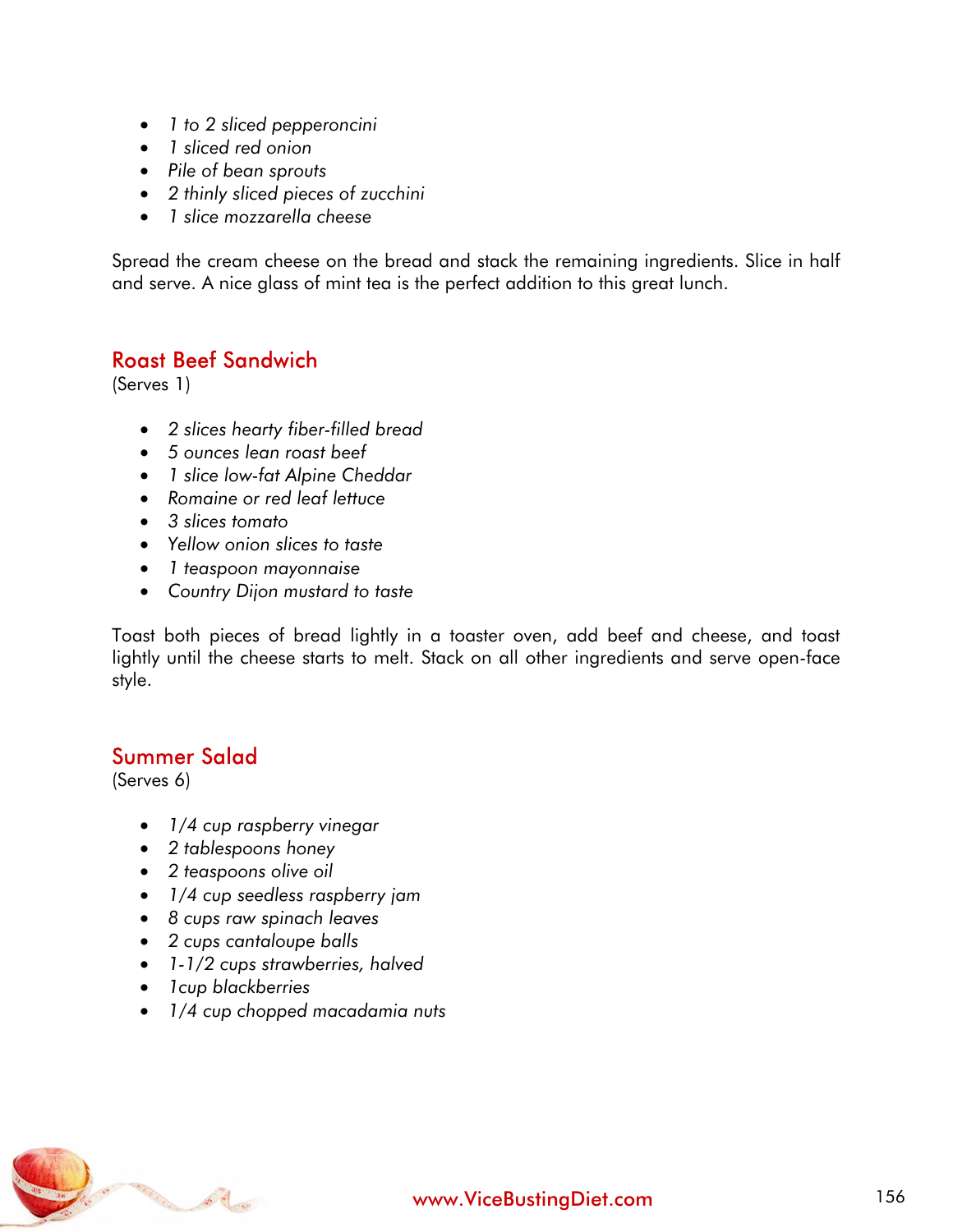Whisk the vinegar, honey, oil, and jam until mixed well. Combine the spinach and fruits in a bowl and toss with the dressing. Sprinkle with nuts and serve. Is there any salad when combined with a grilled chicken breast that isn't the perfect meal?

# Ranch Slaw

(Serves 6)

- *1/3 cup sliced green onions*
- *One 10-ounce package angel hair slaw*
- *1/3 cup fat-free ranch dressing*
- *One 11-ounce can mandarin oranges in water, drained*
- *1 avocado, peeled and cut into small cubes*

Combine onions and slaw in a large bowl. Add the dressing and toss to coat. Add the oranges and avocado. Toss gently. Serve immediately.

# Wild Rice Oriental Salad

(Serves 8)

- *3 cups water*
- *1/2 cup uncooked wild rice*
- *1-1/2 cups uncooked long-grain brown rice*
- *1-1/2 cups chopped red bell peppers*
- *1 cup diagonally cut celery*
- *1 cup frozen peas, thawed*
- *One 8-ounce can water chestnuts, drained and chopped*
- *1/2 cup sliced green onions*
- *1/3 cup thawed orange juice concentrate*
- *1/4 cup low-sodium soy sauce*
- *1 tablespoon vegetable oil*
- *1-1/2 teaspoons lemon juice*
- *1 tablespoon freshly grated ginger (time-consuming, but so good!)*
- *2 cloves garlic, minced*
- *Lettuce leaves*
- *2 tablespoons unsalted cashews*

Bring the water to a boil in a large saucepan. Add the wild rice, cover, and reduce heat. Cook for 10 minutes and add brown rice. Cover and simmer 50 minutes, or until tender.

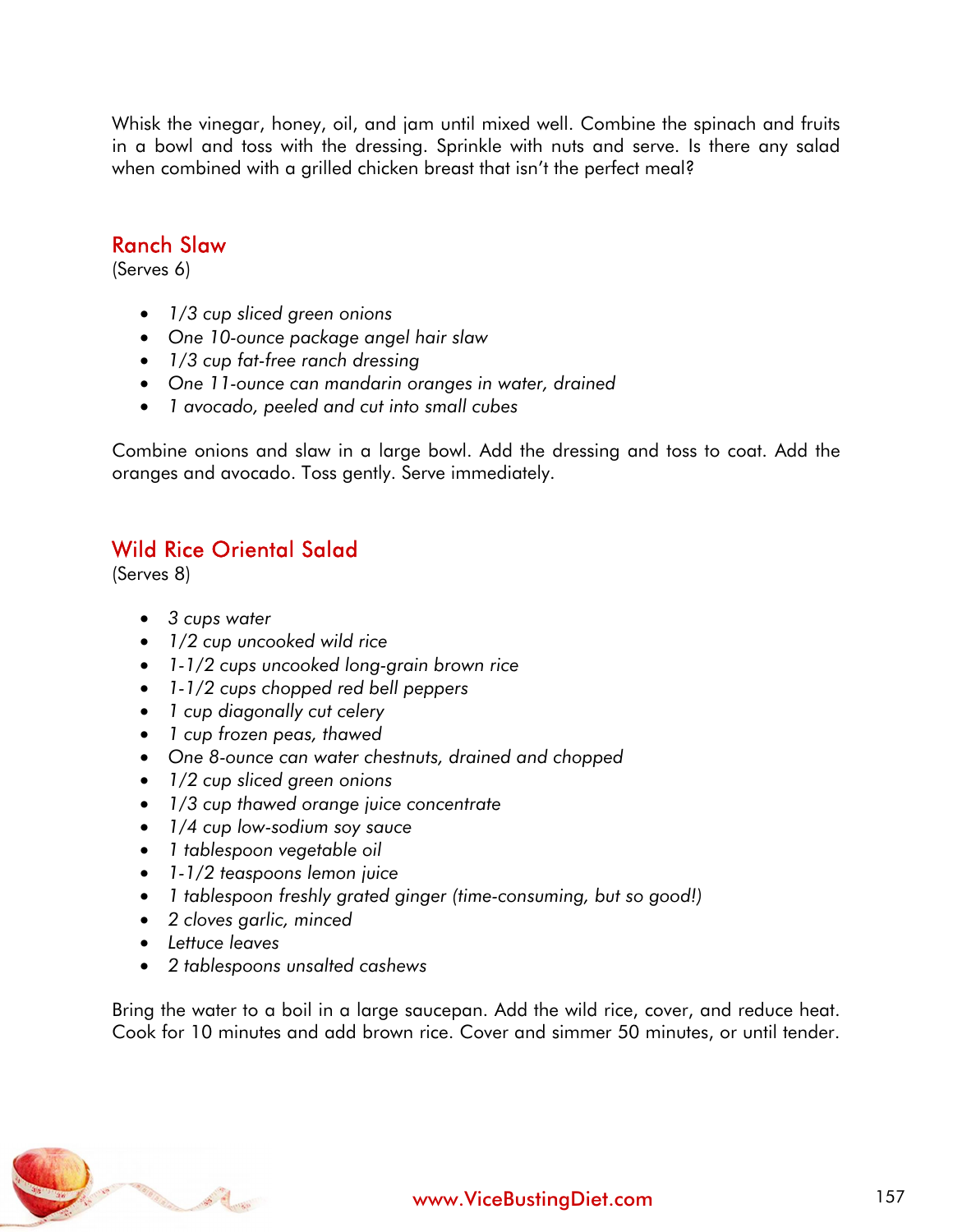Drain the rice mixture and transfer to a large bowl. Add the bell peppers, celery, peas, water chestnuts, and onions. Combine the orange juice with the soy sauce, oil, lemon juice, ginger, and garlic, pour over the rice, and toss well. Cover and chill for 2 hours. Arrange the lettuce leaves on plates and add the rice mixture. Sprinkle with cashews before serving. If you wish, add 1 cup cooked lentils for more protein. Then it is a standalone dish.

# Tabbouleh

(Serves 5)

- *1-1/2 cups uncooked bulgur or cracked wheat*
- *1-1/2 cups boiling water*
- *3 teaspoons olive oil*
- *1-1/2 cups diced white onion*
- *Bunch of cilantro*
- *5 stalks green onion*
- *Bunch of parsley*
- *1 cucumber, skinned, seeded, and diced*
- *1/4 cup slivered almonds, toasted*
- *5 tablespoons lemon juice*
- *1 tablespoon ground cumin*
- *1-1/2 teaspoons dried oregano*
- *1/2 teaspoon salt*
- *1/8 teaspoon ground allspice*

Put the bulgur in boiling water, stir well, cover, and let stand for 30 minutes or until liquid is absorbed. Heat 1 teaspoon of the oil in a small skillet, add the onion, and sauté until tender. Add the onion to the bulgur. In a food processor finely chop the cilantro, green onion, and parsley. Put the bulgur mixture into a bowl, add the chopped mixture and the cucumber, and stir in the almonds, lemon juice, cumin, remaining olive oil, oregano, salt, and allspice. Chill until you serve it.

### Black Bean Couscous

(Serves 2)

- *1 large orange*
- *1/8 teaspoon salt*
- *2/3 cup uncooked couscous*
- *1 cup canned black beans, rinsed and drained*

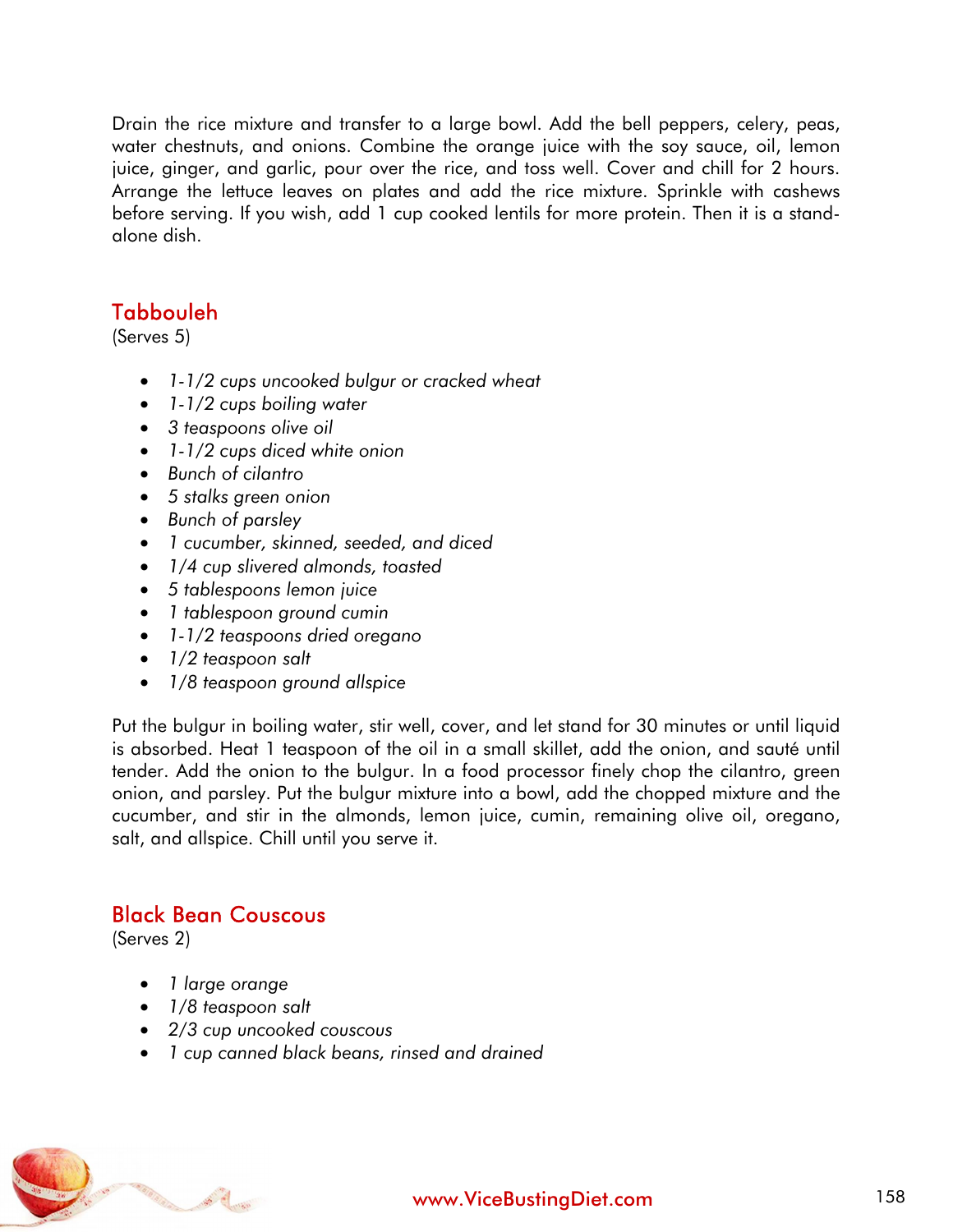- *1/2 cup chopped red bell peppers*
- *1/2 cup chopped green onions*
- *2 tablespoons finely chopped parsley*
- *1 tablespoon seasoned rice vinegar*
- *1-1/2 teaspoons vegetable oil*
- *1/4 teaspoon cumin*

Grate enough orange rind to yield 1/4 teaspoon, and set aside. Squeeze the juice from orange over a bowl, reserve 1/4 cup juice, and set aside. Add water to the remaining juice to make 1 cup and add the salt. Bring the mixture to a boil in a medium saucepan, gradually stirring in the couscous. Remove from heat. Cover and let stand for 5 minutes. Stir and cool 5 more minutes. Stir in the rind, beans, peppers, onions, and parsley. Combine the reserved orange juice with the vinegar, oil, and cumin. Pour over the couscous mixture and toss well. Store in an airtight container in the refrigerator. Chill until served.

## Fancy Tuna Salad

(Serves 6)

- *6 small red potatoes, scrubbed and cleaned (not peeled) and with top and bottom sliced off*
- *3/4 pound trimmed fresh green beans*
- *3 hard-boiled eggs*
- *4 cups torn romaine lettuce*
- *4 cups trimmed watercress (about 1 bunch)*
- *Two 12-ounce cans tuna, packed in water*
- *3 tomatoes, each cut into 6 wedges*
- *1 green pepper, cut into strips*
- *1/2 cup nicoise or Kalamata olives*
- *2 teaspoons minced garlic*
- *2 tablespoons capers*
- *Balsamic vinaigrette bottled dressing*

Steam the potatoes, covered, for 3 minutes. Add green beans and steam, covered, for about 5 minutes or until crisp-tender. Cool. Discard 2 of the egg yolks, reserving 1, and quarter the whites lengthwise.

On a platter combine the lettuce and watercress. Arrange the tuna, fluffed with a fork, the potatoes, green beans, tomato, egg whites, and bell pepper over the greens. Top with crumbled yolk, olives, garlic, and capers. Drizzle with vinaigrette.

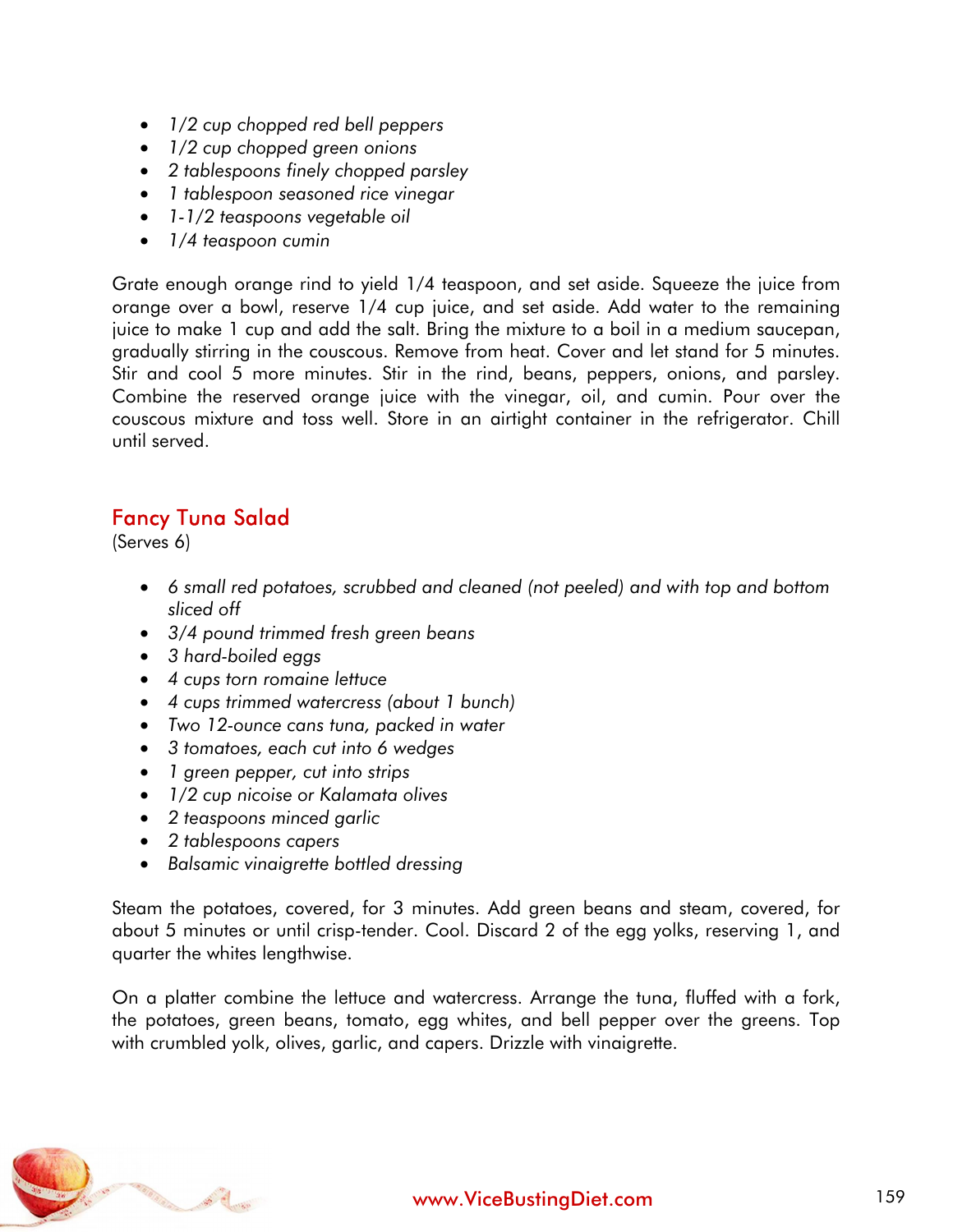Variation: You can use fresh tuna. Drizzle it with lemon juice and black pepper, marinate it for 15 minutes, and prepare it on a grill or in a broiler. Cut the tuna in chunks to serve.

#### Hearty Five-Bean Soup

(Serves 8)

- *1/2 cup navy beans*
- *1/2 cup turtle beans*
- *1/2 cup pinto beans*
- *3 quarts low-fat or no-fat chicken stock*
- *1 medium onion, diced*
- *4 celery stalks, diced*
- *2 carrots, diced*
- *1/2 cup lentils*
- *1/2 cup split peas*
- *2 tablespoons marjoram, fresh or dried*
- *2 teaspoons kosher salt*
- *1/2 teaspoon black pepper*

Soak the navy, turtle, and pinto beans overnight in water. Drain the beans completely. In a large kettle bring the chicken stock to a boil. Reduce heat to a simmer. Add the onions, celery, and carrots. Cook for 45 minutes, or until the beans are three-quarters cooked. Add the lentils and split peas and cook for 30 more minutes, or until tender. Remove half of the bean mixture and puree in a blender. Return it to the kettle and stir in the seasonings.

# Waldorf Chicken Salad

(Serves 2)

- *4 tablespoons plain fat-free yogurt*
- *6 tablespoons fat-free mayonnaise*
- *2 tablespoons raisins*
- *2 tablespoons dried cranberries*
- *1/2 cup diced celery*
- *2 tablespoons chopped walnuts*
- *2 chicken breasts, grilled and diced*
- *6 cups peeled, cored, and diced red delicious apples*
- *4 strawberries*
- *2 sprigs fresh mint*

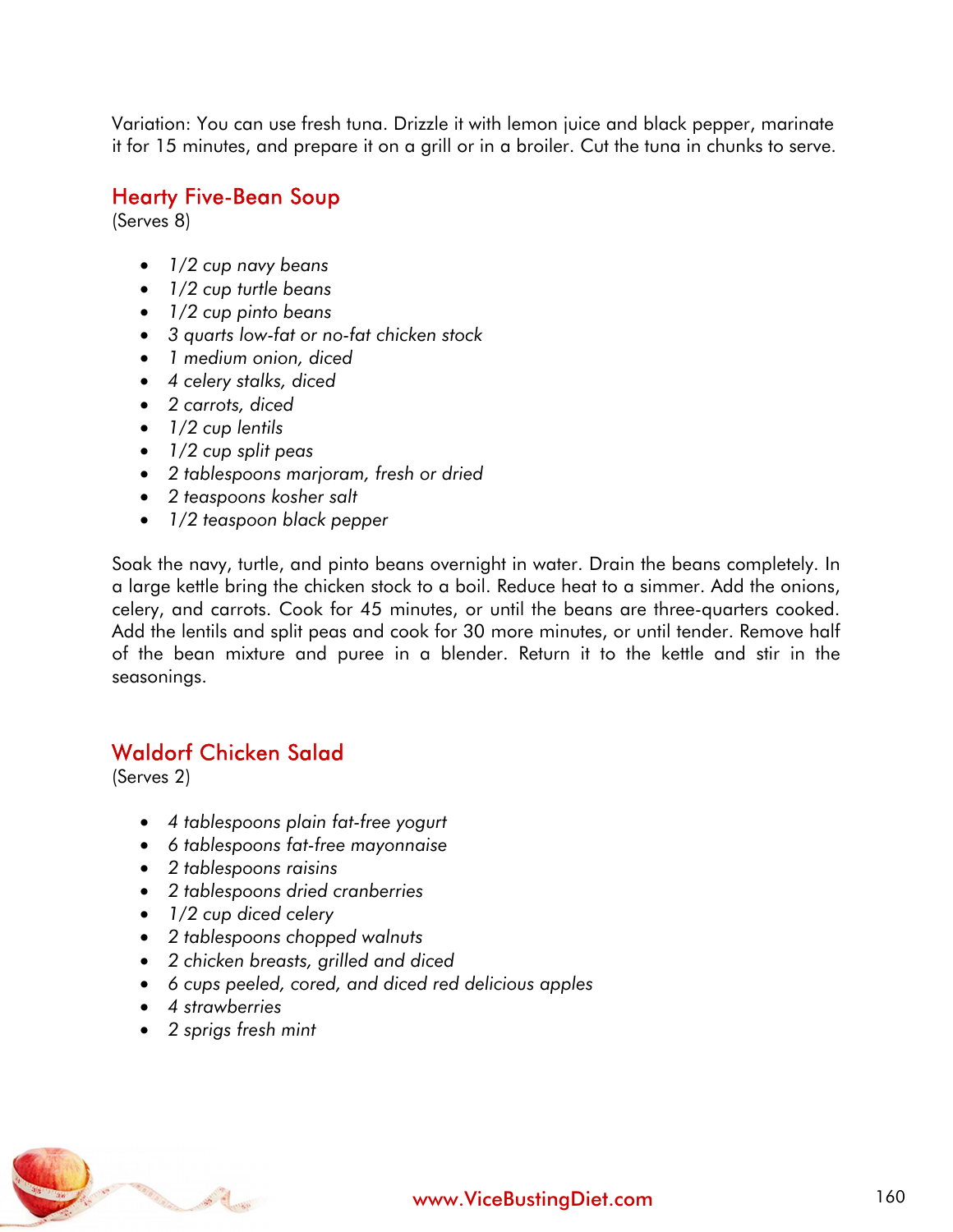In a bowl, combine yogurt, mayonnaise, raisins, cranberries, celery, and walnuts. Mix chicken and apples together. Pour the dressing over the apple-chicken mixture and gently toss. Place on 2 plates and garnish with strawberries and mint.

#### EVENING FUEL

### Grilled Beef Tenderloin with Couscous

(Serves 2)

- *4 cups cooked couscous (prepared with low-fat chicken stock)*
- *1 cup diced tomato*
- *1 cup peeled, diced seedless cucumber*
- *1/2 cup fat-free tangerine mint dressing*
- *1/4 cup fresh chopped mint*
- *1/4 cup fresh chopped parsley*
- *2 tablespoons lemon juice*
- *1/2 tablespoon minced garlic*
- *1 teaspoon cumin*
- *Salt and pepper to taste*
- *5 ounces beef tenderloin, cut into 2 pieces*

In a bowl, combine the couscous, tomato, cucumber, tangerine mint dressing, mint, parsley, lemon juice, garlic, cumin, salt, and pepper. Charbroil the beef tenderloin to desired doneness and serve with the couscous.

#### Pork Tenderloin with Ziti

(Serves 2)

- *8 ounces pork tenderloin*
- *1/4 cup fat-free Italian dressing*
- *3/4 cup fat-free mayonnaise*
- *1/2 cup fat-free sour cream*
- *2 tablespoons chopped fresh dill*
- *1/2 cup chopped scallions*
- *1/4 cup roasted red peppers*
- *2 tablespoons Dijon mustard*
- *2 tablespoons sweet relish*
- *10 ounces cooked ziti*

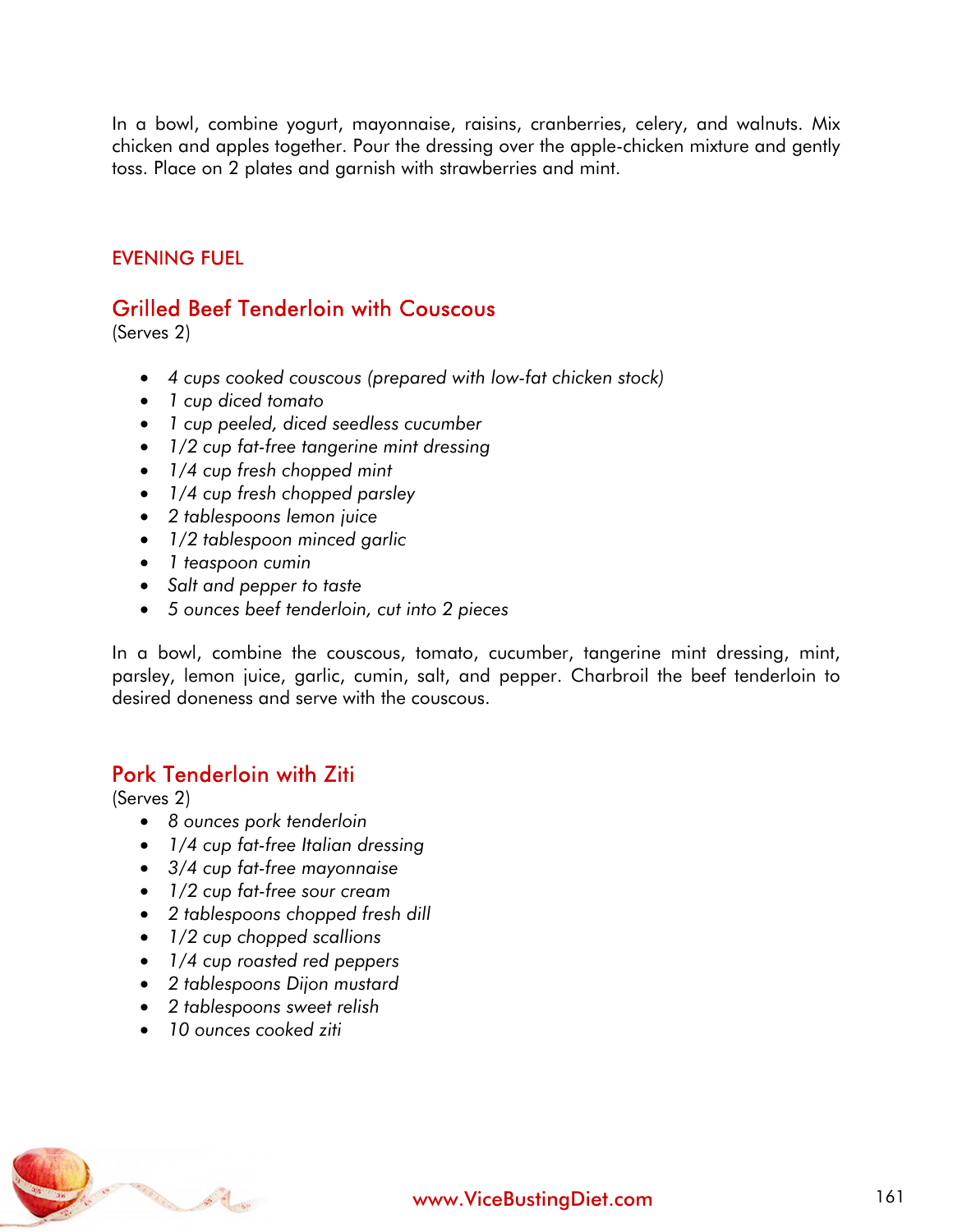Marinate the pork in the dressing for 30 minutes. Combine the mayonnaise, sour cream, dill, scallions, peppers, mustard, and relish, and mix gently with the pasta. Slice the pork into medallions and charbroil until done to taste. Serve with the cooked ziti. Serve hot.

## Halibut Steaks Cabo San Lucas

(Serves 2)

- *Two 8-ounce halibut steaks*
- *2 tablespoons fat-free lime-cilantro dressing*
- *2 portions angel hair pasta (whole wheat works great with this)*
- *6 tomato slices*
- *Juice from 1/2 large orange*
- *Juice from 1 lemon*
- *Juice from 1 lime*
- *1/4 cup white wine*
- *4 teaspoons chopped cilantro*
- *2 sprigs cilantro*

Marinate the halibut in fat-free lime cilantro dressing for 15 minutes. Cook the pasta according to directions, drain, but do not rinse. Charbroil the halibut for 3 minutes per side. Do not overcook. Grill tomato slices. Heat the pasta in the orange, lemon, and lime juice with the white wine and chopped cilantro until hot. Place the pasta on a plate with the grilled tomato and top with the halibut. Garnish with cilantro sprigs.

# Cashew-Crusted Orange Roughy

(Serves 2)

- *2 tablespoons ground cashews*
- *1 tablespoon flour*
- *2 tablespoons Italian bread crumbs*
- *Two 7-ounce orange roughy pieces*
- *2 tablespoons each: fresh basil, oregano, and parsley*
- *Paprika to taste*

Preheat oven to 350°F. In a shallow dish, combine the cashews, flour, and bread crumbs. Stir in the herbs and paprika, and mix well. Coat the fish with the mixture completely. Place in a baking pan, sprayed with Pam. Sprinkle lightly with paprika. Bake the fish for

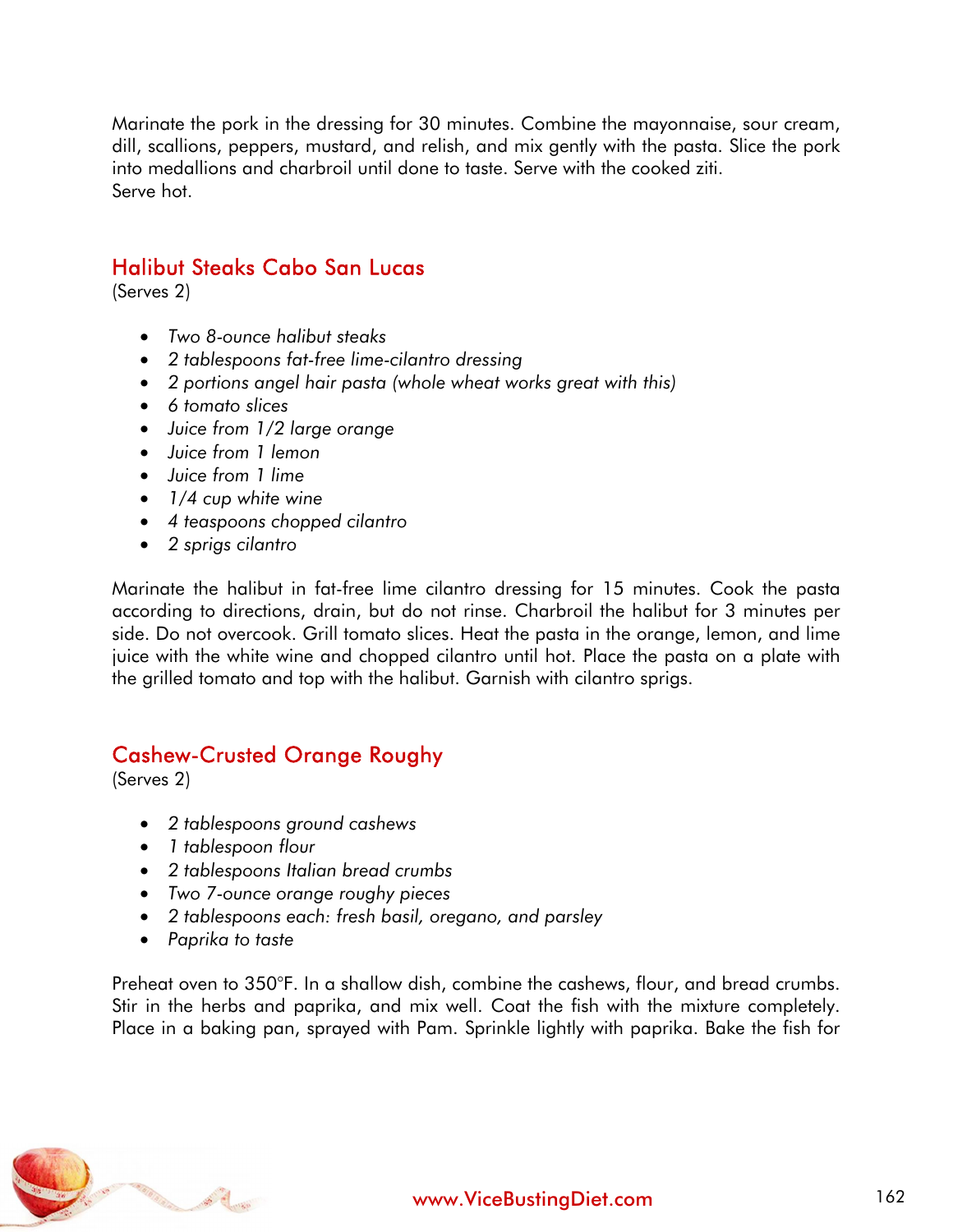12 to 15 minutes or until it is done. Serve with a spinach salad tossed with mandarin oranges and slivered almonds and mixed with poppy seed dressing for a perfect meal.

### Ham with Penne and Snow Peas

(Serves 2)

- *3/4 cup julienned red onions*
- *3/4 cup julienned yellow onions*
- *2 tablespoons minced garlic*
- *1 pound snow peas, julienned*
- *1 red pepper, sliced into julienne*
- *1/2 tablespoon olive oil*
- *6 ounces 95 percent fat-free turkey ham, julienned*
- *1 cup fat-free or low-fat chicken stock*
- *1 tablespoon fresh chopped thyme*
- *2 tablespoons fresh chopped basil*
- *6 ounces cooked penne*
- *2 tablespoons grated Romano cheese*
- *Chopped parsley for garnish*

Sauté the onions, garlic, snow peas, and peppers in olive oil. Add the turkey ham and heat. Add the chicken stock, thyme, and basil. Bring to a boil and add the penne. Gently toss, heat completely, and remove from heat. Serve with grated Romano cheese and garnish with chopped parsley.

# Slow-Cooked Stuffed Cabbage with PGX

(Serves 4)

- *12 to 14 large green cabbage leaves*
- *1-1/4 lb. ground turkey breast*
- *5 grams PGX unflavored granules (1 scoop)*
- *2 large whole eggs, plus 1 egg white*
- *1 white onion, minced*
- *2 tbs. minced garlic*
- *1 Fuji apple (or any), chopped*
- *1 cup cooked long grain brown rice (1/2 cup dry)*
- *1 tbs. dill weed*
- *2 tbs. fresh parsley*

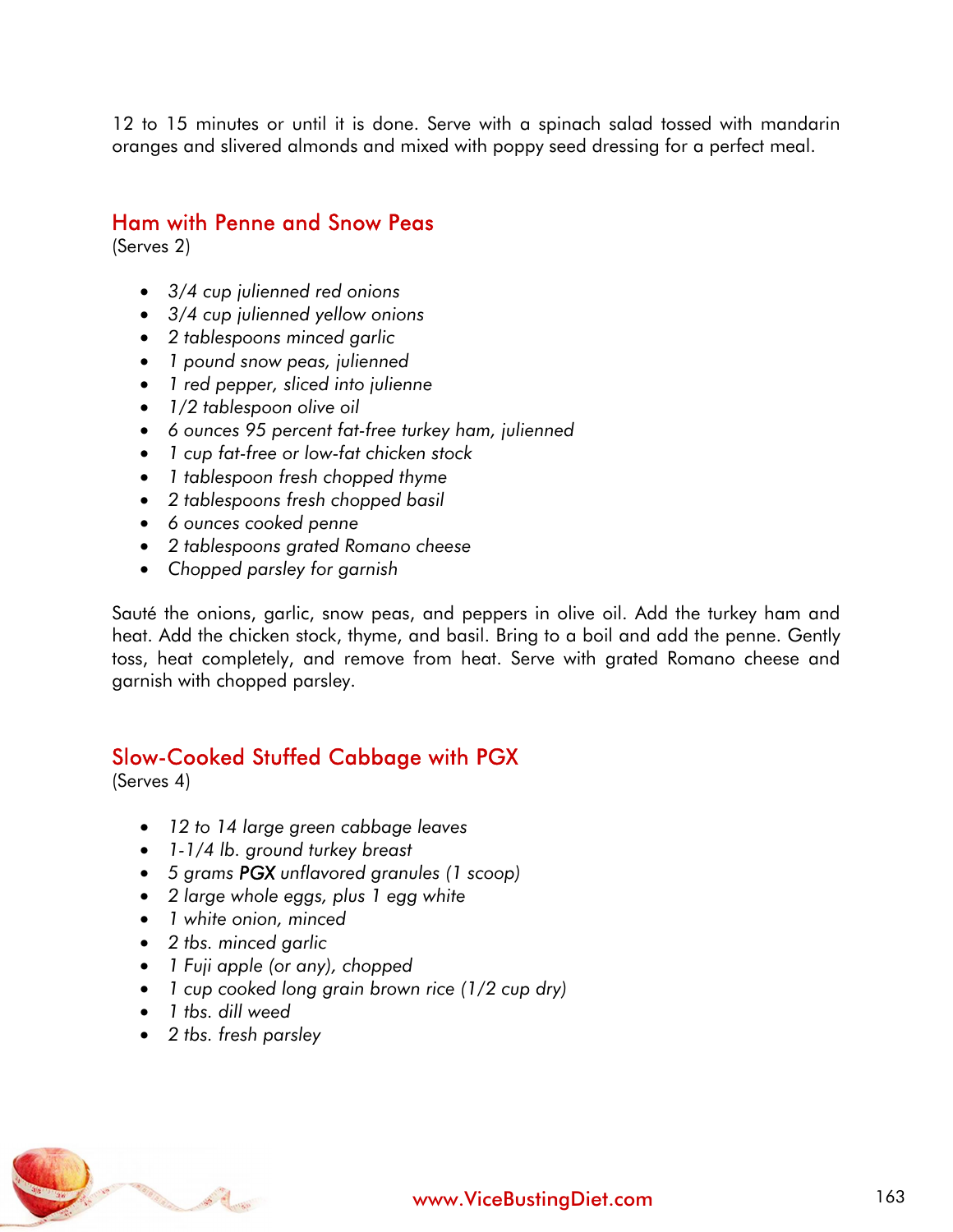• *Pepper (to taste)* 

#### *Cooking Sauce:*

- *1 tbs. extra virgin olive oil*
- *2 small white onions, sliced thinly*
- *1 28-oz. can crushed tomatoes*
- *3 tbs. fresh lemon juice*
- *1 tbs. paprika*
- *1 tsp. Worcestershire sauce*

#### Directions:

1. Fill a large pot with 3 inches of water. Bring to a boil. Place cabbage leaves in boiling water for 3 minutes. Drain and refresh under running cold water to stop the cooking process. Dry on paper towels and set aside.

2. In a large bowl, combine raw turkey breast, eggs, onion, garlic, apple, cooked rice, dill weed, parsley, and pepper. Mix well.

3. Place the cabbage leaves on a work surface. Divide the filling equally between the cabbage leaves, putting about 1/4 cup of the turkey-rice mixture at the bottom of each cabbage leaf and roll up, folding in the bottom and sides to enclose the filling. Set filled leaves aside.

4. In a large nonstick skillet, heat the oil over medium heat. Add the onion and garlic; sauté until onions are limp, about 4 minutes. Stir in remaining sauce ingredients and cook, uncovered, for another 5 minutes. Stir occasionally.

5. Place half of the sauce in the bottom of a 4-quart or larger slow-cooker. Arrange filled cabbage leaves, seam side down, on top of the sauce, making several layers. Spoon the remaining sauce over the cabbage rolls. Do not stir.

6. Cover and cook on LOW for 7 to 9 hours or on HIGH for 3-1/2 to 4 hours.

### Miso Salmon

(Serves 4)

- *1 tablespoon red miso paste*
- *1 teaspoon peanut oil*
- *2 tablespoons freshly grated or finely chopped ginger*
- *2 tablespoons soy sauce*
- *1 tablespoon rice wine vinegar*
- *1 tablespoon honey*
- *Four 6-ounce skinless salmon fillets*
- *2 heads of bok choy, cut in half lengthwise*

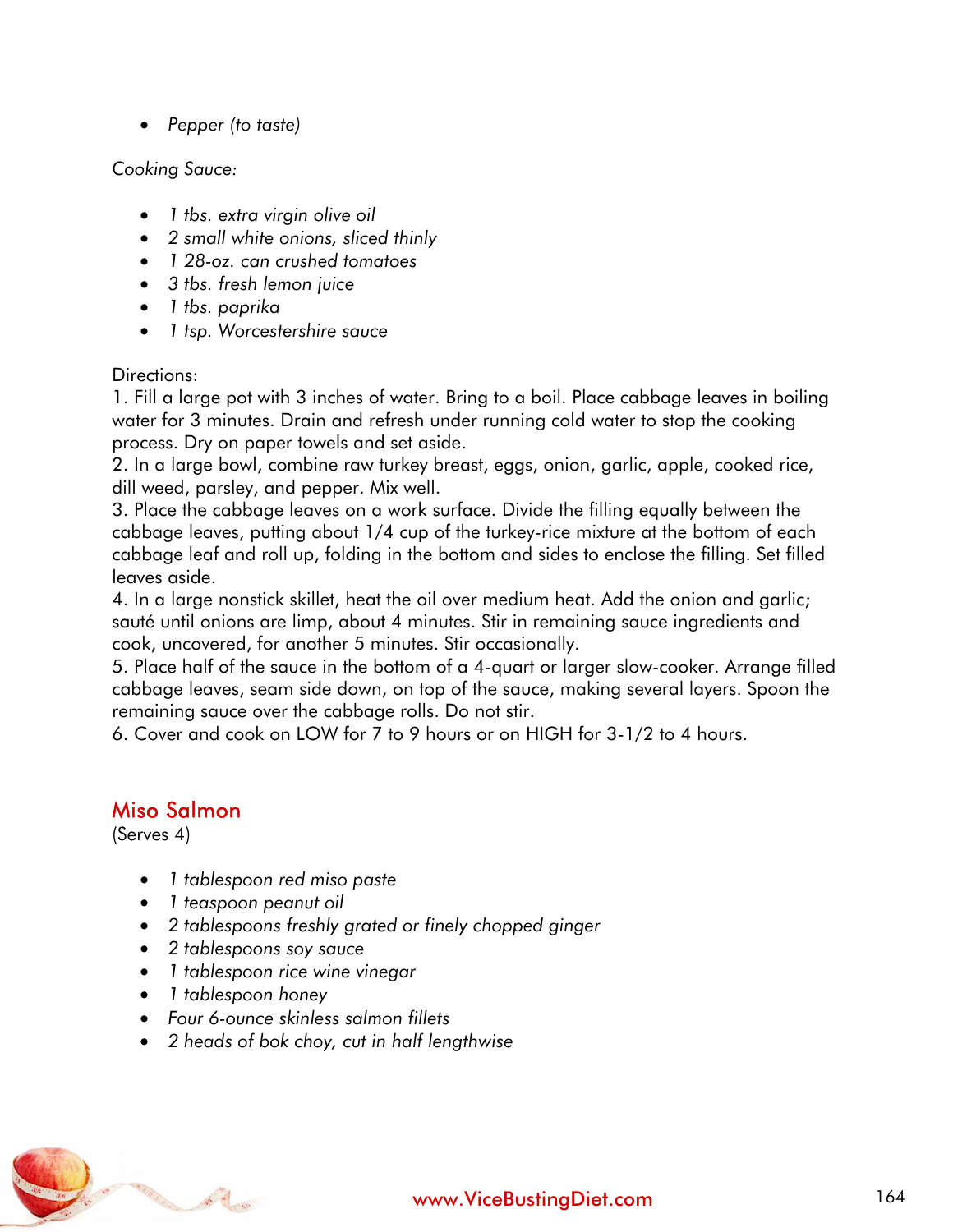- *8 ounces shiitake mushrooms, cut in half*
- *6 scallions, peeled and cut into 1-inch lengths*
- *Freshly ground pepper*

In a small bowl, whisk together the miso, oil, ginger, and 1 tablespoon of the soy sauce. Add the vinegar and honey and stir well. Place the salmon fillets in a shallow dish and pour the miso mixture over them until they are well coated. Cover with plastic wrap and refrigerate for 1 hour. Grill the salmon until done; do not overcook. Steam the bok choy, mushrooms, and scallions for 3 to 4 minutes. Remove from the heat and season with pepper. Serve the salmon topped with the veggies and drizzle with the remaining soy sauce.

# Pasta a la PGX

(Serves 6)

- *1 pound whole wheat pasta*
- *1 pound boneless skinless chicken breasts*
- *3 stalks celery -- chopped*
- *1 red bell pepper -- chopped*
- *2-1/4 ounces black olives -- sliced*
- *4 ounces fresh grated parmesan cheese*
- *1 2 scoops PGX unflavored granules*
- *3 green onions -- finely sliced*

*16 ounces reduced calorie/lite Italian salad dressing* 

Cook chicken in water to cover with 1 bay leaf. Bring to boil and cook for 30 min. or until juices run clear. Allow to cool. Or, you can bake the chicken if you prefer. Cut it into bite size pieces. Drain noodles. Add all ingredients and mix well. Serve warm or cold.

# Greek Style PGX Pasta

- *6 fresh baby artichokes*
- *1/4 cup lemon juice*
- *1/2 lb whole wheat pasta*
- *1/2 cup tomato juice*
- *2 TB olive oil*
- *Juice of one lemon*

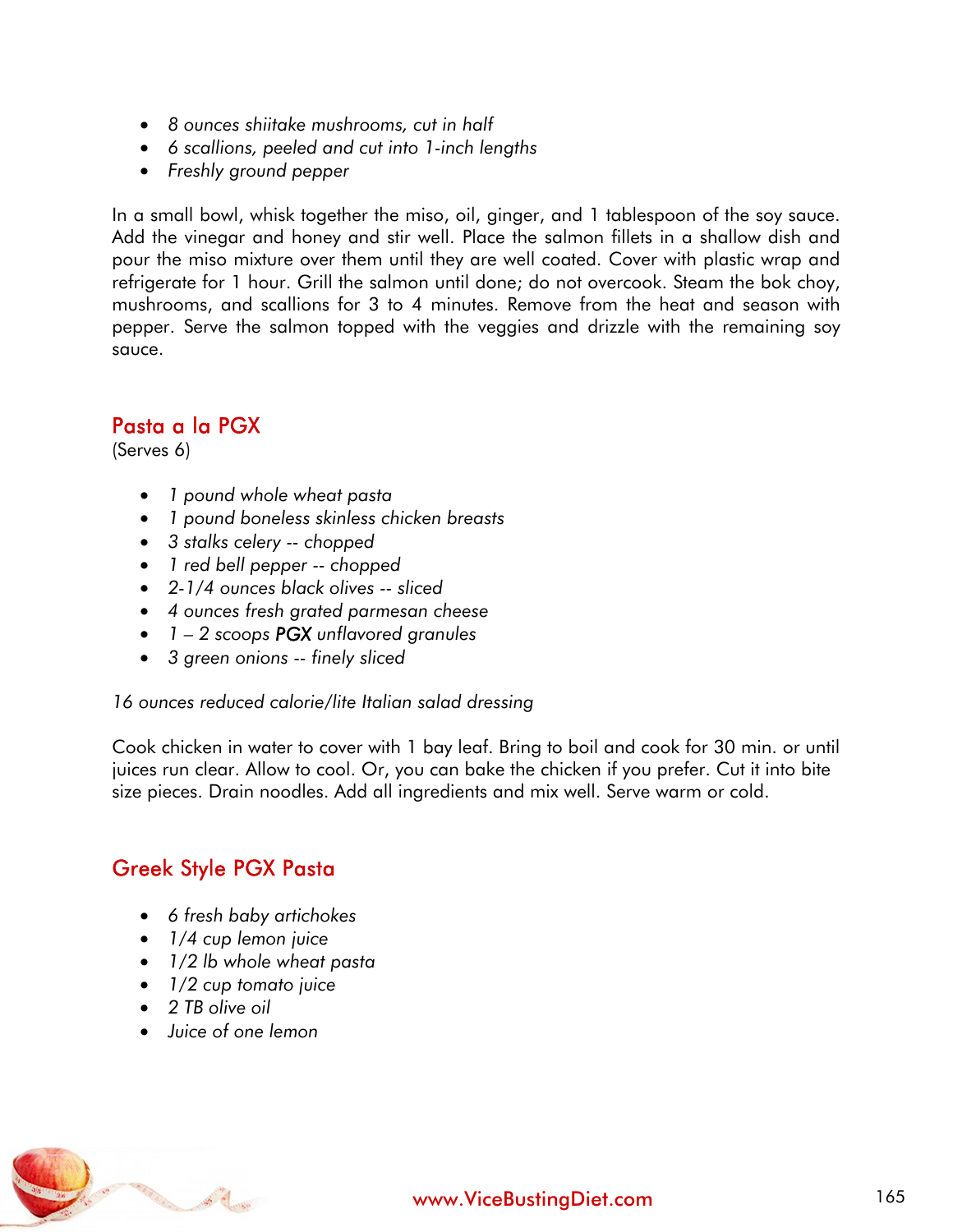- *2 cloves garlic -- minced*
- *3 TB fresh parsley*
- *3 TB fresh basil -- or 1 tsp dried*
- *1/2 tsp salt*
- *1/4 tsp black pepper*
- *1/2 cup fresh tomato -- chopped*
- *1/2 cup olives Kalamata*
- *5 grams PGX unflavored granules (1 scoop)*
- *2 TB capers*
- *1/2 cup feta cheese -- optional*

1. Cut stems off artichokes. Peel off tough outer leaves to reveal yellow-green hearts. Cut artichokes into quarters. Combine 1/4 cup lemon juice with 2 cups water in a medium bowl. Add artichokes to lemon water and toss to prevent discoloration. Drain. Steam artichokes until tender, about 20 minutes. chill.

2. In a large pot, drain and rinse pasta with cold water.

3. To make salad dressing: combine tomato juice, olive oil, lemon juice, garlic, parsley, basil, salt and pepper in a food processor or blender and puree for 30 seconds. 4. Toss together artichokes, pasta, capers, olives and feta cheese in a large bowl salad bowl. Pour dressing over and toss well.

# Summer Veggies with Chicken and Pasta

(Serves 4)

- *Juice of 1/2 lemon*
- *1 tablespoon olive oil*
- *1 teaspoon honey*
- *2 scallions, finely chopped*
- *2 tablespoons roughly chopped tarragon*
- *10 spears fresh asparagus*
- *1 cup thickly sliced baby zucchini*
- *3/4 cup frozen peas and pearl onions*
- *1 pound 2 ounces fresh fettuccine*
- *12 cherry tomatoes, cut in half*
- *Freshly ground pepper*
- *4 grilled chicken breasts (marinated in Italian dressing prior to grilling)*
- *4 tablespoons fresh Romano cheese*

Mix the lemon juice, olive oil, honey, scallions, and tarragon together. Prepare asparagus by breaking off the ends and carefully peeling the tips. Cut into 1-inch lengths. Cook the

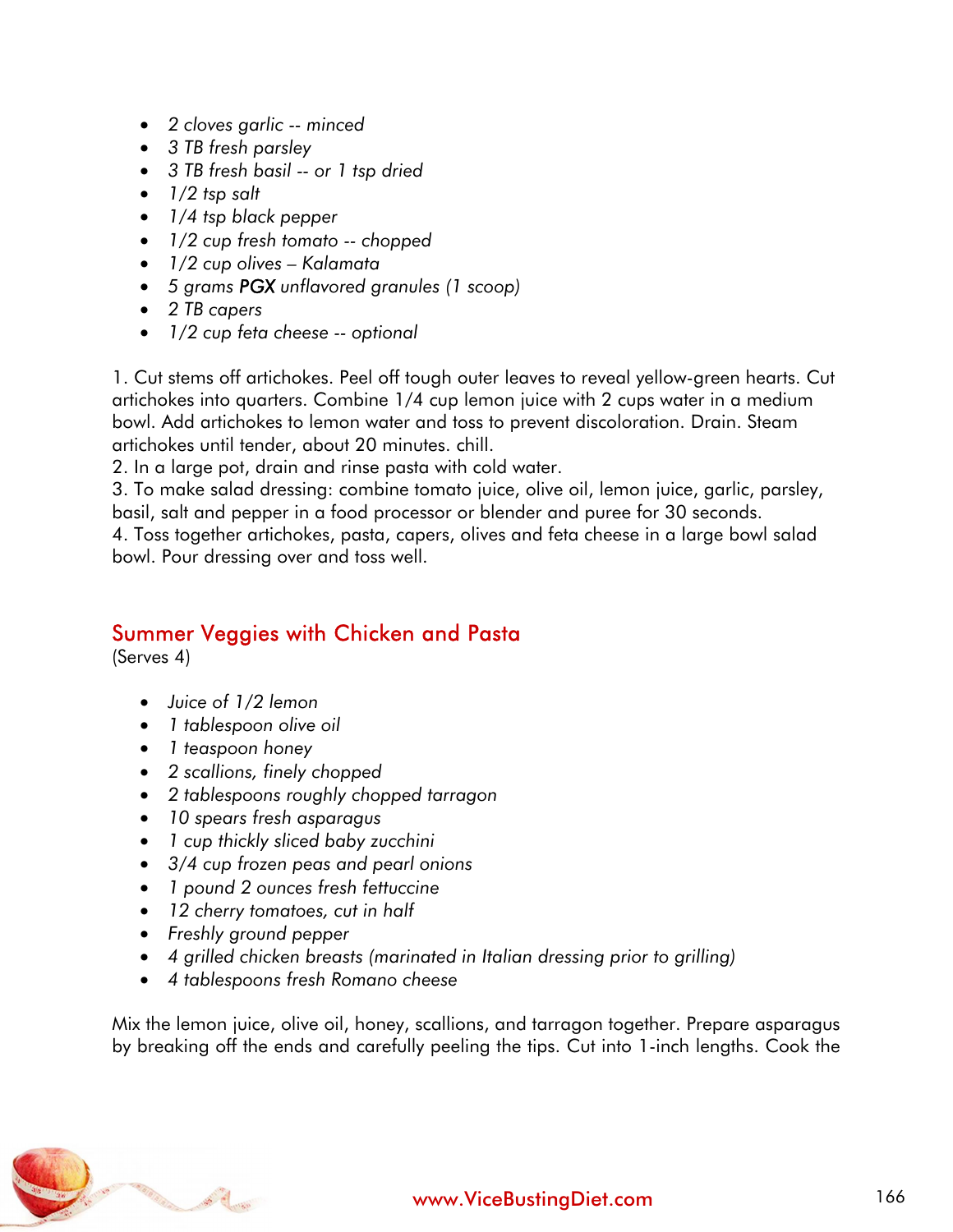asparagus for 2 minutes in boiling water, remove with a slotted spoon, and quickly place in cold water. Add the zucchini to boiling water for 1 minute; remove, and quickly place in cold water. Add the peas and pearl onions to the boiling water and cook for 3 minutes; remove and add to cold water. Cook the fresh pasta in plenty of boiling water for 2 to 3 minutes. Drain the pasta, reserving 1/4 cup of the cooking water. Return the pasta to the pan, add drained veggies and tomatoes, and toss well. Add the lemon dressing, reserved cooking water, and pepper to taste. Toss well. Add sliced grilled chicken breasts and toss. Garnish with the Romano cheese.

### Pumpkin Risotto

(Serves 4)

- *1 pound pumpkin, peeled and cut into 1/2-inch dice*
- *1 medium white onion, finely chopped*
- *1 garlic clove, crushed*
- *Oil-water spray (prepared by using 7 parts water to 1 part olive oil or canola oil)*
- *Freshly ground pepper*
- *1 cup uncooked risotto rice*
- *Peel of 1/2 lemon*
- *3 cups boiling vegetable stock*
- *1 ounce finely grated Parmesan cheese*

Preheat the oven to 400°F. Place the pumpkin, onion, and garlic in a nonstick ovenproof casserole dish. Spray lightly with the oil-water spray and season with pepper. Place in oven for 15 to 20 minutes, until golden and caramelized, turning regularly. Sprinkle the rice and lemon peel over the pumpkin and stir well. Pour in the boiling vegetable stock and stir well. Cover the dish with foil and return it to the oven for 25 to 30 minutes, or until the rice is tender and all the stock is absorbed. Stir in half of the Parmesan and garnish with the remaining cheese. Serve with a grilled turkey breast for the perfect fall meal.

#### Mango Salsa Snapper

(Serves 4)

- *1/4 cup chopped green onion*
- *1 green pepper, seeded and chopped*
- *1 stalk celery, peeled and chopped*
- *1 red chile, stem removed, chopped*
- *1 tablespoon fresh thyme leaves*

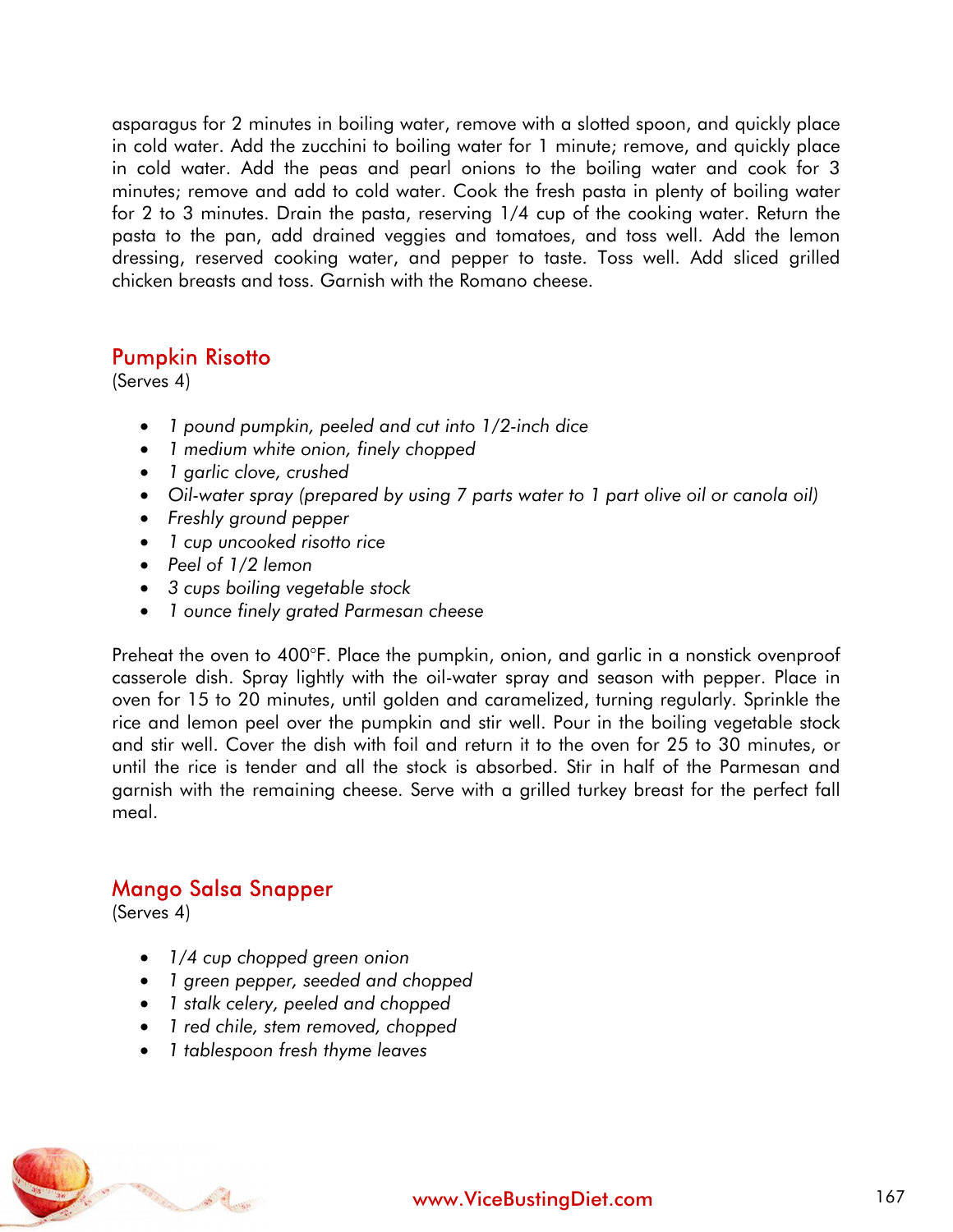- *1 tablespoon marjoram leaves*
- *1/3 cup chopped fresh parsley*
- *Juice of 2 limes*
- *4 garlic cloves, peeled*
- *Freshly ground black pepper*
- *Four 6-ounce skinless, snapper fillets, cleaned*
- *Oil-water spray (prepared by using 7 parts water to 1 part olive oil or canola oil)*

#### *Mango Salsa*

- *1 mango, peeled and cut into 1/2-inch dice*
- *1 red onion, chopped*
- *3 plum tomatoes, seeded and cut into 1/2-inch dice*
- *1 garlic clove, crushed*
- *Juice of 2 limes*
- *3 tablespoons roughly chopped fresh mint leaves*
- *1 teaspoon sugar*

In blender, combine the green onion, pepper, celery, chile, thyme, marjoram, parsley, lime juice, garlic, and black pepper and process to a paste and place it in a shallow dish. Rub the snapper with paste on both sides. Cover with plastic wrap and marinate it at room temperature for at least 2 hours. Place all salsa ingredients in a small bowl and marinate for 30 minutes. Preheat the oven to 450°F. Spray a nonstick baking tray with the oil-water spray, place snapper in it, and bake for 8 to 10 minutes until cooked. Serve with the salsa on top and brown rice.

### Salmon Tortilla

(Serves 4)

- *1 teaspoon olive oil*
- *1 small onion, finely chopped*
- *One 141/2-ounce can tomatoes, chopped and drained*
- *1 tablespoon tomato paste*
- *1 can anchovy fillets, drained and finely chopped*
- *Four 8-inch soft wheat-flour tortillas*
- *14 ounces smoked salmon, chopped into large pieces*
- *2 scallions, shredded*
- *2 tablespoons fresh dill, chopped, plus some sprigs for garnish*
- *4 tablespoons low-fat mozzarella cheese, coarsely grated*
- *2 tablespoons drained capers*

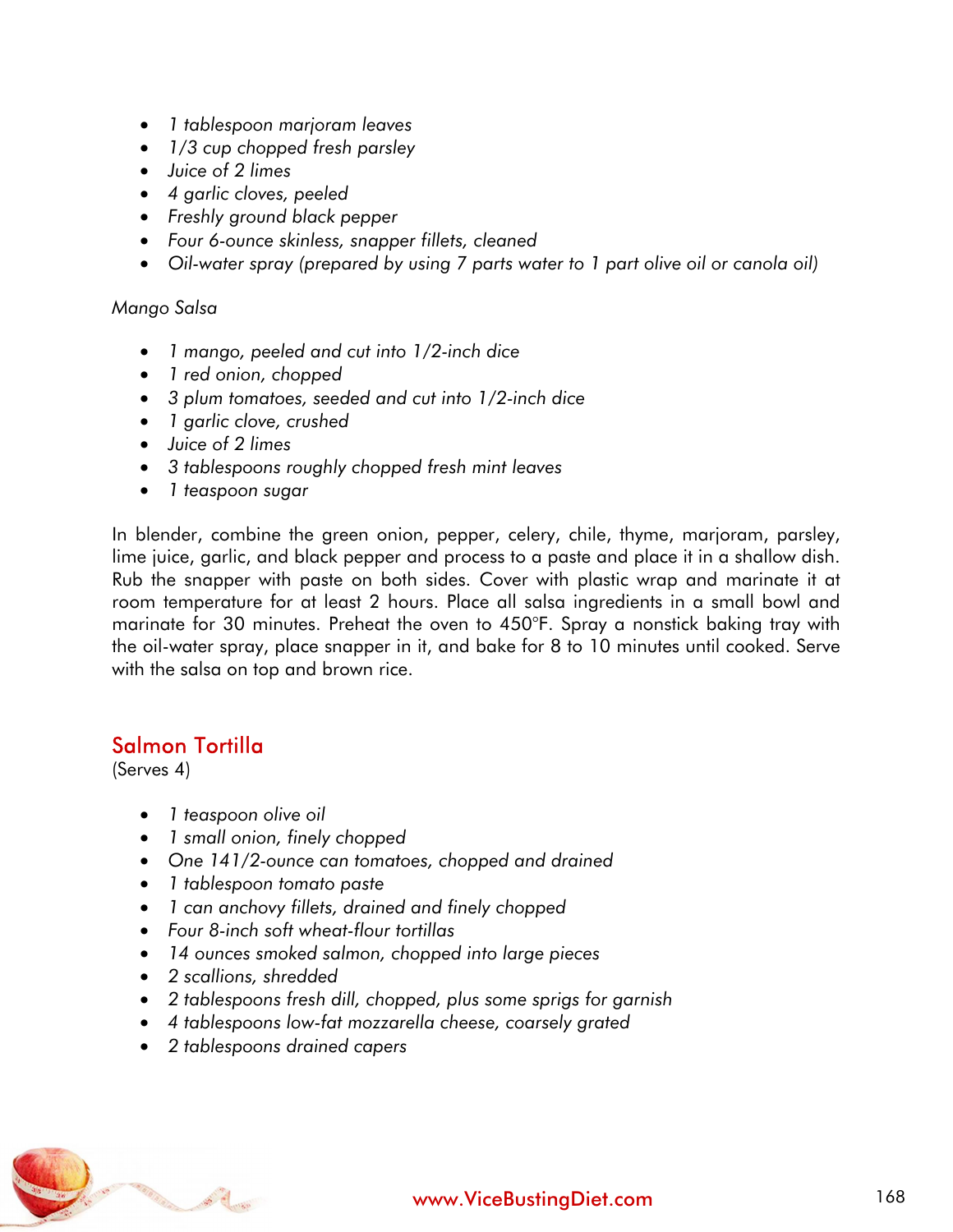• *Freshly ground pepper* 

Preheat the oven to 450°F. In a small pan, heat the oil, add the onion, and cook for 2 minutes over medium heat until softened. Add the tomatoes, tomato paste, and anchovies and cook for 6 to 8 minutes or until the mixture thickens to a pulpy consistency. Spread the tomato mixture evenly over the tortillas. Scatter the salmon on top, followed by the scallions, and chopped dill. Sprinkle the cheese over the top, place on large baking tray, and cook for 3 to 5 minutes or until cheese has melted. Sprinkle capers and dill sprigs over the top. Season to taste with pepper. Serve immediately.

### Sesame Chicken

(Serves 4)

- *4 skinless chicken breasts, cut into cubes*
- *1/2 cup water plus 1 tablespoon water*
- *1/3 cup apple juice (not from concentrate; no sugar added)*
- *2 tablespoons soy sauce*
- *4 tablespoons sliced green onion*
- *1 tablespoon ketchup*
- *1 tablespoon dark brown sugar*
- *2 garlic cloves, minced*
- *1 teaspoon ground 3-color pepper, or to taste (red, green, and black)*
- *1 teaspoon cornstarch*
- *4 teaspoons toasted sesame seeds*

Spray a 5-quart saucepan or Dutch oven with Pam and set over medium heat. Add the chicken and cook, turning, until chicken is browned on all sides; about 5 minutes. Transfer to a small platter and set aside. In small mixing bowl combine 1/2 cup water, the juice, soy sauce, onion, ketchup, sugar, and garlic. Season with the pepper, mixing well. Pour into the pan and cook over medium heat for 2 minutes, stirring constantly to scrape up any browned particles from the bottom. Reduce the heat to low.

Add the chicken; cover, and cook until it is tender; about 20 minutes. Transfer the chicken to a platter, leaving liquid in the pot, and keep it warm. Dissolve the cornstarch in 1 tablespoon of water and add to the liquid. Cook, stirring frequently, until the sauce is thickened, about 4 minutes. Pour the sauce evenly over the chicken and sprinkle with sesame seeds.

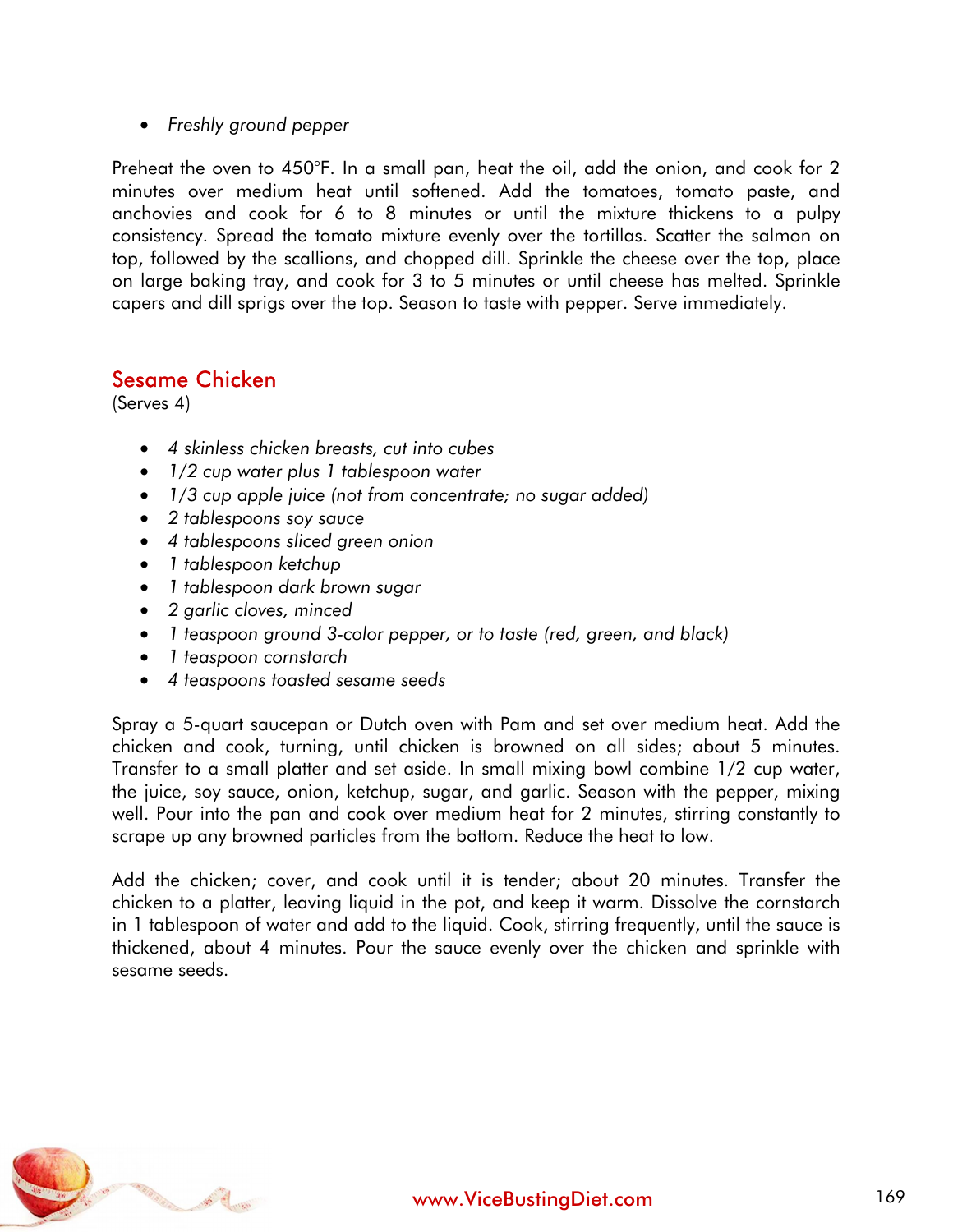## Marinated Flank Steak

(Serves 4)

- *1/2 cup chopped shallots*
- *1/3 cup red wine vinegar*
- *3 tablespoons balsamic vinegar*
- *2 teaspoons Montreal Steak (pepper) seasoning*
- *11/2 pounds flank steak, trimmed*
- *1/4 teaspoon salt*

Combine the shallots and vinegars in a large Ziploc plastic bag and add 1 teaspoon pepper seasoning and the steak. Marinate in fridge 8 hours or overnight, turning occasionally.

Prepare a grill or preheat broiler. Remove the steak from the bag and discard the marinade. Sprinkle the steak with remaining pepper seasoning and the salt. Place the steak on grill rack or a broiler pan coated with Pam. Cook 6 minutes on each side or until desired degree of doneness. Cut steak diagonally across the grain into thin slices.

### Italian Chicken with Chickpeas

(Serves 4)

- *1 pound chicken breast tenders*
- *1/4 teaspoon salt*
- *1/4 teaspoon pepper*
- *1 tablespoon olive oil*
- *1-1/3 cups sliced white onion*
- *1 cup green bell pepper strips*
- *1 tablespoon minced garlic*
- *One 151/2-ounce can chickpeas, drained*
- *One 141/2-ounce can diced tomatoes, drained*
- *1 tablespoon chopped basil*
- *1 tablespoon chopped oregano*

Sprinkle the chicken with salt and pepper. Heat the oil in a large nonstick skillet over medium-high heat. Add the chicken, and cook it for 2 minutes on each side or until browned. Add onion and bell pepper and sauté 4 minutes. Reduce the heat to medium. Add the garlic, chickpeas, tomatoes, basil, and oregano and cook for 8 minutes or until thoroughly heated.

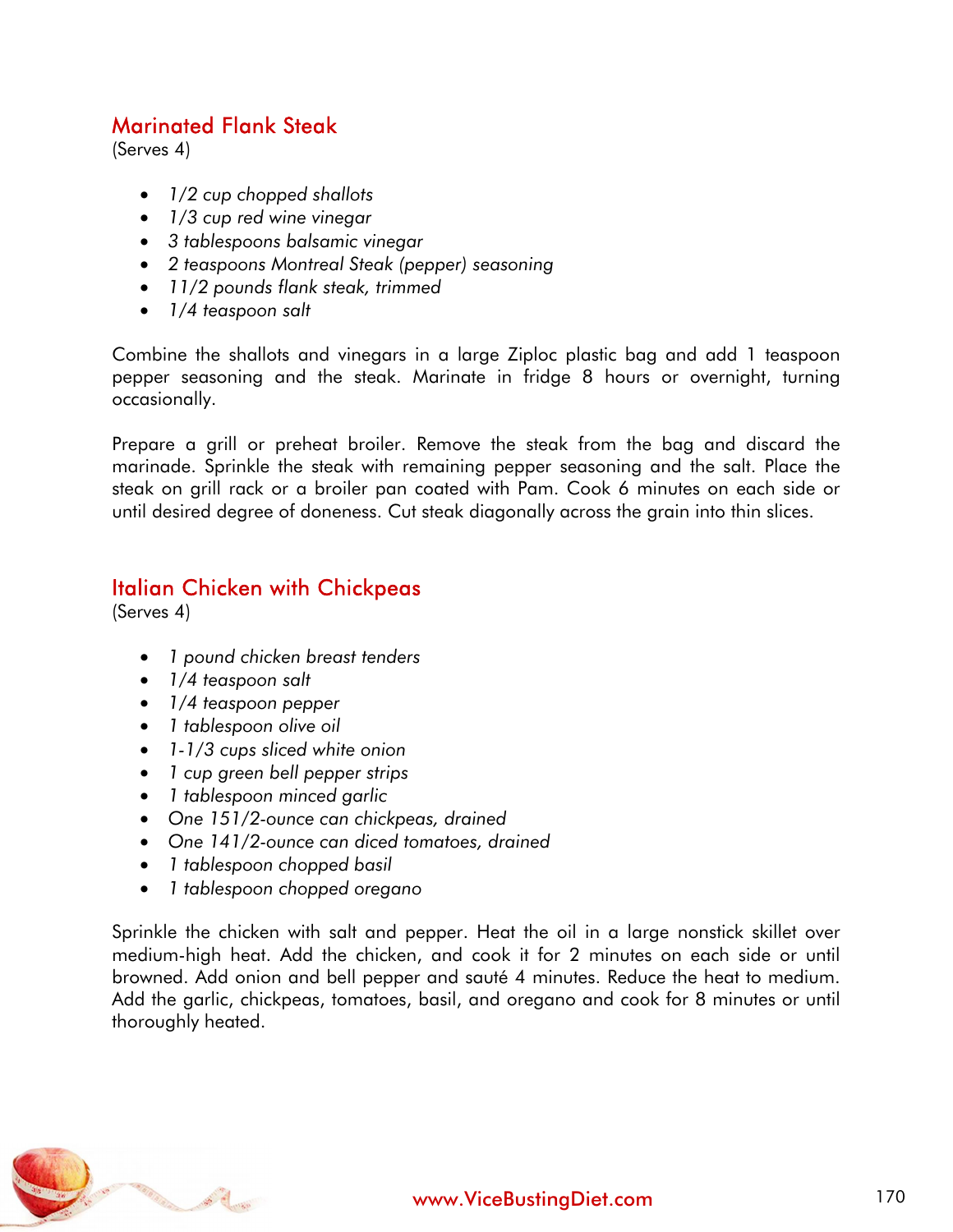# Scallop Spaghetti

(Serves 4)

- *3 teaspoons olive oil*
- *2 pounds sea scallops*
- *1/2 teaspoon salt*
- *1/2 teaspoon black pepper*
- *2 tablespoons butter*
- *1/2 cup minced green onions*
- *1 tablespoon bottled minced garlic*
- *2/3 cup dry white wine*
- *2 tablespoons fresh lemon juice*
- *4 servings fresh-cooked angel hair pasta*
- *2 tablespoons finely chopped fresh parsley*
- *1 lemon, thinly sliced for garnish*

Heat the oil in a large nonstick skillet over medium-high heat. Sprinkle the scallops with salt and pepper. Add the scallops to the pan and sauté them for 2 minutes on each side. Remove the scallops from pan and keep them warm wrapped in aluminum foil. Add the butter to pan with the green onions and garlic and sauté for 30 seconds. Add the wine and juice and cook 1 minute. Return the scallops to the pan and toss to coat. Remove from the heat. Place scallops on top of the pasta, spoon on remaining sauce, and garnish with parsley and lemon.

### SNACKS, DESSERTS AND SAUCES

# PGX Peppy Guacamole

Ingredients:

- *2 medium avocados, ripe*
- *1/4 cup red onion, diced*
- *1/4 cup diced white onion*
- *1/2 cup seeded and chopped tomato*
- *1 tbs. chopped fresh cilantro*
- *juice of 1 lime*
- *1/2 tsp. salt*
- *Pinch of cayenne pepper*
- *5 grams PGX unflavored granules (1 scoop)*

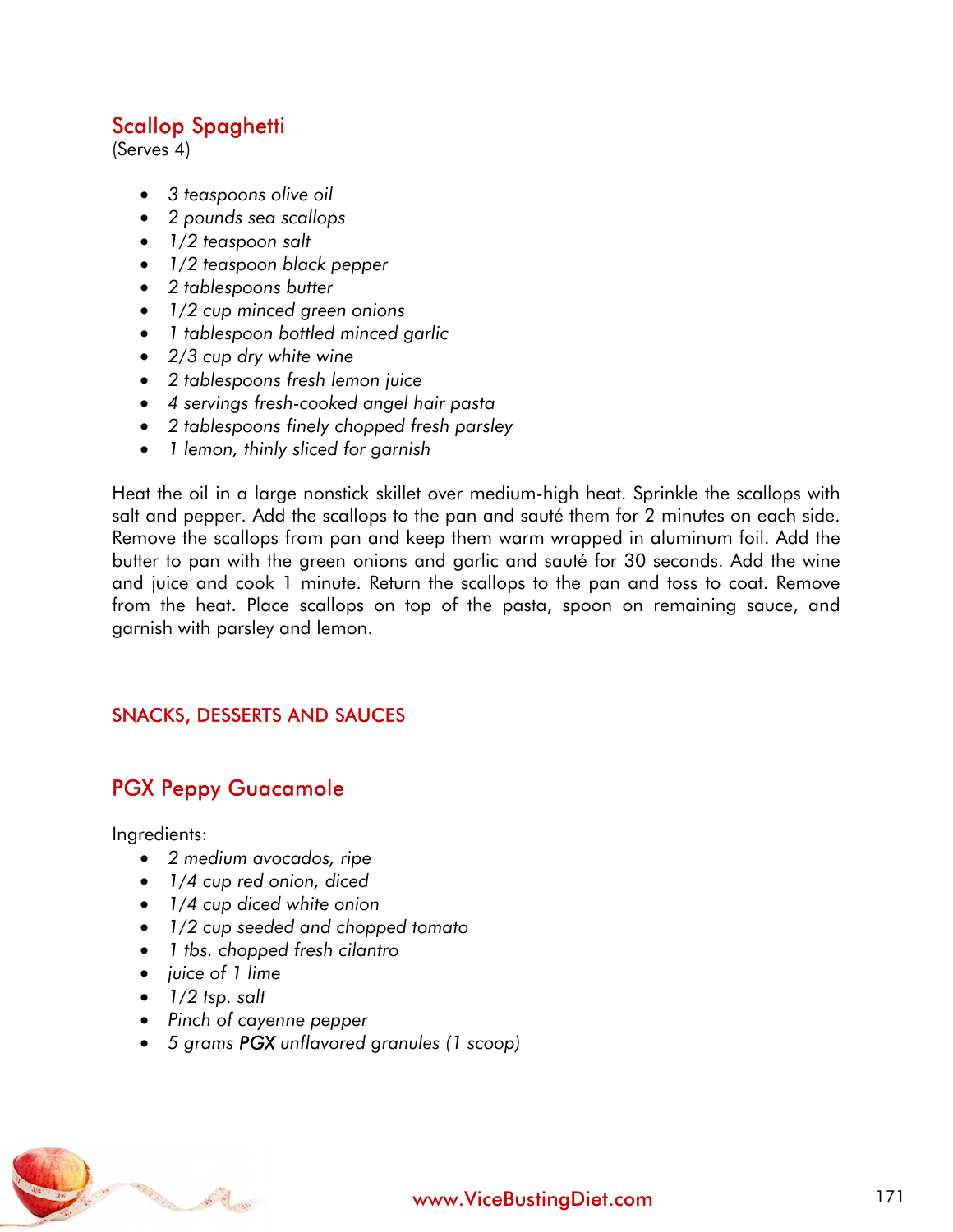Directions:

- 1. Chop avocados and throw in a large bowl with the remaining ingredients.
- 2. Mash mixture with a potato masher or a fork until it's the consistency you like.
- 3. Serve with corn chips.

## PGX Pudding

Here is a simple pudding recipe that can be made in many flavors:

- *1 cup cold soy or almond milk, whatever flavor you want (I like chocolate)*
- *2 tbs. DaVinci syrup of choice*
- *5 grams PGX unflavored granules (1 scoop)*
- *1 tbs. cream*
- *Stevia to sweeten*

Stir together liquids. Sprinkle PGX on top, then quickly stir in without clumping it. It mixes pretty easily in cold ingredients. Let set for 10-15 minutes or so, then eat or refrigerate.

## Julia's Favorite Strawberry Pie Cheesecake

1 cheesecake/pie, serves 6

### Crust:

- *1 cup graham cracker crumbs*
- *1/4 cup ground flaxseeds add to shopping list*
- *1/4 cup oat bran*
- *1/3 cup water*
- *5 grams PGX unflavored granules (1 scoop)*

#### Filling:

- *2 cups 1% cottage cheese*
- *5 grams PGX unflavored granules (1 scoop)*
- *3 ounces fat-free cream cheese*
- *3 scoops strawberry or vanilla whey protein powder*

### Topping:

- *1 cup sliced fresh strawberries*
- *4 tbs. sugar-free strawberry jam*

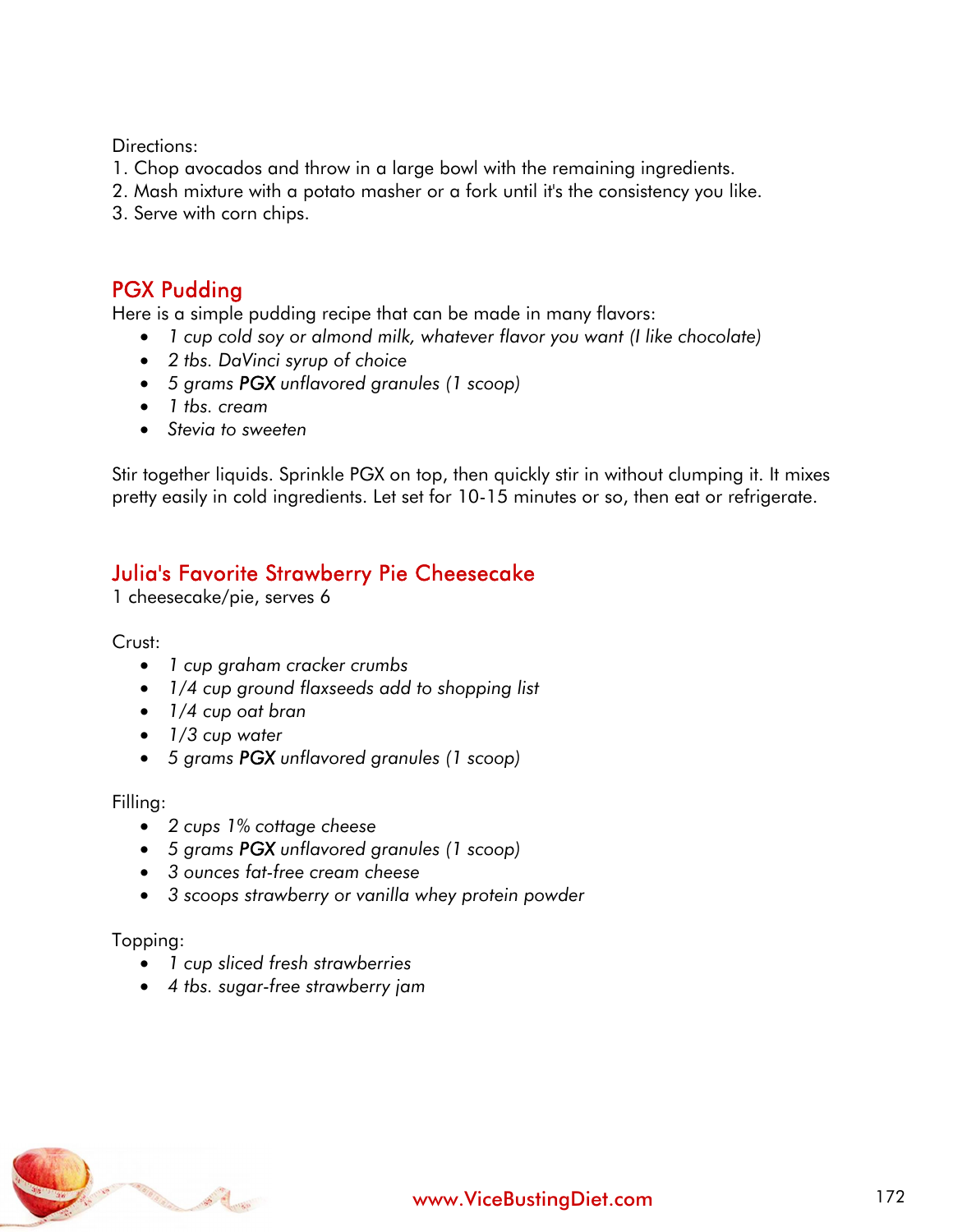**Directions** 

1. TO MAKE THE CRUST: Coat a 9" pie pan with cooking spray.

2. In a large bowl, combine all of the crust ingredients. Stir this mixture until it's all the same consistency.

3. Press the crumb mixture into the pie pan, easing the crust up the sides of the pan.

4. TO MAKE THE FILLING: In a blender, combine all of the filling ingredients. Blend on high until smooth and creamy.

5. Pour the filling into the crust. Refrigerate for 1 hour.

6. TO MAKE THE TOPPING: In a small bowl, mix together the strawberries and jam.

7. Spread the topping over the chilled pie.

### HANDY 'ONCE-A-WEEK' RECIPES FOR HEALTHY BREAKFAST AND SNACKS

## Natural Factors PGX Nut Butter Balls

*(makes about 20 balls)* 

- *1 cup chocolate hazelnut butter (you can find this at Central Mkt)*
- *1/2 cup almond butter*
- 1/2 cup unsweetened coconut (med shred, I got this tip from a good source, it *works best)*
- *2 TBS wheat germ*
- *3 TBS dark Agave syrup*
- *1 scoop NF vanilla Whey powder*
- 5 grams PGX unflavored granules (1 scoop)
- *2 TBS toasted sesame seeds*
- *2 TBS shredded coconut*

Mix butters together, add coconut and wheat germ, mix well. Then add Agave syrup, Whey powder and PGX until fully mixed. Roll into balls, then roll in a mixture of toasted sesame seeds and coconut. Will make about 20 balls. Enjoy right away and refrigerate any that may be left.

For a truly healthy snack use only organic ingredients. You can use any type of nut butter that you prefer.

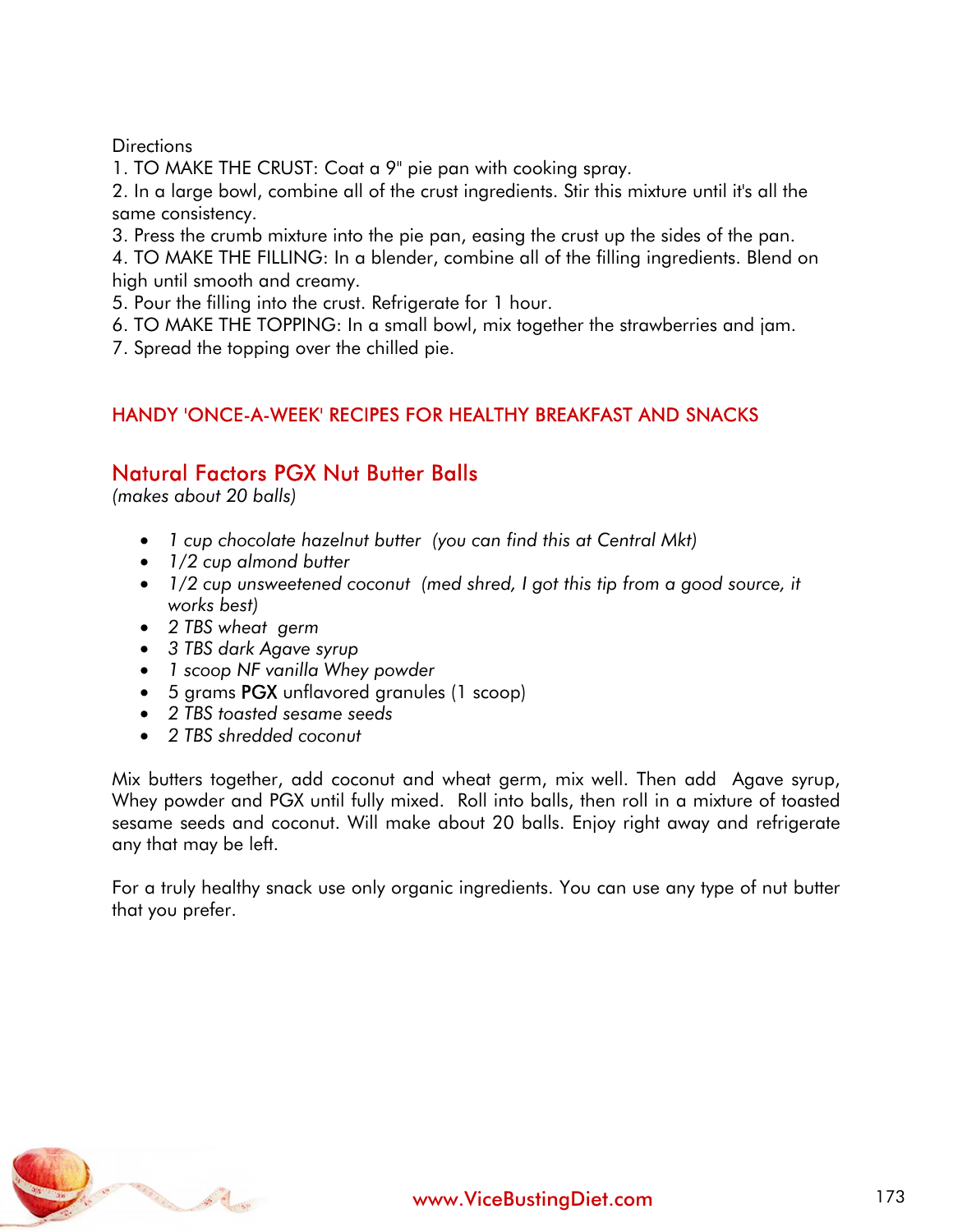# PGX 7 Grain Crereal bar

(makes 24 bars)

- *2 cups 7 grain cereal*
- *1 cup med. shred coconut*
- *3/4 cup sliced almonds*
- *1/4 cup flaxseed*
- *1/4 cup wheat germ*
- *3 scoops vanilla Whey Factors (or any whey protein powder)*
- *1 cup peanut, almond, cashew, or any kind of nut butter*
- *3/4 cup Agave syrup*
- *1/2 dried fruit (optional)*
- *10 scoops PGX unflavored granules*

350º oven. Butter a 91/2" x 13" pan

Combine cereal, almonds, flaxseed and wheat germ on baking sheet, toast in oven for 10 minutes.

Meanwhile in large bowl, mix together nut butter, Agave syrup, Whey powder and PGX granules. Remove cereal mixture from oven, while still warm add to nut butter mixture and the coconut and dried fruit if desired, mix well. Press into prepared baking dish and bake for 10 -20 minutes depending on the moisture content desired. While still warm slice into 2" x 3" bars and continue to let them cool completely. Remove from pan and store in covered container for up to a week in a cool dry place. 24 Bars contain 2 grams of PGX each.

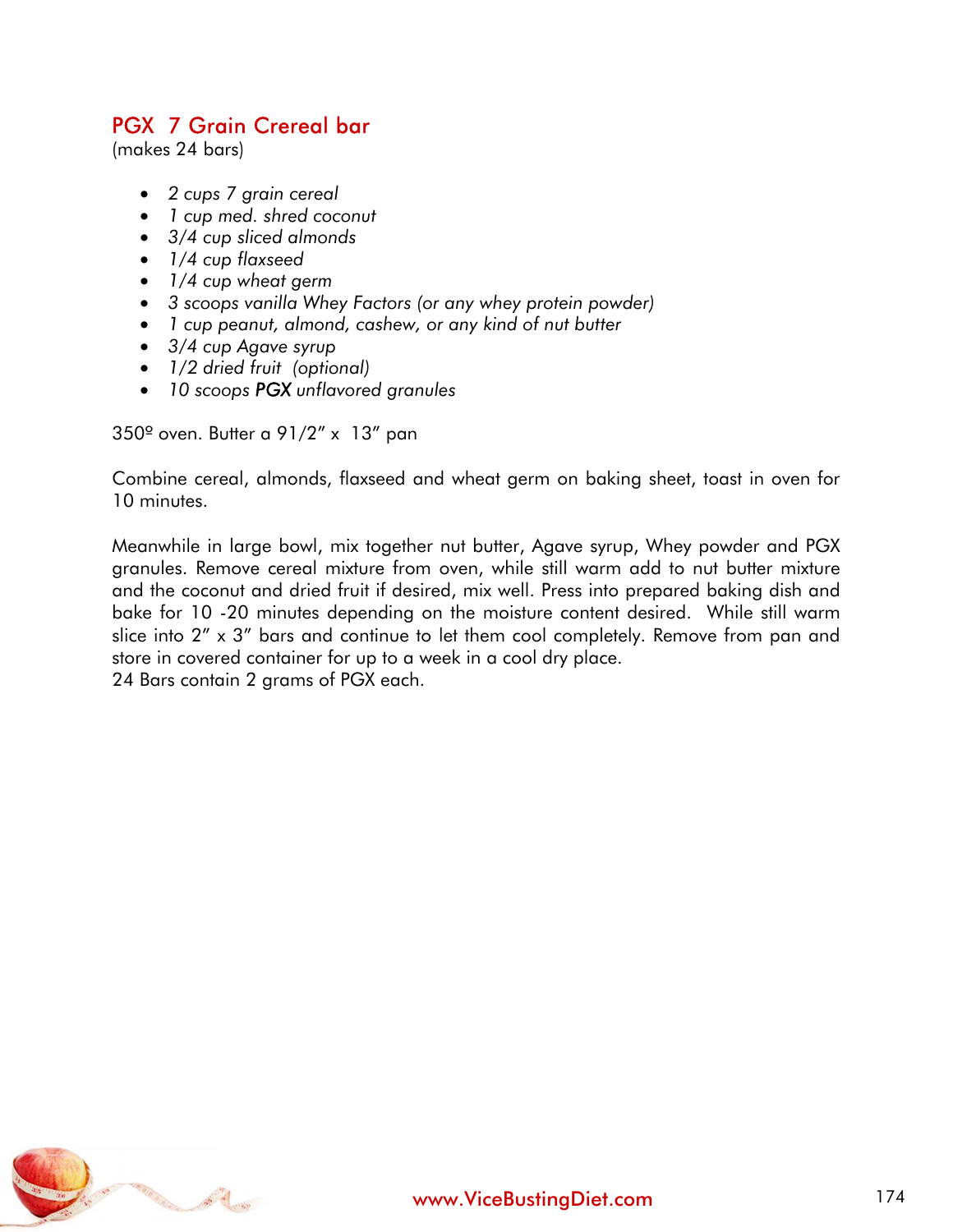#### RECOMMENDED PRODUCTS AND RESOURCES

Throughout this book you have seen references to a few products; below you can find more information about them and/or where to learn more. These products are my personal preferences and the ones that I use on a daily basis. Many of my readers use the same products, and I believe that they do play an essential role in my patients' success and in my ongoing preventative health measures and maintaining my 130 pound weight loss. If you have any questions you can reach me for more information.

- Motivational support tools: www.ViceBustingDiet.com You can get my complete 26week "LifeChanger" journal, Getting Started Video, Basic Exercise Video and numerous Audios , as well as FREE emails, blogs, Facebook, Twitters, teleconferences and more!--as the perfect compliment to "The Vice Busting Diet".
- Whole food nutrition: Natural Factors—any product they produce meets the Canadian Good Manufacturing Practices (GMP) which makes beyond question the safest and best products available. Look for their complete line of products at healthy stores everywhere or log on to www.us.naturalfactors.com to learn more and find a retailer in your area!
- PGX—effortlessly curb your appetite, level blood sugar, curb cravings. I swear by this product and know that it will make your journey easier! www.PGX.com for more information and a retailer in your area.

I also recommend Juice Plus+, it's another good source for nutritional products, www.Momsnutrition.com to order online (not sold in stores) or learn more.

Pedometers: www.Walk4Life.com. They make a good product and stand behind it with a one-year warranty—that speaks volumes to me about how well it works. Buy theirs, or a different one, but either way, get a pedometer today.

Home exercise equipment: www.OctaneFitness.com. The BEST at-home piece of cardiovascular equipment on the market. This is not only my personal opinion but it is also shared by everyone I know who has one.

Exercise videos and weighted bars: For great home workouts visit www.bodybars.com: one bar, infinite workouts.

\*All television statistics come from *TV-Turnoff Network,* based in Washington, D.C., whose project—*Real Vision*—is an initiative to raise awareness about television's impact on us. Visit www.tvturnoff.org for more info.

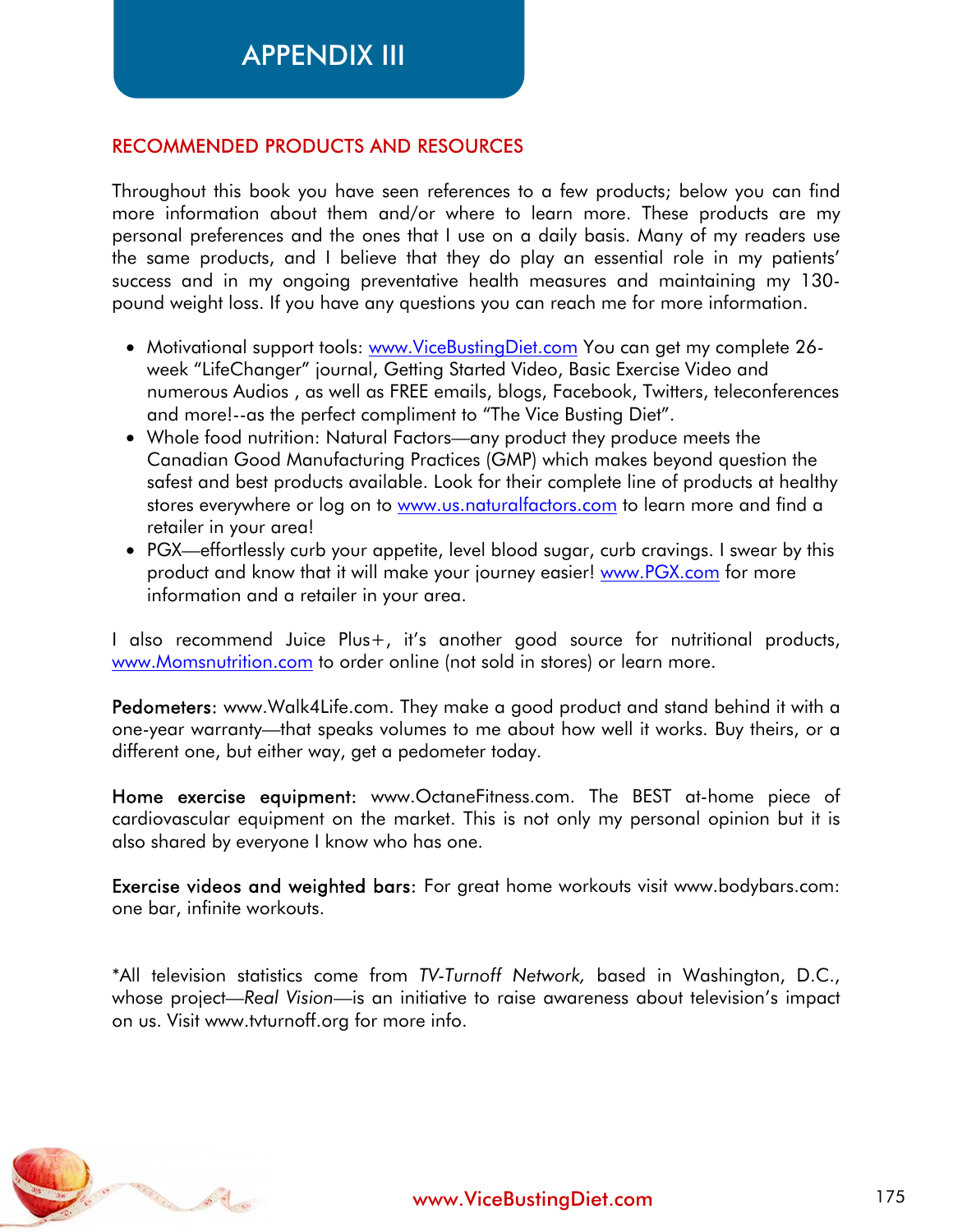\*These are healthier substitutes, but do not eat unlimited quantities. There are many other healthier food choices that qualify—just be sure the quantity is reasonable. †Julia's favorites

\*Neurotransmitters that are released in your body and inhibit the pain signal to the brain.

\*All cell information taken from HHMI.org—Howard Hughes Medical Institute online.

\*Unless indicated, all fiber and fiber-related information was obtained from the American Heart Association www.americanheart.org.

\*These findings were presented at the American Heart Association's 2003 annual conference.

\*As reported in *USA Today*—www.usatoday.com/news/health/2004-10-12-mindbody\_x.htm.

\*From www.epa.gov/iaq/pubs/insidest.html

†From the CDC's Web site: www.cdc.gov/ncidod/op/handwashing.htm